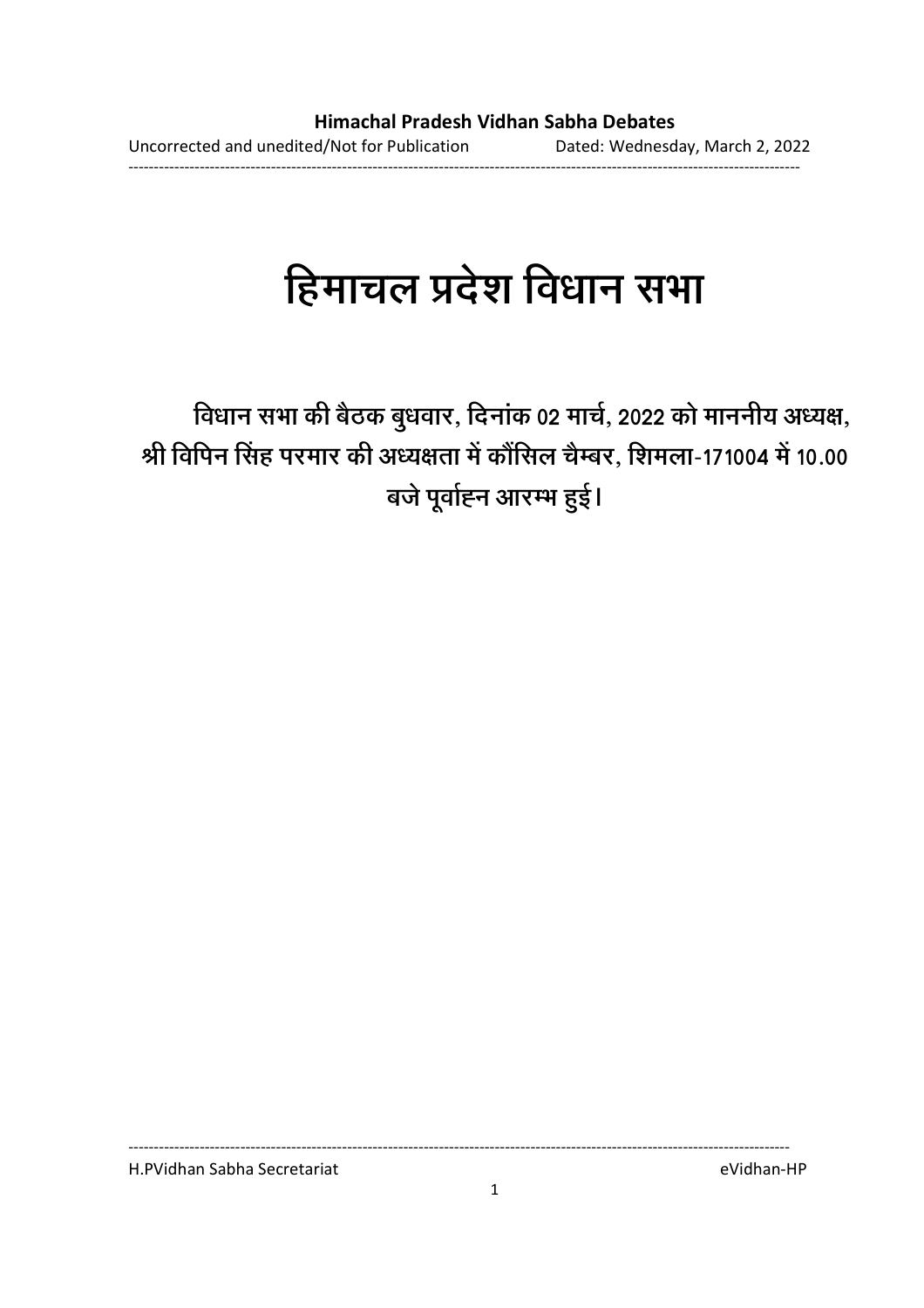Uncorrected and unedited/Not for Publication Dated: Wednesday, March 2, 2022 ------------------------------------------------------------------------------------------------------------------------------------

### 02-03-2022/1000/एन.जी.-ए.जी. /1

**अध्यक्ष** : सर्वप्रथम सभी माननीय सदस्यों को महाशिवरात्रि पर्व की बहुत-बहुत बधाई। मैं आप सभी को सूचित करना चाहता हूँ कि दिनाक 26-02-2022 को माननीय सदन द्वारा पारित प्रस्ताव के अनुरूप दिनांक 28-02-2022 व 02-03-2022 के लिए निर्धारित प्रश्नों के उत्तर सभा पटल पर रखे हुए समझे जाए। अब माननीय मुख्य मंत्री जी इस माननीय सदन | को इस सप्ताह की शासकीय कार्यसूची से अवगत करवाएंगे।

मुख्य मंत्री......श्री जे.एस. द्वारा जारी.........

**02.03.2022/1005/AG/JS/1**

# साप्ताहिक शासकीय कार्यसूची बारे वक्तव्य

**अध्यक्ष** : अब माननीय मुख्य मंत्री इस माननीय सदन को इस सप्ताह की शासकीय कार्यसूची बारे अवगत करवाएंगे। **मुख्य मंत्री** : अध्यक्ष महोदय, मैं आपकी अनुमति से इस माननीय सदन को इस सप्ताह की शासकीय कार्यसूची से अवगत करवाता हूं जोकि इस प्रकार है :-बुधवार, 02 मार्च, 2022 - 1. शासकीय/विधायी कार्य। 2. राज्यपाल महोदय के अभिभाषण पर धन्यवाद प्रस्ताव पर चर्चा एवं पारण।

वीरवार, 03 मार्च, 2022 - 1. शासकीय/विधायी कार्य। 2. गैर सरकारी सदस्य कार्य दिवस।

शुक्रवार, 04 मार्च, 2022 - 1. बजट अनुमान वित्तीय वर्ष 2022-2023 -प्रस्तुतीकरण।

H.PVidhan Sabha Secretariat eVidhan-HP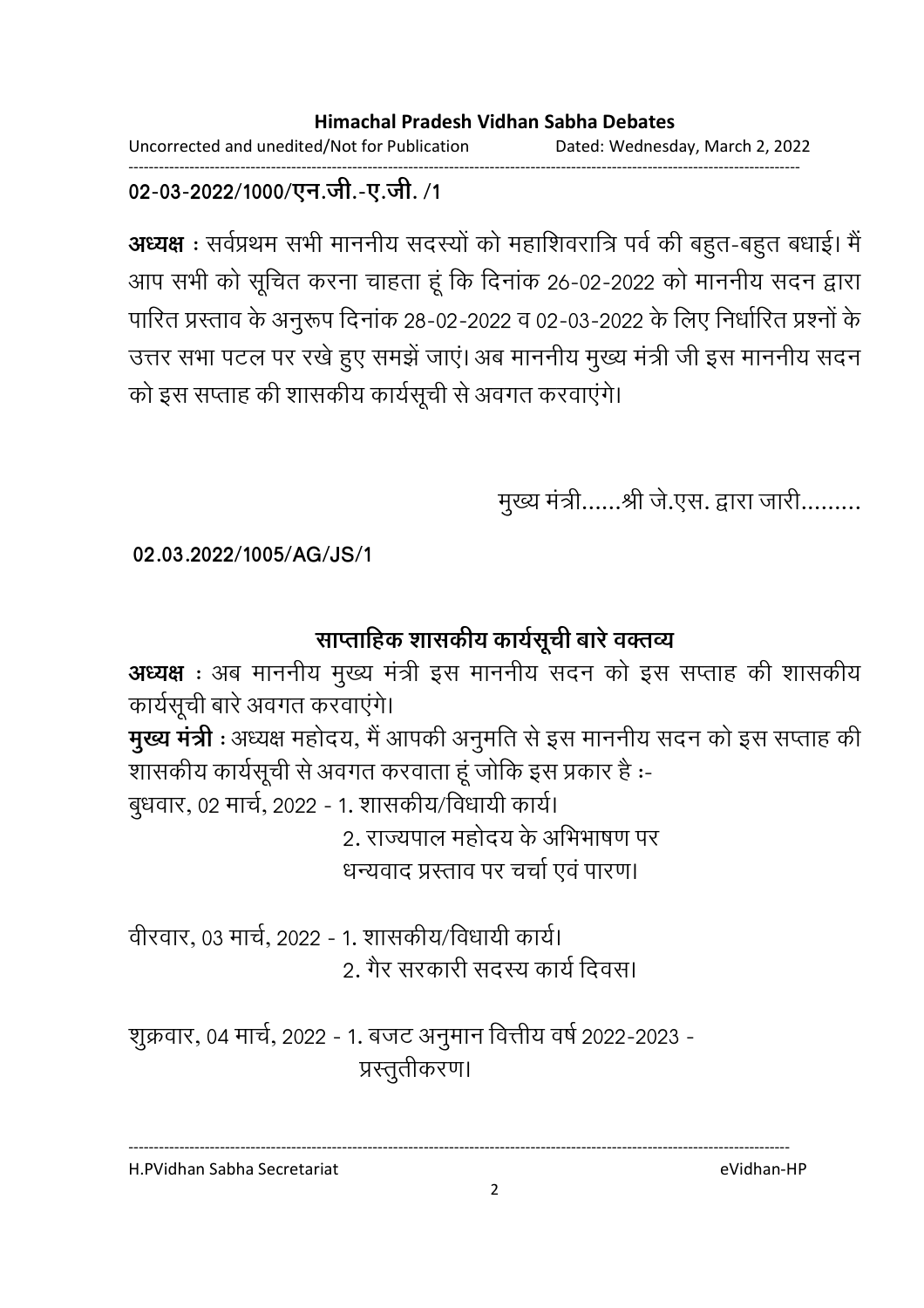Uncorrected and unedited/Not for Publication Dated: Wednesday, March 2, 2022 ------------------------------------------------------------------------------------------------------------------------------------

शनिवार, 05 मार्च, 2022 - 1. शासकीय/विधायी कार्य 2. बजट अनुमान वित्तीय वर्ष 2022-2023 -सामान्य चर्चा।

### **02.03.2022/1005/AG/JS/2**

**अध्यक्षः** अब माननीय राज्यपाल महोदय के अभिभाषण पर धन्यवाद प्रस्ताव पर आगे चर्चा होगी। आज ही मुख्य मंत्री जी के भाषण से चर्चा का समापन होगा। लगभग 10.45 बर्ज पूर्वाह्न माननीय मुख्य मंत्री जी माननीय राज्यपाल के अभिभाषण का उत्तर देंगे। इसलिए मेरा माननीय सदन से निवेदन है कि कृपया जो आबर्टित समय है, उसी में अपनी बात को सक्षेप में रखे ताकि मुझे बार-बार वाइंड अप न कहना पड़े या यहां से बैल न बजानी पड़ें । अब इस चर्चा में श्री जगत सिंह, माननीय सदस्य भाग लेंगे।

**श्री जगत सिंह नेगी (किन्नौर)ः** माननीय अध्यक्ष महोदय, सर्विधान के अनुच्छेद 176 (1) के तहत माननीय राज्यपाल महोदय ने जो अभिभाषण इस माननीय सदन में दिया है, उसी पर अपने विचार रखने के लिए खड़ा हुआ हूं। आपने समय दिया, आपका बहुत-बहुत धन्यवाद।

माननीय अध्यक्ष महोदय, मैं सरकार का किस मुंह से धन्यवाद करू और किस काम के लिए धन्यवाद करूं? क्या इसलिए धन्यवाद करूं कि आपने अच्छे दिन लाने के वायदे किए थे और बुरे दिन ला दिए? क्या मैं इसलिए आपका धन्यवाद करूं कि आपने मंहगाई डायन को अपनी मौसी बना दिया है? मैं आपसे पूछना चाहता हूं कि जो पैट्रोल 55 रुपये का था, उसको अपने 112 रुपये कर दिया। डीजल जो कभी 45 रुपये का था, उसको अपने 100 रुपर्य तक ला दिया। सेलिंडर जो कभी 400 रुपर्य का था, उसको आपने 1200 रुपर्य तक पहुंचा दिया। सरसों का तेल जो 70 रुपये था, वह 210 रुपये में पहुंचा दिया। दालें जो 70 रुपर्य प्रति किलो थी, उनको आपने 150 रुपर्य से ऊपर पहुंचा दिया। स्टील जो 3500-3600 रुपये क्विंटल मिलता था, उसको आपने 6000 रुपये क्विंटल से ऊपर कर दिया। हमारे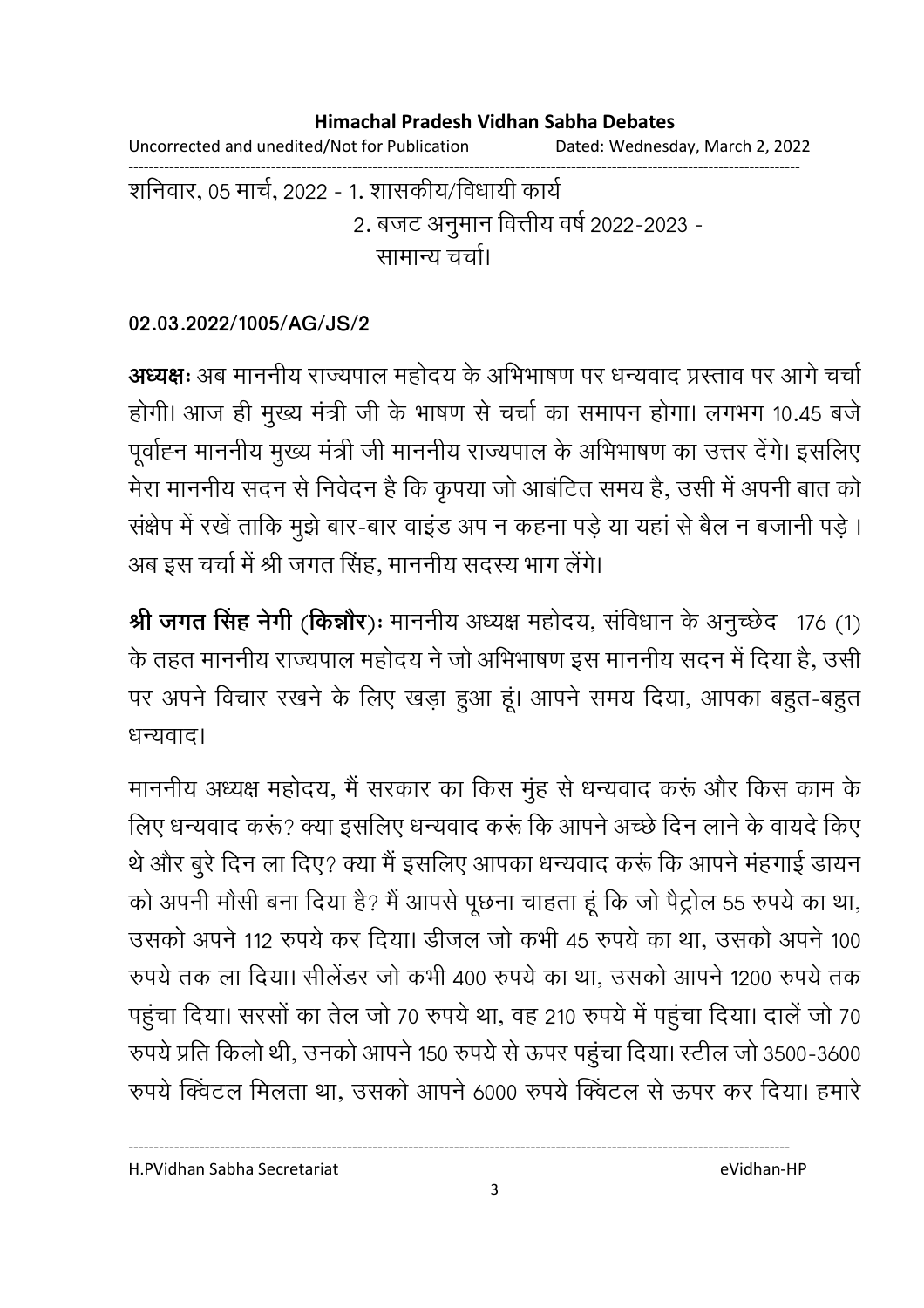Uncorrected and unedited/Not for Publication Dated: Wednesday, March 2, 2022 ------------------------------------------------------------------------------------------------------------------------------------ देश में जो कर्ज़ ढाई लाख करोड़ था, उसको 26 लाख करोड़ तक पहुचा दिया। प्रदेश का कर्ज़ जो 25-30 हजार करोड के आसपास था, उसको आपने 75 हजार करोड के आसपास) तक पहुंचा दिया, क्या मैं इन बातों के लिए आपका धन्यवाद करूं? क्या यह धन्यवाद करने की बात है, जो यहां इस अभिभाषण में बातें लाई गई है? इसी तरह से आपने

### **02.03.2022/1005/AG/JS/3**

प्रदेश में 14 लाख से ऊपर तक बेरोजगारों की फौज़ खड़ी कर दी। क्या उस बात के लिए आपका धन्यवाद करू? देश में 40 करोड़ गरीब थे अब यशस्वी प्रधान मंत्री, विश्व गुरू के राग में 80 करोड़ लोग गरीबी के रेखा के नीचे आ गए हैं, क्या इस बात के लिए आपका धन्यवाद करू? मैं किस बात के लिए धन्यवाद करू मुझे बहुत ही कठिन लग रहा है और इस धन्यवाद प्रस्ताव में किस तरह से अपने आपको सम्मिलित करूं? क्या मैं इसलिए आपका धन्यवाद करू कि कोरोनाकाल में आपने हिन्दुस्तान के लाखों लोगों की जान गवाई और हिमाचल प्रदेश में भी साढ़े चार हजार से ज्यादा लोगों की जान गई है?

श्री एस.एस. द्वारा जारी------

**02.03.2022/1010/SS-AS/1**

# श्री जगत सिंह नेगी क्रमांगत **:**

अब आप कह रहे हैं कि कोरोना के समय में बहुत बड़ा काम हुआ। यह ठीक है किसी को पता नहीं होता कि महामारी कब और कैसी आएगी। परन्तु जब महामारी आ गई, आपदा आ गई तो उसके लिए आपके पास आपदा प्रबंधन विभाग है। उसके लिए आपके पास पैसे हैं और किस तरह से आपने आपदा से निपटा है उस पर प्रश्नचिन्ह है। आप उस आपदा व कोरोना के समय निकम्मे साबित हुए। ---(\*\*\*)---आपने हॉस्पिटल में बैड्स का इंतजाम नहीं किया। आपने एम्बुलैंस का इंतजाम नहीं किया। जो लॉकडाउन समय पर लगना चाहिए था उसको आप नमस्ते ट्रम्प और मध्यप्रदेश की सरकार को गिराने के चक्कर में

H.PVidhan Sabha Secretariat eVidhan-HP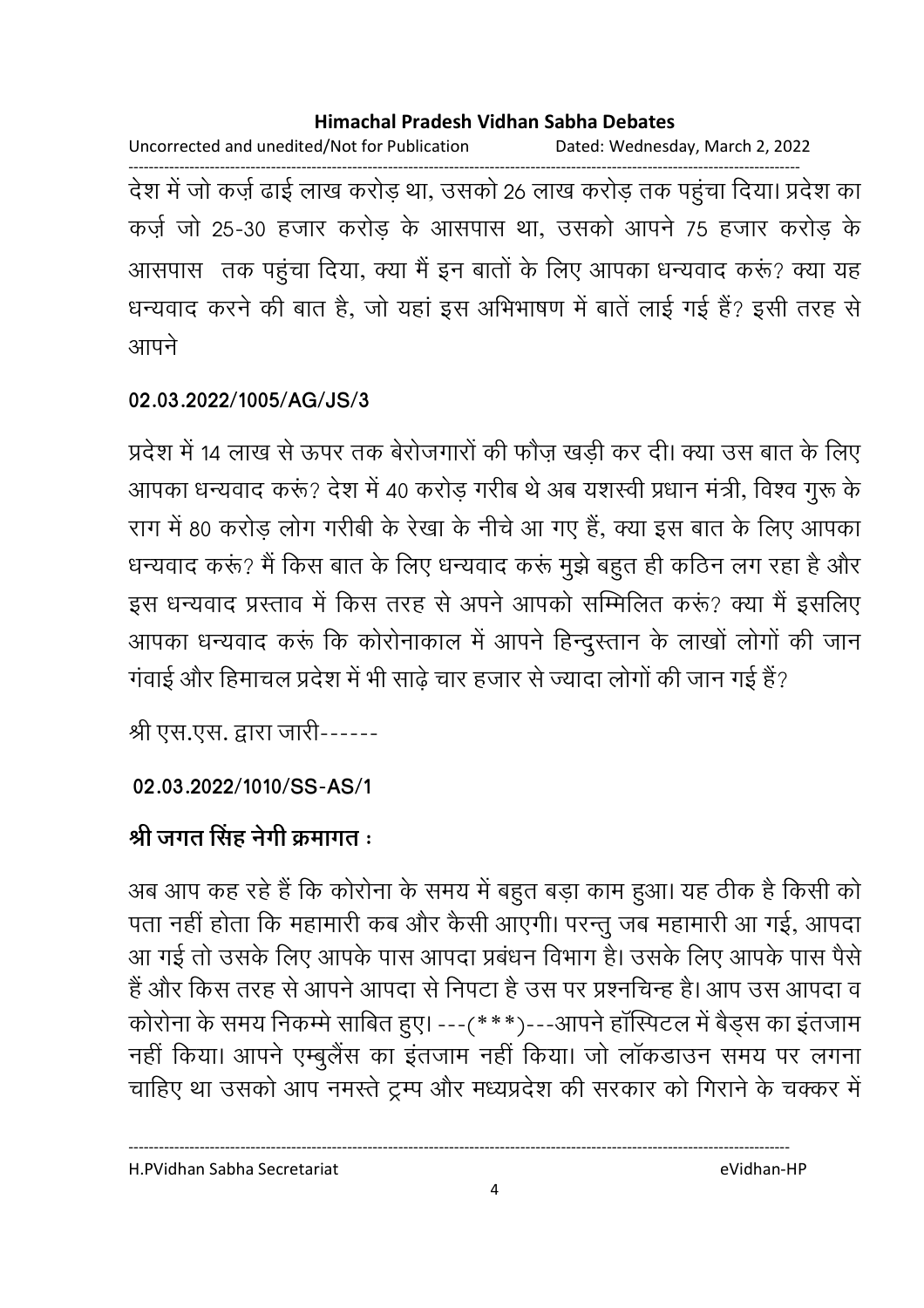Uncorrected and unedited/Not for Publication Dated: Wednesday, March 2, 2022

------------------------------------------------------------------------------------------------------------------------------------ टालते रहे। ऐसे समय में आपने लाकडाउन कर दिया कि लोगों को बड़ी मुसीबतों का सामना करना पड़ा। करोड़ों लोगों को बेरोज़गार होना पड़ा। लोगों को मजबूर होकर चिलचलाती धूप में नगे पाव हजारों किलोमीटर पैदल चलकर गांव जाना पड़ा। क्या मैं आपका इन बातों के लिए धन्यवाद करूं। आपने कोरोनाकाल में वीडियो काफ्रेंसिंग के सिवाय लोगों का कोई काम नहीं किया। क्या मैं इस बात के लिए आपका धन्यवाद करूं कि आपने कोरोना के समय बहुत बड़ा घोटाला किया। प्रधान मंत्री जी ने कहा कि आपदा में अवसर ढूढो, आपने बहुत बढ़िया अवसर ढूढ लिया। आपकी नाक के नीचे सचिवालय में जो मास्क 5 से 10 रुपये का आता था उसको 50-50 रुपये में खरीद लिया। जो सैनिटाइजर की छोटी शीशी 5 या 10 रुपर्य में मिलती थी उसको आपने 150 रुपर्य से ऊपर कर दिया। जब यह लॉकडाउन लगा तो आपने एक-दो हफ्ते के अंदर 10 करोड़ रुपये से ज्यादा का घोटाला कर दिया। लोग मर रहे थे लेकिन उनको राहत देने के बजाय आप धन कमाने में लगे हुए थे। क्या आपको इस बात का धन्यवाद किया जाए? तो आपको धन्यवाद किस चीज़ का किया जाएगा? यह बात मेरी समझ से बाहर है। आपने मार्फियों को गले लगा लिया। शराब माफिया को गले लगा लिया। रेता माफिया को गले लगा लिया। आपने ट्रासफर मार्फिया को गर्ल लगा लिया। आपने अपने दृष्टिपत्र में बड़ी-बड़ी बातें कहीं थी। लेकिन आप राज्यपाल महोदय के अभिभाषण में अपने दृष्टिपत्र को ही भूल गए। आप अपने

----------------------------------------------------------------

---(\*\*\*)---अध्यक्षपीठ के आदेशानुसार कार्यवाही से निकाला गया।

### **02.03.2022/1010/SS-AS/2**

दृष्टिपत्र का ज़िक्र करना भूल गए। आपको बातें करना तो बहुत अच्छा लगता है। आपने स्वर्णिम हिमाचल दृष्टिपत्र का ज़िक्र किया लेकिन उस दृष्टिपत्र का क्या हुआ? वह तो अदृश्य हो गया है। उसका राज्यपाल महोदय के अभिभाषण में ही ज़िक्र नहीं था। वह दृष्टिहीन हो गया। मतलब यह कि मदबुद्धि तो है ही, क्या अर्ध हो गए कि वह दृष्टि ही नहीं। रही? तो किस तरह से हम आपका धन्यवाद करे, यह हमारी समझ से बाहर है। अभी यहां पर बहुत सारी बातें कहीं गई है कि हिमाचल प्रदेश में बड़ा भारी विकास हुआ है। हम चार

H.PVidhan Sabha Secretariat eVidhan-HP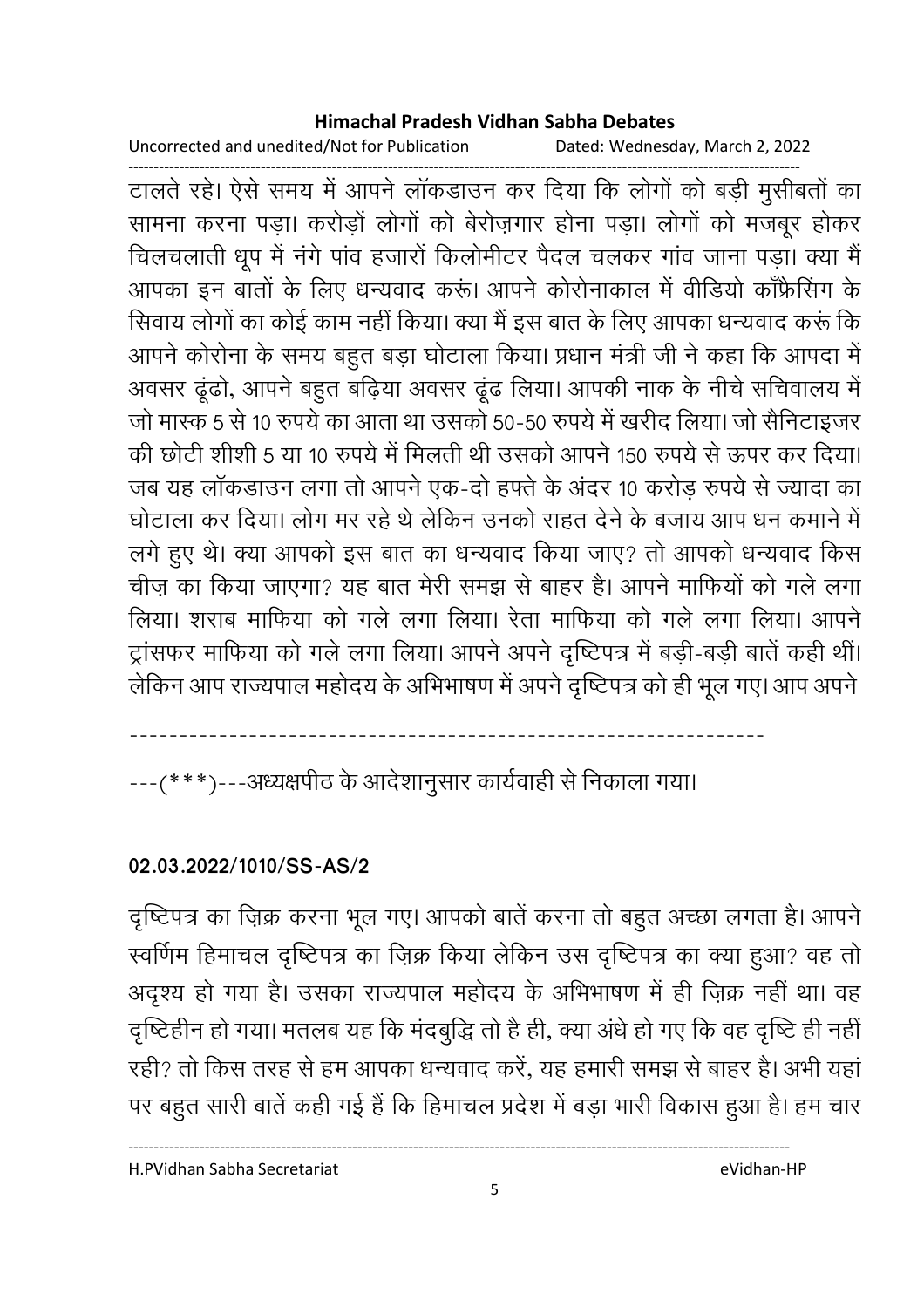Uncorrected and unedited/Not for Publication Dated: Wednesday, March 2, 2022

------------------------------------------------------------------------------------------------------------------------------------ सालों से आपके विकास का इतजार करते रहे। हमने आपको समय दिया। हमने कहा कि चलो आपको थोड़ा समय दें, देखते हैं कि आप कैसा विकास करते हैं लेकिन चार साल बाद जो आपने विकास पैदा किया, एक तो वह अधमरा है और दूसरा कुपोषित है। वह हमारे किसी काम का नहीं है। विकास की बड़ी-बड़ी बातें हुई थी। उल्टा जो हमारा बढ़िया विकास था, बलिष्ठ था, पूरे यौवन पर था; आपने उसको भी मार दिया। आपने हमारे विकास को भी खत्म कर दिया। आज हमें अफ़सोस इस बात का है कि जो आपने बड़ी-बड़ी बातें की थी आप उस पर खरे नहीं उतरें। आपने कहा था कि सबका साथ सबका विकास होगा, आप बताइए कि उसका क्या हुआ? आपने पूरे हिमाचल प्रदेश में 68 निर्वाचन क्षेत्रों में से सिर्फ एक या दो निर्वाचन क्षेत्रों का विकास किया। सारी-की-सारी सोच, सारा-का-सारा बजट सिर्फ दो निर्वाचन क्षेत्रों तक सीमित रखा गया। यहां तक कि धन के आंबटन में भी आपने पक्षपात किया।

जारी श्रीमती के0एस0

# 02.03.2022/1015/केएस/एएस/1

# <u>श्री जगत सिंह नेगी जारी----</u>

उसमें भी आपने छोटी सोच रखी। जहां में अपने जनजातीय क्षेत्र के विकास की बात करु यह पहली सरकार है जिसने जनजातीय क्षेत्र के विकास का भट्टा फ्लैट कर दिया। मुख्य मंत्री जी हैलीकाप्टर में उड़ते रहे। इनको जनजातीय क्षेत्रों में पैदल जाने का समय ही नहीं। मिला। चुनाव के समय आए वह भी हैलीकाप्टर से आए, यहां तक कि इनको वहां पर शिलान्यास करने का समय भी नहीं मिला और शिमला में बैठकर आनलाइन इन्होंने शिलान्यास किया। हमारे जनजातीय क्षेत्रों में तो आपके पांच साल का यह कार्यकाल काले इतिहास में लिखा जाएगा कि हिमाचल के जनजातीय क्षेत्रों का किस तरह से आपके

H.PVidhan Sabha Secretariat eVidhan-HP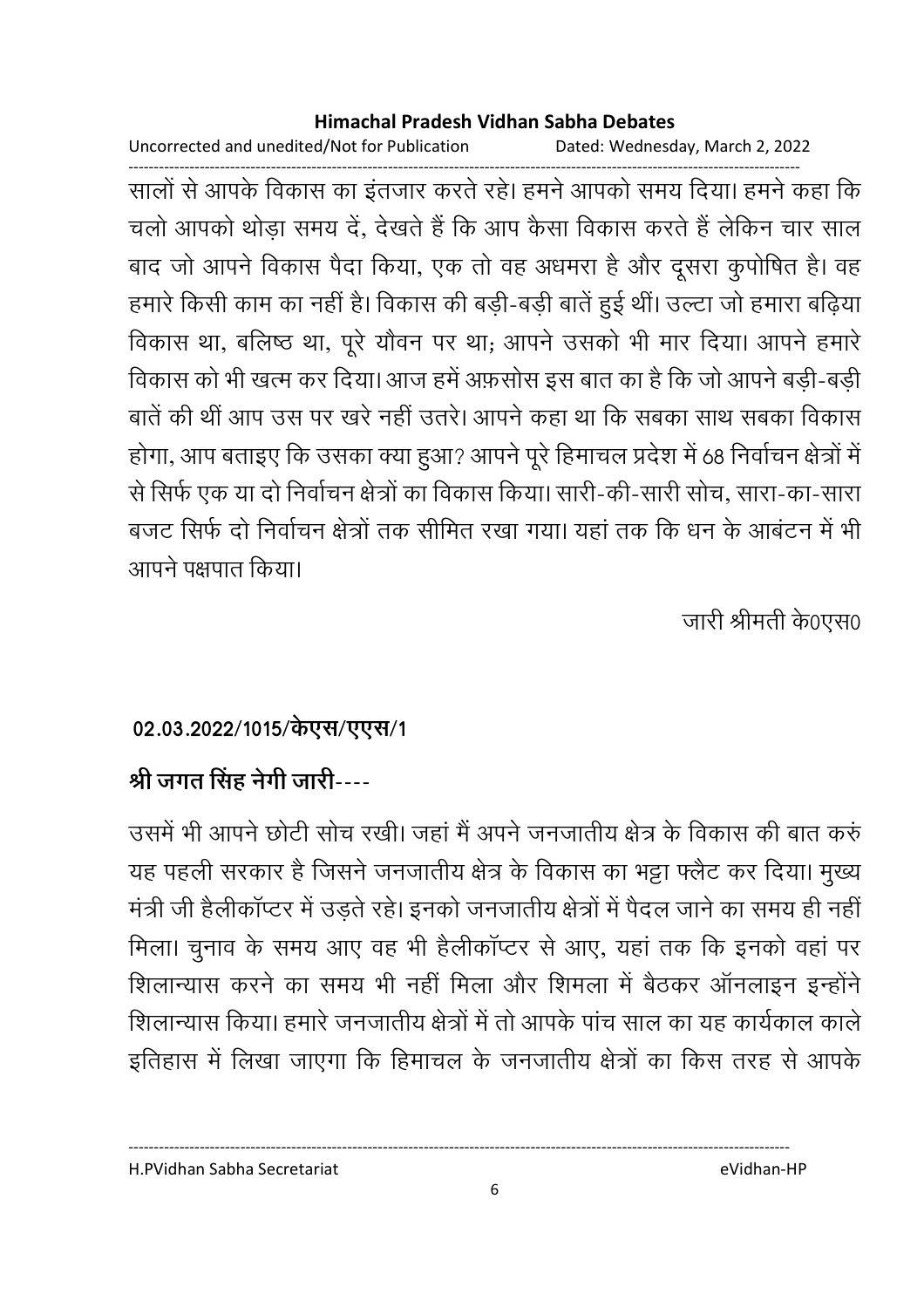Uncorrected and unedited/Not for Publication Dated: Wednesday, March 2, 2022

------------------------------------------------------------------------------------------------------------------------------------ शासन काल में विनाश हुआ है। आपने जो 2200 करोड़ रुपये के सप्लेमिट्री बजट का यहां पर प्रस्ताव रखा, आपने जनजातीय क्षेत्रों को कितना दिया?

**अध्यक्षः** माननीय सदस्य, वाइड अप कर दें। आप सभी से मेरी इस बारे में चैम्बर में बैठकर बात हुई है। लेंडिर आफ अपोजीशन भी वहां पर थे । कृपया वाइंड अप कर दें।

**श्री जगत सिंह नेगीः** सर, जनजातीय क्षेत्रों के बारे में बात करने पर 9 मिनट में ही आप मुझे रकि जा रहे हैं? 2200 करोड़ रुपये में से केवल 4000 रुपये जनजातीय क्षेत्रों के लिए दिए। वह भी चबा पांगी में बाटना है, लाहौल-स्पिति व किन्नौर में बाटना है और उसमें भी 67 परसेंट आप ईयर मार्किंग करते हैं। हम तीनों के हिस्से में तो शायद 10-10 रुपये भी नहीं | आए। यह है जनजातीय विकास । आपने जनजाति उप-योजना का नाम बदल दिया जिसमें आप माहिर है। आपने जनजातीय विकास कार्यक्रम नाम रख दिया और यह कैसा बढ़ियां कार्यक्रम है जहां 2200 करोड़ रुपये में से 4000 भी हमारे हिस्से में न आए? यह आपका विकास है, इसकी मैं यहां पर चर्चा करना चाहता हूं।

माननीय अध्यक्ष महोदय, आज पूरा हिमाचल प्रदेश आपके शासन में आदोलित हैं। लाखो सरकारी कर्मचारी सड़को पर है। कर्मचारियों का एक वर्ग नहीं, सभी वर्ग आज सड़क पर है। ओल्ड पैशन, आउटसोर्स, आगनबाड़ी, जुनियर आफिस

### 02.03.2022/1015/केएस/एएस/2

आसस्टैट्स,टीचज़े, डाक्टज़े आदि सारे कर्मचारी आज सड़को पर है और आप उनकी बात नहीं सुनना चाहते। आपके पास उनकी बात सुनने को समय नहीं है लेकिन मुख्य मंत्री | जी के पास माननीय यशस्वी प्रधान मंत्री जी के मन की बात सुनने के लिए समय ही समय हैं। रविवार को बड़ा टैलीविज़न लगाकर अखबारों व टैलीविज़न के माध्यम से प्रचार हो । रहा है कि माननीय मुख्य मंत्री जी किस तरह से मन की बात सुन रहे हैं। ठीक है, आप मन की बात सुनिए परन्तु जनता के मन की बात भी सुनिए। काम की बात भी कीजिए। आप

H.PVidhan Sabha Secretariat eVidhan-HP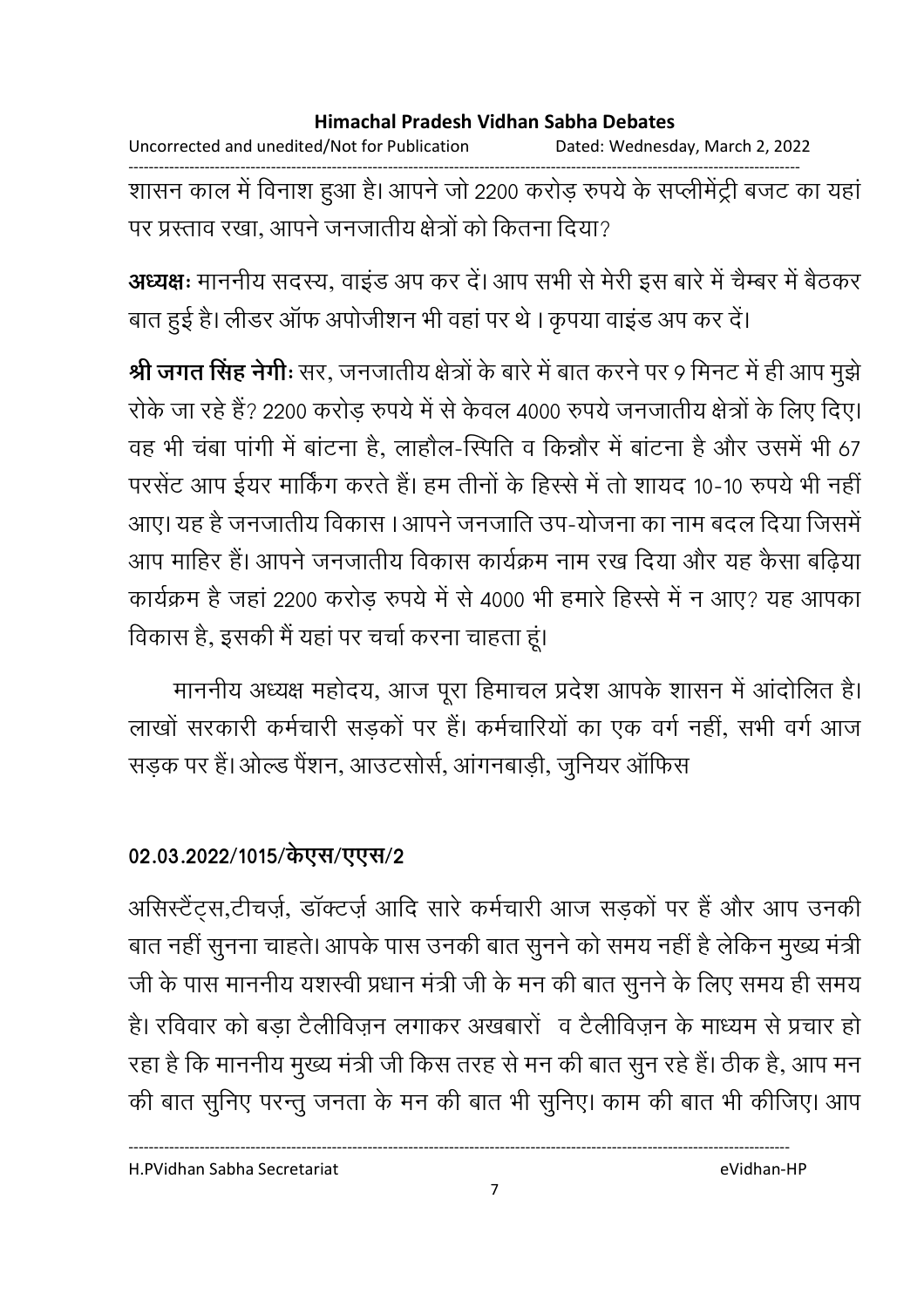Uncorrected and unedited/Not for Publication Dated: Wednesday, March 2, 2022

------------------------------------------------------------------------------------------------------------------------------------ काम की बात कब करेंगे? मुख्य मंत्री जी, आजकल तो आप बहुत ही गुस्सा कर रहे हैं। 70 साल से हम बी.जे.पी. का गुस्सा ही सहन करते आ रहे हैं और आपने इन 70 सालों में किया ही क्या है? बी.जे.पी. ने सिर्फ गुस्सा करना ही सीखा है और देश को एक झूठा विचार परोसने की कोशिश की है। आज आप कहते हैं कि आदोलन नहीं होना चाहिए। भारत के सर्विधान में शातिपूर्वक तरीके से हमें आदोलन करने का अधिकार है। आप हमें आदोलन से नहीं रोक सकते और यह आदोलन की ही ताकत है कि इस देश के विश्वगुरु प्रधान मंत्री को भी किसानों के आगे झुंकना पड़ा। किसानों ने एक साल आंदोलन किया। 700 लोगों ने अपनी जान गवाई और अंत में जा कर विश्व गुरू को मार्फी मांगनी पड़ी। यशस्वी प्रधान मंत्री को किसानों के काले कानून वार्पिस लेने पड़ें। आज हिमाचल प्रदेश में भी पुलिस, होमगांड्ज़े, किसान/बागवान आदि सारे आदोलन कर रहे हैं। आप उनकी बात नहीं सुन रहे हैं। जो धमकी देते हैं आप उनकी बात सुनते हैं। स्वर्णों ने धर्मशाला में धमकी दी कि फ्ला तारीख को अगर आप नोटिफिकेशन नहीं करेंगे तो हम आपका घेराव करेंगे। आपने उनकी बात मान ली और आपने भीड़ में कहा था कि हम नोटिफिकेशन कर रहे हैं। डाक्टरों ने हड़ताल कर दी, उन्होंने कहा कि अगर 26 तारीख तक नोटिफिकेशन नहीं हुई | तो हम सेवाएं देना बिल्कुल बंद कर देंगे, आपने उनकी बात मान ली। इसका मतलब यह हैं ' कि आदोलन नहीं करना है शार्तिपूर्वक तरीके से आपको धमकी देनी पड़ेगी, तभी आप काम करेंगे यह आपने हमें सिखाया है।

श्रीमती अ0व0 द्वारा जारी----

# **02.03.2022/1020/av/dc/1**

# श्री जगत सिंह नेगी---------- जारी

इसका मतलब तो यह हुआ कि शांतिपूर्वक तरीके से आदोलन नहीं करना बल्कि आपको धमकी देनी पड़ेगी और आपकी सरकार तभी काम करेगी; हमें आपने यह सिखाया है। यहां पर आपके पक्ष के लोग सर्जिकल स्ट्राइक की बड़ी-बड़ी बाते कर रहे थे। मैं कहता हूं कि

H.PVidhan Sabha Secretariat eVidhan-HP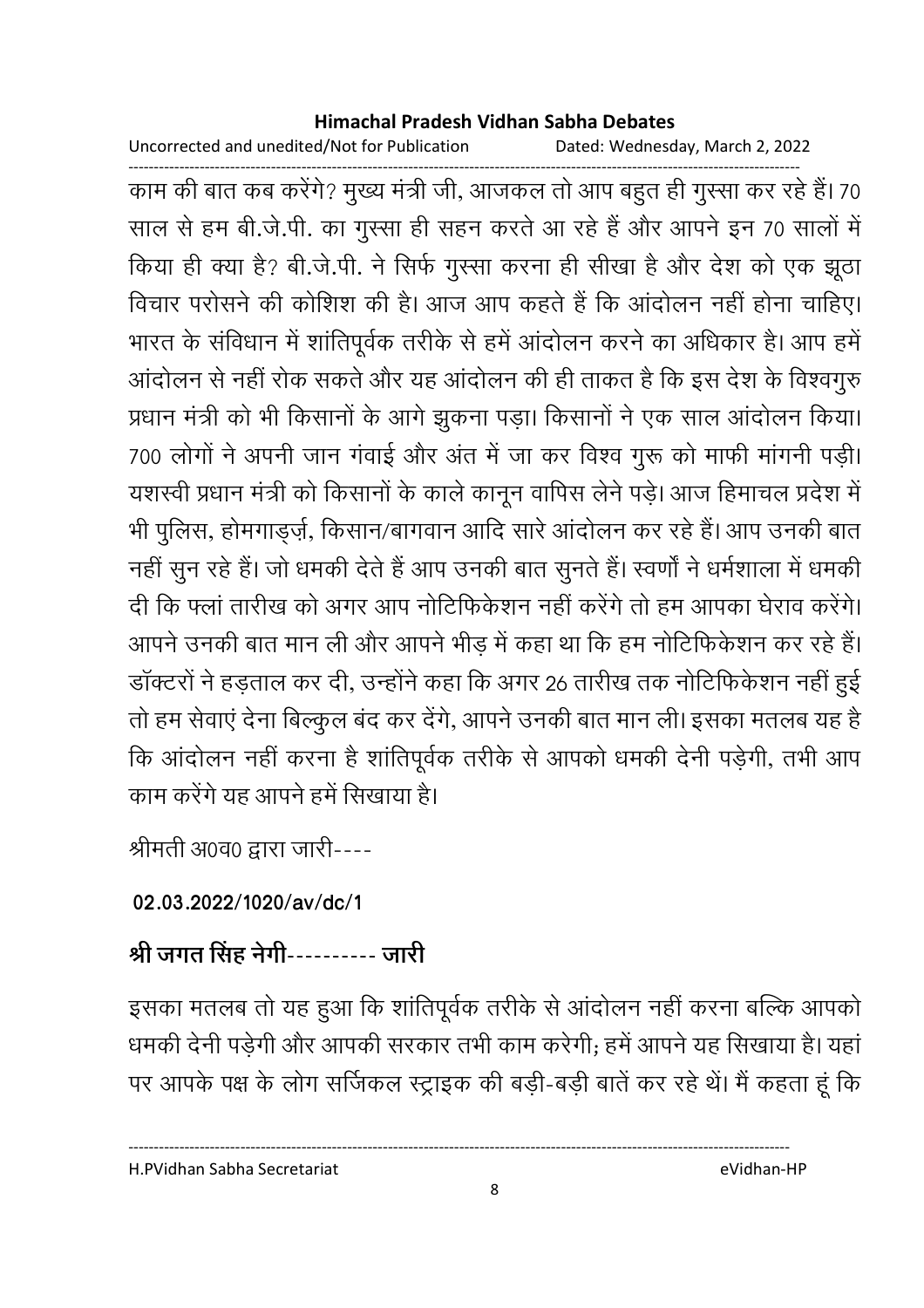Uncorrected and unedited/Not for Publication Dated: Wednesday, March 2, 2022

------------------------------------------------------------------------------------------------------------------------------------ संजिकल स्ट्राइक होती थी और हमारे बालाकोट में भी संजिकल स्ट्राइक हुई मंगर उसका क्या फायदा हुआ यानी उसमें 38 आतंकवादी मरे या 300 मरे; यह भी एक शोध का विषय है। उस सर्जिकल स्ट्राइक में पाकिस्तान ने हमारा 700 करोड़ रुपये का लड़ाकू विमान मार गिराया। उन्होंने हमारे पायलट को जिंदा पकड़कर दुनिया को यह दिखा दिया कि हमने हिन्दुस्तान का विमान गिराकर उसके पायलट को जिंदा पकड़ कर छोड़ा है। क्या यह सच्चाई नहीं है कि जिस दिन बालाकोट में सजिकल स्ट्राइक की गई थी उसी दिन हमारे. ) / O #" ह V ह) 
 ) ) 7 \*
 ह). g;4 7 जान गवानी पड़ी। उस सजिकल स्ट्राइक में हमें इतनी बड़ी कीमत देनी पड़ी। आप सर्जिकल स्ट्राइक की बात करते हैं, अगर सर्जिकल स्ट्राइक करनी ही है तो आज यूक्रेन में जाकर कीजिए। वहां आज हमारे 18,000 से अधिक बच्चे गोला-बारूद के बीच में फर्स हुए हैं। वहां पर यूक्रेन की सेना उनके साथ मार-पिटाई के साथ-साथ बद्तमीजी भी कर रही है। ...व्यवधान... वे बच्चे वहां पर भूखे तड़प रहे हैं, आप उनको बचाइए। ...व्यवधान...

**अध्यक्ष** : माननीय सदस्य, आप माननीय राज्यपाल के अभिभाषण पर बोलिए। ...व्यवधान... आप अपनी बात समाप्त करें। ....घटी....

**श्री जगत सिंह नेगी** : आपकी पार्टी के लोगों ने देश के अंदर झूठा प्रचार किया। आपने एक चाय वाले को यशस्वी बताकर उसे विश्व गुरू बना दिया। क्या विश्व गुरू इस प्रकार का होता है? देश में पूर्व सरकार के कार्यकाल में आरंभ की गई योजनाओं का नाम बदलकर आप विश्व गुरू नहीं बन सकते। कांग्रेस पार्टी की सरकार में शुरू की गई 35 बड़ी-बड़ी योजनाओं जिनका श्रेय आप ले रहे हैं; क्या उनके नाम

### **02.03.2022/1020/av/dc/2**

बदलकर आप विश्व गुरू बन जाएंगे? आप इसमें (कागज से पढ़ते हुए कहा।) पढ़िए; सार्वभौमिक टीकांकरण कार्यक्रम जिसका नाम आपने मिशन इंद्रधनुष रखा। कांग्रेस पार्टी की सरकार के समय में व्यापक फसल योजना था उसका नाम बदलकर आपने प्रधान मंत्री.

H.PVidhan Sabha Secretariat eVidhan-HP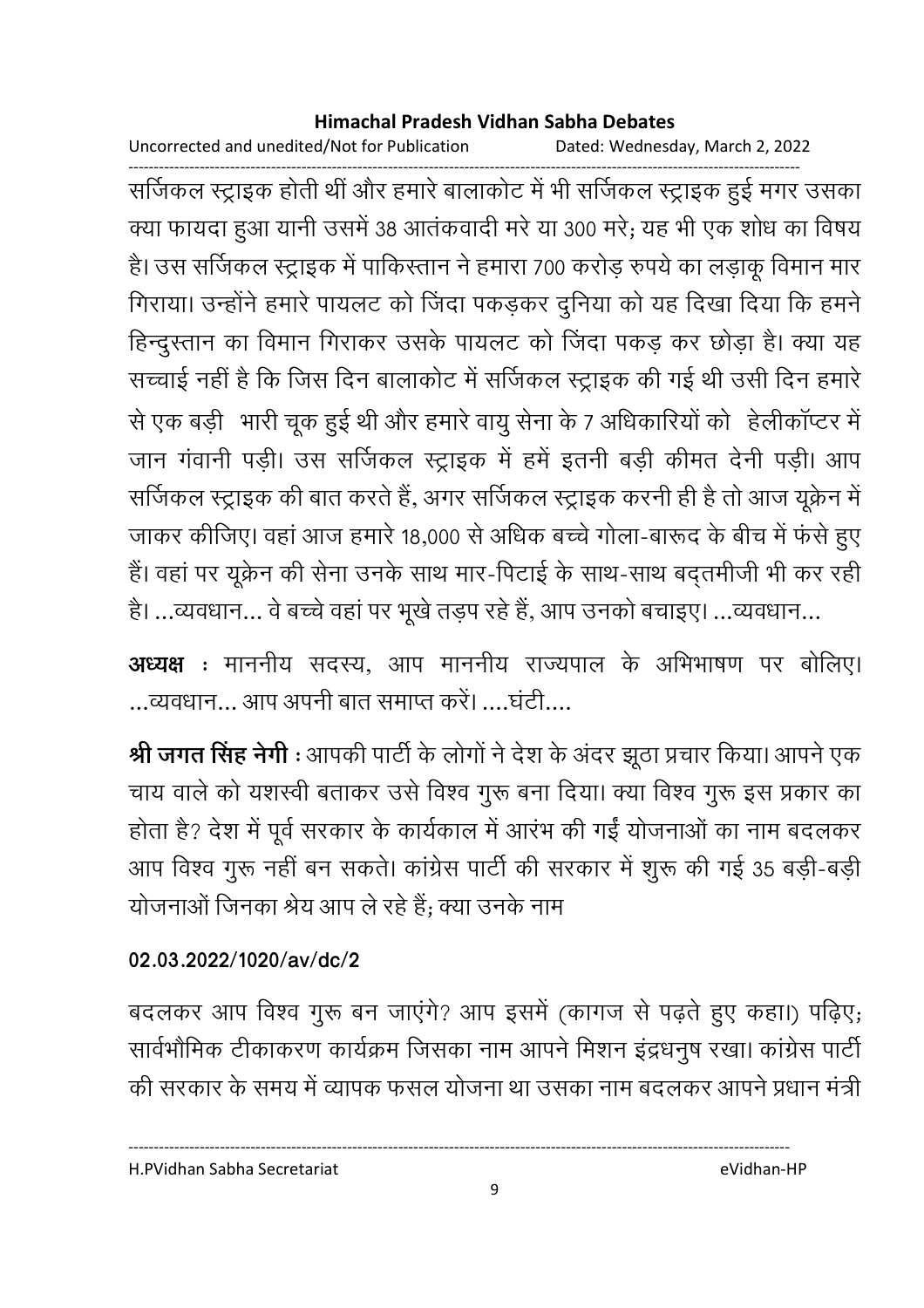Uncorrected and unedited/Not for Publication Dated: Wednesday, March 2, 2022

------------------------------------------------------------------------------------------------------------------------------------ फसल योजना रखा। इंदिरा आवास योजना का नाम बदलकर प्रधान मंत्री ग्रामीण आवास योजना रखा। …व्यवधान…राजीव गांधी खेल योजना बदलकर खेलो इंडिया योजना रखा। …व्यवधान... अमृत मिशन …व्यवधान... बुनियादी बचत योजना को जन-धन खाता, …व्यवधान…

**शहरी विकास मंत्री (संसदीय कार्य मंत्री**) : अध्यक्ष महोदय, अभी माननीय राज्यपाल के आभेभाषण पर चर्चा हो रही है और माननीय सदस्य पूरे हिन्दुस्तान और अंतर्राष्ट्रीय स्तर की बात कर रहे हैं। इनके द्वारा कहीं गई सारी-की-सारी बातें एक्सपंज की जानी चाहिए। व्यवधान

**अध्यक्ष** : माननीय सदस्य, बैठिए। आप अभिभाषण पर बोलिए। ...व्यवधान... आप बैठ जाइए, आपका समय समाप्त हो गया है। …व्यवधान… माननीय सदस्य, प्लीज बैठ जाइए। …व्यवधान… आप बैठ जाइए, आप जो बोल रहे हैं वह रिकार्ड नहीं हो रहा है। माननीय सदस्य श्री जगत सिंह नेगी जी, आप बैठिए। …व्यवधान…

# टी सी द्वारा जारी

# 02/03/2022/1025/टी0सी0वी0/डी0सी0/1

# अध्यक्ष जारी

आप बैठिए … व्यवधान… माननीय सदस्य, श्री जगत सिंह जी आप बैठिए। …व्यवधान… आप इस चेयर को डिक्टेट मत कीजिए। आप बैठिए। …व्यवधान… माइक कब चालू करना है, यह चेयर को देखा है। अब चर्चा में माननीय सदस्य, श्री सुखर्विन्द्र सिंह सुक्खु जी भाग लेंगे।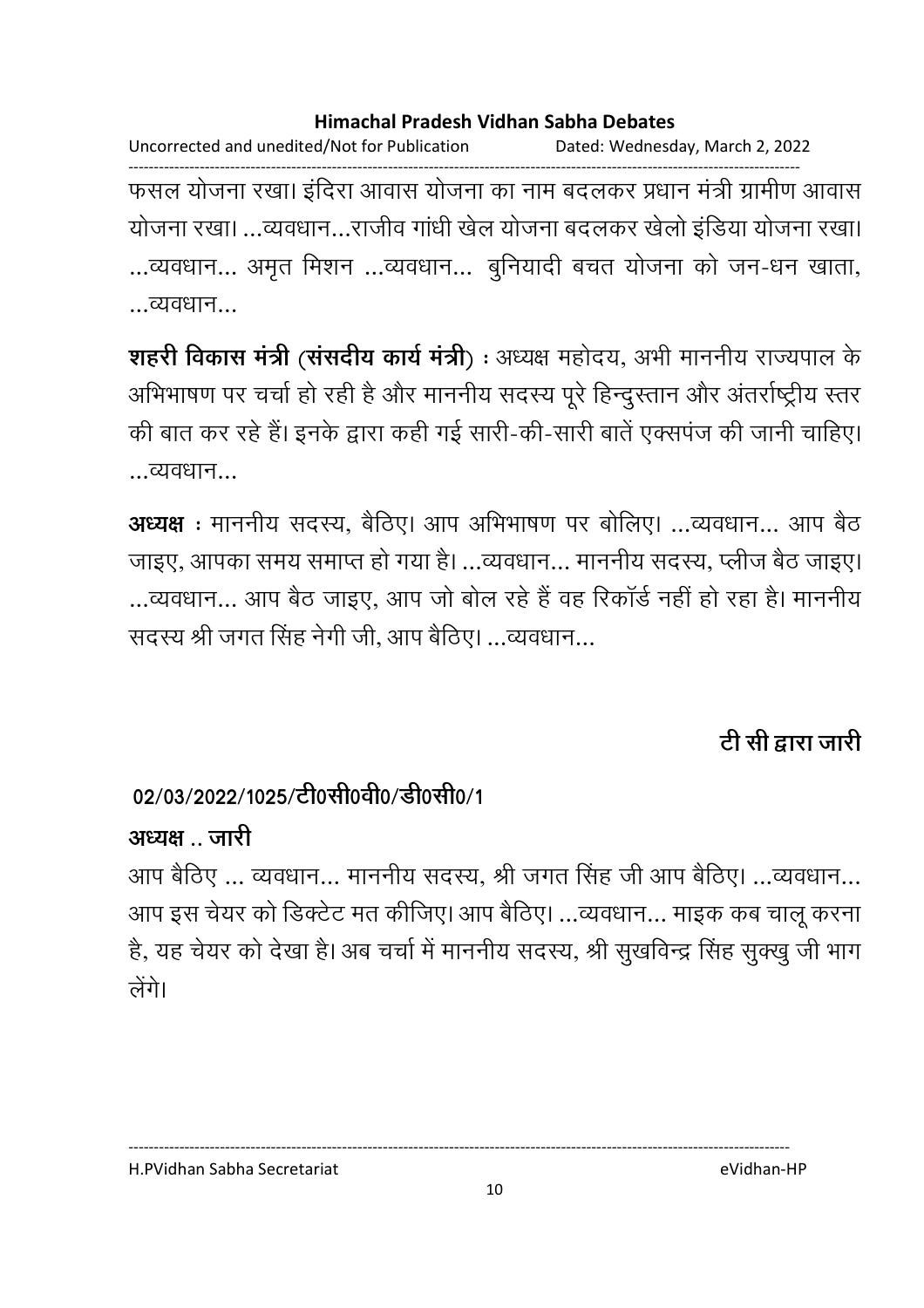Uncorrected and unedited/Not for Publication Dated: Wednesday, March 2, 2022

------------------------------------------------------------------------------------------------------------------------------------ **श्री सुखर्विन्द्र सिंह सुक्खु** : अध्यक्ष महोदय, सभी ने 25-25 मिनट बोला है। इनको कनक्लूड करने दीजिए। यहां पर बाकी सदस्य आधा-आधा घण्टा भी बोले हैं। इनको कनक्लूड करने दीजिए। …व्यवधान…

**अध्यक्ष** : आप बैठिए। परसो जब चैम्बर में बैठे थे तो यही तय हुआ था और फिर जो तय हुआ है उसको यहां इम्प्लेमिट भी करना है। …व्यवधान… मैं इसमें मण्डी की बात नहीं जोड़ना चाहता हूं। लेकिन आपके साथ तय क्या हुआ था? श्री मुकेश ओग्नेहोत्री जी, प्लीज ऐसा मत कीजिए। ...व्यवधान... श्री जगत सिंह नेगी जी एक मिनट में कनक्लूड कर दाजिए।

**श्री जगत सिंह नेगी** : अध्यक्ष महोदय, आप मुझे कनक्लूड करने के लिए कम-से-कम 5 मिनट दीजिए। ---(\*\*\*)---यह सही है कि पहले हम लड़े थे अंग्रेजों से और अब हमें लड़ना पड़ेगा लुटेरों से। यहां पर इनके द्वारा शोर मचाने से यह लग रहा है कि हमारी बात में दम है इसलिए हमें बोलने नहीं दें रहे हैं। ये हमारी आवाज को रोकना चाहते हैं। यहां पर चांटुकारिता दिखाई जा रही है और किसी को यशस्वी तो किसी को विश्व गुरु बना रहे हैं। मैं कहना चाहूगांः-

चाटुकारिता के बाजार में मैंने सौदे बदलते देखा है,

खरे सिक्कों से कहीं ज्यादा, मैंने खोटे सिक्कों को चलते हुए देखा है।

-------------------------------------------------------------

---(\*\*\*)---अध्यक्षपीठ के आदेशानुसार कार्यवाही से निकाला गया।

02/03/2022/1025/टी0सी0वी0/डी0सी0/2

मैं एक और बात कहना चाहता हूं। मुख्य मंत्री जी ने बहुत अच्छा काम किया। ये मण्डी की गली-गली में लोगों का दर्द पूछने नहीं गए बल्कि लोगों को निमंत्रण देने के लिए गए कि प्रधान मंत्री जी आ रहे हैं, आप वहां आइये। क्या आज तक हिन्दुस्तान में कभी ऐसा हुआ कि मुख्य मंत्री जी भीड़ जुटाने के लिए कभी गली-गली में गए हो? इन्होंने शिव का त्रिशुल

H.PVidhan Sabha Secretariat eVidhan-HP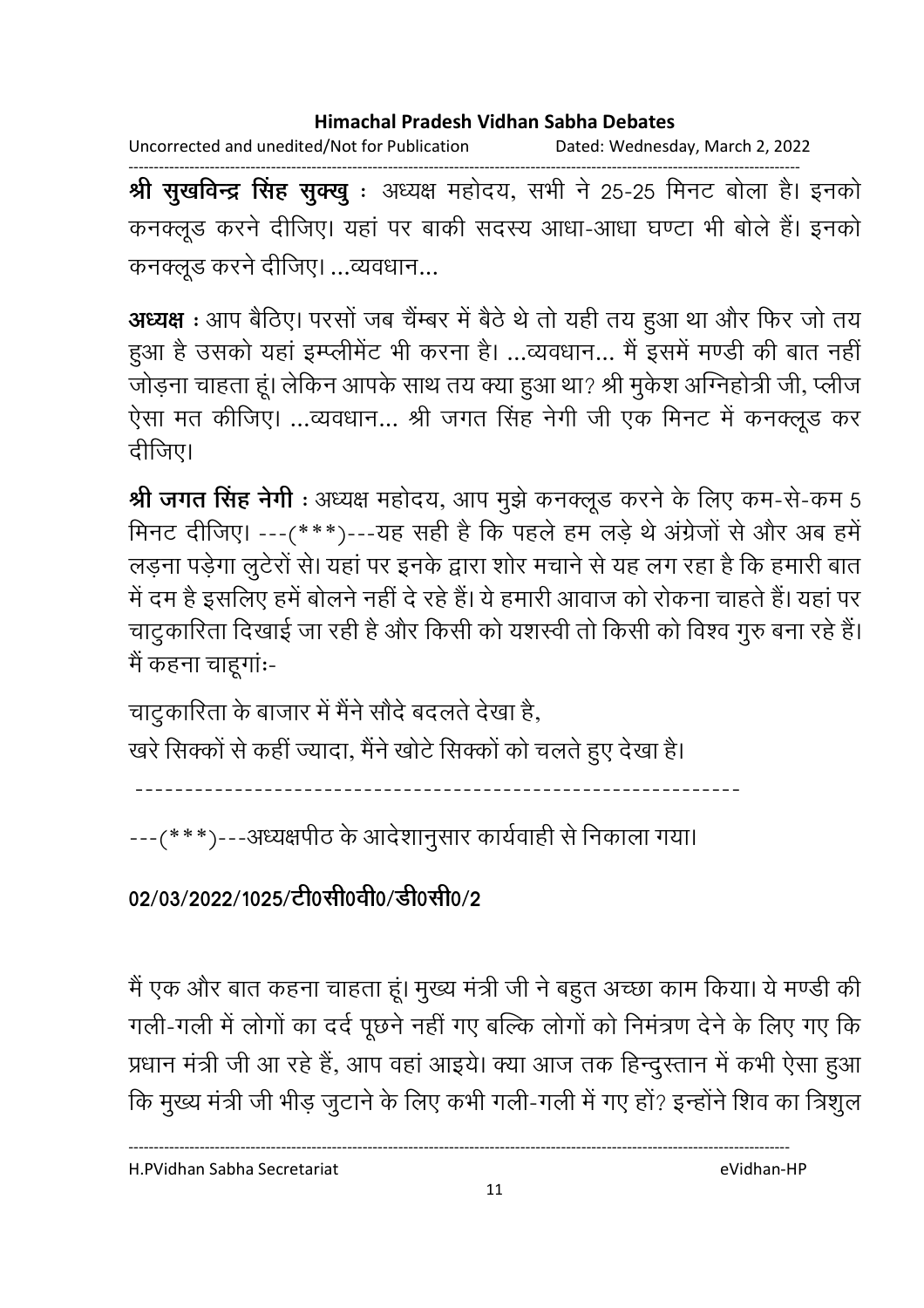Uncorrected and unedited/Not for Publication Dated: Wednesday, March 2, 2022

------------------------------------------------------------------------------------------------------------------------------------ यशस्वी जी को दें दिया। अच्छा होता यदि डगरू भी साथ दें देते ताकि यशस्वी जी कैलाश पर्वत पर चले जाते।

एन0एस0 द्वारा .... जारी

02-03-2022/1030/NS/HK/1

श्री जगत सिंह नेगी ..........जारी

जिनपिंग के साथ 18 बार गए। …व्यवधान… एक गुफ़ा उनको मिल जाती और हम इस देश को कंगाली से बचाते। …व्यवधान… यह करते, वहां यह करने की जरूरत थी। मुझे अफ़सोस है मैं जिन विषयों को यहां उठाना चाहता था, मूझे उठाने नहीं दे रहे हैं। आप मुझे मोंका ही नहीं दें रहे हैं या मुझे कोई अलग से तरीका बताईए कि मैं अपनी बात रखू। अध्यक्ष महोदय, जनजातीयों को तो आरक्षण है सर्विधान ने भी दिया है और आप भी मुझे आरक्षण दें। आप पांच मिनट समय को दस मिनट कीजिए, कुछ तो कीजिए, कुछ तो मेरी बात सुनिए। ...व्यवधान... नहीं तो यह सारा रह जाएगा।

**अध्यक्ष** : माननीय सदस्य, 20 मिनट का समय हो गया है। आप अपनी बात एक मिनट में समाप्त कीजिए।

**श्री जगत सिंह नेगी** : अध्यक्ष महोदय, शहरी विकास मंत्री जी हर बात पर उछलते हैं। कहीं इनकी सीट के नीचे कोई करट तो नहीं लगा हुआ है। शायद इनका जाने का समय आया हैं-इसलिए उछलते हैं। इनके पास शहरी विकास विभाग है। मैंने प्रश्न लगाया था कि 'प्रधान मंत्री आवास योजना' के तहत हिमाचल प्रदेश के कितने रैन बसेरे बड़े/छोटे शहरों में बनाए गए हैं और कितने शौचालय बनाए गए हैं तथा कितने रैन बसेरों में खाने की व्यवस्था उपलब्ध है? शिमला शहर का यह हाल है और मैंने स्वय इसकी फोटोज़ निकाली है। आज भी शिमला के अंदर बहुत सारे गरीब लोग खुले आसमान के नीचे रहने को मजबूर है। मैंने इन फोटोज़ को हाउस में ले किया है। नंगे, भूखे और सिर के ऊपर छत नहीं है। मैं आपको किस चीज़ के लिए धन्यवाद करूं इसलिए कि लोग भूखें और नगे मर रहे हैं। क्या इसके लिए धन्यवाद करूं?

**अध्यक्ष** : माननीय सदस्य कनक्लूड करे। आप बैठ जाइए। आपकी बात आ गई है कृपया बैठ जाइए।

12

----------------------------------------------------------------------------------------------------------------------------------

H.PVidhan Sabha Secretariat eVidhan-HP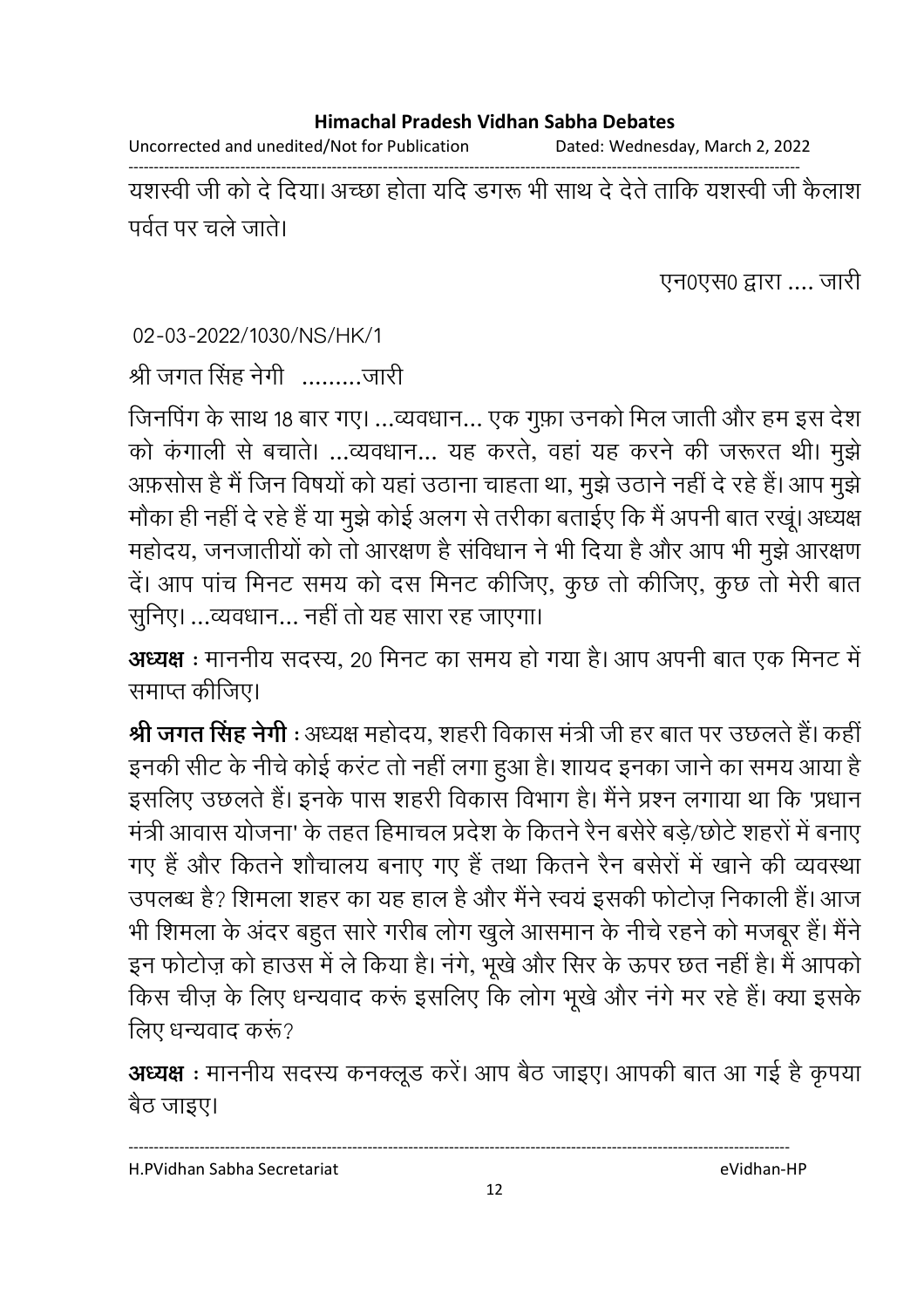Uncorrected and unedited/Not for Publication Dated: Wednesday, March 2, 2022

------------------------------------------------------------------------------------------------------------------------------------ **श्री जगत सिंह नेगी** : अध्यक्ष महोदय, मुझे यह सरकार समझाएं कि धन्यवाद कैसे करू तभी मैं धन्यवाद करूंगा। आपने मुझे समय कम दिया उसके लिए धन्यवाद।

### 02-03-2022/1030/NS/HK/2

**अध्यक्ष** : माननीय सदस्य आपको पूरे 22 मिनट बोलने के लिए दिए हैं। अब इस चर्चा में श्री सुखविन्द्र सिंह सुक्खु जी भाग लेंगे। आप बैठिए. स्वास्थ्य एवं परिवार कल्याण मंत्री जी कुछ बोलना चाह रहे हैं।

**स्वास्थ्य एव परिवार कल्याण मंत्री** : अध्यक्ष जी, हालाकि श्री जगत सिंह नेगी जी बहुत वरिष्ठ सदस्य है लेकिन कुछेक बाते इन्होंने बहुत आपत्तिजनक बोली है। इनका पूरा भाषण ए से लेकर जेड तक झूठ का पुलिंदा है। कोविड प्रबंधन को ले करके इन्होंने कुछ प्रश्न उठाए हैं। **अध्यक्ष महोदय, इन्होंने कहा है कि आपने लोगों को मरने के लिए अस्पतालों में** भेज दिया। मैं आपसे निवेदन करना चाहूगा कि इनके ये शब्द सदन की कार्यवाही से **निकाले जाए।** …व्यवधान…

**अध्यक्ष** : मै सारा रिकार्ड देखूगा और असैवाधानिक शब्दों को कार्यवाही से निकाला जाएगा। …व्यवधान… श्री सुखर्विन्द्र सिंह सुक्खु जी चर्चा में भाग लेंगे।

**श्री सुखर्विन्द्र सिंह सुक्खु** : अध्यक्ष महोदय, मेरा आपसे अनुरोध है कि आपने बीच में कम टोकना है। मैं राज्यपाल महोदय के अभिभाषण पर चर्चा के लिए खड़ा हुआ हूं। अध्यक्ष महोदय, किसी सरकार की कार्यप्रणाली किस चीज़ से आकी जाती है? अच्छे शासन के लिए अच्छे प्रशासन का होना जरूरी है। गुड गवर्नमैंट के लिए गुड गवर्नस का होना जरूरी | हैं। इस अभिभाषण में गवर्नेस नाम का कहीं शब्द न तो हमें दिखाई देता है और न ही इस सरकार के पिछले साढ़े चार सालों में गवर्नेस रही है। अगर गवर्नेस होती तो इस शब्दकोष में जो इन्होंने सेवा और समृद्धि का शब्द लिखा है उसका स्वरूप कुछ और होता। पिछले साढ़े चार सालों से हिमाचल प्रदेश में माफ़ियों का विकास हुआ है। इसी माफ़िया विकास के कारण जो हिमाचल देव भूमि के नाम से जाना जाता है वहां शराब कांड हुआ। हिमाचल के मार्थ पर शराब के कारण आठ लोगों की मौत हो गई और एक व्यक्ति अभी भी कोमा में हैं। हिमाचल में यह आज़ादी के बाद पहली बार हुआ है और यहां पर सरकार किसकी,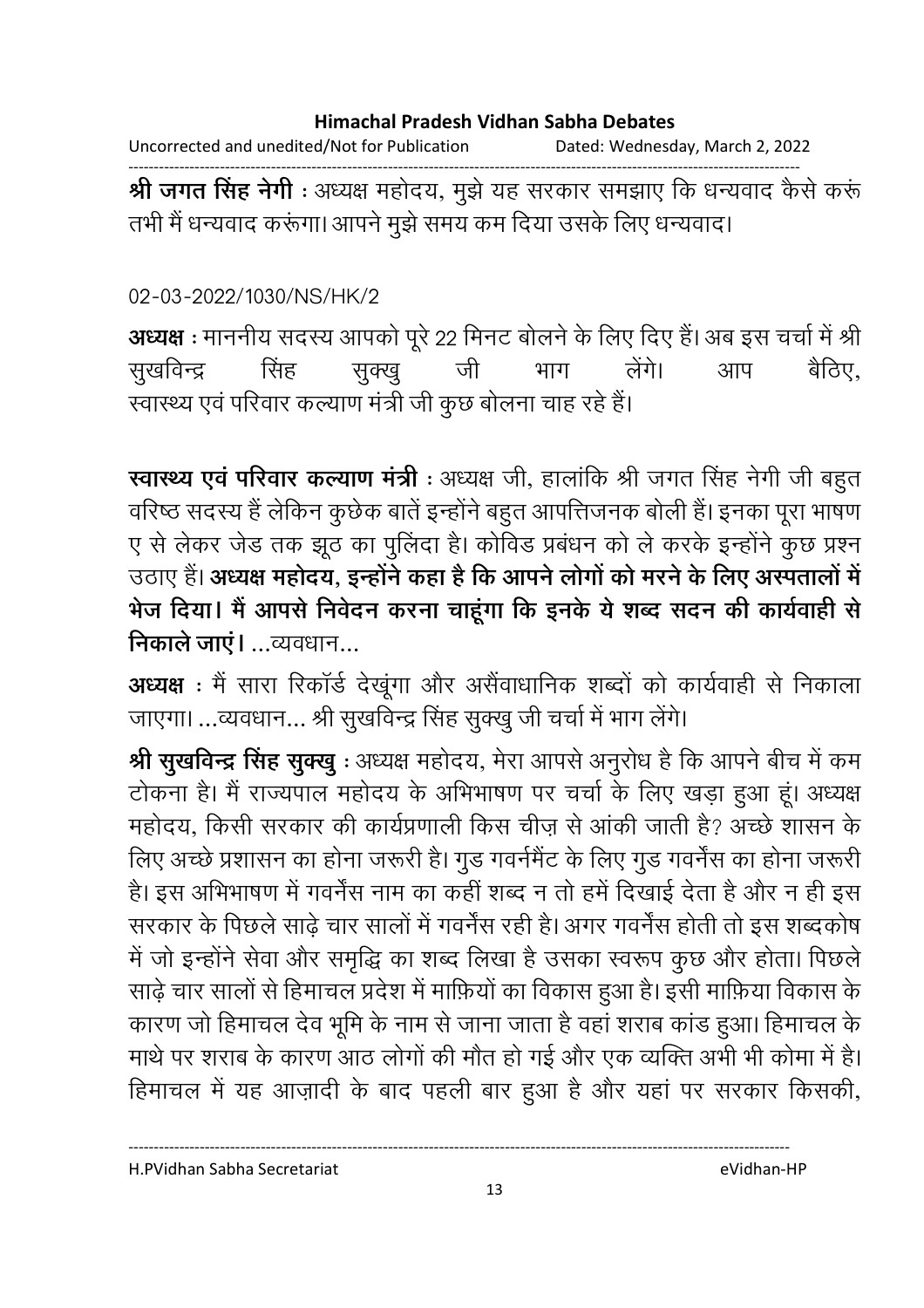Uncorrected and unedited/Not for Publication Dated: Wednesday, March 2, 2022

------------------------------------------------------------------------------------------------------------------------------------ भारतीय जनता पार्टी की सरकार है। अध्यक्ष महोदय, तकलीफ़ और परेशानी तो होगी, मैं यह बात आपके ध्यान में लाना चाहता हूं कि हिमाचल प्रदेश में जो शराब कांड हुआ इसके लिए

श्री आर0 के0 एस0 द्वारा जारी।

02.03.2022/1035/RKS/HK-1

श्री सुखर्विन्द्र सिंह सुक्खु… जारी

इस शराब के गोरखधर्घ को बंद किया जाए। यह 16 अगस्त, 2021 से पहले यांनी जहरीली शराब पीने से हुई मौतों से पहले की बात है। इसके लिए मैमोरेडम भी दिया गया। जब सलापड़ पुलिस ने शराब की 6 पेंटिया बरामद की तो उस समय पुलिस को किसी नेता ने फोन किया और कहा कि जो शराब की 6 पेंटिया पकड़ी गई है उन्हें दोबारा उसी के पास छोड़ दिया जाए। फिर पुलिस वाले उन पेंटियों को नाई की दुकान में छोड़ने जाते हैं। जब पूर्व विधायक, श्री सोहन लाल ठाकुर व ब्लाक कांग्रेस कर्मेटी, सुन्दरनगर के पदाधिकारियों ने इसके बारे में मैमोरेडम दिया तो भी सरकार के कान नहीं खुले। यह बात में इसलिए कह रहा हूं कि जो क्राइम रोकने वाली इम्प्लिमेंटिंग एजेंसी हैं, वह उस वक्त कहा थी? आपने एस.आई.टी. का गठन किया लेकिन एस.आई.टी. में आपने उसी क्षेत्र के डी.एस.पी. को तैनात कर दिया। आप एक अधिकारी का नाम बता दीजिए जिसके ख़िलाफ आपने शराब कांड के लिए कार्रवाई की हो? सात लोगों की मृत्यु हो गई, पैसा कमाने वाला व्यक्ति चला गया लेकिन सरकार अब भी सोई हुई है। माननीय मुख्य मंत्री जी मण्डी आपका गृह ज़िला है। आपने गौरव मिन्हास को पकड़ा है लेकिन मैं यह कहना चाहूंगा कि यह पुलिस की मिली-भगत और राजनीतिक सरक्षण द्वारा ही सभव हुआ है। पुलिस की मिली-भगत और राजनीतिक सरक्षण द्वारा ही शराब अवैध रूप से बेची जा सकती है। वर्ष 2019-20 में शराब कांड के किंगपिन, गौरव मिन्हास ऊर्फ गौरू से पालमपुर या धर्मशाल की पुलिस ने पांच स्प्रिंट के ड्रम पंकड़े थे। पुलिस की मिली-भगत के कारण तीन ड्रम का केस बनाया गया और दो ड्रम छोड़ दिए गए। जब पुलिस वालों ने उससे पूछा कि क्या आप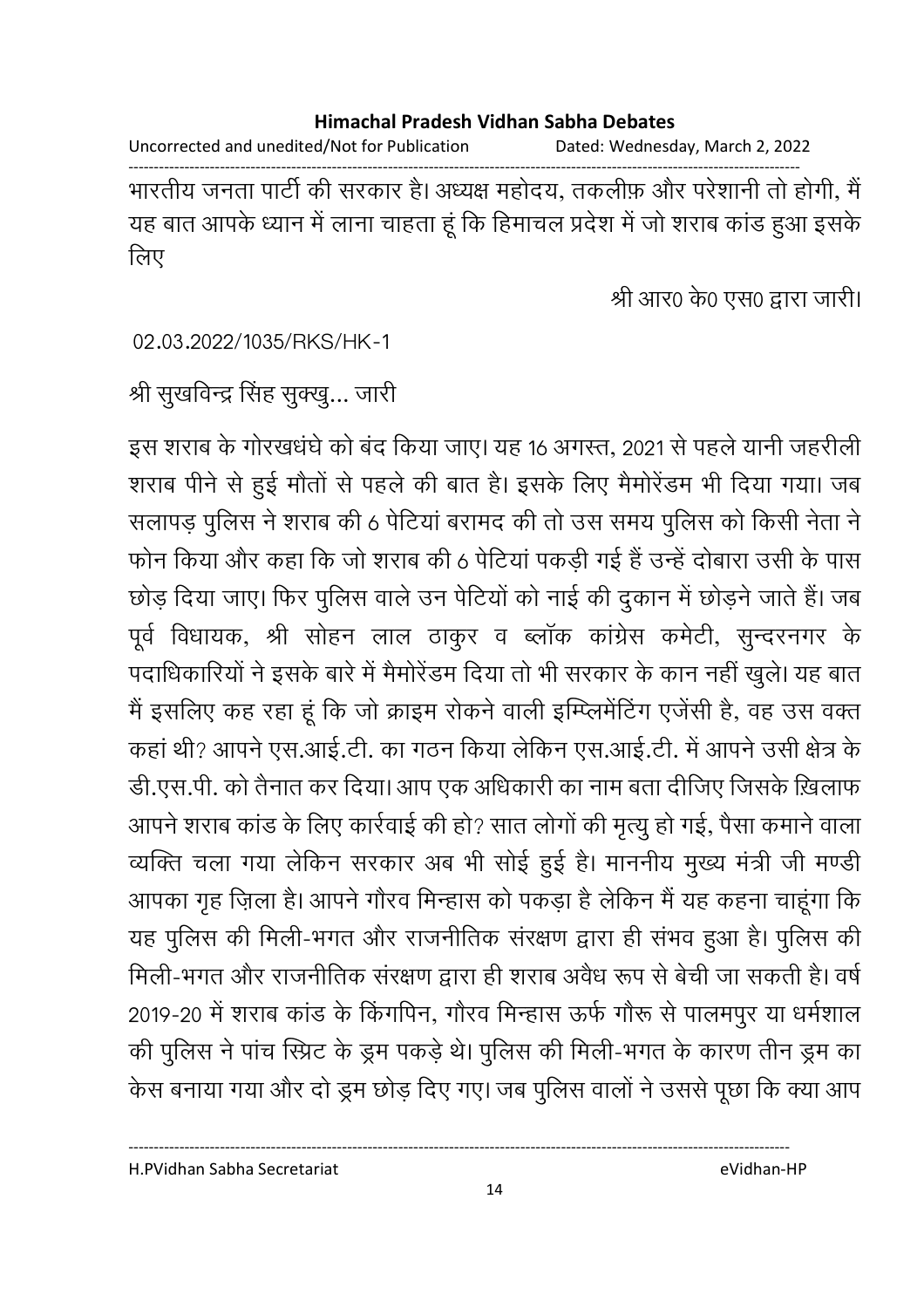Uncorrected and unedited/Not for Publication Dated: Wednesday, March 2, 2022 ------------------------------------------------------------------------------------------------------------------------------------ अवैध काम करने से डरते नहीं तो उसने कहा कि डर किस बात का जब पुलिस हमारे साथ है। यह अवैध शराब बेचने वाला सबसे बड़ा किंगपिन है तो पुलिस ने उस पर नज़र क्यों नहीं रखी? पुलिस ने उस पर नज़र तो रखी थी परंतु उसके ऊपर जो राजनीतिक सरक्षण था, यह सरकार को बताना चाहिए। आप साढ़े चार वर्षों से सरकार चला रहे हैं।

02.03.2022/1035/RKS/HK-2

सात लोग मौत के मुंह में चले गए लेकिन भारतीय जनता पार्टी की सरकार एक भी आंधकारी को गिरफ्तार या संस्पेंड करने में नाकाम रही है। जब किसी अपराधी को पकड़ने के बाद उसकी बेल हो जाती है, जिस गाड़ी में शराब जाती है, वह गाड़ी छूट जाती है तो फिर इस एक्साइज एक्ट का क्या फायदा? अगर इस अभिभाषण में शराब कांड या पिछले चार वर्षों से जो मार्फिया राज पनप रहा है उसके विरुद्ध कड़े कानून बनाने की बात की होती तो हम आपका धन्यवाद करते। सरकार को इस विषय पर सोचना चाहिए ताकि अवैध काम करने वालों को कानून का डर हो। आज कानून का कोई डर नहीं है। जो अवैध शराब का धंधा करता है उसकी बेल हो जाती है और उसे कोई सजा नहीं मिलती। अगर सरकार बजट सत्र में एक्साइज एक्ट के तहत कड़ा कानून लाएंगी तो हम उस बिल का समर्थन करेंगे। आपके शासन में माफिया राज सबसे ज्यादा पनपा है। शराब माफिया, खनन माफिया या फिर ड्रग्स माफिया हो, इन साढ़े चार वर्षों में सबसे ज्यादा माफिया राज पनपा है। भारतीय जनता पार्टी के नेताओं ने इन मार्फियाओं को पनपने में सरक्षण दिया है। माननीय उद्योग मंत्री जी हम सब जानते हैं कि खनन किस प्रकार होता है। रात को खनन बंद किया गया है लेकिन जब एस.पी., हमीरपुर ने रात को रेंड डाली तो उस समय 18 टिपर और 7 जे.सी.बी. द्वारा ब्यास नदी के किनारे खनन किया जा रहा था। जब कार्रवाई

हुई और गाड़िया पकड़ी गई तो खनन करने वाले का क्रशर बंद नहीं किया गया। श्री बी.एस.द्वारा.. जारी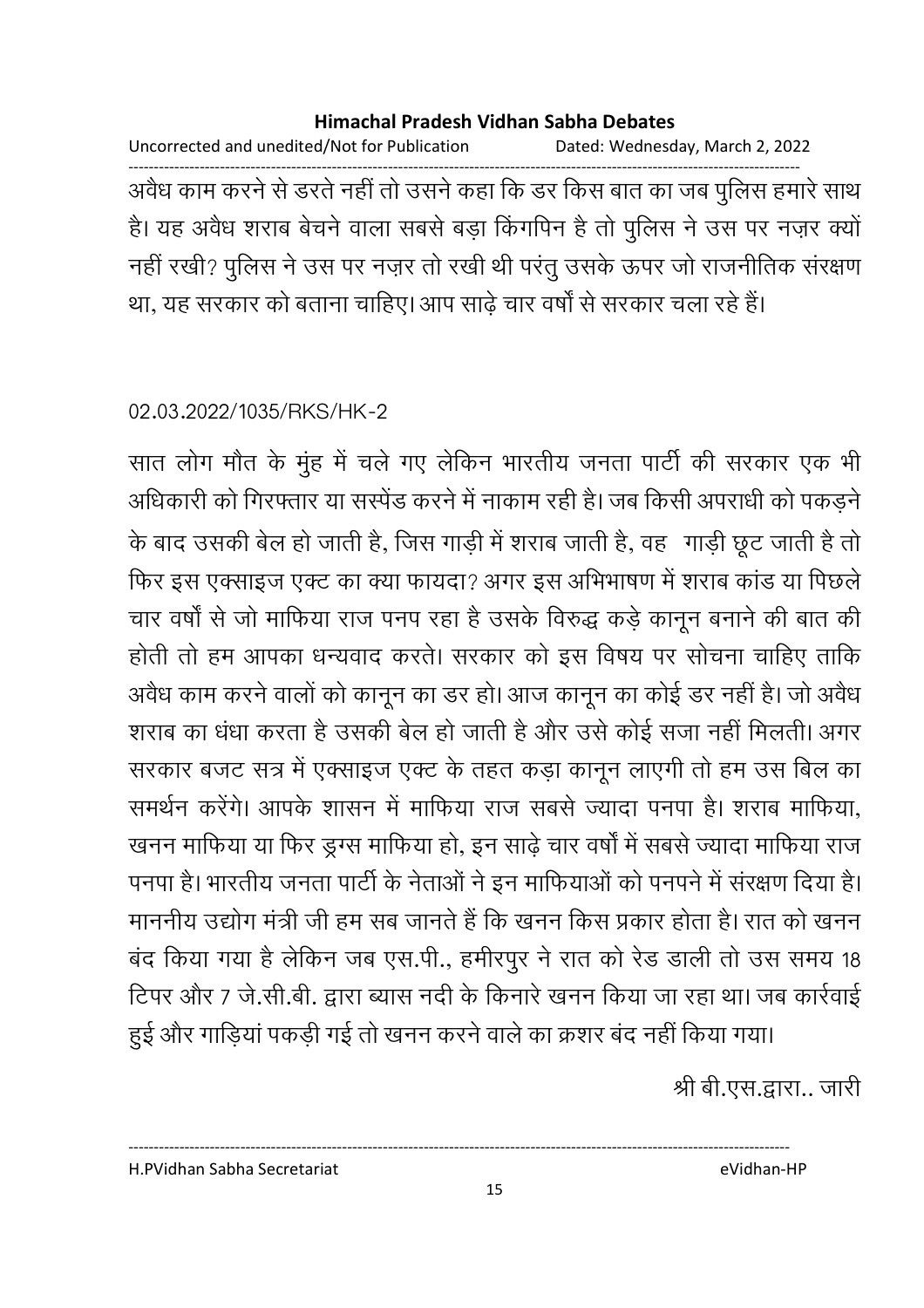02.03.2022/1040/बी.एस./वाई0के0/-1

# श्री सुखविन्द्र सिंह सुक्खु जारी...

जिसकी खनन में गाड़िया और टिप्पर थे, पुलिस ने सख्त कार्रवाई की और माननीय कोर्ट से उन्हें रिलीज | करनी पड़ी। महोदय, इतनी मशा तो उस क्रशर वाले की पता चल जाती है कि वह ब्यास नदी में गैर कानूनी ढंग से खनन कर रहा है, कम-से-कम उसका क्रशर तो बंद कर दिया जाता। सरकार ने ऐसा प्रावधान क्यों नहीं किया कि जो भी गाड़ी शाम को खनन के काम में लाई जाती है, उसको जब्त कर दिया जाएगा। प्रदेश में जब माफियों के साथ कानून लागू करने वाले लोग मिल जाएंगे और कानून का डर ही नहीं रहेगा, तो इस प्रदेश और समाज की चिंता कौन करेगा? नदियों और खड्डों का बुरा हाल हो रहा है और माननीय उद्योग मंत्री जी सोए हुए हैं। आप विधान सभा में सख्त कानून लाइए कि जो भी गैर कानूनी माइनिंग करेगा और जिसकी जे0सी0बी0 पकड़ी जाएगी, वह छुटेंगी नहीं। आज की तरीख में जो भी छोटा-मोटा जुर्माना लगाया जाता है, उसकी लोग परवाह नहीं | कर रहे हैं। क्योंकि उन्हें पता है कि 5 हजार रुपए जुर्माना लगेगा, उसे हम दे देंगे। आज इसे 10 गुना करने की आवश्यकता है। परंतु सरकार की मशा ही नहीं है कि हम इस पर रोग लगाए। यही कारण है कि चार सालों में यह माफिया राज पनपा है।

आप ड्रंग्ज की बात कर लीजिए, कौन सा ऐसा गांव और पंचायत है जहां पर 'नशा नहीं' पहुंचा है। पहले जब ड्रग्ज की बात होती थी तो वह ऊंना तक ही सीमित होती थी। आज लोग चिट्टे का सेवन कर रहे हैं।

**अध्यक्ष** : माननीय सदस्य कृपया राज्यपाल महोदय के अभिभाषण पर बोले।

**श्री सुखविन्द्र सिंह सुक्खु** : अध्यक्ष महोदय, मैं अभिभाषण पर ही बोल रहा हूं। महोदय आप उस तरफ के लोगों को भी बोला करें कि समय का ध्यान रखें। चिट्टा आज हर गांव तक पहुंच रहा है। मैं जुब्बल-कोटखाई का एक उदाहरण देना चाहता हूं। उस पंचायत ने यह

H.PVidhan Sabha Secretariat eVidhan-HP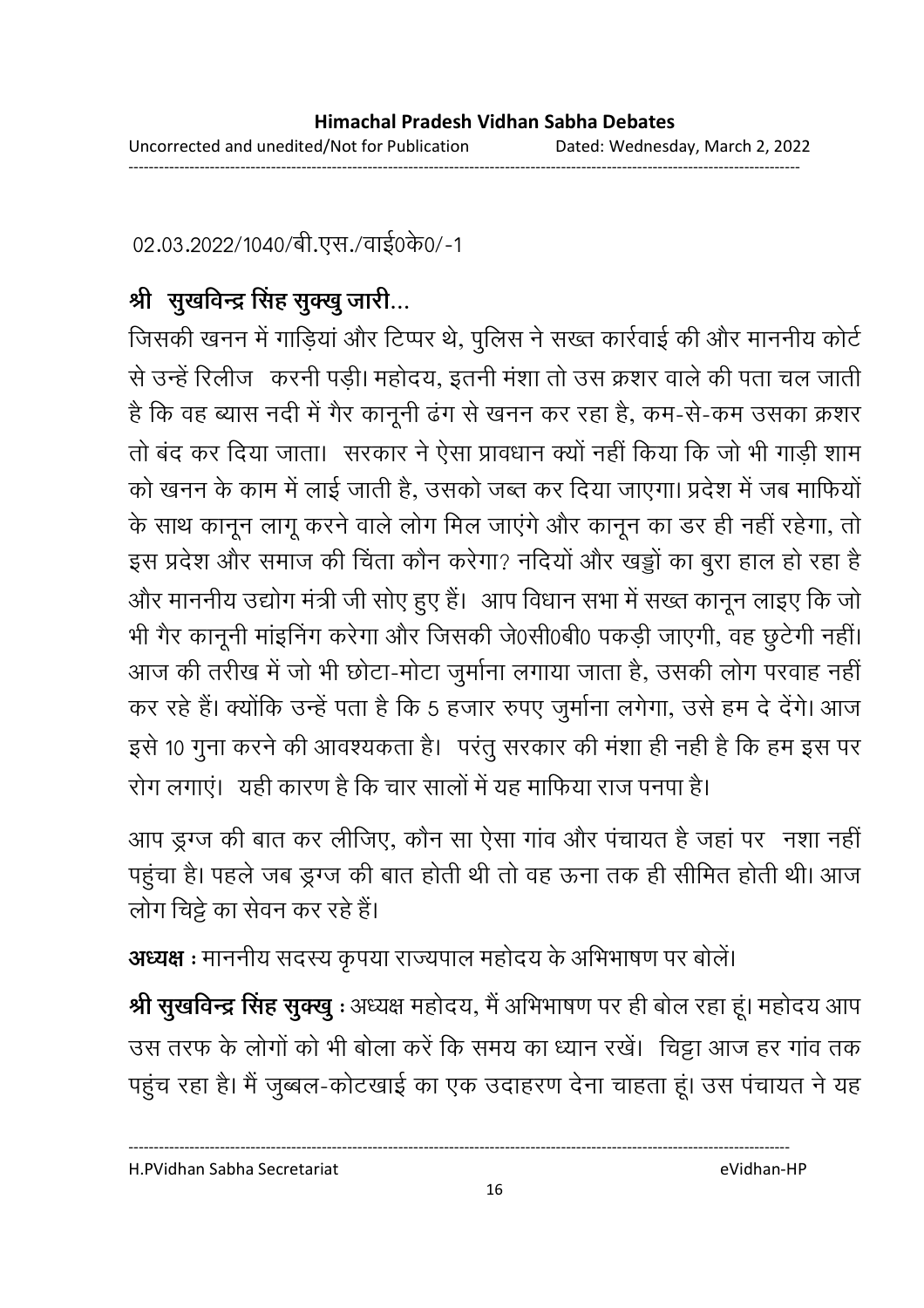Uncorrected and unedited/Not for Publication Dated: Wednesday, March 2, 2022

------------------------------------------------------------------------------------------------------------------------------------ निर्णय किया, हिन्दुस्तान टाइम में वह खबर छपि है कि कोई भी बाहर की गाड़ी आएगी या जिस पर शक होगा, उसकी तलाशी ली जाएगी। पिछले साढ़े चार साल में चिट्टे के जितने भी कैसिज है उनमें यह देखने में आ रहा है कि लड़किया भी चिट्टे के कैसिज में शामिल

02.03.2022/1040/बी.एस./वाई0के0/-2

हो चुकी है। परंतु इससे कैसे छुटकारा मिले, किस प्रकार से इससे बचा जा सके, इस सरकार के पास कोई डी-एडिक्शन नहीं है, यह सरकार विकास की बात करती है। यह सरकार मर्ज में चली हुई कि हमारा तो समय बीत चुका है। इन्हें पता लग गया है कि लोकतंत्र में सबसे बड़ी ताकत वोट की होती है। यह सरकार मन से हार चुकी है, क्योंकि जो सरकार मन से हार चुकी हो और जो सरकार थक जाए वह सरकार समाज का भला नहीं कर सकती। आपने कहावत भी सुनि होगी कि "मन हारा तो सब हारा, मन जीता तो सब जीता"। आप सेवा करने के लायक नहीं हैं। ये जो प्रदेश में चार उप चुनाव हुए हैं, हिमाचल की जनता ने आपको बता दिया है कि जनता आपसे कितनी नाराज है और उन्हरनि कहा कि अभी सरकार के छः महीने हैं, आप सुधर जाइए। यही नहीं इस सरकार को सफलता की सीढ़ियों में अगर किसी ने पहुचाया है तो वह सरकारी कर्मचारी और आंधकारी है। आपने छंठा पे कमीशन लागू किया, उसमें आपने सरकारी कर्मचारियों को परेशन कर दिया। उसमें पहली आफ्शन, दूसरी आफ्शन और तीसर आफ्शन, सरकार ने परेशन ) ही नहीं | किया बल्कि मैं तो कहूँगा कि सरकारी कर्मचारियों को खजल कर दिया हैं। सरकार भी खजल और मंत्रिमण्डल भी खजल है। इस माननीय सदन में जो भी विधायक बैठे हैं, उन्हें भी खजल कर दिया है। सरकार यह नहीं समझ पा रही है कि करना क्या है? अध्यक्ष महोदय ,मैं कुछ कर्मचारियों की बात सरकार के ध्यान में लाना चाहता हूं, सरकारी कर्मचारियों ने प्रदेश के विकास के लिए कंधे-से-कंधा मिला करके योगदान दिया है और नेताओं ने भी योगदान दिया है। परंतु हुआ क्या, आपने छठा पे कमीशन लागू किया, उसमें आपने कहा कि हम सभी को देंगे। लेकिन आपने Subordinate Judicial Service जैसे District Attorney, District Court and JMIC Court है उनके लिए आपने छठा पे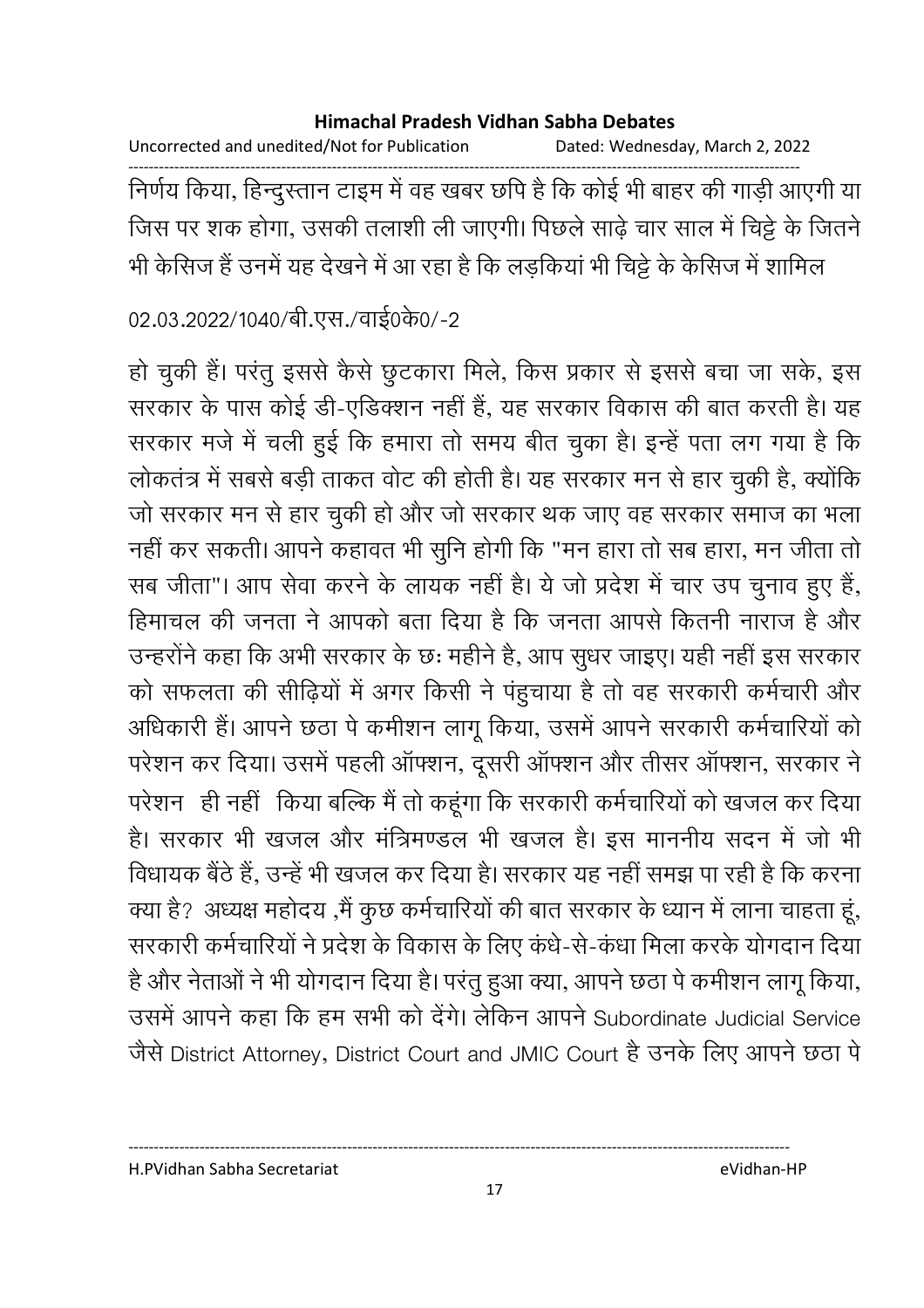Uncorrected and unedited/Not for Publication Dated: Wednesday, March 2, 2022 ------------------------------------------------------------------------------------------------------------------------------------ कर्मीशन लागू नहीं किया। तो क्या सरकार खजल नहीं हैं। आपने छठा पे कर्मीशन लागू करने से पहले इस सरकार ने उन नेताओं से बात की आपकी पीटर आफ में मिटिंग हुई श्री एन0 जी0 द्वारा जारी...

### 02-03-2022/1045/वाई.के.-ए.जी. /1

# श्री सुखर्विन्द्र सिंह सुक्<u>खु</u>……जारी

बड़ी-बड़ी बातें की गई कि हम सभी को 6<sup>th</sup> Pay Commission लागू करेंगे। लेकिन 5<sup>th</sup> Pay Commission के समय जो गलतिया हो गई थी उन्हें सुधारा ही नहीं गया। अध्यक्ष महोदय, दिनांक 01-10-2009 को अधिसूचना जारी हुई कि 5<sup>th</sup> Pay Commission दिनांक 01-01-2006 से दिया जाएगा, हमारे यहां पर Punjab Pay Commission लागू होता है और पजाब ने दिनाक 01-10-2011 को एक अन्य अधिसूचना जारी दी कि हमारे यहां पर अब यह Pay Commission लागू होगा। हिमाचल प्रदेश में उस समय जो गलती हो गई थी अब उसे सुधारने की जरूरत है। उस समय हिमाचल प्रदेश में यह हुआ कि जो कर्मचारी रेगुलर या पदोन्नत होंगे उन्हें नया पे-स्केल दो साल बाद दिया जाएगा। कर्मचारी यही तो मांग रहें है कि जो विसंगतियां हो गई है उन्हें ठीक कर दीजिए और सरकार इसे ठीक करने से कतरा रही है। इसके अलावा कर्मचारी मांग रहे हैं कि 4-9-14 लांगू कीजिए और सरकार वह भी लागू नहीं कर रही है। मेरा केवल इतना ही कहना है कि 5<sup>th</sup> Pay Commission में जो विसंगतियां रह गई थीं उन्हें 6<sup>th</sup> Pay Commission में ठीक करने की जरूरत है लेकिन सरकार खज्जल है और इन्हें ठीक नहीं कर रही है। हम इस माननीय सदन में ठोक बजा कर कहना चाहते हैं कि वर्ष 2003 के बाद चाहे कोई बेलदार, जलवाहक, कनिष्ठ सहायक, अधिक्षक लगा हो या अन्य बोर्डो व निगमों के कर्मचारी लगे हो, हिमाचल प्रदेश के हमारे घोषणा पत्र में भी यह होगा और कांग्रेस पार्टी की सरकार आने बाद उन सभी को पुरानी पैशन योजना लागू की जाएगी। हमारी पार्टी की सरकार ने इसे राजस्थान में लागू कर दिया है। अध्यक्ष महोदय, वह भी एक समय था जब प्रदेश में लगभग 2,50,000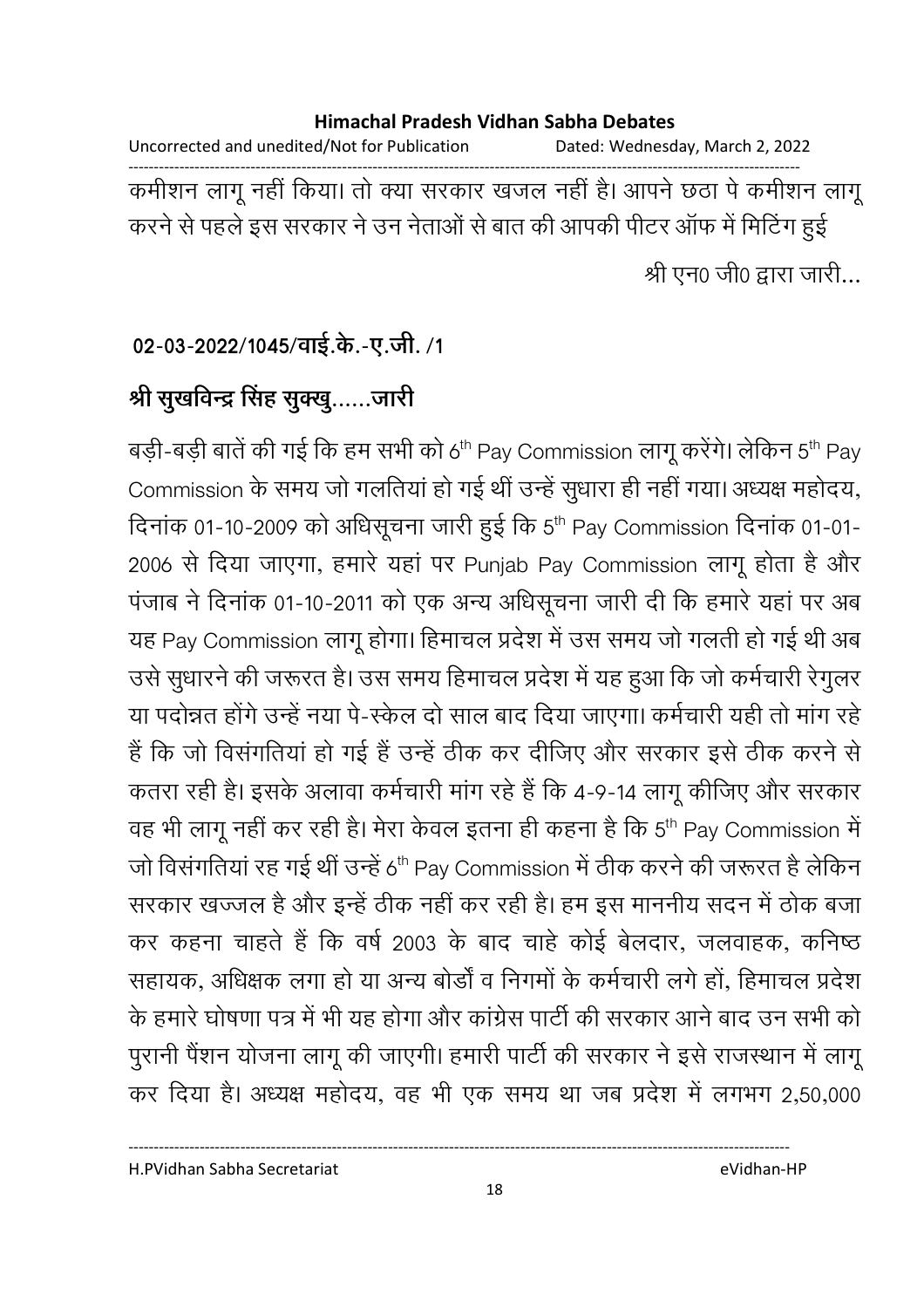Uncorrected and unedited/Not for Publication Dated: Wednesday, March 2, 2022

------------------------------------------------------------------------------------------------------------------------------------ कर्मचारी हुआ करते थे और उन्हें भी हम पैशन देते थे लेकिन आज तो यह पैशन लगभग 1,30,000 कर्मचारियों को ही देनी हैं। हम स्वयं सरकारी कर्मचारी के बच्चे हैं और हम जानते हैं कि आज के समाज व समय में बच्चे अपने घरों में नहीं रह रहे हैं और छोटे-छोटे परिवार हो गए हैं।

# 02-03-2022/1045/वाई.के.-ए.जी. /2

यदि एक कर्मचारी को यह आशा बंध जाती है कि सेवानिवृति के बाद मेरे घर में हर माह पैंशन का पैसा आएगा तो वह अपने परिवार का पालन-पोषण आराम से कर सकता है। वह सेवानिवृति के बाद मिलने वाली पैशन से अपने बच्चों और पति-पोर्तियों को भी पढ़ा सकता | है।

# **अध्यक्ष** : माननीय सदस्य कृपया वाइंडअप कर दें।

**श्री सुखर्विन्द्र सिंह सुक्खु** : अध्यक्ष महोदय, अभी तो स्टार्ट ही हुआ हूं। मैं अच्छी चीजे बोल रहा हूं। अध्यक्ष महोदय, आज प्रदेश के आऊटसोर्स कर्मचारी भी परेशान है। जिला ऊना में एक महिला कर्मचारी आऊटसोर्स पर क्लके लगी हुई है। उसे लेबर इस्पेक्टर ने कहा कि जो आपको खाते में सैलरी आती हैं उसमें से कुछ पैसे मुझे दें दीजिए। उसमें विजिलैस ने केस दर्ज कर लिया है लेकिन उन कर्मियों के साथ अन्याय क्यों किया जा रहा है? कांग्रेस पार्टी जब सत्ता में आएगी और कांग्रेस पार्टी वर्ष 2022 में सत्ता में आएगी इसमें कोई दौराय नहीं हैं, तब हम आऊटसोर्स कर्मचारियों के लिए एक नीति बनाएंगे। यह ठीक है कि हमारी पिछली सरकार ने इनके लिए कोई नीति नहीं बनाई और हमें उसका भुगतान करना पड़ा तथा आज हम विपक्ष में बैठे हैं लेकिन हम आऊटसोर्स कर्मचारियों के लिए एक ऐसी नीति बनाएंगे जिससे उनको लाभ मिलेगा।

अध्यक्ष महोदय, कैबिनेट ने निर्णय लिया है कि चतुर्थ श्रेणी में करूणामूलक आधार पर भतिया की जाएगी लेकिन अभी तक उनकी भतिया नहीं हुई है। इसी प्रकार आशा वर्कर व आगनबाड़ी कार्याकर्ताओं ने कोरोना काल में सबसे अच्छा काम किया। इस माननीय

H.PVidhan Sabha Secretariat eVidhan-HP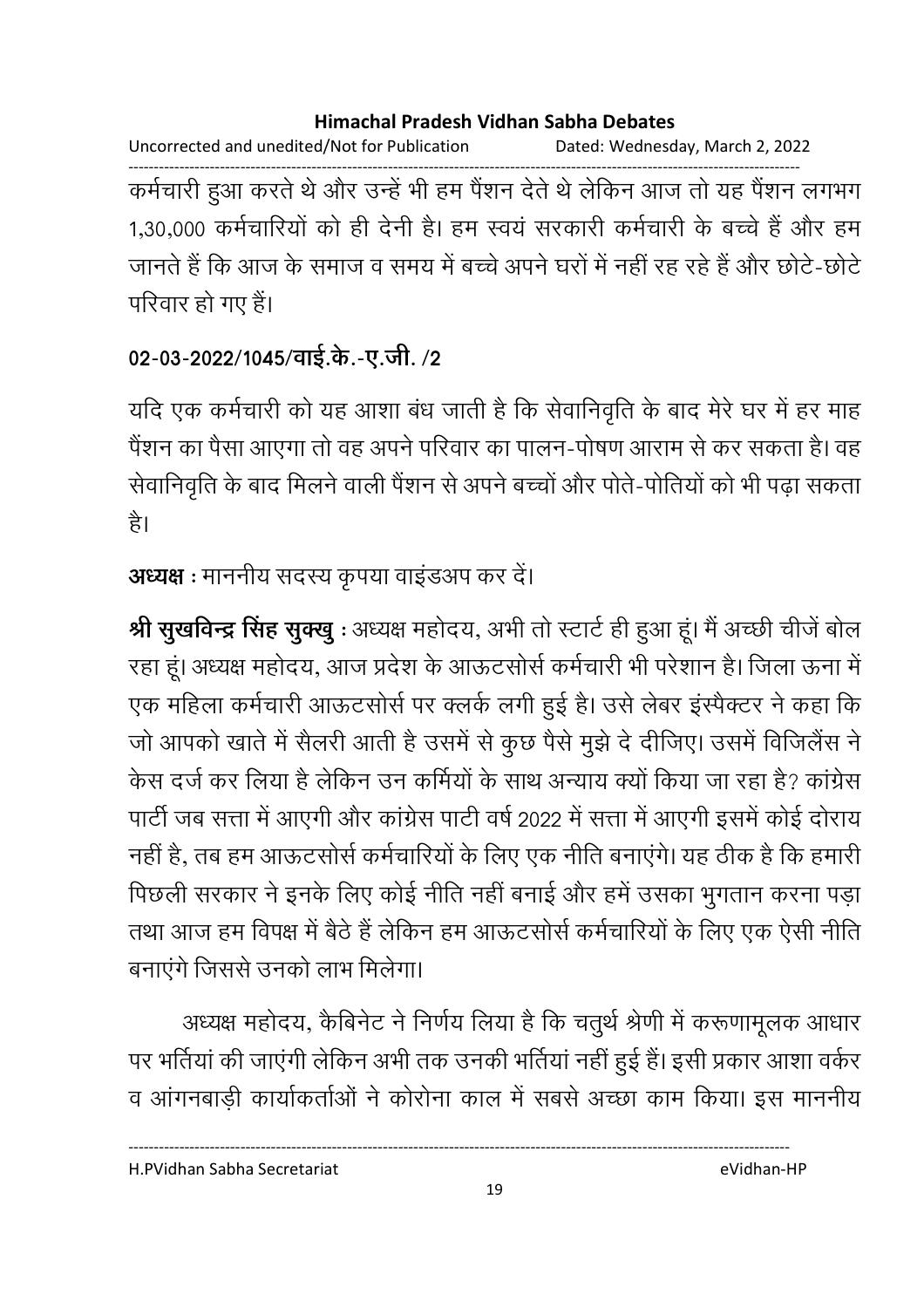Uncorrected and unedited/Not for Publication Dated: Wednesday, March 2, 2022

------------------------------------------------------------------------------------------------------------------------------------ सदन में मेरे साथी माननीय सदस्य श्री सजय अवस्थी ने ठीक कहा है कि कोरोना काल में यह देखना चाहिए था कि क्या सभी मोते कोरोना के कारण हुई है? कुछ ऐसी मोते भी हुई होगी जिसे कोई अन्य बीमारी हुई हो। कोरोना काल में केवल यह हुआ कि चाहे वह हार्ट का पेशट था, चाहे किंडनी का पेशट था या अन्य कोई बीमारी वाला था उसे कोरोना वार्ड में डाल दिया गया।

# 02-03-2022/1045/वाई.के.-ए.जी. /3

उसे वहां पर कोई डाक्टर देखने तक नहीं गया। इसलिए मैं माननीय सदस्य श्री संजय अवस्थी जी की बात का समर्थन करता हूं कि कोरोना काल में हुई मोतों का death Audit करवाना चाहिए।

**अध्यक्ष** : माननीय सदस्य, कृपया एक मिनट में अपनी बात को वाइंडअप करें।

**श्री सुखर्विन्द्र सिंह सुक्खु** : अध्यक्ष महोदय, अभी 17 मिनट हुए हैं और उसमें से 2 मिनट माननीय स्वास्थ्य एवं परिवार कल्याण मंत्री जी ने ले लिए। इसलिए मेरे तो केवल 15 मिनट ही हुए हैं।

श्री जे.एस. द्वारा जारी.........

### **02.03.2022/1050/AG/JS/1**

# श्री सुखर्विन्दर सिंह सुक्खुः------जारी-----

आप खुद भी जस्टिस करिए। आप हमारे भी,विपक्ष के भी अध्यक्ष महोदय है। आप थोड़ा जस्टिस करिए और 10 मिनट में मैं खत्म करता हूं। माननीय अध्यक्ष महोदय, सच्चाई यह हैं-कि कइयों की मौते इसलिए हो गई कि उनको डाक्टज़े ने चैक ही नहीं किया। आज इस सरकार से किसान और बागवान परेशान हैं। किसान बन्दरों से परेशान हैं, आवारा गायों से परेशान है। आपने चार साल पहले कहा था कि जो नील गाय है, उनको रोकने के लिए नीति ला रहे हैं। अभी तक कोई नीति ही नहीं आई । यह ठीक है कि आपने एक जगह

H.PVidhan Sabha Secretariat eVidhan-HP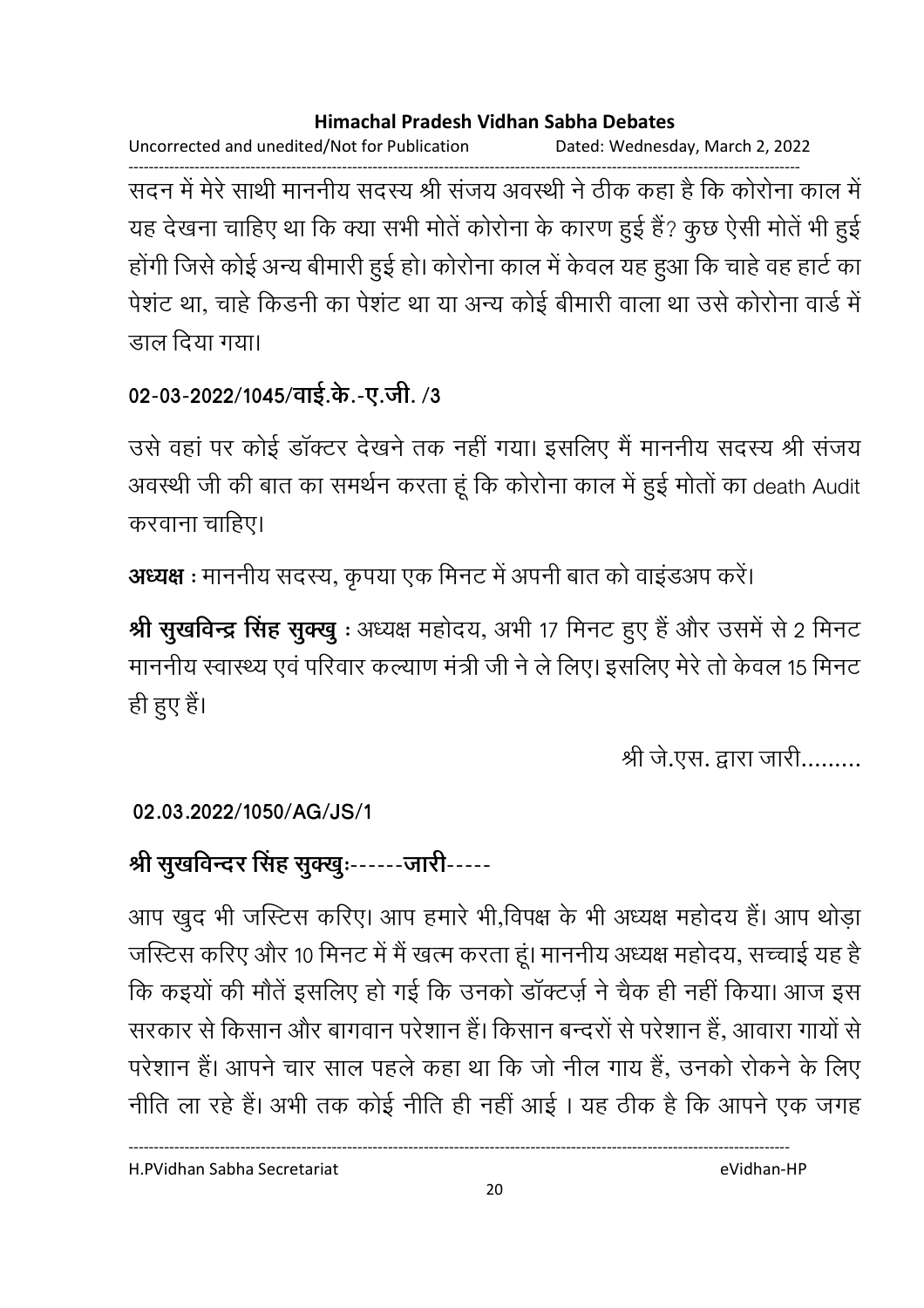Uncorrected and unedited/Not for Publication Dated: Wednesday, March 2, 2022

------------------------------------------------------------------------------------------------------------------------------------ अच्छा काम किया कि जो आवारा गाय थी, उनके लिए आपने गौ सदन खोले हैं, उसके लिए मैं आपका धन्यवाद करता हूं।…(व्यवधान)… अध्यक्ष जी, जो सेब बैल्ट के बागवान है, जब वे अपना सेब बेचते हैं तो एच.पी.एम.सी. और हिम फैंडरेशन के द्वारा बेचते हैं और उनको पैसा नहीं मिलता। उनको कहा जाता है कि यह केमिकल फर्टिलाइजर से तैयार हुआ है। वे कहते हैं कि यह केमिकल फर्टिलाइजर नहीं है यह ऑर्गेनिक है, इसको खरीदिए। मैं बागवानी मंत्री जी से कहना चाहूँगा कि जो आगेनिक फटिलाइजर होता है, उसमें क्या कोई स्टैम्प आदि होती है कि क्या आगेनिक है, कुछ नहीं है। सरकार तो सोई हुई है। माननीय अध्यक्ष महोदय, इसके अलावा माननीय मुख्य मंत्री जी ने अपने पहले भाषण में कहा था.

**अध्यक्षः** माननीय सदस्य, वाइंड अप करिए।

**श्री सुखविन्द्र सिंह सुक्खु** : अध्यक्ष महोदय, इन्होंने कहा था कि मेरा सपना है कि मण्डी में एक इन्टरनेशनल एअरपोर्ट बने। टूरिज्म प्वाइट आफ व्यू से अच्छी बात है। लेकिन एक इच भी जगह आज तक उसकी एक्वायर नहीं की गई है। जब वर्ष 2017 का इलैक्शन था तो आप यहां पर नीतिन गडकरी जी को लाए। उनसे वर्ष 2016-17 में शिलान्यास करवाया कि शिमला से मटौर फोर लेन होगा, पठानकोट से जोगिन्द्रनगर फोर लेन होगा। आज तक एक इच कस्ट्रक्शन उसकी शुरू नहीं हुई है। अभी जून में फिर प्रधान मंत्री जी आ जाएंगे। हिमाचल के लोगों को सपने दिखाएंगे।

### **02.03.2022/1050/AG/JS/2**

क्योंकि जैसा माननीय मुख्य मंत्री जी ने हिमाचल प्रदेश की जनता को इंटरनेशनल एअर पोर्ट का सपना दिखाया, अब श्री नरेन्द्र मोदी जी भी दिखाएंगे। जो सपनों की दुनिया में रहने वाली पार्टिया होती है, ठीक है, कभी ये भी दो पर थे, आज हमारी 44 सीटें हैं। …घटी…. जो सपनों की दुनिया में रहती है, वह सपनों को दुनिया को बेचती है। अध्यक्ष महोदय, सपनों की दुनिया वालों को मैं यह कहना चाहूंगा कि सपने देखना आप लोग बन्द कीजिए। जो जुमले हैं, उनको बोलना बन्द कीजिए। अगर सही मायने में आप इस प्रदेश का

H.PVidhan Sabha Secretariat eVidhan-HP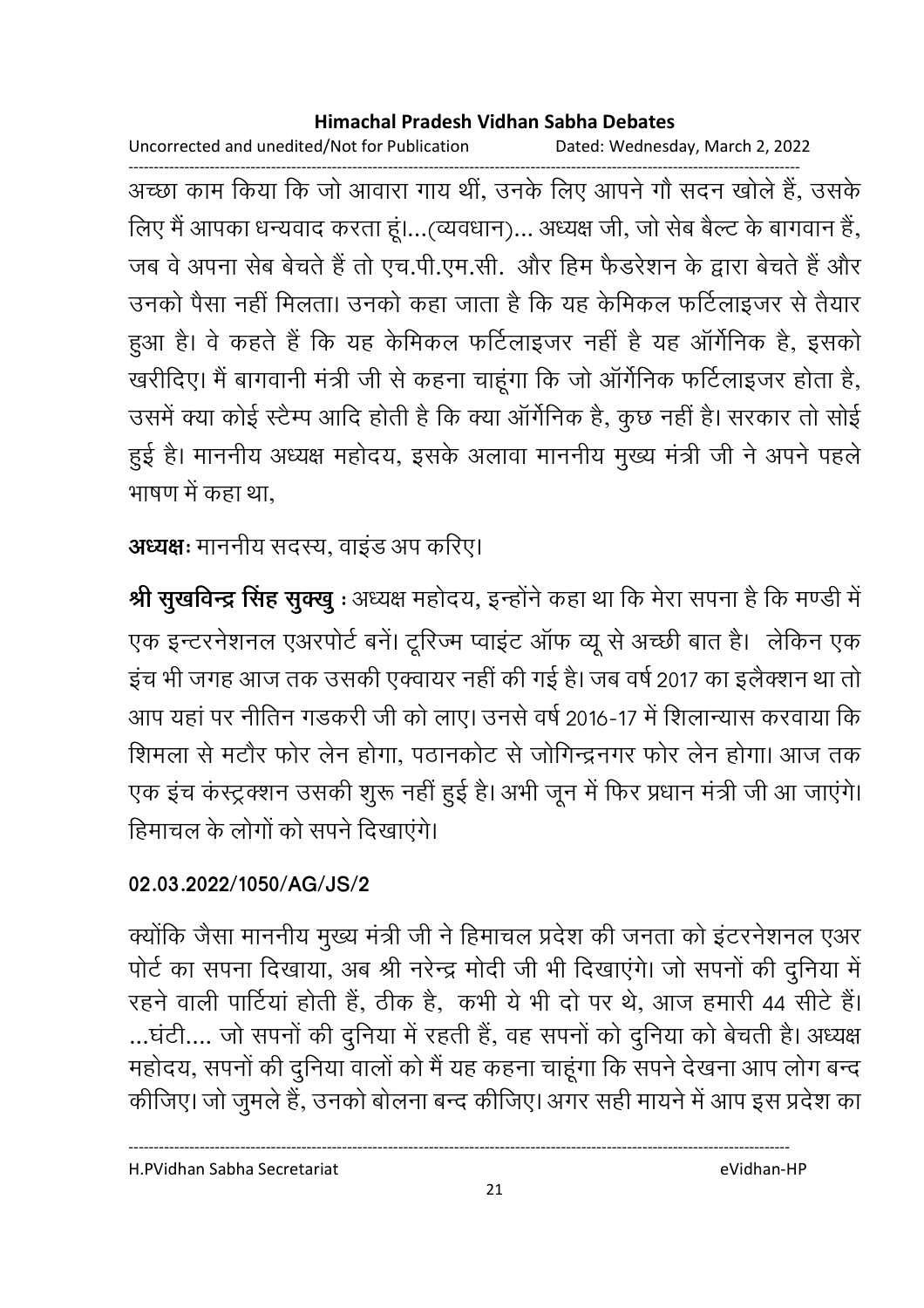Uncorrected and unedited/Not for Publication Dated: Wednesday, March 2, 2022

------------------------------------------------------------------------------------------------------------------------------------ भला चाहते हैं तो शराब मार्फिया के खिलाफ कड़े कानून लाए। माइनिंग वालों के खिलाफ कड़े कानून लाए। लेकिन आप इन कड़े कानूनों को ला नहीं सकते हैं। क्योंकि आपकी इच्छा शक्ति मर चुकी है। आप लोगों में इच्छा शक्ति ही नहीं हैं। माननीय मुख्य मंत्री महोदय, आप बड़े शांत रहते हैं। आपको तनाव ही नहीं रहता। आपको पता नहीं कैसे हार्ट की प्राब्लम हो गई लेकिन भगवान ने अच्छा किया कि आप स्वस्थ हैं। जिस प्रकार का इजैक्शन आपको लगाया तो आप अपने डाक्टर का हाल तो देख ही रहे हैं। आपको एम्ज जाना पड़ा। माननीय मुख्य मंत्री जी एक मंत्री आपके ढाई साल बाद बने और बड़े जोर-जोर से से चीखते हैं। बड़े हाइपर हो जाते हैं। फर्स्ट टाइम के जो हमारे विधायक आते हैं | उन पर बड़ी टिका-टिप्पणी करते हैं। जो मैटर सब-ज्युडिस है उस पर भी टिका-टिप्पणी करते हैं। लेकिन उनको यह पूछना चाहिए कि आपके विभाग ने फोरेस्ट डिपार्टमैंट में मटौर-शिमला की जो फाइल है, वह तीन महीने से आपके विभाग में साइन होने के लिए पड़ी है, वह अभी तक साइन क्यों नहीं की? आप क्या उसमें से कुछ चाहते हैं? अगर सत्ता में बैठे ऐसे मंत्री होंगे तो ठीक नहीं हैं। उसमें क्या कोई चाहत रखी है? इस तरह से कैसे उत्थान होगा? आप देखें कि बारूद से उन्ना सुलग गया। वहां पर बारूद की फेक्टरी लगी , एक्सप्लोसिव हुआ, इसान पटाखो की तरह इन्सान उड़ते हुए चले गए। किसी की टांग कहीं पर गिरी और किसी की बाजू कहीं पर गिरी लेकिन हमारे उद्योग मंत्री जी जाक यह भी पता नहीं चला कि वह उद्योग कब लगा था? ये सरकार के हाल है। अब सवाल यह पैदा होता है कि आपके मंत्री जब बोलते हैं और इंटरनेशनल व नेशनल की बात करने लग जाते. हैं, कांग्रेस की विचारधारा का पाठ पढ़ाने लग जाते हैं और जवाहर लाल नेहरू जी पर टिप्पणी करने लग जाते हैं। ये वह कांग्रेस पार्टी है जिसने इस देश की आज़ादी के लिए संघर्ष किया।

### **02.03.2022/1050/AG/JS/3**

**अध्यक्षः** माननीय सदस्य, आप वाईंड अप करे। आपको बोलते हुए 22 मिनट हो गए हैं।

**श्री सुखर्विन्दर सिंह सुक्खुः** देश की जनता ने जब कांग्रेस के कार्यकत्ताओं से खून मांगा तब कांग्रेस के कार्यकत्ताओं ने खून दिया। इस देश के दो-दो प्रधान मंत्रियों ने इस देश की एकता और अखंडता के लिए बलिदान दिया।

H.PVidhan Sabha Secretariat eVidhan-HP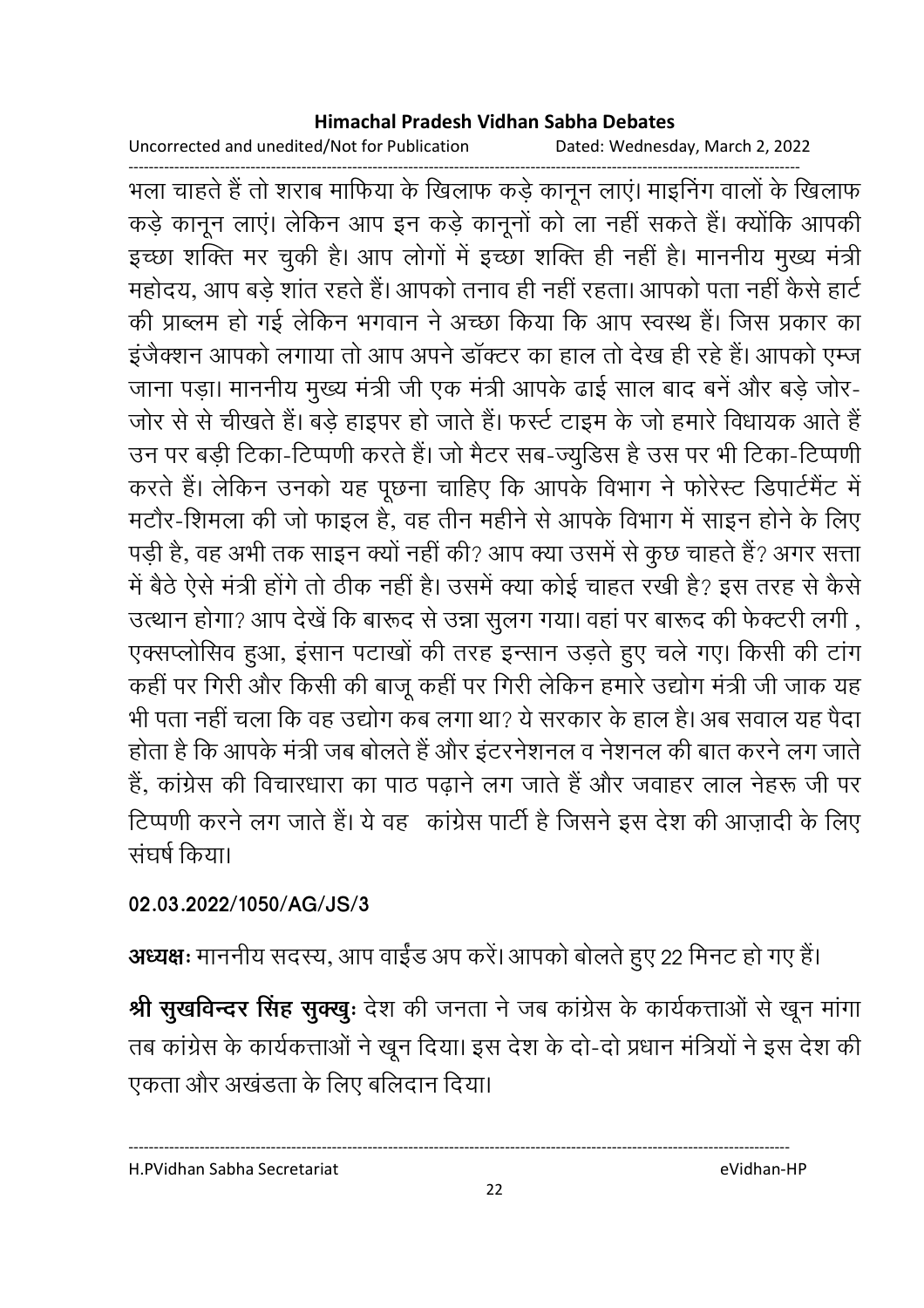Uncorrected and unedited/Not for Publication Dated: Wednesday, March 2, 2022 ------------------------------------------------------------------------------------------------------------------------------------

### श्री एस.एस. द्वारा जारी-----

**02.03.2022/1055/SS-AG/1**

# श्री सुखर्विन्द्र सिंह सुक्खु क्रमागत <del>:</del>

अध्यक्ष महोदय, मुझे बोलने दीजिए। मैं कक्लूड कर रहा हूं। जब कांग्रेस पर टिप्पणी करेंगे, कांग्रेस के नेताओं पर टिप्पणी करेंगे तो क्या हम चुप बैठे रहेंगे।

**अध्यक्ष** : माननीय सदस्य, 16 मिनट के आप कक्लूड कर रहे हैं।

**श्री सुखर्विन्द्र सिंह सुक्खु** : अध्यक्ष महोदय, सभागार में बैठे हमारे सत्तापक्ष के साथी जब बोलते हैं तो आपको याद रखना चाहिए कि जब यह देश बना था तो उस समय सूई तक नहीं बनती थी। ये कांग्रेस की नीतिया है, ये कांग्रेस के कार्यक्रम है जिसके कारण 130 करोड़ की आबादी आत्म-सम्मान से जी रही है। जिस देश के आम आदमी को भाषण देने और प्रधान मंत्री बनने का मौका मिला, वह दशीता है कि कांग्रेस पार्टी की लोकतंत्र के प्रति-आस्था है। आज एक आम आदमी भी देश का प्रधान मंत्री बन सकता है। अध्यक्ष महोदय, जहाँ तक बलिदान की बात है, एक परिवार की बात करने वाले पहले यह सोचिए कि देश की एकता व अखंडता के लिए श्रीमती इंदिरा गांधी ने अपने सीने में 36 गोलिया सहन की हैं। यही नहीं उनके बेटे ने भी 5 साल बाद इस देश की एकता और अखडता के लिए अपने प्राणों का बलिदान दिया। सरदार बयत सिंह जी ने जब पंजाब सुलग रहा था तो अपने प्राणों | की कुर्बानी दी। छतीसगढ़ में विद्याचरण शुक्ल जी, कांग्रेस विधायक दल के नेता और कांग्रेस पार्टी के अध्यक्ष उन सब इस देश की एकता और अखंडता के लिए नक्सलवादियों से लड़ते हुए अपने प्राणों का बलिदान दिया। अब ये हमको देशभक्ति की परिभाषा बताएंगे! एक सर्जिकल स्ट्राइक करते हैं और उसका गुणगान करते हैं, अरे हमने तो बंगलादेश जैसा नया देश बना दिया। उस पर फ़ख करना चाहिए।

**अध्यक्ष** : माननीय सदस्य, आपकी बात आ गई। आप बैठिए, कक्लूड हो गया।

----------------------------------------------------------------------------------------------------------------------------------

H.PVidhan Sabha Secretariat eVidhan-HP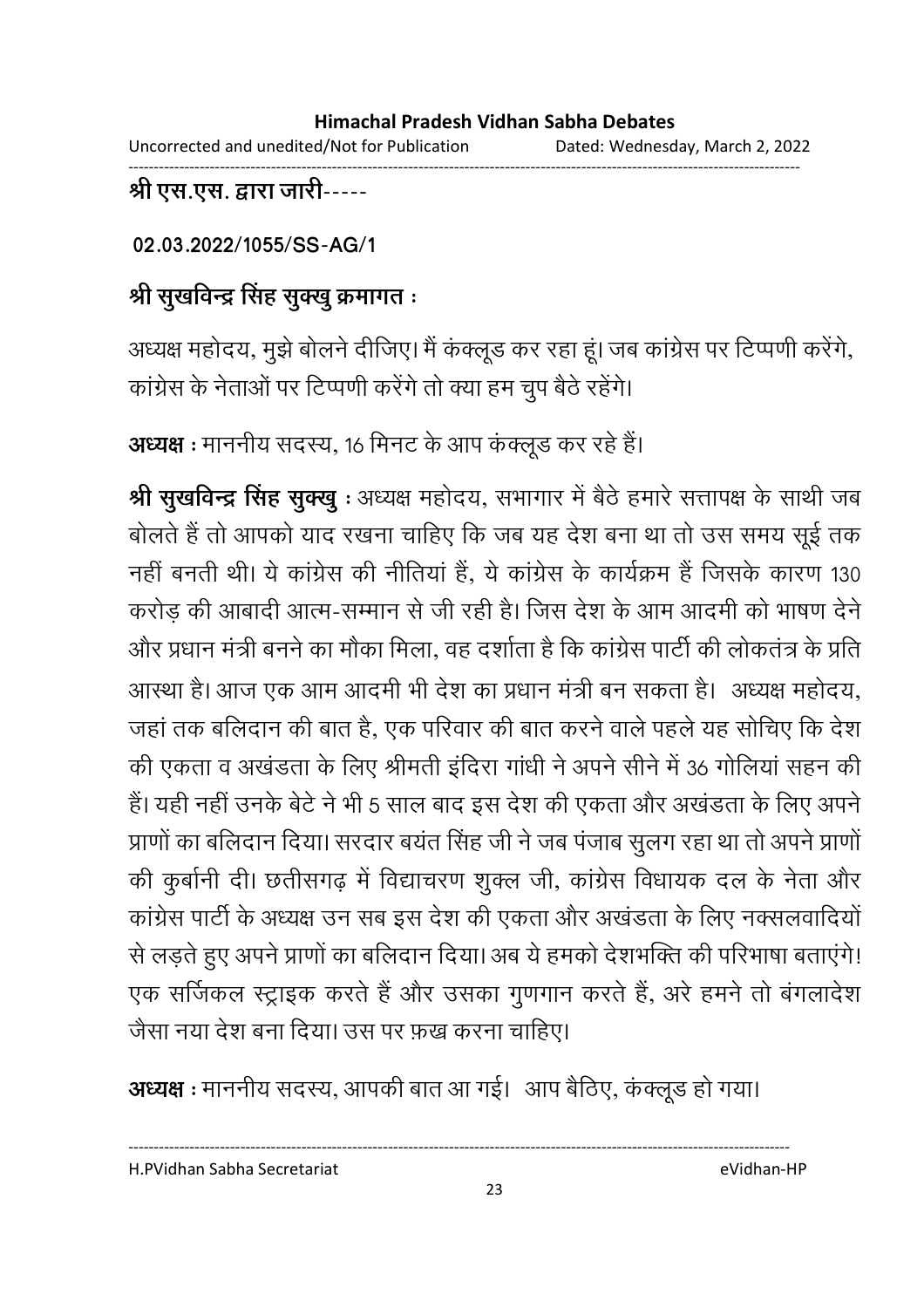Uncorrected and unedited/Not for Publication Dated: Wednesday, March 2, 2022

------------------------------------------------------------------------------------------------------------------------------------ **श्री सुखर्विन्द्र सिंह सुक्खु** : मुख्य मंत्री जी, अंत में मैं आपसे कहना चाहूंगा कि खारकीव में हिमाचल प्रदेश के तकरीबन 10 से 15 बच्चे फर्स हुए हैं।

**अध्यक्ष** : आपकी बात आ गई और यहां से उत्तर आएगा। आप बैठिए।

### **02.03.2022/1055/SS-AG/2**

**श्री सुखर्विन्द्र सिंह सुक्खु** : अच्छी बात है अगर उनको वहां से ला रहे हैं। मुख्य मंत्री जी, हमें पता लगा है कि आपके सत्तापक्ष वाले ज्यादा है। तो जो 56 इच का सीना रखते हैं, जो देश को सर्वापरि मानते हैं वे कहा सोए रहे। जब युद्ध सातवे दिन पर पहुंच गया तब भी बच्चे वहां से नहीं आ रहे हैं। अम्बैसी बंद कर दी हैं। तब आप क्यों सोए रहे जब पूरे देशों की अम्बेसियों ने कहा कि हम अपने बच्चों व नागरिकों को वापिस बुला रहे हैं? उस वक्त प्रधान मंत्री जी कहा सोए हुए थे?

```
अध्यक्ष महोदय, मैं अंत में मैं यह कहना चाहूंगा।
```
**अध्यक्ष :** आप कक्लूड कर दीजिए। आप एक मिनट की बात मत करिए।

**श्री सुखर्विन्द्र सिंह सुक्खु** : अध्यक्ष महोदय, ये जो सत्तापक्ष है - मन के हारे हार है और मन के जीते जीत, 6 महीने पहले ही इन्होंने अपने हथियार डाल दिए हैं। मैं यह कहूँगा कि यह सिर्फ 6 महीने की सरकार है। आप समाज का कुछ भला करके जाइए। कर्मचारियों का भला करके जाइए। लाखों बेरोज़गार युवा रोज़गार प्राप्त करने की कतार में खड़े हैं लेकिन कोई रोज़गार नीति नहीं आई है। इसका उदाहरण लोक सभा चुनाव में मिला कि कितने लोगों को सिराज में नौकरी मिली। तभी सिराज की लीड आई। सिराज और धर्मपुर की लीड आई। आप सब लोग जो यहाँ बैठे हैं, नौकरिया सारी सिराज और धर्मपुर के लिए हैं। आप लोगों के लिए नहीं हैं। आप में से कुछ लोग अगर चुनाव से पहले कांग्रेस पार्टी में आना चाहते हैं तो आपके लिए हमारे दरवाजे खुले हैं। आप सोच-विचार करके आइए।

H.PVidhan Sabha Secretariat eVidhan-HP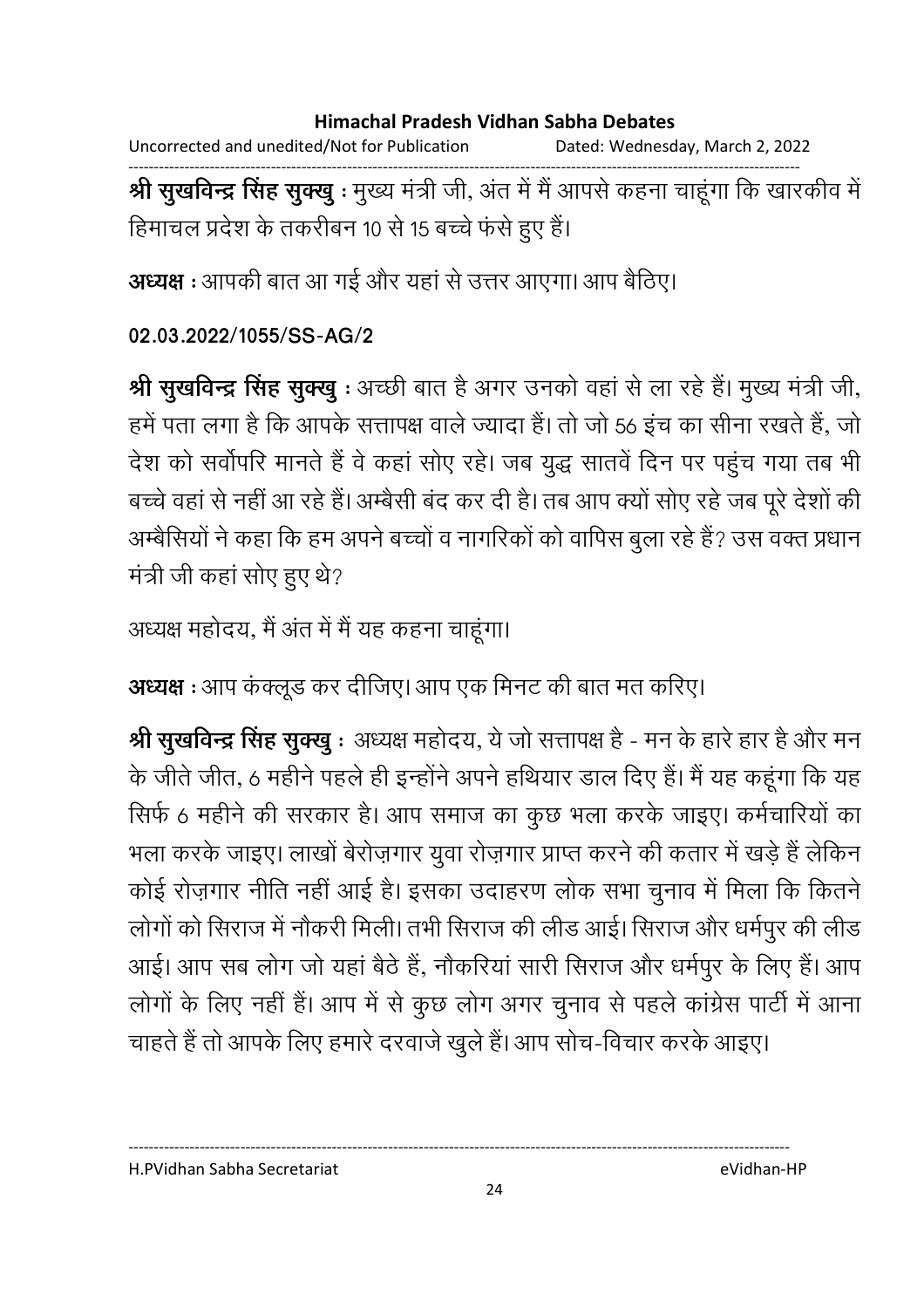Uncorrected and unedited/Not for Publication Dated: Wednesday, March 2, 2022 ------------------------------------------------------------------------------------------------------------------------------------ इन्ही शब्दों के साथ अध्यक्ष महोदय जो राज्यपाल महोदय का अभिभाषण है यह एक रूटीन का अभिभाषण है। इसमें कांगज़ के कुछ पन्ने बढ़ गए हैं, अभिभाषण का कुछ भार बढ़ गया है लेकिन समाज का उत्थान नहीं हुआ। अच्छे शासन के लिए अच्छे प्रशासन का होना ज़रूरी है। जनता ने एक उदाहरण दें दिया है और दूसरे उदाहरण की तैयारी है। धन्यवाद, जयहिन्द, जय भारत।

### **02.03.2022/1055/SS-AG/3**

**अध्यक्ष** : अब चर्चा का समापन हो चुका है। माननीय सदस्य श्री राकेश सिंघा जी, इसमे आपका नाम नहीं है और चार दिनों से चर्चा चल रही है।

**श्री राकेश सिंघा** (**ठियोग**) : अध्यक्ष महोदय, मैंने फर्स्ट डे ही अपना नाम दिया था और मैं लगातार आपके चेम्बर में भी आता रहा हूं। Please don't do such a thing. मैं आपसे विनती कर रहा हू कि आप ऐसा मत कीजिए। …व्यवधान…

जारी श्रीमती के0एस0

### 02.03.2022/1100/केएस/एएस/1

**अध्यक्षः …**(व्यवधान)…हमने तो आपको भी बोलने दिया है, जगत सिंह नेगी जी भी बोले है। चार दिन तक यह चर्चा चलती रही है। श्री राकेश सिंघा जी, आप बोलिए।

**Shri Rakesh Singha (Theog):** Speaker, Sir, pardon me for my critical postmortem of the Address made in this august House by the Hon'ble Governor of Himachal Pradesh, on the 23<sup>rd</sup> February, 2022. I outrightly reject the contents of the Address. The Address stands rejected because it has been drafted without the application of mind. It stands rejected because it is an illusionary document. It stands rejected because it is based upon half truth. It stands rejected because it is divorced from reality. It stands rejected because it is a bundle of contradiction. I qualify my presentation in this august House

H.PVidhan Sabha Secretariat eVidhan-HP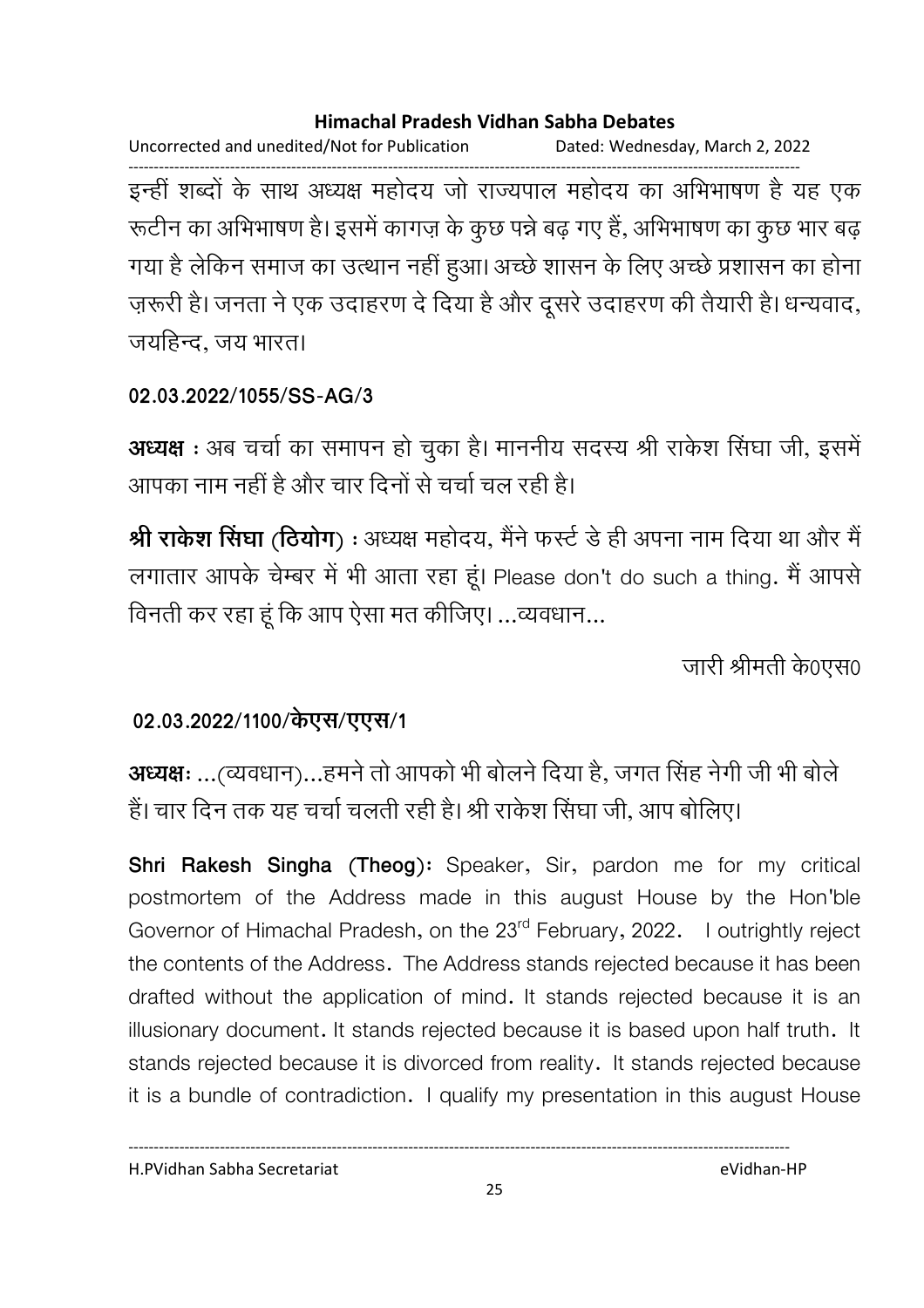Uncorrected and unedited/Not for Publication Dated: Wednesday, March 2, 2022 ------------------------------------------------------------------------------------------------------------------------------------

with concrete evidence which is self-evident. The essence of the Address is incorporated in Para-5 of the document rest is descriptive note of the intention of the Government with passing references what you believe to have been achieved; excuse me, the ground realities are far different. Let me quote Para No.-5. The Para No.-5 of the Hon'ble Governor's Address says: 'In these four years, my Government has implemented many ambitious schemes and programmes to take the State to new heights, create a robust economy, create avenues for employment and self-reliance for the youth, for the socioeconomic upliftment of the women and welfare of farmers and to bring the backward and weaker sections of the society into the mainstream of development'. माननीय अध्यक्ष महोदय, यह जो राबस्ट इकोनामी की बात कही जा रही हैं, मैं आपके इस सरकार के फाइनेस डिपार्टमैंट का दस्तावेज जो इसी हाउस में 6 मार्च, 2021 में आपने पेश किया, उसके कुछ पहलू आपके सामने रखता हूं। मैं अपनी तरफ से कोई बनावटी बात नहीं करुंगा, आपके दस्तावेज से, आपकी सरकार को मैं आज बिल्कुल negate करके छोड़ूगा, यह क्या लिखता है,''The growth rate of the GSDP witnessed a slide of about 6 per cent 2020-2021. यह 2021 और 2022 की बात नहीं है, पहले की बात कर रहा है on account of nationwide lockdown. Due to Covid-19 pandemic. आगे क्या बोलता है, हमारे क्या हाल है: 'Receipt for sale of power has 02.03.2022 l1100/केएस/एएस/2

not shown desired growth in view of the Covid-19 impact**. राबस्ट इकोनामी, यह** है वह छलाग मारती हुई अर्थव्यवस्था। आप खुद देख लो कि आपकी अर्थव्यवस्था कितना छलाग लगा रही है? आगे क्या बोलता है?आगे यह बोलता है: 'Covid-19 inflicted adverse shock to the economy in 2020-2021, due to which finances of the State Government were in stress now the impact of Covid-19 cannot be negated in a short term State tax pace is very slow and the Central Grant flows in the coming years will be important. यह है वह राबस्ट इकोनामी। After 2022-2023 Revenue Deficit Grant is also showing tapering trend which will further deteriorate the Revenue Receipts of the State यह है वह छलाग मारती हुई ।

H.PVidhan Sabha Secretariat eVidhan-HP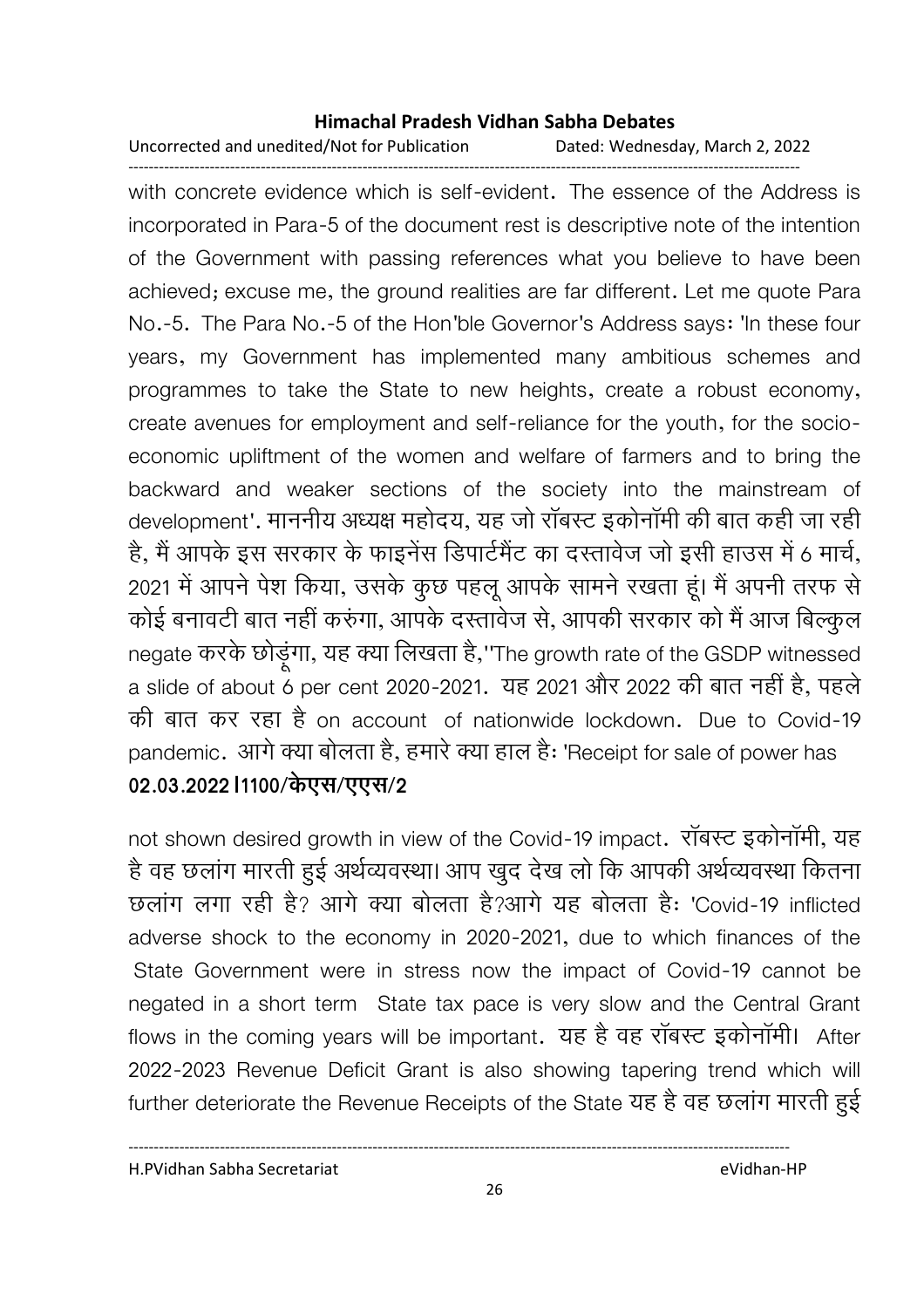Uncorrected and unedited/Not for Publication Dated: Wednesday, March 2, 2022 ------------------------------------------------------------------------------------------------------------------------------------

अर्थव्यवस्था। हम काल्पनिक बात न करें। जो ग्राउंड स्तर पर सच्चाई है, उसका हमें ज़िक्र करना चाहिए और हकीकत के आधार पर हमें यह करना है। मैं क्यों कहता हूं, it is a bundle of contradiction अगर हमारी अर्थव्यवस्था वह है जो हमने पैरा 5 में दी है तो फिर मैं माननीय मुख्य मंत्री जी आपसे विनती करना चाहता हूं। दो बातें नहीं हो सकती। that we blow hot and cold in the same breath. अगर हमारी इतनी अच्छी अर्थव्यवस्था है तो मैं आपसे हाथजोड़ कर विनती करता हूं। फिर हमें क्या करना चाहिए,जो न्यू पेशन स्कीम है, श्रीमती अ0व0 द्वारा जारी..

**02.03.2022/1105/av/as/1**

# श्री राकेश सिंघा---------- जारी

तों में आपसे हाथ जोड़कर अनुरोध करता हूं कि ओल्ड पैशन स्कीम को तुरंत लागू किया जाए। उसके बाद आशा वर्कजे, आगनबाड़ी कार्यकर्ता, मिंड डे मील वर्कजे, एन0एच0एम0 के कर्मचारी, सिलाई-कढ़ाई के कर्मचारी, जल वाहक, जल रक्षक और मल्टी टास्क वर्कजे को कितना वेतन देना चाहिए; उस बारे में मैं नहीं बोल रहा है। उस बारे में हिमाचल प्रदेश )  ह 4 ) X
 ह;  9
 \$ , ! 27 रहा हूं। दिनाक 8 जनवरी, 2020 को Court on its own motion versus State of HP . & others इस केस में मैं हिमाचल प्रदेश हाई कोर्ट को कोट कर रहा हूं। माननीय हाई कोर्ट ने इस जजमैंट के पैरा 16 में यह कहा है कि: 'Thus we can say that with this meager amount, it is very difficult for a person to survive and to feed, to take care of his family and to educate his children. मैं दोबारा कोट कर रहा हूं। In this era of unemployment, these employees are forced to work on a meager take home salary of around Rs. 10,000/- only. If this salary is divided amongst all the family members, each member would get only around Rs. 100 per day with which it is very difficult to survive. Thus we are of the view that in this meager

H.PVidhan Sabha Secretariat eVidhan-HP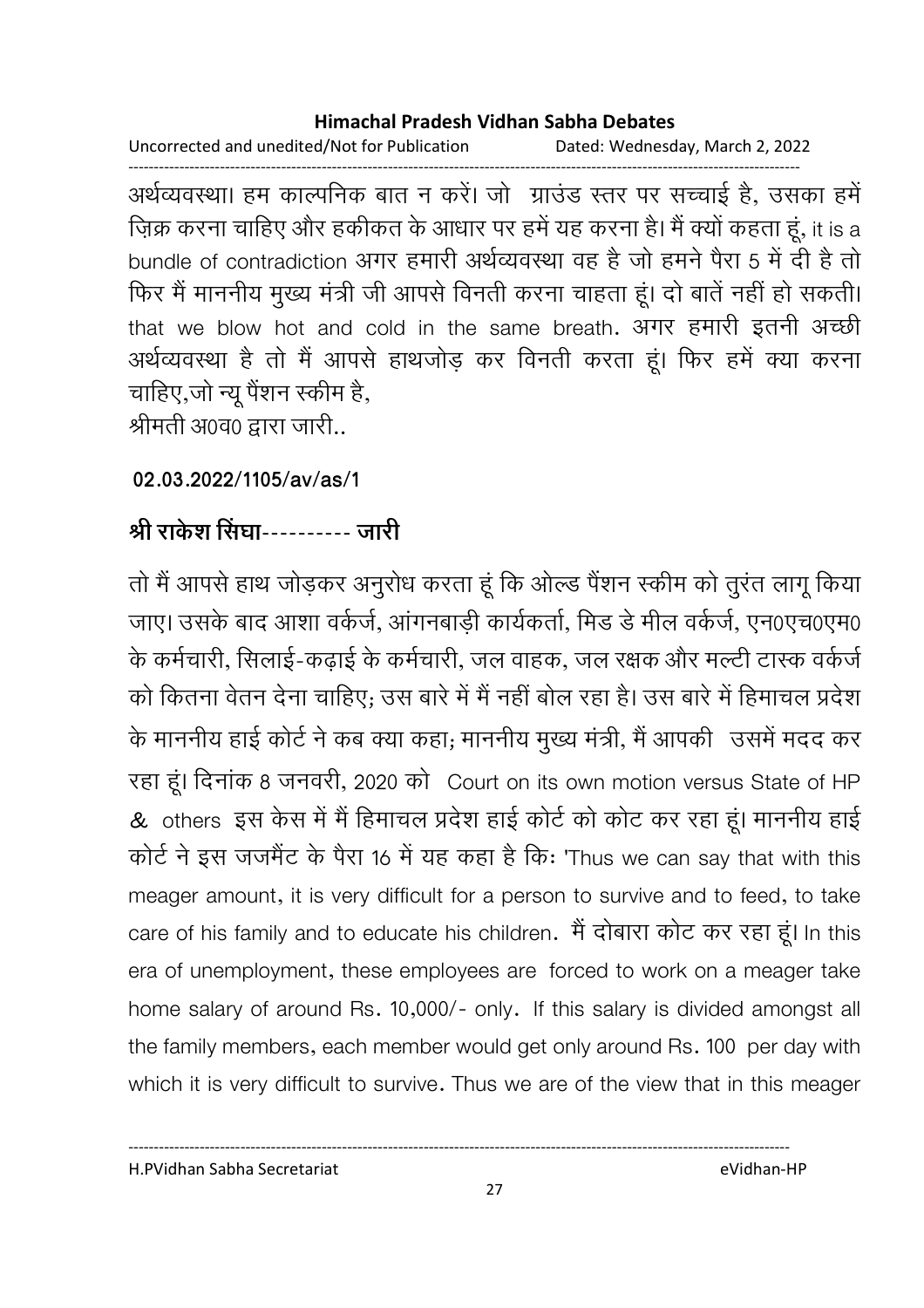Uncorrected and unedited/Not for Publication Dated: Wednesday, March 2, 2022 ------------------------------------------------------------------------------------------------------------------------------------

amount, it is very difficult for a person to take care of a sick old parents, to feed his family or to send his children to school and take care of his wife and bear the day-to-day expenses. यह हिमाचल प्रदेश के माननीय उच्च न्यायालय का कहना है। आगे यह भी कहा गया है कि कितना होना चाहिए और उस बारे में मैं पैरा 19 को कोट कर रहा हूं : ' In view of the fact and circumstances of the case, we direct the respondent No.-10 वह कपनी है to enhance the take home salary of each employee to the tune of Rs. 15000/- per month w.e.f. 20<sup>th</sup> January, 2020'. -यही नहीं कहा बल्कि जो आगे कहा है; हम उसको भी समझे क्योंकि माननीय जल शक्ति मंत्री श्री महेन्द्र सिंह ठाकुर आउटससि कर्मचारियों के लिए गठित एक बहुत ही महत्वपूर्ण कर्मटी के चेयरमैन हैं। माननीय न्यायालय ने आउटसोर्स कर्मचारियों के पक्ष में यह फैसला

#### **02.03.2022/1105/av/as/2**

दिया है कि Respondent No. 10 is further directed to pay salary to its employees only by cheque by remitting the same to their bank accounts. In case, there are not bank accounts of the employees, the same be opened at the earliest and thereafter, their salaries be remitted to their bank accounts. माननीय कोर्ट ने ऐसा क्यों कहा? वह इसलिए क्योंकि आज ये कंपनिया अपनी बातें कह देती है कि इतना-इतना दे रहे हैं परंतु सबूत तो वहीं होगा जो बैंक के खाते में जाएगा। मैं यह कहना चाहता हू कि हमारी यह रोबस्ट इकोनामी नहीं है बल्कि हमारी अर्थव्यवस्था बहुत सकट में जा रहीं। हैं। इसमें इप्लायमैंट के पक्ष में यह भी कहा गया है कि हमारी सरकार द्वारा प्रदेश में बेरोजगार युवाओं को बहुत बढ़िया रोजगार दिया जा रहा है। इसलिए मैं यहां सी0एम0आई0ई0 को कोट कर रहा हूं और उनका हिमाचल प्रदेश के बारे में यह कहना है Unemployment rate in May 2020 increase 26.0 per cent point increased to 28.2 in Himachal Pradesh 2 
 oZ )8< 23 थी जबकि फरवरी, 2021 और जनवरी, 2022 के बारे में सी0एम0आई0ई0 का यह कहना हैं |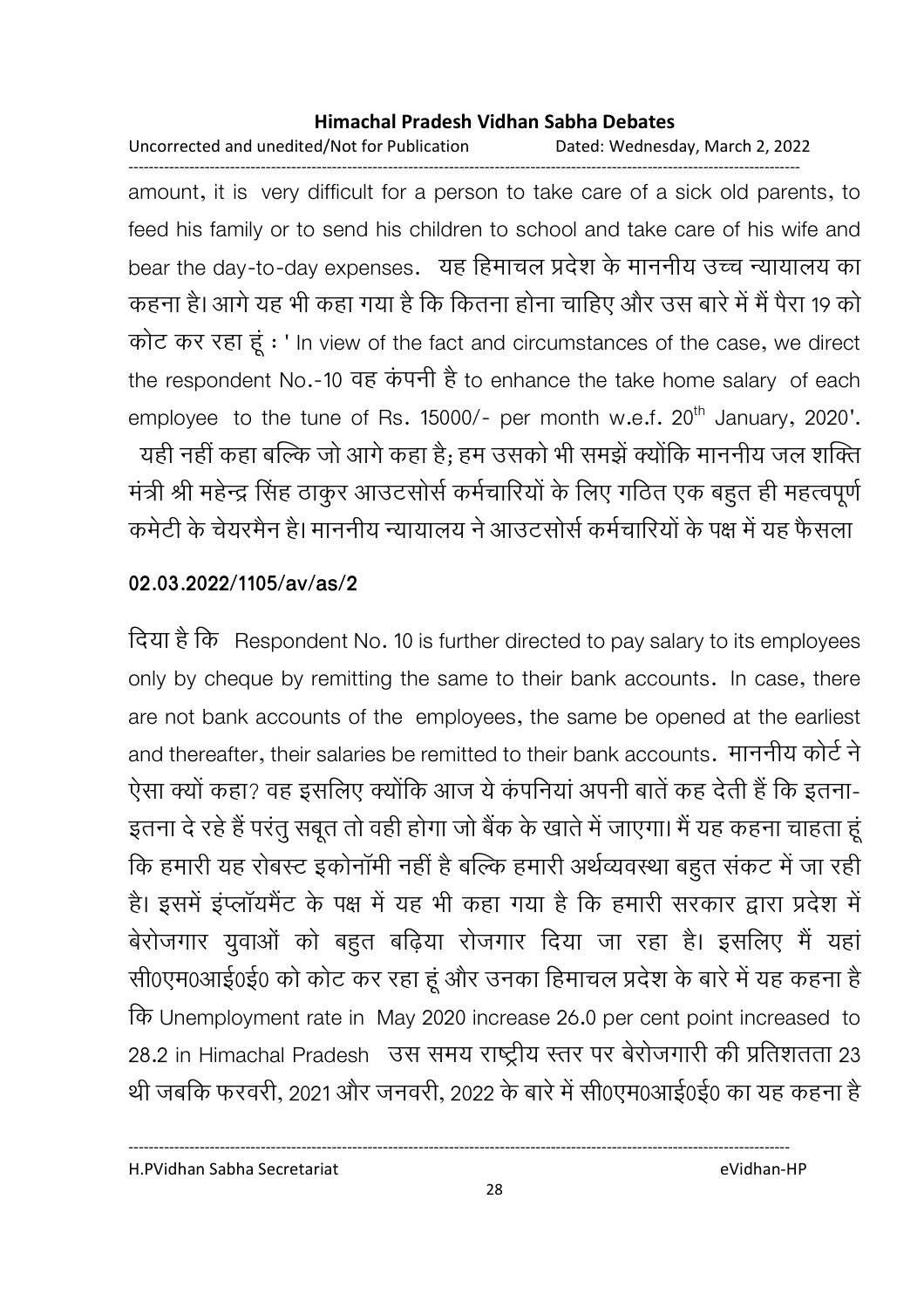Uncorrected and unedited/Not for Publication Dated: Wednesday, March 2, 2022

------------------------------------------------------------------------------------------------------------------------------------ कि हिमाचल प्रदेश में अनइप्लाइमैंट रेंट 13.86 प्रतिशत है जबकि राष्ट्रीय स्तर पर यह दर 6.57 प्रतिशत है। सिचुएशन की ग्रेविटी इस बात से पता चलती है कि प्रदेश में 1195 रिक्त पड़े पटवारियों के लिए लगभग 3 लाख बेरोजगारों ने अप्लाई किया जिसमें पी0एच0डी0 व दूसरे टैक्निकल युवा भी शामिल थे। आप इसको देखकर अंदाजा लगा सकते हैं कि हिमाचल प्रदेश में बेरोजगारी की समस्या कितनी गंभीर हो गई है।

# <u>टी सी द्वारा जारी</u>

# 02/03/2022/1110/टी0सी0वी0/डी0सी0/1

# श्री राकेश सिंघा… जारी

अध्यक्ष महोदय, आप मुझे दो मिनट दे, मैं अपनी बात को दो मिनट में समाप्त करने की कोशिश करता हूं। वर्ष 2022 में सरकार ने किसानों के बारे में कहा कि आपकी आमंदनी दोगुनी की जाएगी। आज वह दोगुणी आमंदनी कहा है? आज हिमाचल प्रदेश में हालात संकटग्रस्त है। ये जो राज्यपाल महोदय का अभिभाषण था, क्या इसको लिखने के लिए आउटसोर्स किया गया था या फिर जो लिखने वाला था, वह इसको अफीम खाकर लिख रहा था। आप इसमें क्या लिख रहे हैं? इसके पैरा-11 में लिखा है कि in order apple to ensure remunerative price to the cultivators, 73,217 metric tonnes of 'C-grade' apple worth about Rs. 69.56 crores has been procured under 'Market Intervention Scheme'. प्रोक्योरमैंट प्राइस कुछ और है और स्पोर्ट प्राइस कुछ और है। यदि 9.50 रुपये में सेब खरीदोंगे और सेब उत्पादकों को कहोंगे कि आपको हम लाभ दे रहें है तो कोई आपकी बात नहीं मानेगा। इसलिए जब आगे कभी इस तरह का दस्तावेज लिखें तों सोच-समझकर लिखे, दिमांग की नसों को खोलकर लिखे। दिमांग की नसों को बंद कर लिखोगे तो उसको कोई स्वीकार नहीं करेगा। अंत में, मैं एक बात कहना चाहता हूं कि मुख्य मंत्री महोदय समय आ गया है और आप मेरी बात का बुरा न माने, यह बहुत बड़ा इम्तहान है। दुनिया में एक बहुत बड़ा युद्ध हुआ जिसको 'Battle of Waterloo' कहा जाता है। मेरी आप से विनती है, आप यकीन करें as an individual I have highest respect for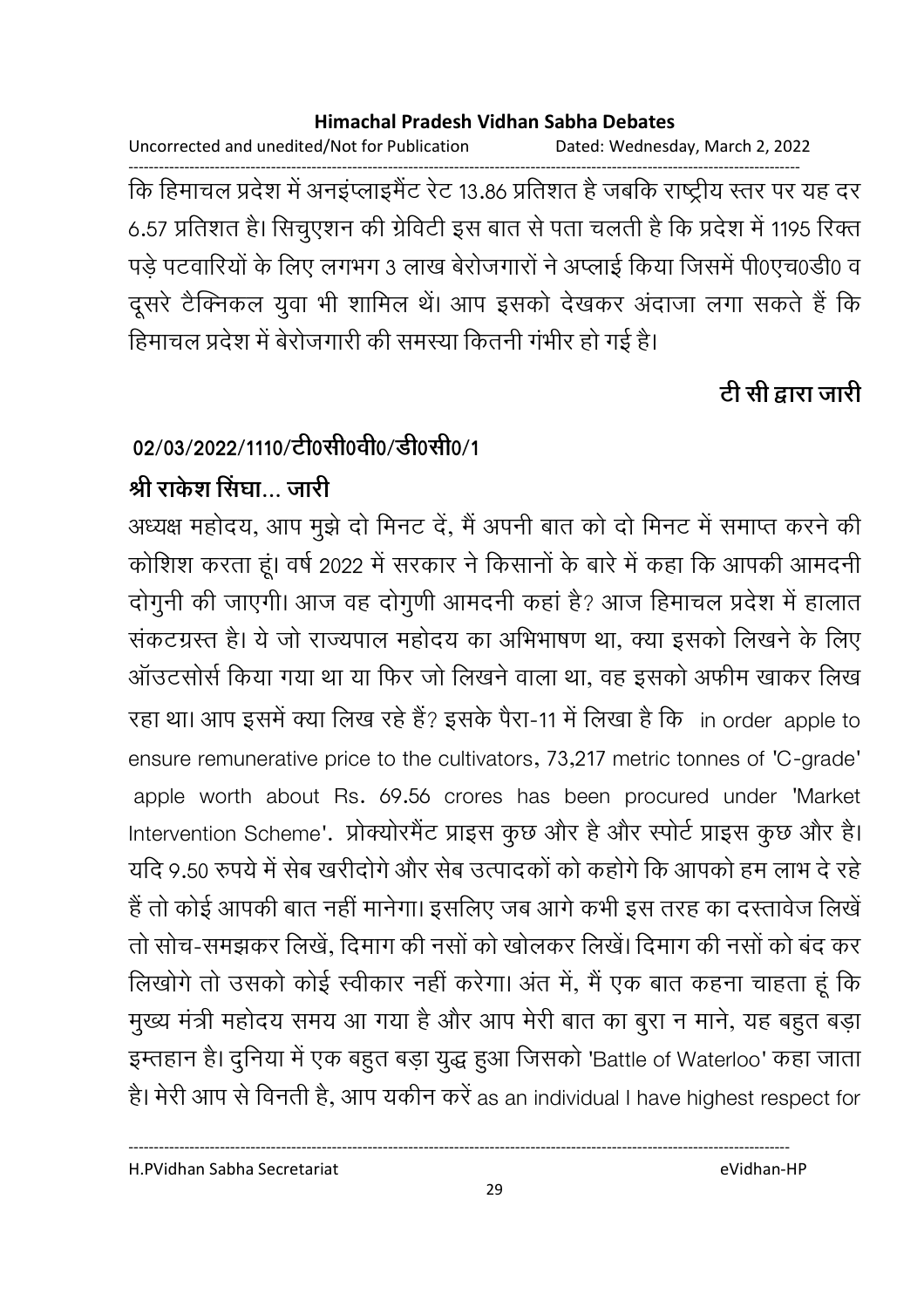Uncorrected and unedited/Not for Publication Dated: Wednesday, March 2, 2022

----------------------------------------------------------------------------------------------------------------------------------- you, विचारधारा अलग-अलग हो सकती है। आप एक साधारण परिवार से उठकर इस कुसी पर आए है। आपकी मानसिकता व चेतना जो बड़े घरों में पैदा होते हैं, महलों में पैदा होते हैं और जो पूर्जी की हिफाजत करते हैं, उनसे अलग होनी चाहिए। लेकिन चेतना अलग तब होगी अगर आप इसका जवाब दे पाओगे। जैसा अभी श्री सुखर्विन्द्र सिंह सुक्खु जी ने भी कहा है कि जो ये पे-कर्माशन के मसले को लेकर राइंडर लगा दिया है, ये राइंडर क्या है? ये राइंडर आपने 2012 में इन्सर्ट किया। ये राइंडर क्या बीमारी हैं और इसका क्या पेच हैं? यह ऐसा पेच है जो कहीं भी फिट हो जाता है। मैं एक बात कहना चाहता हूं कि हम विधान सभा के 68 विधायक चुने गए और

# 02/03/2022/1110/टी0सी0वी0/डी0सी0/2

हम सबका वेतन एक समान था। आपमें से कुछ मंत्री बन गए और उनका वेतन बढ़ गया। आप मुख्य मंत्री बन गए और आपका वेतन और अधिक हो गया। राइंडर का मतलब यह हैं कि जो मंत्री बने वे भी वहीं वेतन लेंगे जो एक विधायक का वेतन है। जो मंत्री से मुख्य मंत्री बनेगा वह दो साल तक मुख्य मंत्री का वेतन नहीं लेगा और वह वहीं वेतन लेता रहेगा जो मंत्री का वेतन है। ऐसी नीति यदि आप अपने ऊपर लागू नहीं कर सकते हैं तो हमारा कोई आंधकार नहीं है कि हम दूसरों को कहें कि इसको आप पर लागू करेंगे। मैं महात्मा गांधी जी को सलाम करता हूँ। वे एक बात कहते थे कि "only preach that which you can" practice'.

एन0एस0 द्वारा .... जारी

### 02-03-2022/1115/NS/DC/1

श्री राकेश सिंघा ..........जारी

हम दुनिया को तो ज्ञान देते रहेंगे लेकिन जब अपनी वारी आएगी तब कहेंगे नहीं, यह तो कठिन है। दो किस्म की नीति नहीं होनी चाहिए बल्कि एक किस्म की नीति होनी चाहिए। इसलिए इस राइडर को उड़ा दो। यह राइडर सिर्फ़ नर्म उदारवाद का एक पेच है और मान लों कि नर्म उदारवाद की नीतिया ध्वस्त हो गई है, ये टिकने वाली नहीं हैं। आज जन एक

H.PVidhan Sabha Secretariat eVidhan-HP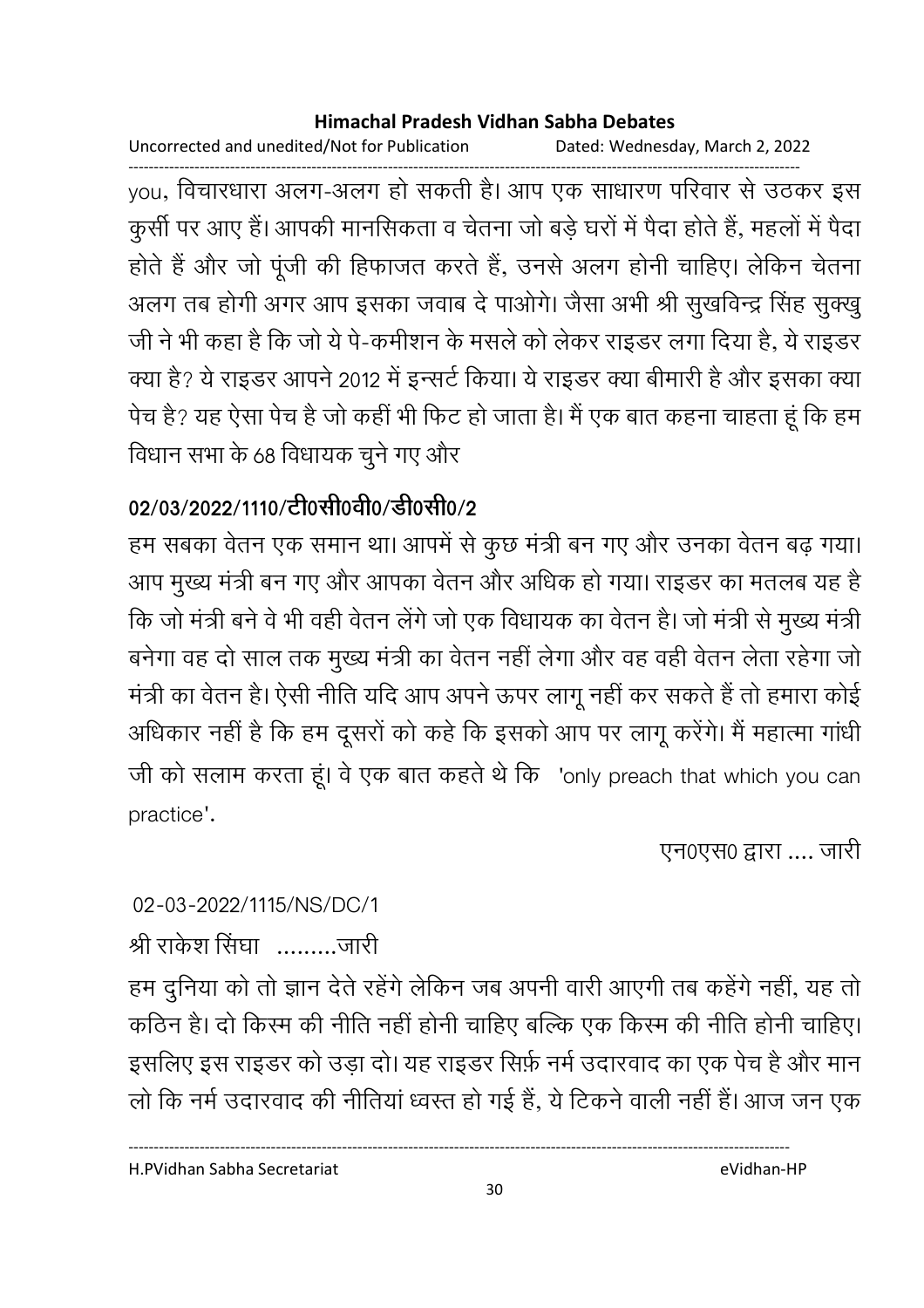Uncorrected and unedited/Not for Publication Dated: Wednesday, March 2, 2022

------------------------------------------------------------------------------------------------------------------------------------ तरफ़ खड़ा हो गया है और दूसरी तरफ़ आपकी नर्म उदारवाद की नीतियां खड़ी हैं। इनके बीच तीखा संघर्ष शुरू हो गया है। इसलिए अध्यक्ष महोदय, आप इस सरकार को सदबुद्धि दों और मैं समझता हूं कि आप निश्चित रूप से देंगे। प्लीज़, मैं सीरियस हूं। मैं मज़ाक नहीं कर रहा हूं। मैं कहना नहीं चाहता हूं, ऐसे डॉक्यूमैंट, मुझे माफ़ करें, just because the Hon'ble Governor has placed this Address in the House, otherwise it's place was in the dustbin. इसलिए मैं इसका समर्थन नहीं कर सकता हूं। अध्यक्ष महोदय, आपने मुझे बोलने का मौका दिया उसके लिए मैं शुक्रगुज़ार हूं। नहीं तो मेरा भाषण आज वहाँ से होना था लेकिन आपने यह परिस्थिति रोक दी है तो मैं समझता हूँ कि हर अध्यक्ष, विधान सभा को ऐसा काम करना चाहिए। आपका बहुत-बहुत शुक्रिया और धन्यवाद।

02-03-2022/1115/NS/DC/2

# **अध्यक्ष** : अब मुख्य मंत्री जी इस चर्चा का उत्तर देंगे।

**मुख्य मंत्री** : अध्यक्ष महोदय, महामहिम राज्यपाल जी के अभिभाषण पर धन्यवाद प्रस्ताव इस माननीय सदन में सदन के वरिष्ठ नेता डा0 राजीव बिन्दल जी ने रखा था और श्री बलबीर सिंह जी ने इसका समर्थन किया था। इस सदन में जो प्रश्न, शकाएं और बातें यहां पर चर्चा के माध्यम से आई हैं, मैं उनका उत्तर देने के लिए खड़ा हुआ हूं। अध्यक्ष महोदय, मुझे इस बात की प्रसन्नता है कि कुल 41 सदस्यों ने इस चर्चा में भाग लिया और इनमें से 20 संदस्य सत्ता पक्षा, 19 संदस्य प्रतिपक्ष और एक संदस्य सी.पी.आई.एम. तथा एक संदस्य निर्दलीय है। कुल मिला करके यह चर्चा साढ़े पन्द्रह घंटे की इस माननीय सदन में हुई है। मैं इसलिए इस बात का ज़िक्र कर रहा हूँ कि बहुत अच्छे पार्टिसिपेशन के साथ सभी सदस्यों को खुल करके बात कहने का अवसर अध्यक्ष महोदय ने दिया है और मैं इसके लिए आपका धन्यवाद करता हूं। लोकतंत्र में चर्चा होनी चाहिए और खुली होनी चाहिए तथा मुक्त होकर होनी चाहिए। आज इस माननीय सदन में कुछ व्यवस्थाओं को ले करके थोड़ा परिवर्तन किया गया है। सदन 10 बजे शुरू करने का निर्णय हुआ और प्रश्नकाल भी रथगित किया गया क्योंकि मेरा अंतरराष्ट्रीय शिवरात्रि, मंडी का एक कार्यक्रम आधारित हैं-

H.PVidhan Sabha Secretariat eVidhan-HP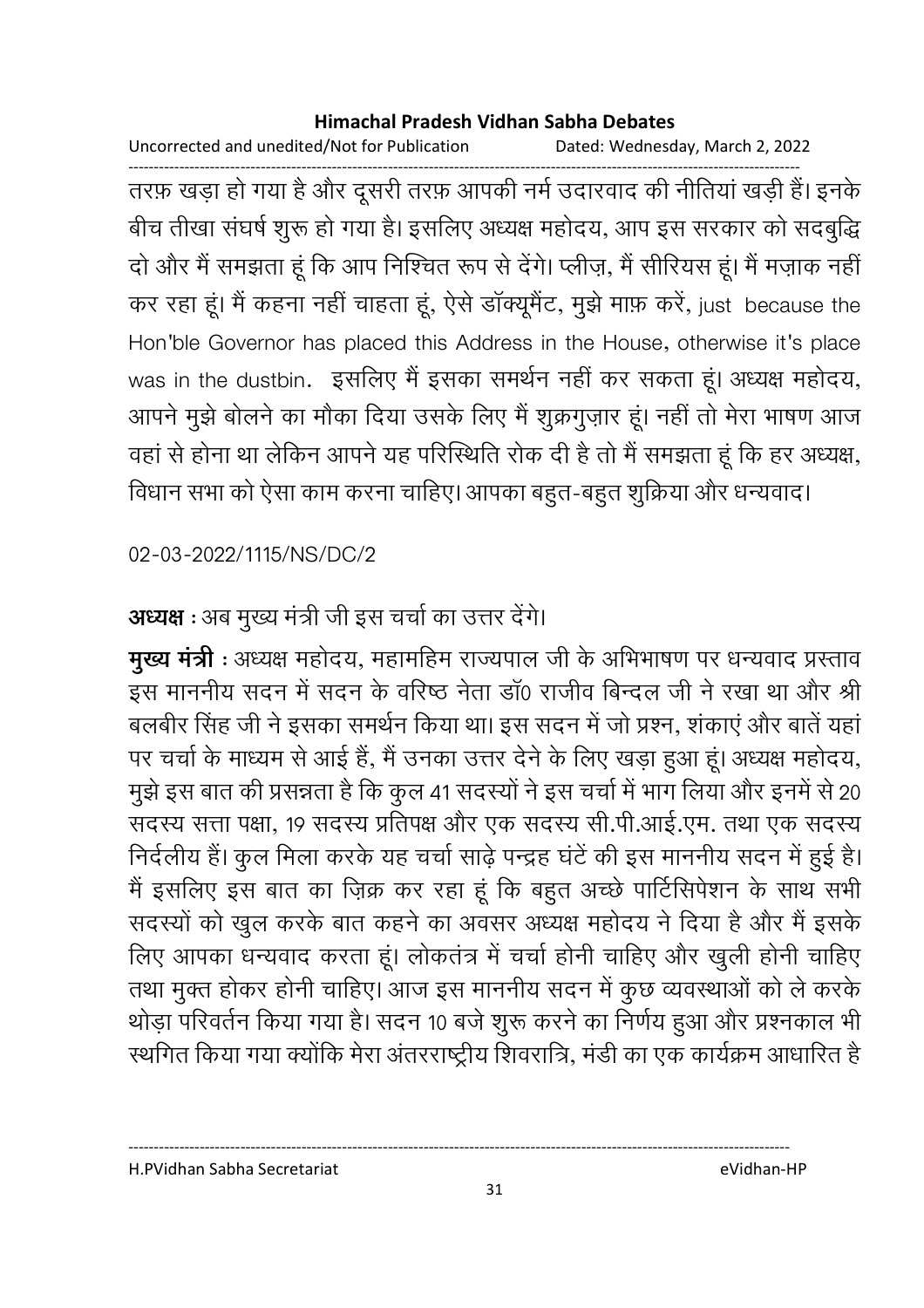#### **Himachal Pradesh Vidhan Sabha Debates**  Uncorrected and unedited/Not for Publication Dated: Wednesday, March 2, 2022

------------------------------------------------------------------------------------------------------------------------------------ और वहां पर मेले का उद्घाटन होना है तथा उसे आगे-पीछे नहीं किया जा सकता है। इस कारण से सदन के समय में परिवर्तन किया गया।

श्री आर0 के0 एस0 द्वारा जारी।

02.03.2022/1120/RKS/HK-1

मुख्य मंत्री… जारी

इसके लिए मैं विपक्ष के साथियों का भी धन्यवाद करना चाहूंगा। सबकी सहमति थी कि सदन में चर्चा करने के बाद चर्चा का उत्तर दिया जाए। जो सदस्य पहली बार चुनकर आए है उनका भी पांच वर्ष का कार्यकाल पूरा होने जा रहा है। इसलिए किसी को कोई उलझन नहीं रहना चाहिए कि महामहिम राज्यपाल के अभिभाषण में क्या होता है। महामहिम राज्यपाल के अभिभाषण में सरकार के कार्यकाल में चलाई जा रही योजनाओं व अन्य कार्यों का उल्लेख होता है। स्वाभाविक रूप से इस अभिभाषण में सरकार की कारगुजारियों का ज़िक्र होता है। अगर इन कारगुजारियों में कोई कमी रह जाए तो विपक्ष का दायित्व बनता है कि आप इसमें सूधार लाने के लिए अपने सूझाव दें। सत्तापक्ष वाले स्वाभाविक रूप से सरकार की नीतियों का स्वागत करेंगे। महामहिम राज्यपाल एक सर्वधानिक व्यवस्था के अनुरूप अपने दायित्व का निर्वहन करते हैं। जब महामहिम राज्यपाल यहां पर अभिभाषण पढ़ने आते हैं तो उनकी गरिमा के प्रति हमारा सदैव आदर का भाव रहना चाहिए। चाहें पिछली बार की घटना हो या अभी की, मैं इन बातों में जाना नहीं चाहता। लेकिन मैं यह कहना चाहूँगा कि अबकी बार आपने थोड़ा सुधार किया है। कई बार कुछ गलतिया हो जाती है लेकिन उन गलतियों से हमें कुछ सीखने को भी मिलता है। आप सीखने की दिशा में एक कदम आगे बढ़े हैं। अच्छा होता अगर आप महामहिम राज्यपाल का अभिभाषण पूरा सुनकर जाते। मुझे बहुत विचित्र लगा जब आप बीच में ही महामहिम राज्यपाल के आभेभाषण को छोड़कर चले गए। आज पता नहीं आप कितनी देर बैठे हैं? मैं उम्मीद करता हूं कि आज आप वाकआउट नहीं करेंगे। ...व्यवधान... हम नहीं उकसाते। लेकिन आप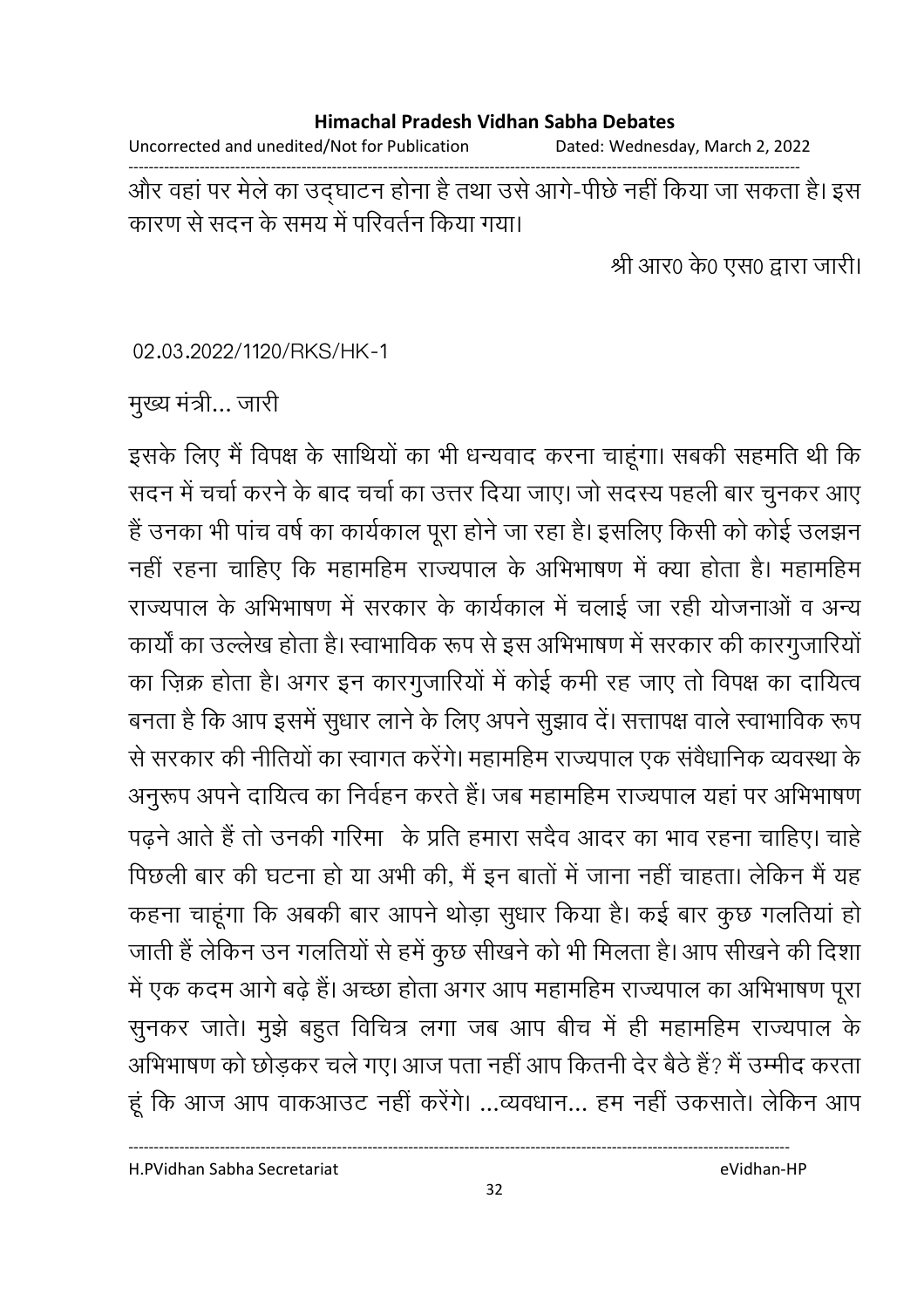Uncorrected and unedited/Not for Publication Dated: Wednesday, March 2, 2022 ------------------------------------------------------------------------------------------------------------------------------------

बच्चों की तरह व्यवहार करते हैं। जब कोई बच्चा अपनी मा के साथ बाज़ार जाता है तो वह बाज़ार में खिलौने की दुकान देखकर खिलौना लेने की जिंद करता है। लेकिन वह बच्चा है और हम इस बात को समझ सकते हैं। जब मा उसे खिलौना नहीं देती तो वह रोना शुरू कर देता है। जब मा बच्चे को थोड़ा गुस्सा होती है तो वह सड़क पर लेट जाता है। आप भी इस तरह

```
02.03.2022/1120/RKS/HK-2
```
लेटने की स्थिति में आ गए हैं। खिलौना चाहिए, इसी वक्त चाहिए, आप रोना शुरू कर देते. हैं और फिर सड़क पर लेट जाते हैं। मुझे यह अच्छा नहीं लग रहा है। बच्चे के प्रति मां का भाव स्नेह का होता है और कई बार उसे खिलौना मिल जाता) है। लेकिन हर बार यदि बच्चा खिलौने की जिंद करें तो मा वहां से रास्ता बदलकर दूसरी जगह से जाना शुरू कर देती हैं। आपके साथ भी ऐसी स्थिति बनी हुई है। मैं यह देख रहा था कि पूर्व की कांग्रेस पार्टी की सरकार ने कौन-कौन सी योजनाएं शुरू की थी। मैंने स्मरण करने की कोशिश की लेकिन मुझे योजनाएं याद नहीं आई।

श्री बी.एस.द्वारा.. जारी

02.03.2022/1125/बी.एस./एच0के0/-1

# मुख्य मंत्री जारी...

आखें बंद करके भी मैंने थोड़ा और कोशिश की कि शायद याद आ जाए और मैं चाह रहा था कि हम उनका अध्ययन करेंगे ताकि उन अच्छी चीजों को हम ग्रहरण कर सके, क्योंकि योजनाए इसी मकसद के साथ शुरू की जाती है कि उससे समाज का भला हो सके और समाज का लाभ हो सके। मुझे बड़े अफसोस के साथ कहना पड़ रहा है कि पूर्व में पांच साल के कार्याकाल में एक भी योजना ऐसी नहीं बनी जिसे वर्तमान में स्मरण किया जा सकता है। और न ही जिसका जिक्र किया जा सकता है। सत्ता पपक्ष की तो बात छोड़िए परंतु विपक्ष के लोग भी नहीं बता सकते हैं। इसके बाद बात आती है कि आप यहां से बाहर चले गए कि

H.PVidhan Sabha Secretariat eVidhan-HP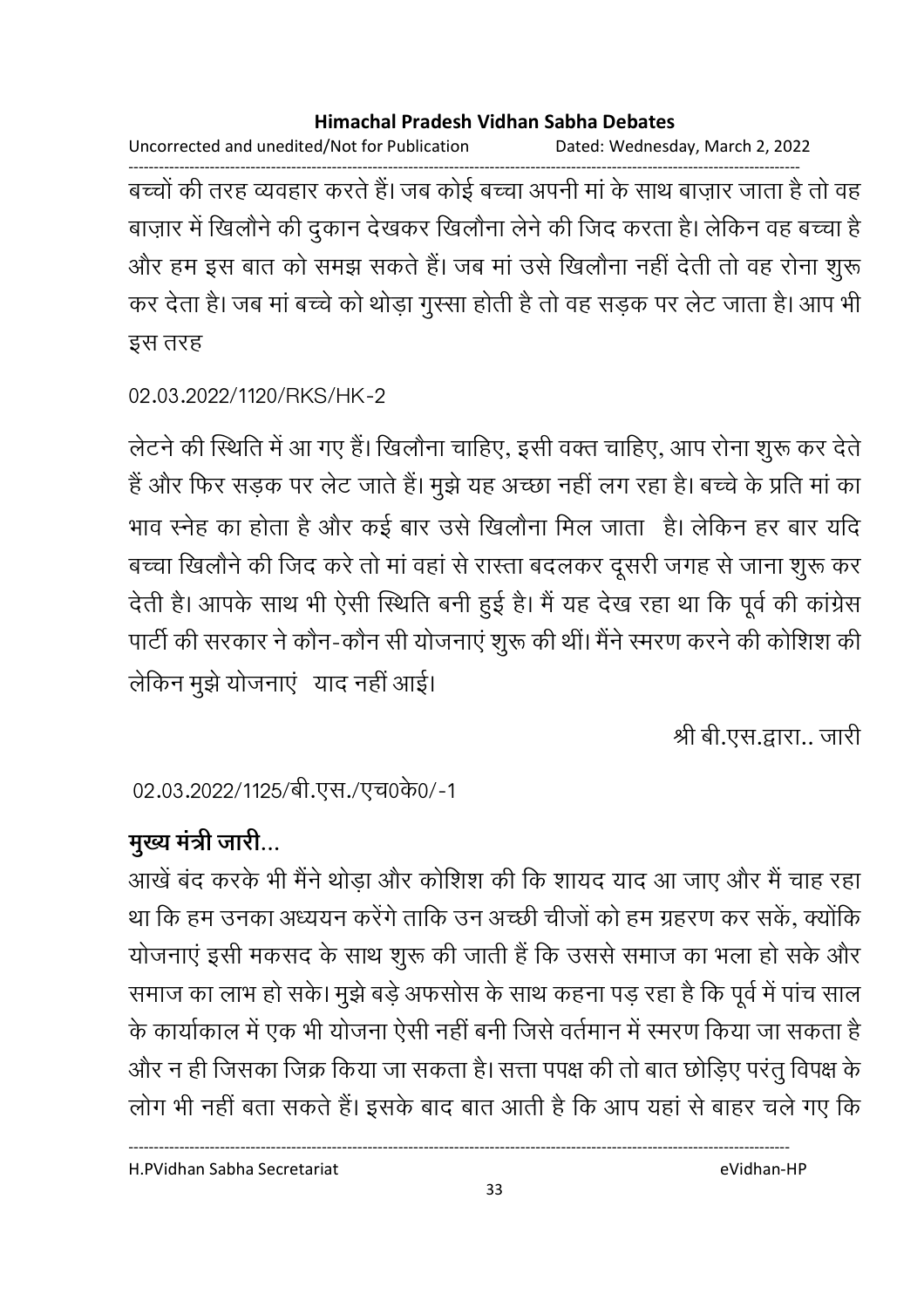Uncorrected and unedited/Not for Publication Dated: Wednesday, March 2, 2022

------------------------------------------------------------------------------------------------------------------------------------ आभेभाषण छूठ का पुलिदा है, मैं हिमाचल प्रदेश में इस दायित्व में पहली बार आया हू लेकिन आने के पश्चात हमारी सरकार ने सत्ता में आने के तुरंत बाद नए इनिशिएटिव के साथ कार्य करना शुरू किया और समाज के अलग-अलग वर्गों के लिए हम क्या कर सकते हैं, उस पर कार्य आरंभ किया। सत्ता किसी एक व्यक्ति और एक पार्टी की नहीं रहती। हमें यह मान करके चलना चाहिए और न हमारे में इस तरह की गलत फहमी है और आप भी गलत फहमी में मत रहिए, यह आना और जाना चला रहता है, कभी हम होंगे, कभी आप होंगे, कभी आप होंगे, कभी हम होंगे, यह चलता रहेगा। परंतु किस सरकार ने नए इनिशिएटिव लिए हैं, यह हमेशा याद रखा जाता है। आज में इस बात को दावे के साथ कह सकता हूँ कि हमारी सरकार ने सत्ता में आने के बाद क्या किया, वह इस दस्तावेज में दिया हैं। आदरणीय सिंघा जी कह रहे थे कि कुछ नहीं है, कुछ नहीं है, कुछ नहीं मिला। ये भी सच्चे हैं, अंकेले हैं, इसलिए इन्हें अपनी बात कुछ जोर से कहनी पड़ती हैं। मैं एक बात कहना चाहता हूं कि क्या यह सत्य नहीं है कि जिसे आप छूठ का पुलिंदा बोल रहे हैं, हमारी सरकार ने सत्ता में आने के पश्चात नए इनिशिएटिव के साथ कार्य करना शुरू किया है? हमारी कैबिनेट की पहली बैठक में मनुष्य के लिए तो हमने सोचा-ही-सोचा परंतु हमने आते ही उस गो-माता के लिए भी सोचा, गो-वंश के लिए भी सोचा जो बेजुबान है, जिसके लिए आवारा शब्द इस्तेमाल किया जाता है। आवारा तो वे लोग हैं जिन्होंने उन्हें छोड़ा है। हमारी पहली कैबिनेट

# 02.03.2022/1125/बी.एस./एच0के0/-2

के दो बड़े निर्णय थे, एक बुजुर्गों को पेंशन के कागज ले करके खड़ा न होना पड़े इसके लिए हमने निर्णय लिया और दूसरा निर्णय, जो बेजुबान है, कुछ नहीं कह सकते उनकी \$9
 2 X <
 \* 
G V <- 7 R: ह8 V !8 2 \$9
 20 हजार पहुंच चुकी है। आप वे गो-सदनों और गाय अभयारणों में सुरक्षित हैं। काश, आपने इस तरह से पहले सोचा होता, तो कितना अच्छा होता, आज एक भी गाय चौक और चौराहे पर नहीं होती। हम कहा कि बदले की भावना से कार्य नहीं करेंगे। चार वर्ष का कार्य

H.PVidhan Sabha Secretariat eVidhan-HP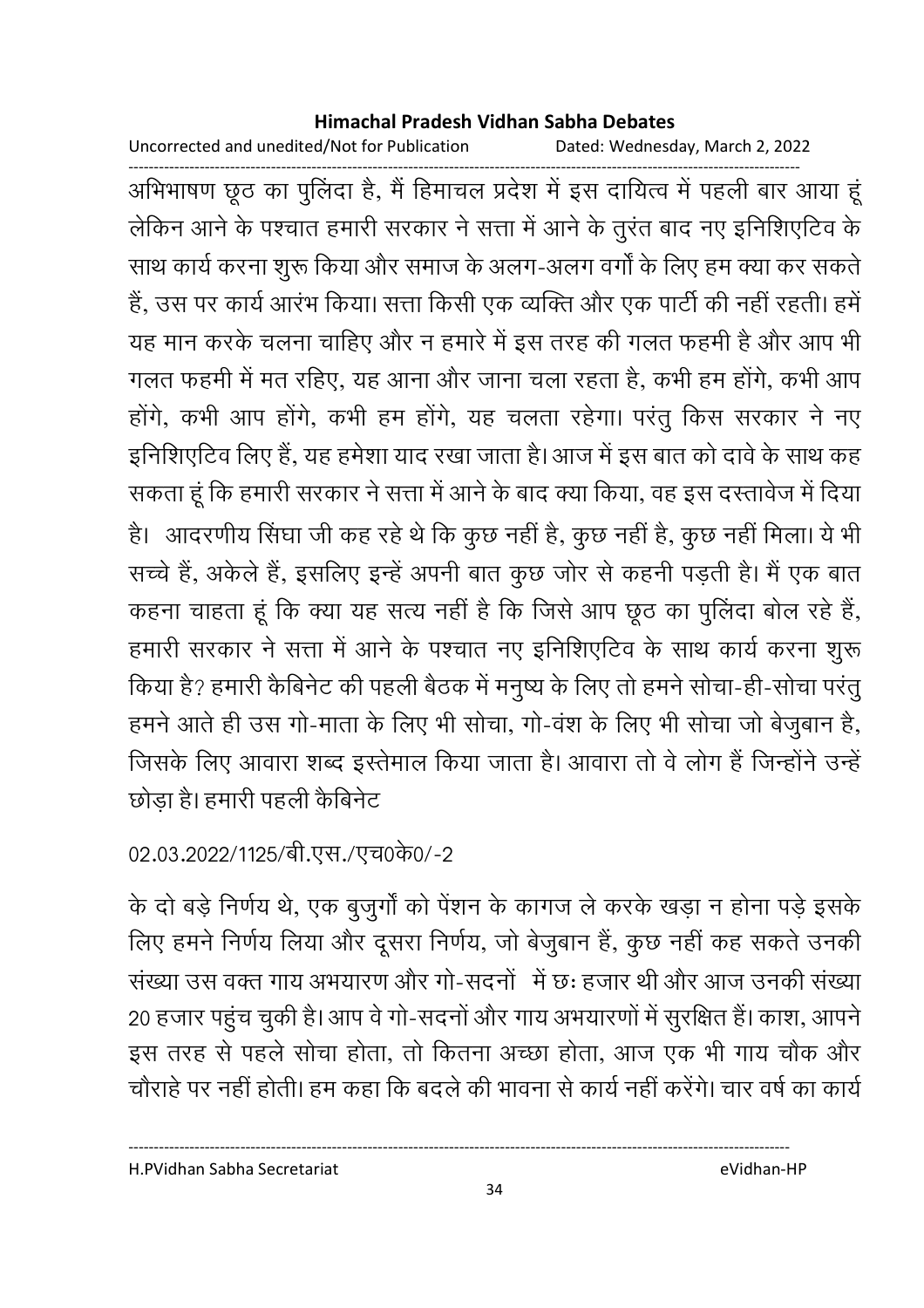Uncorrected and unedited/Not for Publication Dated: Wednesday, March 2, 2022 ------------------------------------------------------------------------------------------------------------------------------------ काल पूर्ण हो चुका है, मैं इस बात को दावे के साथ कह सकता हूं कि आप एक उदाहरण दीजिए, जहां पर हमने किसी नेता और पार्टी के विरुद्ध बदले की भावना से कार्य किया हो। श्री एन0 जी0 द्वारा जारी...

### 02-03-2022/1130/वाई.के.-ए.जी. /1

# मुख्य मंत्री ..... जारी

हमने बदले की भावना से किसी नेता के ऊपर या किसी पार्टी के ऊपर कोई कार्यवाही की हो। जो गलत करते हैं या कानून का उलघन करते हैं उनके ख़िलाफ अवश्य कार्रवाई की है। इन सबके बावजूद हमने वह दौर समाप्त कर दिया और उसे दफन कर दिया जो कईं सालों से इस प्रदेश में चला हुआ था। हमें भी इस माननीय सदन में 25 साल होने जा रहे हैं | और हमें यही सुनाई देता था कि इसके ख़िलाफ ये करो, उसके ख़िलाफ ये करो, सत्ता में चाहे कोई भी आए यही काम चलता था। मैं यह सब इसलिए कह रहा हूं कि यह सब चीजें पूर्व में होती रही है लेकिन हमारी सरकार में इस अंतर को आप जरूर समझेंगे।

अध्यक्ष महोदय, हमारी सरकार ने अनेक इनिशिएटिव लिए हैं और विपक्ष के लोग उसे जितना मर्जी भूलना या मिटाना चाहें लेकिन हिमाचल प्रदेश के लोगों के दिल-दिमाग में वे अपनी छाप छोड़ चुके हैं। लोगों की समस्याओं के समाधान के लिए हमने जनमंच की शुरूआत की है। विपक्ष के लोग उसे जिस मंची रूप में बोले लेकिन लोगों को उसके बारे में पूरा मालूम है कि जनमंच में क्या होता है। जनमंच में लोगों की समस्याओं का समाधान उनके घर-आगण में होता है। हमने प्रदेश में अभी तक कुल 242 जनमंच आयोजित किए हैं, कोविड के कारण इसमें थोड़ी बांधा अवश्य आई लेकिन हमने जनमंच के माध्यम से 48,478 समस्याओं का मौके पर समाधान किया है। प्रदेश में इस प्रकार का एक नया इनिशिएटिव हमारी सरकार द्वारा लिया गया है।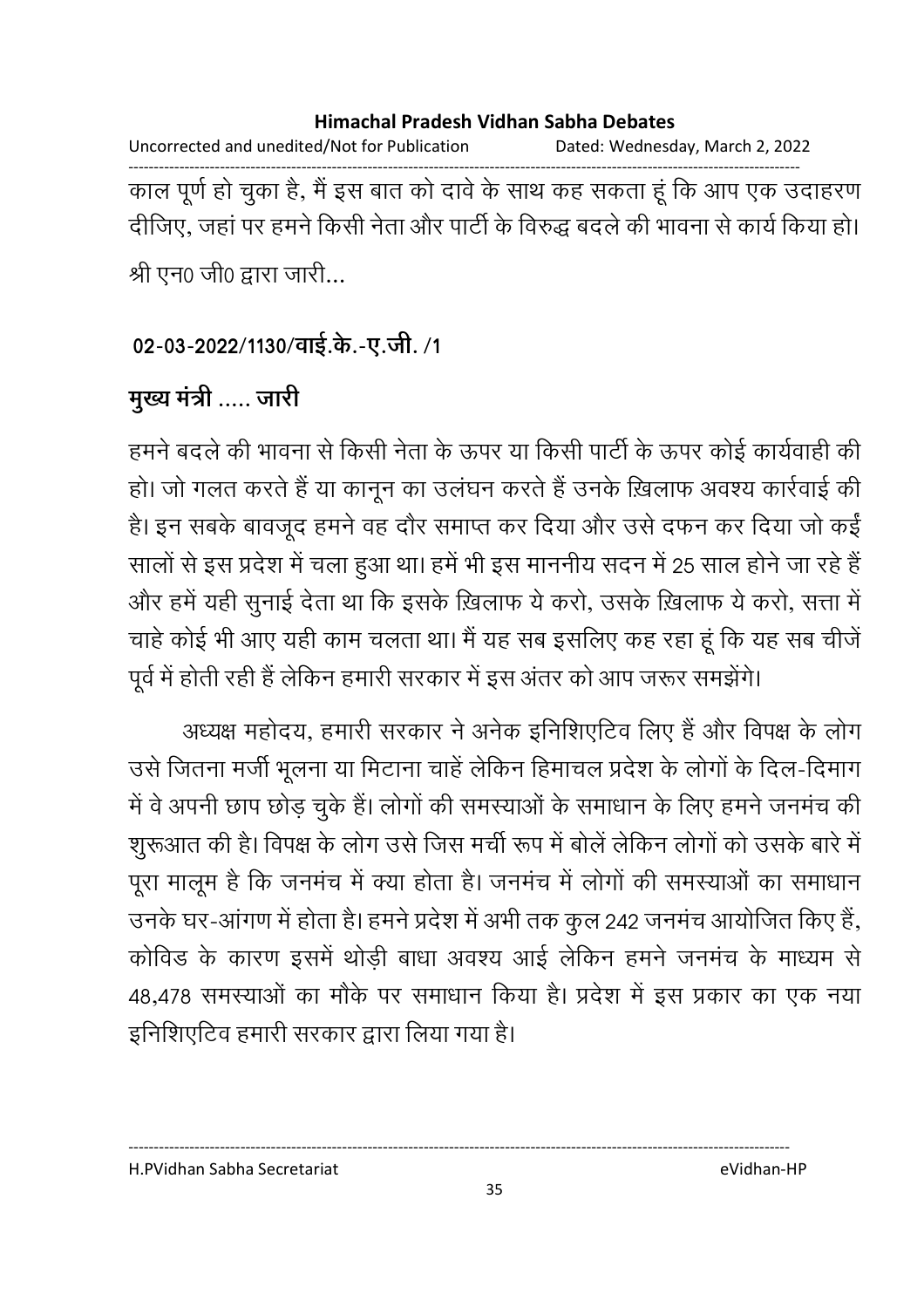Uncorrected and unedited/Not for Publication Dated: Wednesday, March 2, 2022

------------------------------------------------------------------------------------------------------------------------------------ अध्यक्ष महोदय, एक अमीर आदमी होगा तो उसके घर में गैस का चुल्हा होगा लेकिन एक गरीब आदमी इस बारे में सोच भी नहीं सकता था। उस गरीब व्यक्ति के संपने को साकार करने के लिए आदरणीय प्रधान मंत्री श्री नरेन्द्र मोदी जी का हम आभार व्यक्त करते हैं क्योंकि उन्होंने पूरे देश में उज्जवला योजना की शुरूआत की

### 02-03-2022/1130/वाई.के.-ए.जी. /2

हिमाचल प्रदेश में जो परिवार उज्जवला योजना में शामिल नहीं हो पाए ऐसे परिवारों को हमने हिमाचल गृहणी सुविधा योजना के माध्यम से लगभग 3.25 मुफ्त गैस कर्नेक्शन उपलब्ध करवाएं हैं और विपक्ष के लोग कह रहे हैं कि यह झूठ का पुलिंदा है तथा प्रदेश में कुछ नहीं हुआ है। पुरे देश में हिमाचल ऐसा पहला राज्य है जहां पर हर घर में गैस का चुल्हा है।

अध्यक्ष महोदय, यह बात सही है कि जो भी सरकार सत्ता में होती है उनके लिए अलग-अलग परिस्थितिया उत्पन्न होती है। मेरा यह मानना है कि कौन कितने समय तक सत्ता में रहता है वह ज्यादा महत्व का विषय नहीं है बल्की किसने समाज के लिए बेहतर काम किया है वह महत्व का विषय है।

अध्यक्ष महोदय, इस सरकार में जब आप स्वास्थ्य मंत्री थे तब हमने सरकार में आते. ही अधिकारियों से बात करी कि गरीब आदमी के उपचार के लिए हमारे पास ऐसी कौन सी योजना है जिससे उसका उपचार मुफ्त में किया जा सके। गरीब आदमी जब पैसे की कमी के कारण अपना उपचार नहीं करवा पाता है तब चींख-पुकार के वह इस दुनिया से चला जाता है। हमने अधिकारियों से पूछा कि ऐसी परिस्थिति में क्या करना चाहिए तब आंधकारियों ने कहा कि प्रदेश में ऐसी कोई योजना नहीं है। हमने उनसे कहा कि क्या ऐसी कोई योजना बनाई जा सकती है तो उन्होंने कहा कि कठिन है क्योंकि इसमें बहुत पैसा लगेगा। हमने उनसे कहा कि आदमी की जिंदगी से ज्यादा महत्वपूर्ण कुछ नहीं है और हमें। उनके लिए आगे बढ़ कर कुछ करना चाहिए। पुरे देश में हमारी सरकार पहली ऐसी

H.PVidhan Sabha Secretariat eVidhan-HP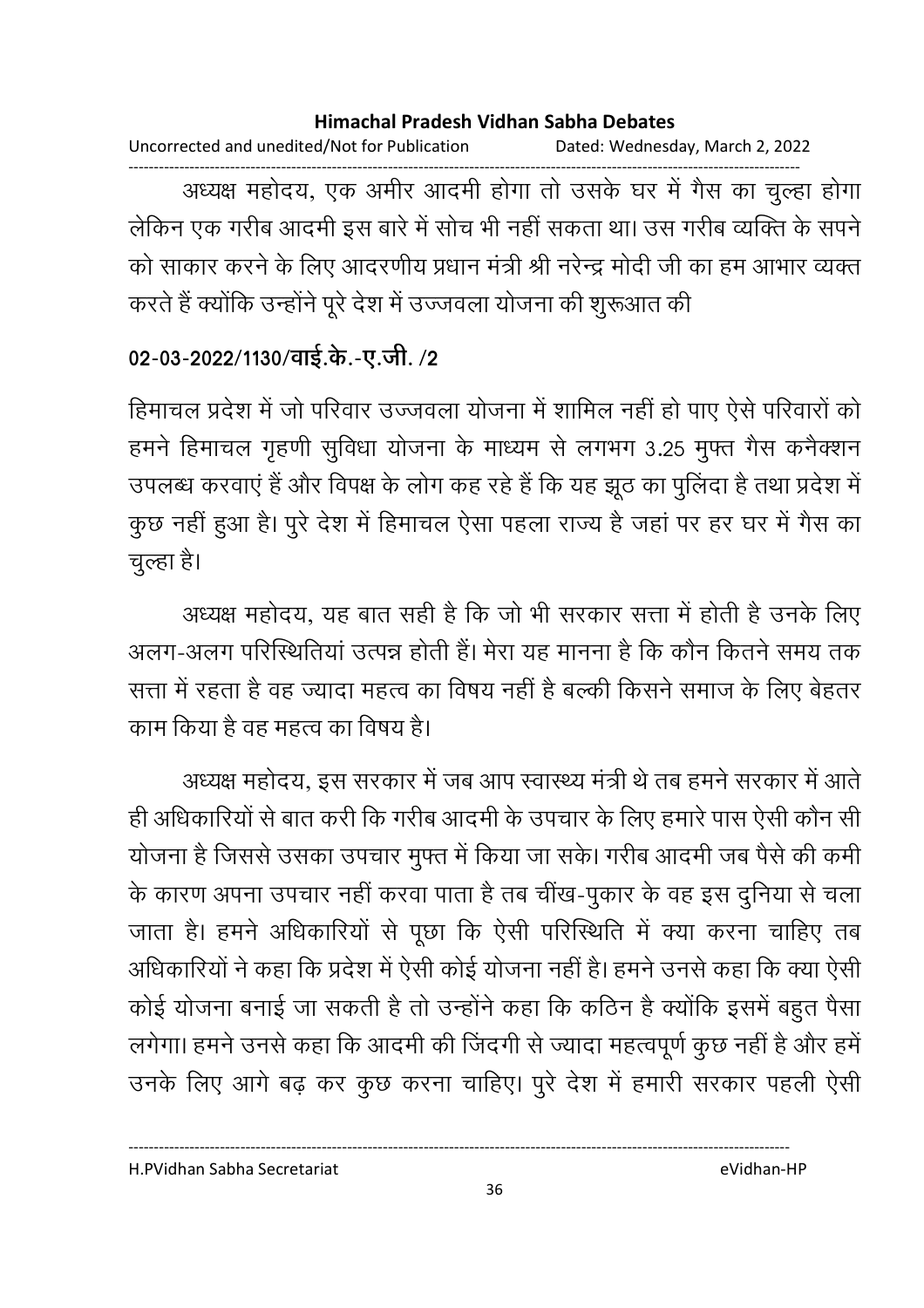Uncorrected and unedited/Not for Publication Dated: Wednesday, March 2, 2022

------------------------------------------------------------------------------------------------------------------------------------ सरकार है जिसने मुख्य मंत्री हिमकेयर योजना की शुरूआत की और इस योजना के माध्यम से हम हिमाचल प्रदेश के गरीब आदमी का उपचार करने में सफल हुए। अध्यक्ष महोदय, इस योजना के माध्यम से अभी तक लगभग 2,27,000 गरीब लोगों का मुफ्त में उपचार किया गया है जिसमें लगभग 201 करोड़ रुपये खर्च किए जा चुके हैं।

### 02-03-2022/1130/वाई.के.-ए.जी. /3

इस सबके बावजूद भी विपक्ष के लोग बोलते हैं कि यह झूठ का पुलिदा है।

अध्यक्ष महोदय, प्रदेश में ऐसे बहुत से बेबस लोग है जिन्हें चलने-उठने-बैठने में भी दिक्कत होती है और सरकार के स्तर पर उनकी मदद करने की आवश्यकता है। इसलिए हमने मुख्य मंत्री सहारा योजना की शुरूआत की और पूरे देश में इस प्रकार की यह पहली। योजना है। इस योजना के माध्यम से हमने प्रदेश के 18,218 गरीब लोगों का मदद करने का रास्ता ढूढ़ा है तथा यह आकड़ा अभी और भी बढ़ेगा। इस योजना के माध्यम से हमने इन गरीब लोगों के खाते में 3,000 रुपये प्रति माह डाला है। यह एक पुण्य का कार्य है और हमने इसी भावना के साथ यह कार्य किया है।

श्री जे.एस. द्वारा जारी.........

### **02.03.2022/1135/YK/JS/1**

## मुख्य मंत्रीः-----जारी------

आप अन्तर देखिए, हमारी सरकार और पूर्व की सरकार में बेंसिक अन्तर यह है कि हम उस गरीब आदमी व बेबस आदमी के साथ खड़े हुए है, उसकी मदद के लिए खड़े हैं। उसी तरह से हम आगे बढ़ते हुए यह भी कहते हैं कि सभी नौजवानों को सरकारी क्षेत्र में रोजगार देना किसी भी सरकार के लिए सम्भव नहीं है। चाहे सत्ता में आप हो, हम हो या कोई और हो। आप पूरे देश में स्थिति देख रहे हैं कि बेरोजगार हर प्रदेश में बढ़ता जा रहा हैं। ऐसी परिस्थिति में हमारा नौज़वान अपने पाव पर खड़ा हो, वह अपनी आजीविका के

H.PVidhan Sabha Secretariat eVidhan-HP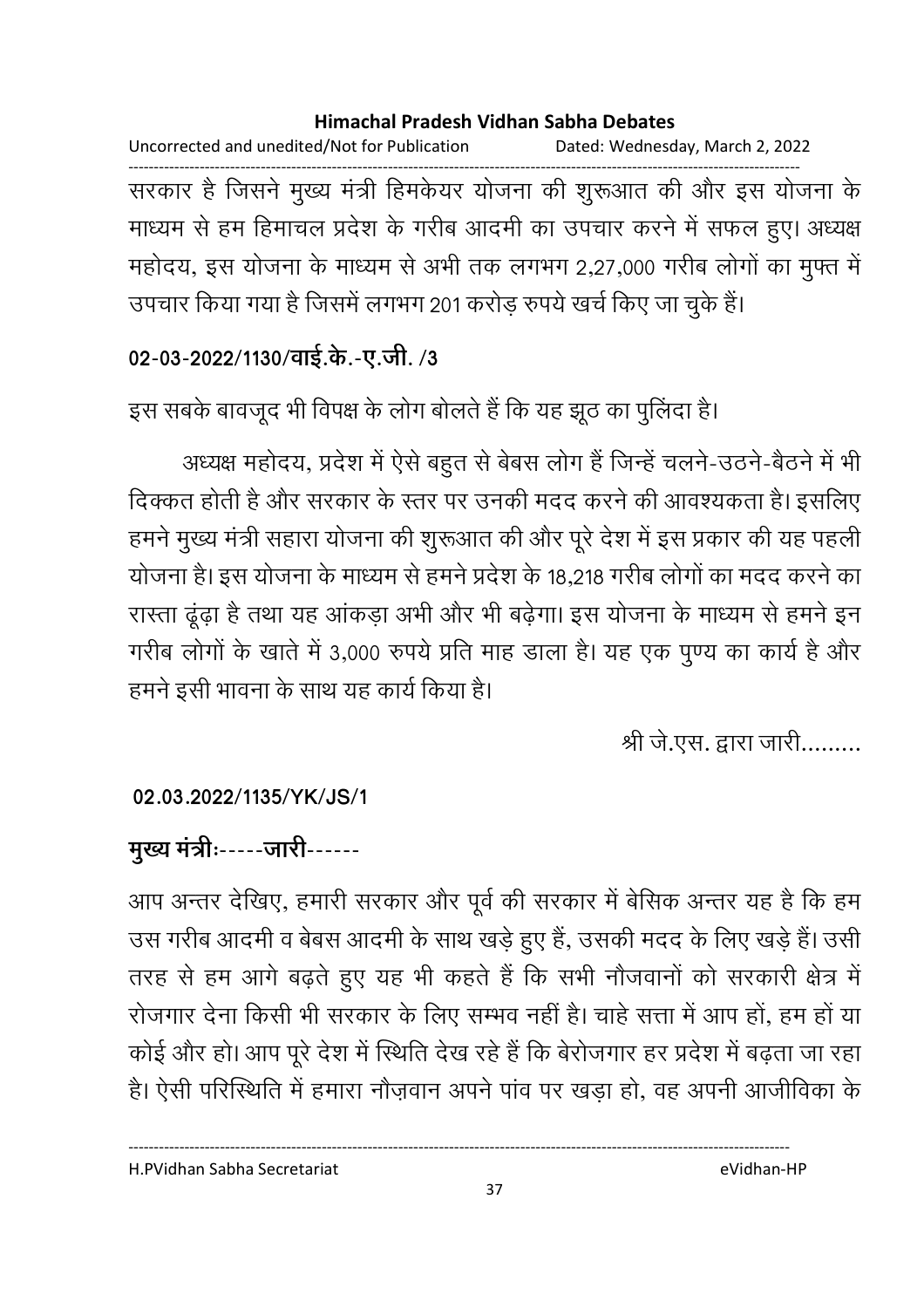Uncorrected and unedited/Not for Publication Dated: Wednesday, March 2, 2022

------------------------------------------------------------------------------------------------------------------------------------ लिए कुछ कर सकता है, उसके लिए मदद का रास्ता ढूंढना चाहिए। हमने मदद का रास्ता ढूढा। "मुख्य मंत्री स्वावलम्बन योजना"के नाम से हमने एक नई योजना की शुरूआत की और मुझे इस बात की प्रसन्नता है कि अभी तक इस योजना के अन्तर्गत लगभग 2,231 लोगों ने लाभ लिया है और उन्होंने सैंकड़ों लोगों को रोजगार दिया। जिन्होंने अपना कारोबार शुरू किया उन्होंने अपने पास से बेरोजगारों को रोजगार दिया। इसमें हमने 100 करोड़ रुपये के करीब खर्च भी किया। उसके बावजूद भी हमारे मित्र कहते हैं कि यह झूठ का पुलिन्दा है। इसमें कुछ नहीं है। हमने कहा कि जनमंच के माध्यम से गांवों में जाना पड़ता है और उसके बावजूद भी घर बैठे लोगों की समस्याओं का समाधान कैसे हो सकता | है, उसमें हमने 1100 पर कम्पलेंट डायल करने का प्रावधान किया। यह बहुत आसान काम था और इसको किया जा सकता था। आपकी सरकार ने इस पर भी सोचा नहीं। हमने घर बैठे ही लोगों की समस्याओं का रास्ता निकाला और 1100 के माध्यम से मुख्य मंत्री हैल्पलाइन की शुरूआत कर लोगों की समस्याओं का समाधान करने की कोशिश की। एग्रीकल्चर सेक्टर में हमने अलग-अलग इनिशिएटिव्ज़ लिए हैं। अध्यक्ष महोदय, यदि मैं सारी योजनाओं का यहां पर जिक्र करूंगा तो उसमें बहुत समय लग जाएगा लेकिन हमारा इनिशिएटिव प्राकृतिक खेती का है जिसकी पूरे देश भर में सराहना हो रही है। हिमाचल पहला प्रदेश है जहां उस दिशा में हम प्रदेश को चलाने की कोशिश कर रहे हैं जहां पर

### **02.03.2022/1135/YK/JS/2**

ज़हर मुक्त फल या कृषि का जो उत्पाद है, उसको हम हासिल कर सकें उस दिशा में हमने प्रयत्न किया है। लेकिन आप कह रहे हैं कि कुछ नहीं किया। बी0पी0एल0 परिवार की किसी भी जाति की जो गरीब बेटी हैं, उसकी शादी के लिए हमने "मुख्य मंत्री शगुन योजना" की शुरूआत की। उसके माध्यम से 31000 रुपये की उसमें मदद कर रहे हैं और आप कह रहे हैं कि कुछ नहीं किया। इसके अतिरिक्त जहां पर बात आई थी प्राइवेट सेक्टर-में इन्वेस्टमैंट की तो उनका योगदान काफी रहता है और मैं भी इस बात से सहमत हूं। मुझे मालूम था कि आप लोगों ने बहुत कुछ बोलना है और बहुत शोर मचाना है। उसके बावजूद भी हमने तय किया कि जब पूरे देश में सभी प्रांत कर रहे हैं तो यहां पर हमें क्यों रुकना

H.PVidhan Sabha Secretariat eVidhan-HP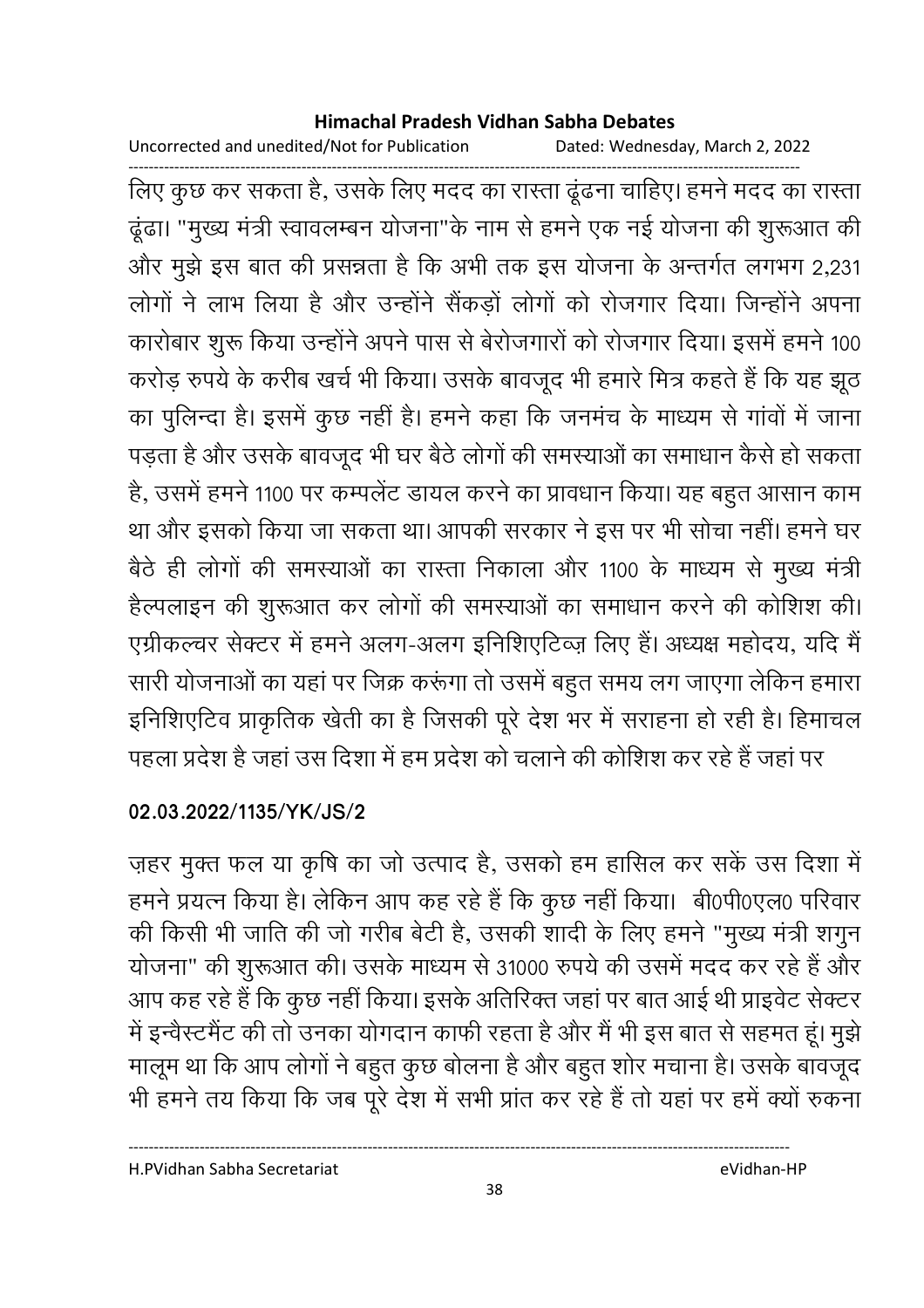Uncorrected and unedited/Not for Publication Dated: Wednesday, March 2, 2022

------------------------------------------------------------------------------------------------------------------------------------ चाहिए, हमको भी करना चाहिए। मैं एक बात यहां पर कह रहा हूँ कि प्राइवेंट सेक्टर का इन्वैस्टमैंट हिमाचल के विकास में योगदान दें, उस दृष्टि से हमने शुरूआत की। मुझे इस बात की प्रसन्नता है कि उसमें हम काफी हद तक सफल हुए। धर्मशाला में आदरणीय प्रधान मंत्री, श्री नरेन्द्र मोदी जी आए। उन्होंने शुरूआत की, हिमाचल वासियों को शुभकामनाएं दी। जो इन्वेस्टज़े वहां पर आए थे उनको भी कहा था कि हिमाचल प्रदेश में आगे बढ़ कर काम करे, आप लोग अपना कारोबार भी चलाए और उसके साथ-साथ हिमाचल विकास में भी अपना योगदान दीजिए। उस कार्यक्रम के पश्चात एक दिन पहले हमने हिमाचल प्रदेश में ग्राउंड ब्रेकिंग का जहां बहुत बड़ा प्रश्नचिन्ह हमारे विपक्ष के मित्रों ने खड़ा किया था कि यह हो नहीं सकता है, हम नहीं कर पाएं और कोई और भी नहीं कर पाया तो जय राम कैसे कर पाएगा? साढ़े 13 हजार करोड़ रुपये की ग्राउंड ब्रेकिंग हमने एक महीने के अन्दर कर दी। आदरणीय गृह मंत्री, श्री अमित शाह जी आए, श्री जगत प्रकाश नड्डा जी यहां पर आए। उसके माध्यम से हमने प्रोजैक्ट्स स्थापित किए हैं लेकिन हिमाचल प्रदेश में कोविड का दौर आया और इस बात को हमें मानना भी पड़ेगा। लेकिन यह सच्चाई है कि जो हमने साढ़ें 13 करोड़ रुपये की फर्स्ट ग्राउंड ब्रेकिंग की थी, उसमें से 95 प्रतिशत से ज्यादा काम जमीन पर खड़ा हुआ है।

श्री एस.एस. द्वारा जारी-----

## **02.03.2022/1140/SS-AG/1**

# **मुख्य मंत्री क्रमागत**ः

और अभी आदरणीय प्रधान मंत्री जी हमारा चार साल का कार्यकाल पूरा होने पर हिमाचल प्रदेश आए तो हमने 28 हजार करोड़ रुपये की और ग्राउंड ब्रेकिंग की है। यह उस दिशा में कदम है जो आज से चार साल पहले इनके शासनकाल में की जा सकती थी, do able थीं | लेकिन इनके पास यह सोचने का विषय नहीं था; काम करने का विषय नहीं था। आपके काम करने का तरीका जोरदार होता है। मज़ा करो, मस्ती में रहो, खूब ऐश करों और उसके बाद जब विदाई का दौर आता था तो कॉलेज, स्कूल व हॉस्पिटल खोलो। लोगों को बोलो कि आपको हॉस्पिटल दे दिया। इस कारण से आप वोट मांगने के लिए जाते थे।

H.PVidhan Sabha Secretariat eVidhan-HP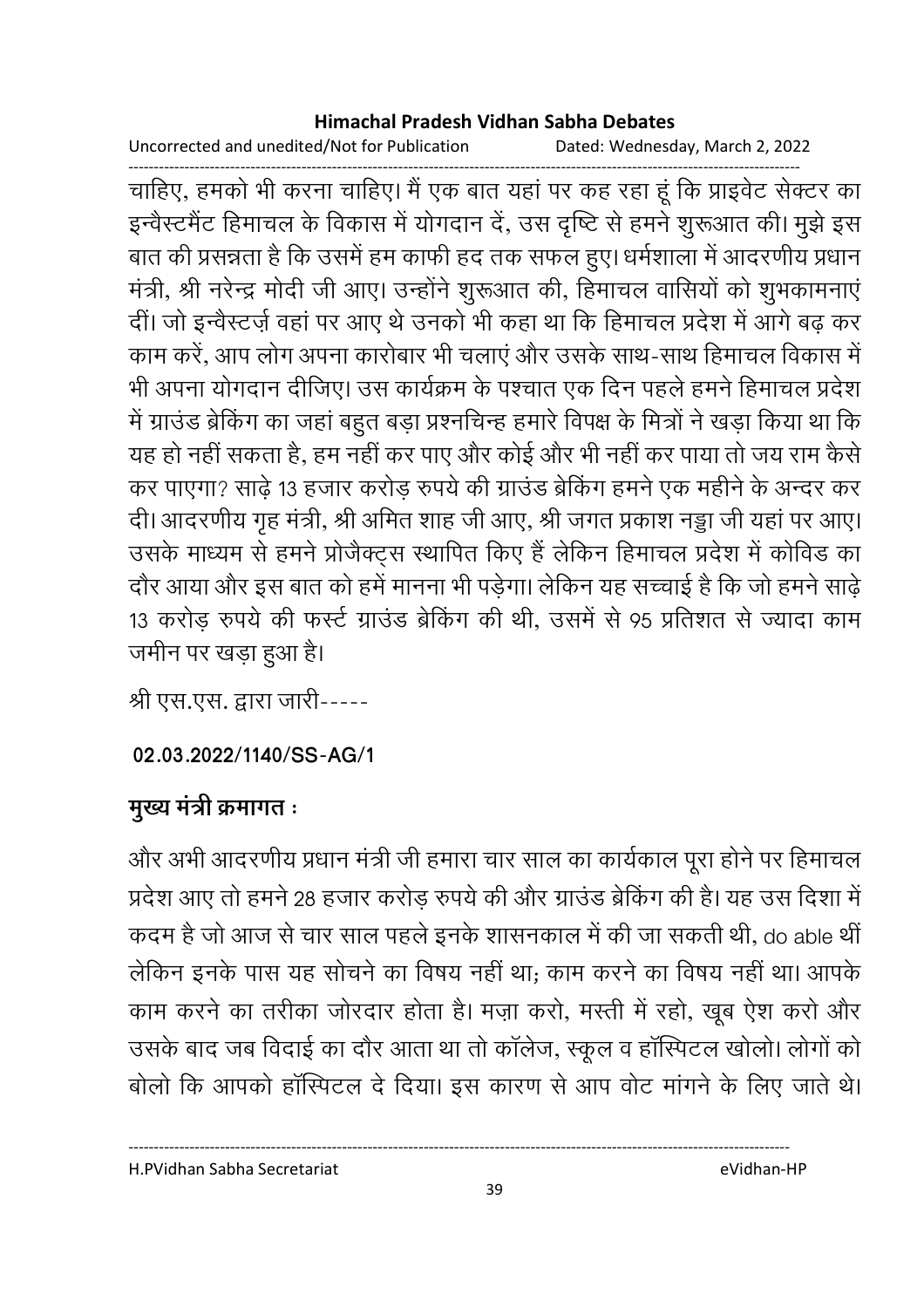Uncorrected and unedited/Not for Publication Dated: Wednesday, March 2, 2022

------------------------------------------------------------------------------------------------------------------------------------ लेकिन लोगों ने उसको नकारा है। हमने पहले दिन से काम शुरू किया। आप तो जब विदाई की शहनाई बजती थी तब काम शुरू करते थे। हम आज से ही काम नहीं कर रहे बल्कि मैं पहले दिन से ज़िक्र कर रहा हूं।

हमारे विपक्ष के नेता श्री मुकेश ओग्नेहोत्री जी और बहुत सारे साथी कहते हैं कि प्रदेश को कर्ज में डूबो दिया। कर्ज में डाल दिया जैसे कि इन्होंने बिना कर्ज के ही सरकारे चलाई है। अध्यक्ष महोदय, मैं यहां पर फैक्ट्स रखना चाहता हूं। मुझे यह बताना पड़ेगा क्योंकि आपका झूठा प्रचार चल रहा है। बाद में आप उसका फोलो अप करते हैं कि इस प्रकार की खबर लगनी चाहिए। अध्यक्ष महोदय, 2012-13 से 2017-18 तक हिमाचल प्रदेश पर लगभग 48 हजार करोड़ रुपये का ऋण था। आपने अपने पांच साल के कार्यकाल में 28707 करोड़ रुपये का ऋण लिया। आपके पांच साल के ऋण की ग्रोथ देखिए, वह 67 परसैंट हैं। वर्तमान में जो हमारी सरकार है, 48000 करोड़ रुपये के ऋण के बाद आज हमारा ऋण 63200 करोड़ रुपये पहुंचा है। …व्यवधान… अगर गलत फिगर होंगी तो हम बात करेंगे। …व्यवधान…जब बजट आएगा तो उस पर बात करेंगे। मैं भी इसी बात पर बोल रहा हूं। दो दिन के बाद बजट आएगा तो उसमें भी यही आएगा। अध्यक्ष महोदय, आप अदाजा लगाइए कि हमारे ऋण की ग्रोथ 32 परसैंट है और इनकी 67 परसैंट है, कितना अंतर है। इनको शर्म

## **02.03.2022/1140/SS-AG/2**

नहीं आ रही। हम रोज़ाना आपकी राम कहानी सुनते हैं कि यह हो गया, कर्ज में डूबो दिया, ऐसा कर दिया या वैसा कर दिया लेकिन आज तो हमारी थोड़ी-सी बात सुन लो।

अध्यक्ष महोदय, मैं आगे कहना चाहता हूं कि अब यहां पर बातें आती है। हमारे लिए सबसे बड़ी चुनौती थी कि जब हमारा डेढ़-दो साल का कार्यकाल पूरा हुआ तो कोविंड का भयकर दौर आया जिसने पूरी दुनिया को तहस-नहंस किया। दुनिया की इकोनोमी को

#### H.PVidhan Sabha Secretariat eVidhan-HP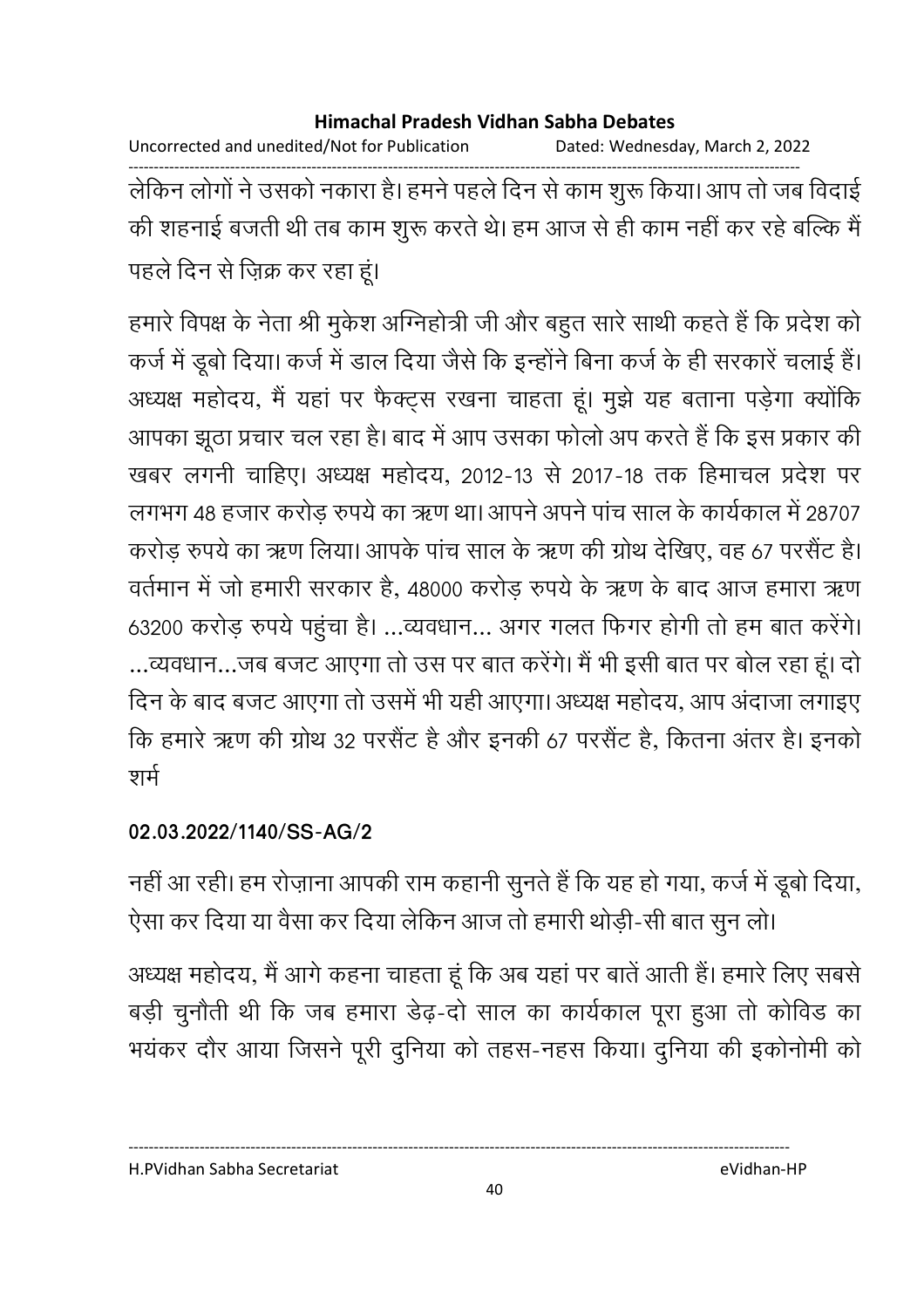Uncorrected and unedited/Not for Publication Dated: Wednesday, March 2, 2022 ------------------------------------------------------------------------------------------------------------------------------------

प्रभावित किया। आपके दौर में कोविड ही नहीं था। फिर भी आपके ऋण की ग्रोथ 67 परसैंट हैं। ऐसी परिस्थिति में आप इन सारी बातों का जवाब कैसे देंगे, इसको सोच लीजिए।

अध्यक्ष महोदय, कोविंड को लेकर यहां पर बहुत बातचीत हुई है। मैं उसमें बहुत ज्यादा नहीं कहना चाहता क्योंकि उस पर बहुत चर्चा हो गई है। लेकिन क्या यह सत्य नहीं है कि हिमाचल प्रदेश में हमारी सरकार आने से पहले अगर आक्सीजन प्लाट की संख्या गिनते. थे तो सिर्फ दो आक्सीजन प्लाट थे और वे भी बड़ी छोटी कैपेसिटी के थे

जारी श्रीमती के0एस0

## 02.03.2022/1145/केएस/एजी/1

## <u>मुख्य मंत्री जारी---</u>

आई.जी.एम.सी., शिमला और टाडा मैडिकल कालेज में दो आक्सीजन प्लाट थे वे भी बहुत कम केपेसिटी के थे और आज हमारे प्रदेश में 48 पी.एस.ए. प्लांट है,। इसका कम्पेरिज़न है क्या? फिर भी ये कहते हैं कि कुछ नहीं है। …(व्यवधान)…वेंटिलेंटज़े की ज़रूरत तो थी …(व्यवधान)…

**अध्यक्षः** माननीय सदस्य सुन लीजिए। बैठे-बैठे बात न करें।

**मुख्य मंत्रीः** हमने देखा है, मैं आपको बताना चाहूँगा कि आपकी ही सरकार के समय मेरे एक रिश्तेदार का एक्सिडेंट हो गया था। उसको एडमिट करने के लिए जैसे-तैसे आई.जी.एम.सी. पहुचाया, डाक्टज़े ने कहा कि इसको तुरंत वेटिलेटर पर डालना पड़ेगा नहीं तो यह बच नहीं पाएगा। उसके सिर पर चोट लगी थी। उस समय वहां सारे के सारे वेंटिलेटर्ज़ लगे हुए थे, उसको वहां पर वेंटिलेटर उपलब्ध नहीं हो पाया। ...(व्यवधान)... अध्यक्ष महोदय, ये लोग इतने लम्बे समय तक सत्ता में रहे। यह सच्चाई है कि उस समय 52 में से 30 वेटिलेंटज़ें ही चलते थे बाकी डब्बे थे, चलते ही नहीं थे। आज हिमाचल प्रदेश में वेटिलेंटज़े की संख्या 1014 हैं। मैं आंदरणीय प्रधान मंत्री जी का खासतौर से धन्यवाद

H.PVidhan Sabha Secretariat eVidhan-HP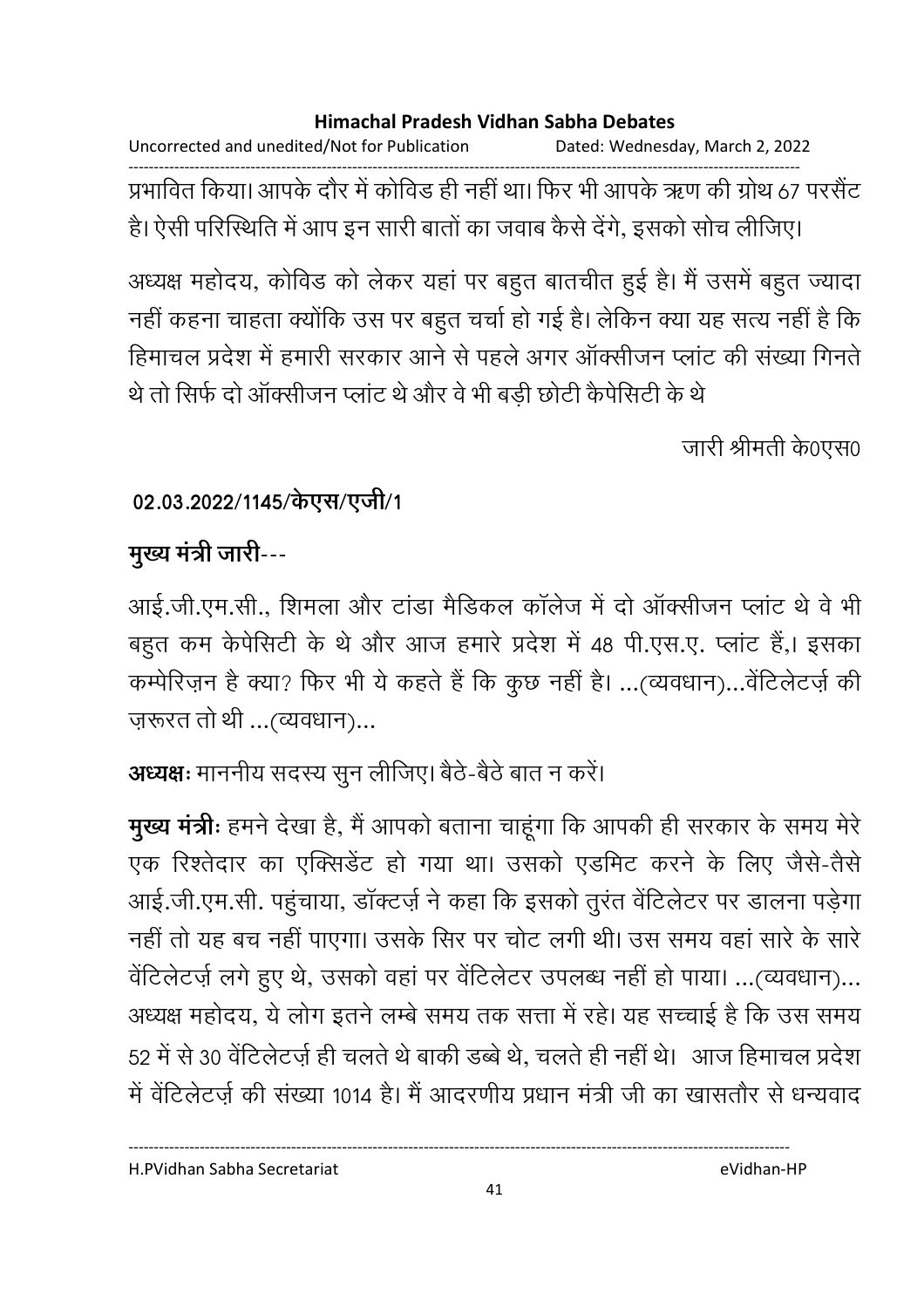Uncorrected and unedited/Not for Publication Dated: Wednesday, March 2, 2022

------------------------------------------------------------------------------------------------------------------------------------ करना चाहूंगा, जब उस दौरान सभी मुख्यमंत्रियों की वीडियों कान्फ्रेसिज़ चली तो हमने कहा कि बाकी सारी चीजे हो जाएगी लेकिन हमारे पास सबसे ज्यादा कमी वेटिलेटज़े की है और 500 वेटिलेंटज़े प्रधान मंत्री जी ने थोड़े ही दिनों बाद हिमाचल प्रदेश में भेजें, जिसके लिए मैं उनका धन्यवाद करता हूं।

अध्यक्ष महोदय, जब कोविड के सैकिण्ड फेज़ का दौर आया, जब पूरे देश और दुनिया में बहुत ज्यादा आक्सीजन की ज़रूरत पड़ी क्योंकि वह वायरस उस तरह का था, उस दौरान हम आक्सीजन प्रक्योर करने की स्थिति में तो थे लेकिन उसके बावजूद हमारे पास सिलेंडर नहीं थे। हमने गुज़रात, मुम्बई,कर्नाटक और दिल्ली, जहां से भी मिल

## 02.03.2022/1145/केएस/एजी/2

सकते थे, हमने लाए। हमारे पास सिलेंडर की बहुत मुश्किल थी। गैस को ट्रास्पोर्ट करके हास्पिटल तक पहुंचाने के लिए और कोई रास्ता ही नहीं था। लगभग ढाई-तीन हजार के बीच में आक्सीजन सिलेंडर थे। उनमें से भी बहुत सारे फक्शनल नहीं थे, खराब थे और आज 17000 आर्क्सीजन के सिलेंडर हिमाचल सरकार के पास है। ...(व्यवधान)... आप वेटिलेटज़े की बात कर रहे हैं। 982 वेटिलेटज़े आज की तारीख में फक्शनल हैं। जिनको उपयोग में लाया जा रहा है। …(व्यवधान)… अगर आपको वेटिलेटर पर जाने की ज़रूरत होगी तो हम आपको बता देंगे कि कहा-कहा पर है।

अध्यक्ष महोदय,यहां शराब की बात आती है, मैं उस पर ज्यादा नहीं कहना चाह रहा हू क्योंकि उस पर काफी बात हो गई है। हमने उस पर ऐसी कार्रवाई की है जिसके आधार पर आने वाले समय में कोई भी आसानी से इस बारे में सोच भी नहीं सकता, यह स्थिति होगी। ...(व्यवधान)... हम मध्य प्रदेश से आदमी उठाकर लाए है, जो-जो भागे थे। जो गुनाहगार होता है, इस तरह का काम करता है। मैं मोर्ट तौर पर ऐसा मानता हूं कि उसके लिए बाकी पाटिया बाद की बातें होती हैं, अपना धंधा पहले होता है और अपने धंधे के मुताबिक वह सोचता है लेकिन धंधे के माध्यम से वह आगे रास्ता ढूंढता है कि मेरा धंधा चल पड़ेगा तो मैं

H.PVidhan Sabha Secretariat eVidhan-HP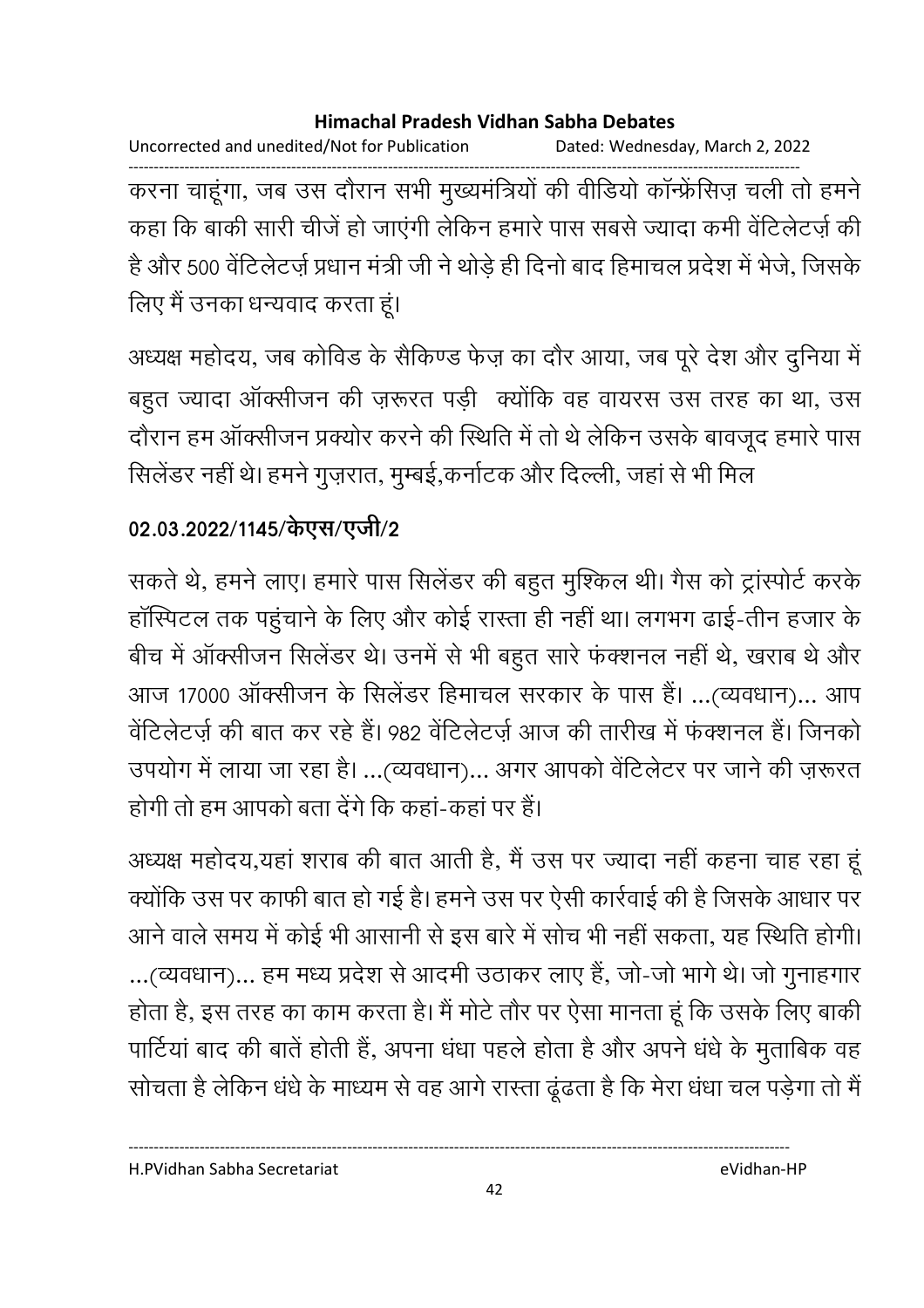Uncorrected and unedited/Not for Publication Dated: Wednesday, March 2, 2022

------------------------------------------------------------------------------------------------------------------------------------ फिर कोई सुरक्षित जगह तलाश करुंगा और इसके लिए ज़िक्र वे समाज सेवा का करते हैं। ऐसी स्थिति में, यह घटना दुखद है, मैं इस बात से सहमत हूं और उसमें जो मृत्यु हुई है वह दुखद है, इसमें कोई दो राय नहीं है।

श्रीमती अ0व0 द्वारा जारी---

### **02.03.2022/1150/av/as/1**

**श्री मुकेश अग्निहोत्री (हरोली) :** आपने अपनी बजट स्पीच 2018 के पैरा न0 5 में कहा है कि वर्ष 2008 से 2012 तक 7,621 करोड़ रुपये अतिरिक्त लोन लिया गया। जबकि वर्ष 2013 से 2017 तक 18,787 करोड़ रुपये अतिरिक्त लोन लिया गया है जो कि पिछले 5 वर्षों में लिए गए ऋण से 246 प्रतिशत ज्यादा है। आज आप 63 हजार करोड़ रुपये बोल रहे हैं जबकि दो दिन बाद जब बजट आएगा तो यह कुल मिलाकर 74,000-75,000 करोड़ रुपये तक पहुंच जाएगा।

**अध्यक्ष** : माननीय सदस्य, आप ऐसे बीच में खड़े होकर नहीं बोल सकते, आप बैठिए। मुख्य मंत्री जी, आप बोलिए।

**मुख्य मंत्री** : अध्यक्ष महोदय, पता नहीं, इनको ऐसी शकाए क्यों रहती हैं। ...व्यवधान... आप एपरिहेशन पर मत जाइए, बजट आने दीजिए। …व्यवधान… बजट की बात बजट के समय में करेंगे। लेकिन मैं यहां पर यह भी कहना चाहता हूं कि जिस शराब वाली घटना का जिक्र आप लोग यहां पर कर रहे हैं ऐसी घटना पहले भी हुई है। यह घटना संच में दुःखदायी है और ऐसी घटना नहीं होनी चाहिए, मगर यह हुई है तो हमने इसमें बहुत सख्त कार्रवाई भी की है। लेकिन यह भी सच्चाई है कि वर्ष 1997 में इस प्रकार की घटना ऊना के पालका और भदौरी में हुई थी जिसमें 9 लोगों की मृत्यु हुई थी। उसमें एफ0आई0आर0 दर्ज हुई थी मगर कार्रवाई नहीं की गई थी। लेकिन हमने कार्रवाई की है और उसके दोषी आज जेल की सलाखों के पीछे हैं। इसके अतिरिक्त इसमें 4 एक्साईज के इस्पैक्टर भी सरपेड किए गए हैं और उनके विरुद्ध विभागीय कार्रवाई शुरू कर दी गई है। …व्यवधान…

H.PVidhan Sabha Secretariat eVidhan-HP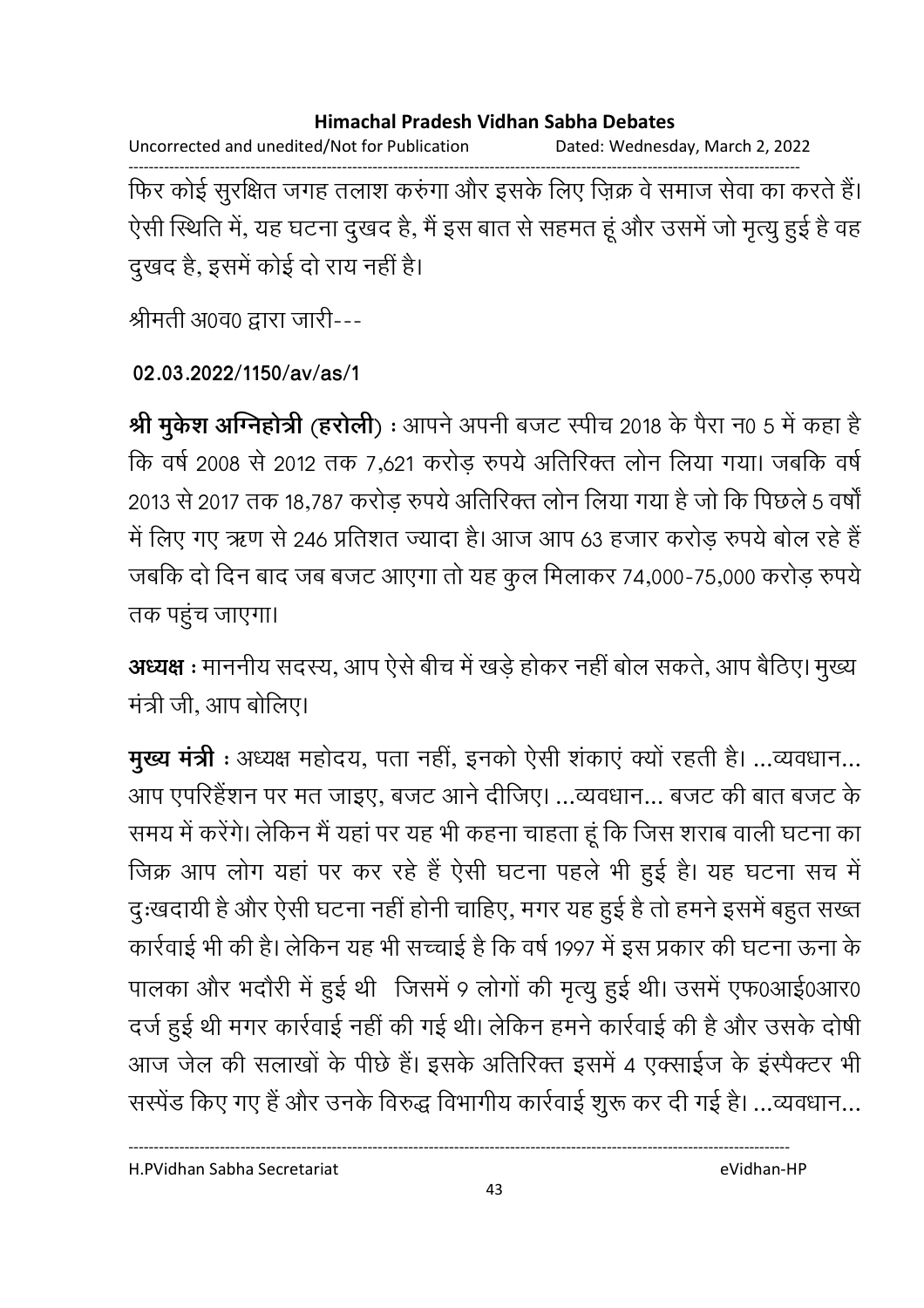Uncorrected and unedited/Not for Publication Dated: Wednesday, March 2, 2022 ------------------------------------------------------------------------------------------------------------------------------------ आप प्लीज, सुन लीजिए। …व्यवधान… इसमें पुलिस ने भी कार्रवाई की है। इसमें यदि आप चाहे तो हम पूरी डिटेल में जवाब देंगे। …व्यवधान… अगर आप इसमें शका जाहिर

### **02.03.2022/1150/av/as/2**

करेंगे तो आपको हमारी बात बैठकर सुननी पड़ेगी। …व्यवधान… इस सारे धर्ध का जो नेतृत्व कर रहे थे वह श्री सुखर्विन्द्र सिंह सुक्खु के जिले से ही थे और आपके दल से वे टिकट की दावेदारी करते हैं। इससे आगे यदि ऊंना विस्फोट की बात की जाए तो वह भी एक दुर्भाग्यपूर्ण घटना घटी है जिसमें 11 लोगों की जान गई है। लेकिन मैं आपके ध्यान में यह भी लाना चाहता हूँ कि ऊना विस्फोट का मुख्य अभियुक्त श्री रोहित पुरी जोकि भागा हुआ था; आज उसको हमारी एस0आई0टी0 ने मुम्बई में गिरफ्तार कर लिया है। हम यह कहना चाहते हैं कि कानून के मुताबिक जो कार्रवाई बनेगी उसको हम निश्चित रूप से करेंगे। मैं अपने विपक्ष के मित्रों को यह भी बताना चाहता हूं कि यदि एक्साईज की बात की जाए तो वर्ष 2013 से 2017 तक 5 वर्ष के कार्यकाल में एक्साईज के माध्यम से 27,623 करोड़ रुपये इकट्टा हुआ जबकि हमने हमारे 4 वर्ष के कार्यकाल में फरवरी माह तक 27,925 करोड़ रुपये इकट्ठे किए हैं। ...व्यवधान... मुझे पता था कि आप लोग हट-फिरकर ठेके पर आ जाएंगे। ...व्यवधान...

**श्री मुकेश अग्निहोत्री** : मुख्य मंत्री जी, आपने अभी जो हमीरपुर के व्यक्ति को पकड़ने की बात कही है तो उसके पास 56-57 लाख रुपये के ठेके थे।

टी सी द्वारा जारी

## 02/03/2022/1155/टी0सी0वी0/ए0एस0/1

## श्री अग्निहोत्री ... जारी

...व्यवधान... और आपको दो करोड रुपये आ गया। आप देखो कितना फ़र्क है? ...
...

H.PVidhan Sabha Secretariat eVidhan-HP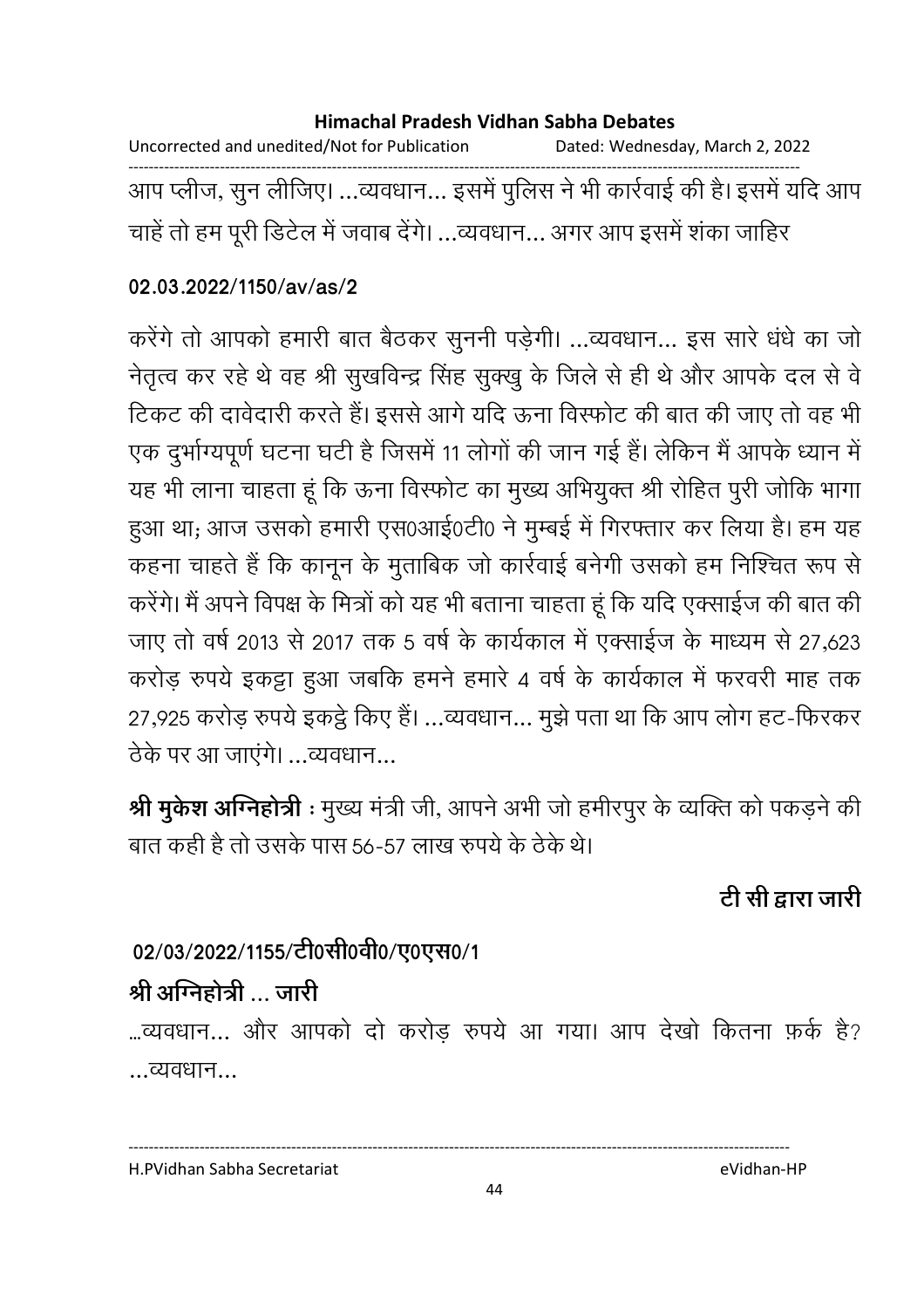Uncorrected and unedited/Not for Publication Dated: Wednesday, March 2, 2022

------------------------------------------------------------------------------------------------------------------------------------ **मुख्य मंत्री** : आपने सुझाव दिया, ठीक बात है लेकिन यह कहने में क्यों लगे हैं कि ये करो या वो करो? ... व्यवधान... इस बार हम एक्साइज में मु0 8200 करोड़ रुपये एकत्रित कर रहे हैं जोकि लगभग 35 प्रतिशत अधिक है। यूक्रेन में जो बच्चे फर्स हुए हैं जिसका सभी माननीय सदस्य भी जिक्र कर रहे हैं। यह हमारे लिए एक चिंता का विषय है। मैंने परसो एक वीर्डियों कान्फ्रेस की और जो हमारे पास डाटा था, उन सबकों कर्नैक्ट करने की कोशिश की। जो बच्चे यूक्रेन में हैं उन्होंने अपनी आप बीती सुनाई। कुछ अभिभावक भी उसमें जुड़े थे, हमने उनकी बात भी सुनी। मैं कुछ तथ्य माननीय सदन के ध्यान में लाना चाहता हूँ कि यूक्रेन की राजधानी कीव से हिमाचल प्रदेश के सभी बच्चों को निकाल दिया गया है। यह हमारे लिए सतोष की बात है। अभी तक हम कुल 108 छात्रों को वहां से वापिस लाने में सफल हुए हैं। बाकी छात्रों को वापिस लाने में थोड़ी कठिनाई आ रही हैं। विशेषतौर से खारकीव में स्थिति काफी गंभीर है और वहां पर कर्नाटक के एक छात्र की मृत्यु भी हुई | है। वहां मूवमेंट को लेकर बहुत कठिनाई है और वहां अभी और भी छात्र फर्स हुए हैं। मुझे इस बात की प्रसन्ता है कि आदरणीय प्रधान मंत्री जी ने वहां से बच्चों को निकालने के लिए लगातार बहुत गर्भीर प्रयत्न किए हैं। उन्होंने दोनों सरकारों के साथ बातचीत भी की है और कहा है कि हमें वहां से भारत का एक-एक बच्चा सुरक्षित वापिस चाहिए। इसमें 4 केन्द्रीय मंत्रियों की ड्यूटी लगाई गई है जो इस कार्य को देख रहे हैं। मैं उम्मीद करता हूं कि इस प्रयास के सार्थक परिणाम सामने आएंगे। जो वीडियो वहां से आए हैं वे निश्चित रूप से विचलित करने वाले हैं। मेरी बहुत-सारे अभिभावको और जो बच्चे वहां फर्स हुए हैं उनसे बातचीत हुई है। उन बच्चों ने भी कुछ रास्ते बताए है कि किस प्रकार से वहां से आसानी से निकला

## 02/03/2022/1155/टी0सी0वी0/ए0एस0/2

जा सकता है? उन्होंने कहा है कि पतिंड जाने का रास्ता ज्यादा दूर है और हंगरी का रास्ता नजदीक पड़ेगा। इस तरह से वे अपने कुलींग्ज को भी गाइंड कर रहे हैं।

H.PVidhan Sabha Secretariat eVidhan-HP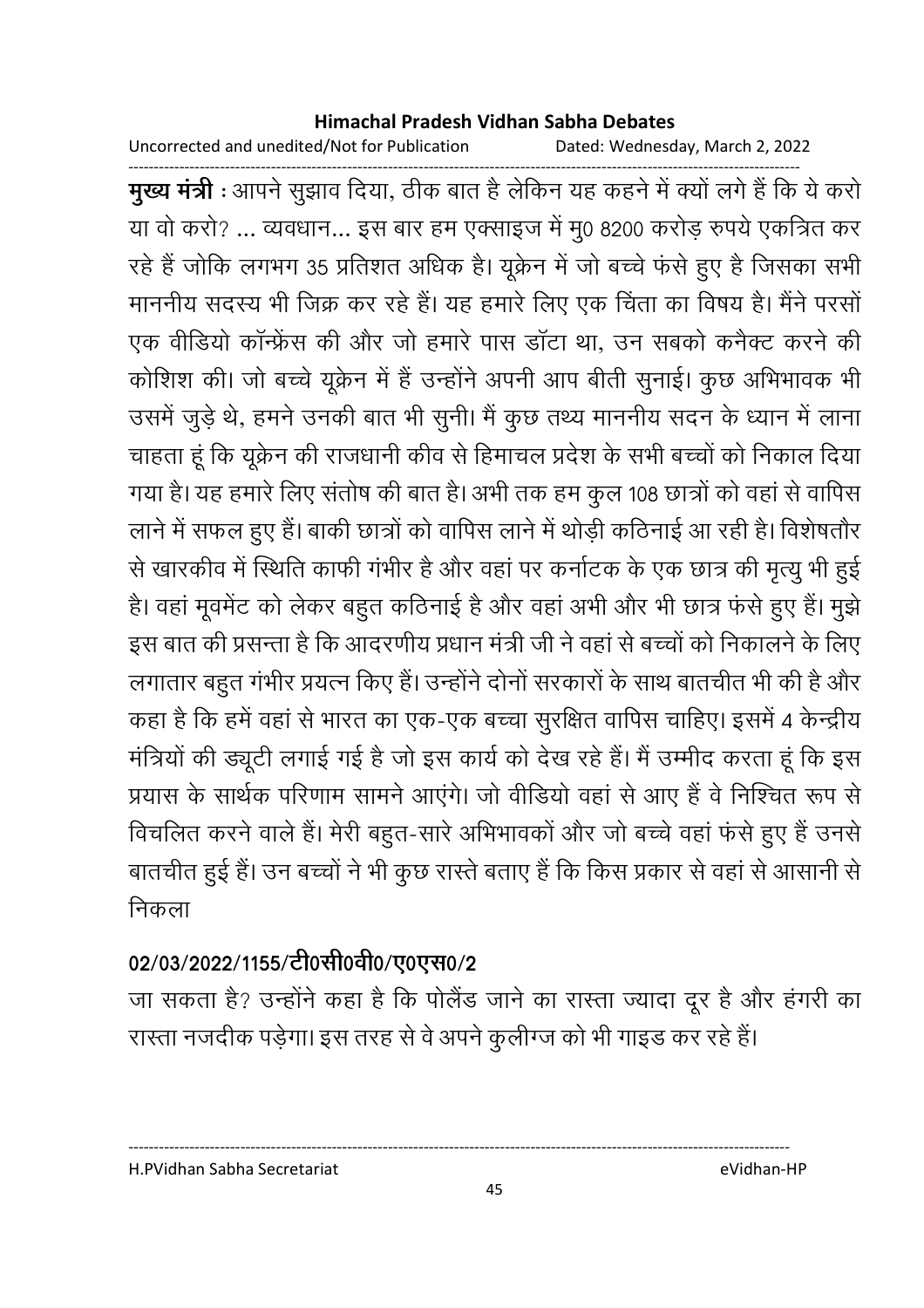Uncorrected and unedited/Not for Publication Dated: Wednesday, March 2, 2022

------------------------------------------------------------------------------------------------------------------------------------ अध्यक्ष महोदय, जहां तक कृषि के क्षेत्र की बात है, हम इस बात से सहमत है कि हम इस क्षेत्र में बहुत ज्यादा कार्य नहीं कर पाएं लेकिन कोविंड के समय में एंग्रीकल्चर और हार्टिकल्चर सेक्टर ने हमारी इकोनोकी को बहुत बड़ा सहयोग दिया है। प्राकृतिक खेती को लेकर हम आगे बढ़ने की दिशा में प्रयास रहे हैं, आने वाले दिनों में हम उसमें निश्चित रूप से सफल होंगे और पूरे देशभर में हिमाचल प्रदेश की की एक अलग पहचान होगी। खनन एक ऐसा विषय है जो पूर्व की सरकार के समय में भी काफी चर्चा में रहता था और वर्तमान सरकार में भी चर्चा का विषय है। सचमुच में यह एक पीड़ा का विषय है। यह नहीं होना चाहिए था लेकिन इसके बावजूद भी हो रहा है। विपक्ष के नेता और श्री सुखिविन्द्र

सुक्खु जी ने के अलावा और भी बहुत सारे साथियों ने इस बात का जिक्र किया है।

एन0एस0 द्वारा .... जारी

02-03-2022/1200/NS/DC/1

मुख्य मंत्री .........जारी

मैं इस पर इतना जरूर कहना चाहता हूं कि इसमें हमने कोशिश की है कि इसका कोई रास्ता निकाला जाए। हमारे पास इसके लिए एक सूझाव आया कि वहां पर सरकार को माइनिंग पोस्ट लगानी चाहिए। यह व्यावहारिक कैसे होगा और कितना होगा, हमने इन सब विषयों पर बहुत सोचा। इसमें आगे बढ़ कर काम करना चाहिए और उस दृष्टि से काम करने की कोशिश की। हमने वहां पर पांच माइनिंग पोस्ट एस्टेबलिश की लेकिन यह सच्चाई है कि आशा के अनुरूप इनका परिणाम नहीं आया। ...व्यवधान... हम इस बारे में भी विचार कर रहे हैं कि इसका क्या तरीका निकाला जा सकता है? वहां पर रास्ते अलग-अलग है। यह धंधा बहुत आर्गनाइज्ड तरीके से चल रहा है। …व्यवधान…

**श्री मुकेश अग्निहोत्री** : ...व्यवधान... मै आपसे जानना चाहता हू कि क्या आपने हिमाचल प्रदेश पुलिस या प्रशासन को यह आदेश दिए हैं कि अवैध माइनिंग के खिलाफ़ कार्रवाई नहीं होगी? …व्यवधान… ऊना में डी.जी.पी. साहब का बयान था कि यह पुलिस के आंधेकार क्षेत्र की बात नहीं है तो इसमें कौन कार्रवाई करेगा? …व्यवधान… वहां पर अगर

H.PVidhan Sabha Secretariat eVidhan-HP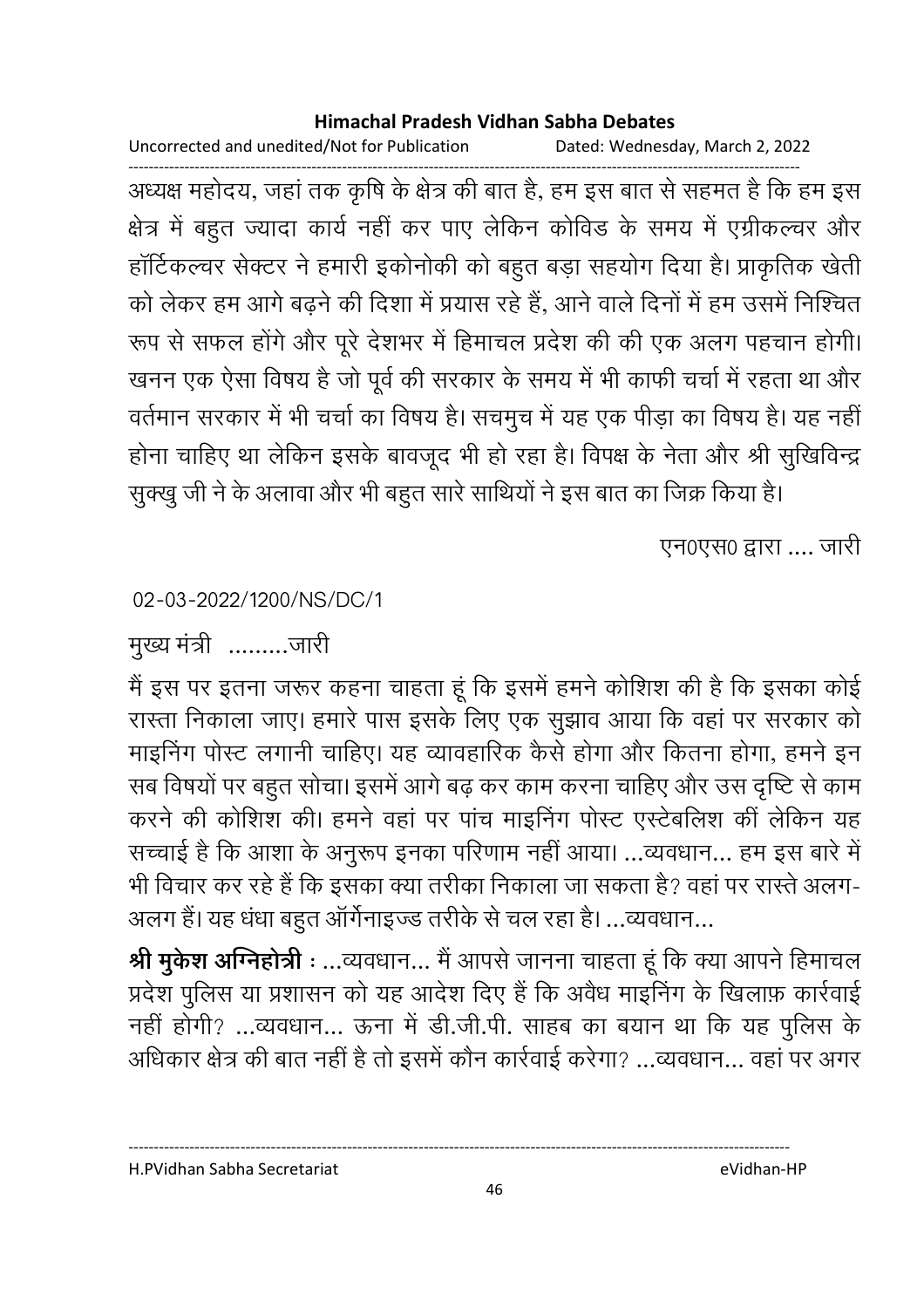Uncorrected and unedited/Not for Publication Dated: Wednesday, March 2, 2022

------------------------------------------------------------------------------------------------------------------------------------ माइनिंग हो रही है तो क्या आप पुलिस विभाग को डायरैक्ट करेंगे कि वे अवैध खनन को रोके? कोई एम-फार्म नहीं है तथा उसके बावजूद भी माइनिंग हो रही है। …व्यवधान…

**मुख्य मंत्री** : हमने आदेश दिए है कि कार्रवाई होनी चाहिए और सख्त कार्रवाई होनी | चाहिए। अध्यक्ष महोदय, ठीक है। इस बात को आपको मानना पड़ेगा कि अवैध खनन के लिए सजा का प्रावधान एक वर्ष से बढा करके दो वर्ष कर दिया गया है और 25,000 रुपये जुर्माना राशि को बढ़ा करके 5 लाख रुपये कर दिया है। ...व्यवधान... पकड़ रहे हैं। आप इस बात को सुन लीजिए। वहां पर अवैध क्रशर है और उनके ऊपर कार्रवाई हुई है। ऊना जिला में पांच माइनिंग चैंक पोस्ट स्थापित करने के बाद जिसका मैंने पहले भी ज़िक्र किया कि आशा के अनुरूप जितना परिणाम आना चाहिए था वह नहीं आया है। हमने इस दिशा में एक प्रयत्न किया है। …व्यवधान… मैं आपको बताना चाहूंगा कि पुलिस ने कार्रवाई की है। हमने इसमें यह तय किया है कि जो ऐसे माफ़िया पकड़े जाएंगे उनकी संपत्ति को अटैच करेंगे और ई0डी0 के माध्यम से जांच करेंगे। इस दिशा में काम चल रहा है। निश्चित रूप से मैं कह सकता हूं कि आपको इसके परिणाम देखने को

02-03-2022/1200/NS/DC/2

मिलेगे। इसी प्रकार से हमने आबकारी एवं कराधान मामले में भी तय किया है कि बड़े लोगो के खिलाफ़ कार्रवाई करने के लिए जिस दिशा में जाना पड़ेगा हम जाएंगे और इस दिशा में हम काम कर रहे हैं। …व्यवधान… इसमें काम करने की हमारी मशा है। …व्यवधान…

**अध्यक्ष** : माननीय सदस्य बैठिए। मुख्य मंत्री जी उत्तर दे रहे हैं। …व्यवधान…

**मुख्य मंत्री** : श्री अग्निहोत्री जी, जाने की जल्दी मुझे हैं लेकिन आप मेरे से भी जल्दी में हैं। …व्यवधान… मैं कहीं पर भी झूठ नहीं बोल रहा हूं। मैं हरेक प्रश्न का उत्तर दे रहा हूं। बजट तो अभी पेश होना है। …व्यवधान… मुझे मालूम था कि यही होना है। …व्यवधान… आप सुन लीजिए। …व्यवधान…

श्री आर0 के0 एस0 द्वारा जारी।

H.PVidhan Sabha Secretariat eVidhan-HP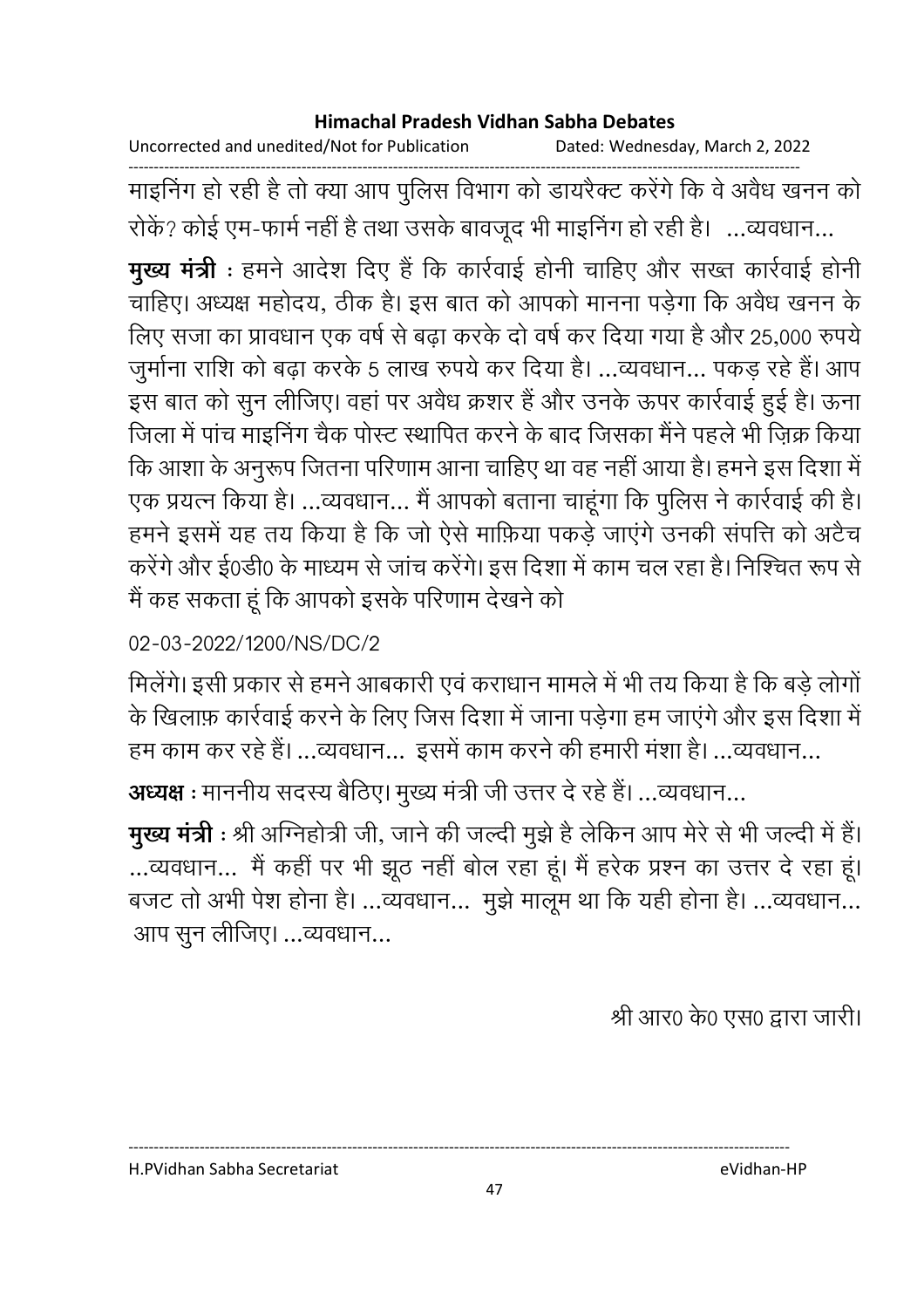------------------------------------------------------------------------------------------------------------------------------------

02.03.2022/1205/RKS/DC-1

# <u>(कांग्रेस विधायक दल के सभी सदस्य और सी.पी.आई. (एम) के श्री राकेश सिंघा अपने-</u> अपने स्थान पर खड़े होकर शोरगुल करने लगे।)

**अध्यक्ष** : माननीय सदस्य कृपया बैठिए।

# (कांग्रेस विधायक दल के सभी सदस्य और सी.पी.आई. (एम) के श्री रार्कश सिंघा नारे लगाते हुए सदन से बहिंगेमन कर गए।)

**मुख्य मंत्री** : अध्यक्ष महोदय, जाना तो मुझे था लेकिन मुझसे ज्यादा जल्दी इनको लगी हुई हैं। हमने इनकी तुलना में 110 एफ.आई.आजे. ज्यादा दर्ज़ की हैं। खनन के मामलों में 6,036 चालान किए गए हैं। हमने दोषियों के विरुद्ध कार्रवाई की है लेकिन इनके कार्यकाल में कार्रवाई करने का कोई सवाल ही पैदा नहीं होता था। क्योंकि खनन और शराब के धर्ध से जुड़े हुए लोगों के साथ इनके बड़े-बड़े लोग भी शामिल थे। इन लोगों को कौन सरक्षण दे रहा था अगर इन बातों का पर्दा खुल गया तो उसमें सब मालूम पड़ जाएगा। स्वाभाविक रूप से इनके समय में बड़ें-बड़े लोगों को सरक्षण दिया गया। मुझे इस बात की प्रसन्नता है कि किसान सम्मान निधि योजना के अंतर्गत 18 फरवरी, 2022 तक 9,74,379 किसानों को लाभ मिला है जिसमें प्रदेश के लोगों 1733 करोड़ रुपये की मदद प्रदान की गई हैं। प्रधानमंत्री कृषि योजना के अंतर्गत 42.89 करोड़ रुपये खर्च किए गए जिसमें 4,057 किसान लाभान्वित हुए हैं। हमने हर क्षेत्र में बेहतर काम करने का प्रयास किया है। हमने किसानों की फसल को ओलावृष्टि और मौसम के प्रभाव से बचाने के लिए प्रयत्न किए हैं। 'जल से कृषि को बल' एक नई योजना किसानों के लिए समर्पित की गई है। एंटी हेलनेंट स्ट्रक्चर स्थापित करने के लिए नया इनिशिएटिव लिया है। आज से पहले चावल और गेहूं खरीदने के लिए हमारे पास मंडियों की व्यवस्था नहीं थी। पहले प्रदेश के लोगों को अपना अनाज मोर्डयो तक पहुचाने में बहुत मुश्किल आती थी। लेकिन अब हमने सात मोर्डया

H.PVidhan Sabha Secretariat eVidhan-HP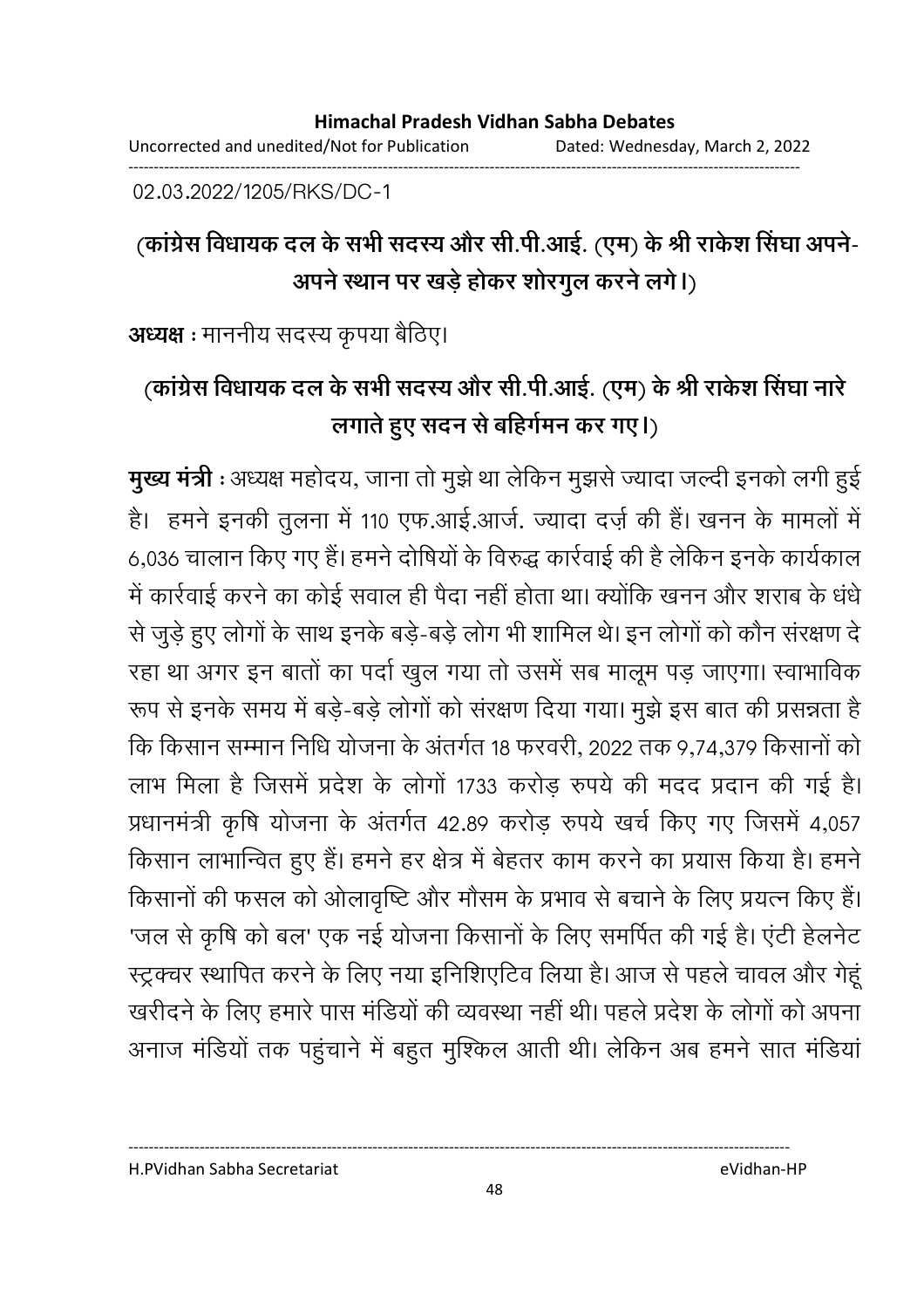Uncorrected and unedited/Not for Publication Dated: Wednesday, March 2, 2022

------------------------------------------------------------------------------------------------------------------------------------ हिमाचल प्रदेश में स्थापित की है। यह सब हिमाचल प्रदेश में पहली बार हुआ है। नई राहें नई मंजिलें योजना के अंतर्गत नये टूरिस्ट

02.03.2022/1205/RKS/DC-2

डैस्टिनेशन विकसित किए गए हैं और वहां काफी हद तक टूरिस्ट भी पहुंच रहे हैं। यह ठीक है कि कोविड-19 के कारण पर्यटन क्षेत्र काफी प्रभावित हुआ। चाहे होटलियज़े हो या पर्यटन से जुड़े छोटे-छोटे व्यवसाय करने वाले व्यक्ति हों, उन सबको इस कोविड काल में बहुत नुकसान हुआ है। लेकिन इसके बावजूद भी हम नये कसैप्ट के साथ कुछ नई डीस्टेनेशन्ज डिवेलप करने की कोशिश कर रहे हैं।

श्री बी.एस.द्वारा.. जारी

02.03.2022/1210/बी.एस./एच0के0/-1

# **मुख्य मंत्री जारी...**

जैसे हमने तत्तापानी में उस दिशा में प्रयत्न किया है, पौग डैम में डेस्टिनेशन डवलप करने के लिए हम काम कर रहे हैं। इसी तरह बीड़-बिलिंग में हम प्रजिक्ट को ए0डी0बी0 के अन्तर्गत ला करके वहां पर मई-जून में एक अन्तर्राष्ट्रीय स्तर की पैराग्लाइंडिंग की डेस्टिनेशन डवलप कर रहे हैं। उसी तरह से ईको टूरिज्म में हम जजैहली को लाने का प्रयत्नकर रहे हैं। उसमें भी हमें सफलता मिली हैं। लारजी और पड़ोह डैम दोनों जगह पर्यटन को बढ़ावा देने के प्रयत्न किए हैं। हम धर्मशला में रोपर्व की बाते सुनते थे, लेकिन रोपर्व की कहानी सुनते-सुनते हमें उस पर हमें बोलना ही मुश्कित हो गया था। रोजवे का जब कार्य चला हुआ था, तो एक परिस्थिति ऐसी आ गई थी कि कंपनी छोड़ कर ही जाने। वाली थी। हमने कहा कि हम सरकार की ओर से जो भी सहयोग दें सकते हैं, उसे आपको देगे। हमने उनकी मदद की और मुझे आज यह बताते हुए प्रशन्नता हो रही है कि धर्मशाला. में पौंने दो किलोमीटर का हमारा रोपर्व बन करके तैयार हुआ है और उसमें 207 करोड़ रुपए की लागत आई है और उसका उद्घाटन कर हमने उसे जनता को समर्पित कर

H.PVidhan Sabha Secretariat eVidhan-HP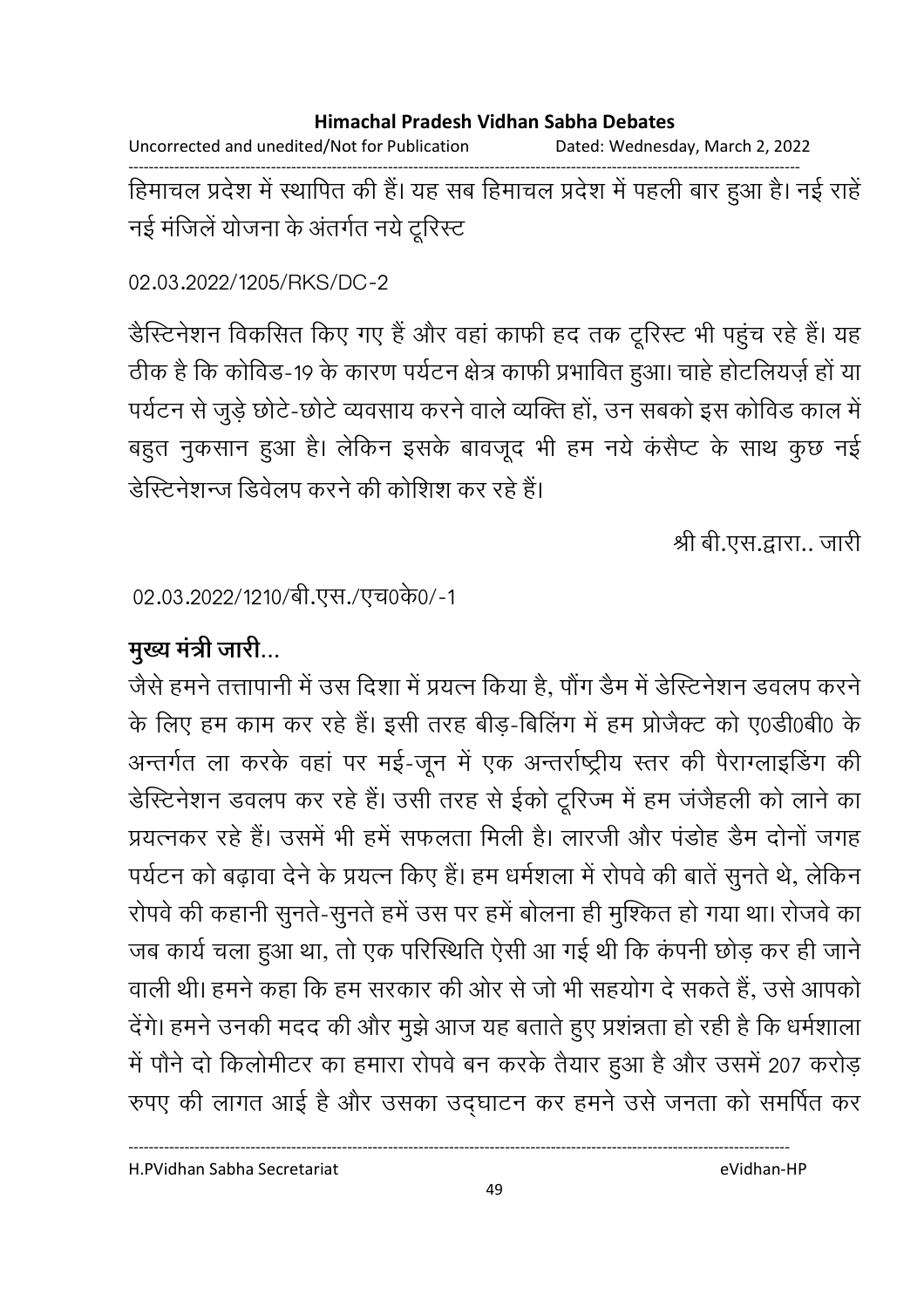Uncorrected and unedited/Not for Publication Dated: Wednesday, March 2, 2022

------------------------------------------------------------------------------------------------------------------------------------ दिया है। इससे पर्यटन को एक नई पहचान मिली है। उसी तरह से लगभग 50 करोड़ रुपए की लागत से मण्डी में नेशनल हाइवें पर पंडोह से सीधा बंगलामुखी माता के मंदिर तक का है, वहां पर हम इको टूरिज्म का पार्क डवलप कर रहे हैं। उसे कनेक्ट करने के लिए 50 करोड़ रुपए की लागत से एक नया प्राजैक्ट रोपर्व का है, उसका हमने शिलान्यास कर दिया है और बहुत जल्द उसका कार्य भी आरभ हो जाएगा। अटल टनल, रोहतांग अपने आप एक पर्यटन के लिए नई डेस्टिनेशन बन गई है। उसके नॉर्थ और साउथ पोर्टल के लिए कसैप्ट तैयार किया गया है और वहां के लिए एक चीज की आवश्यकता है वह फरिस्ट कलीयरेस है। अगर यह "होती है तो वहां पर भी हम प्रयत्न कर रहे हैं कि ज्यादा-से-ज्यादा पर्यटक आ सके। उसी तरह से अध्यक्ष महोदय, मैं यह भी कहना चाहता हूं कि हिमाचल प्रदेश में हर आदमी का अपना घर हो। हर बार जब भी बजट पेश होता था तो उनमें 3-4 हजार मकानों का लक्ष्य रखा जाता था, उस लक्ष्य को हमने बढ़ा करके 10 हजार किया और

02.03.2022/1210/बी.एस./एच0के0/-2

उसके बाद हमने उसे 12 हजार किया है। हम अभी भी देख रहे हैं कि बहुत बड़ी सख्या में लोग मकानों की मांग करते हैं। हमारी कोशिश है कि हम ज्यादा-से-ज्यादा लोगों की मदद कर सके जिनका घर कहीं टूटे हैं, वे भी घर बना सके और जिनका घर नहीं हैं, वे भी घर बना सकें। हालांकि हिमाचल ऐसा प्रदेश है, जहां पर सबके अपने-अपने घर हैं, चाहे वह कैसे भी है, हिमाचल प्रदेश देश का एक ऐसा राज्य है जहां पर लोग फुटपाथ पर नहीं। सोते हैं। हमने इसमें भी प्रयत्न किया है और हम इसमें काफी हद तक सफल भी हुए हैं।

जहां तक कोविंड वेक्सेनिशन की यहां पर बात हुई, हमारे मित्रों ने बहुत सारी टिप्पिणया इसमें की है। उसमें बहुत ज्यादा कहने की आवश्यकता नहीं है जो कहने वाले थे, वे यहां नहीं बैठे हैं, वे कोविंड के साथ अन्य बीमारियों की तुलना कर रहे थे। वे कह रहें थे कि हमने भी पोलियों और टें0िबी0 का टीका हमने लगाया था। यहां पर आदरणीय राजेन्द्र राणा जी ने कहा कि जो आपकी बाजू में निशान है वह हमारा दिया हुआ है। आपके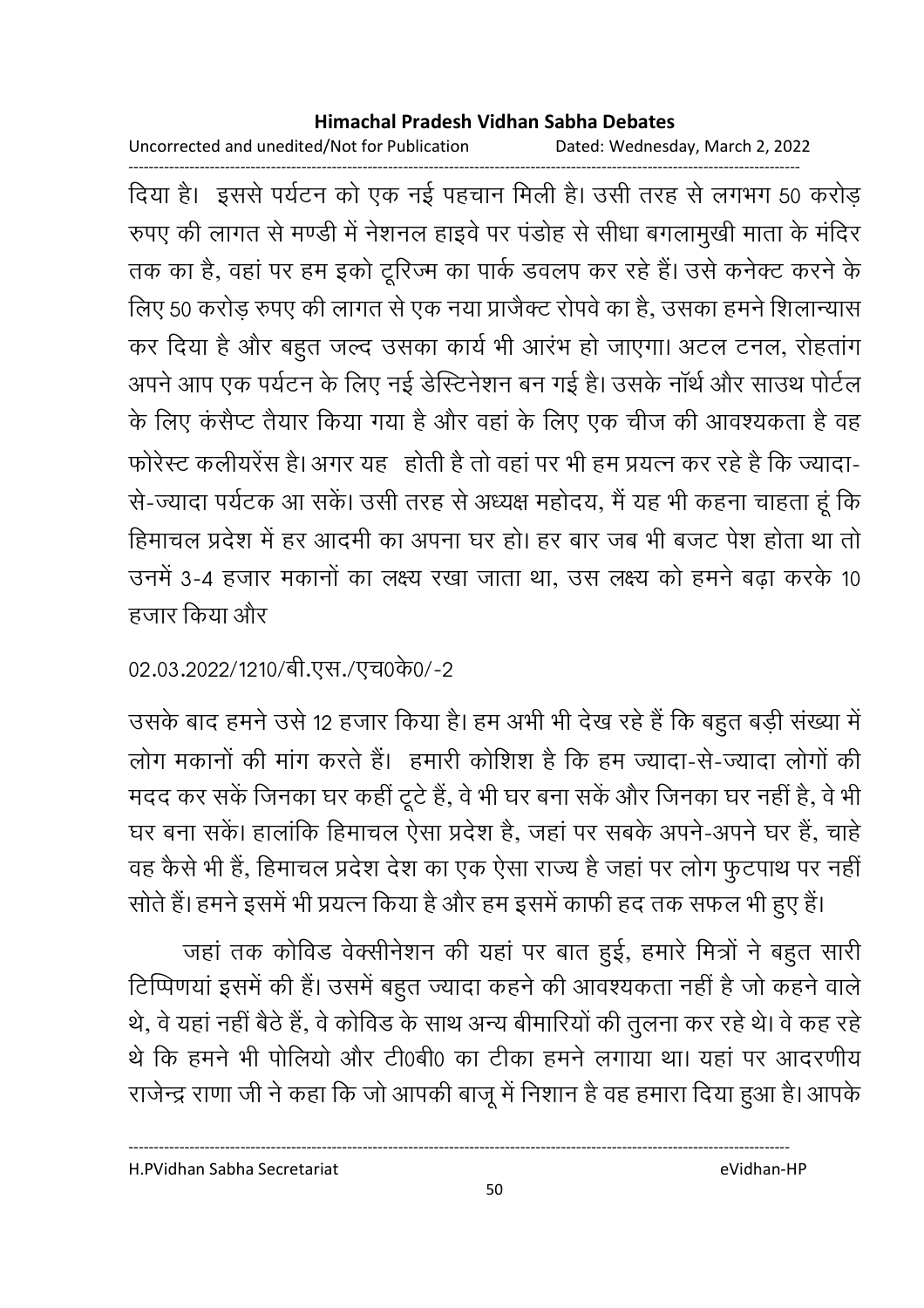Uncorrected and unedited/Not for Publication Dated: Wednesday, March 2, 2022

------------------------------------------------------------------------------------------------------------------------------------ निशान तो बहुत दिए हुए है, हम कौन-कौन से निशान दिखाए? मैं इतना जरूर कहना चाहता हूँ कि आप कौविड की स्थिति की तुलना इस तरह से कर ही नहीं सकते। क्या पहले कोई ऐसी महामारी आई, जिसमें लाकडाउन जैसे हालात पैदा हुए? नहीं और यह स्थिति पूरी दुर्निया में आई हैं। मैं आदरणीय प्रधान मंत्री जी का आभार व्यक्त करना चाहूंगा कि इस कोविंड की स्थिति को हैंडल करने के लिए, टैंकल करने के लिए जिस प्रकार के गभीरतापूर्वक प्रयत्न किए गए।

श्री एन0 जी0 द्वारा जारी...

## 02-03-2022/1215/एच.के.-ए.जी. /1

## मुख्य मंत्री..... जारी

डाक्टज़े ने कहा कि वैक्सीन के अलावा इसका कोई इलाज नहीं है और वैक्सीन ही चाहिए। वैक्सीन को तैयार करने के लिए जब बात चली तो वे कहने लगे कि बहुत कठिन काम हैं। और हम अपने देश में शायद ही कर पाए। लेकिन आदरणीय प्रधान मंत्री जी ने कहा कि अपने देश के अंदर क्या कमी है और जो कमी है उसके बारे में बताओं हम सरकार की ओर से उसे दूर करने में मदद करेंगे। उन्होंने कहा कि हमारी इच्छा है कि भारत का साइटिस्ट इस देश के अंदर वैक्सीन बना कर तैयार करें और आज कोरोना की वैक्सीन हमारे देश में ही बन कर तैयार हुई। उसके बाद आज पूरे विश्व में सबसे बड़ा वैक्सीन लगाने का आभयान भारत में चल रहा है। आज मुझे इस बात की प्रसन्नता है कि इस वैक्सीन के आभयान में हिमाचल प्रदेश ने पूरे देश में पहला स्थान हासिल किया है, चाहे वह पहली डोज़ में हो या दूसरी डोज़ में और तीसरी डोज़ जोकि 15 से 18 साल के बच्चों को लगाई जा रही है उसमें भी हिमाचल प्रदेश ने पहला स्थान हासिल किया है। विपक्ष के लोग उसको भी उपलब्धि नहीं मानते हैं। यह वहीं लोग है जो कहते थे कि यह मोदी वैक्सीन है, बी.जे.पी. वैक्सीन है, इसके कारण आने वाली जनरेशन बबोद हो जाएगी और यही लोग

H.PVidhan Sabha Secretariat eVidhan-HP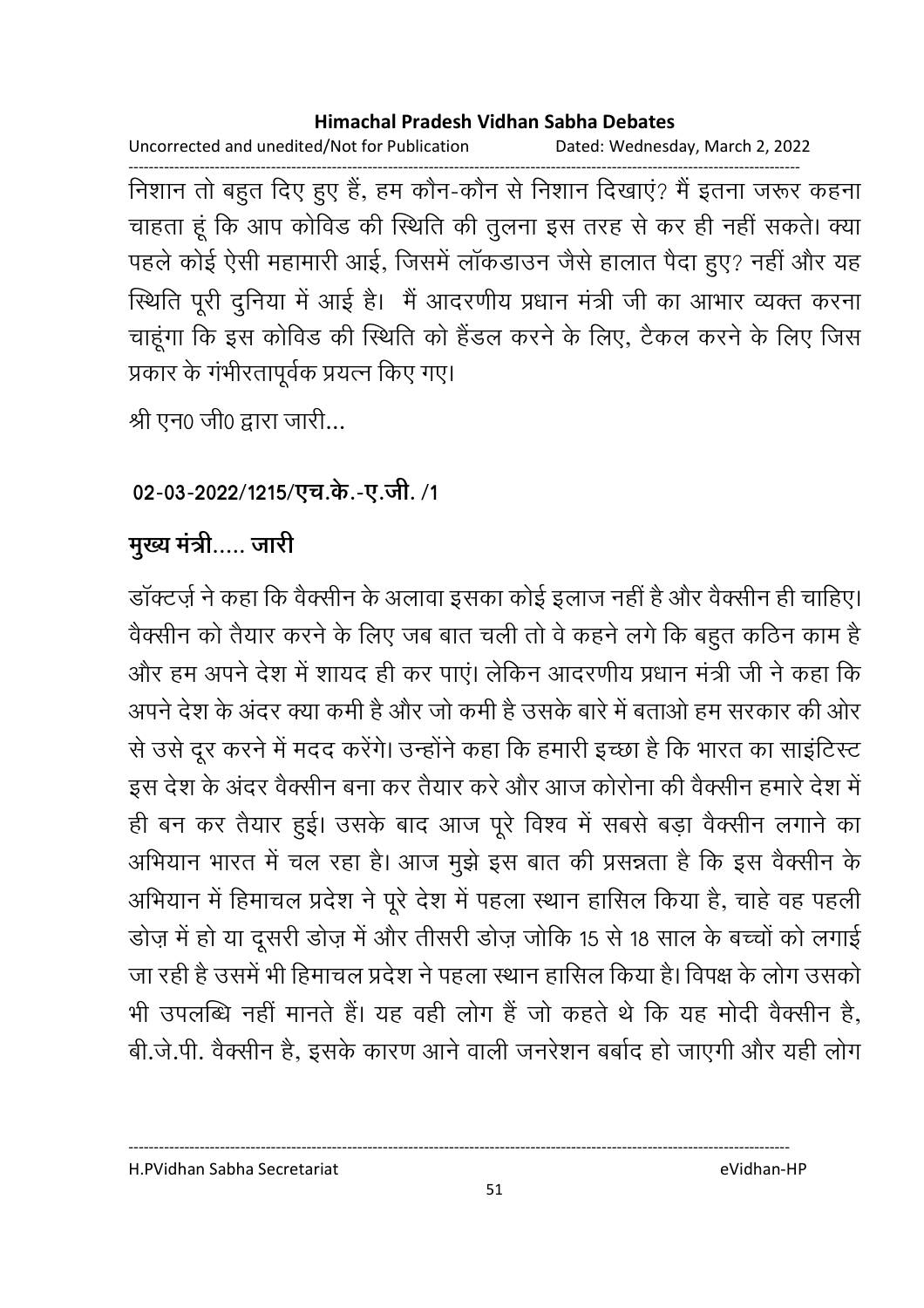Uncorrected and unedited/Not for Publication Dated: Wednesday, March 2, 2022 ------------------------------------------------------------------------------------------------------------------------------------ मास्क पहन कर के वैक्सीन सैंटर में जाकर कह रहे हैं कि हमारी दो डोज़ तो लग गई हैं | अब बूस्टर डोज़ लगाइए। विपक्ष की स्थिति बहुत विचित्र व हास्यास्पद है।

अध्यक्ष महोदय, बहुत सारे विषयों पर बहुत सारी बातों को बोलने का मन था लेकिन विपक्ष के लोग यहां से चले गए। मैं उम्मीद करता हूं कि जब हमारा बजट प्रस्तुत होगा और उसके पश्चात उस पर सामान्य चर्चा होगी तब हम उसमें कुछ बातों का जिक्र करें लेंगे। मैं इतना जरूर कहना चाहता हूं कि महामहीम राज्यपाल महोदय ने जो अभिभाषण इस माननीय सदन में प्रस्तुत किया वह सरकार की उपलब्धियों का बहुत महत्वपूर्ण दस्तावेज़ है।

## 02-03-2022/1215/एच.के.-ए.जी. /2

इसमें लिखी एक-एक योजना के माध्यम से हमने प्रदेश की जनता को राहत देने की कोशिश की, प्रदेश के विकास को आगे बढ़ाने की कोशिश की और प्रदेश के हर वर्ग को मदद करने के रास्ते तलाशे हैं। विपक्ष के लोग यहां से चले गए क्योंकि वे अपनी स्थिति स्पष्ट नहीं कर पाए। हमने उनसे कहा था कि पूर्व में पांच साल जब कांग्रेस की सरकार थीं . तबकी एक ऐसी योजना का जिक्र यहां पर करों जिसको लोग आज भी याद करते हो। उस समय ऐसी कोई योजना थी ही नहीं और उनके कार्यकाल में तो इस माननीय सदन में क्या-क्या चीचे गूजती रही उस बारे में मैं कहना नहीं चाहता क्योंकि आप सभी को वह अच्छी तरह से मालूम है। पूरा पांच साल का कार्यकाल उन्होंने ऐसे ही निकाल दिया और जब अतिम वर्ष आया तब केवल घोषणाएं कर दी गई। लेकिन हमारी सरकार ने पहले दिन से ही प्रदेश में काम किया और मनुष्य के जीवन को बेहतर करने का प्रयत्न तो किया ही | बल्की बेजुबान जानवर के लिए भी कार्य करने की हमारी मशा रही। पिछले पांच वर्षा में इस देवभूमि की संस्कृति के अनुरूप सरकार चलाने का हमारा एक अलग तरह का प्रयास रहा हैं। मैं विपक्ष के लोगों को कहना चाहता हूं कि उन्होंने इस माननीय सदन से वाकआऊट तो कर दिया लेकिन उनके पास इसका कोई तर्क नहीं था। वे लोग यहां से उठकर चले जाना चाह रहे थे क्योंकि उनकी मजबूरी थी लेकिन उनके पास इसके लिए कोई ठोस बात नहीं।

H.PVidhan Sabha Secretariat eVidhan-HP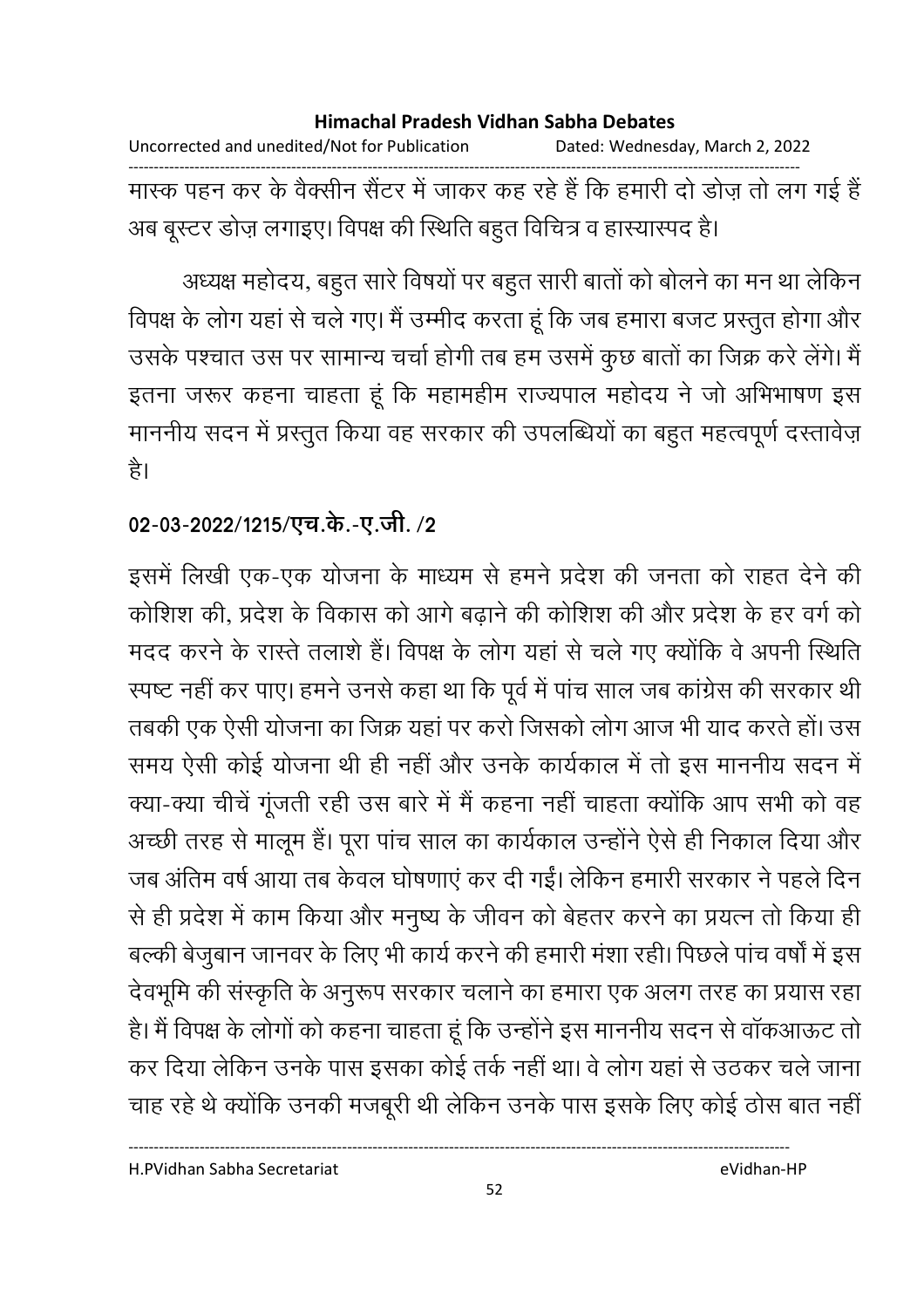Uncorrected and unedited/Not for Publication Dated: Wednesday, March 2, 2022 ------------------------------------------------------------------------------------------------------------------------------------ थी। उन्होंने बीच-बीच में जिन मुद्दों को उठाया हम उनका जवाब देते रहे लेकिन फिर भी वे यहां से चले गए। वे लोग विपक्ष में हैं, उन्होंने सरकार का विरोध करना है और हम उनसे किसी प्रकार के सहयोग की बात करते हैं तो हमें भी उनसे सहयोग की ज्यादा उम्मीद नहीं। रखनी चाहिए। किसी सरकार का जब पाचवा साल आता है तब स्वभाविक रूप से विपक्ष के लोग हर बात को लेकर इसी प्रकार से करते हैं।

अध्यक्ष महोदय, विपक्ष के लोग कर्मचारियों के अलग-अलग वर्ग को भड़काने का गैर-जिम्मेदाराना व्यवहार कर रहे हैं। यह सब किसी भी प्रकार से प्रदेश के हित में नहीं हैं।

## 02-03-2022/1215/एच.के.-ए.जी. /3

यह हमारी ही सरकार है जिसमें कर्मचारियों के हर वर्ग के सभी ड्यूज़ को दिया गया है। कर्मचारी वर्ग इस बात से सहमत भी है कि वर्तमान सरकार ने कोविंड काल में भी कर्मचारियों की सैलरी व पैशन देने के लिए एक दिन की भी देर नहीं की। बहुत सारे प्रदेश ऐसे हैं जहां पर कर्मचारियों की सैलरी कार्टी या रोक दी गई। मैं अभी कुछ समय पहले एक प्रदेश में गया था तो उसमें ओवर ड्राफ्ट चल रहा है और 20 या 25 तारीख के बाद कर्मचारियों को सैलरी मिलती है। यह सही है कि कर्मचारियों की कुछ वास्तविक समस्याएं है और हम उन्हें खुले मन से हल करने के लिए तैयार है। मेरा मानना है कि कर्मचारी वर्ग सरकार का एक महत्वपूर्ण अंग है और उन्हें अपनी बात कहने का पूरा अधिकार है। लेकिन अपनी बात कहने के लिए आदोलन ही कोई रास्ता होगा और कोई आदोलित हो करके अपनी बात कहेगा, उस बात को हम स्वीकार करेंगे तो यह

श्री जे.एस. द्वारा जारी.........

**02.03.2022/1220/DC/JS/1**

मुख्य मंत्रीः------जारी------

H.PVidhan Sabha Secretariat eVidhan-HP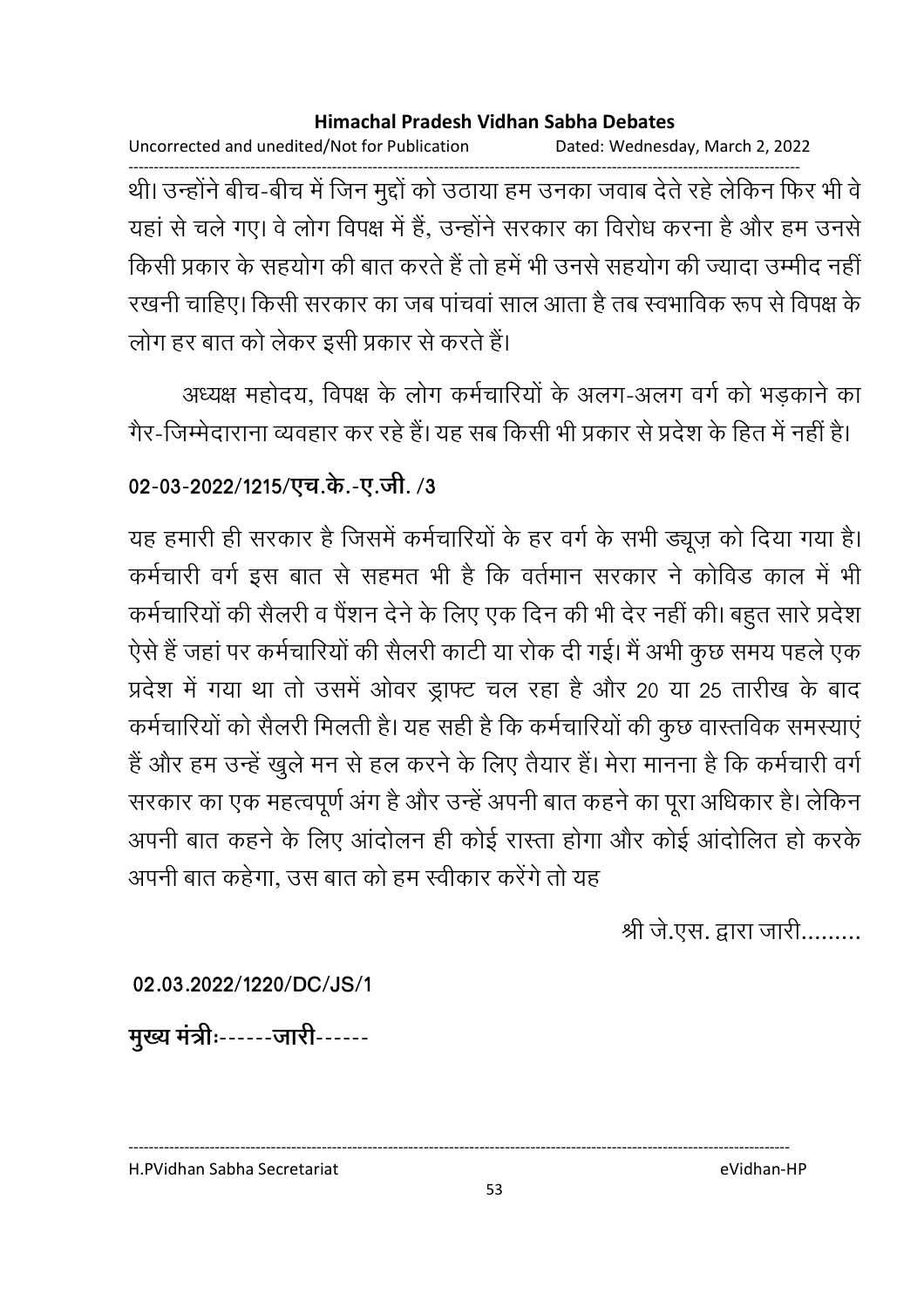Uncorrected and unedited/Not for Publication Dated: Wednesday, March 2, 2022

------------------------------------------------------------------------------------------------------------------------------------ जरूरी नहीं हैं। वे अपनी बात कहें, शांति पूर्वक ढंग से कहें और सारी बात समझने के बाद कैसे उसको ठीक किया जा सकता है, उस समस्या का समाधान कैसे किया जा सकता है, हम ईमानदार प्रयत्न पहले भी करते रहे हैं और अब भी करेंगे इसलिए जो कर्मचारी कुछ लोगों के कहने पर आंदोलन करने जा रहे हैं, मैं उनसे विनम्र आग्रह करना चाहूंगा कि वे आदोलन की राह छोड़ करके हमारे पास आए और चर्चा करें। आप लोग अपना सुझाव दीजिए। हम रास्ता निकालने का प्रयत्न करेंगे। अगर रास्ता निकलता है तो प्रयास करेंगे। कुछ राजनीतिक नेताओं की कठपुतली मत बनिए, यह मैं यहां पर जरूर कहना चाहूंगा। हमने हमेशा कर्मचारियों के हित की रक्षा की है। आज भी हम उसके पक्षधर हैं, चाहें कर्मचारियों का कोई भी वर्ग है। पी.टी.ए. वाले कहा तक लड़ते रहे लेकिन राहत उनको तब मिली जब भारतीय जनता पार्टी की सरकार सत्ता में आई। एस.एम.सी. को बाहर कर दिया गया था। हम उनकी मदद के लिए सुप्रीम कोर्ट तक खड़े हुए। आज एस.एम.सी. उस स्थान पर नौकरी कर रहे हैं, काम कर रहे हैं तो भारतीय जनता पार्टी की सरकार ने उनकी मदद की है। यहां पर जो ओ.पी.एस. और एन.पी.एस. का इशू खड़ा किया गया है, उसमें हम प्रयत्न कर रहे हैं कि क्या रास्ता निकलता है। हमने उसके लिए तय किया है कि मुख्य सचिव की अध्यक्षता में कमेटी का गठन करके वे इस सारे मामले का अध्ययन करेंगे और उससे जो रास्ता निकलेगा उसमें आने वाले समय में विचार करेंगे। मेरा उन सभी भाइयो और बहनों से निवेदन है कि आंदोलन का रास्ता छोड़ करके अपने सुझाव हमें दें। उस दिशा में क्या रास्ता निकलता है, क्या किया जा सकता है उस पर हम विचार करेंगे।

इसके अलावा करूणामुलक आधार का जो एक वर्ग धरने पर बैठा है, उनसे भी मेरा निवेदन हैं, हमने उनकी पहले भी मदद की हैं और अब भी करेंगे। कांग्रेस

### **02.03.2022/1220/DC/JS/2**

सरकार के समय में यदि कोई कर्मचारी 50 साल की उम्र के बाद मरता था उसके आश्रितों के लिए नौकरी का कोई प्रावधान नहीं होता था। हमने कहा कि यह आदमी के हाथ में नहीं | हैं। अगर कोई आदमी नौकरी करते-करते रिटायरमैंट से दो दिन पहले भी मरता है तो

H.PVidhan Sabha Secretariat eVidhan-HP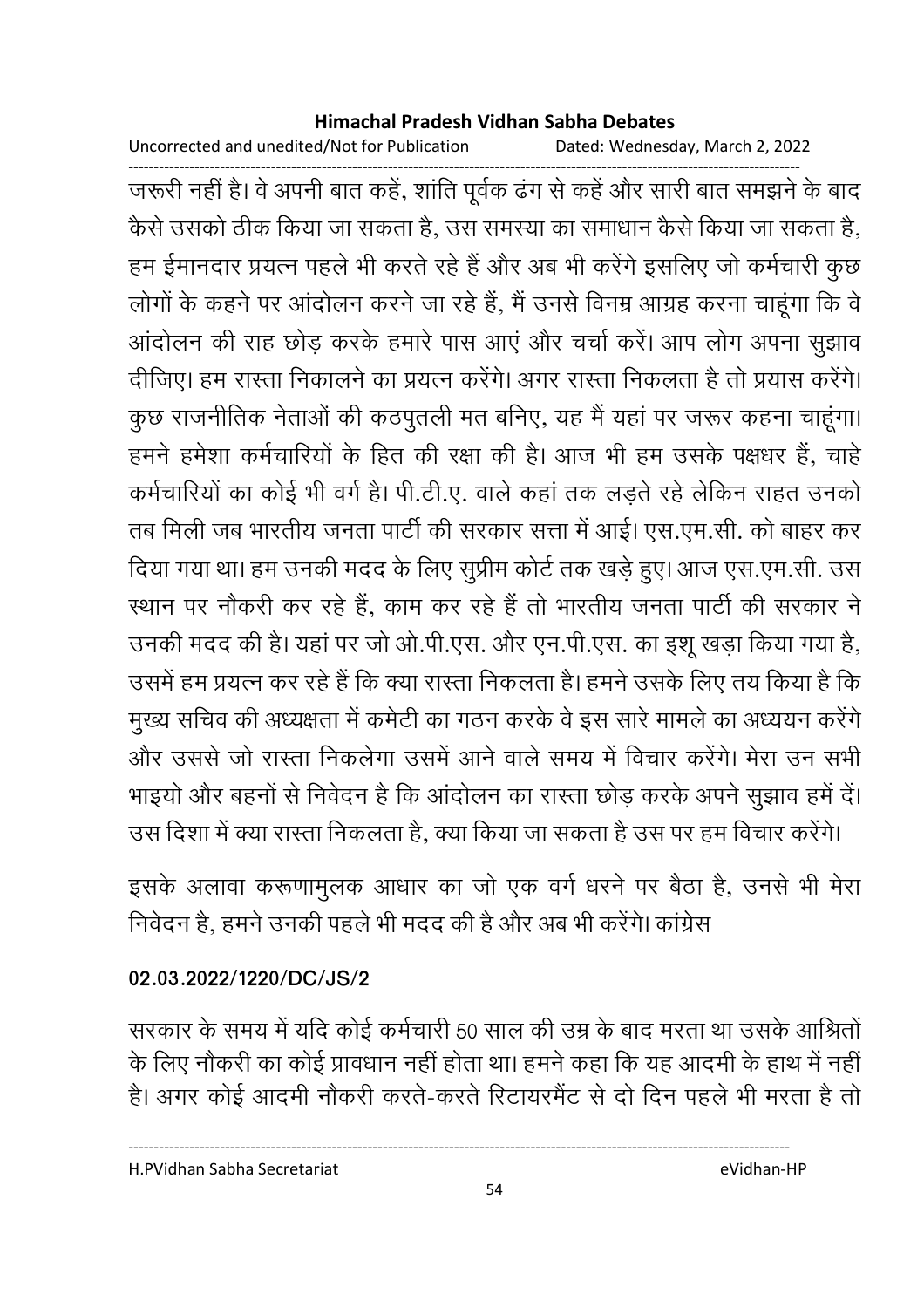Uncorrected and unedited/Not for Publication Dated: Wednesday, March 2, 2022

------------------------------------------------------------------------------------------------------------------------------------ हमने कहा कि उसके परिवार के लिए कुछ व्यवस्था होनी चाहिए। हमने दो बार उनके लिए प्रयास किया है उनकी इन्कम का जो स्लैब था उसको दो बार बढ़ाया है। हम उसमें और भी खुले मन से मदद कर रहे हैं। हमने उनको एक ऑफर दिया है और उसके तहत हमने तय किया है कि अगर चतुर्थ श्रेणी के जो एक हजार तक रिक्त पद पड़े हुए हैं, यदि उनमें कोई अपनी आप्शन देना चाहे तो वह दे, उनको हम तुरन्त नौकरी देंगे। बहुत सारे बच्चों ने अपनी आप्शन दी भी है। आगे भी चतुर्थ श्रेणी के लिए यदि कोई अपनी आप्शन देता है तो तुरन्त उसको नौकरी देंगे। इसके बाद जो रिमेनिंग पस्टि है, उनके लिए क्या रास्ता निकलता है, उन सारी बातों को ले करके हम खुले मन से विचार करने के लिए तैयार हैं। मेरा उनसे यह कहना है, वे किसी के कहने पर धरने पर बैठ गए लेकिन उनको अपना धरना समाप्त करना चाहिए और सरकार के साथ बातचीत करनी चाहिए। हमसे बेहतर उनके लिए कोई रास्ता नहीं दिखा पाया था। जो मदद हमने उनकी की है वह आज से पहले कांग्रेस की सरकार ने नहीं की है। जितने भी हमारे कर्मचारी वर्ग है, सभी से मेरा विनम्र आग्रह रहेगा कि अपने सुझाव दें चाहे पे कमिशन से संबंधित बाते करते हैं, चाहे दूसरे इशूज़ के ऊपर अपनी बातें करते हैं, उनका सिलसिलेवार समाधान की दृष्टि से प्रयत्न करेंगे ताकि कर्मचारी जो महत्वपूर्ण भूमिका हिमाचल प्रदेश के काम में निभाते हैं, विकास में निभाते हैं, उनकी हम मदद कर सके।

अध्यक्ष महोदय, महामहिम राज्यपाल महोदय ने जो अभिभाषण इस माननीय सदन में दिया, मैं इस सदन की ओर से उनका आभार व्यक्त करता हूं। इस धन्यवाद प्रस्ताव के लिए डा0 राजीव बिन्दल जी, जिन्होंने इसको मूव किया और श्री बलबीर सिंह जी ने इसका अनुसमर्थन किया, उनका भी मैं धन्यवाद करता हूं। सत्तापक्ष और विपक्ष के सभी माननीय सदस्यों, जिन्होंने इस चर्चा में भाग लिया, उनका भी आभार व्यक्त करता हूं। उन्होंने बहुत ही महत्वपूर्ण सुझाव दिए हैं। मैं इस चर्चा को यही पर समाप्त करता हू

श्री एस.एस. द्वारा जारी--------

### **02.03.2022/1225/SS-YK/1**

## **मुख्य मंत्री क्रमागत**ः

अध्यक्ष महोदय, आपने मुझे समय दिया, आपका बहुत-बहुत धन्यवाद।

----------------------------------------------------------------------------------------------------------------------------------

H.PVidhan Sabha Secretariat eVidhan-HP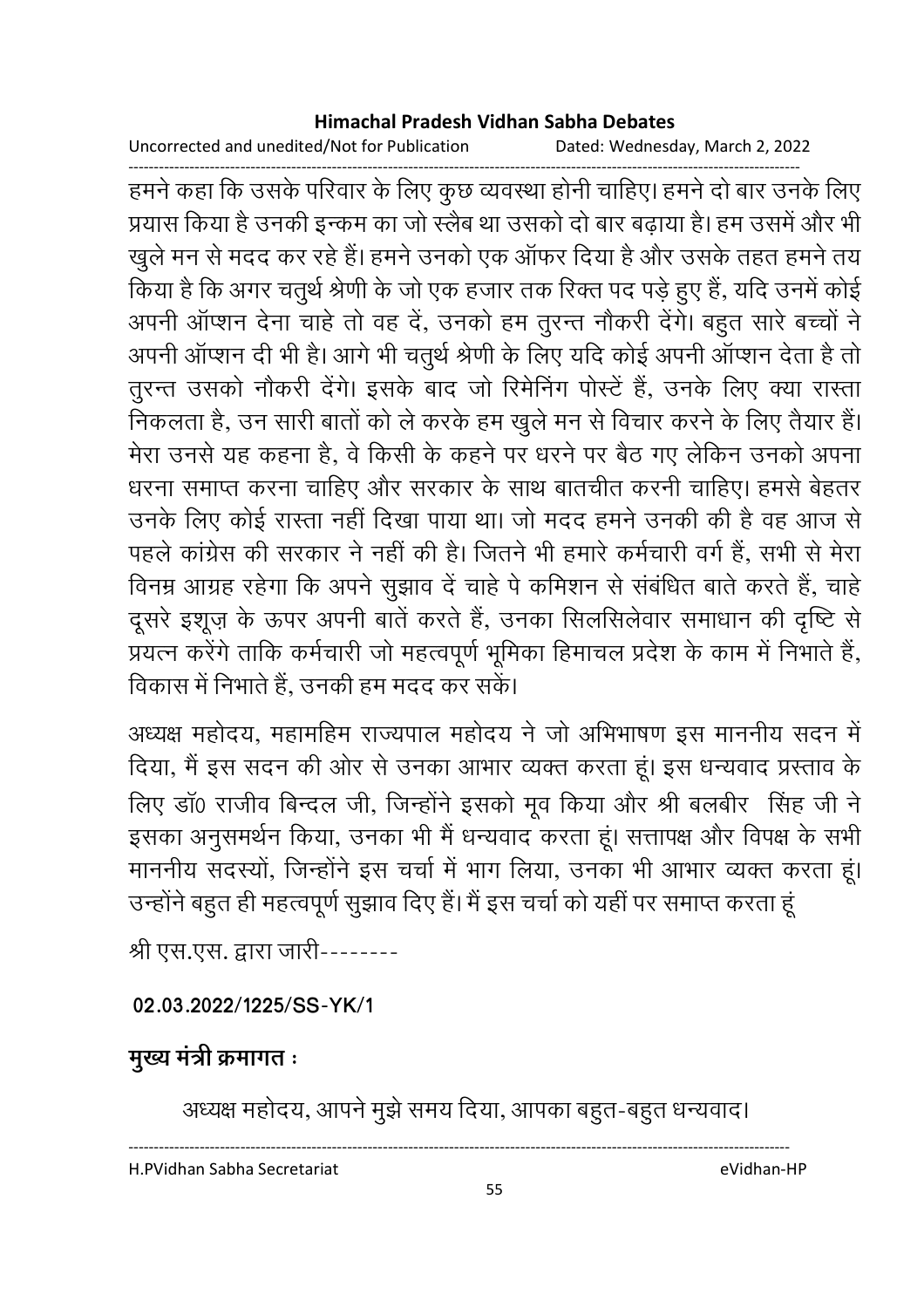Uncorrected and unedited/Not for Publication Dated: Wednesday, March 2, 2022

------------------------------------------------------------------------------------------------------------------------------------ **अध्यक्ष** : अब मैं प्रस्ताव को सभा में मतदान हेतु प्रस्तुत करता हूं। तो प्रश्न यह है कि राज्यपाल महोदय के अभिभाषण पर निम्न शब्दों में उनकी सेवा में धन्यवाद प्रस्ताव पेश किया जाए :-

न्इस सदन में एकत्रित सदस्य राज्यपाल महोदय का दिनांक 23 फरवरी, 2022 को उन्हें सम्बोधित करने के लिए) हृदय से आभार प्रकट करते हैं।

### प्रस्ताव स्<del>वी</del>कार

**02.03.2022/1225/SS-YK/2**

## नियम-130 के अन्तर्गत प्रस्ताव

अब नियम-130 के अंतर्गत प्रस्ताव होंगे। अब श्री सुभाष ठाकुर जी नियम-130 के अंतर्गत अपना प्रस्ताव प्रस्तुत करेंगे।

**श्री सुभाष ठाकुर (बिलासपुर) :** अध्यक्ष महोदय, मै आपकी अनुमति से प्रस्ताव करता हू कि भानुपल्ली-बिलासपुर-बेरी ब्रांडगेज रेल लाइन परियोजना के कार्यालय को चडीगढ़ से बिलासपुर में स्थापित करने पर यह सदन विचार करे।

**अध्यक्ष** : माननीय सदस्य, आप कृपया बैठिए। तो प्रस्ताव प्रस्तुत हुआ कि भानुपल्ली-बिलासपुर-बेरी ब्रांडगेज रेल लाइन परियोजना के कार्यालय को बिलासपुर में स्थापित करने पर यह सदन विचार करे।

अब माननीय सदस्य श्री सुभाष ठाकुर जी अपनी बात रखेंगे।

**श्री सुभाष ठाकुर** : अध्यक्ष जी, आपने मुझे मेरे चुनाव क्षेत्र से गुजरने वाली रेल लाइन, जिसका हिमाचल प्रदेश के लिए और सामरिक दृष्टि से भी एक विशेष महत्व है, पर नियम-130 के अंतर्गत बोलने के लिए अनुमति दी, इसके लिए मैं आपका धन्यवाद करना चाहूंगा।

H.PVidhan Sabha Secretariat eVidhan-HP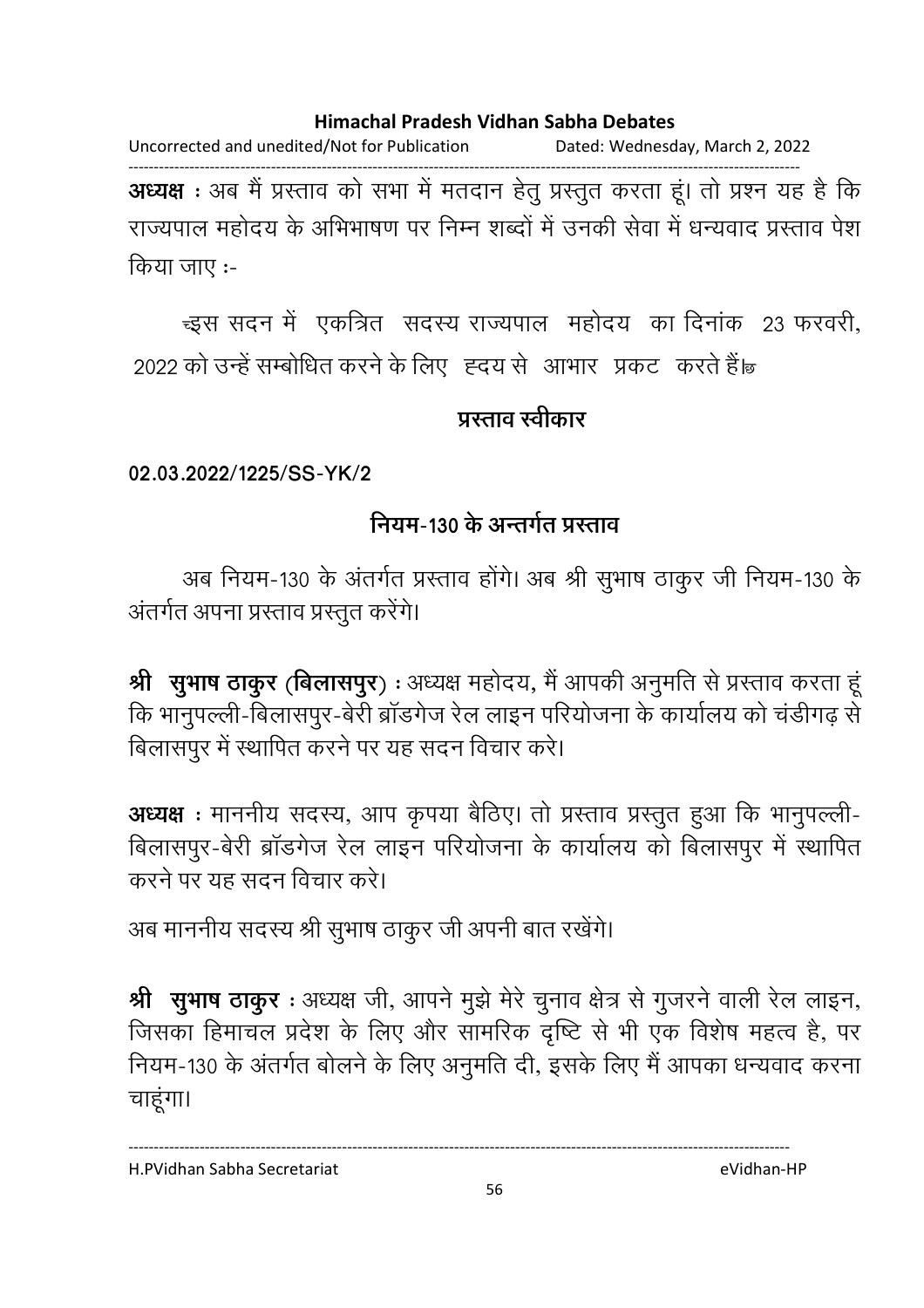Uncorrected and unedited/Not for Publication Dated: Wednesday, March 2, 2022

------------------------------------------------------------------------------------------------------------------------------------ अध्यक्ष जी, भानुपल्ली-बिलासपुर-बेरी ब्रांडगेज रेल लाइन जो भारत सरकार व हिमाचल प्रदेश सरकार के प्रयासों व अनुकम्पा से स्वीकृत हुई हैं, वह श्री नैना देवीजी निर्वाचन क्षेत्र | और मेरे सदर बिलासपुर चुनाव क्षेत्र के बेरी-बरमाणा तक 55 गावों से होकर गुजरेगी। इसमें 20 सुरंगे, 20 पुल, 23 सम्पर्क मार्ग, 4 रेलवे स्टेशन और 2 घाटी पुल बनेंगे। अध्यक्ष महोदय, इसमें बहुत-सी उपजाऊ भूमि, लोगों के मकान और गऊशालाएं आती है। मैं इसमें यह कहना चाहूँगा कि इससे पूर्व भी बेoिबेoिएम0बेoि के माध्यम से बिलासपुर की जमीन एक्वायर की गई थी। यह सतलुज नदी के किनारे और खड्डो के किनारे की भूमि थी। हमें उसमें बड़ा कम मुआवजा मिला है।

### **02.03.2022/1225/SS-YK/3**

# (माननीय सदस्य, श्री विक्रमादित्य सिंह, श्री रोहित ठाकुर और श्री संजय अवस्थी माननीय सदन में पूनः उपस्थित हुए।)

उसमें हमारे अधिकार भी सुरक्षित थे कि जब यह डैम नीचे उतरेगा तो उसके बाद जमीन को कल्टीवेट कर पाएंगे। लेकिन वर्तमान में सिल्ट के कारण हम उसका उपयोग नहीं कर पा रहे हैं और आज भी जो सुविधाएं हमें मिलनी चाहिए थी वे नहीं मिल पाई है। इसलिए जो लोग आस्टीज हुए हैं वे आज भी उसका दश झेल रहे हैं।

# (श्री नरेन्द्र ठाकुर, माननीय सभापति पीठासीन हुए।)

लेकिन दोबारा जो आस्टीज हो रहे हैं उनको यह आशका है कि कही उनके साथ पुनः ऐसा न हो जिससे उनको रोजी-रोटी के भी लाले पड़े। इसी सदर्भ में मैं इस प्रस्ताव को लाया हू और जो यह नई ब्रॉडगेज रेललाइन है इसमें

जारी श्रीमती के0एस0

H.PVidhan Sabha Secretariat eVidhan-HP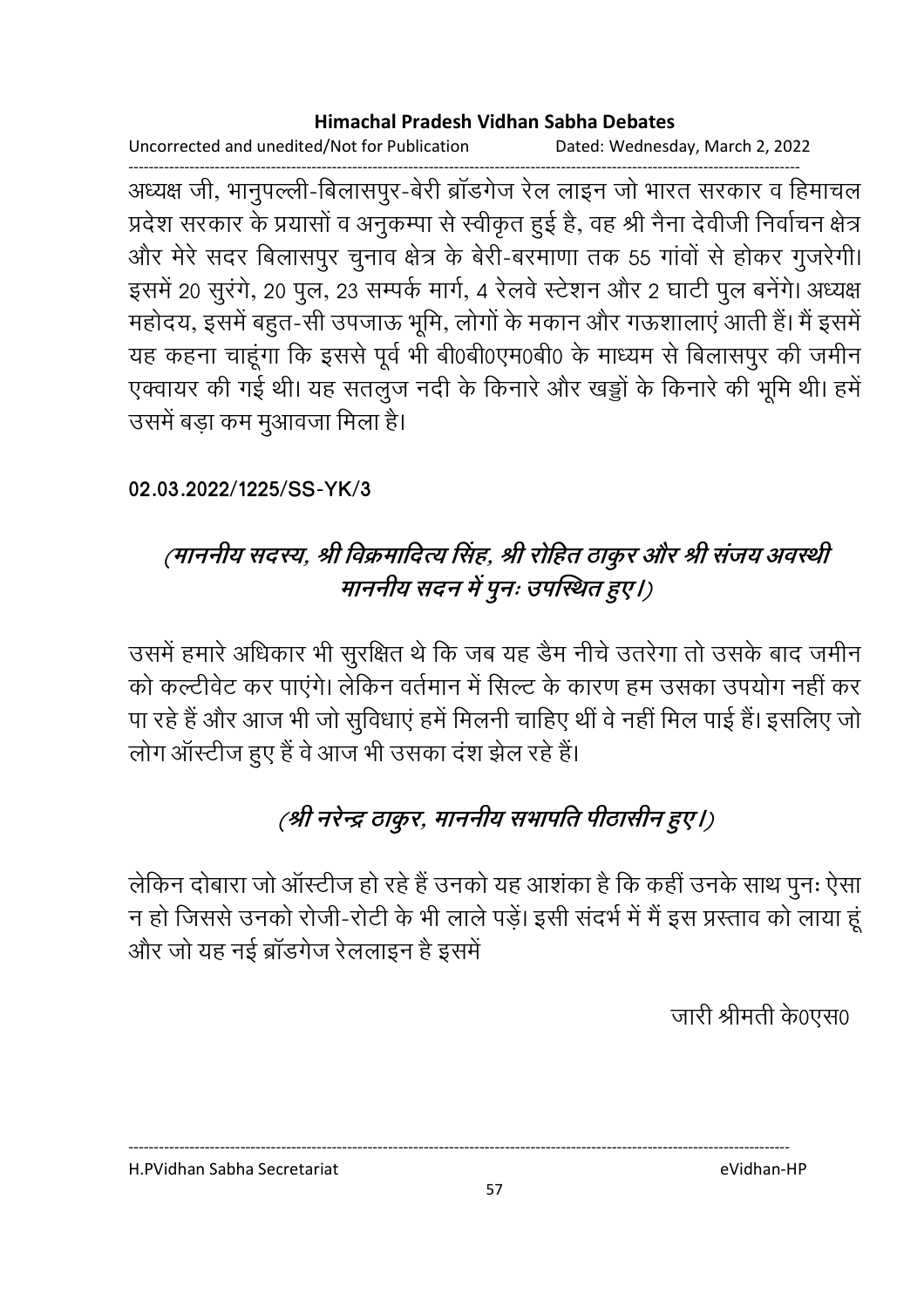#### ------------------------------------------------------------------------------------------------------------------------------------ 02.03.2022/1230/केएस/एजी/1

# श्री सुभाष ठाकुर जारी---

हमारा एक बध्यात गांव है। यहां तक 99 मकान और 48 पशुशालाएं इसकी जद में आएगी। इसके अलावा इसके आगे भी इसका अधिग्रहण हो रहा है जो कि नोग से गांव बरमाणा तक होगा। इसमें भी 238 मकान और 54 पशुशालाएं अधिग्रहण की जाएगी। सभापति महोदय, में आपके माध्यम से यह भी बतलाना चाहूंगा कि हमारे विधान सभा चुनाव क्षेत्र में जो अति उपजाऊ भूमि थी वह पहले ही बी.बी.एम.बी., ए.सी.सी., कोल डैम, नेशनल हाईवे और टावर लाइन निर्माण की बलि चढ़ चुकी है। अब इस रेल लाइन के कारण जो हमारे गाव इसमें आ रहे हैं, जहां लोग बेघर हो रहे हैं, उनमें पंडगल, भराड़ी, मंडी माणवा,खनसरा, रघुनाथपुरा, कोहलवी, बलोह, बामटा, बैहल कडेला, बध्यात, खेरिया, लूहणू, नोग बगड़ी, ऊपरली भटेड, डियारा, बिलासपुर, खतेड बरमाणा के लोग इससे पहले भी दो से चार बार विस्थापन का दंश झेल चुके हैं।

सभापति महोदय, गत दिवस मैं बरमाणा गया था। वहां पर लोगों को यह आशंका है, उनका कहना है कि हम दो-दो बार यहां से उजड़ चुके हैं अब यह भानुपल्ली-बिलासपुर-बैरी रेल लाइन बरमाणा गांव से इस प्रकार गुजरती है कि वहां पर एक तरफ ए.सी.सी. सीमेंट फैक्टरी का कोयला, पत्थर, स्क्रैप यार्ड है और दूसरी तरफ नई रेलवे लाइन गुज़रने का प्रस्ताव है जिससे सीधा-सीधा लाभ ए.सी.सी., अम्बुजा, अल्ट्रांटैक सीमेंट, फैक्ट्रियो को होगा जबकि जो वहाँ के लोग हैं, उनको दोनों तरफ से प्रदूषण और वाइब्रेशन झैलनी. पड़ेगी। मेरा निवेदन है कि इसे कहीं और जगह पर शिफ्ट किया जाए ताकि कम से कम लोगों का विस्थापन हो। कई परिवारों की स्थिति तो ऐसी भी हो गई है कि रेवले परियोजना के माध्यम से उनकी जमीन और रिहायशी मकान, सारा कुछ उसमें आ रहा है तो उनको आने वाले दिनों में हिमाचली सोटेफिकेट भी नहीं मिल पाएगा। मैं यह कहना चाहूंगा कि कोई भी व्यक्ति भूमिहीन नहीं होना चाहिए और हमारे रेलवे स्टेशन और यांड्ज़ें कल्टिवेटिड जमीन और रिहायशी मकानों से हटकर हो ताकि स्टेशन भी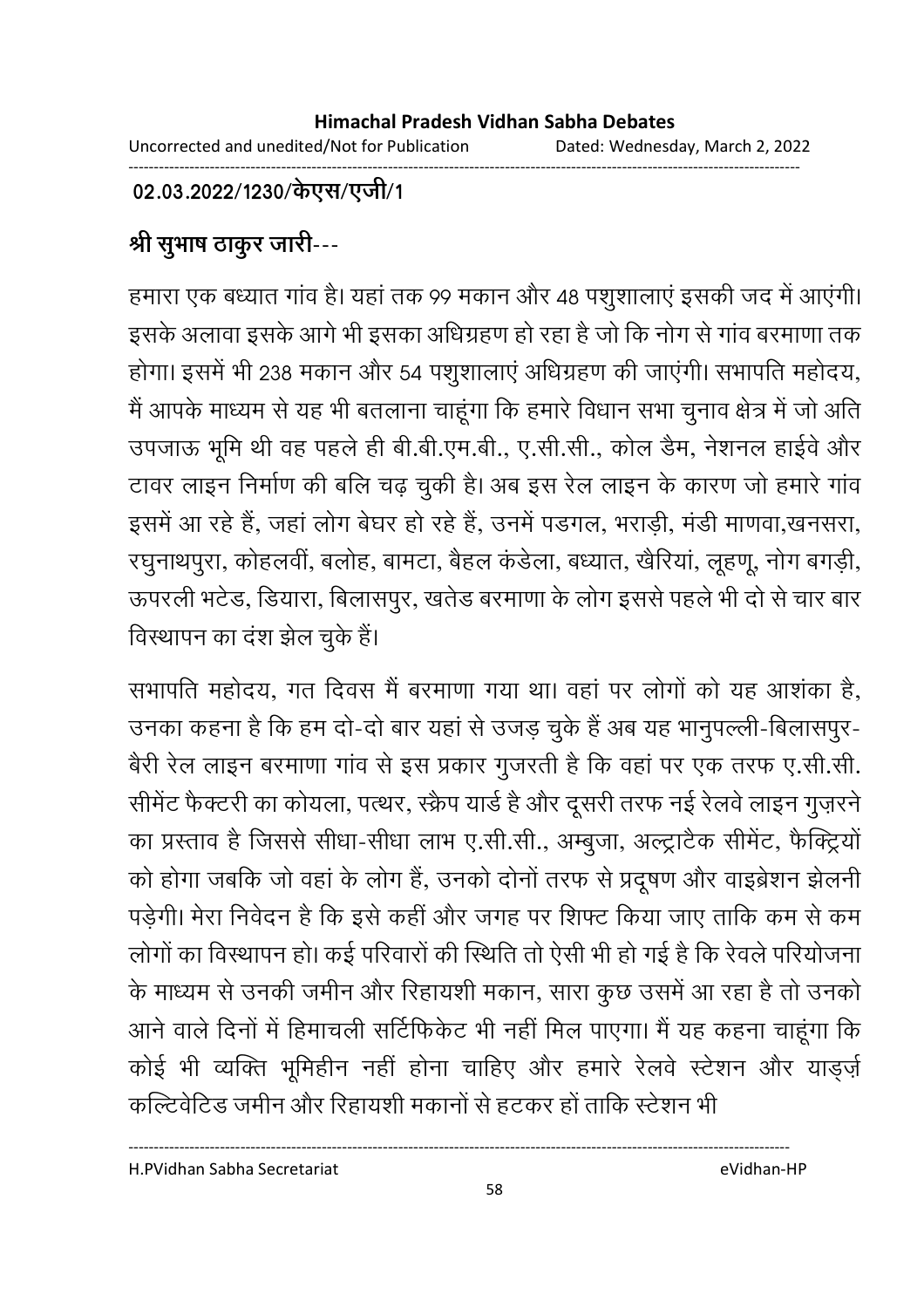## 02.03.2022/1230/केएस/एजी/2

बर्न, रेल लाइन भी आए। इससे हिमाचल प्रदेश में औद्योगीकरण भी होगा, यहां पर ट्रेरिस्ट भी आएगा और यहां के बागवानों का फ्रूंट भी अनेको प्रदेश में जाएगा लेकिन जो तीन-तीन, चार-चार बार विस्थापित हो रहे हैं, उनके बारे में भी सदन विचार करें। जिनके पास मकान और रिहायशी भूमि नहीं बच रही है, उनके बारे में भी सरकार चिंता करें और उनको उचित मुआवजा भी दिया जाए।

सभापति महोदय, मैं इस प्रस्ताव के माध्यम से यह भी कहना चाहूंगा कि इस परियोजना का निर्माण कार्य रेलवे विकास निगम के माध्यम से हो रहा है। इस काम के लिए जो इसका कार्यालय खोला गया है वह चडीगढ़ में हैं। उसको बिलासपुर में स्थानातरित किया जाए ताकि वहां के लोग और अन्य जनप्रतिनिधि रेल विकास निगम से अपनी समस्याओं और कठिनाइयों के बारे में आसानी से बातचीत कर सके। हालांकि मैंने इस मामले को उच्च रत्तर भी उठाया था लेकिन रेलवे विकास निगम के अधिकारी बिलासपुर से 150 किलोमीटर-दूर हैं।

श्रीमती अ0व0 द्वारा जारी---

## **02.03.2022/1235/av/ag/1**

# श्री सूभाष ठाकूर---------- जारी

ये अधिकारी इस राष्ट्रीय महत्व की परियोजना को चंडीगढ़ से रिमोट कंट्रोल के माध्यम से चला रहे हैं। ये रेलवे विकास निगम के अधिकारी तथा कर्मचारी चडीगढ़ में बैठकर मुफ्त में हार्डशिप प्रोजैक्ट अलाउंस ले रहे हैं जोकि नियमों के खिलाफ है। रेलवे विकास निगम के आंधकारियों से आम लोगों द्वारा अपनी समस्याओं को उठाना तो दूर की बात है परंतु यदि

----------------------------------------------------------------------------------------------------------------------------------

H.PVidhan Sabha Secretariat eVidhan-HP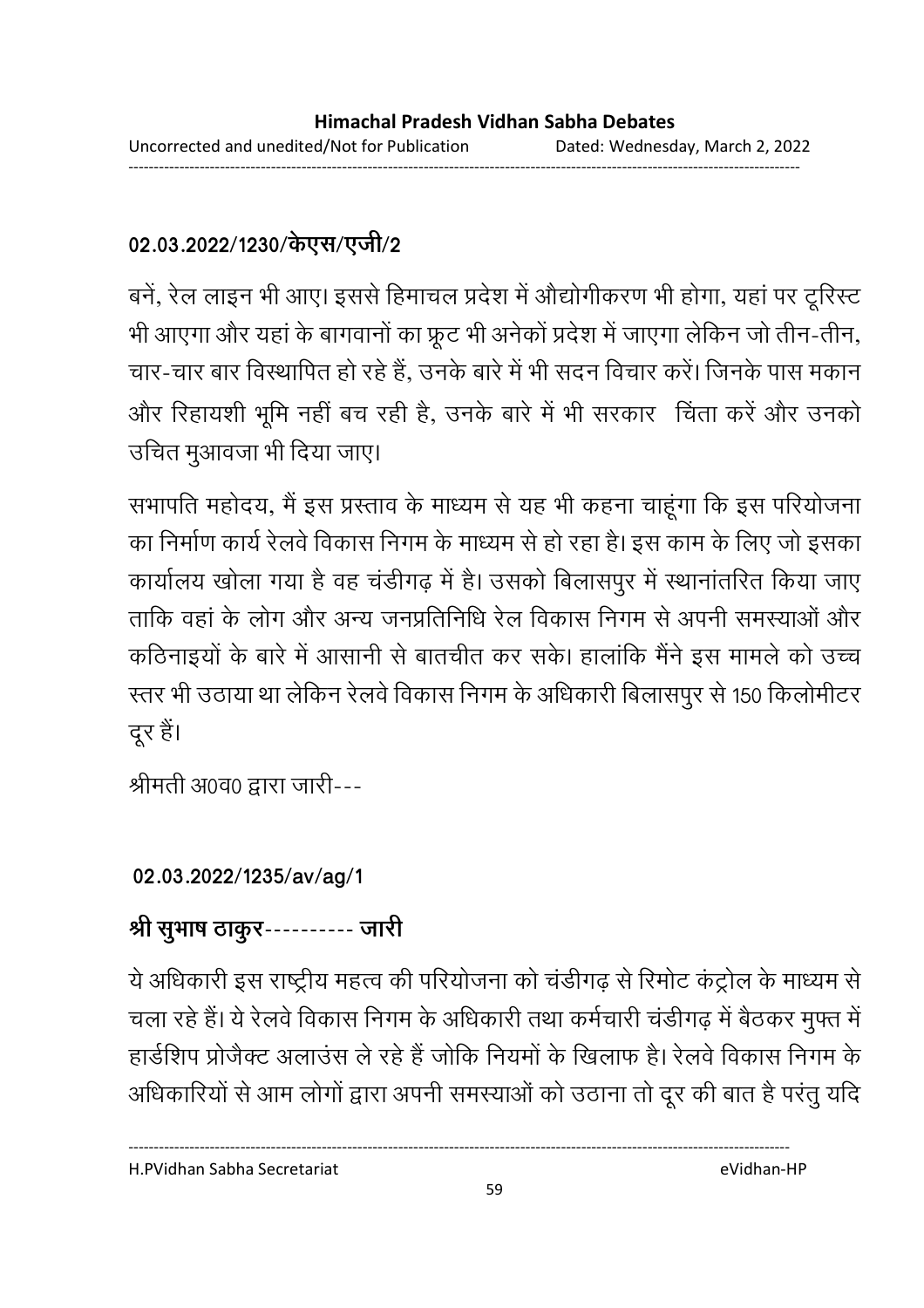Uncorrected and unedited/Not for Publication Dated: Wednesday, March 2, 2022

------------------------------------------------------------------------------------------------------------------------------------ हमारे उपायुक्त, बिलासपुर को भी उनसे बातचीत करनी हो तो उन्हें 150 किलोमीटर दूर चडींगढ़ जाना पड़ता है। यदि रेलवे के अधिकारी व कर्मचारी बिलासपुर का दौरा करते हैं | तों वे उसके लिए बिलासपुर से टी0ए0/डी0ए0 लेते हैं। मेरा आपसे यही निवेदन है कि यदि रेलवे विकास निगम के अधिकारी का कार्यालय बिलासपुर में स्थापित होगा तो इस परियोजना का कार्य तीव्र गति से चलने के साथ-साथ इसका स्थानीय लोगों को भी लाभ मिलेगा। ऐसा करने से वहां के स्थानीय लोगों को सहूलियत ही नहीं मिलेगी बल्कि उनके मूल वेतन के अलावा जो उसका 10 प्रतिशत हार्डशिप अलाउस वे चर्डीगढ़ में बैठकर ले रहें हैं; उसकी बचत भी होगी। अभी तो चडीगढ़ में बैठकर वे अपने वेतन के साथ जो हार्डशिप अलाउस भी ले रहे हैं; एक धोखा है। मैं यह कहना चाहूंगा कि यह कार्यालय बिलासपुर शिफ्ट होना चाहिए और आज दिन तक जो इन्होंने अलाउसिज लिए हैं उसकी भी रिकवरी होनी चाहिए। मैंने इसी सदर्भ में केंद्रीय रेल मत्रलाय से भी पत्राचार किया था और रेलवें विकास निगम जो केवल इसी एक प्रोजैक्ट के लिए काम कर रहा है; उसका कार्यालय बिलासपुर लाना जनहित में ठीक रहेगा। लेकिन जब हमने पत्राचार के माध्यम से इस सारे | मुद्दे को केंद्रीय रेल मंत्रालय से उठाया तो रेलवे विकास निगम ने चालाकी से भटिंडा रेल लाईन का चार्ज भी इनको दें दिया। इस प्रकार से चंडीगढ़ कार्यालय को बचाने के लिए लीपापोती की गई है ताकि वे यह बहाना लगा सके कि चीफ प्रोजैक्ट मेंनेजर के पास भोंटेंडा का चार्ज भी है। परंतु इस प्रकार की सारी कार्रवाई हमारे केंद्रीय रेल मंत्रालय से पत्राचार के बाद की गई है और उनको भटिंडा रेल लाईन का

## **02.03.2022/1235/av/ag/2**

एडिशनल चार्ज दिया गया है ताकि इस आड़ में कार्यालय को बिलासपूर शिफ्ट न करना पड़े। जब यह कार्यालय भानुपल्ली–बिलासपुर–बेरी रेल लाइन के उद्देश्य से खोला गया है तो मैं आपसे अनुरोध करता हूं कि यह कार्यालय बिलासपुर में स्थापित होना चाहिए ताकि यहाँ के लोगों के समक्ष आ रही दिक्कतों का समाधान हो और जल्दी से अधिग्रहण का कार्य

H.PVidhan Sabha Secretariat eVidhan-HP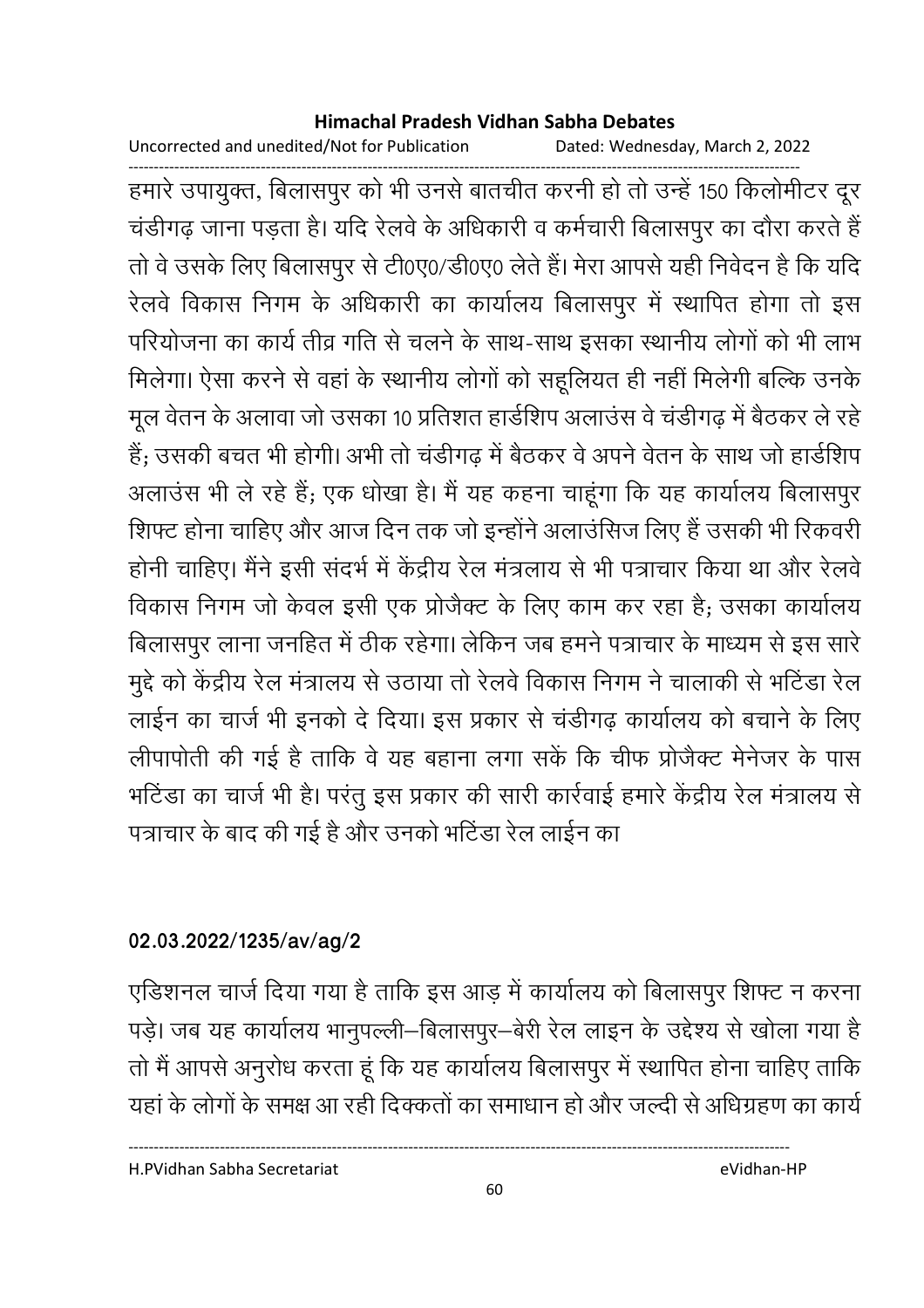Uncorrected and unedited/Not for Publication Dated: Wednesday, March 2, 2022

------------------------------------------------------------------------------------------------------------------------------------ भी पूरा हो। अभी भी बहुत जगह पर नेगोसिएशन न होने के कारण भूमि अधिग्रहरण का कार्य पूरा नहीं हुआ है। अगर इस विषय में उपायुक्त, बिलासपुर से बातचीत की जाती है तो उन्हें भी इन मामलों को लेकर चंडीगढ़ जाना पड़ता है। कभी अगर रेलवें विकास निगम के आंधकारी या कर्मचारी बिलासपुर आते भी है तो उनको इस बात की जानकारी नहीं होती. जिसके कारण उनसे बातचीत नहीं हो पाती। इसलिए यदि यह कार्यालय बिलासपुर शिफ्ट होता है तो इससे लोगों की समस्याओं का समाधान होगा। इसके अतिरिक्त में यह भी कहना चाहता हूं कि रेलवे स्टेशन और यार्ड इत्यादि ऐसे क्षेत्रों में बनाए जाएं जहां पर आबादी कम हो और कृषि योग्य भूमि का कम-से-कम अधिग्रहण हो। कृषि योग्य भूमि के आंधेग्रहण से उनके परिवारों को बाद में रोजी-रोटी का सकट भी पैदा हो सकता है। इसलिए यह भी सुनिश्चित किया जाए कि जब तक इसमें विस्थापित हुए लोगों को उचित मुआवजा न मिले या उनका बसाव न हो तब तक उनकी भूमि का अधिग्रहण न किया जाए। मेरा आपर्स अनुरोध है कि इन सारी चीजों को ध्यान में रखते हुए चीफ प्रोजैक्ट मेंनेजर के कार्यालय को स्थाई तौर पर चडीगढ़ से बिलासपुर शिफ्ट करने बारे मजबूती से कदम उठाए जाए क्योंकि यह परियोजना राष्ट्रीय हित से जुड़ी है।

# <u>टी सी द्वारा जारी</u>

# 02/03/2022/1240/टी0सी0वी0/ए0एस0/1

# श्री सुभाष ठाकुर... जारी

जिससे न केवल यह परियोजना समय पर पूरी होगी अपितु लागत भी कम होगी। सभापति | महोदय, बिलासपुर के जिन लोगों की भूमि और मकान इसमें आ रहे हैं या जो लोग भूमिहीन हो रहे हैं उनको हिमाचली प्रमाण-पत्र भी नहीं मिलेंगे। मेरा अनुरोध है कि जो भूमिहीन होंगे उनको जगह दी जाए ताकि यह विस्थापन का दश जो बिलासपुर के लोगों को बार-बार झेलना पड़ रहा है, उससे निजात मिले क्योंकि बी0बी0एम0बी0 से जो लोग उजड़े हैं, उनको जो सहुलियते मिलनी चाहिए थी वे आज भी नहीं मिल ही है। बल्कि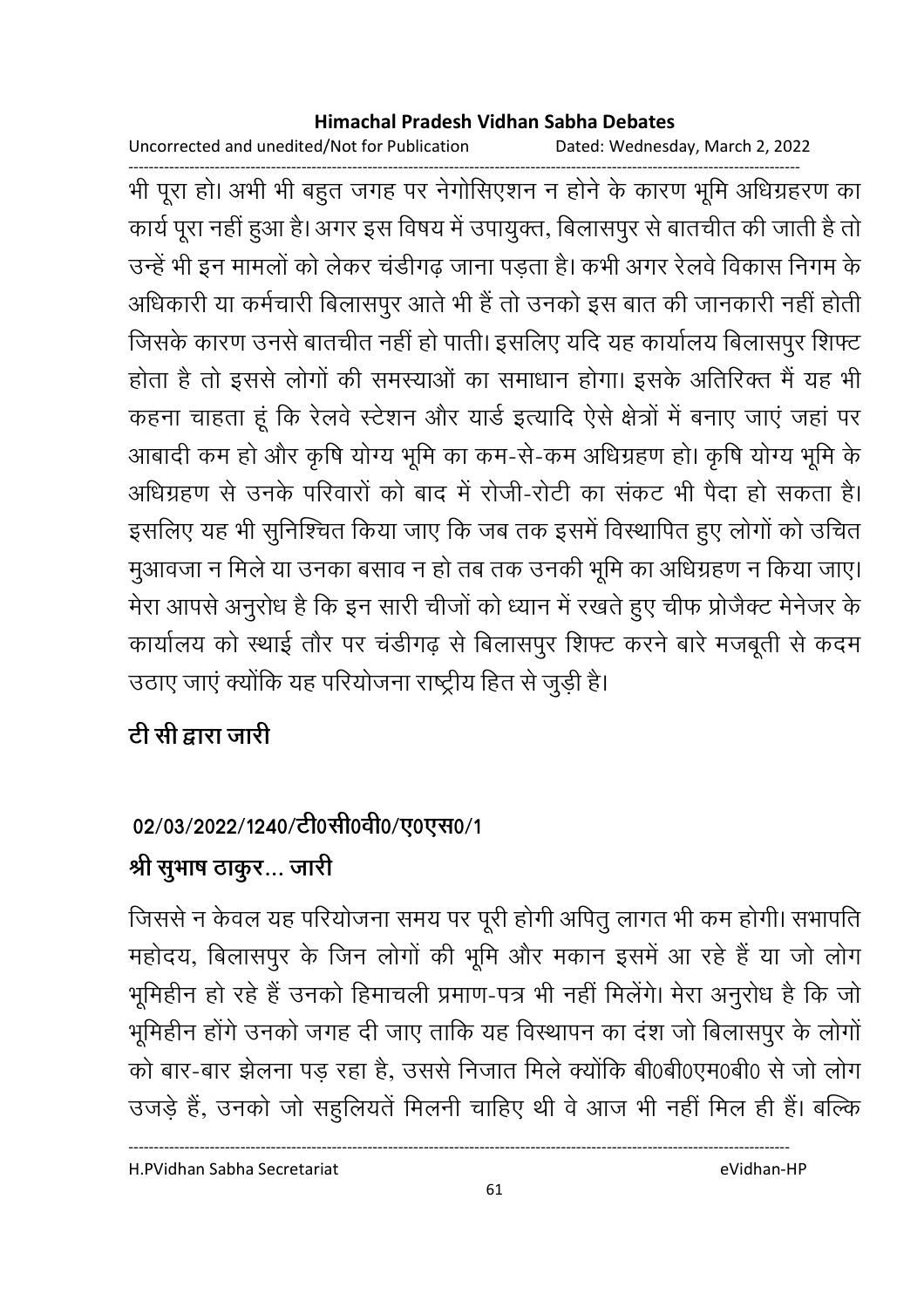Uncorrected and unedited/Not for Publication Dated: Wednesday, March 2, 2022

------------------------------------------------------------------------------------------------------------------------------------ जिनकी 5 या 10-15 बीघा जमीन गई है उनको 1800 वर्ग मीटर का एक प्लाट दिया गया हैं। यह हालत शहर के साथ-साथ गांव की भी है। जो लोग हिसार में बसे थे, उनको आज भी दिक्कतों का सामना करना पड़ रहा है। उनको आज भी आउट साइंडर माना जा रहा हैं। उनको जमीनों के बंदले न तो भूमि मिली है और न ही मकान मिले हैं। लोगों को ऐसा लग रहा है कि अब हम दोबारा रेलवे के कारण उजड़ जाएंगे। जहां तक भरमाणा का संबंध है, उसका ए0सी0सी0 फैक्टरी द्वारा अधिग्रहण किया गया है। जब दूसरा प्लाट लगा तो दोबारा वे लोग उजड़े और उनको तीसरी जगह मकान डालने पड़े। इसलिए इस ए0सी0सी0 फैक्टरी का भी पता किया जाए। मेरी जानकारी के मुताबिक इसका काम सिर्फ 15-20 साल तक ही है। उसके बाद इनके पास समिट का पत्थर नहीं है। इसलिए 15 सालों के लिए इन लोगों को वहां से उजाड़ना ठीक नहीं है। ब्रास की धार में जहां इनकी यह सुरंग निकलती हैं, वहां पर रेलवे स्टेशन बनाया जा सकता है। वहां जो ए0सी0सी0 की कालोनी है उसमें बहुत कम लोग रह रहे हैं। उनके काफी लोग सेवानिवृत्त हो गए हैं और इन्होंने कुछ स्टाफ भी कम कर दिया है। उनका ग्राउंड भी खाली है। यदि यह रेलवे स्टेशन वहाँ बनता है तो ये लोग भी उजड़ने से बचते हैं और फैक्टरी को भी फायदा होगा। मेरे विधान सभा क्षेत्र में ऐसे बहुत कम गांव है जिनकी नेगोशिएशन हुई है और अब उनको एक्ट के माध्यम से क्वायर करने की योजना है। इनमें कोलवी, बलोह, दयारा, रोडा, कोसनिया, लुणू, बाम्टा, बैहल, भध्यात,

## 02/03/2022/1240/टी0सी0वी0/ए0एस0/2

मर्डी, बाणवा, रामपुर, खसरा, रघुनाथपुरा, कोठीपुरा, बंडगल, भराड़ी इत्यादि बहुत से ऐसे गांव हैं जिनके साथ नेगोशिएशन नहीं हुई है। इनको एक्ट के माध्यम से एक्वायर करने के लिए कहा जा रहा है। सभापति महोदय, मैं आपके माध्यम से कहना चाहूंगा कि हर जगह क्रो-फ्लाई के तहत जमीनो अधिग्रहण किया जाता है और बहुत-सी स्कीमें हैं | जिनको लाच भी किया जाता है। नेशनल हाइवे में जहां से रेलवे जा रही हैं, अगर इसको

H.PVidhan Sabha Secretariat eVidhan-HP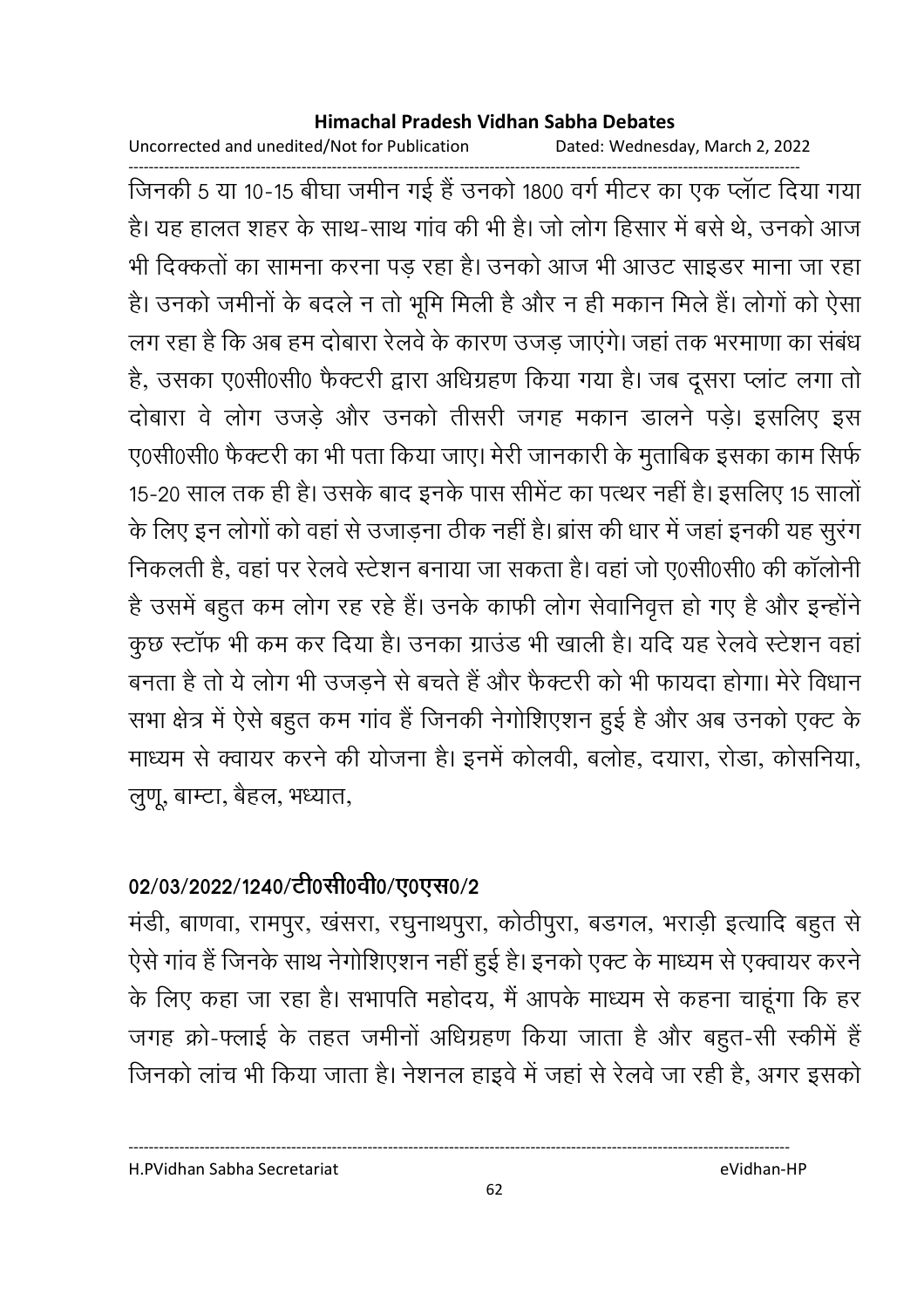Uncorrected and unedited/Not for Publication Dated: Wednesday, March 2, 2022

------------------------------------------------------------------------------------------------------------------------------------ क्रो-फ्लाई के हिसाब से उनका अधिग्रहण हो तो यह रेलवे लाइन जहां से जाएंगी इसकी दूरी सभी के लिए एक समान होगी।

एन0एस0 द्वारा .... जारी

02-03-2022/1245/NS/AS/1

श्री सुभाष ठाकुर -........जारी

लोगों को जो लगता है कि मेरे गांव को कम मिला है और दूसरे गांव को ज्यादा मिला है) तो यह समानता भी उसमें आएगी। अगर इसको क्रो फ्लाइ से लेते हैं, नेशनल हाइवें से यह रेलवे लाइन इन गावों से या सतलुल के किनारे से गई है तो सभी को एक समान मुआवज़ा मिलेगा। इसलिए इनको ज्यादा-से-ज्यादा मुआवज़ा दिया जाए। निश्चित तौर पर इस कार्यालय में लगे कर्मचारियों को भत्ते भी मिल रहे हैं और मूल वेतन का 10 प्रतिशत भी मिल रहा है लेकिन वे चर्डीगढ़ से ही आपरेंट कर रहे हैं। वहीं से अपना टूअर प्रोग्राम बना रहे हैं। सभापति महोदय, इसको बिलासपुर में स्थानांतरित किया जाए क्योंकि यह सिर्फ़ भानुपल्ली-बिलासपुर-बेरी ब्रांड गेज रेल लाइन के लिए हैं। इससे पैसा भी बचेंगा और जल्दी तैयार होगी। मैं आपसे ऐसा निवेदन करता हूं। सभापति महोदय, आपने बोलने के लिए समय दिया, आपका बहूत-बहूत धन्यवाद। जय हिन्द, जय हिमाचल।

02-03-2022/1245/NS/AS/2

**सभापति** : अब इस चर्चा में श्री जीत राम कटवाल जी भाग लेंगे।

**श्री जीत राम कटवाल** : सभापति महोदय, नियम-130 के अंतर्गत श्री सुभाष ठाकुर जी ने जो प्रस्ताव 'भानुपल्ली-बिलासपुर-बेरी ब्रांड गेज रेल लाइन परियोजना के कार्यालय को बिलासपुर में स्थापित करने पर यह सदन विचार करे।' लाया है; आपने इस पर बोलने के लिए समय दिया, मैं आपका आभार व्यक्त करता हूं। रेलवे विकास निगम लिमिटिड का दफ्तर चडीगढ़ में काम करता है। जिला बिलासपुर इस तरीके की गतिविधियों से बहुत भुगता है। राष्ट्रीय हित और राष्ट्रीय प्रयास की बात होती है। बिलासपुर व कांगड़ा के जब बांध बने थे तो उसमें भी राष्ट्रीय हित की बात थी और आज दिन तक लोग सफर कर रहे हैं । तथा उनकी कोई सुनवाई नहीं हो रही है। इसका एक ही कारण है कि अधिकारी हुक्मरान

H.PVidhan Sabha Secretariat eVidhan-HP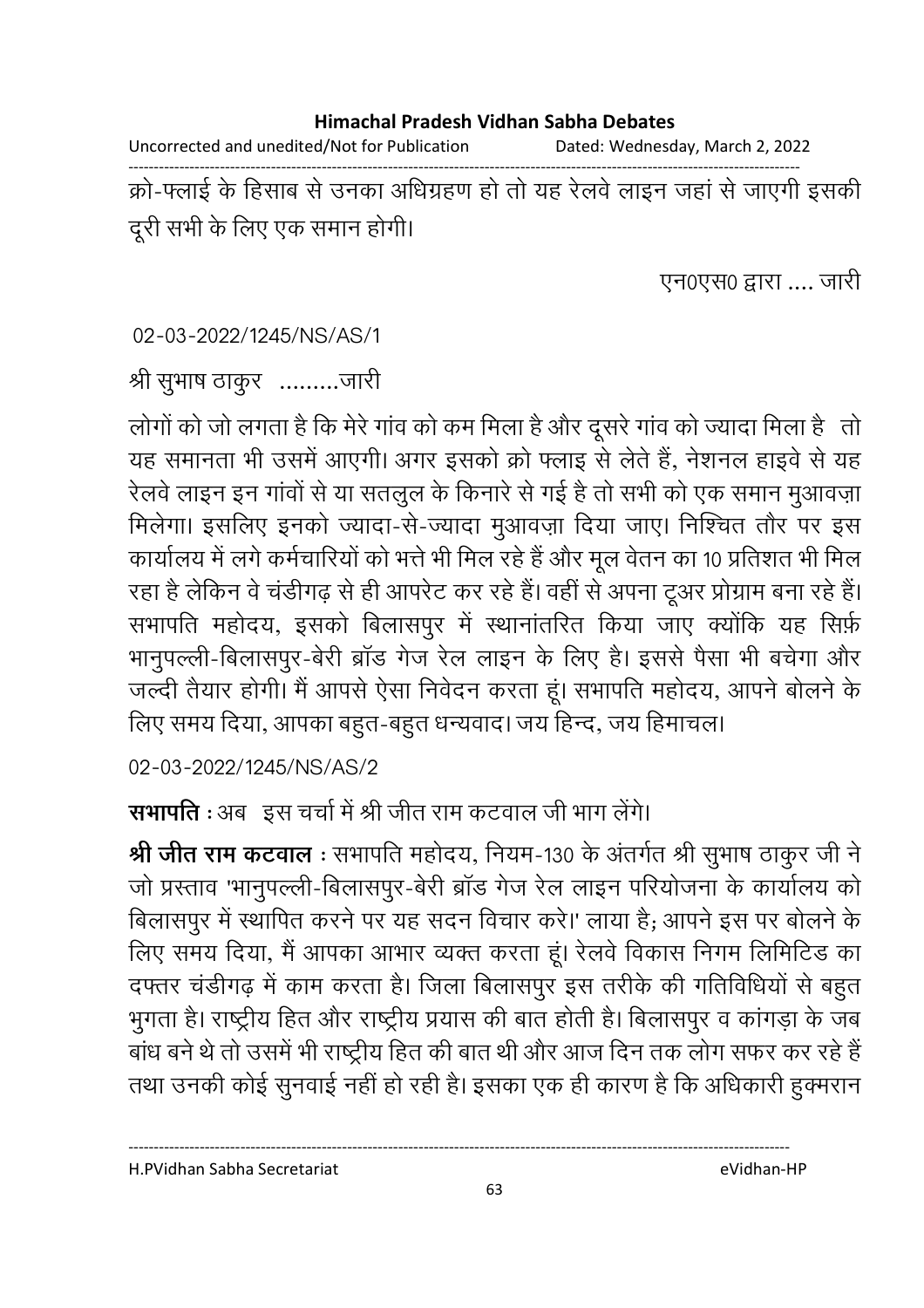Uncorrected and unedited/Not for Publication Dated: Wednesday, March 2, 2022

------------------------------------------------------------------------------------------------------------------------------------ इतने दूर बैठते हैं और उनका काम करने का तरीका ऐसा है जैसे अंग्रेजों के जमाने में हुआ करता था कि 'Order is order'. केंद्र सरकार के अधिकारियों का ज्यादातर यही मत है। वे कहते हैं कि हम इस बारे में सरकार से बात करेंगे।

मेरा भी अनुभव है और मेरे चुनाव क्षेत्र में फोरलेन का काम चला हुआ है। लोगों के घरों को और उनके Access Easement Rghts को बुरी तरह से डिस्टबे कर रहे हैं और कहते हैं -कि National Highways Authority of India को प्रपोजल भेजेगे। अगर प्रपोजल भेजना ही है तो पहले भेज लो। फिर काम करवा के गरीब आदमी को क्यों मार रहे हैं? गरीब आदमी को परेशान और प्रताडित किया जा रहा है और फिर बोलेंगे कि पेपर भेज देंगे। वर्ष 2013-14 से फोरलेन का काम चला हुआ है और इसमें भी कोताही है।

सभापति महोदय, श्री सुभाष ठाकुर जी ने ठीक कहा कि प्रदेश में यह चौथी रेलवें लाइन है। दो रेलवे लाइने अंग्रेजों के वक्त की बनी हुई है। पहली पठानकोट-जोगिन्द्रनगर रेलवे लाइन की लंबाई 164 किलोमीटर है और दूसरी शिमला-कालका रेलवे लाइन की लंबाई 96 किलोमीटर है। तीसरी नगल-ऊंना-तलवाड़ा रेलवे लाइन भारतीय जनता पार्टी के टाइम में शुरू हुई और इसमें ज्यादा काम हुआ है, बजट का आबंटन हुआ और इसका भी काम चला हुआ है ) तथा वहां पर भी कुछ इश्यूज आए होंगे। अगर इन सारे इश्यूज को देखा जाए तो हमने देखा है कि भानुपल्ली-बिलासपुर-बेरी 63 किलोमीटर की रेलवे लाइन-बनने जा रही है और इसमें अंतविरोध हो रहा है। यह लगभग 2748 करोड़ रुपये का प्रोजेक्ट है और इसमें 25 प्रतिशत हिमाचल प्रदेश सरकार ने देना है और 75 प्रतिशत केंद्र सरकार दे रही है। प्रदेश सरकार के लगभग 490 करोड़ रुपये लगने हैं और 2258 करोड़

02-03-2022/1245/NS/AS/3

रुपये केंद्र सरकार के लगने हैं तथा इसके अलावा Balance of convenience केंद्र सरकार की है। उसमें यह लिखा गया है कि 70 करोड़ रुपये से अगर लैंड एक्विजिशन एक्सीड करेगी तो वह पैसा भी राज्य सरकार को देना पड़ेगा।

श्री आर0 के0 एस0 द्वारा जारी

02.03.2022/1250/RKS/DC-1

श्री जीत राम कटवाल…जारी

H.PVidhan Sabha Secretariat eVidhan-HP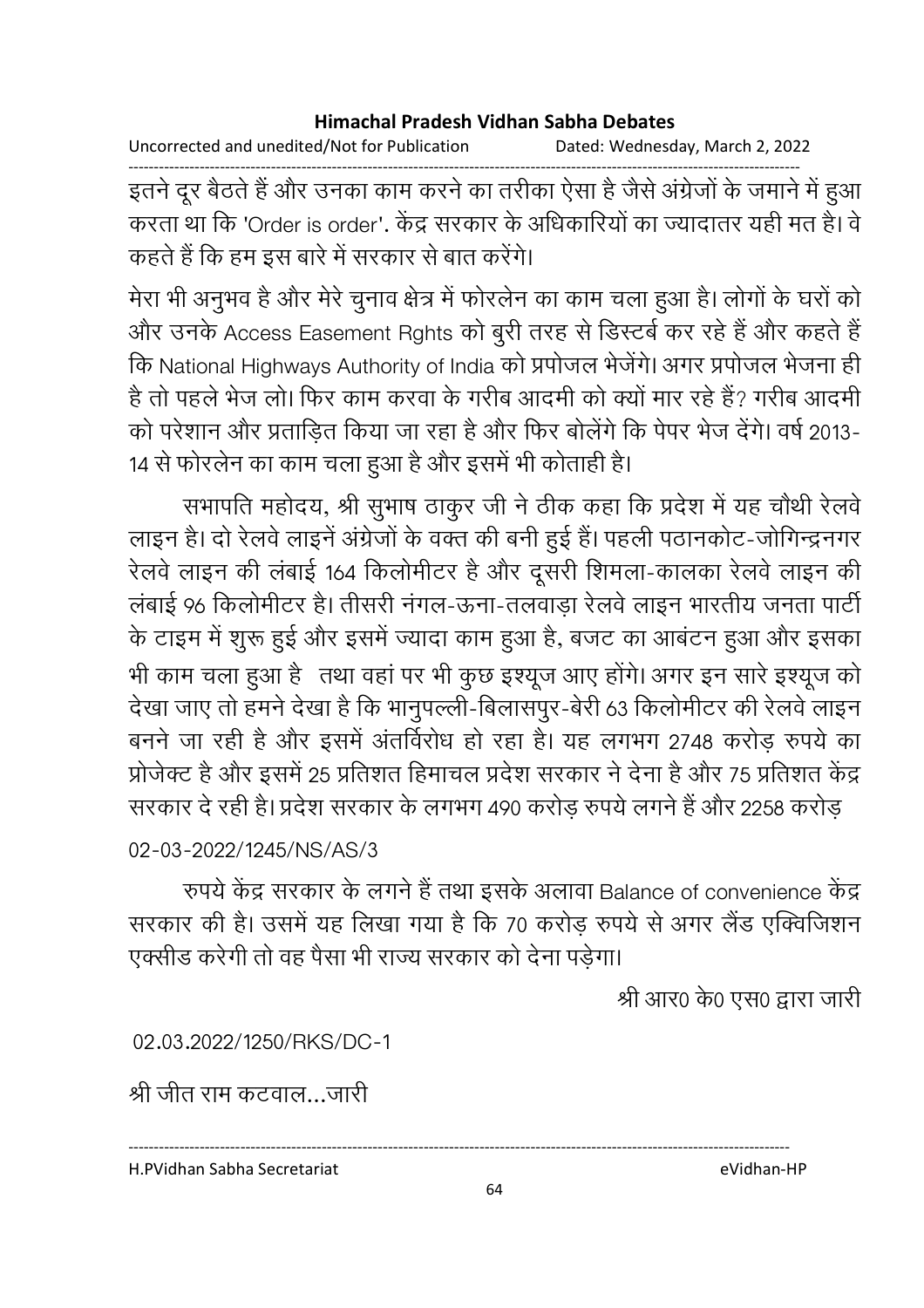Uncorrected and unedited/Not for Publication Dated: Wednesday, March 2, 2022

------------------------------------------------------------------------------------------------------------------------------------ इसके साथ सामाजिक प्रभाव आकलन का मसला भी जुड़ा हुआ है। माननीय सदस्य, श्री सुभाष ठाकुर जी ने सामाजिक प्रभाव आकलन की बात की है। इसका हमारे ऊपर क्या प्रभाव पड़ेगा यह सब देखने की चीज है। अगर हम दूरदर्शिता से काम ले तो इससे हमारे गरीब आदमियों को परेशानियों का सामना नहीं करना पड़ सकता। लैंड एक्विजिशन विग में 21 पद स्वीकृत है लेकिन वहां अभी 13 ही लोग काम कर रहे हैं। शायद वहां रिटायर्ड व्यक्ति कार्य कर रहे होंगे। 20 किलोमीटर तक लैंड एक्वायर हो गई हैं। 52 किलोमीटर तक काम चला हुआ है। इसमें 80-90 या 100 किलोमीटर तक लैंड एक्वायर की जाएंगी और कुछ सरकारी भूमि भी दी जाएगी। यह अच्छी बात है कि हमारे प्रदेश में इस तरह के प्रोजैक्ट आ रहे हैं। लेकिन इन प्रोजैक्टों का बूरा प्रभाव न पड़े यह भी देखने की बात है। बिलासपुर में एक छोटा-सा दफ्तर जहां एक या दो ।लिपिक और एक चपरासी कार्यरत है, रथापित किया गया है। असली रेलवे विकास निगम लिमिटिड चडींगढ़ से काम करती है। माननीय सदस्य, श्री सुभाष ठाकुर जी ने कहा कि वह हार्ड एरिया है। लेकिन मैं यह कहना चाहूँगा कि सही काम प्रजिक्ट एरिया में बैठकर ही किया जा सकता है। जब बी.बी.एम.बी. ने लैंड एक्वायर की तो सन् 1971 तक कोई पोलिसी नहीं बनाई गई। वहां आज भी कुछ लोग जगलों में रह रहे हैं। फोरलेन व रेलवे प्राजैक्ट से इसी तरह का हाल यहां भी होने जा रहा है। जैसा माननीय सदस्य ने जिक्र किया कि इस योजना के तहत 36 पुल और कुछ सुरंगे बनाई जाएगी। इस प्रोजैक्ट को केंद्रीय मद के अंतर्गत डील किया जा रहा है और इसके कार्यान्वयन में केंद्र सरकार का पूरा सहयोग है। मैं यह चाहूंगा कि मेरे विधान सभा निर्वाचन क्षेत्र की जो रोड कनैक्टिविटिज रेलवे को टच कर रही है वहां विशेष तौर पर रेलवे स्टेशन स्थापित किए जाएं ताकि झण्डूता चुनाव क्षेत्र के लोगों को वहां से आने-जाने की सुविधा मिल सके। उन्हें फोरलेन या बी.बी.एम.बी. की तरह ठंगा न जाए। वे बी.बी.एम.बी. के कारण आज तक अपने आपको स्थिर नहीं कर पाए। वे आज भी बिजली व पानी के कर्नेक्शन्ज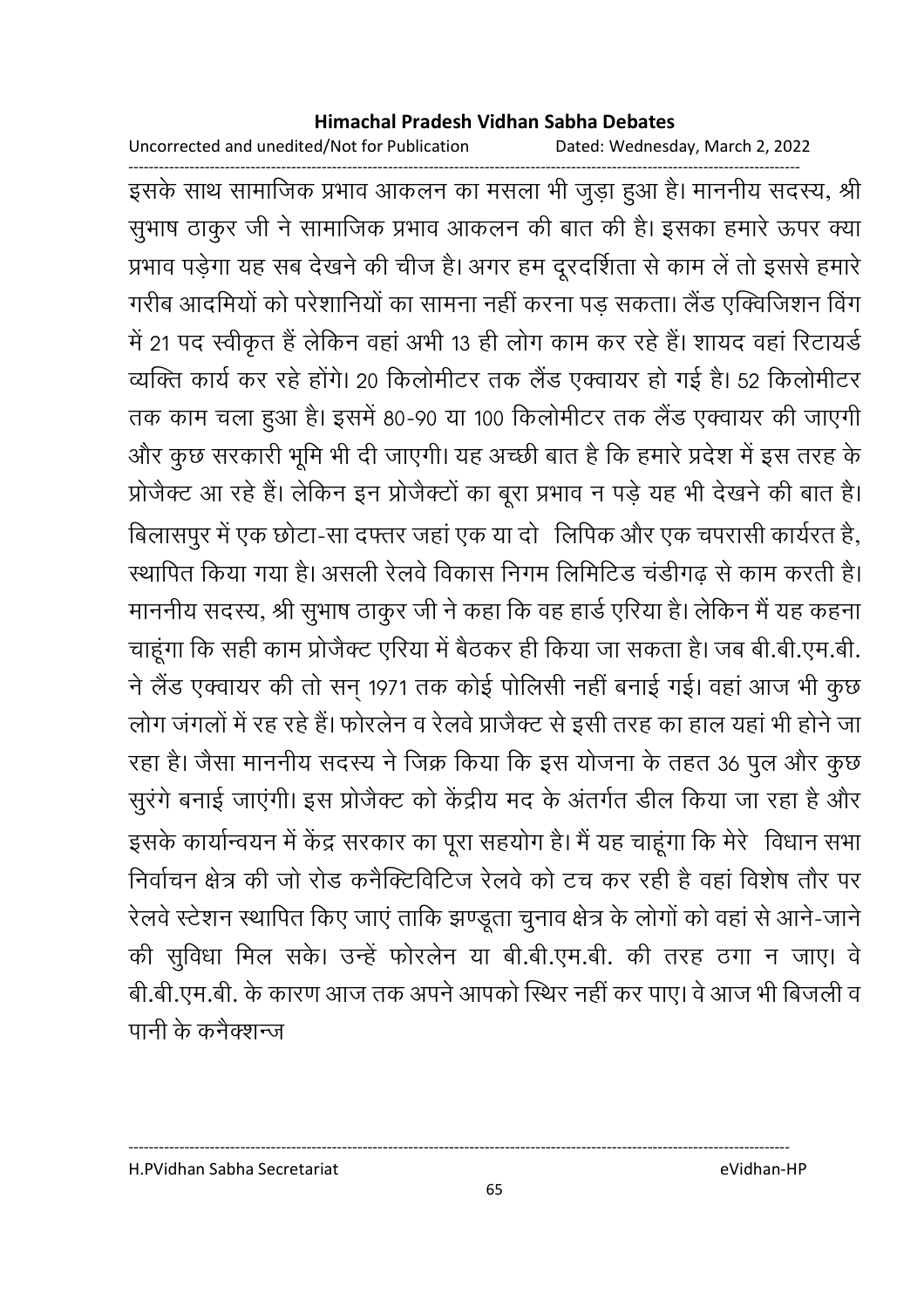Uncorrected and unedited/Not for Publication Dated: Wednesday, March 2, 2022 ------------------------------------------------------------------------------------------------------------------------------------

02.03.2022/1250/RKS/DC-2

से वर्चित है। भानुपल्ली-बिलासपुर रेलवे लाइन 63 किलोमीटर की चौथी रेलवे लाइन है। हमें इन प्राजैक्टों की गतिविधियों को देखते-देखते अच्छे अनुभव होने चाहिए। ऐसा नहीं होना चाहिए कि लोगों को आंदोलनों में जाना पड़े या विधान सभा में चर्चा करके इसका कोई हल न निकले। बी.बी.एम.बी. और पौग बांध का मुद्दा आजतक हल नहीं हुआ है। पिछले अनुभवों से सीखकर हमें रेलवे लाइन की इम्प्लिमेंटशन के लिए ज़िला बिलासपुर के चुने हुए प्रतिनिधियों की एक कमेटी का गठन करना चाहिए ताकि जो सामाजिक प्रभाव आकलन किया जाता है उस पर नज़र रखी जा सके। सामाजिक प्रभाव आकलन के नाम पर वे अपना टारगेट्स पूरा करने की कोशिश करते हैं। टारगेट्स पूरे होने चाहिए लेकिन आम जनमानस की सुविधाओं को ध्यान में रखना चाहिए। जो वहां पर एक छोटा-सा दफ्तर स्थापित किया है मैंने उसके बारे में उपायुक्त महोदय से बात की थी। उन्होंने मुझे बताया कि वहां पर एस्टाब्लिशमेंट के आदमी बैठे हैं। वहां पर कोई इजीनियर या अधिकारी नहीं हैं | जों कोई निर्णय ले सके। जब किसी आम-आदमी को दिक्कत आती है तो उसे चडीगढ़ जाने की नोबत नहीं आनी चाहिए।

श्री बी.एस.द्वारा.. जारी

02.03.2022/1255/बी.एस./डी0सी0/-1

# श्री जीत राम कटवाल जारी

आम आदमी को जो दिक्कत हाती है, तो उसे चण्डीगढ़ नहीं धर्कलना चाहिए। उसकी सुनवाई उपायुक्त के कार्यालय, जो आसपास होगा उसमें होनी चाहिए। इसिलिए जो भी उसे उचित लगेगा या उपायुक्त से या किसी रेलवे की आथोरिटी से बात करनी होगी तो उसे वहां पर ही मौका मिलना चाहिए। यह सारी चीजे हैं। हालांकि यह कार्बिले तारीफ काम

H.PVidhan Sabha Secretariat eVidhan-HP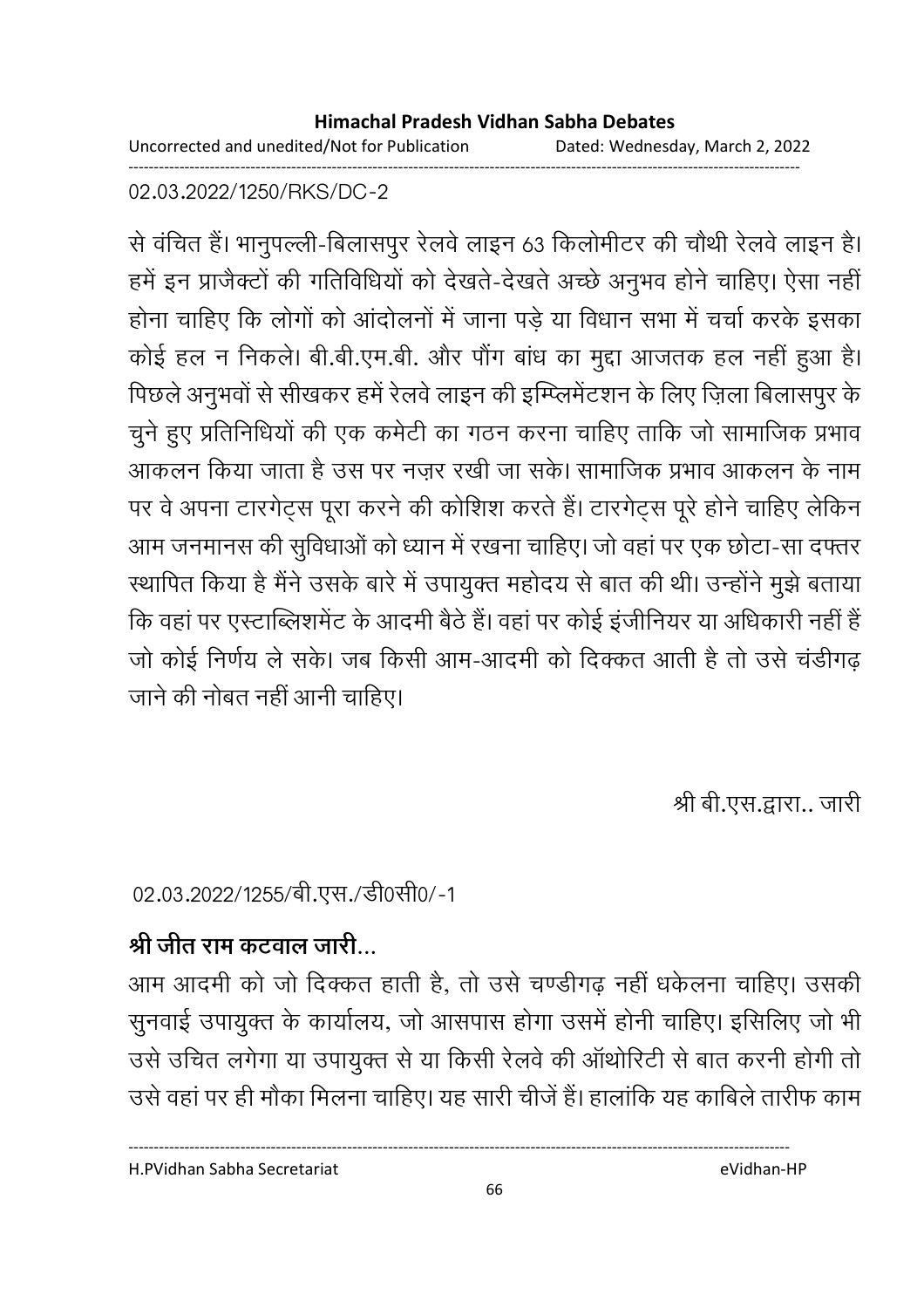Uncorrected and unedited/Not for Publication Dated: Wednesday, March 2, 2022

------------------------------------------------------------------------------------------------------------------------------------ है, इसमें काफी काम हुआ है और इसमें 22-23 सो करोड़ रुपया रिलीज भी हुआ है। परंतु उसे रिलीज करने के साथ-साथ जो एस्टेब्लिशमेंट है, जो इस क्षेत्र को देख रही है, वह यहाँ कार्यालय स्थापित करें और यहाँ काम करें और काम करके हमारे लोगों की जो समस्या है उनके ऊपर भी गौर होनी चाहिए। मैं ज्यादा न कहते हुए, ये जो दो बातें कहीं हैं, फोरलेन के पास भी रेलवे स्टेशन और बाघछाल पुल के पास भी रेलवे स्टेशन होना चाहिए। वहाँ से भी एक हाइवें की योजना चल रही है। झंडुता चुनाव क्षेत्र को भी इसका लाभ मिलना। चाहिए। इन्हीं शब्दों के साथ सभापति महोदय, आपने मुझे बोलना का समय दिया, आपका धन्यवाद, आभार, जय हिन्द॥

02.03.2022/1255/बी.एस./डी0सी0/-2

**सभापति :** अब इस चर्चा में श्री होशयार सिंह जी भाग लेंगे।

**श्री होशयार सिंह, देहरा** : सभापति महोदय, आपने बोलने का मौका दिया आपका धन्यवाद, "भानुपल्ली-बिलासपुर-बेरी ब्रांडगेज रेल लाइन परियोजना के कार्यालय को बिलासपुर में स्थापित करने हेतु जो आदरणीय सुभाष ठाकुर जी ने नियम-130 के अन्तर्गत परताव रखा है, इस पर मैं भी शामिल होना चाहता हूं। मैं ज्यादा नहीं कहूंगा कुछ बातें जरूर रखूंगा, मुझे हमारे इलाके में जो अनुभव हुआ है और रेलवे एक ऐसा विभाग है, जो हमारे लोकल प्रशासन को बिल्कुल नहीं मानता है। हमें खुशी है कि रेलवे लाइन आ रही है, इस इलाके में बहुत बड़ी डवलपमेंट हो रही हैं। लेकिन जो गलतिया पिछली पठानकोट-जोगिन्दर नगर रेल बिछी थी, वे गलतिया यहां न हो। पहला प्वाइट तो यह है कि हर किसी को कंपनसेशन मिलना चाहिए। पोग डैम विस्थापितों को आज भी कंपनसेशन नहीं मिला हैं, पिछले 55 सालों से आज भी वे न्यायालय और दफ्तरों में भटक रहे हैं परंतु आज भी उन्हें कंपनसेशन नहीं मिला है। जो एंग्रेमिट बी0बी0एम0बी के साथ वर्ष 1970 में बनाया था उसे मान्यता नहीं दी गई। हमारी जनता के साथ फिर से ऐसा नहीं होना चाहिए और इस बात का ध्यान रखा जाएं कि अंडर पास या ओवर ब्रिज बनाना बहुत जरूरी है। आज मेरे क्षेत्र में नगरोटा-सुरिया से ले करके रानी ताल तक केवल एक क्रोसिंग है। आज भी बीमार

H.PVidhan Sabha Secretariat eVidhan-HP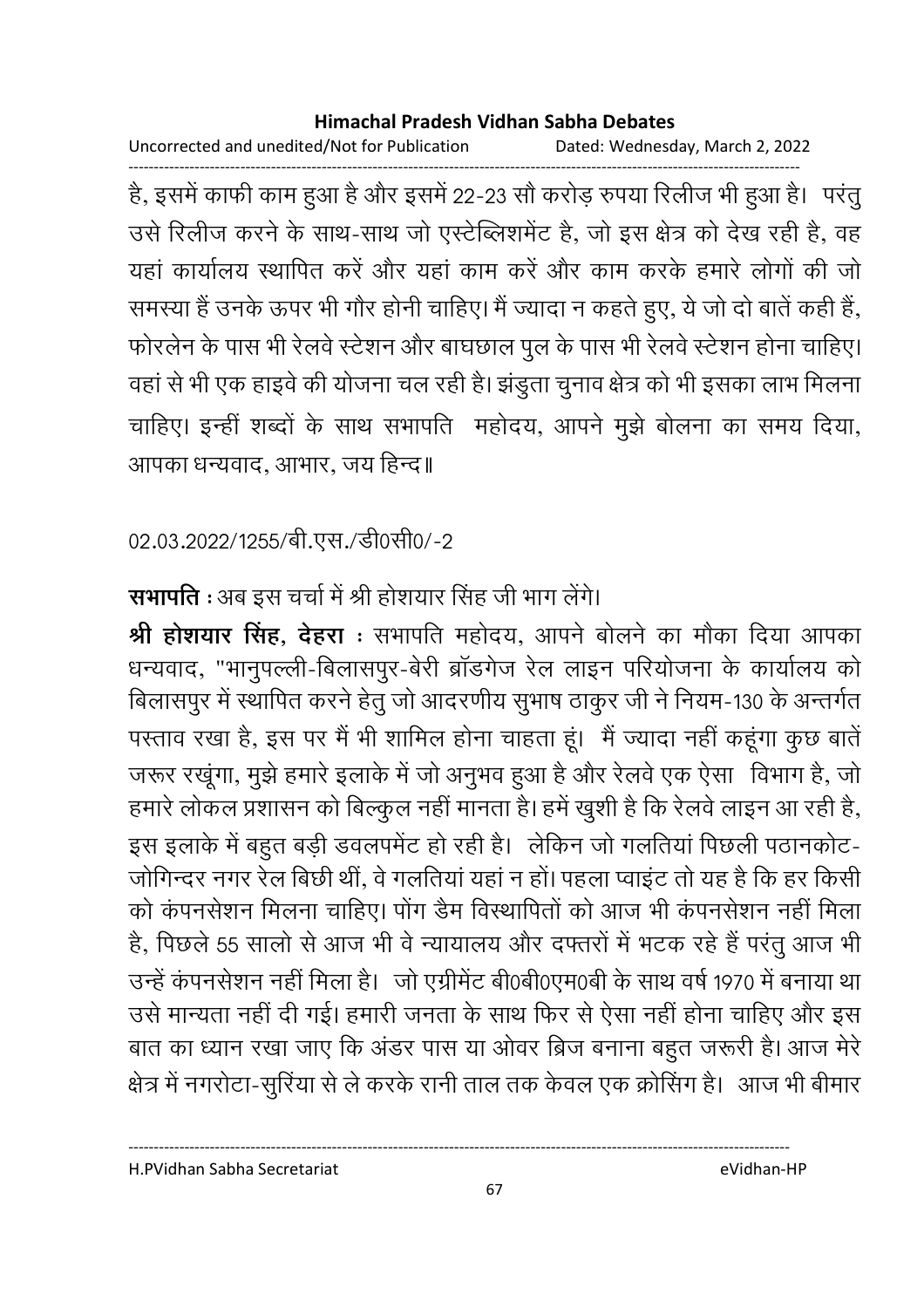Uncorrected and unedited/Not for Publication Dated: Wednesday, March 2, 2022

------------------------------------------------------------------------------------------------------------------------------------ आदमी को मर्ज पर उठा करके ले जाना पड़ता है। क्योंकि वहां न काई ओवर ब्रिज नहीं है, न अंडर ब्रिज है और न ही क्रोसिंग है। वहां के एरियाज को दो भागों में बाट दिया गया। एक तरफ सड़क है और दूसरी तरफ सड़क नहीं है। वहां जगलात का एरिया भी है और एक तरफ रेलवे लाइन है। आज भी मकान बनाने के लिए खचरों पर रेत, बजरी और इंटे ढोने पड़ती है। वहां 40 किलोमीटर के क्षेत्र में सिर्फ एक लेवल क्रोसिंग है। जब यह परियोजना बन रही है तो हर कार्य के लिए पाथ होना बहुत जरूरी है। अन्यथा जैसे हम रो रहे हैं वैसे ही बिलासपुर की जनता भी रोएगी। दूसरी बात आज रेलवे विभाग- अंडर ब्रिज एक पानी. की पाइप डालने के लिए 75 लाख रुपए लेता है। मैं परसों ही एक पाइप डाल करके आया हूं। 35 लाख रुपए भारने के बावजूद एक साल रेलवे ने वह पाइप नहीं डाली और चार करोड़ रुपए की मेरी पानी की स्कीम बंद पड़ी है। हमने जबंदस्ती पानी की पाइप डाल दी है मैंने कहा कि आपने एफ0आई0आर0 करनी है कर दो, आपने अरेस्ट करना है कर दो

## 02.03.2022/1255/बी.एस./डी0सी0/-3

परंतु में अपने 10 हजारा लोगों को गर्मियों में प्यासा नहीं मार सकता। रेलवे लाइन के नीचे से जो भी पाइप लाइन जाएंगी उसका एक भी पैसा नहीं दिया जाए। यह अच्छा होगा कि आप एडवांस में इन पाइपों को डाल दें। जो सच्चाई है उसे मैं यहां रखना चाहता हूं। श्री एन0 जी0 द्वारा जारी...

# 02-03-2022/1300/एच.के.-ए.जी. /1

# श्री होशयार सिंह ..... जारी

रेलवे विभाग का कोई भी जे.ई., एस.डी.ओ. या अन्य अधिकारी हमारे अधिकारियों से बात नहीं करता है। वह बोलता है कि डी.एम. फिरोजपुर में बात करों या बड़े अधिकारियों से बात करों और वह हमारे किसी भी अधिकारी से बात नहीं करेगा। उनके कानून ही अलग हैं-और मेरी इस बात को आप ध्यान में रखना क्योंकि कल को पछताना न पड़े। आज मैंने यहाँ

H.PVidhan Sabha Secretariat eVidhan-HP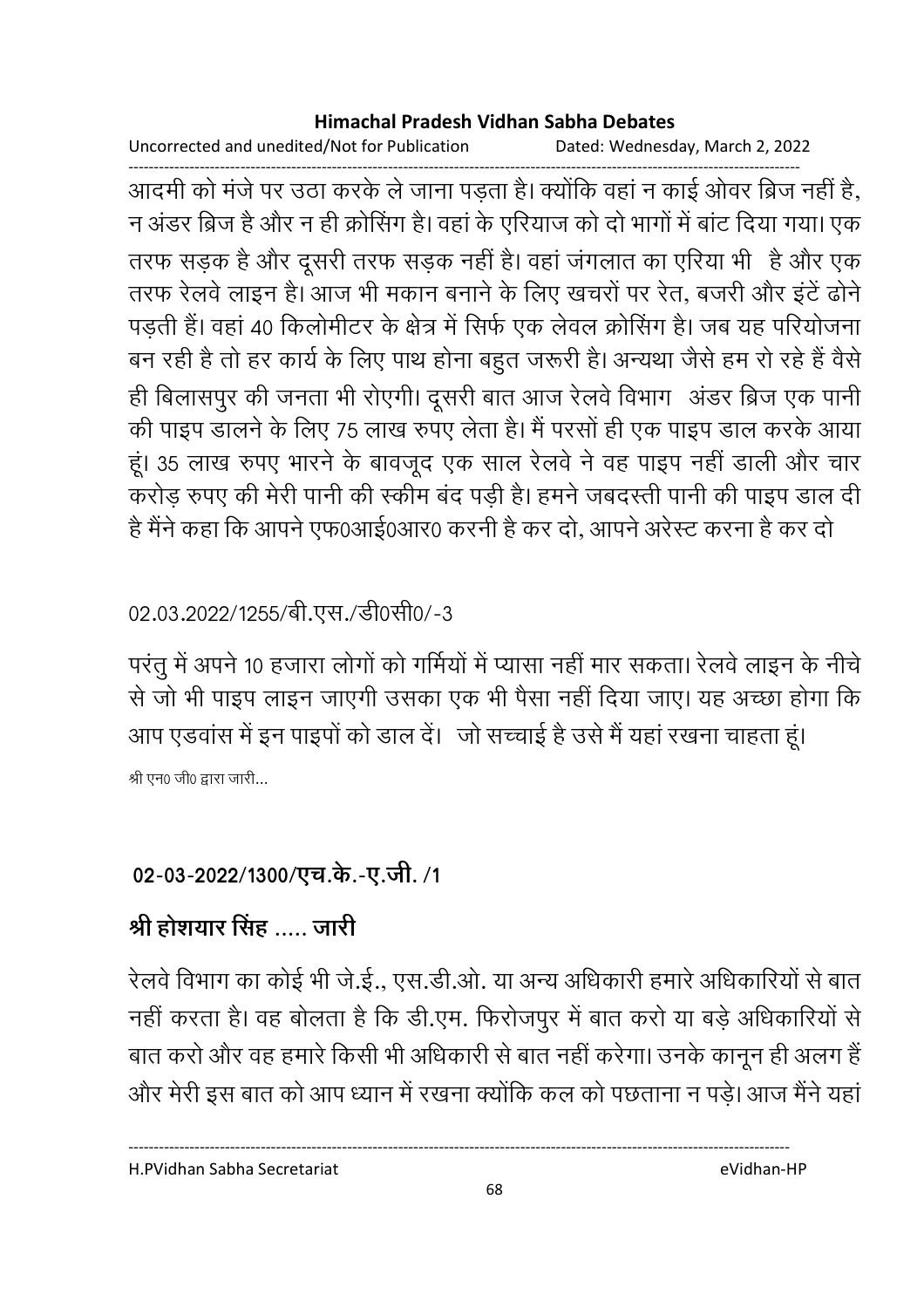Uncorrected and unedited/Not for Publication Dated: Wednesday, March 2, 2022

------------------------------------------------------------------------------------------------------------------------------------ पर उन्ही बार्ता को रखा है जिसका मुझे स्वयं अनुभव हुआ और रेलवे लाइन बनने के समय इन बातों का पूरा ध्यान रखा जाए। सभापति महोदय, आपने मुझे बोलने का मौका दिया आपका बहुत-बहुत धन्यवाद।

**सभापति** : धन्यवाद जी। इस चर्चा का उत्तर माननीय उद्योग मंत्री जी दोपहर के भोजन अवकाश के उपरांत देंगे। अब इस माननीय सदन की बैठक दोपहर के भोजन के लिए अपराह्न 02:00 बर्ज तक स्थगित की जाती है।

**02.03.2022/1405/JK/YK/1**

# (दोपहर के भोजनोपरान्त माननीय सदन की बैठक अपराह्न 14.05 बजे पुनः आरम्भ **ह3)**

**वन मंत्री**: अध्यक्ष महोदय, प्वाइंट ऑफ ऑर्डर।

**अध्यक्षः** माननीय वन मंत्री जी, आप क्या बोलना चाहते हैं?

**वन मंत्रीः** अध्यक्ष महोदय, जो यहां पर भाषण दिए जा रहे थे, उसमें श्री सुखर्विन्द्र सिंह सुक्खु जी ने कहा कि सड़कों की अप्रूवल नहीं हो रही है। मण्डी-पठानकोट फोरलेन का काम शुरू नहीं हो रहा है।, मंत्री जी फाइले नहीं निकालते हैं, वे पता नहीं क्या चाहते हैं, वे क्या ढूढ रहे हैं ? पता नहीं अभी वे क्यों यहां नहीं बैठे हैं अभी तो नूरपुर बाई पास का काम भी लगा हुआ है। मण्डी-पठानकोट के नेशनल हाइवें की फाइल अप्रूव हुए तीन महीने हो। गए हैं। वहां पर आजकल फुल स्ट्रीम में काम चला हुआ है। रही बात मंटोर-शिमला हाइवें-88 की, उसकी अप्रूवल हमारे से गए हुए दो महीने हो गए हैं। उनके रीजनल आफिस की कोई इन्क्वायरी लगी हुई है which is being attended by the Regional Office and the National Highways. My Department has nothing to do in it. सुखविन्द्र सिंह सुक्खु जी, आइए,आपका स्वागत है। मेरा आपसे निर्वेदन है कि आप हाउस में "कुछ बोले, यह कोई रामलीला का मैदान नहीं है। यह हिमाचल प्रदेश का माननीय सदन है। यहां पर जब

H.PVidhan Sabha Secretariat eVidhan-HP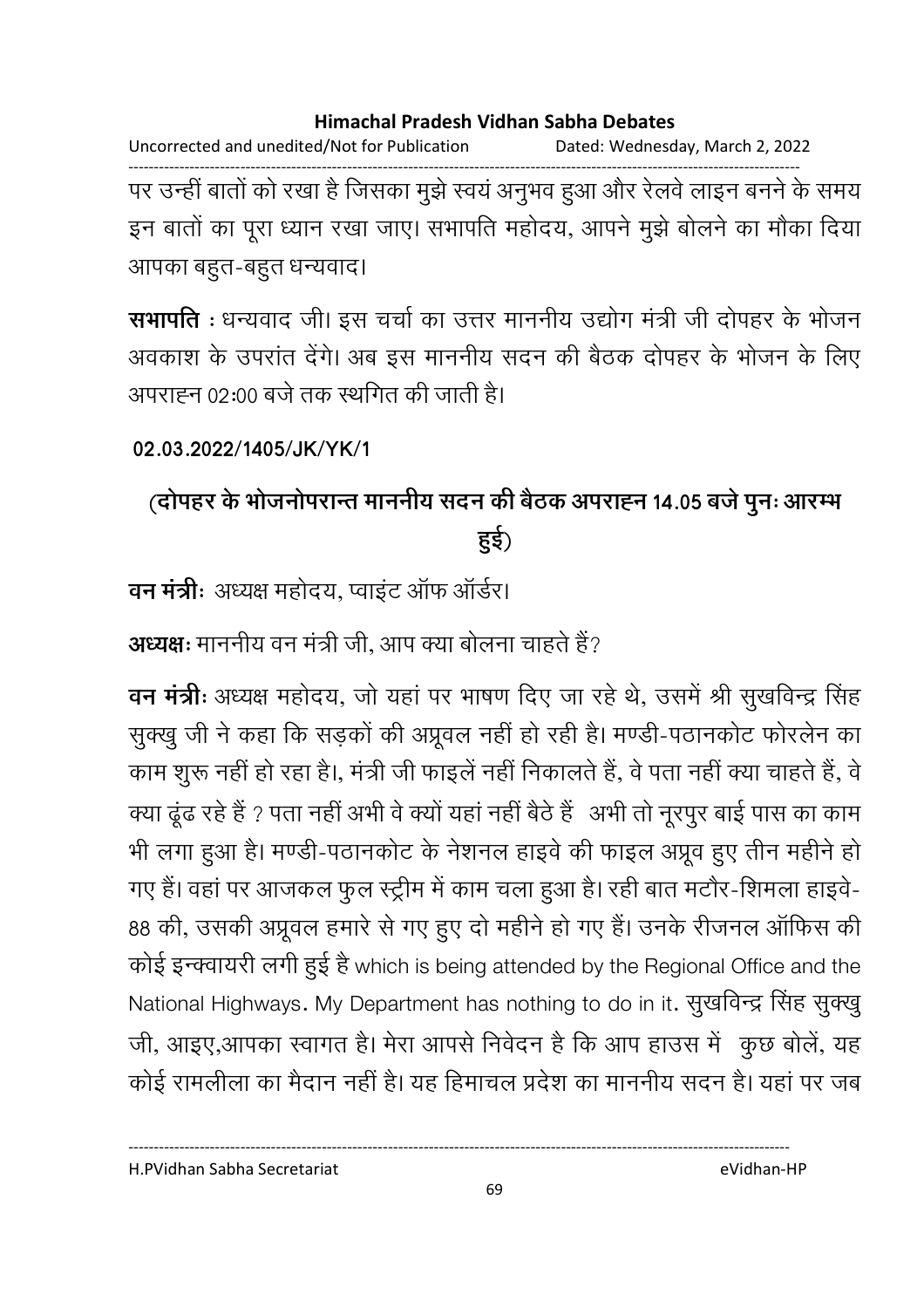Uncorrected and unedited/Not for Publication Dated: Wednesday, March 2, 2022 ------------------------------------------------------------------------------------------------------------------------------------ भी आप कुछ बोलते हैं तो पढ़ कर बोले। आप बिना पढ़ें मत बोला करें। …(व्यवधान)… पहले आप मुझे सुन लो। आप तो प्वाइट आफ आर्डर पहले ही करने लग पड़े। मैं अपने साथ डेंट्स लाया हू जब-जब हमारे रोड्ज़ की अप्रूवल हुई है। हमारे आफिस में कोई फाइल पैंडिंग नहीं है। मंत्री क्या ढूढता है? आप अपनी भाषा को कंट्रोल करके बोलना सीखिए।। also know how to speak in the same language कि मत्री क्या ढूढता है? आप क्या दूढ रहे हैं, उसका मुझे भी पता है। This is not the Congress Party, यह भारतीय जनता पार्टी की सरकार है। आप मेरी बात समझे। जिस तरीके की असभ्य भाषा में आपने मिनिस्टर को कटघरे में खड़ा करने का प्रयास किया this is not fair. I will not tolerate this. मैं यह बात बिल्कुल भी बंदोश्त नहीं करूंगा। …व्यवधान… आप फिर बोलने लग पड़े।

### **02.03.2022/1405/JK/YK/2**

...व्यवधान... आपकी तसल्ली नही हुई। ...व्यवधान... अध्यक्ष महोदय, I take a very strong notice of this. मैं आपसे प्रार्थना करना चाहूंगा कि and I want your permission to file a privilege against Sh. Sukhvinder Singh Sukhuji who tried to mislead the House. …व्यवधान... मैं तो अपनी बात अध्यक्ष महोदय के पास रख रहा हूं। श्री जगत सिंह नेगी जी, मैने आपसे राय नहीं मार्गी हैं। You have no right to speak anything that comes in your mouth. आपके पास यह राइट नहीं है कि आप जो मर्ज़ी झूठ बोलते रहें। ...व्यवधान... यह तो मैं आपके ऊपर लागू कर सकता हूं। Sh. Jagat Singh Negiji, this goes for you, यह आपके ऊपर जाता है। अध्यक्ष महोदय, I take a strong exception to the language which he used.

## अध्यक्ष महोदय, आपने बोलने का समय दिया, आपका धन्यवाद।

**अध्यक्षः** माननीय सदस्य, बैठिए। श्री सुखविन्द्र सिंह सुक्खु जी बोलिए।

**श्री सुखर्विन्दर सिंह सुक्खुः** माननीय अध्यक्ष महोदय, मंत्री जी बड़े हाइपर हैं। आप प्रिविलेज़ तो क्या किसी भी कोर्ट में चले जाएंगे, हम वहां पर भी लड़ेंगे। आप पिछली बार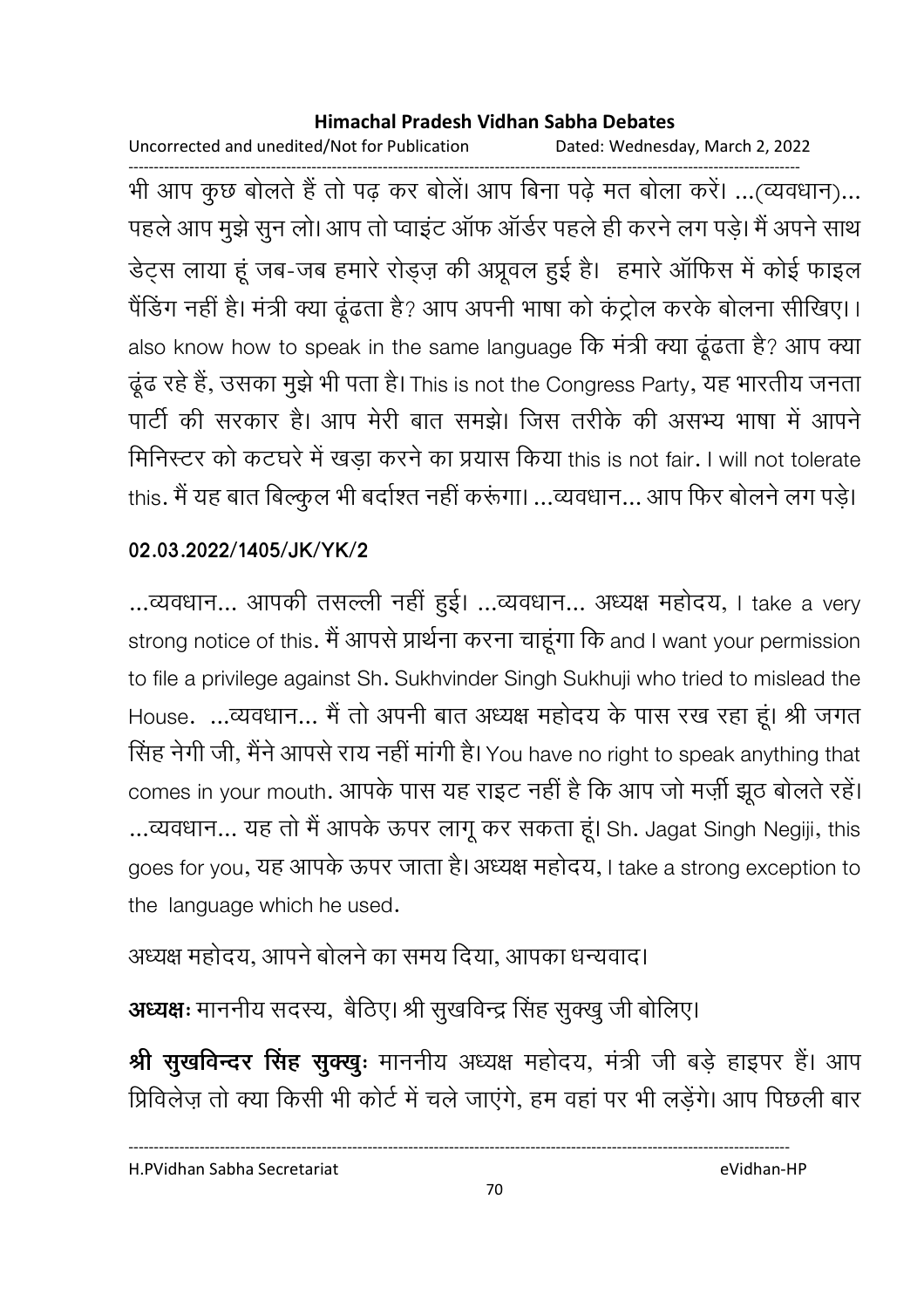Uncorrected and unedited/Not for Publication Dated: Wednesday, March 2, 2022 ------------------------------------------------------------------------------------------------------------------------------------ का इनका भाषण सुनिए। …व्यवधान…ये तू-तड़ाक के सिवाय कभी भी बात नहीं करते। ...व्यवधान...शिमला-मटौर की फाइल...व्यवधान...

श्री एस.एस. द्वारा जारी------

**02.03.2022/1410/SS-YK/1**

# श्री सुखर्विन्द्र सिंह सुक्खु क्रमागत <del>:</del>

देखिए, पीड़ा होती है। मैं मानता हूँ कि मंत्री जी को बोला है, पीड़ा होती है। अब सच की पीड़ा सुन लीजिए। झूठ के लिए भी यह हाउस है और कोर्ट भी है। मैं इस माननीय सदन के माध्यम से कह रहा हूँ कि शिमला-मंटौर और जोगिन्द्रनगर-पठानकोट की फाइल मंत्री जी यह बताइए कि आपके आफिस में कब आई और कितने दिन रुकी? अगर आप यह बात कह रहे हैं तो अभी भी मैं पूछ रहा हूँ तथा आपके सामने कह रहा हूँ कि गुस्सा मत कीजिए। ठीक है, आप सरकार के पार्ट है और मंत्री है, आप पर व्यक्तिगत टिप्पणी नहीं की गई है। सुनिए, हमने ये कहा कि जहां प्रदेश के विकास की फाइल रुकेगी तो विधान सभा के सभी सदस्यों का यह दायित्व बनता है कि वे उसे सदन के ध्यान में लाए। मैं किसी प्रिवेलिज से डरने वाला नहीं हूं, ऐसे प्रिवेलिज और जितने मजी कोर्ट केंस कर लीजिए। लेकिन मंत्री जी की भाषा देखिए। सदन की एक मर्यादा और गरिमा होती है। जिस पद पर आप बैठे हैं | उसकी एक मर्यादा और गरिमा है। इनके भाषण सुनिए। अभी देखिए, ये कह रहे थे कि ये लाएगा, तू लाएगा। यह कोई मोहल्ला नहीं हैं। एक लाख लोगों ने इनकों भी चुनकर भेजा है और हमको भी चुनकर भेजा है। हम आपका आदर करते है, हम सबका आदर करते हैं। सदन की गरिमा बनाना हम सबका दायित्व है। अगर विक्रमादित्य जी पहली बार है तो क्या इनसे तू-तड़ाक से बात करेंगे? मैं मंत्री जी का भाषण सुन रहा था तो मुझे बड़ा बुरा लग रहा था। हमने तो सिर्फ फाइल की बात की है और आपको एक और चीज़ बता दें कि अगर इनको इतना ही शोक है तो हम तथ्यों के साथ अन्य बातें भी लाएंगे तथा उन्हें रखना हमारा दायित्व है। अध्यक्ष महोदय, आपने हमें उन्हें रखने का मौका भी दिया। अगर कुछ गलत

H.PVidhan Sabha Secretariat eVidhan-HP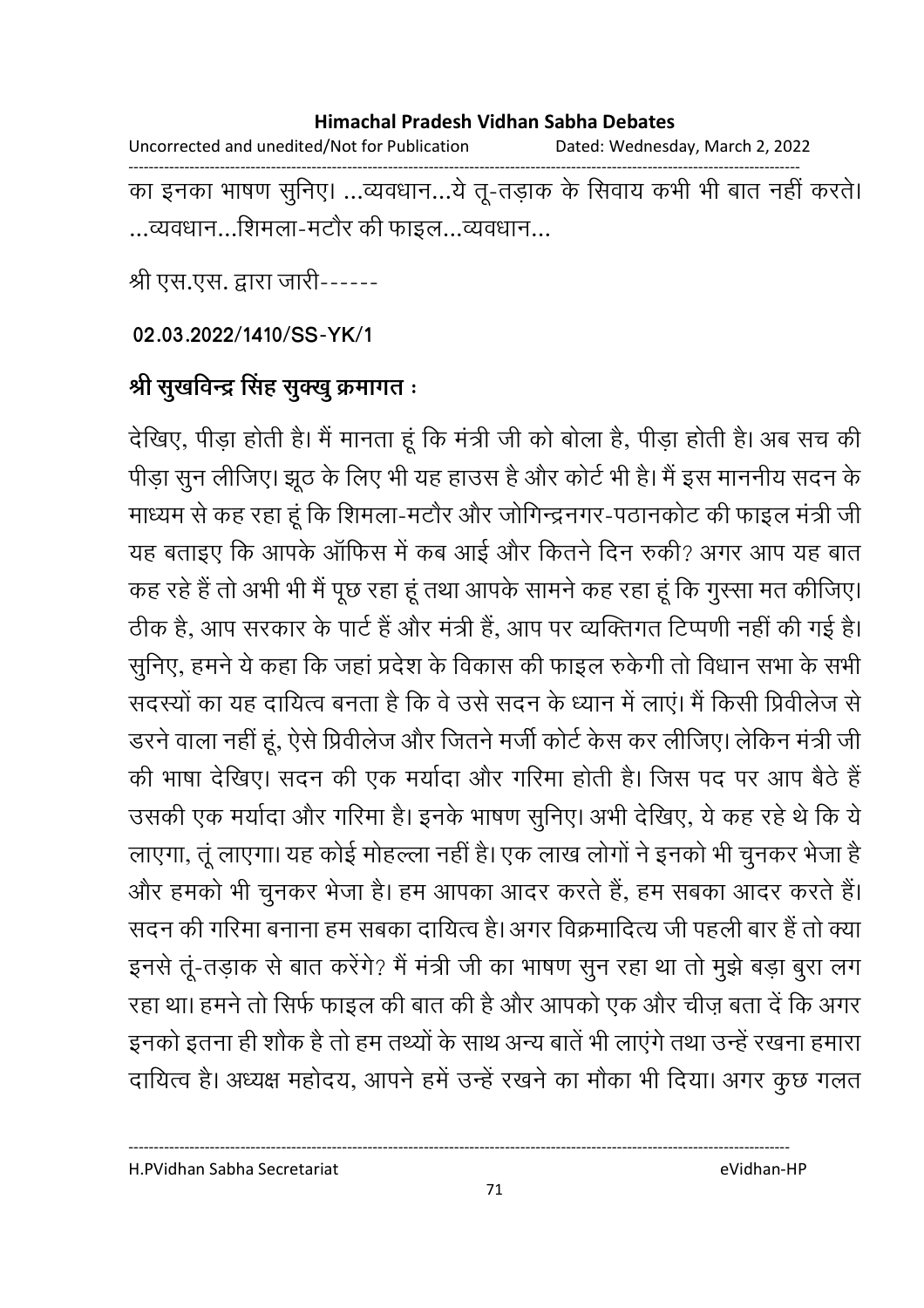Uncorrected and unedited/Not for Publication Dated: Wednesday, March 2, 2022 ------------------------------------------------------------------------------------------------------------------------------------ होगा तो इनके ध्यान में लाएंगे। इनको मैंने दो बार बोला कि आप विकास की फाइलों को क्यों रोक रहे हैं, आप इनसे पूछ लीजिए। हम कोई गलत नहीं बोल रहे हैं। अगर आपको व्यक्तिगत लगा है कि हमने व्यक्तिगत बोला है तो मैं स्पष्ट करना चाहता हूं कि हम व्यक्तिगत नहीं बोल रहे हैं। लेकिन जो फाइल आपके पास रुकी है हमने सिर्फ उस मामले में बोला है, यहीं मैंने कहना था। धन्यवाद, जयहिन्द।

### **02.03.2022/1410/SS-YK/2**

**वन मंत्री** : अध्यक्ष महोदय, मैं अपने साथ कापी लाया हूं। जो प्रोसिजर हैं मैं इनको थोड़ा समझा दू। हमारे से फाइल निकलकर रीजनल आफिस जाती है। रीजनल आफिस उसके ऊपर क्वैरीज लगाता है that I got nothing to do with my Office. यह जो शिमला-मंटौर वाला मामला है उसके ऊपर रीजनल आफिस की जो क्वैरीज लगी है …व्यवधान… मैं वे भी कागज़ साथ लाया हूँ कि क्या-क्या क्वैरीज लगी है। Why it has been installed? जोगिन्द्रनगर-मर्डी-पठानकोट वाली जो फाइल थी उसमें एक-डेढ़ महीना ज़रूर डिले हुई थी क्योंकि वहां पर रेट्स सैटल नहीं हो रहे थे और संघर्ष समिति के साथ मीटिंग्स चल रही थी। संघर्ष समिति के साथ मीटिंग के बाद कुछ प्वाइट्स ऐसे आ गए थे उदाहरणार्थ 8B), A to B the rate was Rs. 1 Crore canal and B to C the rate was Rs. 18,000/- a canal which needed to be settled, which was settled and after month and half times it was moved. सुन लीजिए। आज के दिन में उस हाईवे का विधिवत रूप से काम लगा हुआ है। The work is on. यह जो मटौर वाली फाइल है इसके ऊपर जो क्वैरी है, I think that will also be settled in the day or two days time and the work will start in coming days. **I want to assure the House and you that in the work any file pending for the development of the State has never been stopped by me and it will never be stopped by me.** But the language used मत्री क्या ढूढ रहा है is objectionable and I object to it. Thank you.

#### H.PVidhan Sabha Secretariat eVidhan-HP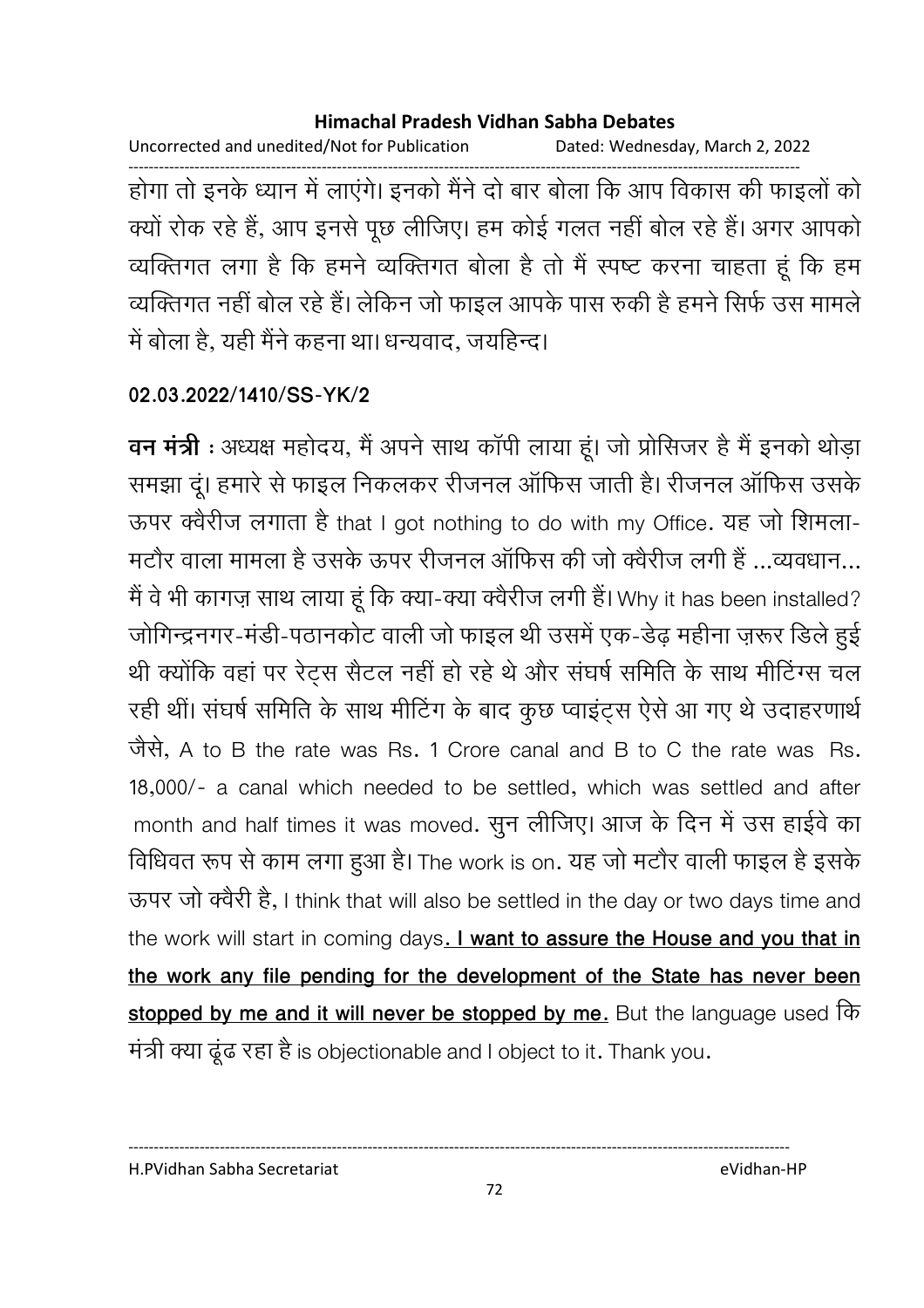Uncorrected and unedited/Not for Publication Dated: Wednesday, March 2, 2022

------------------------------------------------------------------------------------------------------------------------------------ अध्यक्ष : वैसे सुखर्विन्द्र सिंह सुक्खु जी, ये शब्द तो बड़े अससदीय लग रहे हैं। मैं भी सुन रहा था और उस समय मंत्री जी यहां पर नहीं थे कि क्यों फाइल रोकी गई, मंत्री जी क्या दूढ रहे हैं। मुझे लगता है कि ये शब्द अससदीय है। मैं इन शब्दों को देख लूगा और एक्सपंज कर दूंगा। ठीक है, माननीय सदस्य, आपकी बात आ गई।

**श्री सुखविन्द्र सिंह सुक्खु** : अगर मैंने कहा है कि मंत्री जी क्या ढूढ रहे हैं तो इसका मतलब है कि आब्जैक्शन ढूढ रहे होंगे। अगर आपको लगता है कि ये शब्द असंसदीय है तो इनको कार्यवाही से निकाल दीजिए।

**02.03.2022/1410/SS-YK/3**

**अध्यक्ष :** चलो अब छोड़ो, आपकी बात आ गई है।

अब माननीय उद्योग मंत्री जी, नियम-130 के अंतर्गत जो चर्चा हुई है उसका उत्तर देंगे। जारी श्रीमती के0एस0

# 02.03.2022/1315/केएस/एजी/1

**उद्योग मंत्री** : अध्यक्ष महोदय, नियम 130 के अंतर्गत माननीय सदस्य श्री सुभाष ठाकुर जी ने जो प्रस्ताव लाया है कि भानुपल्ली-बिलासपुर बेरी ब्रांड गेंज रेल लाइन परियोजना से जुड़ा कोई भी कार्यालय इस समय बिलासपुर में स्थापित नहीं है। इस परियोजना से जुड़े मसलों को हल करने के लिए कलेक्टर जिला बिलासपुर को बार-बार चर्डीगढ़ जाना पड़ता है जिससे जहां जिले के कार्य प्रभावित हो रहे हैं वहीं परियोजना से प्रभावित लोगों की कठिनाइयों को दूर करने में भी दिक्कते आ रही है। सरकार जनहित में इस बारे में आवश्यक निर्णय ले या वाछित नीति बनाए ताकि इस परियोजना का कार्य लगभग 150 किलोमीटर दूर चडीगढ़ में स्थापित कार्यालय से नियंत्रित न होकर, नजदीक से इसकी देखरेख हो।ब

अध्यक्ष महोदय.

H.PVidhan Sabha Secretariat eVidhan-HP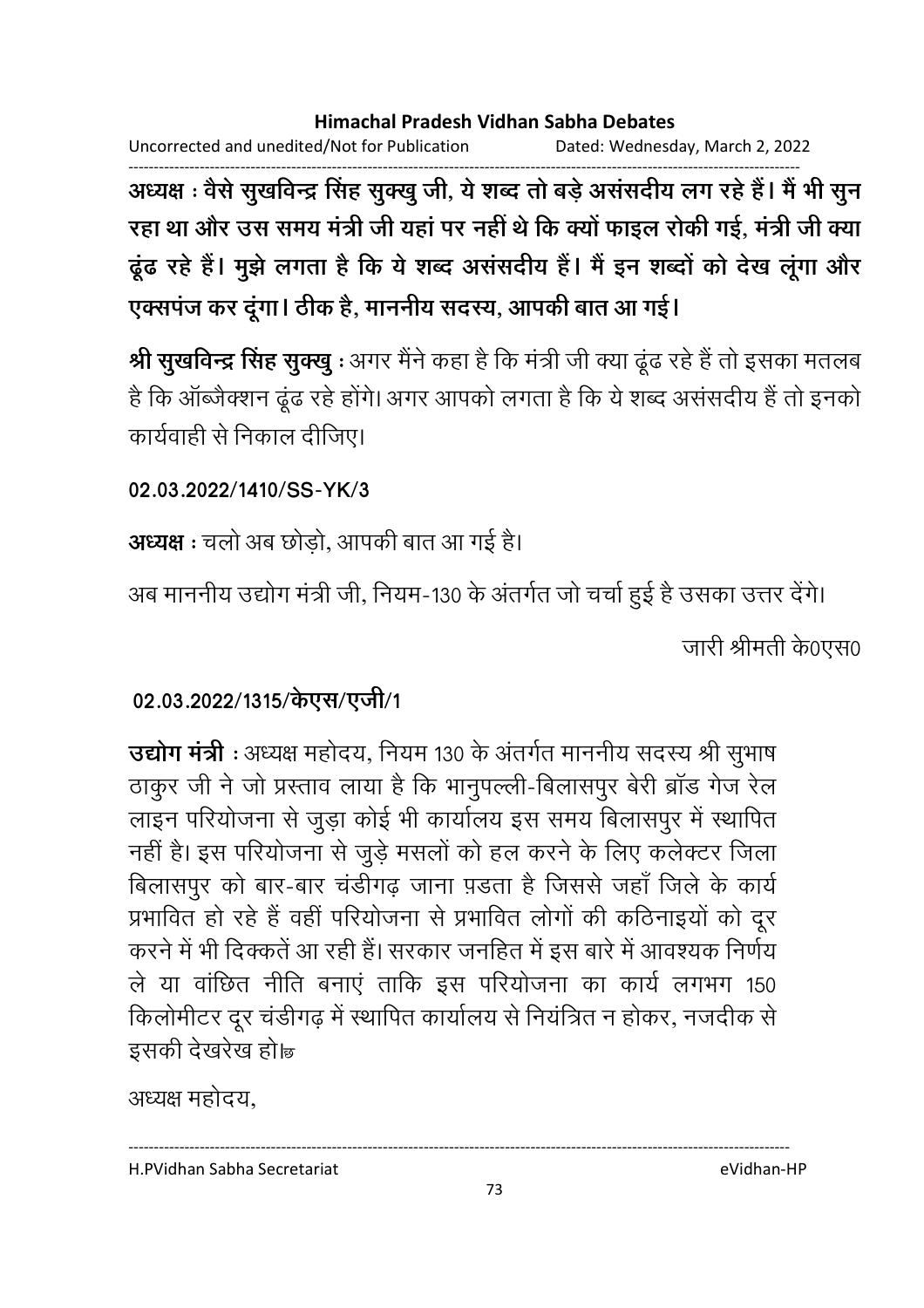- भानुपल्ली बिलासपुर रेलवे लाइन परियोजना के लिए आर.वी.एन.एल. का कार्यालय बिलासपुर में व्यास सदन बिलासपुर नजदीक उपायुक्त कार्यालय में पहले से मौजूद है तो ये कहना गलत होगा कि जिला अधिकारी बार-बार चंडीगढ़ में आर.वी.एन.एल. कार्यालय जाते हैं जबकि जिला कर्मचारियों को कभी-कभार ही आर.वी.एन.एल. के कार्यालय चडीगढ़ जाना प़डता है। वर्तमान में, परियोजना के लिए भूमि अधिग्रहण की प्रक्रिया जिला राजस्व विभाग द्वारा निपटाई जा रही है। जिसे प्रधान सचिव (परिवहन) हिमाचल प्रदेश सरकार द्वारा समन्वित किया जा रहा है।

इस कार्य के निष्पादन हेतु वर्तमान में भू-अर्जन अधिकारी (रेलवे), .<br>बिलासपुर के कार्यालय में कार्यरत्त अधिकारियों/कर्मचारियों का ब्यौरा 02.03.2022/1315/केएस/एजी/2

निम्न है:-

| क्र0स0         | पदनाम                 | स्वीकृत भरे हुए |    | रिक्त पद                                                                      |
|----------------|-----------------------|-----------------|----|-------------------------------------------------------------------------------|
|                |                       | पद              | पद |                                                                               |
|                | 1 भू-अर्जन<br>अधिकारी | 1               | 1  |                                                                               |
| $\overline{2}$ | नायब<br>तहसीलदार      | 1               |    | 1                                                                             |
|                | 3 कानूनगो             | $\overline{2}$  |    | 3 नायब तहसीलदार के उपरोक्त पद के<br>विरूद्ध एक अतिरिक्त कानूनगो<br>कार्यरत है |
| 4              | पटवारी                | 5               | 5  |                                                                               |

H.PVidhan Sabha Secretariat eVidhan-HP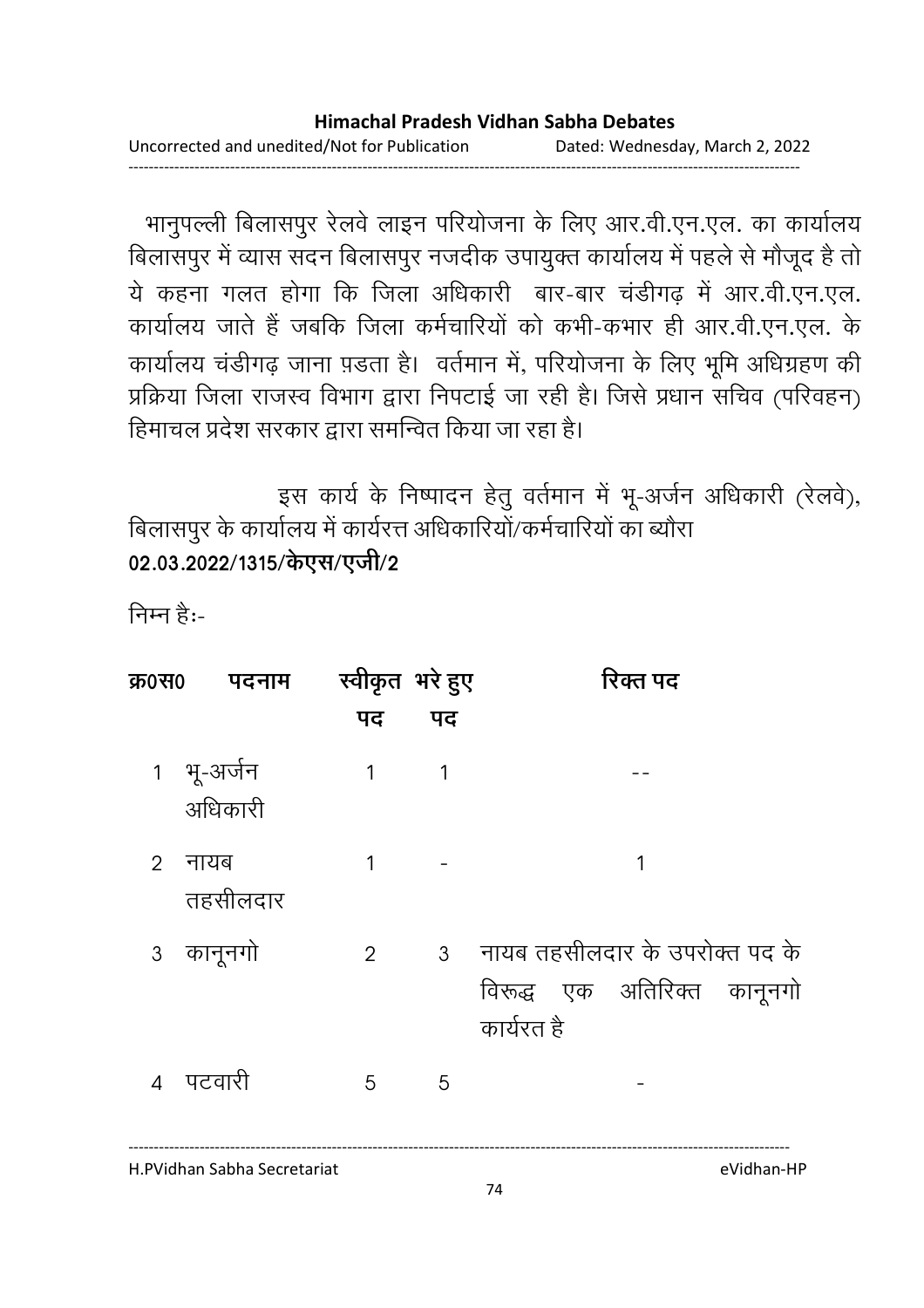# Uncorrected and unedited/Not for Publication Dated: Wednesday, March 2, 2022 ------------------------------------------------------------------------------------------------------------------------------------ 5 वरिष्ठ सहायक 1 1 6 लिपिक/ कम्पयूटर ऑपरेटर  $1$  -

8 #)) 10 2 !1
 ) \* ) . 2 ह

.<br>चेनमेन कार्यरत्त हैं।

## **Himachal Pradesh Vidhan Sabha Debates**

7 ) 2 2 -

## 02.03.2022/1315/केएस/एजी/3

इसके अतिरिक्त रेल विकास निगम लिमिटेड बिलासपुर के कार्यालय में रेल विकास निगम द्वारा नियुक्त अधिकारियों का ब्यौरा निम्न हैः-

- 1. श्री अनुराग रत्न, एस.एस.इ.
- 2. श्री सन्तोश कुमार, एस.एस.ई.
- ३. श्री विकास, एस.इं.

इसके अतिरिक्त प्रदेश में जहां पर रेल निर्माण के कार्य चल रहें हैं, में क्षेत्रीय कार्यालय कार्यरत्त है।

भानुपल्ली-बिलासपुर बेरी रेल लाइन (63.1 किलोमीटर लम्बाई) की लागत में 75 प्रतिशत भारत सरकार तथा 25 प्रतिशत प्रदेश सरकार वहन करेगी परन्तु यदि भूमि की लागत मु0 70 करोड रुपये से अधिक होगी तो उसे भी राज्य सरकार द्वारा वहन करना होगा। दिनाक 20.02.2022 तक भानुपल्ली-बिलासपुर-बेरी रेल लाइन के लिए कुल मु0 2738.05 करो़ड रुपये की राशि जारी की जा चुकी है, जिसमें मु0 2247.95 करोड़ रुपये रेलवे द्वारा तथा मु0 490.10 करोड़ रुपये राज्य सरकार द्वारा जारी किए गए हैं। केंद्र सरकार ने वर्ष 2022-23 में भानुपल्ली बिलासपुर रेल लाइन के लिए मु0 1868 करो़ड रुपये। आबंटित किये हैं।

H.PVidhan Sabha Secretariat eVidhan-HP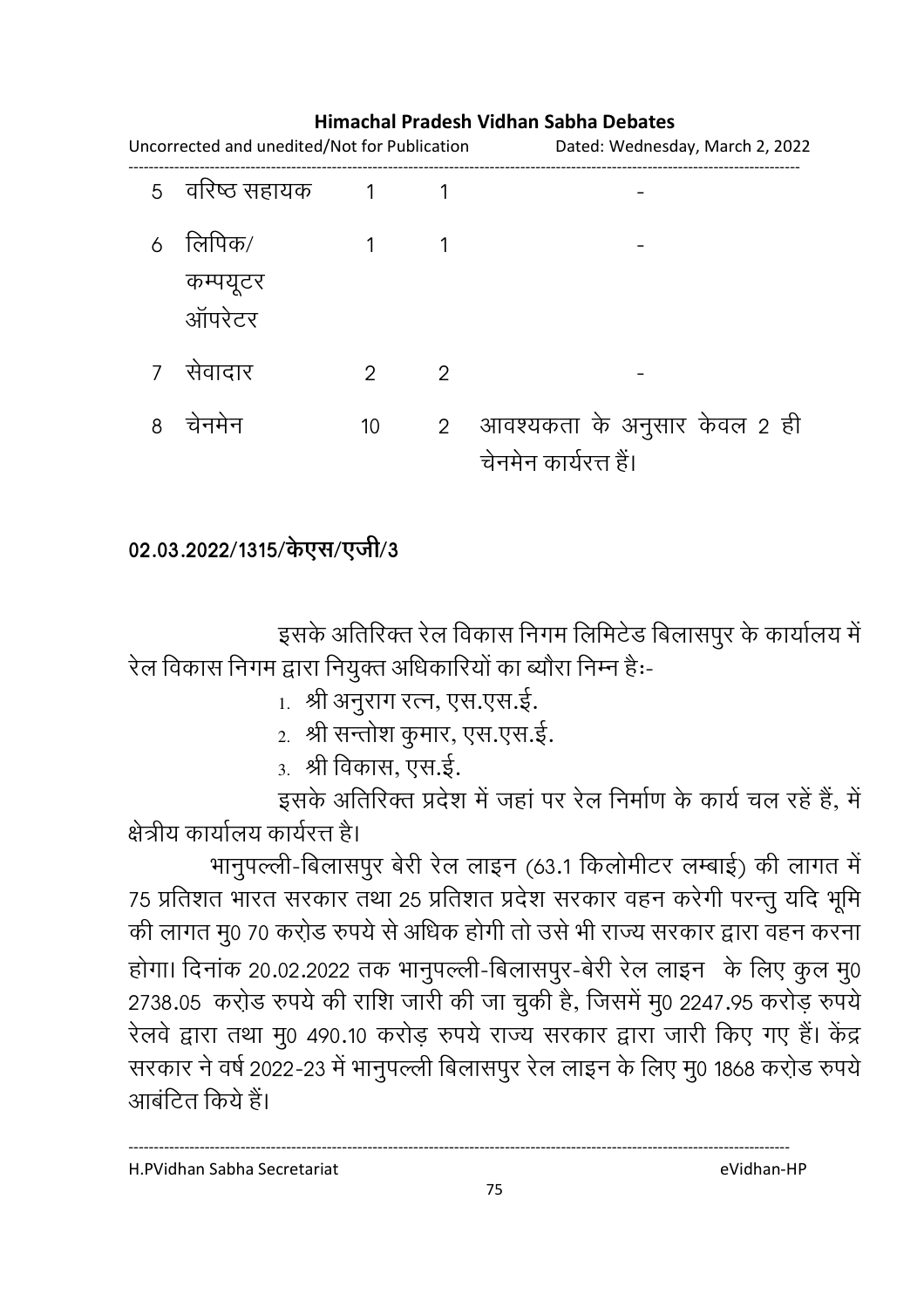Uncorrected and unedited/Not for Publication Dated: Wednesday, March 2, 2022

#### ------------------------------------------------------------------------------------------------------------------------------------ <u>भानुपल्ली-बिलासपुर-बेरी ब्रॉंड गेज रेलवे लाइन भूमि अधिग्रहण की स्थिति</u>

- कि.मी. ० से कि.मी. २० तक पूरी जमीन का कब्जा आर.वी.एन.एल. को सौप दिया गया है।
- कि.मी. 20 से कि.मी. 52 तक कुल 82.887 हेक्टेयर निजी भूमि में से बातचीत से 39.177 हेक्टेयर भूमि का अधिग्रहण 7 गांवों में किया गया है। 23 गांवों में 43.71 हेक्टेयर क्षेत्र के लिए सामाजिक प्रभाव आकलन की रिपोर्ट का मूल्यांकन करने के लिए विशेषज्ञ समूह की सिफारिश और भूमि अधिग्रहण की सिफारिश करने के लिए अधिनियम की धारा 8(2) के अंतर्गत सरकार द्वारा दिनाक 02/02/2022 को आंधेसूचना जारी की गई है। इसके अतिरिक्त सरकार द्वारा दिनाक 19/02/2022 को इस भूमि के अधिग्रहण के लिए धारा 11 (1) के तहत भी अधिसूचना जारी की जा चुकी हैं।
	- श्रीमती अ0व0 द्वरा जारी..

**02.03.2022/1420/av/ag/1**

# <u> उद्योग मंत्री---------- जारी</u>

इस भूमि के अधिग्रहण के लिए धारा 11 के तहत भी अधिसूचना जारी की जा चुकी है। इसके अतिरिक्त 86.03 हैक्टेयर सरकारी भूमि का कब्जा आर0बी0एन0एल0 को सौंप दिया गया है।

किमी 52 से कि0मी0 63 तक सरकार द्वारा दिनाक 31/1/2022 को 10 गावों में 40.54 हैक्टेयर निजी भूमि के अधिग्रहण हेतु एस.आई.ए. के अध्ययन करने की अधिसूचना जारी की गई है और अध्ययन शुरू हो गया है। इसके अतिरिक्त एफ.सी.ए. के तहत 12 हैक्टेयर सरकारी भूमि के डायवर्शन का प्रस्ताव नोडल अधिकारी को दिनाक 31-02-2022 | को प्रस्तुत किया गया है। वैसे तो माननीय सदस्य ने अपने प्रस्ताव में केवल यह कहा है कि दफ्तर को बिलासपुर शिफ्ट किया जाए परंतु कुछ बाते बीच में ऐसी थी जिनका मैंने यहाँ पर ब्यौरा देना जरूरी समझा। 7 सुरंगों और 36 पुर्ला का निर्माण शुरू हो गया है और कार्य प्रगति पर है तथा 3 सुरंगों के निर्माण का काम नवंबर, 2021 में आंबंटित किया गया है। मैं

H.PVidhan Sabha Secretariat eVidhan-HP

76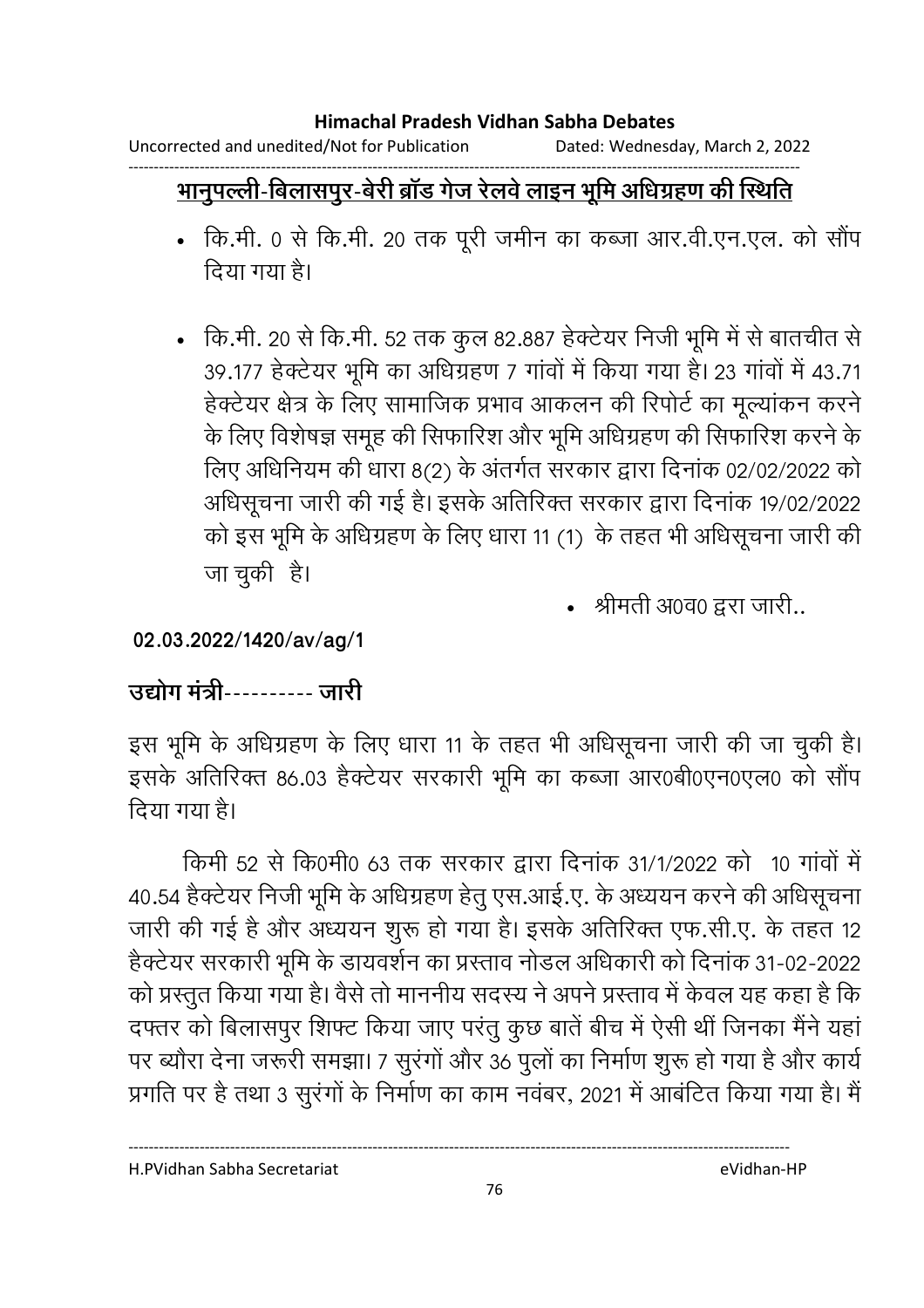Uncorrected and unedited/Not for Publication Dated: Wednesday, March 2, 2022

------------------------------------------------------------------------------------------------------------------------------------ माननीय सदस्य के ध्यान में यह बात भी लाना चाहता हूं कि माननीय प्रधान मंत्री कार्यालय । द्वारा प्रगति पोर्टल पर इस रेल लाइन के जमीन के अधिग्रहण की प्रगति रिपोर्ट भी ली जाती है। इसके आर0बेठिएन0एल0 का हैंड आफिस चंडीगढ़ में हैं और ब्रांच आफिस बिलासपुर में हैं। प्रजिक्ट आफिस प्रजिक्ट साइट्स के ऊपर है। पहली प्रजिक्ट साइट डब्ट में, दूसरी धरोट तथा तीसरी प्रजिक्ट साइट लखाला में हैं। इन्होंने यहां यह भी कहा कि उपायुक्त द्वारा चडीगढ़ का दौरा करने की वजह से वहां का कार्य प्रभावित होता है तो मेरी सूचना के अनुसार वर्ष 2021 और 2022 में आपके उपायुक्त, बिलासपुर को केवल दो बार चर्डीगढ़ जाना पड़ा है। एक बार उनको दिनाक 28.8.2021 और दूसरी बार 3.2.2022 को जाना पड़ा है। भारत के संविधान के अनुसार रेलवे केन्द्रीय सरकार का विषय है जिस विषय पर कोई कानून अथवा नीति बनाया जाना केवल केन्द्रीय सरकार के अधिकार क्षेत्र | में हैं। यद्यपि केन्द्रीय सरकार के रेल मंत्रालय द्वारा रेलवे परियोजनाओं के क्रियान्वयन में राज्यों की सरकारों के परामर्श एवं प्राथमिकताओं को अधिमान दिया जाता है।

# **02.03.2022/1420/av/ag/2**

इसलिए मेरा निवेदन रहेगा कि आप अपने इस प्रस्ताव को वार्पिस लेने की अनुकम्पा करें। आपके मन के अंदर जो शकाएं थी मैंने उनके बारे में भी जानकारी देने की कोशिश की है। वहां पर जिस तरीके से काम होना चाहिए और वहां पर जिन-जिन एजैसीज की हर समय मौजूदगी चाहिए; वह मुझे लगता है कि बिलासपुर में हैं। यह मसला सीधे तौर पर केंद्र सरकार से जुड़ा हुआ है और यदि इसमें सैद्धांतिक रूप से कोई बदलाव लाना होगा तो वह वहीं से हो सकता है। लेकिन मुझे मेरे विभाग द्वारा दी गई जानकारी के अनुसार मुझे ऐसा लगता है कि वहां काम में किसी प्रकार की समस्या नहीं आ रही है। वहां पर जिस प्रकार से दफ्तर और स्टाफ की जरूरत है; वह वहां पर सारे-का-सारा मौजूद है। धन्यवाद।

**अध्यक्ष** : माननीय सदस्य, इसमें क्या कोई स्पष्टीकरण है? इसमें कोई मतदान नहीं होता तो इसको वार्पिस लेना या लेने के बारे में कुछ नहीं पूछा जाता। अगर स्पष्टीकरण है तो आप बोल सकते हैं।

H.PVidhan Sabha Secretariat eVidhan-HP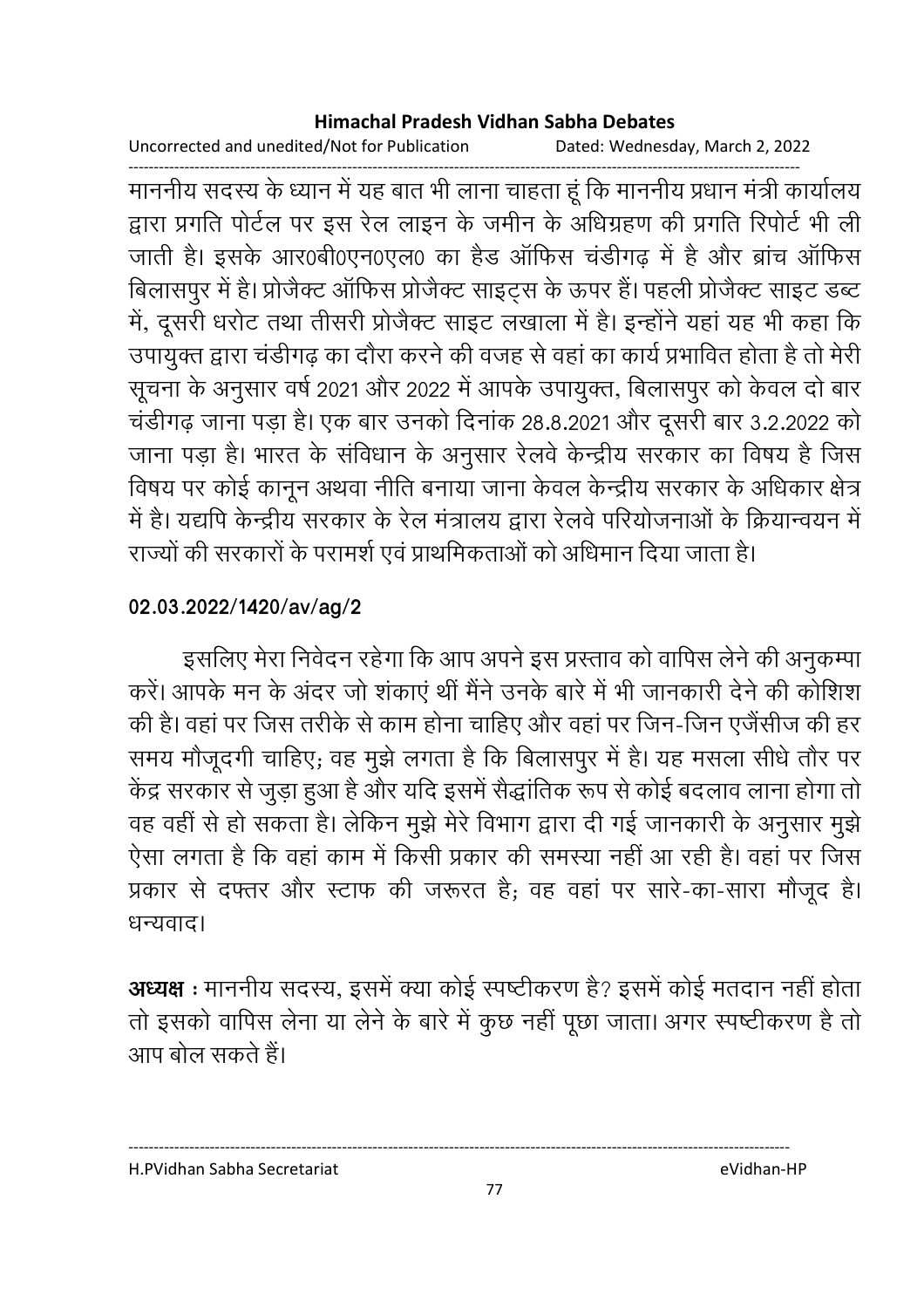Uncorrected and unedited/Not for Publication Dated: Wednesday, March 2, 2022

------------------------------------------------------------------------------------------------------------------------------------ **श्री सुभाष ठाकुर** : अध्यक्ष महोदय, बिलासपुर के लोग भी चाहते हैं और हिमाचल के लोग भी चाहते हैं कि यह रेलवे लाइन आनी चाहिए। लेकिन हम इस सदर्भ में यही जोड़ना चाहते. थे कि इनका हैंड आफिस चंडीगढ़ में हैं और लोगों को उनसे अपनी समस्याओं के सदर्भ में बातचीत करने के लिए चर्डीगढ़ जाना पड़ता है। चर्डीगढ़ का आफिस केवल इसी रेलवे लाइन परियोजना के लिए खोला गया है।

**अध्यक्ष** : माननीय सदस्य, मंत्री जी ने बड़े विस्तार से उत्तर दे दिया है और इसके ऊपर कोई चर्चा नहीं होती। मंत्री जी के उत्तर के साथ ही यह चर्चा समाप्त होती है। …व्यवधान… आप पहले ही अपनी बात विस्तार से रख चुके हैं। इस पर दोबारा बोलने का कोई प्रावधान नहीं है। ...व्यवधान... चलो, आप बोलिए।

# <u>टी सी द्वारा जारी</u>

# 02/03/2022/1425/टी0सी0वी0/ए0एस0/1

**श्री सुभाष ठाकुर** : मैं यह कहना चाहता हूं कि जो लोग चंडीगढ़ में बैठे हैं, वे अपने मूल र्वतन का 10 प्रतिशत हार्डशिप अलाउस ले रहे हैं। यह भानुपल्ली-बिलासपुर-बेरी रेलवे लाइन का हैड ऑफिस है। लेकिन जो बिलासपुर का ऑफिस है, मैं उसके बारे में कोई टिप्पणी नहीं करना चाहता हूं। वहां सभी रिटायर्ड लोग बैठते हैं। जब यह आफिस इसी रेलवे लाइन के लिए हैं तो यह बिलासपुर में होना चाहिए था। जो लोग बिल्कुल भूमिहीन हो रहे हैं, जिनका मकान भी जा रहा है और जिनका हिमाचली प्रमाण-पत्र तक नहीं बनेगा उनकी सुर्विधा के लिए यह विषय प्रदेश सरकार को केन्द्र सरकार के साथ उठाना चाहिए। मैंने भी उनके साथ पत्राचार किया है लेकिन उसमें उन्होंने बर्टिडा को भी जोड़ दिया है ताकि उनको यह आफिस चण्डीगढ़ से बिलासपुर न ले जाना पड़े।

**उद्योग मंत्री** : अध्यक्ष जी, मैंने पहले ही बता दिया है कि यह केन्द्रीय सरकार का मसला है। अगर केन्द्र में कोई विषय लेकर जाना है और वहां किसी के साथ कोई बात रखनी हैं तो मैं

इनके साथ जाने के लिए तैयार हूं। हम वहां जाएंगे और इस विषय पर अपना पक्ष रखेंगे।

----------------------------------------------------------------------------------------------------------------------------------

H.PVidhan Sabha Secretariat eVidhan-HP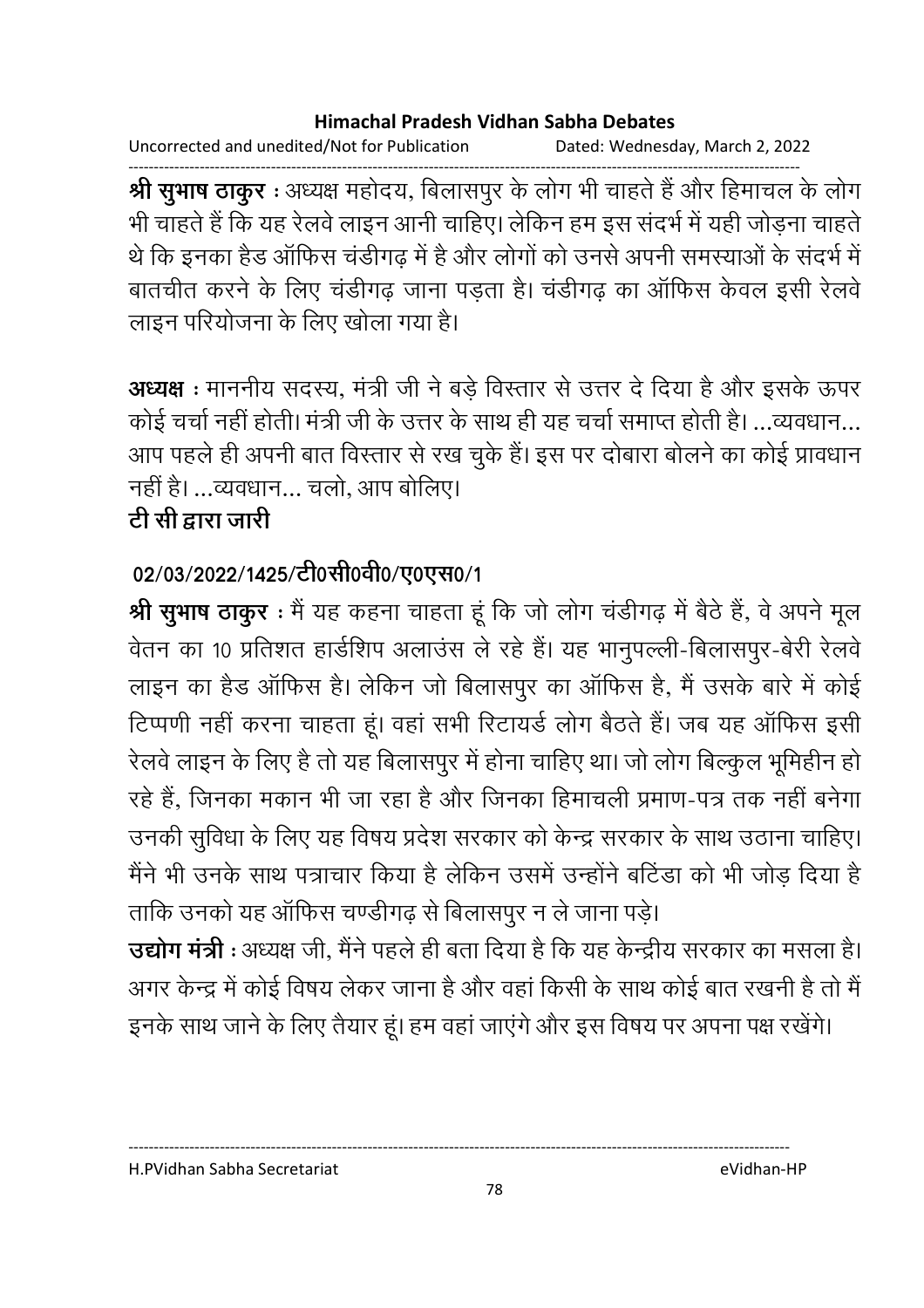------------------------------------------------------------------------------------------------------------------------------------

# 02/03/2022/1425/टी0सी0वी0/ए0एस0/2

## <u>व्यवस्था का प्रश्न</u>

**अध्यक्षः** माननीय सदस्य, श्री जगत सिंह नेगी जी क्या कोई विशेष बात है? ठीक है, आप बोलिए।

**श्री जगत सिंह नेगी** : अध्यक्ष महोदय, हमने नियम-130 के अंतर्गत जो प्रस्ताव यहां पर चर्चा हेतु दिया है उसमें हम 3-4 लोगों का नाम है। इस प्रस्ताव का मूल टैक्स्ट था "The House may discuss the irregularities in the implementation of Smart City Project in Shimla city" और इसको बदल कर"शिमला स्मार्ट सिटी परियोजना के अन्तर्गत हो रहे विकासात्मक कार्यों पर यह सदन विचार करे" कर दिया है। हम इसमें हुई अनियमितताओं के बारे में बात करना चाह रहे हैं और आप कर रहे हैं विकास की बात। हम गरीबी की रेखा की बात कर रहे हैं लेकिन आप रेखा की गरीबी के बारे में बात कर रहे हैं। यह कैसे संभव है। यह हमारे साथ बेइसाफी है और नियमों की धज्जिया उड़ाई जा रही हैं। यह मंत्री जी ने ही करवाया होगा। हमने विकास की बात नहीं करनी हैं। आपने उसमें जो धार्धालेया की है, हमें उस पर चर्चा करनी है। अध्यक्ष महोदय, मैं आपका सरक्षण चाहता हू और हमने जो मूल प्रस्ताव दिया है, उसी को इसमें चलने दिया जाए। धन्यवाद।

**अध्यक्ष :** माननीय सदस्य, यदि विकास में कोई कमी है तो आप उनको बता दें और मंत्री | जी उसका उत्तर दे देंगे।

**श्री जगत सिंह नेगी** : अध्यक्ष महोदय, हम विकास की बात नहीं कर रहे हैं उसमें जो आनेयमितताएं हुई हैं, उनकी बात कर रहे हैं। इनकी मशा ठीक नहीं हैं।

**श्री मुकेश ओग्नेहोत्री** : अध्यक्ष महोदय, यह गभीर विषय है। प्रस्ताव को किसने चेज किया हैं, उसकी जिम्मेवारी फिक्स की जाए। हमें आपका सरक्षण चाहिए। हमने प्रस्ताव आपके पास भेजा है और हम आप पर बहुत विश्वास करते हैं। प्रस्ताव को कौन चेंज कर रहा है, यह गौर करने का विषय है।

**अध्यक्ष** : आपका यह जो विश्वास है, यह बना रहेगा। आप चिंता न करें। मुझे यह लगता है कि हमारे सचिवालय की मशा बिल्कुल सही है। माननीय सदस्य, श्री जगत सिंह नेगी जी ने

H.PVidhan Sabha Secretariat eVidhan-HP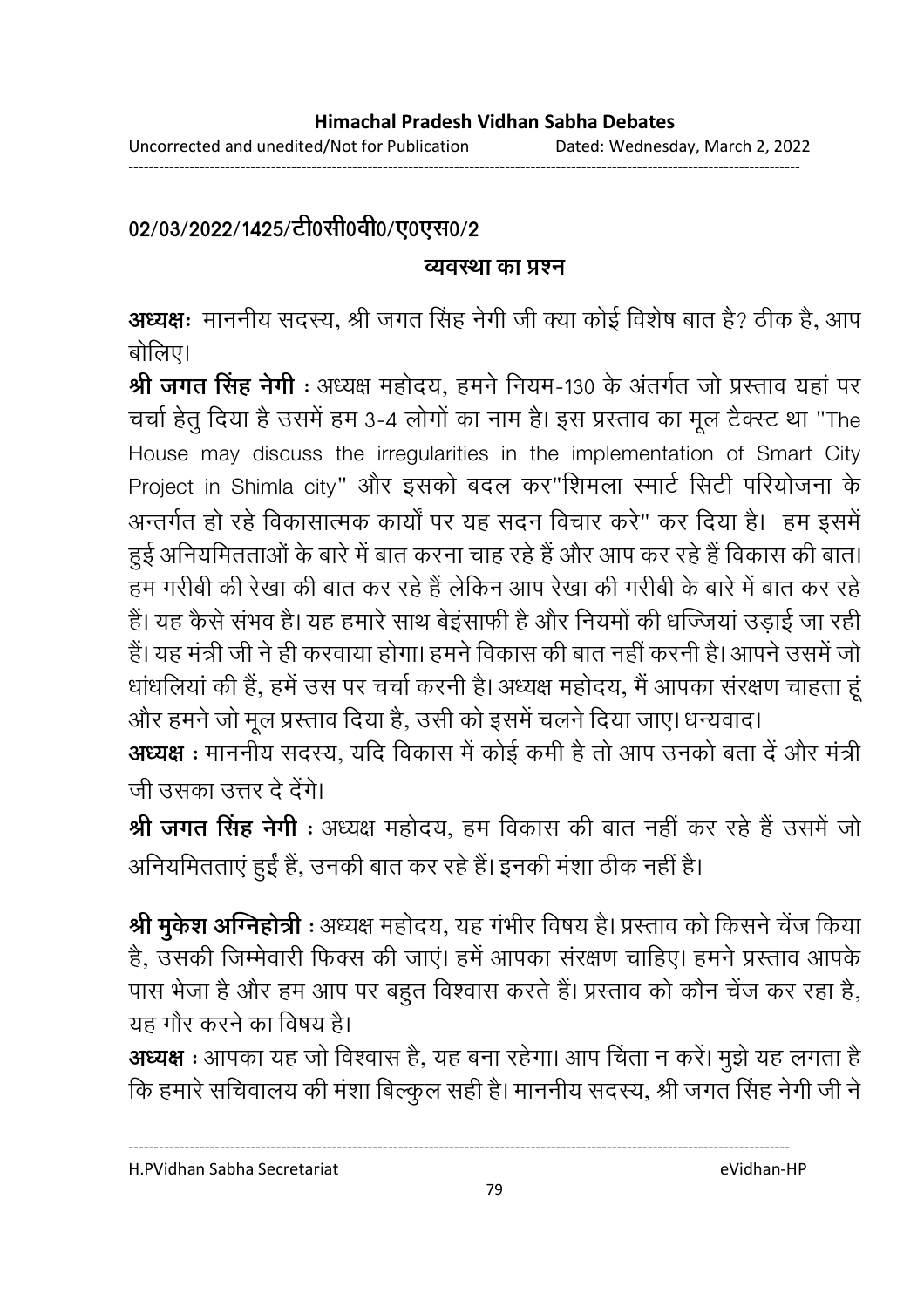Uncorrected and unedited/Not for Publication Dated: Wednesday, March 2, 2022

------------------------------------------------------------------------------------------------------------------------------------ जो बात कही है, यदि जो विकास हुआ है, उसमें आपको कुछ सुझाव देने हैं या चर्चा करनी है तो आप उन बातों को मंत्री जी को बता सकते हैं। इसलिए इस सचिवालय और इस कुसी की मशा सही है। माननीय सदस्य, श्री जगत सिंह नेगी जी आपको हमारा पूरा सरक्षण है। एन0एस0 द्वारा .... जारी

02-03-2022/1430/NS/AS/1

**श्री जगत सिंह नेगी** : अध्यक्ष महोदय, इससे मूल भावना खत्म हो जाती है। गरीबी रेखा की हम बात कर रहे हैं आप यहां पर रेखा की गरीबी की बात ला रहे हैं।

**अध्यक्ष** : नेगी जी, आप तो चर्चा कर ही लेते हैं। ...व्यवधान... बैठिए। नेगी जी, मेरे साथ प्यार से ही बात करते हैं।

02-03-2022/1430/NS/AS/2

# नियम-130 के अंतर्गत प्रस्ताव

**अध्यक्ष** : अब श्री विक्रमादित्य सिंह जी नियम-130 के अंतर्गत प्रस्ताव प्रस्तुत करेंगे। इसी विषय पर सर्व श्री सुखर्विन्द्र सिंह सुक्खु, श्री जगत सिंह नेगी, श्री सजय अवस्थी और श्री इन्द्र दत्त लखनपाल जी से भी सूचनाएं प्राप्त हुई है और ये सभी माननीय सदस्य चर्चा में भाग ले सकते हैं। अब श्री विक्रमादित्य सिंह जी अपना प्रस्ताव प्रस्तुत करेंगे।

**श्री विक्रमादित्य सिंह** : अध्यक्ष महोदय, मैं आपकी अनुमति से प्रस्ताव प्रस्तुत करता हूं कि "शिमला स्मार्ट सिटी परियोजना के अन्तर्गत हो रहे विकासात्मक कार्यों पर यह सदन विचार करे।"

**अध्यक्ष** : प्रस्ताव प्रस्तुत हुआ कि "शिमला स्मार्ट सिटी परियोजना के अन्तर्गत हो रहे विकासात्मक कार्यों पर यह सदन विचार करें।" श्री विक्रमादित्य सिंह जी अब इस पर आगे  $\pi$ र्चा करें।

**श्री विक्रमादित्य सिंह** : अध्यक्ष महोदय, आज नियम-130 के अंतर्गत एक महत्वपूर्ण विषय जो हिमाचल प्रदेश की राजधानी से जुड़ा हुआ है और उस मसले पर बोलने के लिए हम यहाँ पर इकट्ठे हुए हैं। पहली बात हमारे वरिष्ठ विधायक श्री जगत सिंह नेगी जी ने कहीं। और उस बात को मैं भी दोहराना चाहूँगा क्योंकि अभी कुछ ही समय पहले मुख्य मंत्री जी ने हाउस को संबोधित किया। इस सदन में हिमाचल प्रदेश की गरिमा के बारे में कहा गया,

H.PVidhan Sabha Secretariat eVidhan-HP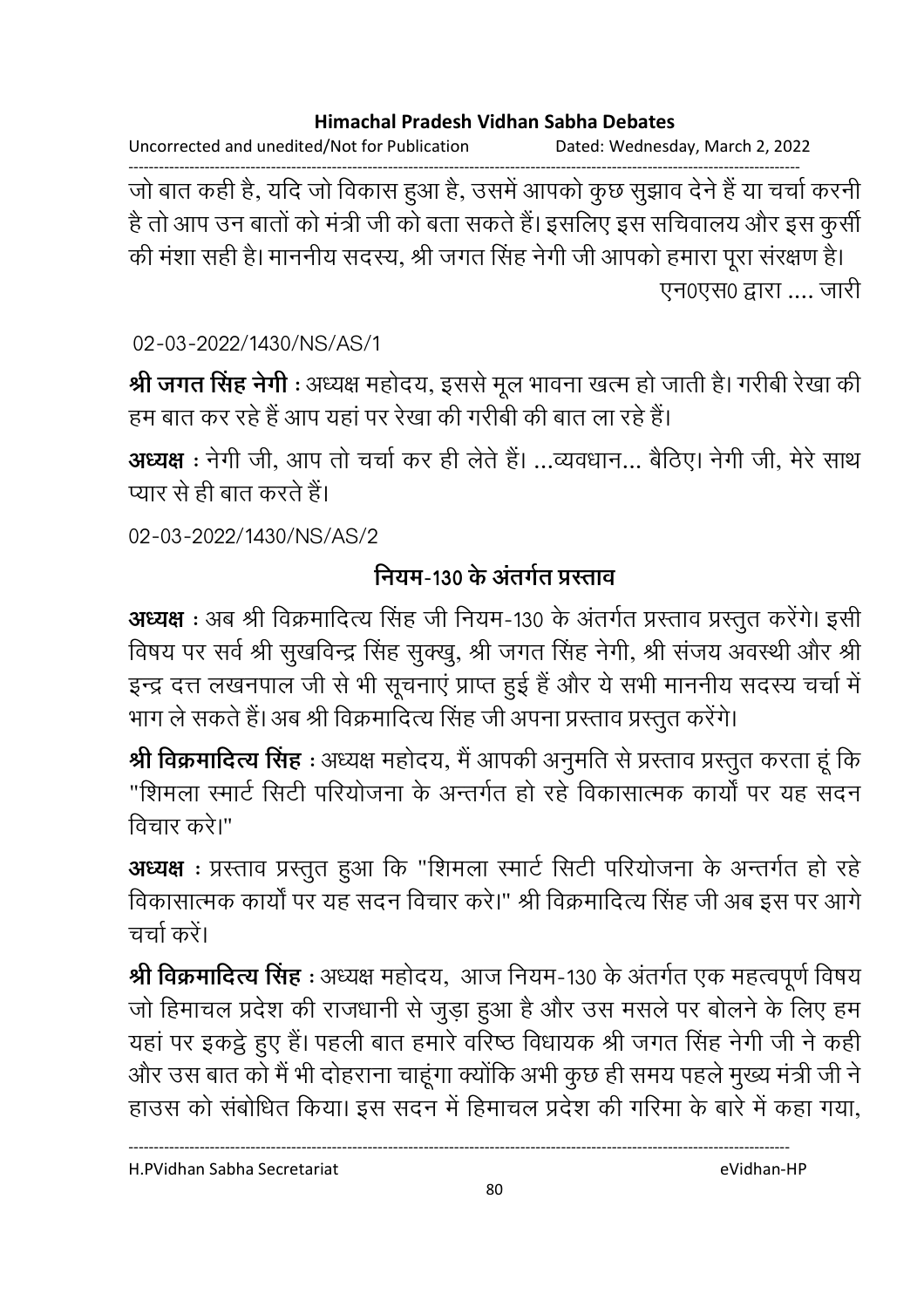Uncorrected and unedited/Not for Publication Dated: Wednesday, March 2, 2022

------------------------------------------------------------------------------------------------------------------------------------ इसकी पवित्रता और उच्च सिद्धार्ता के बारे बात की गई and on the contrary जिस विषय को हम मूल विचार के लिए लाना चाह रहे हैं, सरकार उसको टविस्ट करके या बदल करके पेश करने की कोशिश कर रही है तो यह लोकतांत्रिक मूल्यों के विरूद्ध है तथा हम इसका विरोध और आलोचना करते हैं। सरकार, मंत्री और मंत्रालय केवल दो-तीन शब्द के पीछे छुपने का प्रयास तथा अपनी नकारात्मकता को छुपाने का प्रयास कर रहे हैं this is not going to go a long way in hiding your inefficiencies and the failure of this Smart City project in Himachal Pradesh. जहां तक स्मार्ट सिटी प्रोजेक्ट की बात है तों में, अध्यक्ष महोदय शुरूआत से ही शुरू करना चाहूंगा। वर्ष 2015 में देश के यशस्वी प्रधान मंत्री श्री नरेन्द्र मोदी जी ने स्मार्ट सिटी का जो प्रोजेक्ट शुरू किया उसमें पहले धर्मशाला को लाया गया और उसके बाद शिमला शहर को भी स्मार्ट सिटी से जोड़ा गया। इसका मैं स्वागत करता हूं क्योंकि यह निश्चित तौर से प्रदेश की राजधानी है और यहां पर बहुत से इपेडिमैट्स थे, चाहे वे ट्रासपोर्ट, पाकिंग और सेविज़ तथा स्मार्ट मूर्वलिटी से

02-03-2022/1430/NS/AS/3

रिलेटिड थे, it was a welcome step and we believe कि कोई अच्छा कार्य सरकार करने की कोशिश कर रही है तो हम विपक्ष में रहते हुए भी उसमें समर्थन देने का प्रयास करते हैं। मगर आज मुझे दुःख है कि जो यह तथाकथित लगभग 2905 करोड़ रुपये का प्रोजेक्ट शिमला के लिए अप्रूव करवाया गया। इसमें हम जानते हैं कि शिमला में तकरीबन

श्री आर0 के0 एस0 द्वारा जारी

02.03.2022/1435/RKS/DC-1

श्री विक्रमादित्य सिंह …जारी

20 से 25 लाख फ्लोटिंग पोपूलेशन यांनी जो टूरिस्ट का आना-जाना है उससे भी प्रदेश की राजधानी को काफी भार पड़ रहा है। इनको मद्देनज़र रखते हुए यह प्रोजैक्ट शिमला शहर के लिए लाया गया।

# (माननीय सभापति, श्री नरेन्द्र ठाकुर पदासीन हुए।)

H.PVidhan Sabha Secretariat eVidhan-HP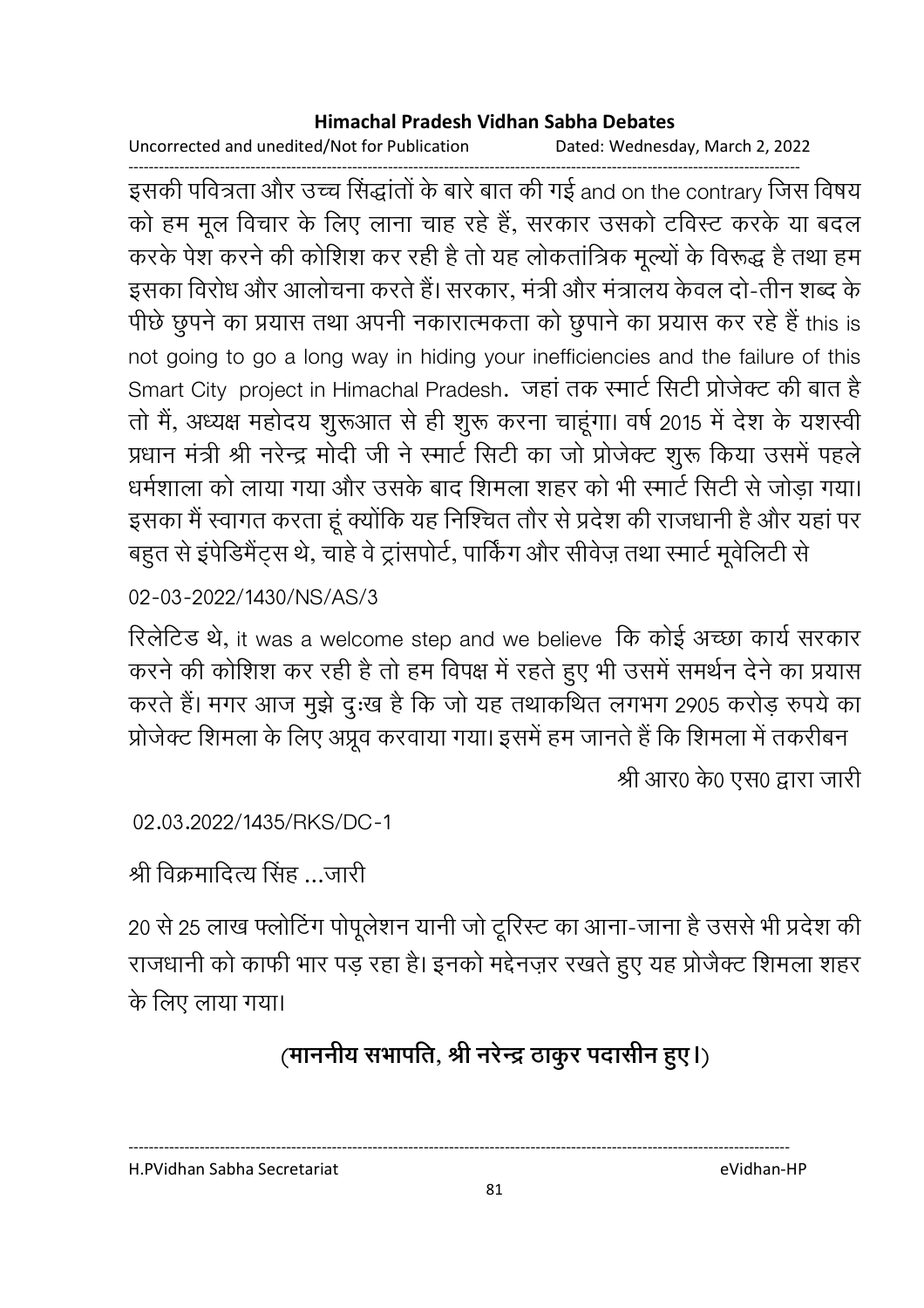Uncorrected and unedited/Not for Publication Dated: Wednesday, March 2, 2022

------------------------------------------------------------------------------------------------------------------------------------ मैं वर्ष 2017 की एन.जी.टी. की जजमैट को कोट करना चाहूगा which was taken into consideration after the so called faulty implementation of this project. I would like to quote: 'Shimla Smart City is nothing but building castles in the air'. इसमें जिस तरह से इसके बारे में बाते की गई और जो ग्राउंड लैवल पर इम्प्लिमेंटेशन हैं, उसमें ज़मीन-आसमान का फ़र्क देखने को मिलता है। Primarily जब यह प्रजिक्टल लाया गया तो इसमें 53 प्रोजैक्ट्स एनविसेज किए गए। यह कहा गया कि वर्ष 2022 के अंत में इन प्रोजेक्ट्स का कार्य पूर्ण कर दिया जाएगा। We must not forget that this Project is a time bound project. समय बीतता जा रहा है और अगर हम इन प्राजैक्ट्स का कार्य वर्षे 2022 के अंत तक पूर्ण नहीं कर पाए तो पैसा लैप्स होना शुरू हो जाएगा। हर चीज़ में सरकार की ओर से यह हवाला दिया जाता है कि एन.जी.टी. या फरिस्ट क्लीयरैस नहीं हो। पा रही है। इसके बारे में सदन में चर्चा हुई है कि there is no seriousness to take up this matter either with the Hon'ble Supreme Court or with the Hon'ble High Court, चाहे वह एन.जी.टी. का मसला हो लेकिन आप जानते हैं कि यह मसला सुप्रीम कोर्ट में लंबित हैं। एफ.सी.ए. के कैंसिज अलग-अलग प्लैटफार्म में फर्स है और इनकी क्लीयरैस लेने के लिए सरकार को जिस गंभीरता से कार्य करना चाहिए था, वह नहीं हो पा रहा है। केवल यह कहना कि प्रजिक्ट्स स्थापित हो चुके हैं, इस सदन की आखों में पट्टी बाधने की बात है। जैसा मैने कहा कि these 53 projects were categorized as high priority, medium priority and low priority. इसमें मेरी लिमिटिड अडरस्टेडिंग हो सकती है। लेकिन जितना मैंने पढ़ा है उसके अनुसार इन प्रजिक्ट्स को दो

## 02.03.2022/1435/RKS/DC-2

भागों में बाटा गया है। एक एरिया बेस्ड डवैलपमेंट प्रोग्राम है और दूसरा एस.सी.पी. यांनी जो पूरे एरिया को देखता है। मैं इसे faulty implementation क्यों कह रहा हूं? Why it is a castle in the air ? हमारी सरकार के समय जो JNURM का प्रजिक्ट लाया गया था उसमें 90:10 फोर्डेंग हुआ करती थी। इस प्रजिक्ट की फर्डिंग 50: 50 में की जा रही हैं। आज प्रदेश सरकार और नगर निगम, शिमला की खस्ताहाल है। स्मार्ट सिटी प्रजिक्ट में जितने

H.PVidhan Sabha Secretariat eVidhan-HP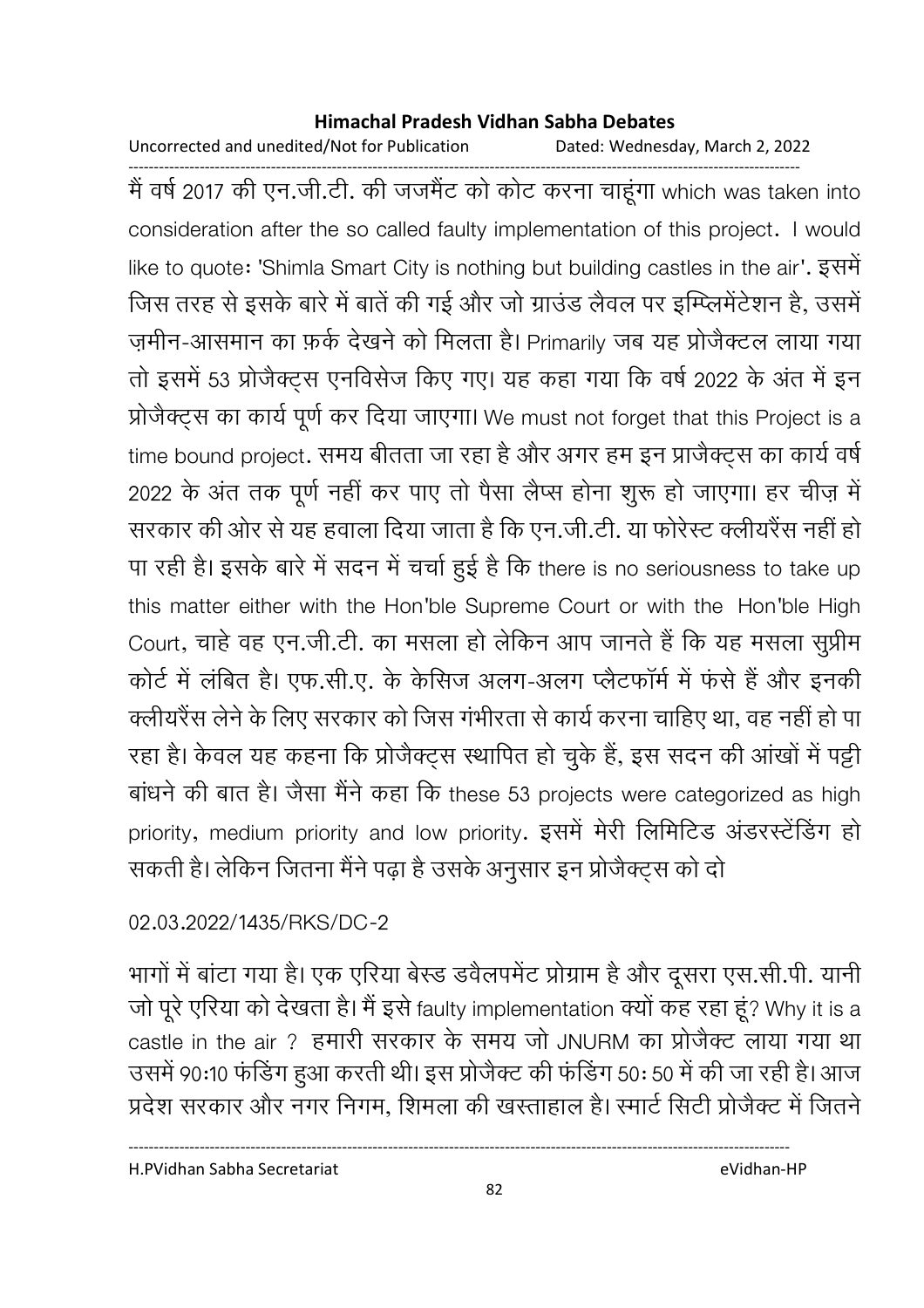Uncorrected and unedited/Not for Publication Dated: Wednesday, March 2, 2022

------------------------------------------------------------------------------------------------------------------------------------ भी यूजर फी है उसमें यह इनविज़न किया गया है कि यूजर फी को यहां के लोग वहन करेंगे, which I don't think is practical at all. न तो प्रदेश सरकार 50 प्रतिशत की फंडिंग करवा सकती है और न ही नगर निगम, शिमला। इसके लिए कहा से पैसा आएगा, \*  B !
 हB, 50 ह) 7 ) V < निगम, शिमला ने कितना पैसा दिया है,उसके बारे में सरकार को स्थिति स्पष्ट करनी | चाहिए। दूसरा, कितना हाई कैटेंगराइजेशन में हैं, कितना ला और मीडियम केटेगराइजेशन में है with the NGT ban, which prevents any new construction in the core area of Shimla. जो कोर एरिया में बैन लगा हुआ है। The old town which compromises one third of the composite Shimla Municipality. इसमें शिमला शहर का एक तिहाई हिस्सा है जिसे रिव्यू करने के लिए यह सरकार पूरी तरह विफल हुई है। दूसरी री-बिल्डिंग की बात है। जैसे लोअर बाजार, मिडिल बाजार और कृष्णा नगर है, which happens to be the biggest slum in Shimla. आपने कहा कि हम इनको री-डिवैलप करेंगे। जैसा मैंने पहले कहा कि ये क्षेत्र कोर एरिया में आते हैं और यहां कोई काम नही हो रहा है। हमें यह भी नहीं भूलना चाहिए कि Shimla happens to be in seismic fore of the earthquake prone areas.

श्री बी.एस.द्वारा.. जारी

02.03.2022/1440/बी.एस./डी0सी0/-1

# श्री विक्रमादित्य सिंह जारी...

अर्थव्विक प्रोन एरिया है। हमें इस पर सर्वेदनशीलता से भी काम करना है। उस बारे में भी सरकार को स्थिति स्पष्ट करना चाहिए। अब बात रहती है, इवेस्टर्ज की, जब एन0जी0टी0 का बैन लगा है, मैं चाहूँगा कि जितने बड़ें-बड़े प्रजिक्ट्स की यहां पर बात की जा रही है, #ह) 4"4 ÉN ) ) हB, : Y 0 0 0 N 
 ह ह है? कितने इवेस्टर्ज ने इसमें अपनी अच्छा जाहिर की है? ये जो बाधा एन0जी0टी0 की है, इसके बाद कितने लोगों ने इसमें विद्ड्रा किया है। इस बारे में भी सरकार स्थिति स्पष्ट करे। यह सबसे बड़ा प्रोजैक्ट शिमला शहर के लिए है। अगर इस पर कोई कार्य नहीं हो रहा है तो यह बहुत बड़ी चिंता का विषय है। दूसरा , the funding of oversize project of Rs. 300 crores is not viable and the State Government is constantly struggling

H.PVidhan Sabha Secretariat eVidhan-HP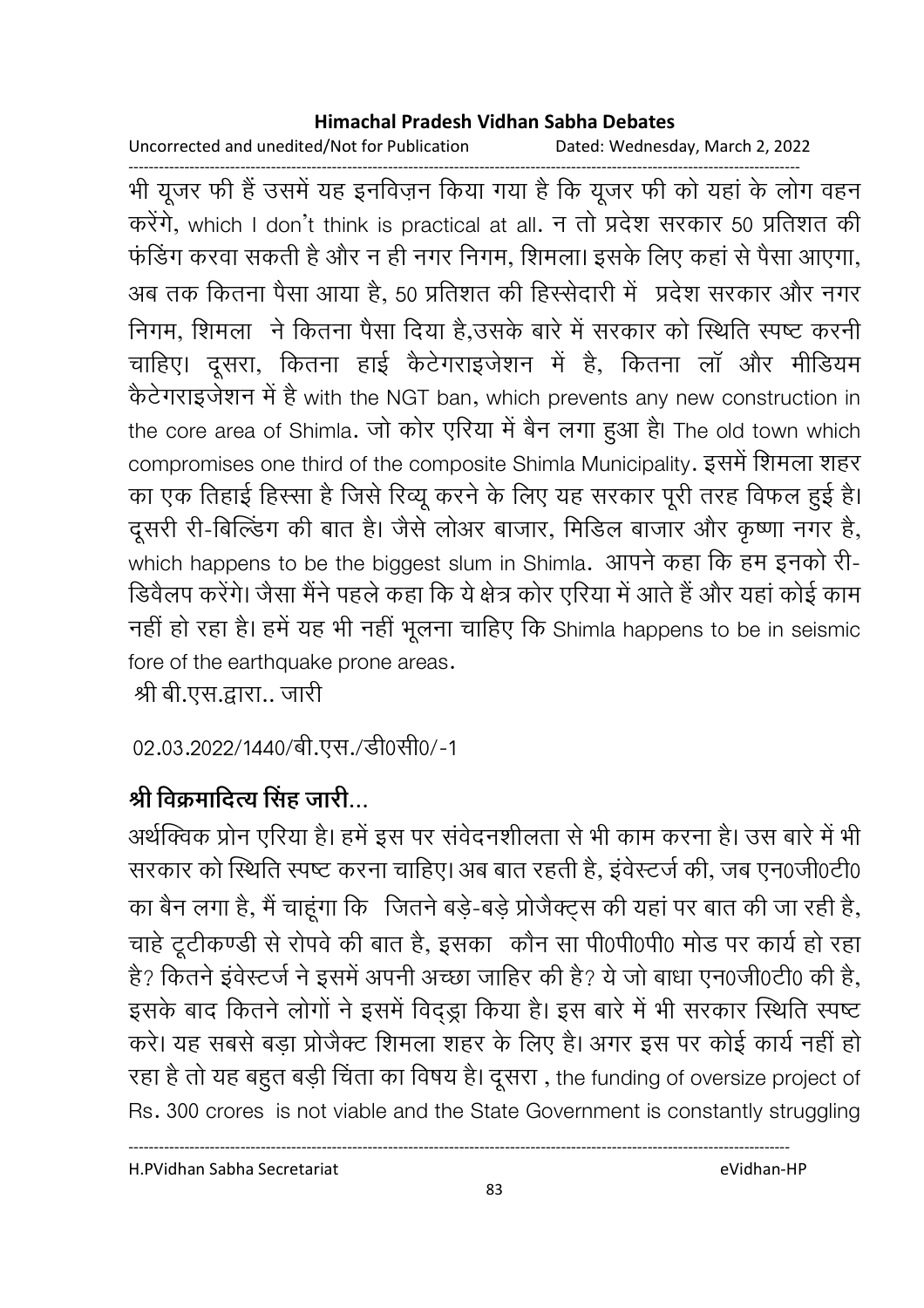Uncorrected and unedited/Not for Publication Dated: Wednesday, March 2, 2022

----------------------------------------------------------------------------------------------------------------------------------- to cope with the financial crisis. अब इसमें इनके ही एक फोमेर एडवाइजर हैं, मैं यहाँ पर उनका नाम नहीं लेना चाहूगा, this is what he has stated. जो स्मार्ट सिटी के लिए बोझ है, उसे आप यूजर के ऊपर डालने की कोशिश कर रहे है, जो ठीक बात नहीं है। वित्तीय वर्ष 2019-20 में the Centre is committed to provide Rs. 500 crores with the State, having required to raise the balance amount, it has released only Rs. 64 crores. यह मैं केवल वर्ष 2019-20 की बात कर रहा हूं। जिसमें 500 करोड़ रुपए में से केवल 60 करोड़ रुपए अभी तक इस वित्तीय वर्ष में दिया गया है। This gives Municipal Corporation a corpus of only hundred crores to get the project started. जैसा मैंने कहा कि 65 हजार करोड़ रुपए का ऋण है तो कहां से यह पैसा आएगा, क्यों यह पैसा आएगा? यह ख्याली पुलाव नहीं बनाया जा रहा है तो और क्या है? इस चीज को लाने के लिए हमने सदन में प्रयास किया है। Special Purpose Vehicle, हालांकि यह मैंडिड में आया है कि Special Purpose Vehicle बनाया जाना चाहिए। मगर कहीं-न-कहीं मेरा यह मानना है कि हमारे जो इलेक्टिड कौसिल्ज है और जो हमारी नगर निगम की पावर्ज है, हमारे सिविल सोसाइटी के लोग है, उनकी आवाज को Special Purpose Vehicle दवाने की कोशिश कर रहा है because it is the responsibility and accountability of the elected people to deliver projects in a stipulated time frame. एस0पी0वी0 में जो लोग आए हैं, इनमें उसका क्या योगदान है,

# 02.03.2022/1440/बी.एस./डी0सी0/-2

क्या इसमें इनकी जवाबदेही हैं, this also has to be taken into consideration. On 5<sup>th</sup>January,2021 the Smart City Mission has dropped projects worth Rs. 300 crores from its list. The funding coming down from Rs. 1000 crores to Rs. 700 crores. यह पिछले साल 05 जनवरी की मैं बात कर रहा हूं। परंतु इसकी जो डैंड लाइन है वह जून, 2023 तक है अगर उस समय तक आपको फरिस्ट कलीयरेस नहीं मिली, तो आपके ये प्रोजैक्ट्स लैप्स हो जाएंगे। आपके शिमला जल प्रबन्धन लिमिटिड से फडिंग होती थी, वह भी अब बाहर हो चुकी है। दूसरा Ridge restoration की बात कहूगा। रिज के बारे में आप जानते हैं कि it is a historical place. यह एक ऐसी जगह जिसकी अंग्रेजों के काल से ही मान्यता है और इसका स्टेटस पूरे प्रदेश और देश में हैं, सारा पर्यटक जो आता है, वह रिज के ऊपर घूमने जाता है और रिज का एक हिस्सा धसता जा रहा है, यह गेयटी

H.PVidhan Sabha Secretariat eVidhan-HP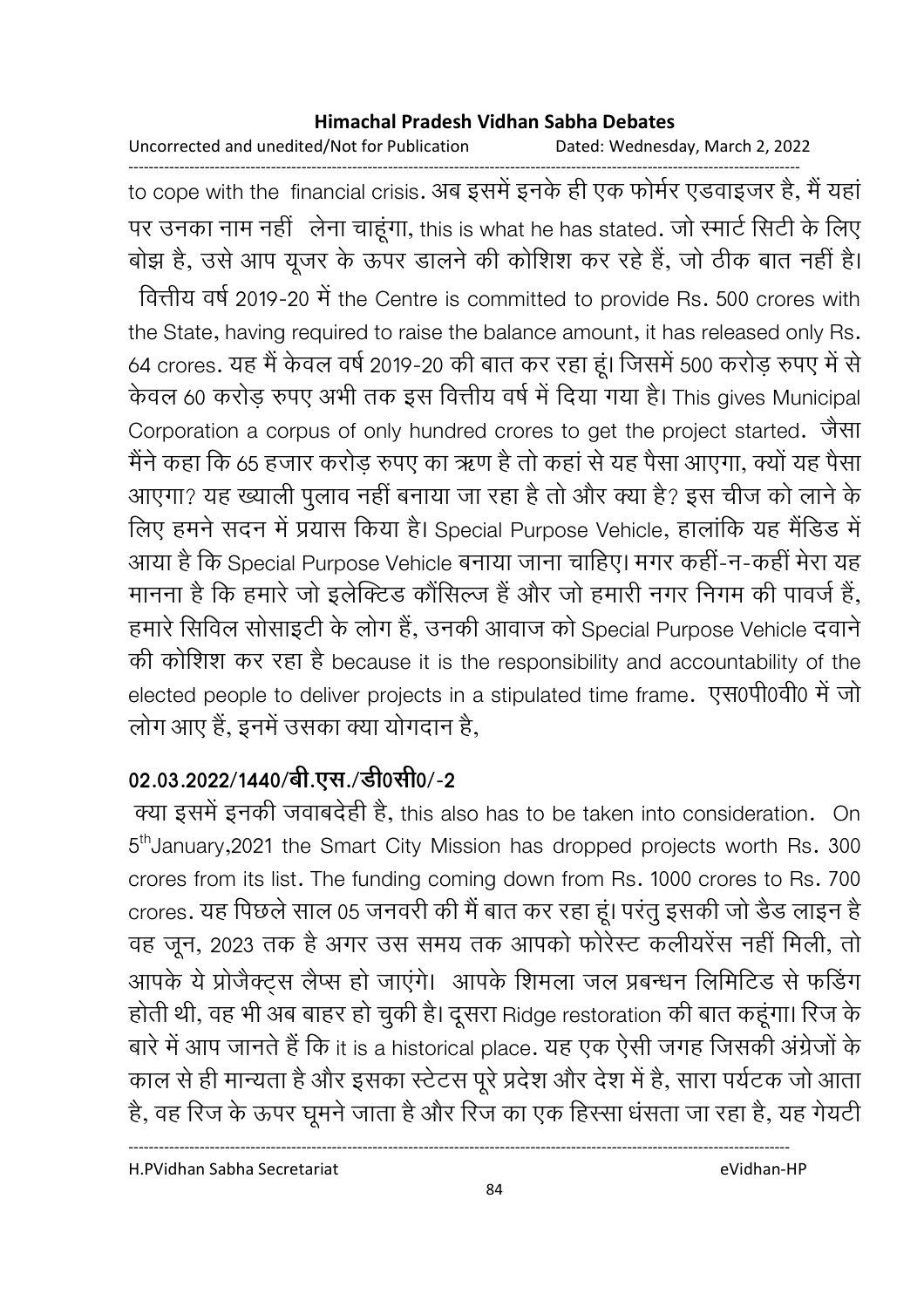Uncorrected and unedited/Not for Publication Dated: Wednesday, March 2, 2022

------------------------------------------------------------------------------------------------------------------------------------ थियेटर के साथ वाला एरिया है। इसमें पहले आपने 15 करोड़ रुपए का restoration के लिए प्रपोजल रखा था और बाद में जब आई0आई0टी0 रुड़की की टीम यहां पर आई, तो यह price escalation हो करके 27 करोड़ रुपए तक पहुंच गई। उसे भी आपको ultimately shelf करना पड़ा। क्योंकि आपके पास इसे पूरा करने के लिए पैसा नहीं था। जैसा मैंने कहा कि फरिस्ट की कलीयरेस का मामला इसमें फिर से आ जाएगा।

श्री एन0 जी0 द्वारा जारी...

# 02-03-2022/1445/एच.के.-ए.जी. /1

# श्री विक्रमादित्य सिंह….. जारी

तो इसे भी गम्भीरता से लेना चाहिए। शिमला शहर के सबसे बड़े प्रजिक्ट को गम्भीरता से करने में सरकार नाकाम हुई है। जो सरकार अपने नगर निगम का कार्यालय ही न बना पा रही हो या उसके लिए फर्डिंग न करवा पा रही हो तो अन्य चीजों के लिए फर्डिंग हेतु उसकी गम्भीरता को हम कैसे समझ सकते है? जब हमारी सरकार प्रदेश में थी तब हमने विश्व बैंक से पैसा लेकर नगर निगम के erstwhile office को रिस्टोर करवाया था। तब हमने उस पर लगभग 8-10 करोड़ रुपये खर्च किए थे। उसके बाद नगर निगम का जो अपना कार्यालय बनना चाहिए था आज उसका क्या हाल है? आज नगर निगम की बैठक डी.सी. आफिस के बचत भवन में आयोजित होती है क्योंकि निगम के पार्षेदों के पास बैठनें | के लिए कोई भी उचित स्थान नहीं है। नगर निगम का कर्माशनर भी आज धक्के खा रहा है। और वह कभी कहीं बैठता है तो कभी कहीं। सरकार से अभी तक नगर निगम का कार्यालय नहीं बन रहा है। इसके लिए जो पैसा envisage किया गया था वह नहीं हुआ है। नगर निगम के भवन के लिए एन.जी.टी. का अप्रूवल होना था वह भी नहीं हुआ। इसके अलावा कार्ट रोड से Bantony Castle तक जो लिफ्ट बननी थी उसमें भी कुछ नहीं हुआ। Bantony Castle के इतिहास में मैं नहीं जाना चाहता हूं कि यह कब अप्रूव हुआ लेकिन हमारे समय में उसकी acquisition हुई थी और the idea behind was that there should be a place in Shimla जहां पर recreational activities हो सके। जहां पर हमारे टूरिस्ट्स के लिए कोई साउंड शो हो सके, उनके लिए कोई रीडिंग हो सके या recreational activities के लिए कोई जगह हो और इसके लिए 30 करोड़ रुपये लागत से

H.PVidhan Sabha Secretariat eVidhan-HP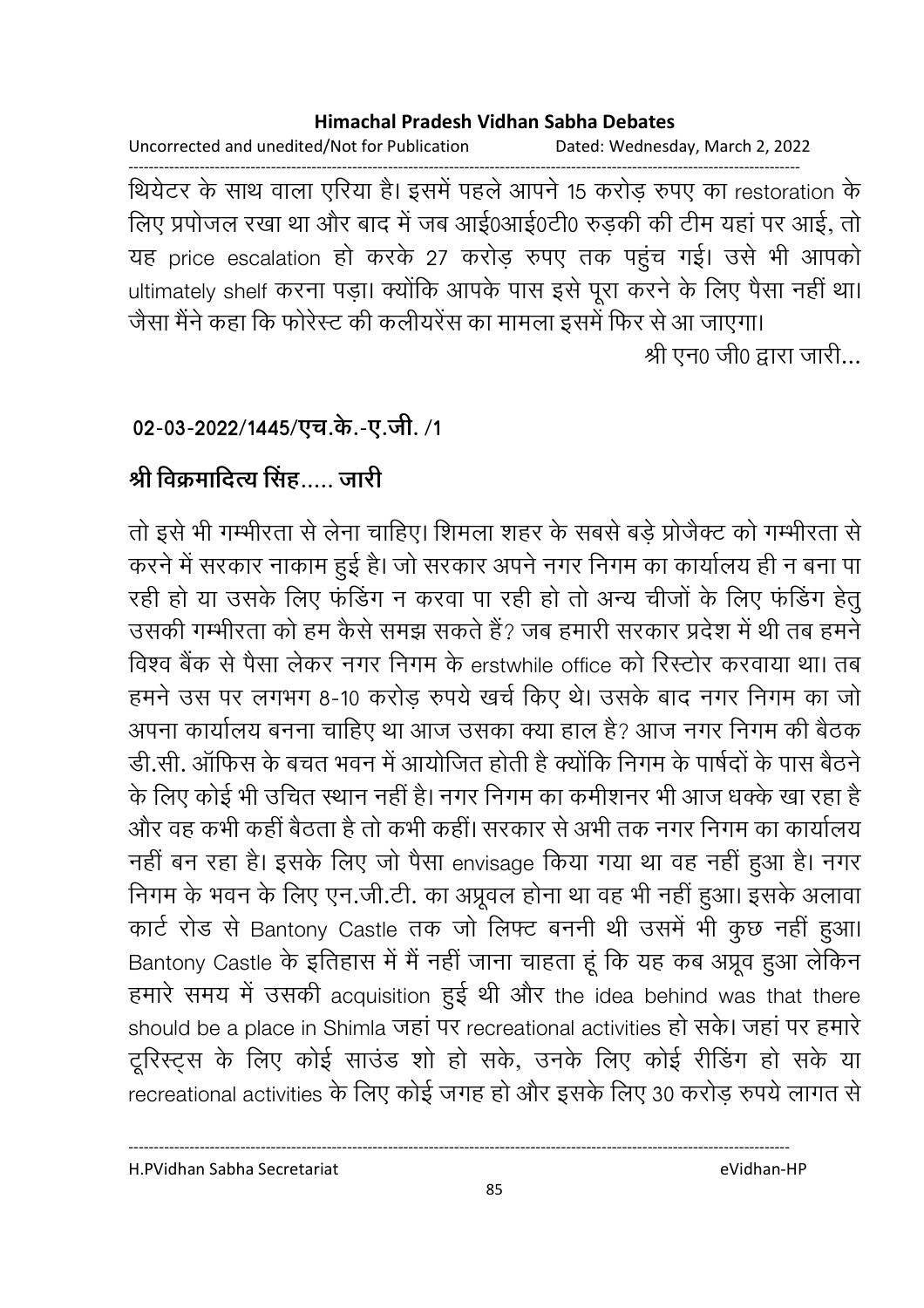Uncorrected and unedited/Not for Publication Dated: Wednesday, March 2, 2022

------------------------------------------------------------------------------------------------------------------------------------ Bantony Castle को हमारी सरकार के समय एक्वायर किया गया था। उसमें कार्ट रोड से ऊपर एक लिफ्ट बननी थी जो अभी तक shelve हो चुकी है। उसके लिए 5 करोड़ रुपये का allocation किया गया था और वह भी अभी तक नहीं हुआ। इसके अलावा सैक्टर-3 में न्यू शिमला से टूटीकडी बस स्टैंड तक एक बाईपास envisage किया गया था। वह भी इसकी वजह से shelve हो गया। मैं पाकिंग की बात करना चाहता हूं क्योंकि हम सभी जानते हैं कि शिमला की जनसंख्या 2.5 से 3 लाख के बीच है और बहुत फ्लोटिंग जनसंख्या है।

# 02-03-2022/1445/एच.के.-ए.जी. **/**2

सरकार कहती है कि 2,000 गाड़ियों के लिए, 32 करोड़ रुपये का एक आई.जी.एम.सी. में व उसके नीचे 15 करोड़ रुपये का और एक विकास नगर में 13 करोड़ रुपये की लागत से पाकिंग बनाने का प्रपोज़ल रखा है। इन सबके लिए भी अभी तक जमीनी स्तर पर कोई कार्य शुरू नहीं हो पा रहा है। जिस गम्भीरता के साथ इस विषय पर कार्य होना चाहिए था वह नहीं हो पा रहा है और सरकार को और अधिक गम्भीरता से इस पर कार्य करने की आवश्यकता है। जैसा कि मैंने पहले भी कहा है और मैं उसे दोहरा रहा हूं कि यदि हम इस रमार्ट सिटी को फैडरल तरीके से देखे या constitutional provision or constitutional mandate से देखें तो it is nothing but a unconstitutional body. Because the schemes of things that we have मैं फिर से इस बात को repeat इसलिए कर रहा हूं क्योंकि ultimately accountability या responsibility तो that is of the Municipal Corporation of the City and it is not only about Shimla. जहां पर भी यह इम्पलीमेंट किया जाता है, हिमाचल प्रदेश में तो केवल धर्मशाला और शिमला में ही है but you cannot outsource completely your responsibilities to some company. जहां पर आपका एक सी.ई.ओ. है और जहां पर उनकी कोई accountability नहीं हैं। बेशक उसमें सरकार के अधिकारी है but they are not directly accountable to the people of the State or the people of their wards. जैसा मैने कहा कि इसकी एक पी.आई.एल. माननीय उच्च न्यायालय, कर्नाटक में दायर की गई और उसमें इसी तर्क के ऊपर चैलेज किया गया है। हमारे संविधान के 74वें संशोधन में हमने लिया है कि we should empower the people with the ward committees. लेकिन स्मार्ट सिटी में हम इससे दूसरे तरीके से आगे बढ़ रहे हैं। मैं यह नहीं कहूँगा कि हम इसके ख़िलाफ है मगर इसमें जिस तरह की

H.PVidhan Sabha Secretariat eVidhan-HP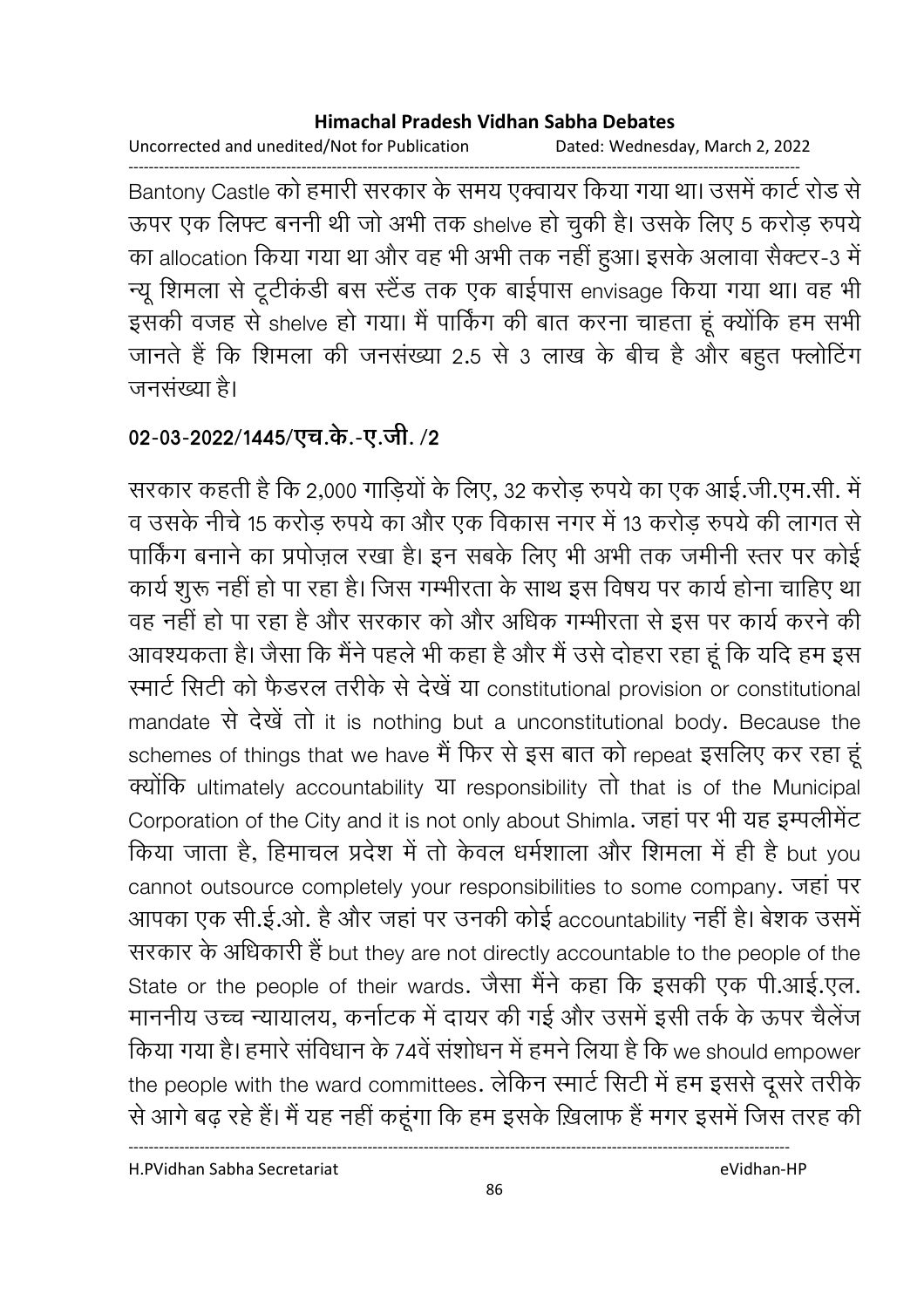Uncorrected and unedited/Not for Publication Dated: Wednesday, March 2, 2022

----------------------------------------------------------------------------------------------------------------------------------- accountability हमको एक सीमित समय में दिखनी चाहिए थी वह देखने को नहीं मिल रही है। जैसा मैने कहा कि The Smart City like a company owned by the civic body plus State Government where it is outsourcing of its statutory functions. जैसा मैंने कहा कि by the 74th Amendment of the Constitution we sought more power in the hands of local people through the ward committees but with the Smart City the entire structure is being corporatized.

श्री जे.एस. द्वारा जारी.........

## **02.03.2022/1450/JK/HK/1**

# श्री विक्रमादित्य सिंहः-----जारी--------

यानि उसका वह हो रहा है। Non-participation और जो अकाउंटीबेलिटी है वह इसमें नहीं बन पा रही है। यहां पर एक चीज में और कहना चाहूंगा कि जो शिमला के की-प्रोजैक्ट्स है। जैसा कि मैंने पहले भी कहा कि एक तो lift an escalator at Lakkar Bazaar, दूसरा है, escalator to Jakhu top, तीसरा है, Smart City from Sanjauli to Shimla,जो आपका एक पाथ बनना था। चौथा है vending zone in Khalini, पांचवां है कृष्णा नगर से काम्बरमेयर नाला की वाइंडनिंग और जो ढली एरिया है, उसके एरियाज़ की वाइंडनिंग। इनमें से चार-पांच चीजे जो मैंने कहीं है इसमें मैं सरकार की ओर से ज़वाब चाहूंगा कि कितना काम इसमें हुआ है, कितना पैसा अभी तक इसमें केन्द्र सरकार की तरफ से , प्रदेश सरकार की तरफ से और म्युनिसिपल कार्पोरेशन की तरफ से दिया गया? जो स्मार्ट सिटी की डैंड लाइन हैं, इसमें यदि हम उन प्रजिक्ट्स को स्टैपुलेटिड टाइम में मीट नहीं करते हैं तो इसमें से कितने प्रजिक्ट्स जबरन हमको ड्राप करने पड़ेंगे? संभापति महोदय, मैं इसमें ज्यादा कुछ न कहते हुए, जो फंडिंग हमारे समय में जे.एन.एन.यू.आर.एम. के माध्यम से 90:10 रेशों में हुआ करती थी, वह हमें इसमें देखने को मिल नहीं रही है। जैसे कि मैंने कहा कि संजाली से आई.जी.एम.सी. तक पैदल चलने वाला रास्ता है, उसको इतना हैवी बना दिया गया है, उसमें बहुत ज्यादा लोहा लगा दिया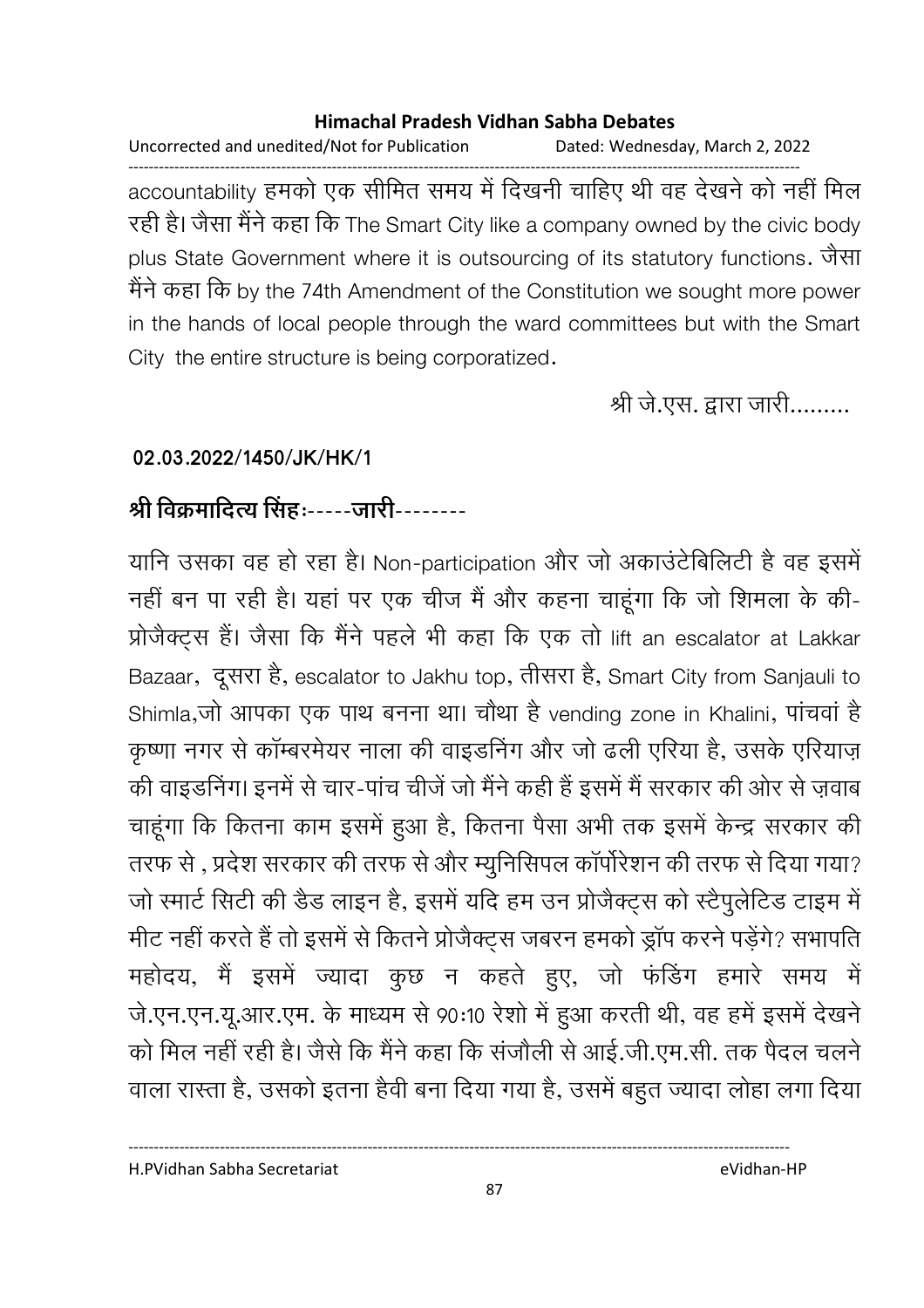Uncorrected and unedited/Not for Publication Dated: Wednesday, March 2, 2022

------------------------------------------------------------------------------------------------------------------------------------ गया है। जितने उसमें लोग चलने चाहिए थे और जिस परपज़ के लिए उसे बनाया गया था, वह परपज़ हल नहीं हो पा रहा है। एक्सलेरेंटर आज तक एक नहीं लगा। एक भी रोप-वे शिमला के अन्दर नहीं लगा। नई डम्पिंग गारबेज साइट एक भी नहीं बनी। आप लोग जो दो-चार साल का ढिंढोरा पिटते हैं कि हमने स्मार्ट सिटी में ये कर दिया, वो कर दिया, मैं जानना चाहूंगा कि सरकार तथ्यों के आधार पर बताएं कि पिछले चार साल के कार्यकाल में जबसे यह स्मार्ट सिटी शिमला के अन्दर लाच हुई है, इसमें सरकार की ओर से और अबेन मिनिस्टरी की ओर से कौन से कान्क्रीट कार्य किए गए है? I want to know from ' the Hon'ble Government. Thank you.

# **02.03.2022/1450/JK/HK/2**

**सभापतिः** मेरा सभी माननीय सदस्यों से निवेदन है कि बोलने वाले काफी हैं और समय का ध्यान रखे। अब इस चर्चा में माननीय सदस्य, श्री सुखर्विन्दर सिंह सुक्खु जी भाग लेगे।

**श्री सुखर्विन्दर सिंह सुक्खु (नदौन)ः** माननीय सभापति महोदय, हमारी पिछली कांग्रेस सरकार ने दो स्मार्ट सिटी केन्द्र सरकार से घोषित करवाई, जिसमें एक धर्मशाला और दूसरी शिमला थी। पिछले तीन सालों में तो उन स्मार्ट सिटीज़ में कोई कार्य नहीं हुआ। अच्छा हुआ हमारे शिमला के विधायक, श्री सुरेश भारद्वाज जी मंत्री बन गए तो कुछ कार्य रपीड अप हुआ है। शिमला में रोड़ज की जरूरत थी। काफी तग रोड़ थे। चाहे वह सकुलर रोड़ है, चाहे कोई अन्य रोड़ है, सब जगह कार्य हुआ है। मैं उसके लिए आपका धन्यवाद भी करता हूं कि आपके बनने के बाद यह कार्य थोड़ा अच्छा हुआ है। एक बात मैं आपके ध्यान में लाना चाहता हूं कि जो कि सर्कुलर रोड़ में रिटेनिंग वॉल्ज़ लगाई हैं, उनका अगर आप रेट देखेंगे , ठीक है कई जगह टाइट रोड़ होते हैं, कई जगह रोड़ की पोजिशन अच्छी होती है, उसमें थोड़ा ज्यादा पैसा देना होता है क्योंकि उनका काम रात को होता है। लेकिन कई जगह जितनी भी रिटेनिंग व ब्रेस्ट वाल्ज़ लगी है, वे एक हजार गुना ज्यादा पैसे से लगी है। मेरा आपसे यह अनुरोध रहेगा कि शिमला के आप विधायक है कम-से-कम इसकी इन्क्वायरी करवाई जाए कि स्मार्ट सिटी में जितनी भी रिटेनिंग वाल्ज लगी हैं।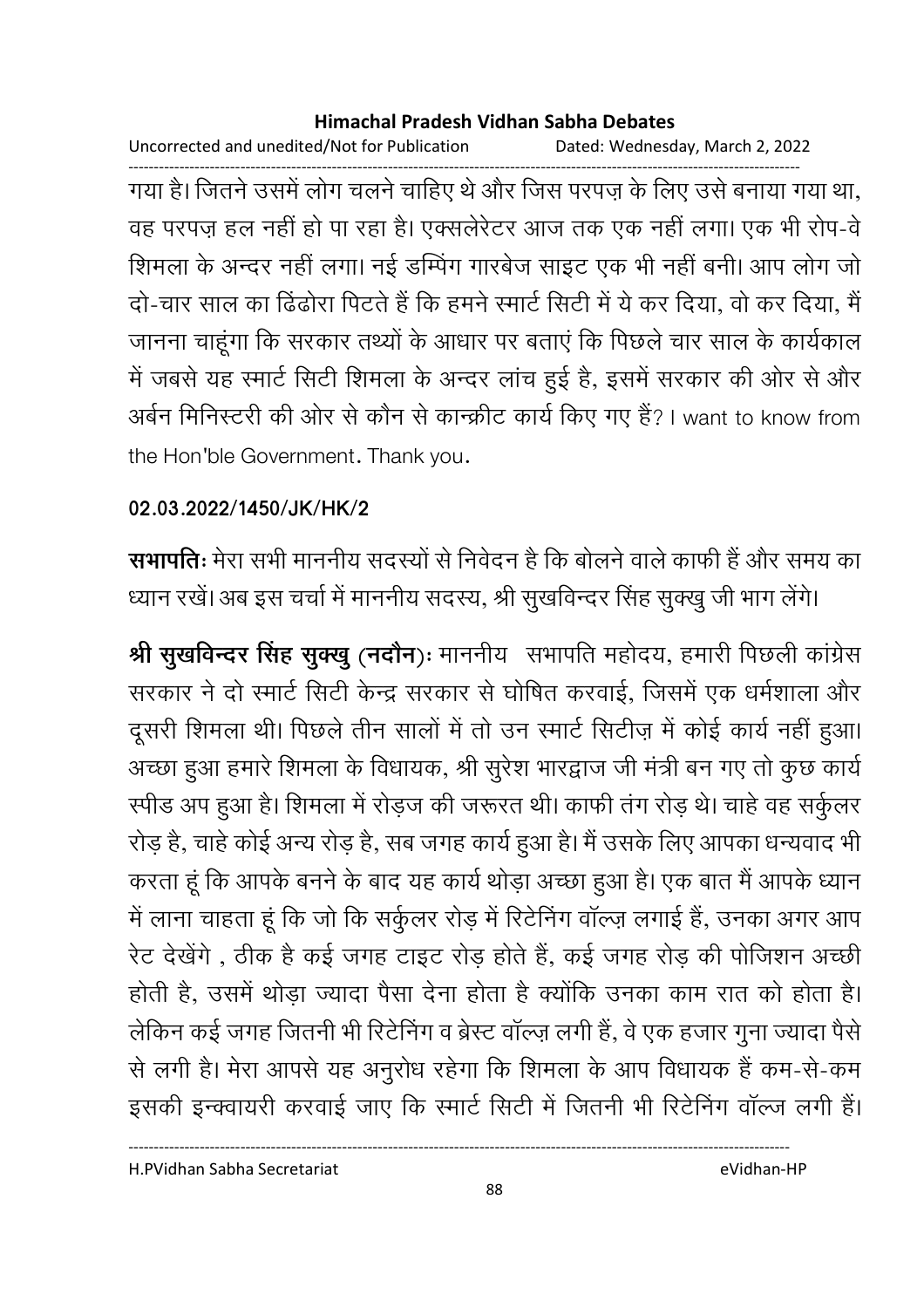Uncorrected and unedited/Not for Publication Dated: Wednesday, March 2, 2022

------------------------------------------------------------------------------------------------------------------------------------ दूसरी बात शहर स्मार्ट हो, वहां पर क्या सुविधाएं हो, उन सुविधाओं के लिए कई सालों से शिमला में कार्य नहीं हुए हैं। अब स्मार्ट सिटी तो नाम दें दिया गया लेकिन शिमला तो पहले. से ही स्मार्ट था। लेकिन जिस टैक्नोलाजी का प्रयोग यहां पर होना चाहिए था उस टैक्नोलाजी का प्रयोग यहाँ पर नहीं हुआ। यह ब्रिटिश काल से हमारी समर कैंपिटल हुआ। करती थी इसलिए यह शहर पहले से ही स्मार्ट था। इसमें फैसला हुआ था 90 परसेंट केन्द्र की ग्रांट होगी और 10 परसेंट स्टेट की ग्रांट होगी। 90:10 के हिसाब से अब 50:50 हो गया।

श्री एस.एस. द्वारा जारी----

# **02.03.2022/1455/SS-yk/1**

# श्री सुखर्विन्द्र सिंह सुक्खु क्रमागत <del>:</del>

और 50 परसैट होने बाद भी चाहे धर्मशाला की बात ले लीजिए, चाहे शिमला शहर की बात ले लीजिए, अभी कार्य में और तेजी लाने की ज़रूरत है। आपने धर्मशाला, जिसमें कार्य शुरू हुआ हो, वहां से आप इंटेग्रेटिड कंट्रोल सेंटर जो है उसको आप शिमला से होल्ड करना चाह रहे हैं। जो इंटेग्रेटिड कंट्रोल सेंटर है जिसमें सर्वेलैंस होगा, ट्रांसपोर्टेशन का पूरा ख्याल रखा जाएगा, स्ट्रीट लाइट कितने बर्ज जलेगी, कितने बर्ज बंद होंगी, इस कंट्रोल सिस्टम में इन सब चीज़ों का ध्यान रखा जाएगा। पूरा टेक्नोलाजी बेसड होगा। अगर आप शिमला से धर्मशाला की स्मार्ट लाइट को बंद करने का प्रावधान रखेंगे तो वह ठीक नहीं होगा। ट्रांसपोर्टेशन में अगर कोई एक्सेंडिट होता है तो हमारे सी0सी0टी0वी0 कैमरे की जो फुटेज होगी वह शिमला से मगवाएंगे जबकि एक्सीडेट धर्मशाला में हुआ है। माननीय मंत्री-जी, मेरा आपर्स अनुरोध रहेगा कि प्रत्येक स्मार्ट सिटी का अपना इंटेग्रेटिंड कमांड कंट्रोल सेंटर हैं और जो आप धर्मशाला को भी शिमला से करने की कोशिश कर रहे हैं तो वह ठीक नहीं है। कृपा करके शिमला का इंटेग्रेटिड कमांड सेंटर अलग किया जाए और धर्मशाला का अलग किया जाए।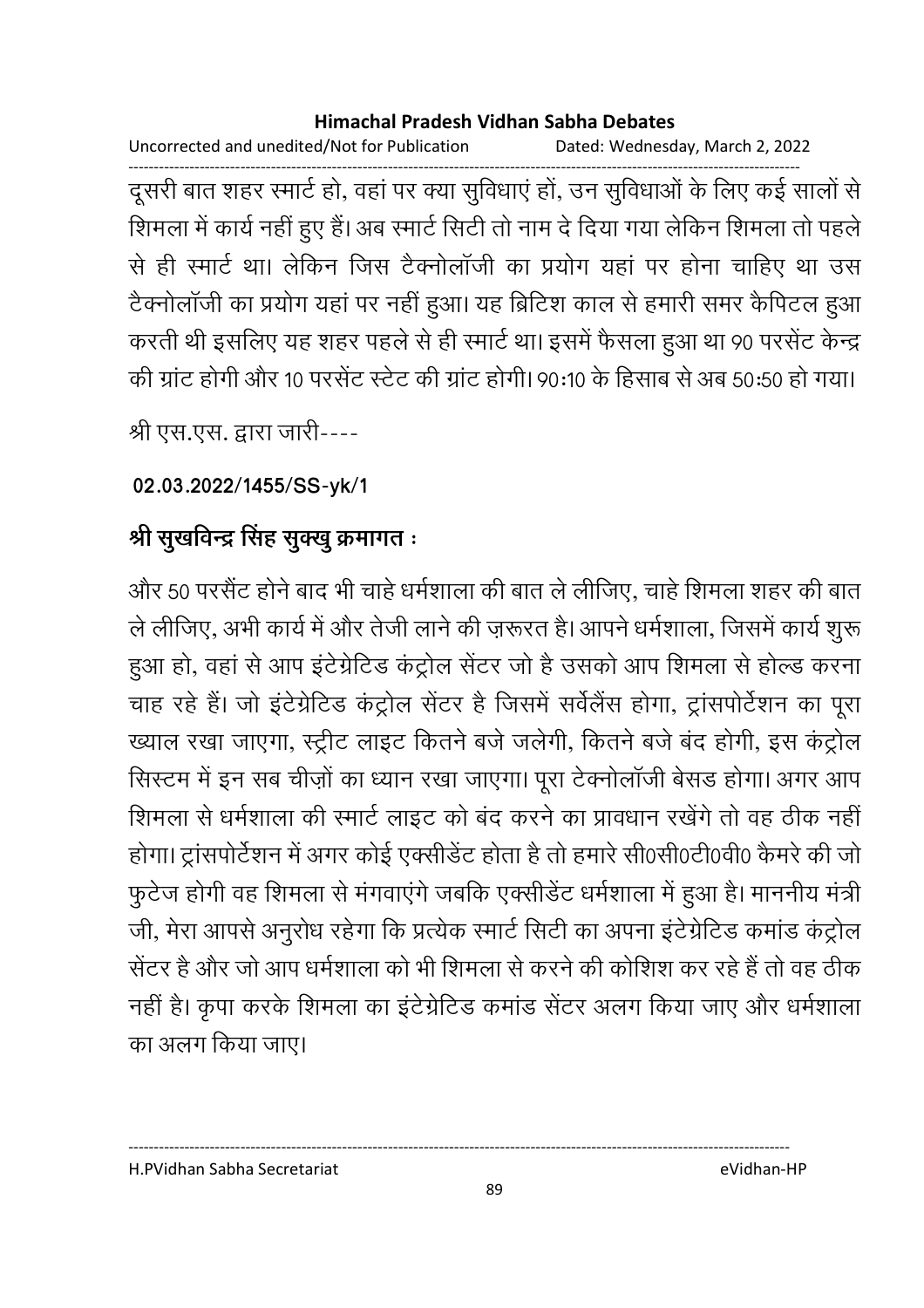Uncorrected and unedited/Not for Publication Dated: Wednesday, March 2, 2022

------------------------------------------------------------------------------------------------------------------------------------ अब मैं दूसरी बात आपके ध्यान में लाना चाहता हूं क्योंकि अब काम शुरू हुआ है। स्मार्ट सिटी में जो आपकी डक्ट डलनी है चाहें वह पानी की पाइप डलनी हैं, चाहें आपकी अंडरग्राउट बिजली की तार डलनी है या चाहे टेलीकाम की तार डलनी है क्या आपने ऐसा प्रोविजन शिमला और धर्मशाला दोनों जगह किया है? रेन शैल्टर तो आप बना रहे हैं लेकिन वे भी बड़े कास्टली बन रहे हैं। इतना लोहा लगाया जा रहा है जैसे विक्रमादित्य जी ने ठीक कहा कि जो आपका स्नोडन से लेकर संजीली का बाईपास बना उसमें 25-30. करोड़ रुपया खर्च कर दिया। इतना हैवी लोहा वहां लगाने की जरूरत नहीं थी। ट्रासपेरेंट सीट्स भी लगाने की जरूरत नहीं थी। ठीक है वह आप लगाते लेकिन इस पैसे की बर्बादी को रोकने का दायित्व भी आपका है। जो डक्ट लगनी है क्योंकि सदियों में चाहे शिमला या धर्मशाला है और ये दो ही हमारें

# **02.03.2022/1455/SS-yk/2**

महत्वपूर्ण शहर है, सर्दियों में जो बिजली चली जाती है अभी भी बिजली का जो ओवरहैंड कडक्टर हैं; पानी की बड़ी-बड़ी पाइपे व पूरा रिज मैदान खोद देते हैं। तो कहा-कहा पर आपके डक्ट स्टरिज रहेंगे जहां से आदमी जाकर उसे ठीक कर सकता है, कहा-कहा पर आपकी पानी की पाइपे जाएगी और कहा-कहा पर आप इन चीज़ों का ओपन स्पेस रखेंगे, इन सब चीज़ों का स्मार्ट सिटी बनाते समय ध्यान रखना। स्मार्ट सिटी का मतलब पूरा रमार्ट होना चाहिए। पूरा डिजीडाइजेशन से काम होना चाहिए। आपके जो इलैक्ट्रिकल टायलैट्स है वे भी बिल्कुल स्मार्ट होने चाहिए। लेकिन कई जगह आपके टायलैट्स ऐसे हैं | कि बिल्कुल गर्द है। आप लक्कड़ बाजार का टायलैट्स देख लीजिए और बस-स्टैंड कहा शिफ्ट करना है इन बातों को देखने का यह समय है। अभी तो आपने 40 साल बाद शिमला डवलपमैंट प्लान बनाया है, मैं आपकी स्टेटमैंट पढ़ रहा था यह अच्छी बात है। लेकिन शिमला डवलपमेंट प्लान में आपको परमिशन्ज़ मिलेगी या नहीं। यह बात मैं इसलिए लाना चाहता हूँ क्योंकि हमारा जो विल्ली पार्क है तकरीबन इसमें हमने एशियन डवलपमैंट बैंक का टूरिज्म से 80 या 90 करोड़ रुपया खर्च कर दिया। आपकी टूटीकडी के पास एक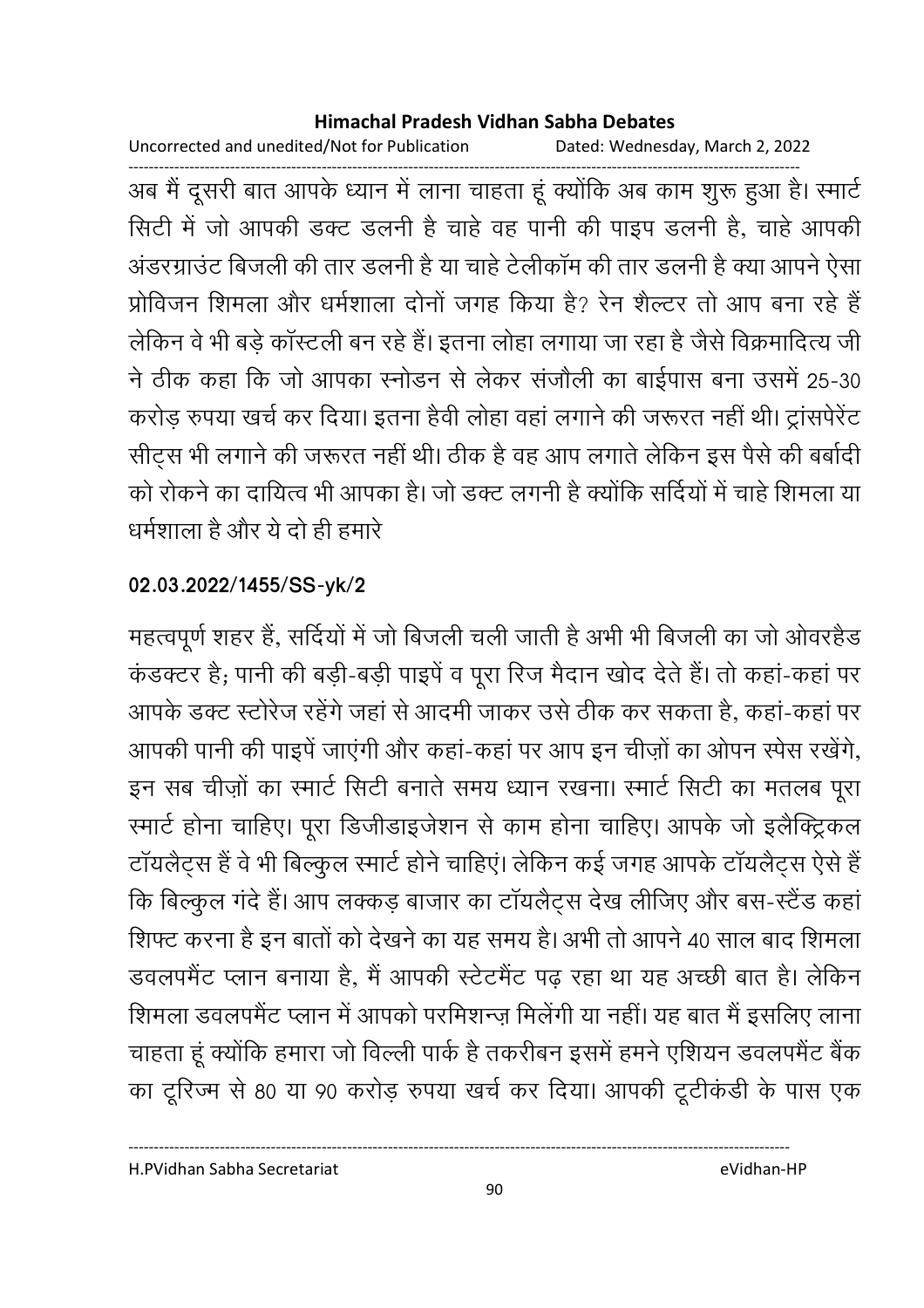Uncorrected and unedited/Not for Publication Dated: Wednesday, March 2, 2022

------------------------------------------------------------------------------------------------------------------------------------ बिल्डिंग बनाई, जिसमें कम-से-कम 110 करोड़ रुपया खर्च कर दिया। आज बड़े दुख के साथ कहना पड़ रहा है कि अगर पीटरहाफ में एक भी कस्ट्रक्शन करनी हो तो वहां आप कंस्ट्रक्शन नहीं कर सकते। जो कंस्ट्रक्ट हो चुका है, रेस्ट हाउस तो चल रहा है, उसके नीचे होटल जो है उसको चलाने की परमिशन आपके पास नहीं है। आपने टूटीकडी में जो पार्किंग बनाई, उसमें 100 करोड़ रुपया आपने खर्च किया, उसको चलाने की परमिशन आपके पास नहीं है। रमार्ट सिटी में आप कैसे विकास करेंगे जब तक शिमला में एन0जी0टी0 ने स्टे आर्डर लगा रखे हैं। अगर आपने लद्दाखी महल्ले को भी स्मार्ट करना है जोंकि आपके विधान सभा क्षेत्र का है, उसमें एक कनि से चलिए, चाहें शोघी से चलिए और ढली तक पहुंच जाइए तो सब जगह हारिजेटल रूम्स में कस्ट्रक्शन हुई है। वर्टिकल कंस्ट्रक्शन कहीं नहीं हुई है। अगर आप शिमला को स्मार्ट बनाना चाहते हैं तो हमें वर्टिकल कस्ट्रक्शन की तरफ जाना पड़ेगा। अगर लद्दाखी मुहल्ले में 500 परिवार है तो आप पांच टावर

**02.03.2022/1455/SS-yk/3**

बनाकर उन परिवारों को वहां घर दे सकते हैं। लेकिन बस-स्टैंड व लिफ्ट के नीचें से लेकर टूटीकडी तक पूरा लद्दाखी मुहल्ला हो गया। पूरा स्लम एरिया बन चुका है और न ही किसी के नाम पर जगह है। सारी जगह सरकार की है। आपको कम-से-कम एन0जी0टी0 के जो स्टे ऑर्डर हैं उनके खिलाफ आगे कैसे हाई कोर्ट में लड़ना है या कोई कानून बनाकर हमने उसको रेगुलराइज करना है

जारी श्रीमती के0एस0

# 02.03.2022/1500/केएस/एजी/1

# श्री सुखविन्द्र सिंह सुक्खु जारी----

किस तरह करेंगे क्योंकि शिमला में आपको वर्टिकल जाना पड़ेगा। 1903 में हिमाचल सर्चिवालय की बिल्डिंग बनी, सिसिल होटल बना। कोई भी स्टोरी ले लीजिए। 8-8 स्टोरी

H.PVidhan Sabha Secretariat eVidhan-HP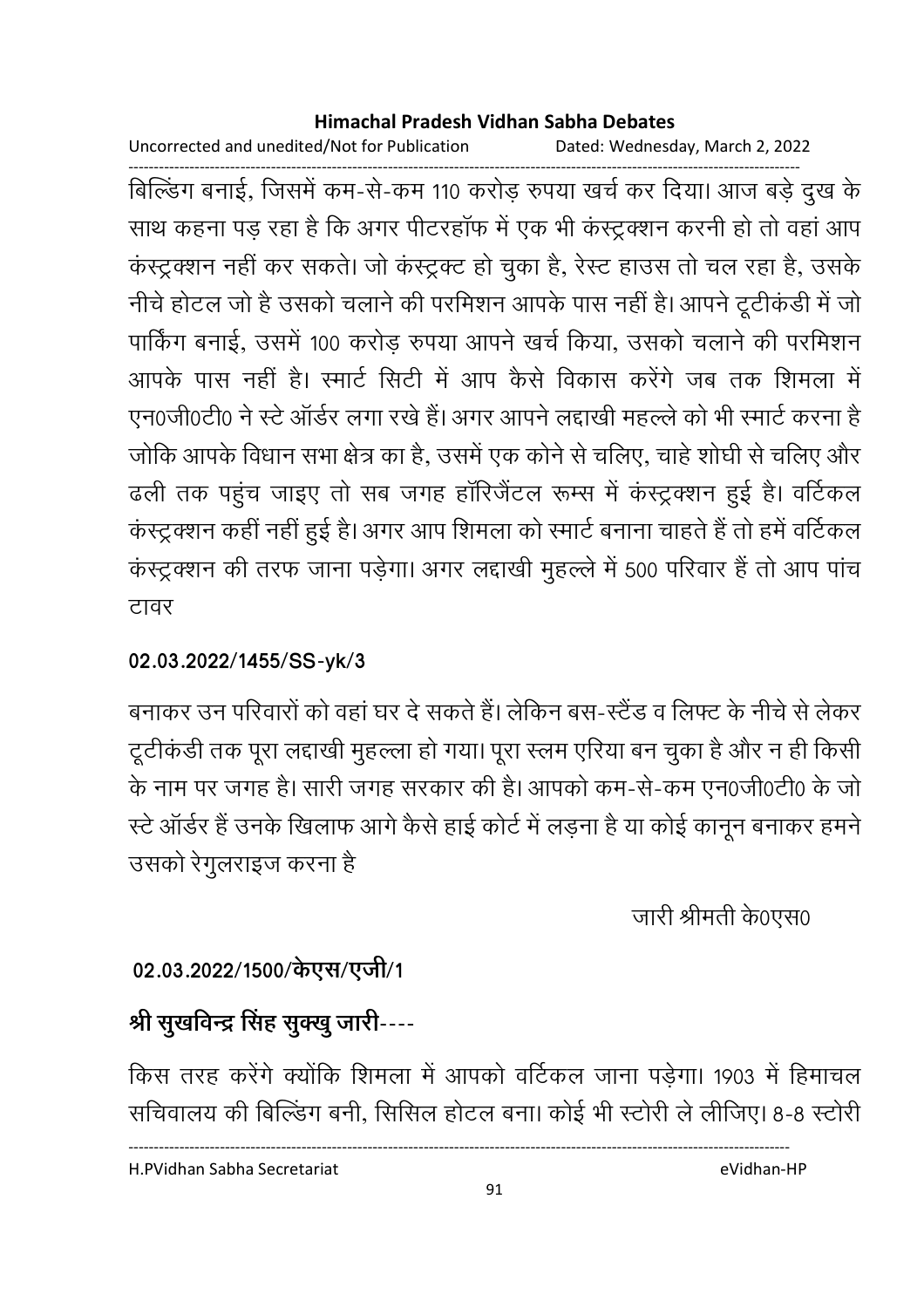Uncorrected and unedited/Not for Publication Dated: Wednesday, March 2, 2022

------------------------------------------------------------------------------------------------------------------------------------ वर्टिकल में बनी हुई है। यह शिमला में चार स्टोरी और ढाई स्टोरी का नया ही रिवाज़ आया हैं। आजादी से पहले की बात देखिए, हमारा स्टेटा हार्ड है। सचिवालय का भवन, रेलवे बोर्ड की बिल्डिंग और ए.जी. आफिर 8 मर्जिला है। यह उस समय की बात थी जब टैक्नोलाजी नहीं थी जबकि आज तो टैक्नोलाजी इतनी ज्यादा है। हाई कोर्ट की बिल्डिंग, जो कोर्ट हमें स्टे देता है, उसकी बिल्डिंग 11 मंजिल की बनी हुई हैं। शिमला को स्मार्ट सिटी बनाने के लिए आपको कानूनी रूप से एन.जी.टी. को हटाना पड़ेगा। शिमला में आप क्यों रोक लगा देते हैं? शिमला में आप 6 बिस्वे का प्लॉट देते हो। उसके बाद बोल देते हो कि आपको सिर्फ ढाई स्टोरी बनानी है। यह कोर एरिया है, यह ग्रीन एरिया है। जहां कोई पेड़ नहीं वह भी ग्रीन एरिया होता है और कोर एरिया क्या है? किसी बेचारे सरकारी कर्मचारी ने, आप उनको बोलिए कि अगर आपकी उस स्वायल की लोड बीयरिंग केपेसिटी | अच्छी है और स्टेटा अच्छा है, हम आपको उस आधार पर अनुमति देंगे कि आपने कितनी स्टोनी बनानी है। कितने होटल बन गए जहां स्टेटा लूज़ है, वहां आप रोक दीजिए कि यहां ' स्टेटा लूज़ है, आपका साइट इंजीनियर जा कर उसको रोके। शहरी विकास मंत्री जी, मेरा यह मानना है कि स्मार्ट सिटी बनाने के लिए, खासकर शिमला को जो कि स्मार्ट था, वह कुछ जगह स्लम के रूप में विकसित हो चुका है। चाहे स्मिट्री ले लीजिए। वहां डैड बाडी निकालने के लिए भी एक घर से दूसरे घर, दूसरे घर से तीसरे घर जाना पड़ता है। कभी भगवान न करें, भूकम्प आ गया तो आप खुद अन्दाज़ा लगा सकते हैं कि सूरंग के साथ से ले कर निचले नेशनल हाईवे तक कितने घर बसे हुए हैं। तो यह समय है आपके पास, आपको मत्रालय मिला हुआ है और आप मत्रालय में अच्छा कर भी रहे हैं लेकिन और अच्छा करने की ज़रूरत है। इसमें

# 02.03.2022/1500/केएस/एजी/2

कानूनी रूप से भी लड़ने की जरूरत है। या तो आप दिल्ली की तरह एक एक्ट ले आए। एन.जी.टी. को बाईपास करना है तो वहीं एक्ट लाइए कि हम स्टेटा देखकर, स्वायल देखकर पर्मिशन देंगे कि कितने मंजिल होगी। आप एन.जी.टी. को रहने दीजिए कि दो

H.PVidhan Sabha Secretariat eVidhan-HP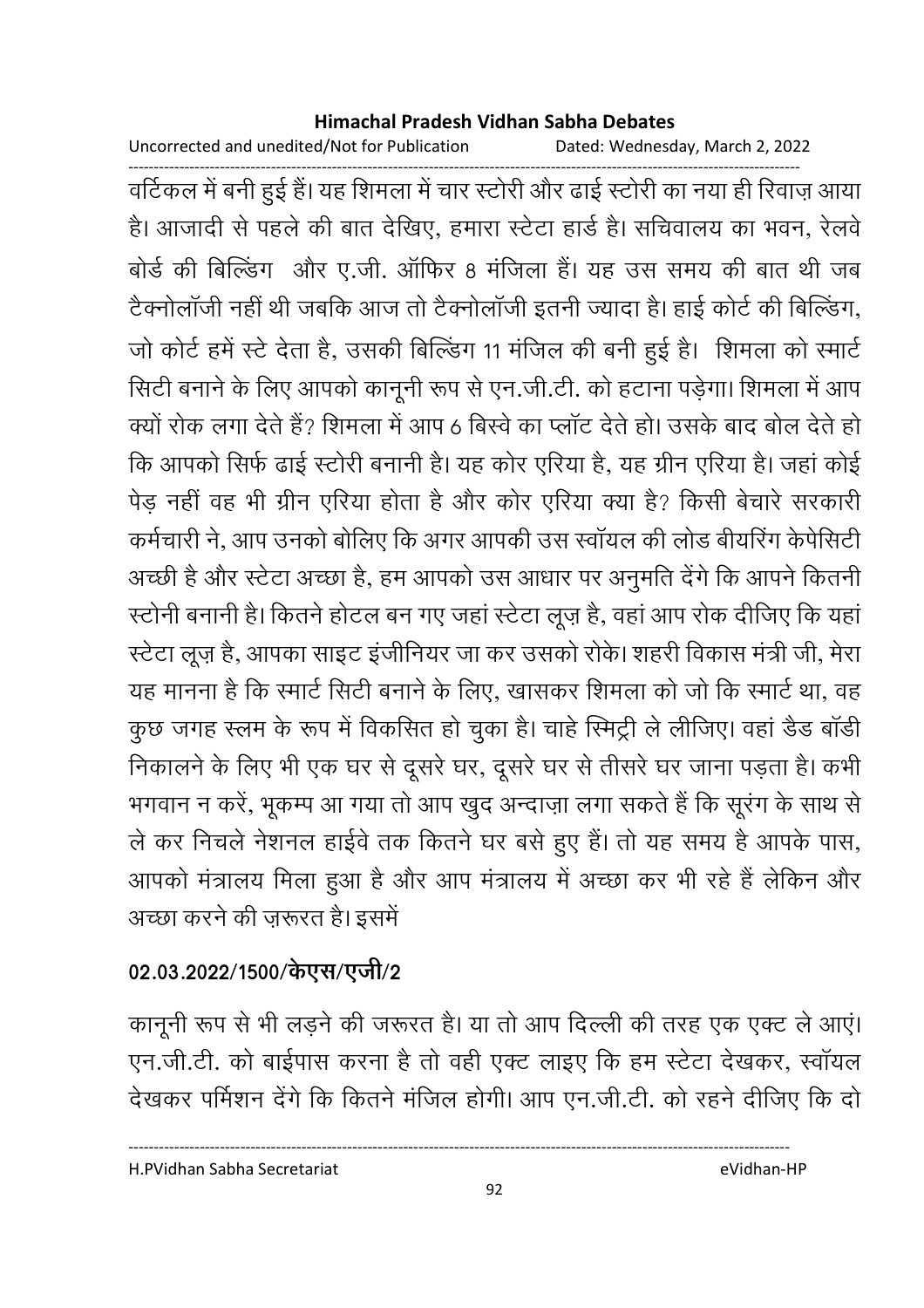Uncorrected and unedited/Not for Publication Dated: Wednesday, March 2, 2022

------------------------------------------------------------------------------------------------------------------------------------ स्टोरी होगी या ढाई स्टोरी है। यह कहा से रूल आया? आजादी से पहले के रूल आप देख लीजिए। सभापति महोदय, मैं माननीय मंत्री जी के ध्यान में ये बातें लाना चाह रहा था। इसके अलावा जो सीवरेज के नाले शिमला में हैं, क्योंकि ज्योग्राफिकली जो नाले हैं, चाहें वह जाखू से शुरू होते हैं या ऊपर पहाड़ से शुरू होते हैं, पानी तो नीचे ही जाएगा। आपने देखा होगा कि नालों के पास बहुत ज्यादा इरोजन होता है। आप एक ही नाले की बात कर लीजिए जो छोटा शिमला, पोस्ट आफिस से नीचे बाईपास तक जाता है, नीचे फिर बाईपास के बाद आपने एक पार्क बना दिया। किसी पार्षद ने आपको बोला कि वहां पार्क बना दो, आपने बना दिया। उसके बाद वह नाला बंद हो गया और उधर सारा मलबा आ जाता है। हर बरसात में आएगा। उस नाले को, जो ट्रेटिमैंट करना है, वह उसके एंड टू एंड होना चाहिए। अगर ऐसा नहीं करते तो बीच रास्ते में कहीं न कहीं वे इरोजन पैदा करते ही है। बरसात में शिमला में बहुत ज्यादा बारीश होती है तो इन नालों की तरफ भी हमें ध्यान देना पड़ेगा। लद्दाखी मोहल्ला जो स्लम बन चुका है, जहां तकरीबन 300 बीघा सरकार की जर्मीन पर लोगों ने घर बना रखे हैं, उसमें आप कोई नया काम करें। इस स्मार्ट सिटी के तहत उन गरीब आदमियों को भी अगर लद्दाखी मोहल्ले में मकान देना है तो कम से कम 5-7 टावर 50 बीघा में बनाकर ढाई सौ बीघा में ग्रीनरी लाए तब शिमला शहर स्मार्ट होगा। अंडर ग्राउंड डव्हिंग अभी तक आपकी नहीं हुई है। हम पांच-पांच साल से बोल रहे हैं और जब हमारा नम्बर आता है, रमार्ट सिटी में कि हमने कितना कार्य किया तो हम 87वें और 88वें नम्बर पर होते हैं। इसलिए माननीय सभापति महोदय, मैं माननीय मंत्री जी से यह चाहूँगा कि आपका शहर, जहाँ से आप विधायक भी है, इसको कांग्रेस पार्टी ने स्मार्ट सिटी का दर्जा दिलाया है और धर्मशाला

# 02.03.2022/1500/केएस/एजी/3

को भी कांग्रेस ने ही स्मार्ट सिटी का दर्जा दिलाया है। इसमें आपके आने से, ठीक है कि तीन साल आपकी सरकार सोयी रही, पहले वाले मंत्री जी ने इस पर ज्यादा ध्यान नहीं दिया लेकिन आपने आकर थोड़ा रास्तों का ध्यान दिया, उसके लिए हम आपका धन्यवाद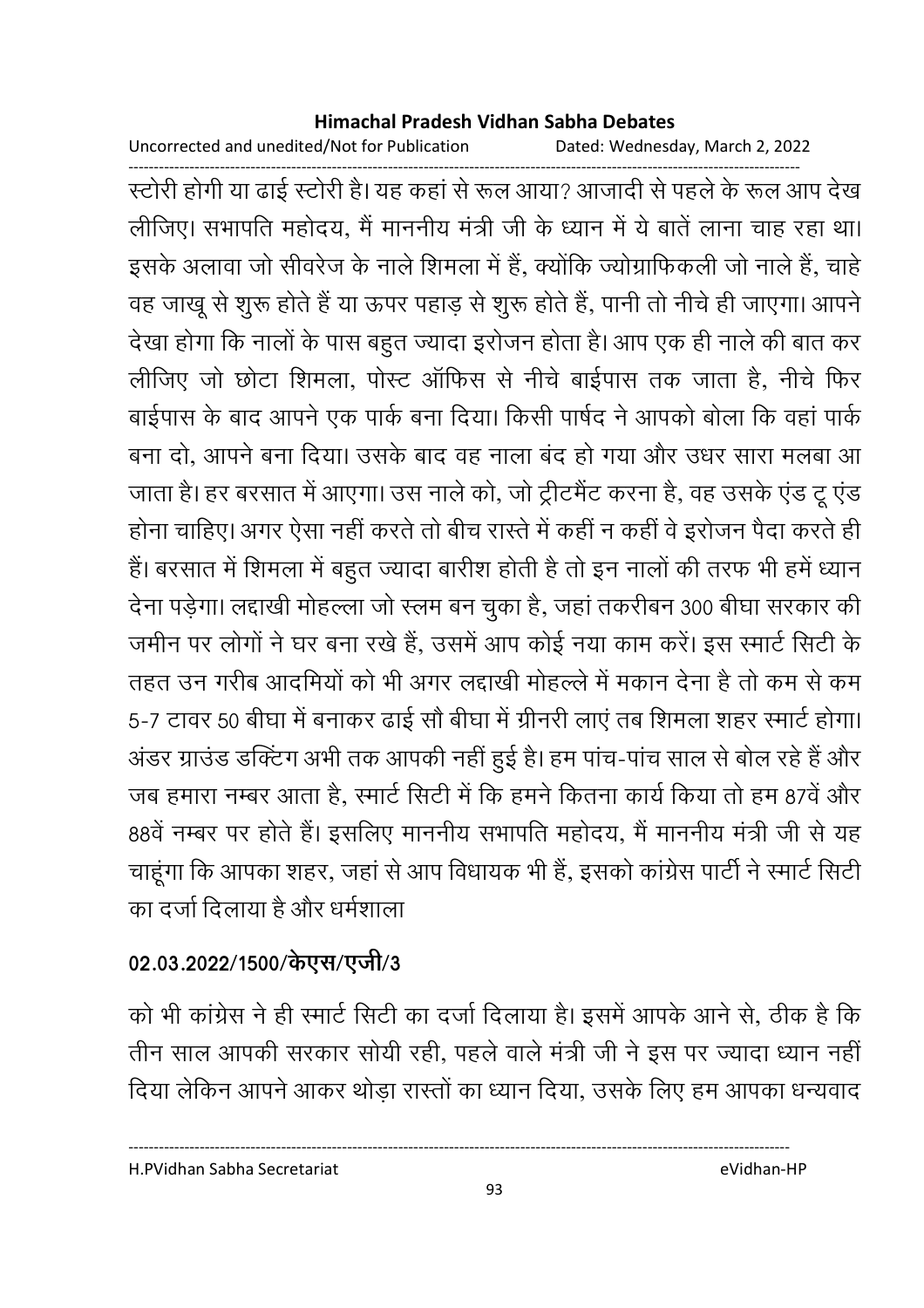Uncorrected and unedited/Not for Publication Dated: Wednesday, March 2, 2022

------------------------------------------------------------------------------------------------------------------------------------ करते हैं लेकिन अभी उसको और स्मार्ट बनाना है। आपका विधान सभा क्षेत्र है और इसमें लेटैस्ट टैक्नोलाजी आनी चाहिए। मैं आपको एक और बात बताना चाहता हूं। कार्पारेशन के एरिये को आप अभी तक स्मार्ट नहीं कर सके। आपका पानी का बिल तो अभी आन लाइन-आ रहा है लेकिन जो आपके नक्शे सबमिट होते हैं, वह सिर्फ यह है कि सबमिट करने हैं। वह कहा गया, किसको आब्जैक्शन है, वह अभी तक नहीं होते।

श्रीमती अ0व0 द्वारा जारी---

**02.03.2022/1505/av/ag/1**

# श्री सुखविन्द्र सिंह सुक्खु---------- जारी

आपका जो कापरिशन का साफ्टवेयर है उसका नाम भी अब 'कर परेशान' पड़ गया है यानी आपकी कार्पोरेशन केवल परेशान करने का काम कर रही है। आप उसमें भी थोड़ी टैक्नोलाजी लाए ताकि लोग जो नक्शे इत्यादि सम्भिट करना चाहते हैं उसमें उन्हें कोई दिक्कत न हो। मुझे उम्मीद है कि आप उस दृष्टि से भी इस कार्य को देखेंगे। आपने मुझे बोलने का समय दिया, आपका बहुत-बहुत धन्यवाद।

**02.03.2022/1505/av/ag/2**

**श्री नरेन्द्र ठाकुर, सभापति** : अब इस चर्चा में माननीय सदस्य श्री जगत सिंह नेगी भाग त्रींगे।

**श्री जगत सिंह नेगी (किन्नौर) :** सभापति महोदय, यहां पर जो नियम-130 के अंतर्गत शिमला स्मार्ट सिटी परियोजना के अन्तर्गत हो रहे विकासात्मक कार्या पर प्रस्ताव लाया गया है, मैं भी इस पर बोलने के लिए खड़ा हुआ हूं। आपने समय दिया, आपका धन्यवाद।

मुझर्स पूर्व सभी माननीय सदस्यों ने और खासकर हमारे युवा माननीय सदस्य श्री विक्रमादित्य सिंह ने स्मार्ट सिटी के कसैप्ट के बारे में काफी विस्तार से कह दिया है कि यह स्मार्ट सिटी क्या है तथा कैसे इप्लेमिट होना है; अतः मैं उस पर जाना नहीं चाहता। मैं

H.PVidhan Sabha Secretariat eVidhan-HP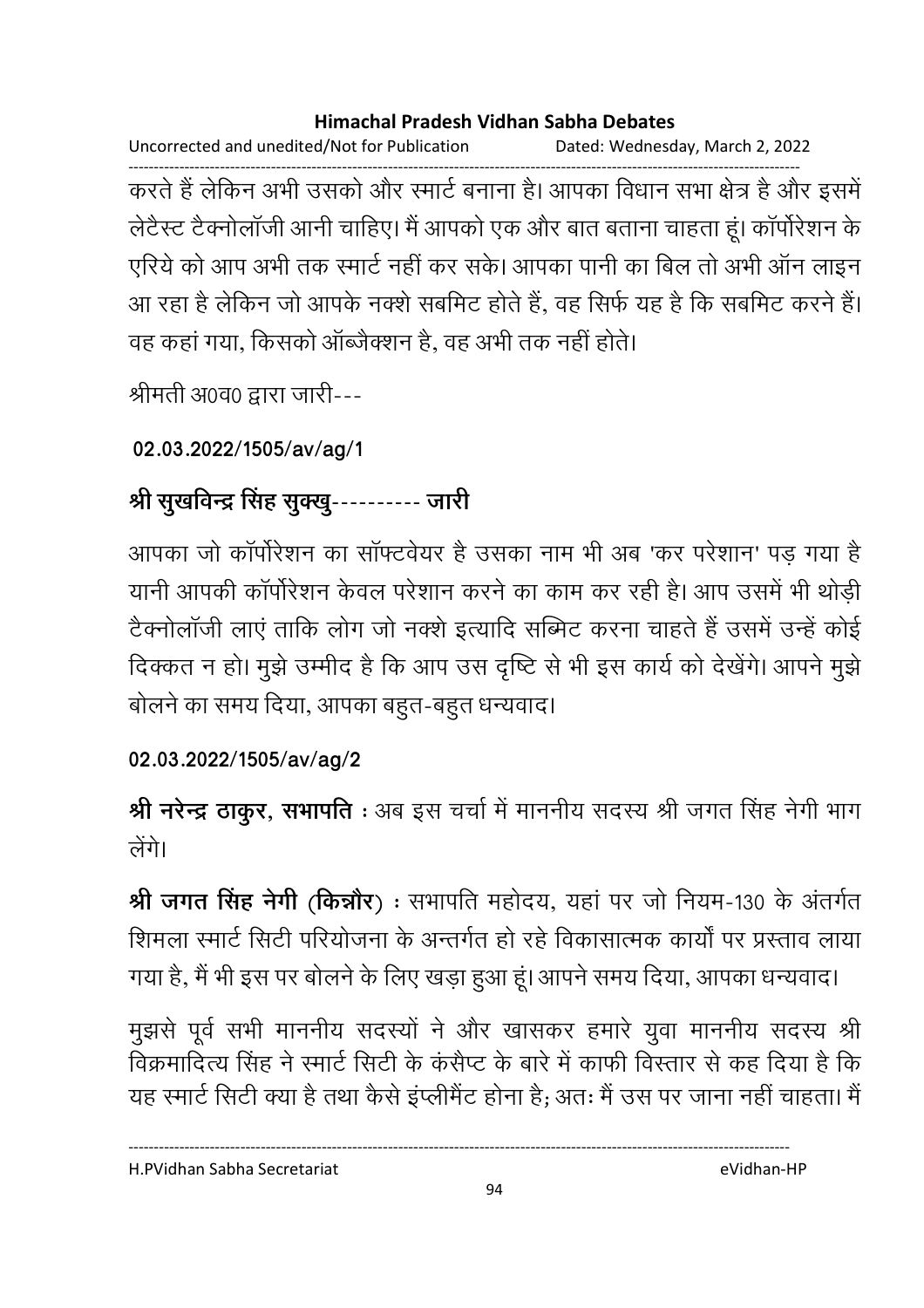Uncorrected and unedited/Not for Publication Dated: Wednesday, March 2, 2022

------------------------------------------------------------------------------------------------------------------------------------ मंत्री महोदय से केवल यही जानना चाहता हूं कि आप केवल एक काम गिनाए जो स्मार्ट सिटी के अंतर्गत हुआ है। स्मार्ट सिटी क्या है? मंत्री जी तो स्मार्ट है नहीं, आपके अधिकारी भी स्मार्ट नहीं है। फिर स्मार्ट है क्या? केवल स्मार्ट सिटी नाम देने से शहर स्मार्ट नहीं बनता। ...व्यवधान....नहीं, मैं इनको जोश दे रहा हूं ताकि ये और ज्यादा स्मार्ट दिखें। यहां शिमला के लोग स्मार्ट और खूबसूरत भी है। आपने जो कसलटैट हायर कर रखा है जिसको शायद आप करोड़ो रुपये दे रहे होंगे; उनमें कोई स्मार्ट नहीं है। आपने इसमें जो सिविल इंजीनियर्ज या दूसरे कर्मचारी रखे हैं वे पता नहीं सारे-के-सारे आउटसोर्स पर है या कैसे रखे हैं; उनको शायद आप ठीक से तनख्वाह नहीं दें रहे होंगे इसलिए वे कोई भी अपना काम ठीक से नहीं कर रहे हैं। अभी माननीय सदस्य श्री सुखर्विन्द्र सिंह सुक्खु ने आपकी बड़ी तारीफ की कि सड़के काफी चौड़ी कर दी है। आप दोनों शिमला से हैं तो ऐसा लगता है कि कुछ मैच फिक्सिंग जरूर हैं। …व्यवधान… आपकी जो सड़के हैं ये एम0सी0 की नहीं बल्कि लोक निर्माण विभाग की है। पहले इसके लिए एन0एच0 था और अब पता नहीं आपने इसके लिए क्या स्टेटस बना रखा है। जब एन0एच0 था तो इसको चौड़ा करने के लिए एन0एच0 का पैसा खर्च होना चाहिए था और जो सड़क चौड़ा करने का काम हो रहा है उसमें भी पिक एण्ड चूज का काम चला हुआ है। आप कार्ट रोड पर एम0एल0ए0 हरिन्टल और रेलवे स्टेशन के बीच के "पोशेन को देखिए,

# **02.03.2022/1505/av/ag/3**

आप शायद उस रास्ते से कभी आए नहीं होंगे? यह पशिन सबसे तंग हैं और सुबह 09.00 | बर्ज के बाद इस पर जाम लगना शुरू हो जाता है। आपने उसके बारे में कभी ध्यान नहीं | दिया; इस प्रकार से पिक एण्ड चूज वाले काम हो रहे हैं। आपकी एम0सी0 जब एक एक्ट के तहत यहां पर है तो आपने स्मार्ट सिटी को एक आथोरिटी टाइप क्यों बना दिया? उन्होंने अपना धंधा शुरू कर दिया और एक डगा जो एम0सी0 ने लगाया होता है उसी डगे। को बाद में आप द्वारा तोड़ कर लगा दिया जाता है। इधर का पत्थर निकालकर उधर डाल देते हैं और ठेकेदारों तथा अधिकारियों के मजे लगे हुए हैं। आपका इस बारे में कोई विज़न प्लान नहीं है। आप जो शिमला डवलपमैंट प्लान के बारे में कह रहे हैं, जिसके बारे में आपने बहुत चर्चा की है कि पिछले 40 वर्षों में जो शिमला डवलपमैंट प्लान नहीं बना; वह आपने

H.PVidhan Sabha Secretariat eVidhan-HP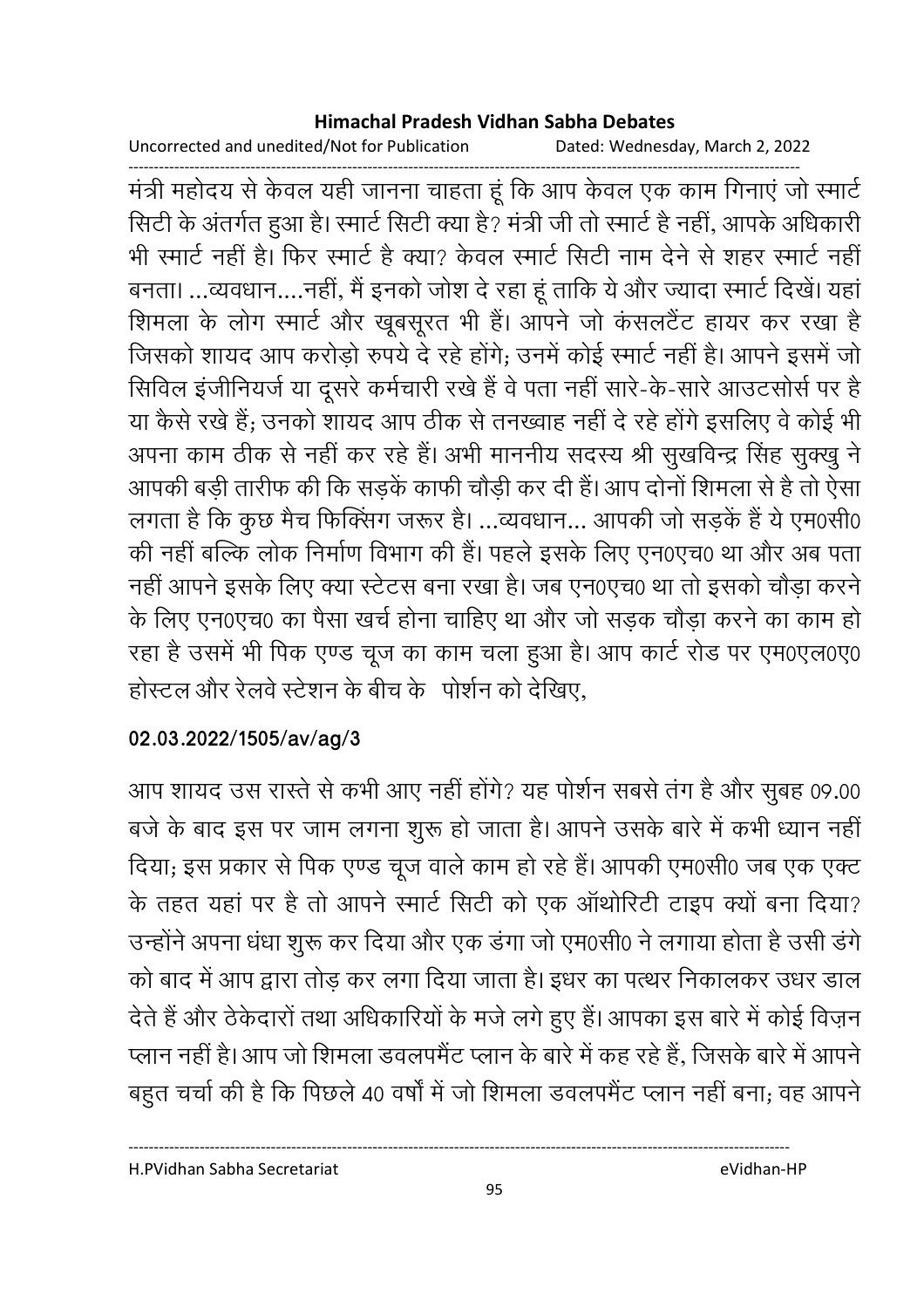Uncorrected and unedited/Not for Publication Dated: Wednesday, March 2, 2022

------------------------------------------------------------------------------------------------------------------------------------ बनाया है। अब पता नहीं उसके लिए तीसरी आर्थारिटी आएगी। आप मुझे यह बताइए कि इस तरह से ओवरलैंपिंग आफ आर्थारिटीज के द्वारा किस तरह से काम किया जाएंगा? जहाँ पर शौचालय की जरूरत नहीं होती वहाँ पर एम0सी0 वाले भी बना लेते हैं और अगर किसी ठेकेदार को वह जगह प्रोफिटेबल लगे यानी जहां पर उसको कैरेज कम पड़े तो वहां। तीन-तीन शौचालय बन जाते हैं। कहने को तो शिमला को 'क्वीन आफ हिल्ज' कहा जाता है परंतु मेरे हिसाब से तो इसका केवल नाम ही क्वीन आफ हिल्ज रह गया है बाकी सारी शक्ल-सूरत खराब हो गई है।

# <u>टी सी द्वारा जारी</u>

# 02/03/2022/1510/टी0सी0वी0/ए0एस0/1

# श्री जगत सिंह नेगी… जारी **।**

रिज के ऊपर एक डगा चला गया, छह महीने तक आप उस डगे को नहीं लगा सके। कभी आप कहते हैं कि रुड़की से इंजीनियर आ रहा है और बाद में पता नहीं आप यूक्रेन से इजीनियर लेकर आए होंगे। जबकि नगर निगम यहां पर है, प्रदेश सरकार यहां पर है और रमार्ट सिटी के स्मार्ट इंजीनियर्ज आपके पास है। जो लोग शिमला आते हैं वे लोग रिज पर चलने के लिए बड़े खुश होकर आते हैं लेकिन सड़कों का हाल यह है जैसे हम फटे हुए कपड़ों पर टाली लगाते हैं। जब इतना पैसा आ रहा है तो इन सड़कों पर तो रबड़ बिछाया जाना चाहिए था। आप एक एस्केलेटर नहीं लगा पाए। आपने रोपवे का होटल बना दिया लेकिन वह खाली पड़ा हुआ है। केन्द्रीय सरकार की एक बिल्डिंग के लिए एन0ओ0सी0 लेने में डबल इजन की सरकार को 5 साल लग गए। अगर कोई बिल्डिंग इसमें बांधा आ रही है तो उस बिल्डिंग को एक्वायर किया जा सकता है। आपको उस पुरानी बिल्डिंग को एक्वायर करने से कौन रोक रहा है? आप उसको एक्वायर नहीं कर पा रहे हैं और उसकी वजह से सारा प्रजिक्ट बंद पड़ा हुआ है। रोपवे की जो कास्ट आज से 5 साल पहले थी, वह आज डबल हो गई है। इतना पैसा कहां से आएगा? आप कैसे शिमला को स्मार्ट बनाएंगे यह हमारी सोच से बाहर है। कुछ दिनों पहले विधान सभा की एस्टिमेंट कर्मेंटी जिसकें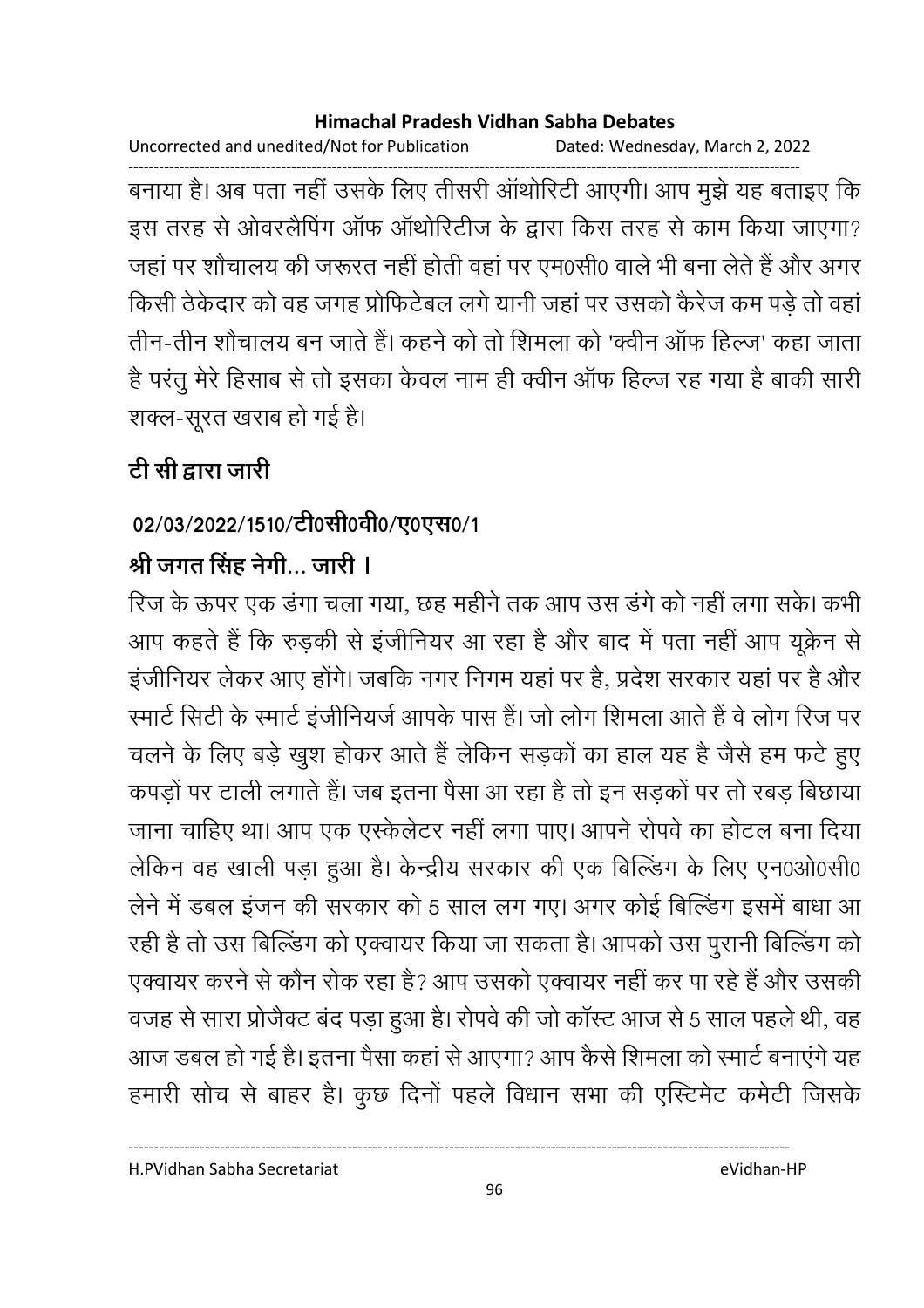Uncorrected and unedited/Not for Publication Dated: Wednesday, March 2, 2022

------------------------------------------------------------------------------------------------------------------------------------ चेयरमैन श्री रमेश चंद ध्वाला जी है, हमने पूरे शिमला का विजिट किया परंतु हमें एक भी रमार्ट कार्य नहीं दिखाई दिया। आपका जो भी कार्य हो रहा है, उस तरह के कार्य यहां पहले भी हुए हैं। आपने उसमें कोई नई सोच पैदा नहीं की। आपने शिमला के अंदर कोई स्काई-वे या नई ट्रैफिक टनल नहीं बनाई है। यहां पर पाकिंग की सुविधा उपलब्ध नहीं हैं। टनल खोद कर भी पाकिंग बनाई जा सकती थी। आपके पास कोई नई सोच नहीं हैं। आपकी वहीं वर्ष 1957 की सोच है और उसी को लेकर आप चले हुए हैं। अब तो आपका समय खत्म हो गया है। अब तो हमें आना है और हमें ही इसके बारे में सोचना पड़ेगा। हमें ही रमार्ट बनना पड़ेगा तभी शिमला सिटी रमार्ट बन पाएगा। आप कह रहे हैं कि 50 प्रतिशत फंडिंग हमने

# 02/03/2022/1510/टी0सी0वी0/ए0एस0/2

करनी है लेकिन आप खुद कर्ज ले रहे हैं तो फिर 50 प्रतिशत फंडिंग कहा से करोगे? शिमला स्मार्ट सिटी एक धोखा है इसमें कोई काम होने वाला नहीं है। आपने प्रस्ताव को इसलिए बदल दिया क्योंकि इसमें अनियमितताएं हो रहीं हैं। एक डंगा जो 20 लाख रुपये में लगना है वह 40 लाख रुपये का लग रहा है। आपके ठेकेदारों के मजे लगे हुए हैं। कम्युनिटी भवन जो एक करोड़ का बनना था, उसमें देरी होने के कारण वह अब डेढ़-दो करोड़ रुपये का बनेगा। स्मार्ट सिटी में धांधली के सिवाय कोई काम मौके पर ठीक से नहीं। हो रहा है। इसकी आपको चिंता करनी चाहिए। आपके पास जो पैसा है उसको नगर निगम को दे दें। आप नगर निगम को पूछ सकते हैं कि हमने इतना पैसा दिया है, वह कहां खर्च हुआ? आप उनको विजिन बनाकर दें। आप उनको कह सकते हैं कि यहां पर टॉयलेट हो, बढ़िया सड़कें हो, एस्केलेटर हो या पार्क हों। आप उनको इस तरह का प्लॉन बनाकर दें और उसमें यदि कोई गडबड़ हों तो आप उनको पकड़ सकते हैं। आपको कौन पकड़ सकता है। इसलिए आप प्रस्ताव बदल रहे हैं। एक ही काम पर 2-2 बार पैसा लगा रहे हैं या तो फिर वहां पर बोर्ड लगा लो। इसमें आफत यह है कि आप बोर्ड पर भी करोड़ों रुपया

H.PVidhan Sabha Secretariat eVidhan-HP

----------------------------------------------------------------------------------------------------------------------------------

97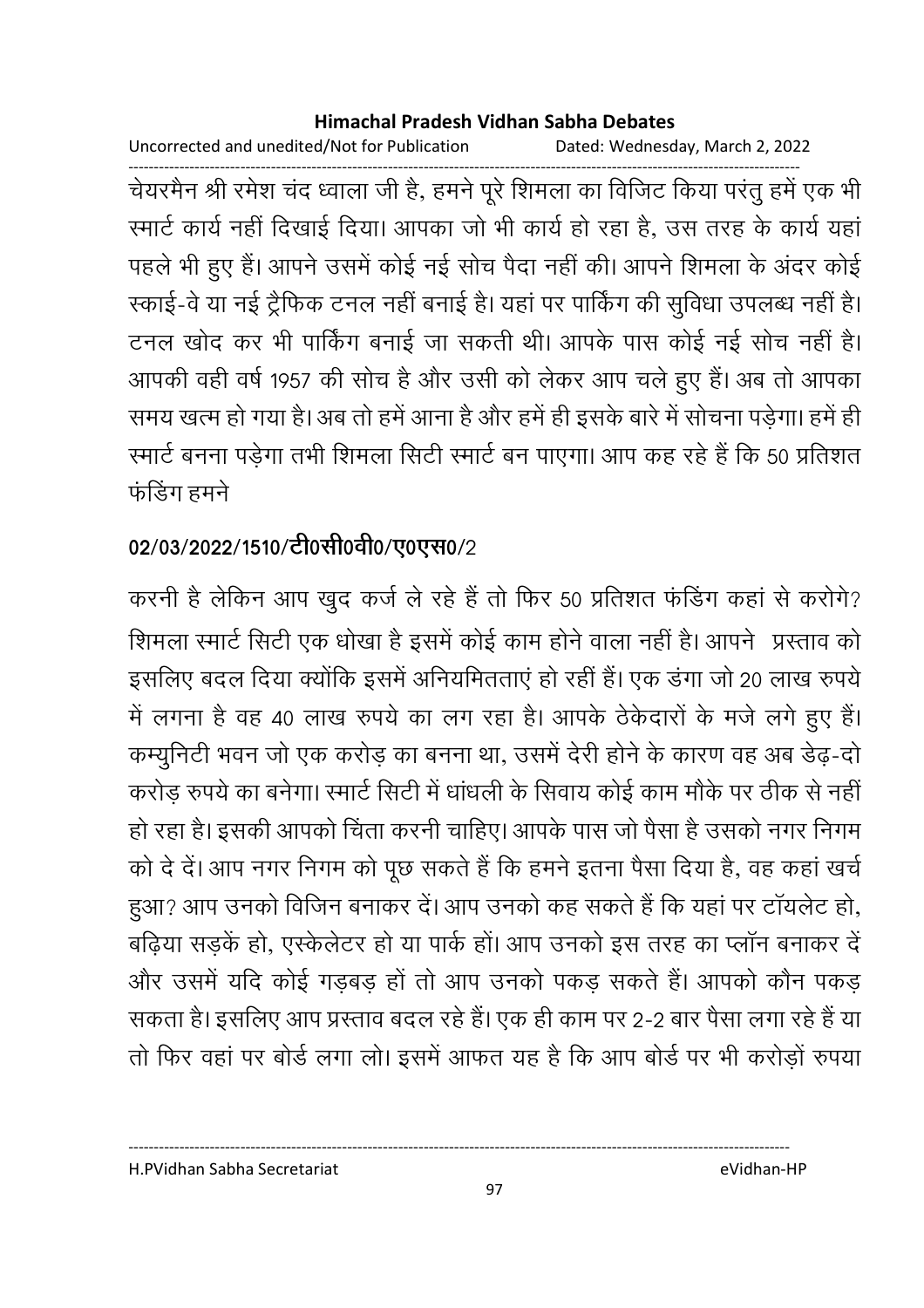Uncorrected and unedited/Not for Publication Dated: Wednesday, March 2, 2022

------------------------------------------------------------------------------------------------------------------------------------ लगा देंगे। आप एक छोटा-सा बोर्ड भी लगा सकते हैं जिसमें यह लिखा हो कि यह कार्य रमार्ट सिटी के अंतर्गत हुआ है ताकि उसमें पैसे की बर्बादी न हो। धन्यवाद।

अगला वक्ता एन0एस0 द्वारा ... शुरू ।

02-03-2022/1515/NS/AS/1

**सभापति** : अब चर्चा में श्री सजय अवस्थी जी भाग लेंगे।

**श्री संजय अवस्थी, अर्की** : सभापति महोदय, धन्यवाद। नियम-130 के अंतर्गत जो प्रस्ताव लाया गया है कि "शिमला स्मार्ट सिटी परियोजना के अन्तर्गत हो रहे विकासात्मक कार्यो पर यह सदन विचार करें।" पर मैं चर्चा में भाग लेने के लिए खड़ा हुआ हूं। मैं अपनी बात शुरू करूगा कि अक्सर कहा जाता है कि 'कल्पनाओं की उड़ान बहुत ऊंची होती है मंगर यथार्थ के कदम अक्सर छोटे रह जाते हैं।' मैं आज शिमला स्मार्ट सिटी परियोजना का यह स्वरूप देखता हूं। वर्ष 2015 केंद्र सरकार की एक महत्वाकाक्षी योजना जिसमें भारत वर्ष के 30 शहरों का चयन किया गया और हिमाचल प्रदेश के भी दो शहर इसमें शामिल किए गए। दूसरे नम्बर पर शिमला को स्मार्ट सिटी बनाने का फैसला लिया गया और सूची में शामिल किया गया। इसके लिए 2905 करोड़ रुपये की राशि स्वीकृत की गई और इसका प्रारूप बना। इस विषय में चर्चा करने के लिए मैंने भी अपने आपको इसलिए शामिल किया क्योंकि | जब विधान सभा का सत्र शुरू हुआ तो 2905 करोड़ रुपये की परियोजना शिमला को रमार्ट सिटी बनाने के लिए शुरू की गई। यह बात मेरे सज्ञान में भी थी। मैं कार्ट रोड से यह देखने के लिए पैदल चला कि शायद कुछ बदलाव आया होगा। मेरे छात्र जीवन का आंधेकाश समय यहाँ व्यतीत हुआ है। मैं सब्जी मंडी, लोअर बाजार और मिंडल बाजार से होते हुए माल रोड पहुंचा। मैंने कल्पना की थी कि शायद एस्केलेंटर का काम शुरू हो गया होगा लेकिन मुझे कहीं पर भी एस्केलेंटर नहीं दिखा। पूर्व में जो एक तरह का मिस मैच था रिज और माल रोड को छोड कर यदि हम मिडल बाजार व लोअर बाजार को देखें तो आज भी वहीं मिस मैच है। आज भी इसका स्वरूप शिमला के स्लम एरिया की तरह ही है। माल रोड पर दो-तीन जगहों पर जहां कूड़ादान पड़े हुए थे उसमें से भयकर कुत्तों के झुंड निकल रहे थे। आपकी स्मार्ट सिटी की क्या परिभाषा रही होगी, मैंने इसको भी जानने की कोशिश की। इसलिए मैंने इस चर्चा में भाग लेने का निश्चय किया।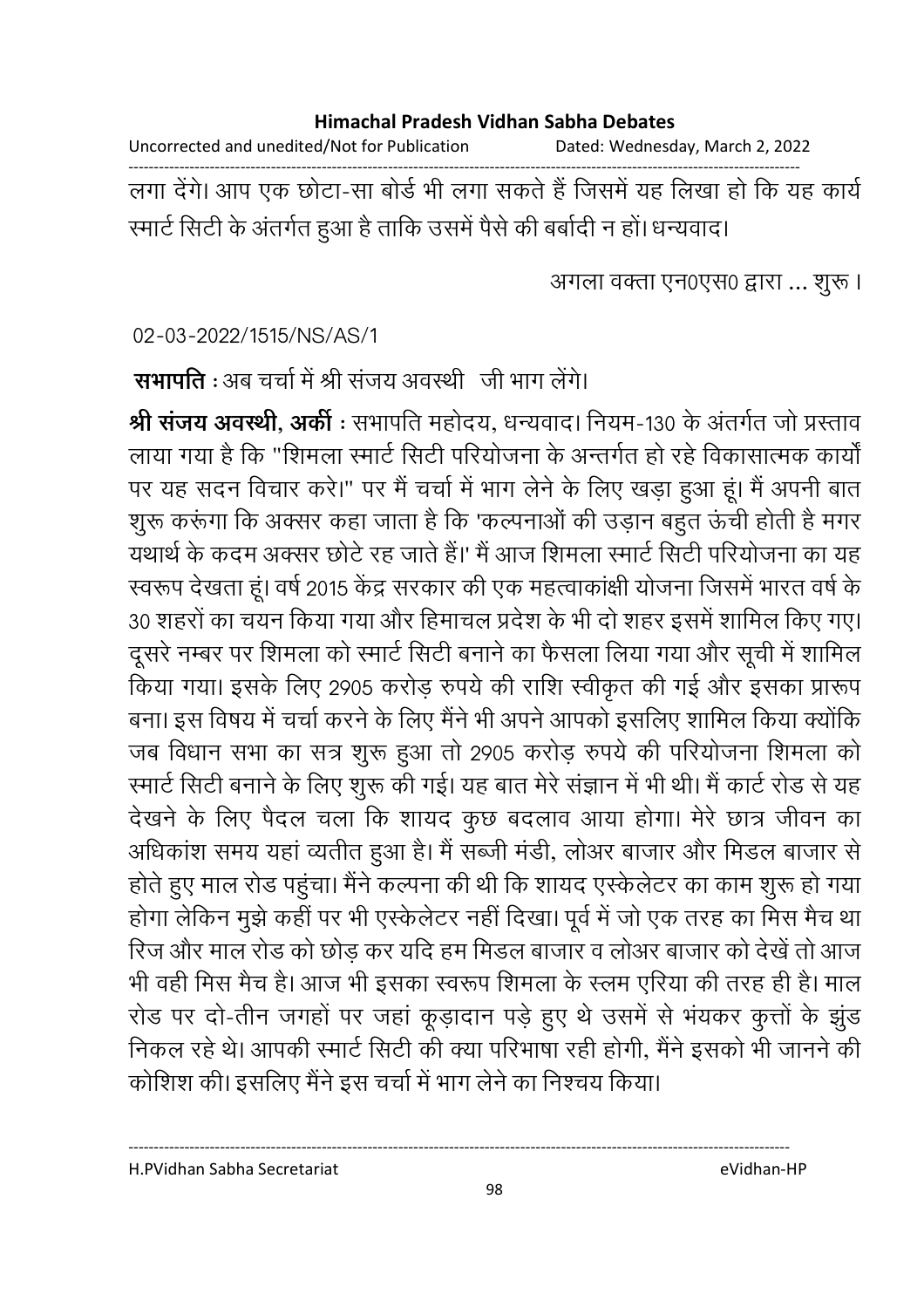Uncorrected and unedited/Not for Publication Dated: Wednesday, March 2, 2022

------------------------------------------------------------------------------------------------------------------------------------ सभापति महोदय, शिमला सिटी को पहले ही हेरिटेज सिटी का दज़ो प्राप्त है और अंतरराष्ट्रीय मानचित्र में इसका महत्वपूर्ण स्थान है। जैसे ही पर्यटक शिमला में एटर करते | है तो सबसे पहले भयकर जाम से रूबरू होते हैं। जब शिमला को स्मार्ट सिटी बनाने की कल्पना की तो सबसे पहले पब्लिक ट्रांसपोर्ट पर ध्यान देना चाहिए था।

02-03-2022/1515/NS/AS/2

और आज इसका अभाव है। मंत्री जी आप बहुत अच्छा कार्य कर रहे हैं लेकिन कमिया रह जाती है। मैं आपके ध्यान में उन विषयों को लाना चाहता हूं जिनकी मैंने कमिया महसूस की हैं। पब्लिक ट्रांसपोर्ट सिस्टम पूर्णतया फेल हैं। मुझे सत्र के बीच में घूमने का मौका मिला तो मैंने शिमला के अलग-अलग क्षेत्रों का दौरा किया और देखा कि कुछेक स्थानों को छोड़ कर कहीं पर भी पाकिंग नहीं बनी हुई हैं। हमें हर क्षेत्र में पाकिंग की व्यवस्था करनी चाहिए थी। इसके अलावा कई स्थानों पर बिजली की तारों को मैं छात्र जीवन से वैसे ही देख रहा था और

```
श्री आर0 के0 एस0 द्वारा जारी
```
02.03.2022/1520/RKS/एएस-1

श्री सजय अवस्थी…जारी

आज उन बिजली की तारों को अंडरग्राउंड करने की जरूरत है। शिमला एक ऐतिहासिक शहर है। यहां पर जिस तरह से हैवी आयरन का प्रयोग किया गया है, यह ठीक नहीं है। अगर हम संजीली की तरफ जाए तो वहां पर जितने भी आवर फुट ब्रिजिज बने हैं उनमें बहुत ज्यादा लोहे का इस्तेमाल किया गया है। सड़कों को चौड़ा करने के लिए बड़े-बड़े डंगे लगाए जा रहे हैं जिन्हें लगाने की आवश्यकता नहीं है। यदि हमारा विजन सही होता तो इस शहर के स्वरूप को और बेहतर किया जा सकता था। माननीय सदस्य श्री सुखर्विन्द्र सिंह सुक्खु जी ने ठीक कहा कि जो कार्य एक लाख रुपर्य में किया जाना था उसे 10 लाख रुपर्य में पूर्ण किया जा रहा है। मेरा आग्रह है कि इसकी जांच करवाई जाए। रोपर्व भी एक प्रकार से 'means of transportation' है। अगर रोपवे बनाने का कार्य पहले फेज़ पर शुरू |किया होता तो इसके निर्माण कार्य की लागत भी कम रहती और लोगों को समय पर |

H.PVidhan Sabha Secretariat eVidhan-HP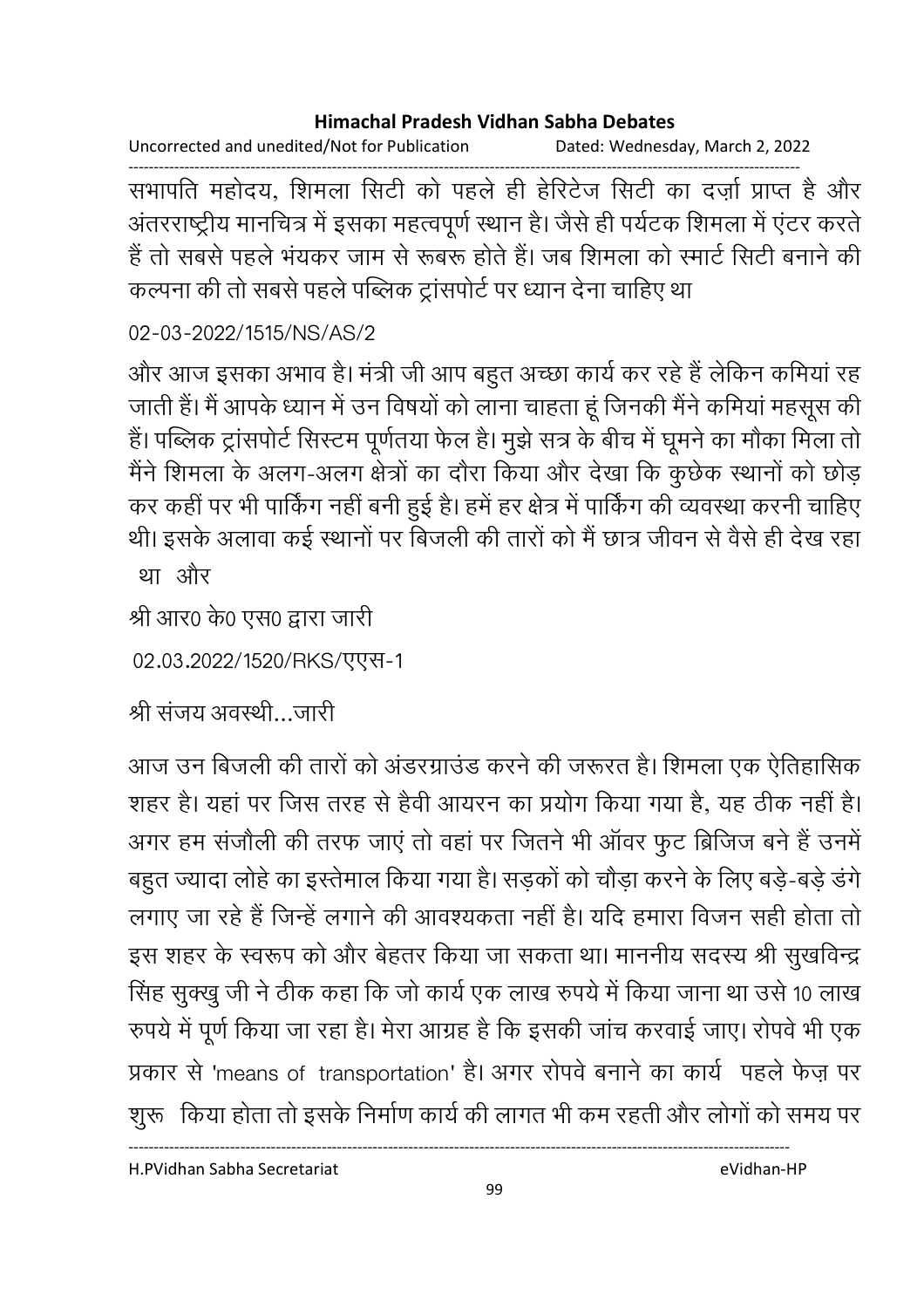Uncorrected and unedited/Not for Publication Dated: Wednesday, March 2, 2022

------------------------------------------------------------------------------------------------------------------------------------ इसकी सुविधा भी मिलती। लेकिन रापर्व का कार्य अभी तक कहा पहुंचा है यह आप अच्छी | तरह जानते हैं। बच्चों व वरिष्ठ नागरिकों को सुविधा मुहैया करवाने के बारे में नहीं सोचा जा रहा है। मेरा आग्रह है कि बच्चों व वरिष्ठ नागरिकों के लिए सारी सुर्विधाएं उपलब्ध होंनी चाहिए। मेरे साथियों ने अधिकतर बिन्दुओं पर चर्चा कर ली है लेकिन में इतना जरूर कहना चाहूँगा कि जो पब्लिक मनी है उसका संदुपयोग होना चाहिए। शिमला एक ऐतिहासिक नगरी है और इसे हम ट्रूरिस्ट प्लेस ही रहने दें तो अच्छा रहेगा। यहां पर जो आफिसिज और ककरीट एवं आयरन का स्ट्रक्चर खड़ा कर दिया है, इसको बदलने की आवश्यकता है। मेरा सुझाव रहेगा कि आप इस योजना पर भी कार्य करें। सभापति महोदय, आपने मुझे बोलने का समय दिया, आपका धन्यवाद।

**सभापति** : अब माननीय सदस्य श्री इन्द्र दत्त लखनपाल इस चर्चा में भाग लेगे।

02.03.2022/1520/RKS/TTT-2

श्री इन्द्र दत्त लखनपाल : सभापति महोदय, जो नियम-130 के अंतर्गत "शिमला स्मार्ट सिटी परियोजना के अन्तर्गत हो रहे विकासात्मक कार्यों पर यह सदन विचार करें।" प्रस्ताव प्रस्तुत किया है, इसमें साथी विधायकों ने बड़े विस्तार से अपनी बात रखी है। मैं नगर निगम, शिमला में कई बार पार्षद रहा हूं इसलिए मेरे ज़हन में आया कि मैं भी इस चर्चा में भाग लू। वर्ष 1986 में नगर निगम, शिमला की स्थापना हुई। परिस्थितियों के हिसाब से उस समय शिमला की भव्यता बहुत सुदर थी। शिमला शहर को देखने के लिए बहुत दूर-दूर से सैलानी आते हैं। लेकिन समय के साथ-साथ धन की उपलब्धता होने के बावजूद भी हम शिमला शहर का स्वरूप नहीं बदल पाए। चाहे हमारी सरकार हो या वर्तमान सरकार, आज भी शिमला शहर को विकसित करने के लिए बहुत जरूरत हैं। पूर्व में शिमला शहर में बहुत विरोध के बाद एक डोग हट का निर्माण किया गया था। इसके लिए एक जगह चिन्हित की गई जहां शहर के आवारा कुत्तों को रखा जाता था। उस जगह के नीचे एक बाग गाव है।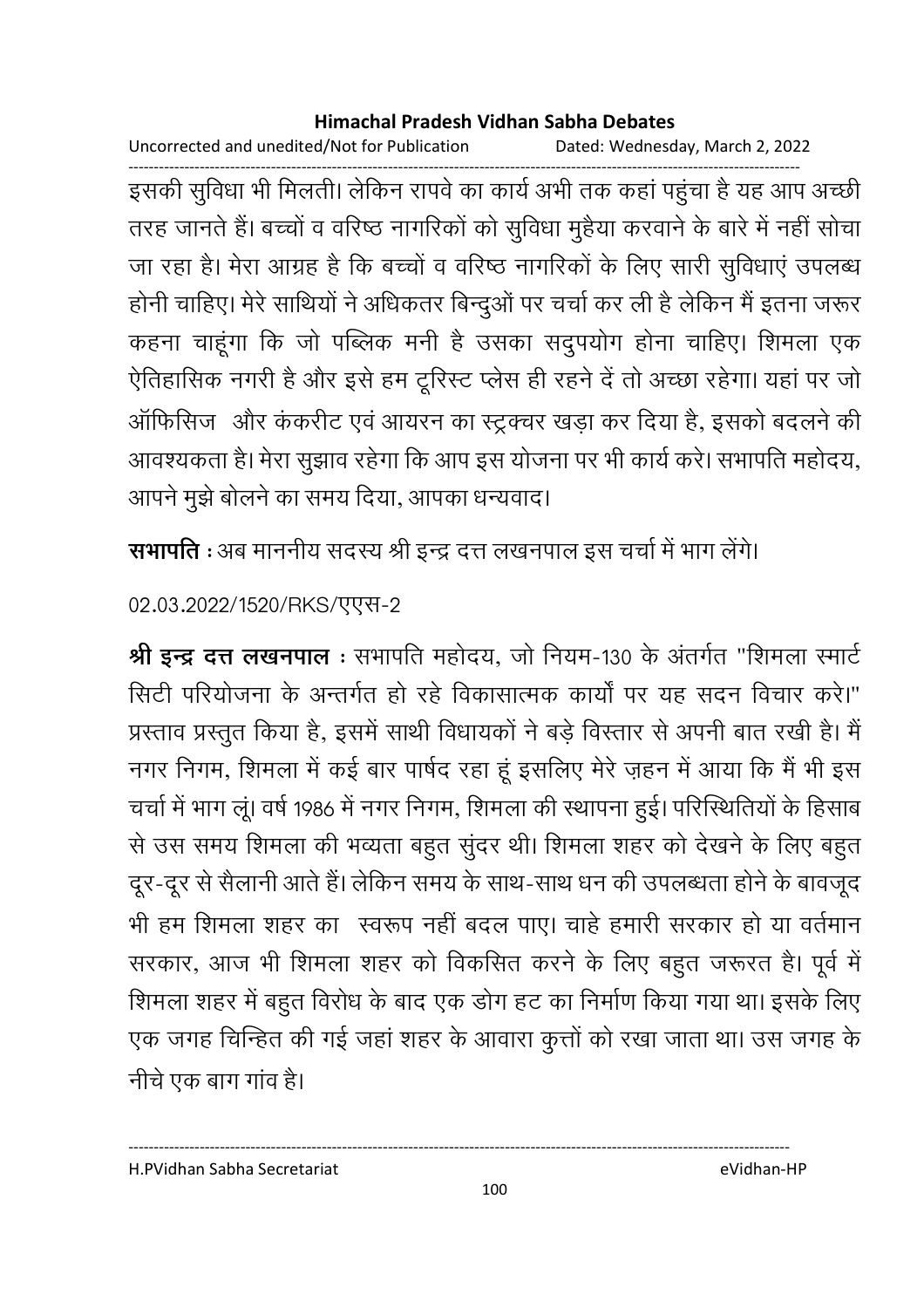Uncorrected and unedited/Not for Publication Dated: Wednesday, March 2, 2022

------------------------------------------------------------------------------------------------------------------------------------

. श्री बी.एस.द्वारा.. जारी

02.03.2022/1525/बी.एस./डी0सी0/-1

# श्री इन्द्र दत्त लखनपाल जारी...

हमारी भी वहां पर जमीने और घर हैं, काफी विरोध भी लोगों ने किया लेकिन सरकार और माननीय उच्च न्यायाल की भी मशा थी कि वहां पर डांग्ज हट बनाया जाए, लेकिन आज वह खंडहर बना पड़ा है। इतना पैसा लगाने के बावजूद क्या कारण है कि वह डॉग्ज हट बंद पड़ा है और शहर में आज भी कुत्ते घूम रहे हैं और लोगों को परेशन कर रहे हैं। उसके बारे में सरकार कुछ नहीं कहती है और "न ही कुछ कर रही है। सरकार को इस बारे में गर्भीरता से विचार करने की आवश्यकता है। नगर निगर के अंदर सबसे बड़ी समस्या है कि वहां पर स्टाफ की कमी है। आपके पास फक्शनल स्टाफ ही नहीं है, आपके पास टैक्स पे कर्मचारी ही नहीं है और इस्पेक्टर्ज नहीं हैं। पुराने लोगों या आउटसोर्स के सहारे आपने काम चला ) रखा है। आपको यही पता नहीं है कि हमारा रेवेन्यू कितना है, और हमारी स्टेट कितनी है। कई बार इसके ऊपर नगर निगम- हाउस में चर्चा हुई, पूर्व में पार्षद रहे, अशोक सूद जी इस मुद्दे को काफी उठाते थे। आज हमारी आई0डी0पी0 प्लान नहीं बनी, डवलपमैंट प्लान नहीं बनी। आप स्मार्ट सिटी की बात करते हैं परंतु आपके पास प्लान हीं। नहीं है कि शहर को कैसे बसाना है और इसका विस्तारीकरण किन मुद्दों के आधार पर करना है। आप विस्तारीकरण को ले करके नए बार्ड बना रहे हैं। मैं जानना चाहता हूं कि आपने किस क्षेत्र से कौन-कौन सी चीजे बाहर ले जानी है? बड़े लम्बे समय से हम सुनते आ रहे हैं कि अनाज मण्डी को बदला जाएगा, परंतु आज दिन तक यह नहीं बदली गई, इसके क्या कारण है? जब शिमला के लिए 18 इच की पाइप बिछाई गई थी उस समय स्वर्गीय नरेन्द्र ब्रागटा जी बागवानी मंत्री थे और आंदरणीय रूप दास कश्यप जी शहरी विकास मंत्री थे। उस समय वे नगर निगम की बैठक में भी आए थे और वहां पर उनके साथ हमारी | बहुत लम्बी चर्चा भी हुई थी कि यह जो 18 इच की पानी की पाइप बिछाई जा रही है, यह शहर के लिए ठीक नहीं है। इसके बिछाने का जो तरीका है वह ठीक नहीं है। उस समय सरकार और अधिकारियों ने यह कहा कि यह तो नई तकनीक की लाइन बिछाई जा रहीं।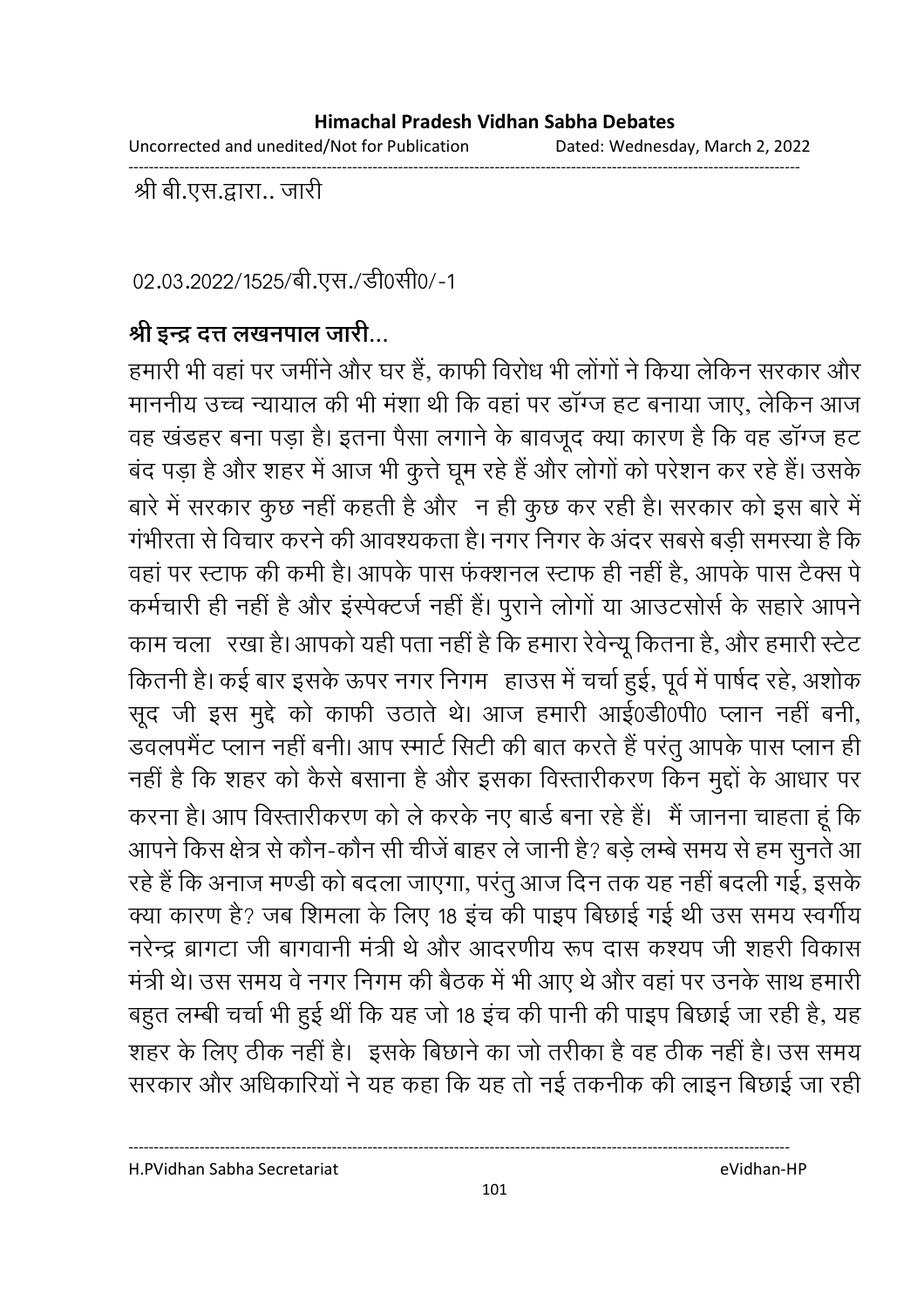Uncorrected and unedited/Not for Publication Dated: Wednesday, March 2, 2022

------------------------------------------------------------------------------------------------------------------------------------ है और यह लबे समय तक काम करेगी। जब उस लाइन की टैस्टिंग होनी थी, तो स्केंडल प्वाइट में वह फट गई। उसके साथ ही आकाशवाणी के पास पाइप फट गई। यह तो शुक्र हैं कि उस समग्र उसमें

02.03.2022/1525/बी.एस./डी0सी0/-2

पानी ज्यादा नहीं था नहीं तो शिमला का एक भाग, लोअर बाजार उसमें बह जाता। आकाशवाणी के साथ तो काफी इसका नुकसान भी हो गया था। कहने का तात्पर्य है कि पैसा तो केन्द्र सरकार या वल्ड बैंक से ले आते हैं। पहले जे0एन0यू0आर0एम0 से पैसा आया, फिर स्मार्ट सिटी से पैसा आया। यदि केवल डर्ग लगाने के लिए ठेकेदारों को यह पैसा देना है. तो उससे शिमला का स्परूप बदने वाला नहीं है। आपने नगर निगम के साथ लगते गांवों की सड़कों में स्मार्ट सिटी का पैसा लगा दिया है। आपने डी-पार्क होटल से ले करके घोड़ाचौंकी के पास से जो लोअर घोड़ाचौंकी को नाला जाता है उसके चेनेलाइजेशन के लिए लोगों ने पता नहीं कितनी बार आंग्रह किया, परंतु आज तक वह कार्य नहीं हो पाया है। वहां जो नाले से पानी आता है, उस पानी का रिसाव कुछ घरों में 8 हB 2 .< )  ह
 .5 ) 
, \$ महोदय से भी वे लोग मिले होंगे परंतु उनकी समस्या का कोई भी हल नहीं हुआ है। कच्चीघाटी में जो एरिया डवलप हुआ है, वहां पर सड़क में जाम लगा रहता है। लोगों को अपनी गाड़िया खड़ी करने के लिए जगह नहीं है। कोई पाकिंग प्लेस नगर निगम ने चिन्हित नहीं किया है।

श्री एन0 जी0 द्वारा जारी...

# 02-03-2022/1530/डी.सी.-ए.जी. /1

# श्री इन्द्र दत्त लखनपाल..... जारी

आप कैसे शिमला को स्मार्ट सिटी बनाएंगे? शिमला में जो तारा देवी का क्षेत्र है वह gateway of Shimla Municipal Corporation है। नगर निगम का क्षेत्र तारा देवी से शुरू

H.PVidhan Sabha Secretariat eVidhan-HP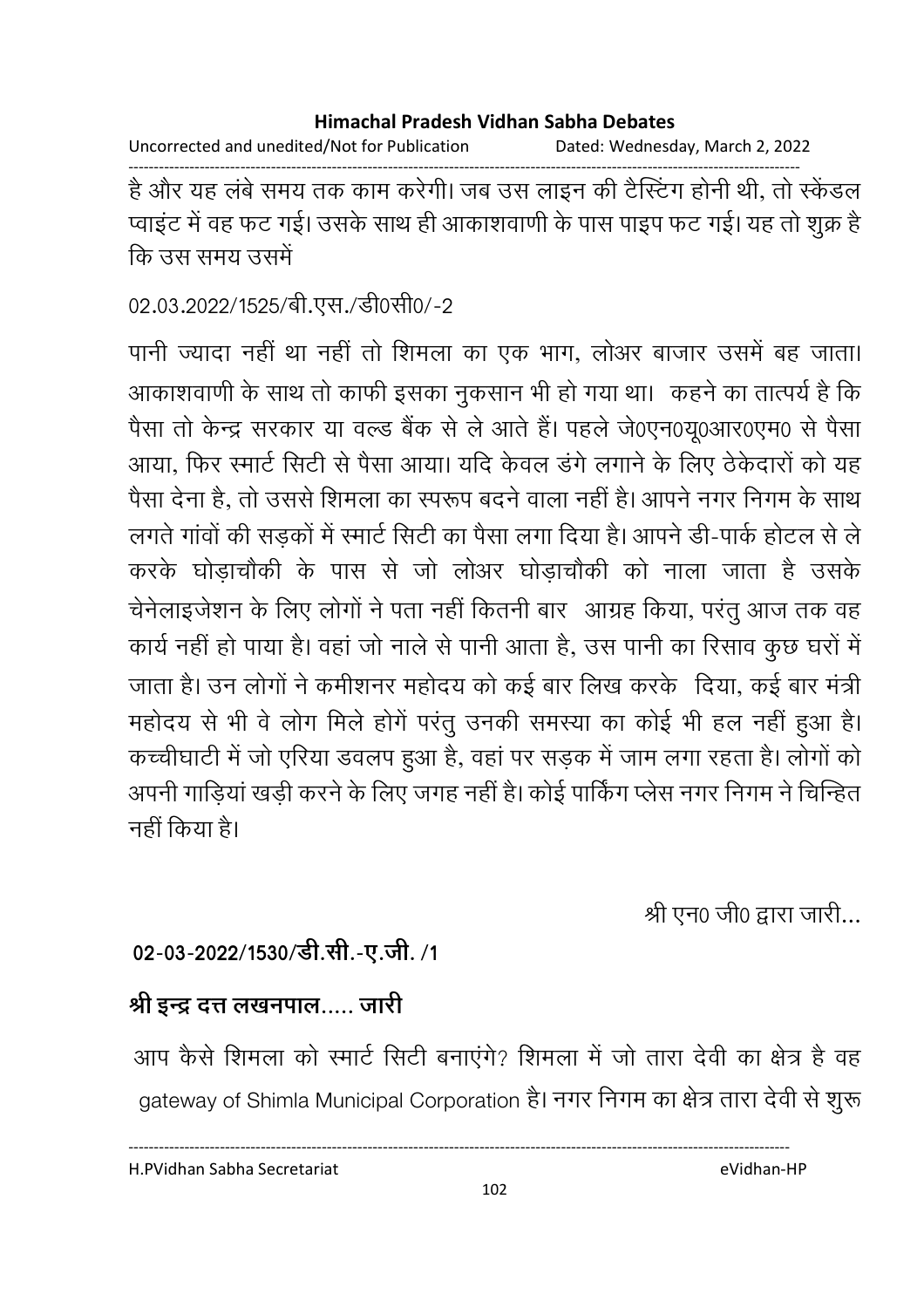Uncorrected and unedited/Not for Publication Dated: Wednesday, March 2, 2022

------------------------------------------------------------------------------------------------------------------------------------ हो जाता है लेकिन तारा देवी में ही कोई भी टायलेंट ब्लाक नहीं है। उसके रास्ते में कच्चीघाटी में अभी आपने एक टायलेट ब्लाक बनाया है। मोटर बेरियर पर जो सुलभ शोचालय बना है कभी उसकी कडीशन देखना, वहां पर कोई जा ही नहीं सकता। मोटर बेरियर में ही बहुत पुराना एक शोपिंग काम्पलैक्स हैं और जब मैं पार्षद था तब हमने नगर निगम में एक प्रस्ताव पास किया था कि शोपिंग कॉम्पलैक्स को दोबारा से बनाया जाए और थोड़ा पीछे हट कर बनाया जाए। जिससे वहां पर जगह भी खुल जाएंगी और वह नए तरीके से भी बन जाएगा। आज तक उस पर भी सरकार ने कोई कार्य नहीं किया। आप स्मार्ट सिटी की प्लानिंग किस प्रकार से कर रहे हैं वह समझ से परे हैं। आपके पास तो प्लानिंग करने के लिए पूरा विग है और आपने सभी अधिकारियों को वहां पर बिठा रखा है तो वे वहां ! बैठ कर क्या प्लानिंग करते हैं? हमने शहर को कैसे बसाना है और कैसे नए मर्जड ऐरियाज़ का विकास करना है, उसके लिए आपके पास कोई नीति ही नहीं हैं। आपके जो ठेकेदार है वे पुराने रास्तों को टेण्डर ले लेते हैं और साल-साल तक काम ही नहीं करते। इसी प्रकार पुरानी रेलिंग्स को भी नहीं बदला जा रहा है। इसके अलावा स्ट्रीट लाइटों की हालत भी खराब है और वे जल नहीं रही है। सकट मौचन से नीचे की तरफ का जो ऐरिया है और वहां के बुजुर्ग लोगों ने काफी समय से मांग की हुई है कि वहां से एक टैक्सी चलाई जाए। लेकिन वह टैक्सी भी आज तक नहीं चली, आप कभी चलाते हैं तो कुछ समय बाद उसको बंद कर देते हैं। जहां पर पार्किंग का निर्माण किया गया है उसके पास एक Tourist Information Center है और वहां पर हर रोज़ बहुत जाम लगता है। वहां पर जो एक काम्पलैक्स बनाया है उसके साथ बहुत सारी जगह खाली पड़ी हुई है। उस जगह के लिए आपने क्या प्लानिंग की है कि उसका क्या करना है।

# 02-03-2022/1530/डी.सी.-ए.जी. /2

क्योंकि वह तो ऐसे ही पड़ी हुई है और उसमें बिच्छुबुट्टी की झाड़िया उंग गई है। टूरिस्ट भी सबसे पहले उन्हीं को देखते हैं और उसकी छत पानी से भरी होती हैं। आप किस प्रकार की ड्राइंग बनाते हैं जिसमें न पानी की निकासी को देखते हैं और जो सड़क बनी हुई है उसको केसे खुला करना है न इसके बारे में सोचते हैं? जब आपको कोर्ट से आर्डर आते हैं तब आप

H.PVidhan Sabha Secretariat eVidhan-HP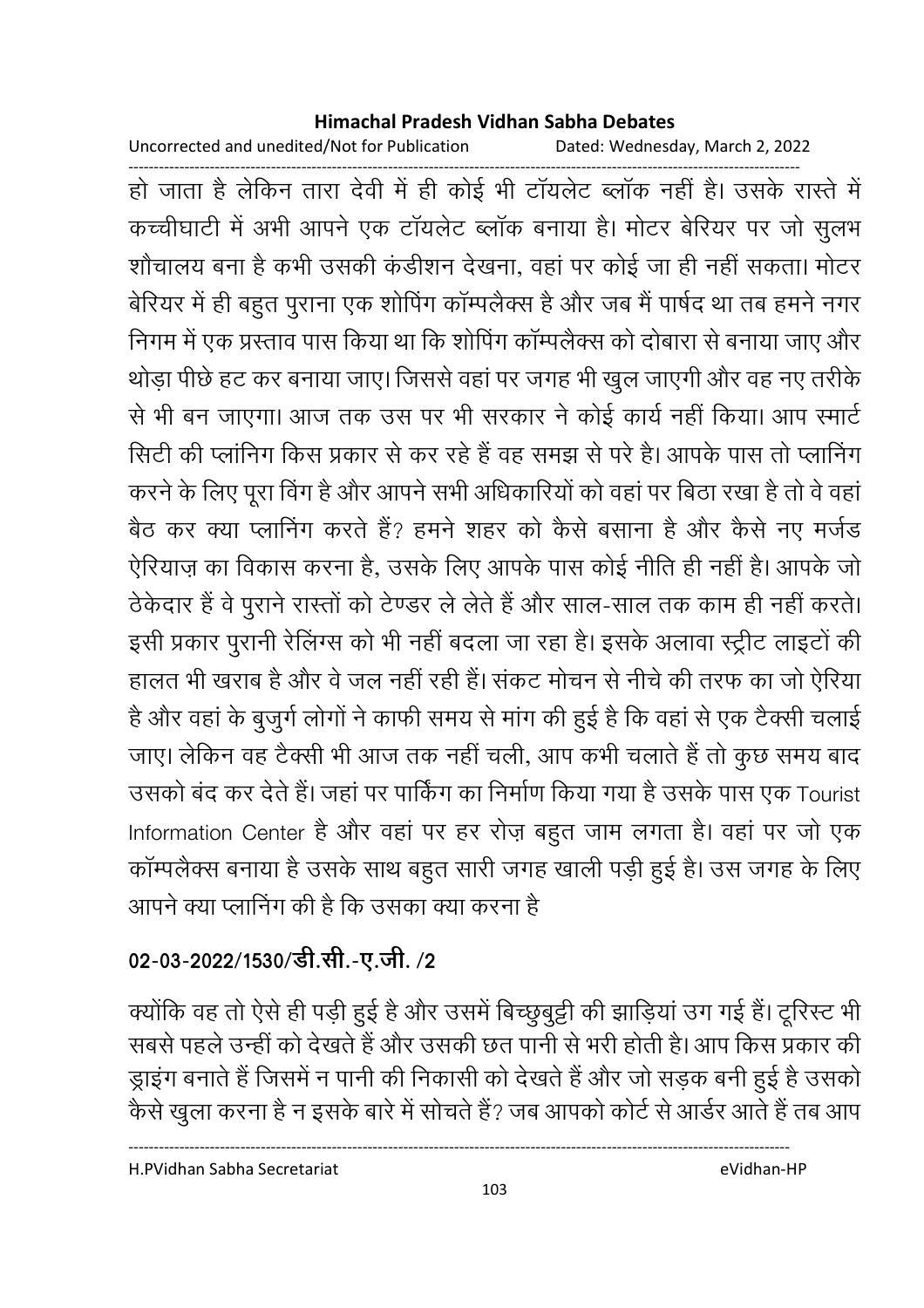Uncorrected and unedited/Not for Publication Dated: Wednesday, March 2, 2022

------------------------------------------------------------------------------------------------------------------------------------ कार्रवाई करते हैं। इसके अलावा बालुगंज बाजार में केवल 20-30 दुकाने हैं और आज उनका बिजनस खतरे में हैं। क्या सरकार ने कभी उन लोगों के बारे में सोचा है? वहां पर कोई पाकिंग नहीं हैं और यदि कोई व्यक्ति 10 रुपये की चीज खरीदने के लिए अपनी गाड़ी। साइंड में लगा लेता है तो उसका 1,000 रुपये का चालान कट जाता है। यह छोटी-छोटी चीजे हैं जिन पर विचार करने की आवश्यकता है और इसके लिए तो सरकार को ही सोचना होगा। सारे काम तो पार्षद नहीं कर सकता लेकिन पार्षद ने यदि कोई मांग निगम में या सरकार से की है तो अधिकारियों का इतना फर्ज़ तो बनता है कि मौके पर जांकर उस कार्य का सर्वे करें और देखें कि वहां पर क्या-क्या किया जा सकता है। लेकिन आज तक इस प्रकार की कोई भी कार्रवाई उस क्षेत्र के लिए नहीं हुई। बालुगज क्षेत्र में आज तक कोई भी सामुदायिक भवन नहीं है और यह बहुत पुराना बाजार है। यह समरहिल और बालुगंज वार्ड का केन्द्र बिन्दु है। अभी बालुगंज चौक का निर्माण किया जा रहा है और यह एक अच्छी शुरूआत हुई है लेकिन बहुत लम्बे समय के बाद हुई है। आप सभी जानते है कि जितनी भी वी.आई.पी. मूवमेंट होती है वह सब यही से होती है। आज सुबह जब मैं हमीरपुर से आ रहा था तब टूटू तक जाम लगा हुआ था। वहां पर इतना ट्रैफिक है और उसे bifurcate कैसे करना है इसके लिए सरकार को कोई प्लान बनाना चाहिए। खासकर जब कोई वी.आई.पी. मूवमेंट हो या विधान सभा का सत्र लगा हुआ हो तब के लिए तो कोई प्लान होना ही चाहिए कि हमने ट्रैफिक को कैसे मैनेज करना है या हमने कोई लिंक रोड निकाल कर ट्रैफिक को बाइपास करना है। मैं नहीं समझता कि स्मार्ट सिटी के तहत आपने | इस बारे में कुछ सोचा होगा। शिमला में सबसे बड़ी समस्या तो अवारा कुत्तों और बदरों की है।

श्री जे.एस. द्वारा जारी.........

## **02.03.2022/1535/JK/HK/1**

# श्री इन्द्र दत्त लखनपालः-----जारी-----

जो बालूगंज से चक्कर का रूट है, उसके साथ कोई टॉयलेट नहीं है। एक लास्ट में चक्कर में जा करके हैं जो पहले मिडिल में बना हुआ था लेकिन उसको आपने लोगों की मांग पर तोड़ा और लास्ट में ले कर गए। उसके बीच के रास्ते में न तो रेन शैल्टर हैं, न ही वहां पर

H.PVidhan Sabha Secretariat eVidhan-HP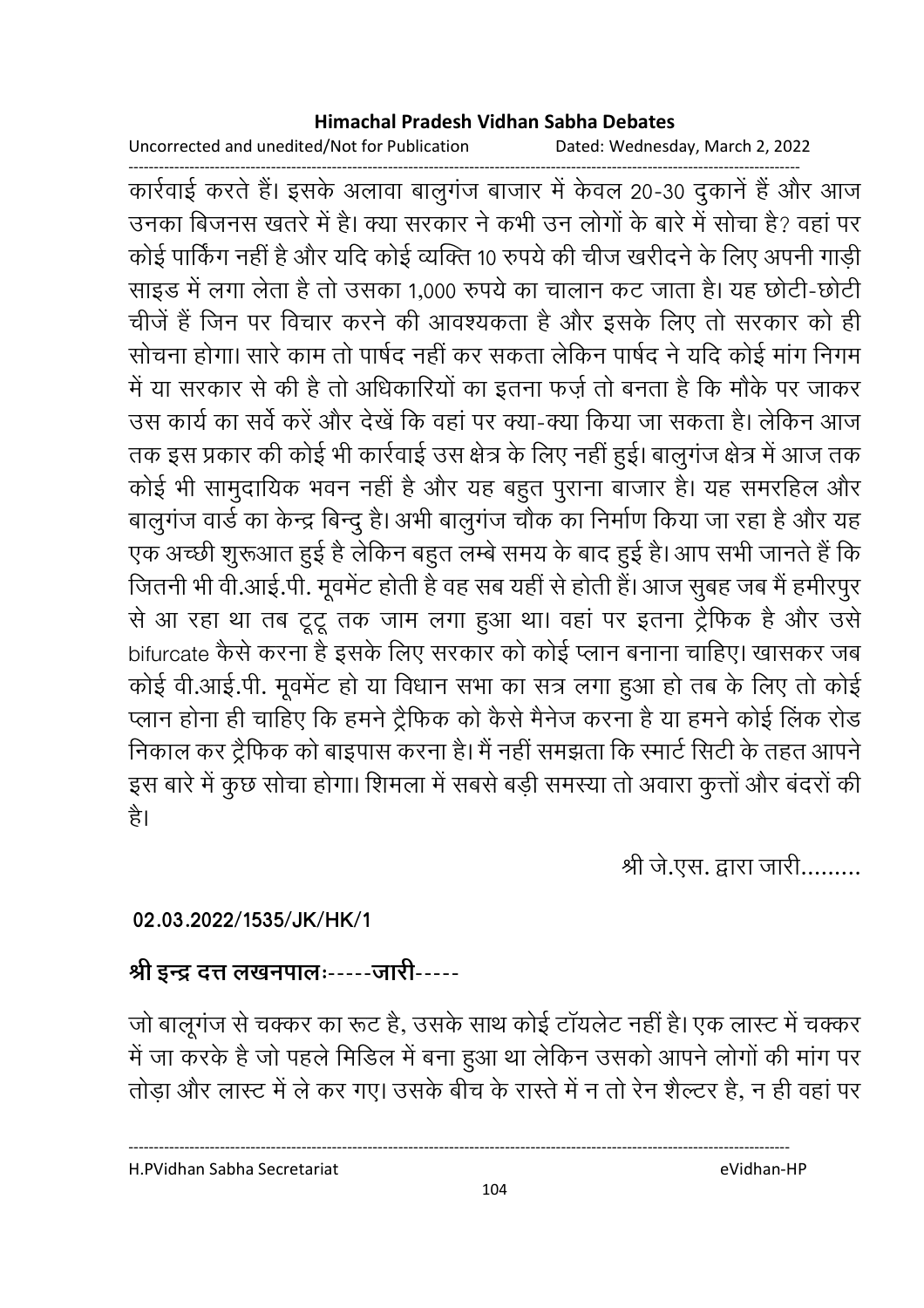Uncorrected and unedited/Not for Publication Dated: Wednesday, March 2, 2022

------------------------------------------------------------------------------------------------------------------------------------ कोई पब्लिक टायलेट है। इसके ऊपर विशेष ध्यान दिया जाना चाहिए। स्मार्ट सिटी में पैसा आया हुआ है और ये सारी प्लानिंग की बाते होती है। अगर लोग दो किलोमीटर बालूगज से चक्कर की ओर पैदल जा रहे हैं और छोटे बच्चों को जब स्कूल से छुट्टी होती हैं, जब उनके ऊपर बन्दर झपटते हैं या जब बारिश होती है तो उनको खड़े होने के लिए जगह चाहिए, वहाँ जगह ही नहीं है जबकि वहाँ पर पर्याप्त मात्रा में खाली जगह है जहाँ पर रेन शैल्टर बन सकता है। इसके ऊपर और ध्यान दीजिए। माननीय मुख्य मंत्री जी का ओक ओवर के पास जो रेजिडैंस है, वहां पर चार-पांच बिल्डिंग्ज़ को खतरा हो गया है। उसके बारे में सरकार ने आज तक क्या किया? आपको मालूम होगा कि दो महीने तक न्यू सर्किट हाउस में उन परिवारों को रखा गया। यहां पर एन.जी.टी. और पर्यावरण की बातें होती हैं। वह एन.जी.टी. और फरिस्ट डिपार्टमेंट कहा चला गया? उसमें किसने कोर एरिया में कस्ट्रक्शन करने की परमिशन दें दी? वहां पर बड़ें-बड़े डंगे लगाने की परमिशन किसने दें दी? वहां पर पेड़ कांटने की परमिशन किसने दें दी? आम आदमी यदि नगर निगम में नक्शा ले करके जाता है तो कई सालों तक उसका नक्शा पास नहीं होता है जब तक उसकी एप्रोच न हो। आप रिकार्ड देखिये कि जिस एक आम व्यक्ति ने आपकी कार्पोरेशन में पानी के लिए अप्लाई किया होगा या नक्शा पास करवाने के लिए अप्लाई किया होगा, क्या उसका काम हुआ या नहीं हुआ? वहां पर मेरे जैसा विधायक एप्रोच कर देगा, कोई ब्यूरक्रिट से एप्रोच करवा देगा। मंत्री जी से एप्रोच करवा देंगे या मुख्य मंत्री जी किसी की एप्रोच कर देंगे,उसका नक्शा तो हाथों-हाथ पास हो जाएगा। लेकिन अभी तक जो लोग छोटी-छोटी क्वारीज़ को ले करके परेशान है, कभी अखबारों में आ जाता है कि सिगल विंडों के माध्यम से काम होंगे उससे जनता को कोई परेशानी नहीं होंगी। आन लाइन नक्शें पास हो जाएंगे। आपने कितने ऑन लाइन नक्शे पास किए? जो हमारा मर्ज़ड एरिया है, जिसमें हजारों भवन नियमिती की बाट जोह रहे हैं, रिटेशन पोलिसी का आज तक कुछ नहीं हुआ। चार-साढ़ें चार साल आपकी सरकार को होने वाले हैं और इतने साल हमारे भी निकल गए।

## **02.03.2022/1535/JK/HK/2**

आपने नगर निगम के चुनावों के समय मैनिफेस्टो में कहा था कि हम इन भवनों को नियमित करेंगे, उसके लिए आपने कौन सी पोलिसी बनाई? बड़ी विचित्र सी बात है कि एन.जी.टी. के लोग, जिनका शिमला से कोई ताल्लुक नहीं है, जिन्होंने यहां पर रहना नहीं |

H.PVidhan Sabha Secretariat eVidhan-HP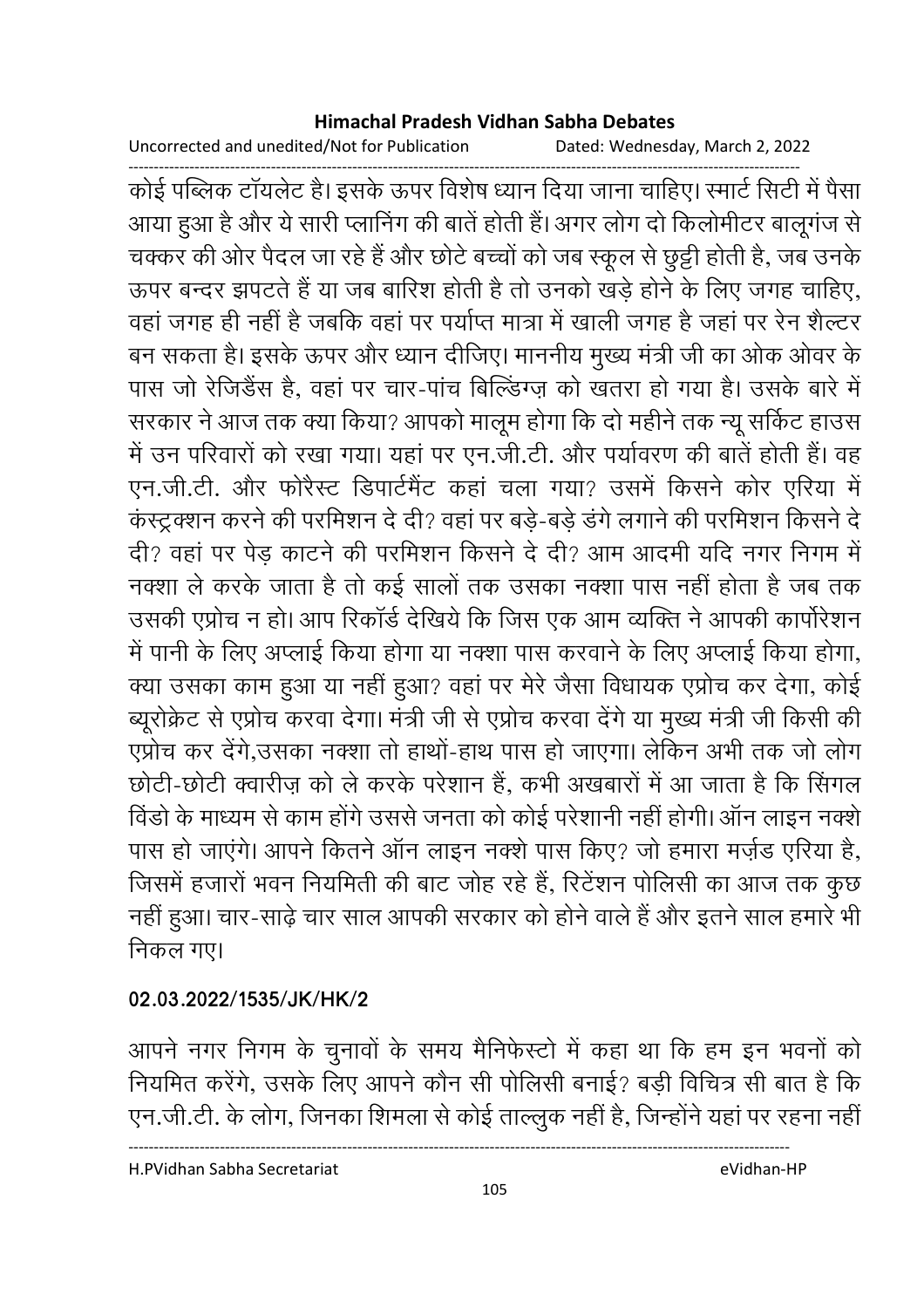Uncorrected and unedited/Not for Publication Dated: Wednesday, March 2, 2022

------------------------------------------------------------------------------------------------------------------------------------ हैं, जो लोग यहां के वाशिन्दे हैं, जो यहां नौकरी-पेशा करते हैं, उन्होंने भारी-भरकम लोन ले करके भवन बना दिए लेकिन आज वे खंडहर बन चुके हैं। वह भी हमारे देश व प्रदेश की प्रापर्टी है। उसके बारे में गम्भीरता से क्यों नहीं सोचा जाता है? क्यों नहीं उनका पक्ष मज़बूती के साथ रखा जाता है? माननीय हाइकोर्ट जहां से आदेश पारित होते हैं, उनकी बिल्डिंग तो 14-15 मंजिल बन जाए और एक आम व्यक्ति अगर 5-6 मंजिल भवन बना देता है तो उसका नक्शा पास न हो, यह कहां का कानून है, यह कौन सा लोकतंत्र है? यह सोचने की जरूरत है। जहां से हम कानून बनाते हैं, जहां से फैसले सुनाएं जाते हैं क्या वे फैसले जनता को दबाने को लिए जा रहे हैं? अगर 5-6 मंजिल भवन बनें हैं तो उनको अवैध करार दिया जा रहा है। हमारे प्रदेश के जो ब्यूरक्रिट/अधिकारी थे वे कहा पर सोये हुए थे? उन्होंने क्यों मौके के ऊपर कार्रवाई नहीं की? उन्होंने वह काम क्यों होने दिया? आप आज न्यू शिमला के हाल देखिए, वहां पर पैदल चलना मुश्किल है। सड़के बहुत ही सकरी है। हर जगह एन्क्रोचमैंट की हुई है। यहां तक की बी.सी.एस. के साथ लगते घरों के लोगों की गाड़ियों को पार्क करने की कोई भी सुविधा स्मार्ट सिटी के अन्तर्गत मुहैया नहीं करवाई गई है। आप न्यू शिमला में देखिये तो वहां पर आम आदमियों के मकान बहुत कम हैं। वहां पर बड़े-बड़े ब्यूरक्रिट्स और नेताओं के घर है। वहां पर सबसे ज्यादा अफरा-तफरी मचा रखी हैं। जो ग्रीन पार्क छोड़ा था उसकी लैंडयूज चेज करवा करके वहां पर मकान बना दिए गए। आप आम पब्लिक को तो बहुत डराते हैं। वहां पर पनि का पानी नहीं हैं। डोर-टू-डोर गारबेज के बुरे हाल है। डोर-टू-डोर गारबेज वाले कूड़ा उठाने के लिए 15-15 दिन नहीं आते हैं। वे कहा से आएंगे, सबसे बड़ी समस्या तो यह है कि उनको ठहरने की व्यवस्था नहीं है। जो हमारे घरों का कूड़ा उठाता है, उसके लिए कहीं पर किराए का मकान नहीं मिलता है। नगर निगम ने स्मार्ट सिटी के तहत क्या प्लानिंग की है कि जो वहां पर हमारा गंद उठाएंगे उनको ठहरने की व्यवस्था कहा पर करनी है? आप पोलिसी तो बना देते हैं। डोर-टू-डोर पोलिसी तो बना दी और फ्ला आदमी को ठेका दे दिया। अब आपकी जिम्मेदारी है और घरों से 50-50 और 100-100 रुपया लो और कूड़ा इकट्ठा करो।

श्री एस.एस. द्वारा जारी-----

**02.03.2022/1540/SS-HK/1**

श्री इन्द्र दत्त लखनपाल क्रमागत <u>ः</u>

H.PVidhan Sabha Secretariat eVidhan-HP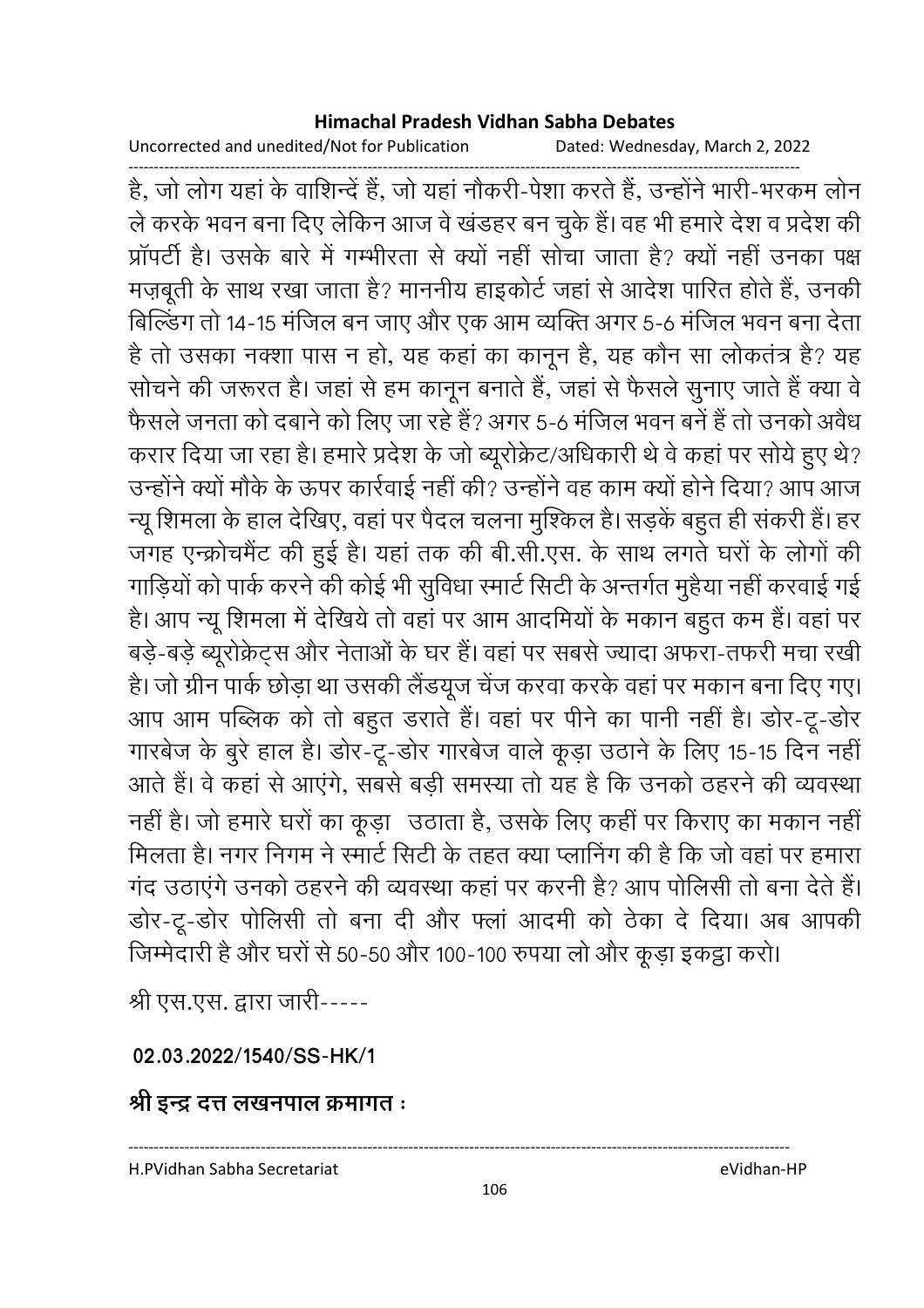Uncorrected and unedited/Not for Publication Dated: Wednesday, March 2, 2022

------------------------------------------------------------------------------------------------------------------------------------ वे लोग बेचारे आते हैं, कहीं कोई बिहार से आ रहा है, कोई यू0पी0 से आ रहा है लेकिन उनको यहाँ पर ठहरने के लिए जगह नहीं मिलती है। क्यों नहीं आप उनके लिए लेंबर हट बनाते? उनको भी जीने का अधिकार है, उनको भी अच्छे घर में ठहरने का अधिकार है। तभी तो वे हमारे घरों से कूड़ा उठाएंगे जब उनको प्रटिक्शन होंगी; जब उनको लाइफ में आगे बढ़ने के लिए साधन मुहैया होंगे । ये जो आप हवा में तीर चलाए जा रहे हैं इससे लोगों का भला होने वाला नहीं है। शहरों में पेयजल की समस्या रह रही है जबकि आज इतनी बड़ी-बड़ी स्कीमें यहां पर बनी है। आप पानी के बिल देखिए। आपके पास स्टाफ नहीं हैं। पानी का बिल किसी को दो लाख रुपया पहुंच रहा है, किसी को ढाई लाख रुपया पहुच रहा है और किसी को 50 हजार रुपया पहुच रहा है तो इन सारी चीज़ों को देखने की ज़रूरत है। सबसे पहले तो आपको जिस आफिस को चलाना है उसको संगठित कीजिए। उसमें आप पूरा स्टाफ भरिए ताकि आप लोगों को अच्छी सुविधाएं दे सके। हर वार्ड में जो आपने आफिस खोले हुए हैं वहां पर स्टाफ नहीं होता है तो फिर लोगों की समस्याएं कहा से दूर होगी? यहां पर ठीक कहा गया कि नगर-निगम का भवन ही नहीं हैं। जो नगर-निगम का भवन था उसका भी न्यायालय में केस चल रहा है। मैं एक दिन कमिश्नर साहब और मेयर के आफिस में गया था तो मैंने देखा कि अभी तक आपने उसमें कारपेंट तक नहीं। बिछाए हैं। उसमें पानी टप-टप कर रहा है। उसके लिए कोई जिम्मेवारी फिक्स नहीं हुई। अब आप बोलेंगे कि वह आपके समय में बना। वह भले ही हमारे समय में बना लेकिन मंत्री | महोदय वर्तमान समय में वह आपकी जिम्मेवारी हैं। सरकार की जिम्मेवारी हैं। जब वह भवन बन रहा था, जिसको पूर्व मुख्य मंत्री राजा वीरभद्र सिंह जी ने स्वीकृति प्रदान की थी, उसके लिए 8-10 करोड़ रुपया सैक्शन किया था। वे जब भी शिमला में होते थे तो हमेशा उस भवन की चैकिंग करने जाते थे कि काम ठीक हो रहा है या नहीं हो रहा है। उन नेताओं | से सीख लेनी चाहिए कि वे हमेशा भ्रमण करते थे और देखते थे कि कहा क्या हो रहा है, आर्किटैक्चरल कोई प्राब्लम तो नहीं है। लेकिन आज वह छत टंपक रही है। अगर आप रिपोर्टिंग रूम की साइंड को देखेंगे तो वहां पर घास जमनी शुरू हो गई है। इन चीज़ों को कौन देखेगा? हम हैरेटिज-हैरेटिज बॉलते हैं, हैरेटिज के लिए पैसा भी खर्च करते हैं | लेकिन बाद में जो उसमें अनियमितताएं होती है उन पर कोई कार्रवाई नहीं करते। मंत्री महोदय

H.PVidhan Sabha Secretariat eVidhan-HP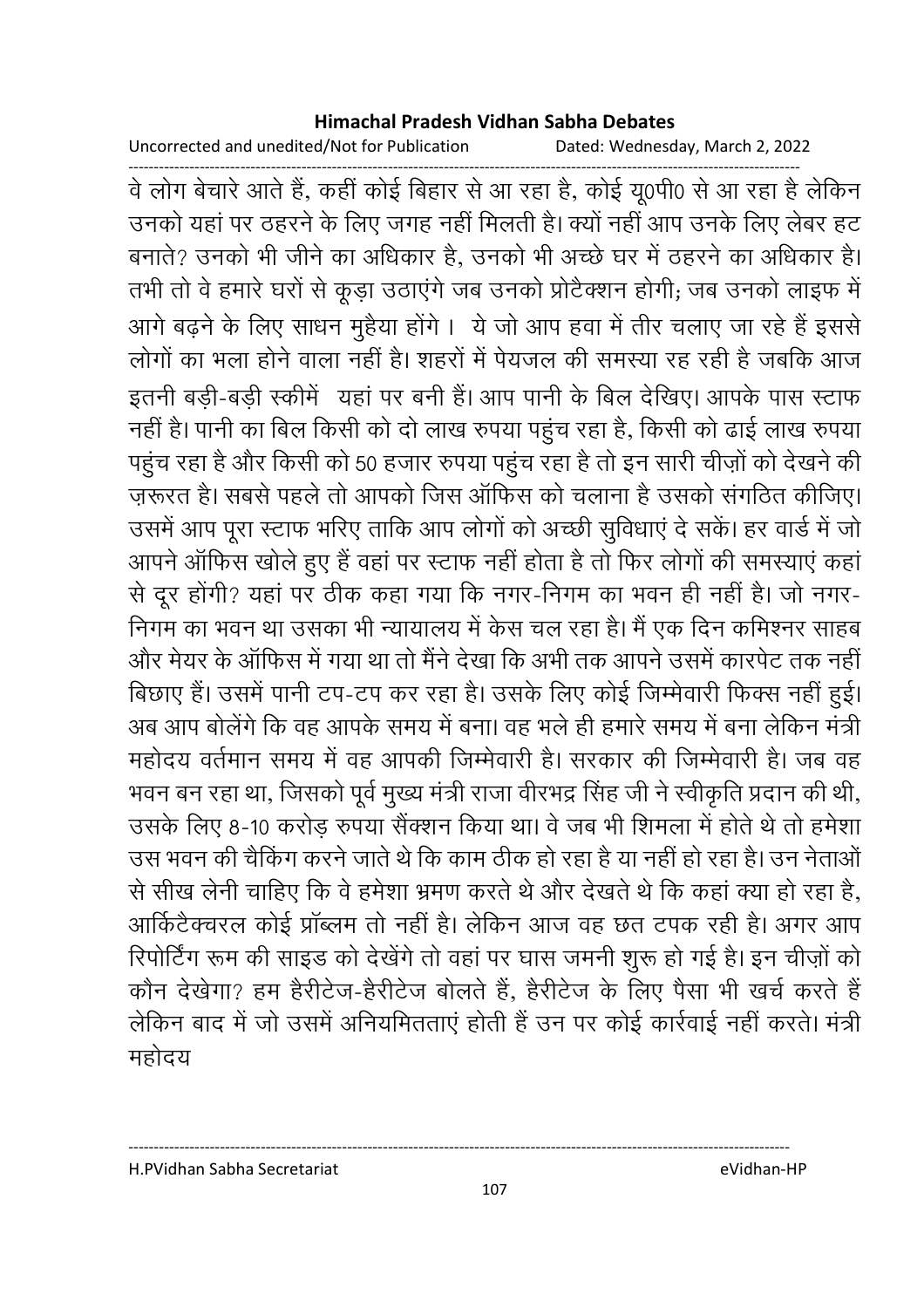Uncorrected and unedited/Not for Publication Dated: Wednesday, March 2, 2022 ------------------------------------------------------------------------------------------------------------------------------------

## **02.03.2022/1540/SS-HK/2**

शिमला शहर से आपका बहुत गहरा लगाव रहा है। हम तो आपको शिमला का ही मानते हैं। चार बार आप यहां से विधायक भी बन गए हैं और एक बार सांसद भी बन गए हैं इसलिए कृपा करके आप इसका कुछ सुधार करेंगे।

में समझता हूँ कि टूरिस्टों को कितनी प्राब्लम होती है। टूरिस्टों के लिए आपके पास सिर्फ एक प्वाइट बैरियर के पास है वहां पर भी उनके बैठने के लिए पूरी तरह से जगह नहीं हैं। बाकी आपके पास कहीं पर टूरिस्ट काउंटर नहीं है जहां से टूरिस्ट को पता चल सके कि कहा पर कैसे जाना है। आज भी दलालों के चक्कर में फंस कर उनसे भारी पैसा वसूल किया जाता है। जो so called दलाल बने हुए है जो टूरिस्टों को जबरदस्ती खीच-खीचकर होटलों में ले जाते हैं उनकी भी एक समस्या है। जो शिमला शहर के अंदर होटल हैं उनका बिजनेस खत्म हो गया है।

**श्री नरेन्द्र ठाकुर, सभापति** : लखनपाल जी, आप वाइंड अप करिए, काफी हो गया।

**श्री इन्द्र दत्त लखनपाल** : सभापति महोदय, बड़ा गम्भीर विषय है इसमें होटलियजे को भी प्रॉब्लम है। हमारा जो शिमला शहर है आपको पता है कि उसमें आने-जाने के लिए रेस्ट्रिक्टिड एरियाज हैं। वहां पर गाड़ियां जा नहीं सकतीं और जो हमारे खान हैं या फिर सिरमोरी भाई है जो टूरिस्टों को उन होटलों तक पहुचाते हैं उनको भारी-भरकम कमिशन देनी पड़ती है। कभी आपने इसके बारे में आकलन करना। अब शिमला शहर के होटलियजें | की जो समस्या है, उनके होटल्ज में टूरिस्ट्स नहीं आ रहे। उनको आप ट्रासपोर्टशन में क्या सहायता कर सकते हैं यह देखने वाली बात है ताकि टूरिस्ट्स उनके होटलों में भी पहुंचे। उन्होंने जो वर्षा पुराने होटल्ज बना रखे हैं उनको भी लाभ मिले। इस सारी स्थिति । को देखना किसका काम है? वह आपका काम है। आप मंत्री भी है और विधायक भी है। कारपरिशन आपकी है तो आपको इन सारे विषयों पर चिन्ता करनी चाहिए और जो नियमितताएं हो रही है उन्हें देखने चाहिए। लाखों-करोड़ों रुपया जो डगों के ऊपर खर्च किया जा रहा है कृपा करके उसको बंद कीजिए। कोई अच्छा काम करिए। उसमें टूरिस्टों के लिए कोई ठहराव प्वाइंट बनाइए ताकि यहां पर ज्यादा-से-ज्यादा टूरिस्ट आएं और पूरे वर्ल्ड में शिमला की जो शान है वह बनी रहे। इसको कैसे और अच्छा बनाया जा सकता है, इसे देखें।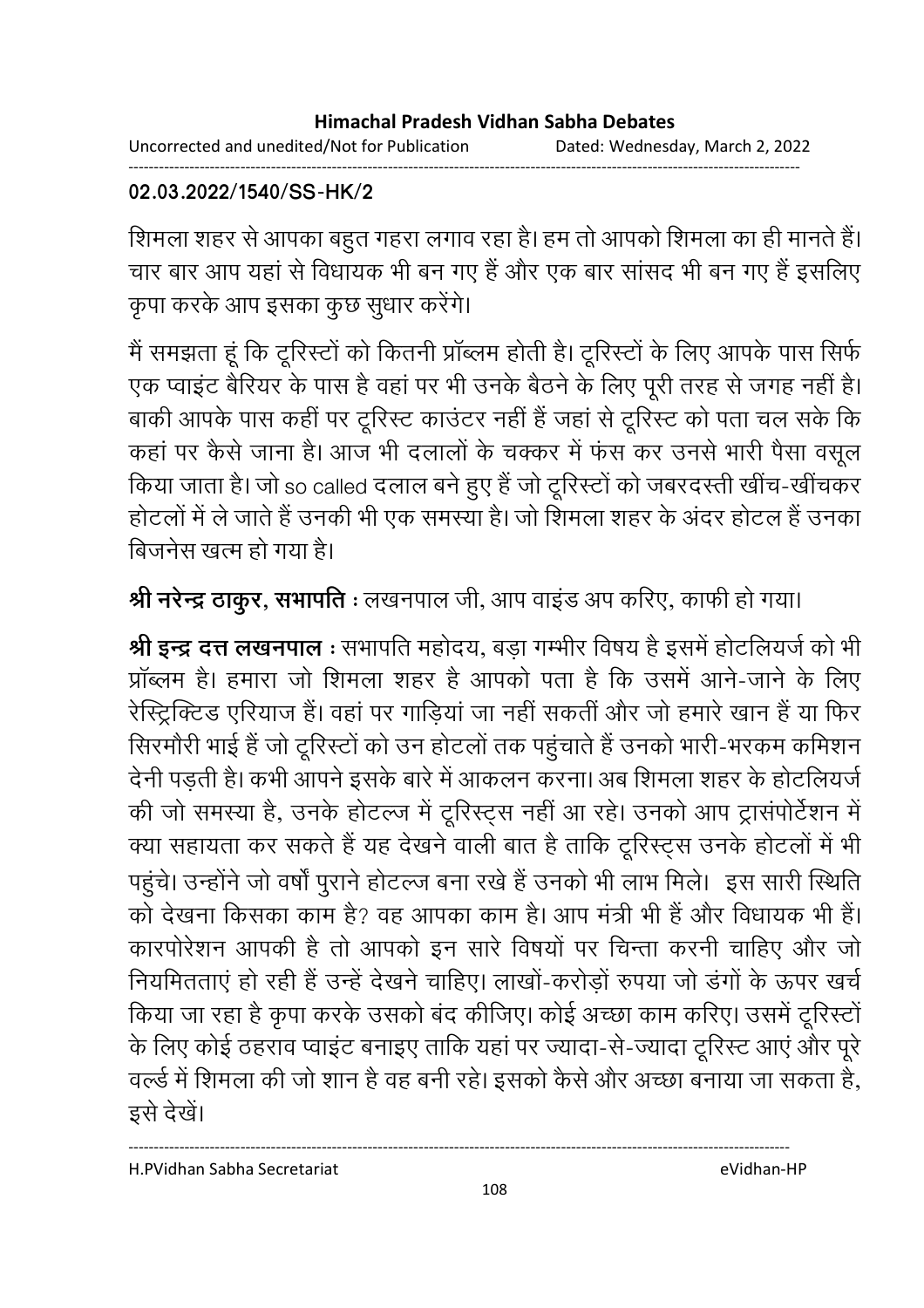### **02.03.2022/1540/SS-HK/3**

अभी तक आपकी रोपर्व कामयाब नहीं हुई। कब से इसके पीछे लगे हुए हैं कि रोपर्व आ रही है और जनता को अब कोई समस्या नहीं होगी। ये सारी चीज़ें हैं इनके ऊपर आप ध्यान से देखें ताकि हम जनता को एक अच्छा वातावरण दे सकें। इसके लिए आपको प्रतिबद्धता के साथ आगे बढ़ने की जरूरत है। माननीय विधायक ने इसमें बहुत अच्छी चर्चा लाई है इसके लिए मैं इनका धन्यवाद करता हूं। आपने मुझे बोलने का मौका दिया, आपका बहुत-बहुत धन्यवाद।

जारी श्रीमती के0एस0

### 02.03.2022/1545/केएस/वाईके/1

## **सभापतिः** अब इस चर्चा में श्री राकेश सिंघा जी भाग लेंगे।

**श्री राकेश सिंघा (ठियोग)ः** सभापति महोदय, नियम 130 के अंतर्गत एक बहुत ही महत्वपूर्ण प्रस्ताव माननीय सदस्य श्री विक्रमादित्य सिंह जी, सुखर्विन्द्र सिंह सुक्खु जी, जगत सिंह नेगी जी, सजय अवस्थी जी और इन्द्र दत्त लखनपाल जी ने लाया है, उसकी चर्चा में मैं अपने आपको भी शामिल करता हूं। पहली बात है कि the record should be set right correct बहुत संघर्ष के बाद शिमला स्मार्ट सिटी में शामिल हो पाया है। मुझे पक्ष और विपक्ष के लोग और माननीय शहरी विकास मंत्री माफ़ करें। It was by the order of the Himachal Pradesh High Court, जो हमें स्मार्ट सिटी का स्टेटस मिला। ...(व्यवधान)... बेशक राँग हो, मैं कोट कर रहा हूं। It is "Sanjay Chauhan versus Union of India & others" उसके तहत आपको यह स्टेटस मिला है। शिमला शहर के 87 प्वाइंट थे, उसको इन्क्लूड करने के लिए Dharamshala had only 37 points. मुझे कोई गिला-शिकवा नहीं है कि धर्मशाला स्मार्ट सिटी बनी लेकिन यह सच्चाई है। डबल बैच का ऑर्डर, मैं आपको उसकी डेट भी देता हूं, it's 17<sup>th</sup> December, 2015 ऑनरेबल हाई कोर्ट के तहत हुआ। क्यों होना चाहिए यह रिकॉर्ड सैट राइट यहां पर after all, all this will go

H.PVidhan Sabha Secretariat eVidhan-HP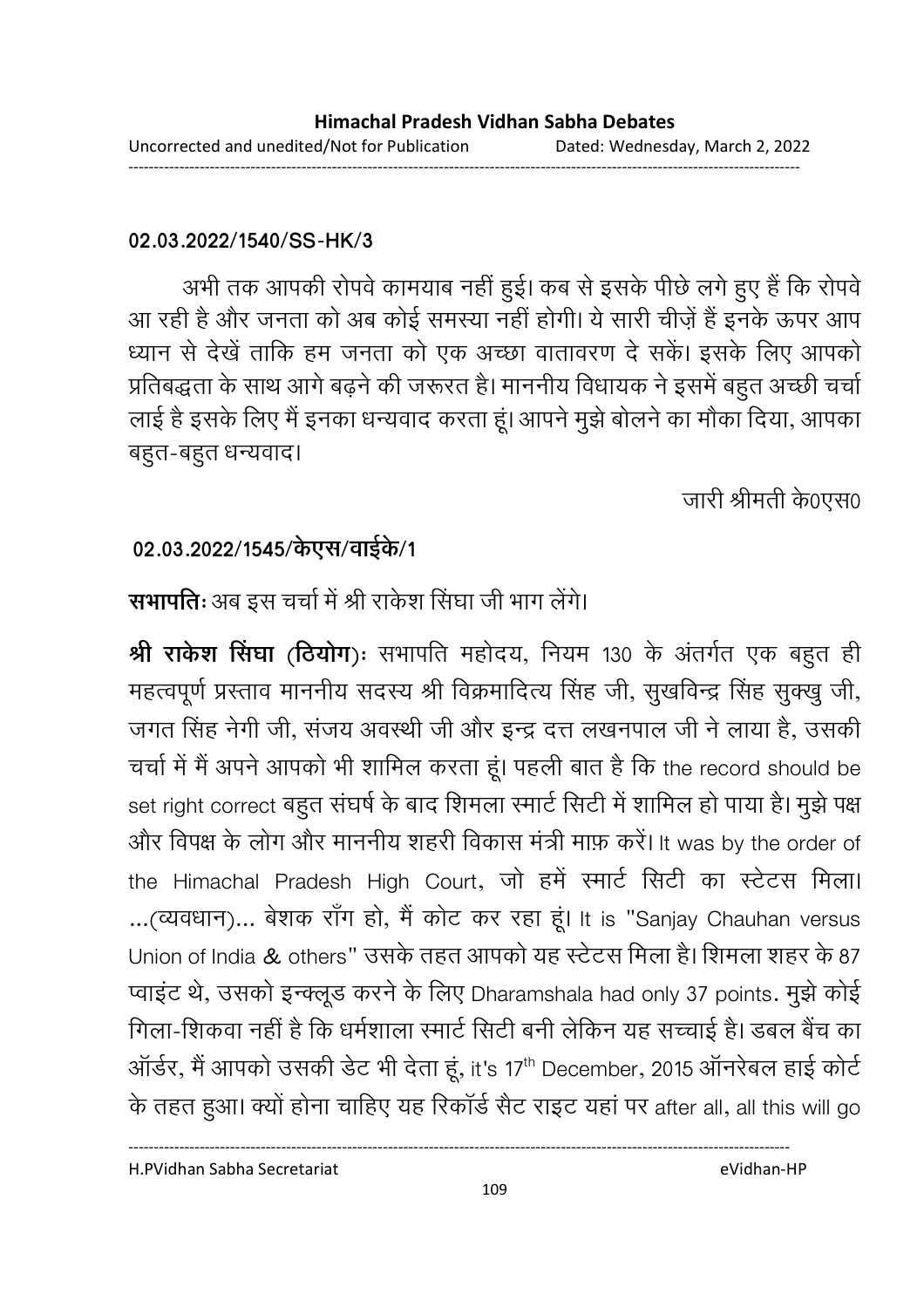Uncorrected and unedited/Not for Publication Dated: Wednesday, March 2, 2022

----------------------------------------------------------------------------------------------------------------------------------- into the history of Himachal Pradesh और इस बात को नज़र अदाज़ नहीं करना चाहिए। सुरेश भारद्वाज जी, मुझे माफ़ करे, आप उस समय माननीय विधायक थे और आपकी जिम्मेवारी बनती थी। कोई बात नहीं, गल्तिया ज़िंदगी में हो जाती है लेकिन ...(व्यवधान)... क्या बात कर रहे हैं आप? वह आर्डर है और भारद्वाज जी, मैं उस आर्डर को यहां पर प्लेस कर दूंगा। Let us not manipulate facts. Fact is fact. First of all that record should be set right. दूसरे, मैं यह कहना चाहता हूं कि हमारा शिमला शहर आज से नहीं बल्कि जब ब्रिटिशर्ज़ का राज था, यह उस समय से जाना जाता है क्योंकि इसकी एक हैरिटेज वैल्यू हैं और एक बिल्डिंग नहीं, आप मुझे करैक्ट कर सकते हैं,

भारद्वाज जी, आप माननीय है, मेरे से बड़े हैं, मेरे से अनुभवी है, more than 105 buildings इस शहर में ऐसी है जिनकी अपनी खूबसूरती हैं, जो हैरिटेज बिल्डिंग्ज़ की वजह से जानी जाती है। विक्रमादित्य जी ने

## 02.03.2022/1545/केएस/वाईके/2

करैक्ट कोट किया, from your Gorton Castle, टाउन हाल की बिल्डिंग, वाइसरींगल लाज़, गेयटी थियेटर, क्राइस्ट चर्चा, रिज पर लाइब्रेरी की बिल्डिंग, बैटनी कैसल, रेलवे बोर्ड आदि अनगिनत बिल्डिंग्ज़ हैं लेकिन अगर हमने इस शहर को स्मार्ट रखना है, अच्छा रखना है, मेहरबानी करके इन बिल्डिंगों को बेचने का धंधा बंद करिए। हमने टाउन हाल को जो बीच शहर में हैं, प्राइवेंट पार्टी को बेचने का कार्य कर दिया है और अब लाइब्रेरी की बिल्डिंगकों भी बेचने जा रहे हैं। क्या-क्या बेचोंगे और क्यों बेचोंगे? यह आपका और हमारा शहर है। यह हिमाचल की जनता का शहर है। क्या इसको हम कम्पनियों को बेच देंगे? Should be sale it? क्या बचेंगा इस शहर का अगर एक-एक खूबसूरत चीज़ जो यहाँ इतिहास के साथ बनी है, हम प्राइवेट कम्पनीज़ को बेचते जाएंगे तो उसकी हेरिटेज वैल्यू नहीं रहेगी। भारद्वाज जी, आप सम्माननीय है, अनुभवी है, मैं हाथ जोड़कर कहना चाहूँगा कि यह वाला काम बंद कीजिए। टाउन हाल की कितनी सुन्दर बिल्डिंग थी, कितनी ब्यूटिफुल बिल्डिंग एंग्जिस्ट कर रही है। जिस दिन आप उसको प्राइवेट कम्पनी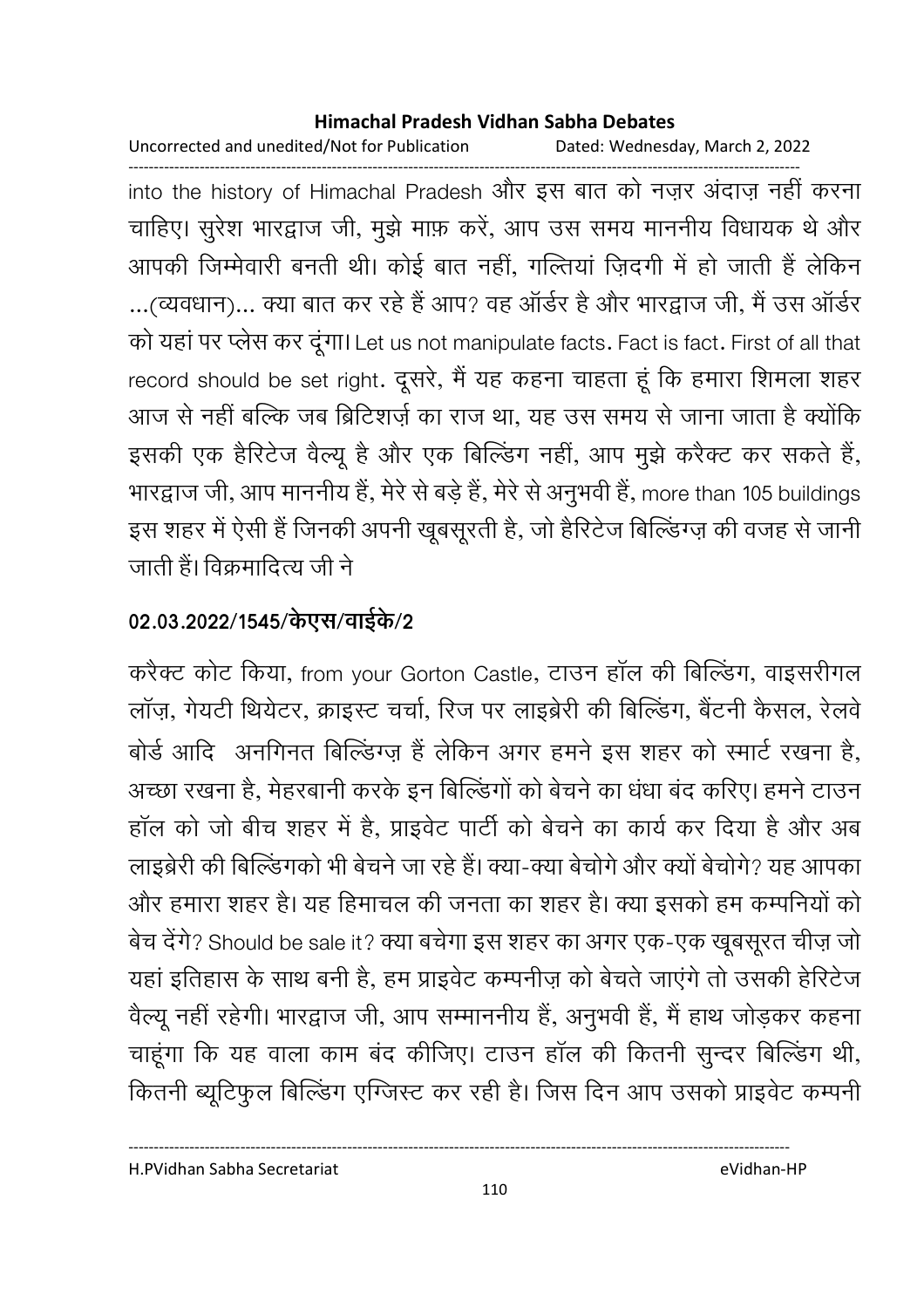Uncorrected and unedited/Not for Publication Dated: Wednesday, March 2, 2022

------------------------------------------------------------------------------------------------------------------------------------ को बेच देंगे, उसकी वैल्यू भी ज़ीरों हो जाएगी। सारी चीजे जिस नज़रिए से उस समय बनी थी, उसकी वैल्यू नहीं रहेगी, यह मैं आपसे विनती करना चाहता हूं। मैं यह भी कहना चाहता हूं कि

श्रीमती अ0व0 द्वारा जारी---

**02.03.2022/1550/av/yk/1**

श्री राकेश सिंघा---------- जारी

हमारे इस शहर की खूबसूरती क्या थी। हा, आपकी (शहरी विकास मंत्री) तारीफ की और में भी करना चाहता हूं कि आपका इस शहर के लिए कंट्रेब्यूशन रहा है। लेकिन उसके साथ-साथ मैं यह भी कहना चाहता हूं कि हमने जो सड़के चौड़ी की उसमें जो पहले पत्थर लगा था; उसकी ऐस्थेटिक वैल्यू थी। उसमें जो कट स्टोन लगा हुआ था वह सारा गायब हो। गया है। हम उस पत्थर को गायब नहीं कर सकते थे। अगर उस पत्थर को दोबारा भी लगा देते तो आज जो ककरीट का शहर बनता जा रहा है, हम उससे बच जाने थे। हमारा शहर खूबसूरत और स्मार्ट नहीं रहा, अब तो जगह-जगह अगलेनिस के धब्बे दिखते हैं। आप इस बारे में जांच कीजिए क्योंकि वह पत्थर बिक नहीं सकता। जितने भी ठेकेदार हैं; I am not against anyone but as per law आपका वर्ष 1957 का माइंस एक्ट और 2015 के रूल्स के बारे में हाई कोर्ट ने भी कहा है कि यदि एक्सकेवेशन के टाइम पत्थर या सैंड; जो कुछ भी है उसको इवैल्यूएट करने का एक तौर-तरीका है। उसके लिए एक कमेटी होगी जिसमें एक आफफिसर इंडस्ट्री डिपार्टमेंट से, एक माइनिंग आफिसर, रैवन्यू से तहसीलदार तथा। लोक निर्माण विभाग से एस0डी0ओ0 होगा; जो उसको इवैल्यूएट करेगा। मगर all these stones have disappear. एक पत्थर की क्या वैल्यू होगी, क्या हो सकती है जिसकी इतनी डीप ऐस्थैटिक वैल्यू थी। उस समय का लगा हुआ वह पत्थर हमारे लिए बहुत महत्वपूर्ण था मगर वह सारे-का-सारा गायब कर दिया गया है और इसके बारे में किसी ने पूछा तक नहीं। चेड़ के अंदर जो पंपिग स्टेशन था वह ब्रिटिश टाइम का लगा हुआ था और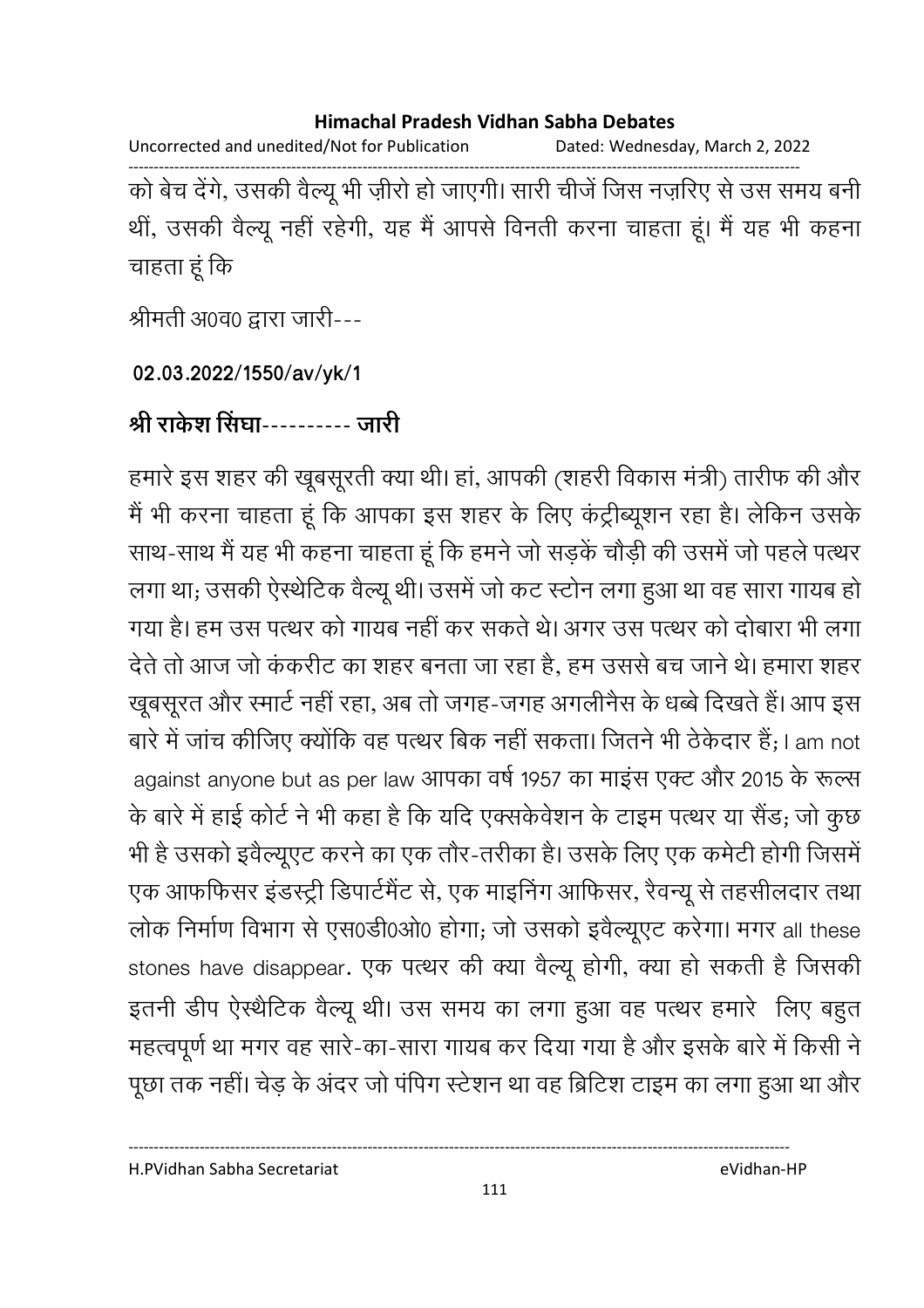Uncorrected and unedited/Not for Publication Dated: Wednesday, March 2, 2022

------------------------------------------------------------------------------------------------------------------------------------ उसकी सारी-की-सारी मशीनरी अमेरिका से आई थी। उसको भी बेच दिया गया, मैं पूछता हू कि उसकी इजाजत किसने दी? Has any enquiry be held? अगर हम अपने शहर के प्रति ईमानदार है और यह अच्छा व खूबसूरत बने तो इस तरीके के गोलमाल के कार्य बद होने चाहिए। We should be bolden enough and I have to say कि केस कीजिए और जांच कीजिए; मगर ऐसा नहीं होता इसलिए यह एक बहुत बड़ी वेकिनैस है। माननीय मंत्री, आप मेरे से सहमत होंगे कि हमारे यहां बिल्डिंग बनाने की परंपराएं धज्जी दीवार की थी और जो हम आज बना रहे हैं वह यहां की

### **02.03.2022/1550/av/yk/2**

टोपोग्राफी के हिसाब से सूट नहीं करती। मैं यहां पर कहना चाहता हूं कि पूर्व मुख्य मंत्री श्री वीरभद्र सिंह जी इसके बारे में बहुत चिर्तित रहते थे। He would always point out. वे हर चीज को प्वाईटआउट करते थे और कई बार कड़ा रुख भी लेते थे। जिस तरह से कच्ची घाटी में बिल्डिंग गिरी थी, स्वर्गीय श्री वीरभद्र सिंह जी वैली साइट में कभी कस्ट्रक्शन करना नहीं मानते थे। What is happened? क्या शिमला स्मार्ट बन रहा है? मेरे हिसाब से नहीं बन रहा है। मेरा यह मानना है कि शिमला शहर की ब्यूटी पुराने आकिटैक्ट के साथ रहेगी। उस पुराने आकिटैक्ट में some new development can be made. उसको जोड़ा जा सकता है और ऐसा होना चाहिए क्योंकि उसमें अर्थ क्वैक रजिस्टैंस की क्षमता भी है। मैं माननीय सदस्य श्री इन्द्र दत्त लखनपाल) से भी सहमत हूं कि हमने केवल टाऊन हाल या लाइब्रेरी की बिल्डिंग ही नहीं बेची बल्कि पानी तो बिल्कुल ही बेच दिया। जो बिल आ रहे हैं उनके बारे में आप भी जानते हैं और शहर के सब लोग जानते हैं। बिल क्या आ रहे हैं? They go into lakhs और 10-20 हजार रुपये बिल आना तो साधारण बात हो गई है। उस बिल को जब तक जमा नहीं करवाएंगे तो उनका कहना होता है कि हम इसका हिसाब-किताब ही नहीं करेंगे। कौन कर सकता है? It is becoming a commercial आप लोग अगली कमर्शियल तौर-तरीको को इंख्तियार करते जा रहे हैं, मेरा ऐसा मानना है और

H.PVidhan Sabha Secretariat eVidhan-HP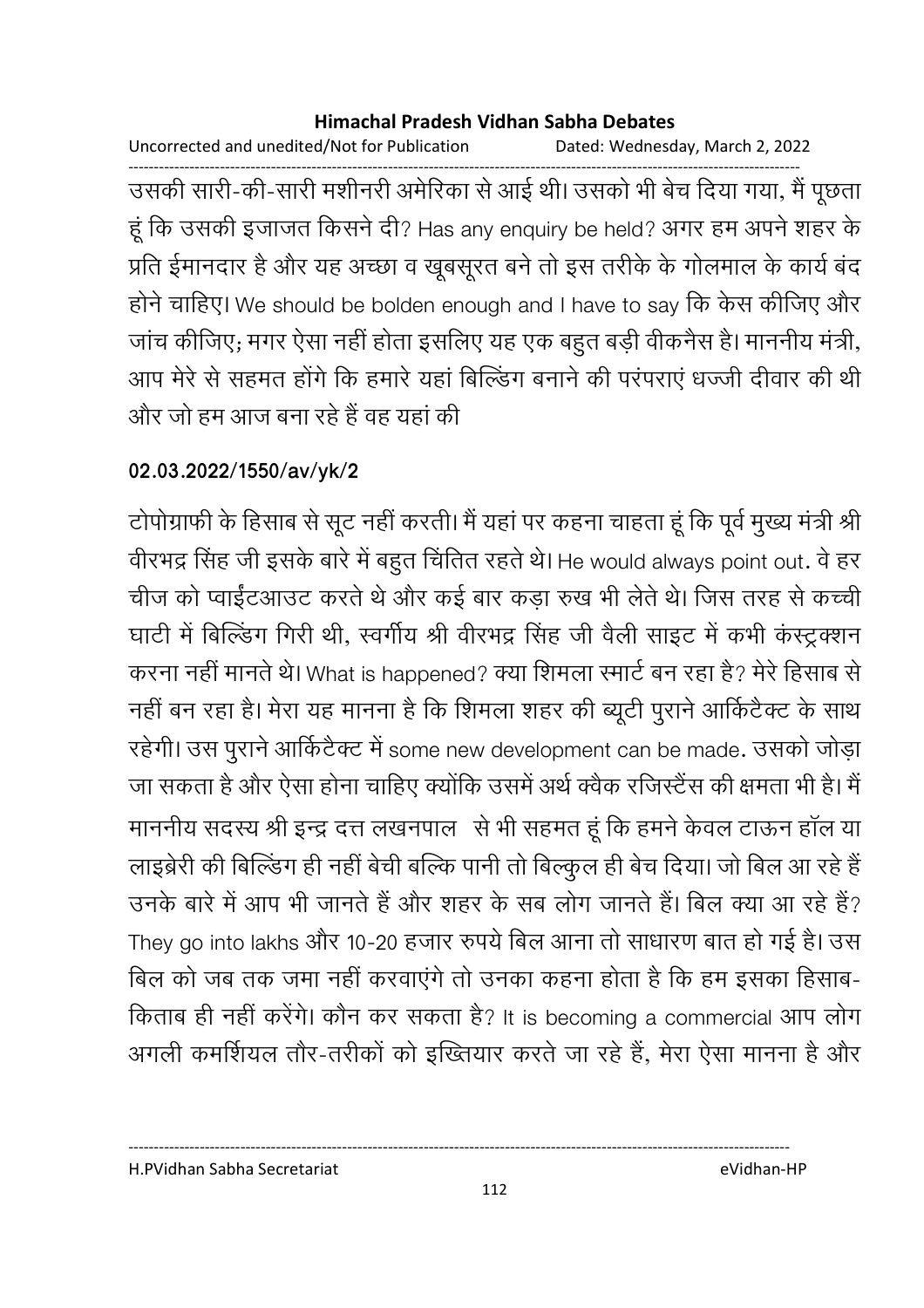Uncorrected and unedited/Not for Publication Dated: Wednesday, March 2, 2022

------------------------------------------------------------------------------------------------------------------------------------ इसको सुधारना होगा। जब तक सेवादार की रिक्रूटमैंट नहीं होगी we will not be able to make this city smart. It can only be made smart.

# <u>टी सी द्वारा जारी</u>

## 02/03/2022/1555/टी0सी0वी0/ए0जी0/1

## श्री राकेश सिंघा----------... जारी **।**

अगर हम उसको स्मार्ट बनाना भी चाहे तो भी यह रिक्रूटमेंट के बगैर नहीं बन सकता। मैं आपको याद दिलाना चाहता हूं कि जब यह शहर बना था तो उस समय अनगिनत लेबर हॉस्टल बनें थे लेकिन जो ढह गए उनको हम नये सिरे से नहीं बना पाए। जिन पर कब्जा हो गया था, उनको भी हाईकोर्ट के हस्तक्षेप से मजदूरों को देना पड़ा। यह शहर कुछ लोगों का नहीं है, जो भी इस शहर में आएगा चाहे वह कश्मीर, सिरमौर,बिलासपुर या पहाड़ से आएगा यह उसका शहर है और उसको इस शहर के अंदर जगह भी देनी पड़ेगी। नियम-130 के अंतर्गत जो प्रस्ताव श्री विक्रमादित्य सिंह व अन्य माननीय सदस्यों ने इस सदन में लाया गया है, मैं इसका जोरदार समर्थन करता हूं। मैं इच्छा करता हूं कि हमारा शहर रमार्ट रहे और यह स्मार्ट तब रहेगा जब हम इसके तौर-तरीके अख्तियार करेंगे। हमने रमार्ट सिटी बनाने के सिलसिले में कुछ ऐसी मशीने खरीद दी जिनकी कीमत 3-4 करोड़ रुपये हैं। वे रिज पर घूमती रहती है लेकिन सफाई नहीं कर पाती। We are only wasting money in the name of the Smart City. जो पैसा आ रहा है उसको बर्बाद किया जा रहा है।

सभापति महोदय, आपने मुझे बोलने का समय दिया, आपका धन्यवाद।

## 02/03/2022/1555/टी0सी0वी0/ए0जी0/2

**सभापति :** अब इस चर्चा में श्री बलबीर सिंह वर्मा जी भाग लेंगे।

**श्री बलबीर सिंह वर्मा, चौपाल**ः संभापति महोदय, श्री विक्रमादित्य सिंह, श्री सुखर्विन्द्र सिंह सुक्खु, श्री जगत सिंह नेगी, श्री सजय अवस्थी, श्री इन्द्र दत्त लखनपाल जी द्वारा जो प्रस्ताव नियम-130 के अंतर्गत "शिमला स्मार्ट सिटी परियोजना के अन्तर्गत हो रहे विकासात्मक कार्यों पर यह सदन विचार करे।" सदन में प्रस्तुत किया है इस पर चर्चा

H.PVidhan Sabha Secretariat eVidhan-HP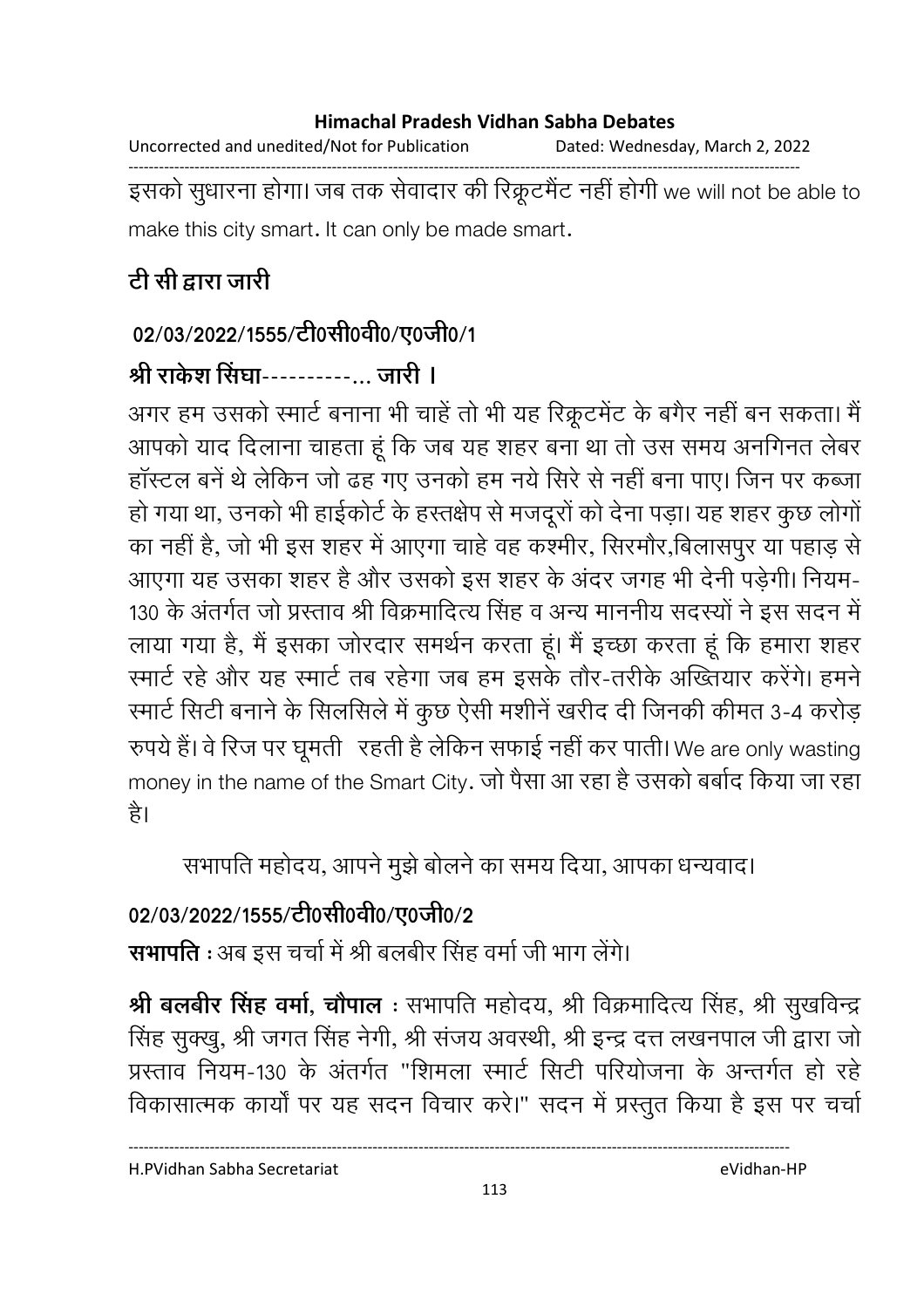Uncorrected and unedited/Not for Publication Dated: Wednesday, March 2, 2022

------------------------------------------------------------------------------------------------------------------------------------ करने के लिए आपने मुझे बोलने का अवसर दिया, आपका धन्यवाद। विपक्ष के माननीय सदस्यों को इसके लिए आदरणीय नरेन्द्र मोदी जी का धन्यवाद करना चाहिए था। उन्होंने | वर्ष 2015 में देश के अंदर 'स्मार्ट सिटी नाम से एक नई योजना लाई। जिन्होंने 60 साल राज किया उन्होंने ऐसी योजना क्यों नहीं लाई? मैं जब उधर था तो वर्ष 2015 से यह स्मार्ट सिटी का प्रजिक्ट शुरू हो रहा था लेकिन शिमला शहर में स्मार्ट सिटी का काम तभी से दिखा, जब से श्री सुरेश भारद्वाज जी ने चार्ज संभाला। उसके बाद ही सड़के चौड़ी हुई और यह लगा कि शिमला स्मार्ट बन रहा है। ब्रिटिश सरकार ने 1815 में एक छोटा-सा टाउन शिमला को बनाया था जिसकी आबादी 30 हजार थी लेकिन जिन्होंने आजादी के बाद 60 | साल राज किया उन्होंने शिमला की तरफ नहीं देखा। इन्होंने अभी जितनी भी बिल्डिंग्ज गिनी है वे अंग्रेजों ने बनाई है। मैं एक बात आपके ध्यान में लाना चाहता हूं। …व्यवधान…

एन0एस0 द्वारा ... जारी

```
02-03-2022/1600/NS/AG/1
```
श्री बलबीर सिंह वर्मा ………..जारी

डवलपमैंट प्लान बनाने के लिए मैं 25 सालों से सुन रहा हूं कि डवलपमैंट प्लान आ रहा है। आज तक पिछली सरकार ने नहीं लाया। मैं मुख्य मंत्री जी और शहरी विकास मंत्री जी का धन्यवाद करता हूं कि इन्होंने इसकी पूरी रूपरेखा तैयार कर दी और आने वाले समय में शिमला सिटी में यह इप्लेमिट होगा। 40 सालों से जो कार्य नहीं हुआ उसे मंत्री जी ने कर दिखाया। इसके लिए ये बधाई के पात्र है। स्मार्ट सिटी में देश के प्रधान मंत्री जी ने 2905 करोड़ रुपये शिमला सिटी की डवलपमैंट के लिए दिए हैं। आप आजादी से आज तक देखों कि शिमला सिटी के लिए इतना बड़ा प्रजिक्ट कब मिला और किस सरकार ने दिया? ...
...

**सभापति** : श्री इन्द्र दत्त लखनपाल जी इनको बोलने दें। आप जब बोल रहे थे तो कोई नहीं | बोल रहा था। आपने भी आकड़े दिए हैं तो इन्होंने बीच में कुछ नहीं बोला। आप इनको बोलने दो।

**श्री बलबीर सिंह वर्मा** : माननीय सदस्य बोल रहे है कि इसकी फर्डिंग 50:50 हैं। राज्य सरकार ने केंद्र सरकार को प्रस्ताव भेजा है कि इसकी फंडिंग 90:10 होनी चाहिए। आने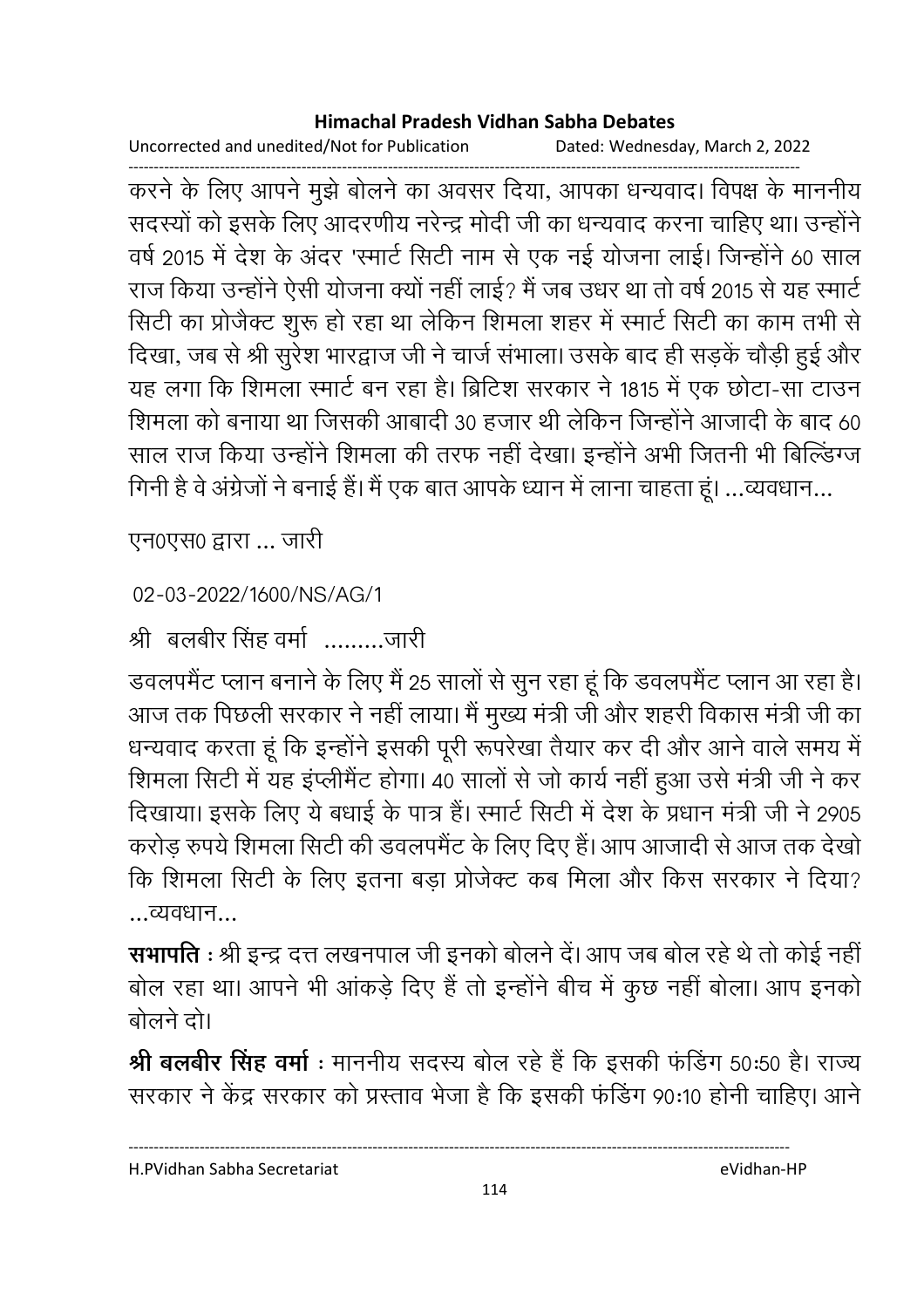Uncorrected and unedited/Not for Publication Dated: Wednesday, March 2, 2022

------------------------------------------------------------------------------------------------------------------------------------ वाले समय में 90:10 होगी। एक बात देखने वाली है कि उस शहर के लिए जिसे अंग्रेजों ने बना के छोड़ा था और जिन्होंने 60 साल प्रदेश में राज किया उन्होंने इस शहर के लिए कुछ नहीं किया और नरेन्द्र मोदी जी ने एकमुश्त पैसा दिया तो उसकी इनको बहुत तकलीफ़ हो। रही है। सभापति महोदय, एक साल के अंदर ही शिमला शहर की काया पलट हो गई। अंग्रेजों ने शिमला शहर की सुदरता को देखते हुए इसे छः महीने के लिए ग्रीष्मकालीन राजधानी बनाया था तथा सुरेश भारद्वाज जी इसकी भव्यता को बनाए रखने के लिए इप्लेमिट कर रहे हैं। मैं आज देख रहा हूं कि शिमला शहर में जिस तरह से सड़कों को चौड़ा किया जा रहा है और रोड़ में ओवर ब्रिज बने रहे हैं, रिटेनिंग वाल और ब्रेस्ट वाल लग रही है। मैं भी 25 सालों से देख रहा हूँ कि यहाँ पर डेली ट्रीफेंक जाम लगता था लेकिन शहरी विकास मंत्री जी ने ऐसी व्यवस्था की है कि आने वाले समय में शिमला शहर में कभी टेफिक जाम नहीं लगेगा।

सभापति महोदय, शिमला शहर में पहले पाकिंग सुविधा नहीं थी। टूरिस्ट बाहर से आते थे तो उनके लिए पाकिंग की सुविधा नहीं थी। स्मार्ट सिटी में अब 12 बड़ी

### 02-03-2022/1600/NS/AG/2

पाकिंग्ज़ बन रही है और छोटी पाकिंग्ज़ भी बन रही है तथा सब-वें भी बन रहे हैं। क्या किसी ने सोचा था कि संजीली से ले करके आई.जी.एम.सी. तक रास्ते के लिए टोप रूफ होगा। ऐसे यू.एस.ए. में भी बहुत कम बने हुए हैं। ऐसा कार्य शिमला शहर के अंदर भारद्वाज जी करवा रहे हैं। हिल एरिया में इस तरह से रोपर्व, ओवर ब्रिजिज़, पार्किंग और टनल के कार्य हो रहे हैं। जिन्होंने 60 साल राज किया उन्होंने आज तक एक ही टनल रखी हुई थीं। वह भी अंग्रेजों की बनाई हुई थी। अरे भाई, उस सयम एक गैती तो दूसरी टनल में लगवा लेते। मैं, इसके लिए श्री सुरेश भारद्वाज जी का धन्यवाद करता हूं। संजीली में एक टनल की वजह से दो घंटे तक ट्रेफिक जाम रहता था लेकिन आने वाले समय में उस जाम से निजात मिलेगी। मैं इसके लिए मुख्य मंत्री जी और शहरी विकास मंत्री जी का दिल की गहराई से धन्यवाद करता हूं कि इन्होंने इस योजना को इस तरह से शुरू किया कि ऐसे लगता है कि सुरेश भारद्वाज जी के आशीर्वाद से ही शिमला चौड़ा होना था और इसका विकास होना था। इस प्रजिक्ट में सीवरेज, सोलिंड बेंस्ड मेनेजमैंट का प्रविजिन हैं। सभापति महोदय, इस प्रोजेक्ट में बहुत सारी दिक्कते आई। इसमें एन.जी.टी. की वजह से

H.PVidhan Sabha Secretariat eVidhan-HP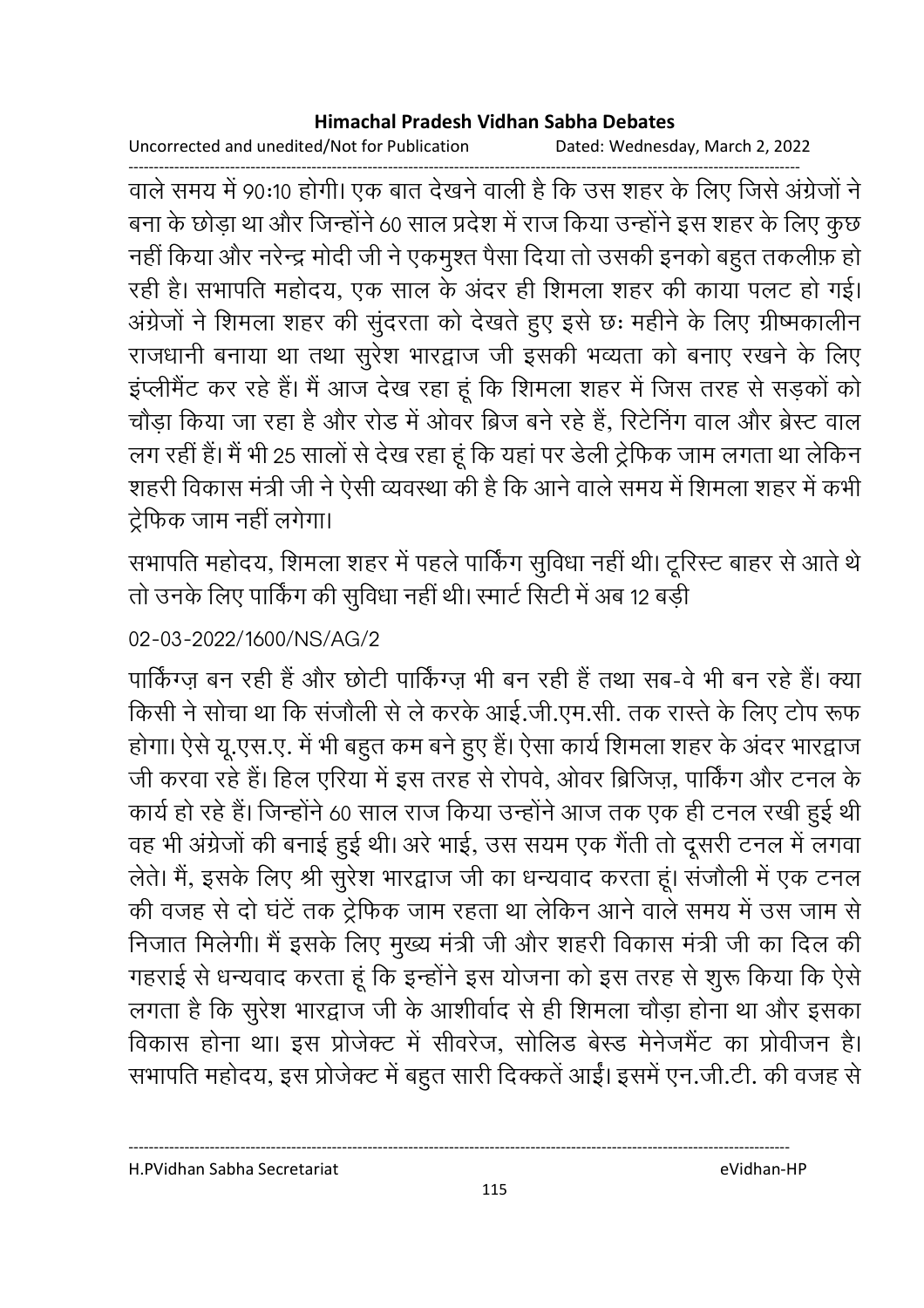Uncorrected and unedited/Not for Publication Dated: Wednesday, March 2, 2022

------------------------------------------------------------------------------------------------------------------------------------ भी बहुत सारी दिक्कते आई फिर भी मुख्य मंत्री जी और मंत्री जी इसमें व्यक्तिगत रूचि लेकर हर चीज़ को इप्लेमिट कर रहे हैं।

श्री आर0 के0 एस0 द्वारा जारी

02.03.2022/1605/RKS/एएस-1

श्री बलबीर सिंह वर्मा… जारी

और हर चीज़ में ध्यान दें रहे हैं। शिमला शहर की दो तरह से अहमियत है। हिन्दुस्तान में शिमला को सेब बैल्ट के नाम से जाना जाता है। दूसरा गर्मी में सर्दी का मजा लेने और सर्दी में बर्फ देखने के लिए विश्वभर से पर्यटक यहां घूमने आते हैं। वैसे सालभर यहां पर्यटक घूमने आते रहते हैं। पहले जब शिमला में एक हजार गाड़िया एक साथ आ जाती थी तो पूरे शिमला में ट्रैफिक जाम हो जाता था। लेकिन जब से शिमला शहर की सड़के चौड़ी हो रही है तब से ट्रैफिक जाम से काफी निज़ात मिल रही है। पूर्व में मेरे विपक्ष के साथी जो कह रहें थे उससे ऐसा लगता है जैसे इनकी सरकार ने कभी शासन ही नहीं किया हो। आप सुबह-शाम इन्ही सड़कों से आते-जाते हैं। आपको एक बार इन सड़कों में जरूर नज़र डालनी चाहिए कि जो 70-72 वर्षों से नहीं हुआ, वह अब हो रहा है। इन विकासात्मक कार्यों के पीछे जिस सरकार का आशीर्वाद है, उसकी प्रशंसा जरूर करनी चाहिए। हर चीज़ की बुराई करना ठीक नहीं है। कुछ मित्रों ने कहा कि इनकी नीयत और नीति दोनों ही खराब हैं। माननीय सुरेश भारद्वाज जी को पूरे देश में जाना जाता है। इनकी नीति और नीयत बिल्कुल साफ है और जिस भाव और कर्म से यह काम करते हैं उस भाव से बहुत कम लोग राजनीतिक सैंट-अप में काम करते हैं। जिस तरह से शिमला शहर का विकास हुआ है उससे हताश होकर अब ये छीटाकशी कर रहे हैं। इस विकास को यह सहन नहीं कर पा रहे हैं और इससे इनके अंदर यह बौखलाहट पैदा हुई है। सभापति महोदय, आपने मुझे इस प्रस्ताव पर बोलने का मौका दिया. आपका धन्यवाद।

#### H.PVidhan Sabha Secretariat eVidhan-HP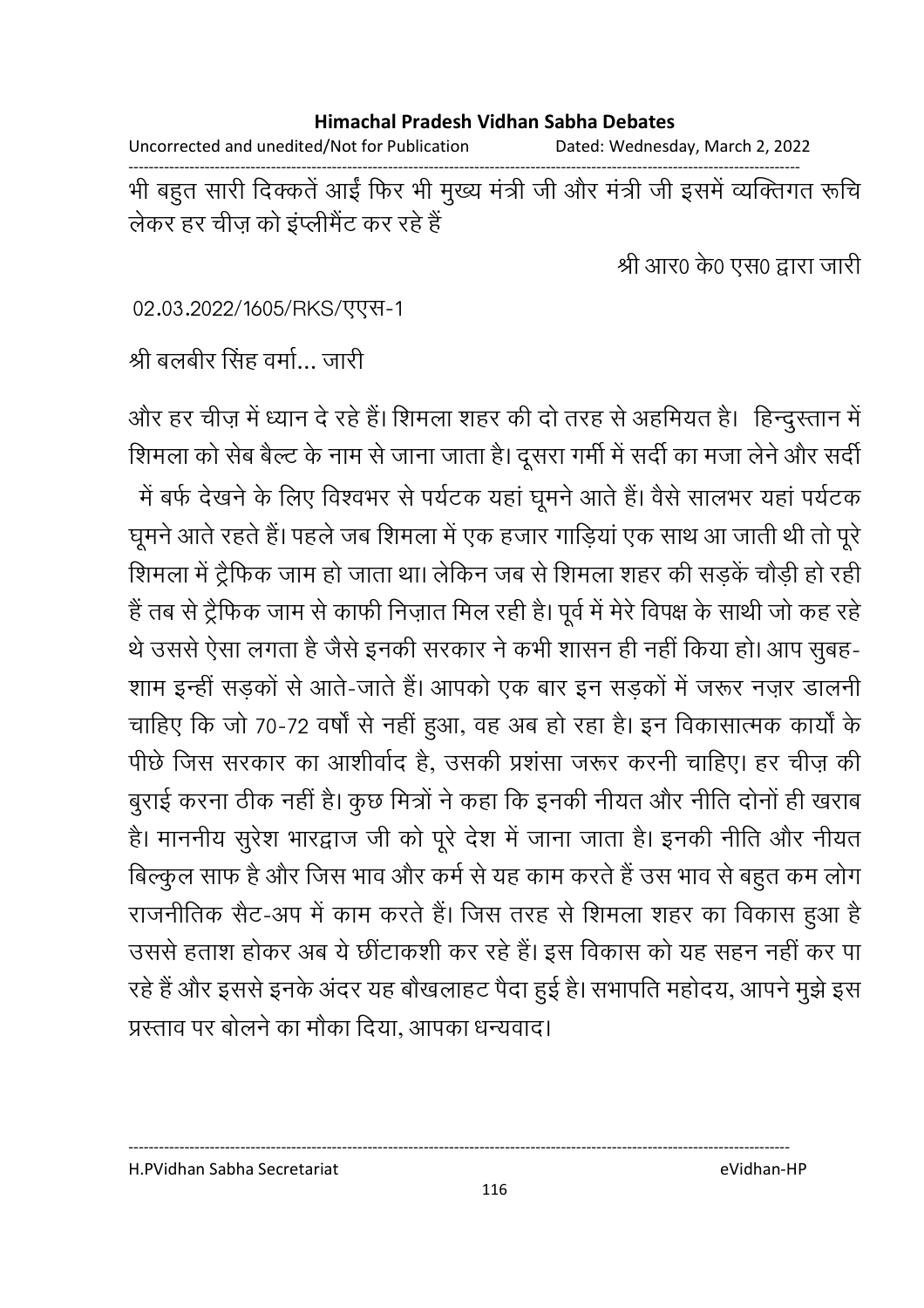02.03.2022/1605/RKS/एएस-2

**सभापति** : अब माननीय शहरी विकास मंत्री इस चर्चा का उत्तर देंगे।

**शहरी विकास मंत्री** : सभापति महोदय, नियम-130 के अंतर्गत श्री विक्रमादित्य सिंह, श्री सुखर्विन्द्र सिंह सुक्खु, श्री जगत सिंह नेगी, श्री सजय अवस्थी, श्री इन्द्र दत्त लखनपाल, श्री बलबीर सिंह वर्मा और श्री राकेश सिंघा जी ने "जो "शिमला स्मार्ट सिटी परियोजना के अन्तर्गत हो रहे विकासात्मक कार्यों पर अपने विचार रखे, उस पर आपने मुझे उत्तर देने का अवसर दिया, आपका धन्यवाद। शिमला के बारे में बात करने वाले तीन माननीय सदस्य, श्री सुखर्विन्द्र सिंह सुक्खु, श्री इन्द्र दत्त लखनपाल और श्री राकेश सिंघा नगर निगम, शिमला के पार्षद रह चुके हैं। पार्षद होने के नाते ये शिमला शहर से जुड़े हैं और यहां की सभी प्रकार की समस्याओं के बारे में अच्छी तरह जानते हैं।

श्री बी.एस.द्वारा.. जारी

02.03.2022/1610/बी.एस./ए0एस0/-1

## शहरी विकास मंत्री जारी...

उसके लिए आप के सुझाव जो मान्य सदन में और सदन के बाहर दिए जाते हैं, वे बहुत ही बहुमूल्य होते हैं उनका लाभ उठा करके हम सरकार में या नगर निगम के किसी भी प्रोजैक्ट में शहरी की बेहतरी के लिए लाते हैं। मैं धन्यवाद करना चाहता हूं कि आज भी बहुत से मूल्यावान सुझाव दिए गए हैं। बोलने में भाषा अपनी-अपनी हो सकती है, क्योंकि माननीय जगत सिंह नेगी जी मेरी तरह ऐसे प्रोफैशन से जुड़े हैं जिसमें हम सीधा-सीधा समेथन किसी का नहीं कर सकते हैं। माननीय संभपति जी, आंदरणीय ब्राक्टा जी, आदरणीय नरेन्द्र ठाकुर जी भी यहां पर बैठे हैं, इन्होंने भी काफी समय तक वकालत की हैं। मैं समझता हूँ कि माननीय नेगी जी ने भी अपने शब्दों में कहा और ये विरोधी पक्ष में हैं तो अच्छी बात को भी वे अपने तरीके से कहेंगे। शिमला शहर को जितना पुराना कहा जाता है,

H.PVidhan Sabha Secretariat eVidhan-HP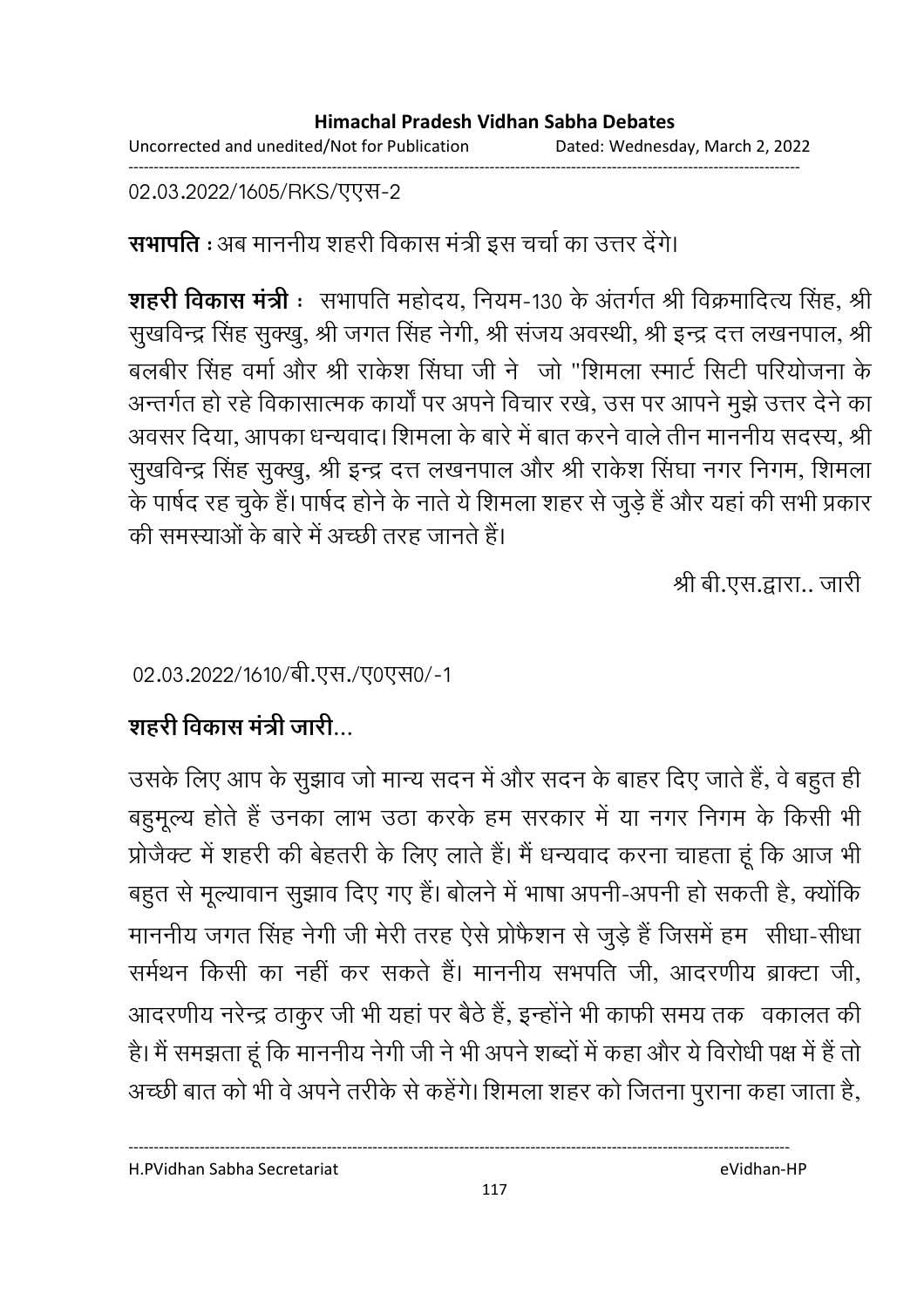Uncorrected and unedited/Not for Publication Dated: Wednesday, March 2, 2022

------------------------------------------------------------------------------------------------------------------------------------ यह उतना पुराना नहीं है, इसका इतिहास डेढ़-दो सौ साल पुराना है। शामला नाम की देवी थी, उसके नाम से गाव था, अंग्रेज फोर्ट विलियम में अपनी राजधानी चलाते थे, वहां पर गर्मी होती थी लंदन के रहने वाले गर्मी शहन नहीं कर पाते थे, इसलिए सारे देश में उन्होंने . ठण्डे स्थानों को ढूढना शुरू किया। वे नैनीताल, डलहौजी गए और बाद में शिमला में आए और शिमला को उन्होंने आपनी राजधानी के रूप में चयनित कर लिया। उस वक्त उन्होंने | बहुत सारे भवन बनाए, उनमे कर्नेडी हाउस भी था, वह जलकर राख हो गया और यहाँ पर हमने जवाहर सदन बना दिया। जहां पर आज आई0जी0एम0सी0 हैं, वहां पर स्नोडेन

अस्पताल हुआ करता था, उसे जंगी लाट का भवन कहा जाता था। कमांडर-इन- चीफ गर्मियों में वहां आ करके रहता था, वह भवन भी जल गया। उसकी जगह बहुत बड़ा अस्पताल बन गया है। सभी सरकारों ने इसमें अपने समय में काम किया है। उसमें एक सरकार ने ही काम नहीं किया है। शिमला शहर 1966 तक पंजाब राज्य के अन्तर्गत आता था, यह तो पंजाब का एक जिला हुआ करता था। उसमें जब हिमाचल प्रदेश में रिआगेनाइजेशन एक्ट के तहत बाकी हिस्से मिले तो शिमला भी

02.03.2022/1610/बी.एस./ए0एस0/-2

उसमें मिल गया और इसे राजधानी बना दिया गया। हम बहुत सारे लोग जानते हैं, शायद विक्रमादित्य सिंह जी को तो नहीं देखना पड़ा होगा, क्योंकि ये राजवंश से आते हैं। इनके पास हाली लाज कोठी नजदीक थी। परंतु जो हमारे जैसा असामान्य वर्ग का व्यक्ति है, उन्हें तो माल रोड पर जाने ही नहीं दिया जाता था। वहां पर पेजामा पहनकर कोई जा हीं ' नहीं सकता था। वहां पर- राय साहब और राय बहादुर ही घुमा करते थे। इसलिए लोअर बाजार बस गया, राम बाजार बस गया और रिपन अस्पताल भी नया बन गया, जिसे आज दीन दयाल उपाध्याय अस्पताल कहा जाता है। उन्हें काम करने के लिए लोग चाहिए थे, नीचे लद्दाखी मोहल्ला बन गया। वहां लद्दाखी मस्जिद भी है और वहां पर बाल्मिकी समाज के लोग जो सफाई किया करते थे उन्हें वहां रहने की जगह दे दी। शिमला बहुत छोटा सा

H.PVidhan Sabha Secretariat eVidhan-HP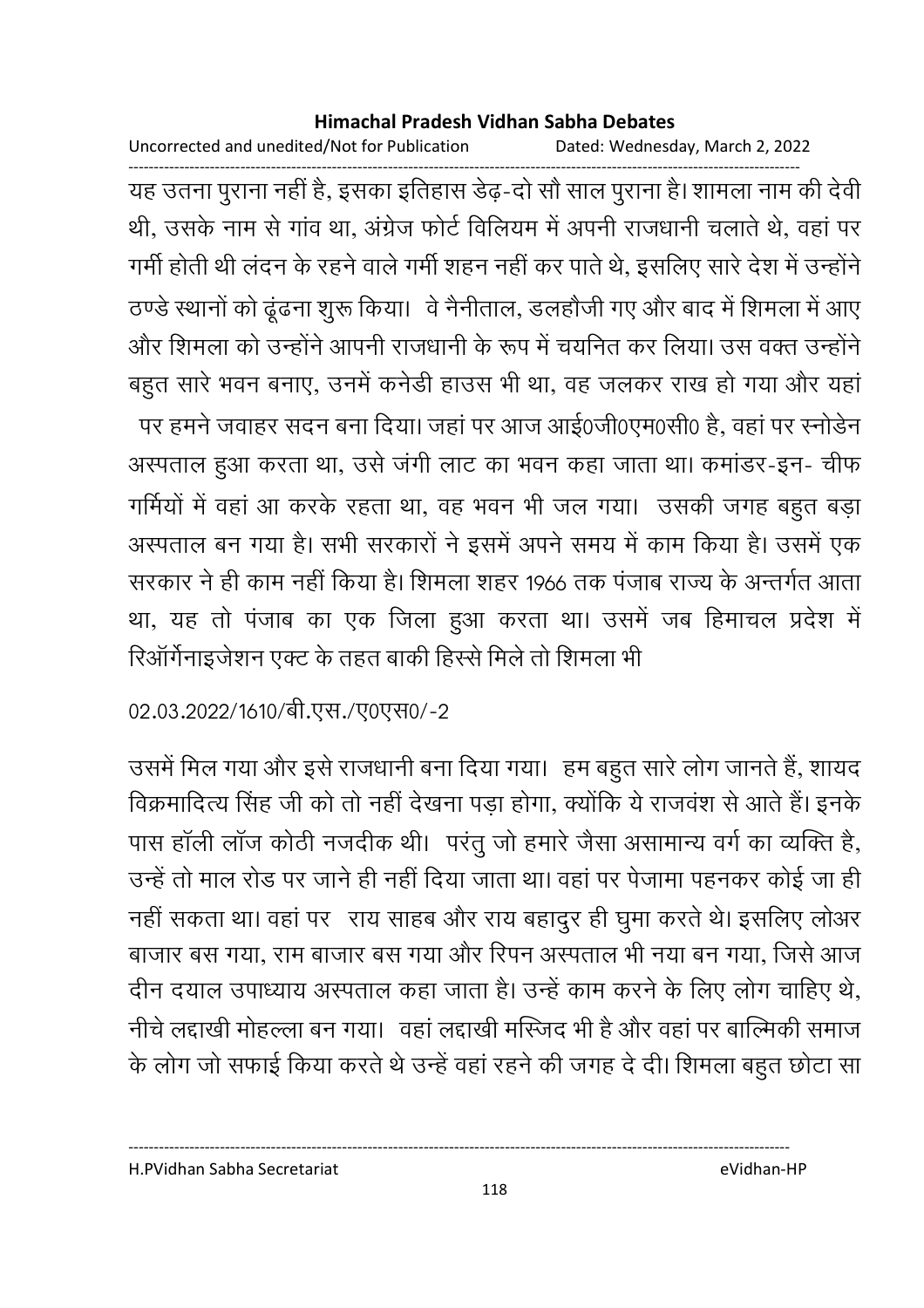#### **Himachal Pradesh Vidhan Sabha Debates**  Uncorrected and unedited/Not for Publication Dated: Wednesday, March 2, 2022 ------------------------------------------------------------------------------------------------------------------------------------ शहर था, इसलिए अंग्रेजों ने जो सुर्विधाएं प्रदान की वह 35 हजार की आबादी के लिए प्रादान की थी, चाहे बिजली का प्रजिक्ट

श्री एन0 जी0 द्वारा जारी..

### 02-03-2022/1615/डी.सी.-ए.जी. /1

## शहरी विकास मंत्री….. जारी

चाबा में बनाया, चाहें पानी की स्कीम बनाई। लेकिन यह ठीक है कि उस समय उन्होंने | अनुमान लगाया होगा कि शिमला की जनसंख्या 35,000 भी हो सकती है और उसके अनुसार उन्होंने अपने रहने की बहुत अच्छी व्यवस्था यहां पर की थी। उस समय गाड़ियां नहीं चलती थी और रिक्शा चलते थे, हो सकता है कि शायद कोई अंग्रेज घोड़ा गाड़ी में चलता हो, लेकिन रिक्शा चलते हुए तो हमने भी देखे हैं। वर्ष 1965-66 के समय तक रिक्शा को दो आदमी आगे व दो आदमी पीछे से धक्का देकर चलाते थे। अभी भी एक रिक्शा हैरिटेज़ के रूप में शिमला में रखा हुआ है। वर्ष 1966 के बाद जब रिऑग्रेनाइजेशन हुआ और शिमला हिमाचल प्रदेश में मिला तो इसका विकास व एक्सपैंशन शुरू हो गया। वर्ष 1971 में उस समय के मुख्य मंत्री डा0 वाई.एस. परमार जी के नेतृत्व में हिमाचल प्रदेश को पूर्ण राज्यत्व का दर्जा प्राप्त हुआ और हिमाचल प्रदेश भारत का 18वां राज्य बन गया। तब शिमला को हिमाचल प्रदेश की राजधानी बनाया गया और यदि उस समय यह सोचा होता कि राजधानी को कहीं सैन्ट्रल प्लेस में ले जाए तो शायद आज यह टूरिस्ट प्लेस ही रहता। यह एक जिला का हैंड क्वाटर होता, ट्रूरिस्ट प्लेस होता और इतनी भीड़-भाड़ भी न होती। उस समय यह राजधानी बन गई और राजनीतिक सैटर बन गया। उसके बाद पे-कर्माशन्ज़ आने लगे, लोगों की सैलरीज़ बढ़ने लगी, लोगों की शिक्षा के प्रति भूख बढ़ने लगी, लोगों की आर्थिकी बढ़ने लगी और शिमला बसना शुरू हो गया। माननीय सदस्य श्री सुखर्विन्द्र सिंह सुक्खु जी अभी स्मिट्री की बात कर रहे थे और यह बात बिलकुल ठीक हैं। कि वहां पर स्मिट्री होती थी। हम जब कालेज में पढ़ते थे तब वहां से जाते हुए डर लगता

H.PVidhan Sabha Secretariat eVidhan-HP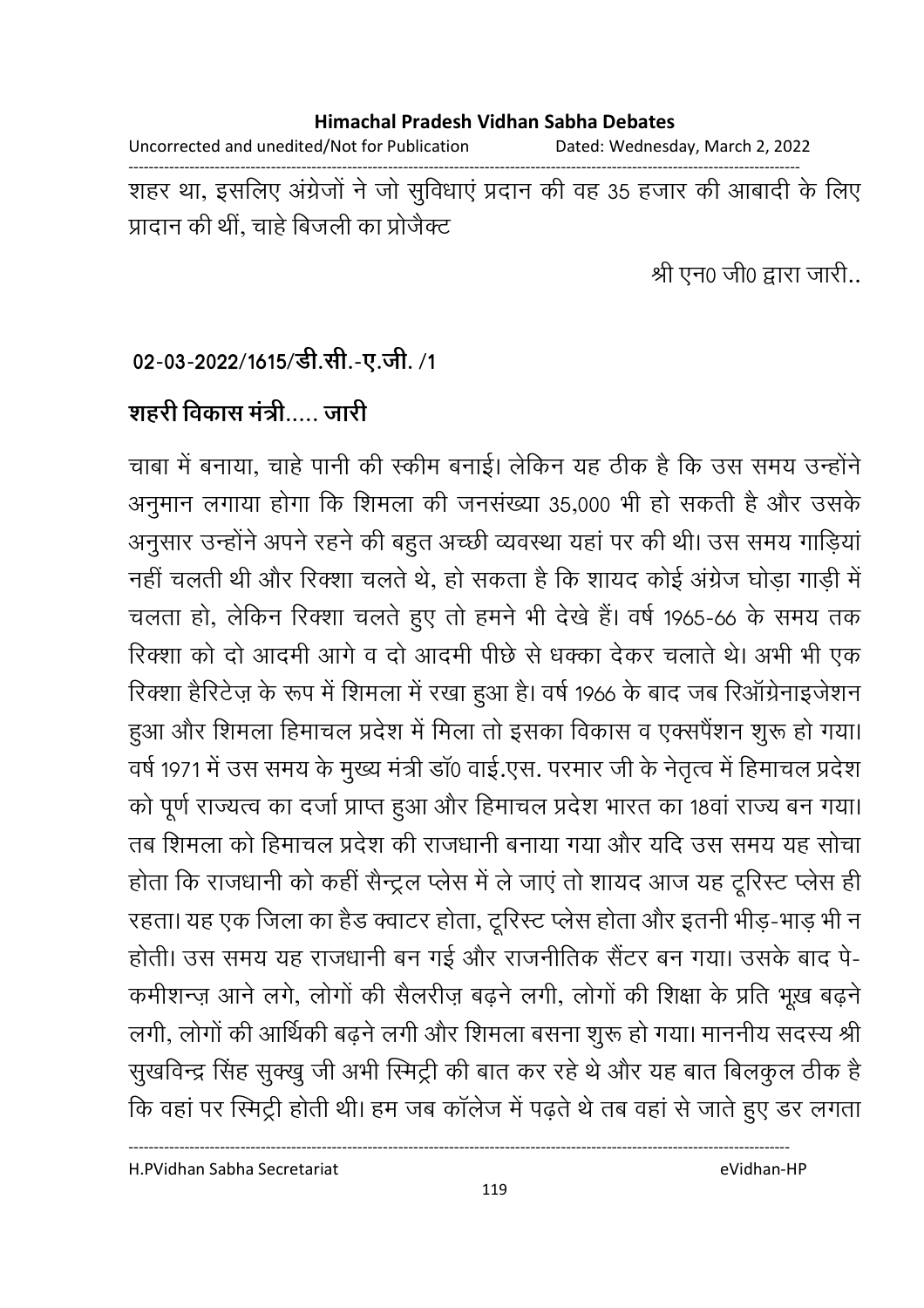Uncorrected and unedited/Not for Publication Dated: Wednesday, March 2, 2022 ------------------------------------------------------------------------------------------------------------------------------------ था क्योंकि वहां पर कंब्रे-ही-कंब्रे होती थी। लेकिन आज वहां पर पूरा-का-पूरा वार्ड बन गया है। यह भी सच है कि वहां पर लाश को उठाने के लिए एक लैटर से दूसरे लैटर को पार करना पड़ता है। वहां किसी मृत व्यक्ति को कंधे पर उठा कर नहीं ले जा सकते। माननीय सदस्य श्री इन्द्र दत्त लखनपाल जी अभी कच्चीघाटी का जिक्र कर रहे थे।

### 02-03-2022/1615/डी.सी.-ए.जी. /2

अब वहां पर भवन कैसे बन गए हैं क्योंकि जब स्वर्गीय श्री वीरभद्र सिंह जी मुख्य मंत्री थे उस समय वहां पर दो बिल्डिंग्स गिरी हुई थी। वहां पर कोई कोर्ट में चला गया या किसी ने कुछ किया और फिर उसके बाद रिटेशन्ज़ पालिसिज़ बननी शुरू हो गई। अभी भी वहां पर कुछ बिल्डिंग गिर जाती है और अभी कुछ समय पहले ही मेरे व माननीय सदस्य श्री इन्द्र दत्त लखनपाल जी के सामने एक बिल्डिंग धराशाही हो गई थी। शिमला इस तेजी के साथ बस गया कि उसकी जरूरते समय पर पूरी नहीं हो सकी। समय के साथ-साथ यहां पर पानी की कमी होने लगी। पहले शिमला में पानी चैड़ व गुम्मा से आता था। उसके बाद वर्षे 1990 में अश्वनी खड्ड से एक योजना बना कर पानी लिया लेकिन उसके नजदीक एस.टी.पी. बन गया और शिमला में जोडिस फैल गया। सारा सीवरेज़ का पानी उसमें मिल गया और उस पानी को बंद करना पड़ा। शिमला में गिरी नदी से पानी की स्कीम बनाई गई। इतना सब कुछ बनने के बाद भी शिमला में पानी पूरा नहीं हो रहा है। फिर पानी चांबा से गुम्मा में डालना पड़ा ताकि यदि सोर्स बंद हो जाए तो शिमला में पानी की सप्लाई न रूके। लेकिन अब हम सब के लिए बहुत प्रसन्नता की बात है और हम यहां पर चर्चा करते थे कि चन्द्रनाहन से पानी लेकर आएंगे या पब्बर से पानी लेकर आएंगे, इस बात का माननीय श्री राम लाल ठाकुर जी को ध्यान होगा, फिर दूसरी चर्चा चली की सतलुज से पानी उठाया जाए और अभी तो कोस्टली पड़ेगा लेकिन बाद में यह ठीक रहेगा। हमने कोविड काल में भी प्रयत्न किया कि शिमला में पानी की सप्लाई सतलुज से आए और उसके लिए 180 मिलियन डॉलर, यानि के लगभग 1200 करोड़ रुपये शिमला वाटर सप्लाई के लिए स्वीकृत हो गए हैं जिसका काम आज प्रगति पर है। इस योजना का कुल खर्च लगभग 1813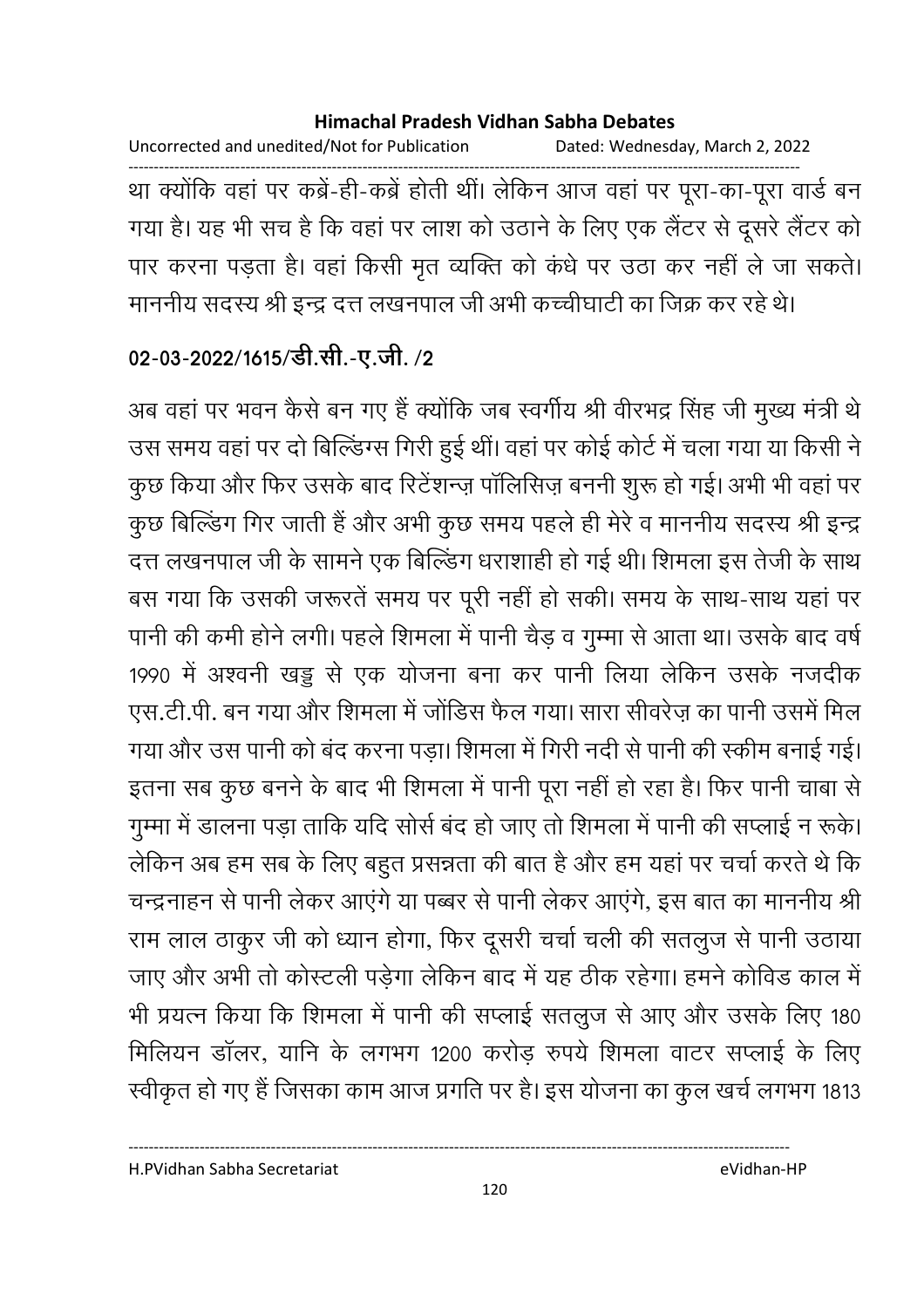Uncorrected and unedited/Not for Publication Dated: Wednesday, March 2, 2022

------------------------------------------------------------------------------------------------------------------------------------ करोड़ रुपये हैं। इस योजना को वर्ष 2050 तक का विज़न रखकर बनाया गया है ताकि शिमला को पानी की सप्लाई निरंतर मिलती रहे। क्योंकि नजदीक के छोटे-छोटे सोसिज़ से शिमला का पानी पूरा नहीं किया जा सकता। इसी प्रकार से समय-समय पर

श्री जे.एस. द्वारा जारी.........

### **02.03.2022/1620/JK/DC/1**

## शहरी विकास मंत्रीः-----जारी-----

शिमला को दुरूस्त करने के लिए, गाड़िया चलती है और किसी ज़माने में जैसे कि मैंने कहा कि रिक्शा चला करता था। मैं जब पैदा हुआ था तो मेरी मा को भी होलीलाज से के.एन.एच. तक रिक्शा में ही ले गए थे और वापिस भी उसी में लाए थे। लेकिन आज वहां पर गाड़ी जाती है। यदि गाड़ी जाएगी तो उसके लिए सड़के चौड़ी होगी। इसलिए यह सारा देखना पड़ा और जब डा0 मनमोहन सिंह जी प्रधान मंत्री थे तब जे.एन.एन.यू.आर.एम. योजना आई थी। वह योजना बेस्ड एक पूरी योजना थी जिसमें यदि आप कोई स्कीम भेजेंगे, उस स्कीम को सैक्शन हो करके पैसा मिलेगा, आप करेंगे। लेकिन शहर का दुर्भाग्य हB, 2 X  X ह ) ! < 154 O ) HÇ से मिल गया था लेकिन दुर्भाग्य से उस समय नगर निगम पर कब्जा माननीय राकेश सिंघा। जी का था, वह पैसा वापिस चला गया। वह कहते हैं कि जो उनकी स्कीम है उसमें तो प्राइवेट पार्टी करेगी। कोई कसल्टैट आएगा, कुछ और आएगा, बनने ही नहीं दी। वह पैसा वार्पिस चला गया और वह स्कीम नहीं बन पाई। 3900 करोड़ रूपये के पूरे प्रोजैक्ट्स उसके बनाएं थे, उसकी प्रजिक्ट रिपोर्ट बनाई थी लेकिन पैसे के लिए, जो केन्द्र को स्कीम्ज़ जानी चाहिए थी, वे नहीं गई। अगर वह स्कीम गई होती तो आज स्मार्ट सिटी का प्रजिक्ट ही नहीं। आता। जे.एन.एन.यू.आर.एम. में ही इतना ज्यादा पैसा आ जाता कि शिमला अपने आप में खूबसूरत और स्मार्ट रहने लायक हो जाता। इस कारण से जब वर्ष 2014 में आदरणीय नरेन्द्र मोदी जी ने सत्ता सम्भाली तो उन्होंने बाकी योजनाओं के साथ-साथ सारे देश के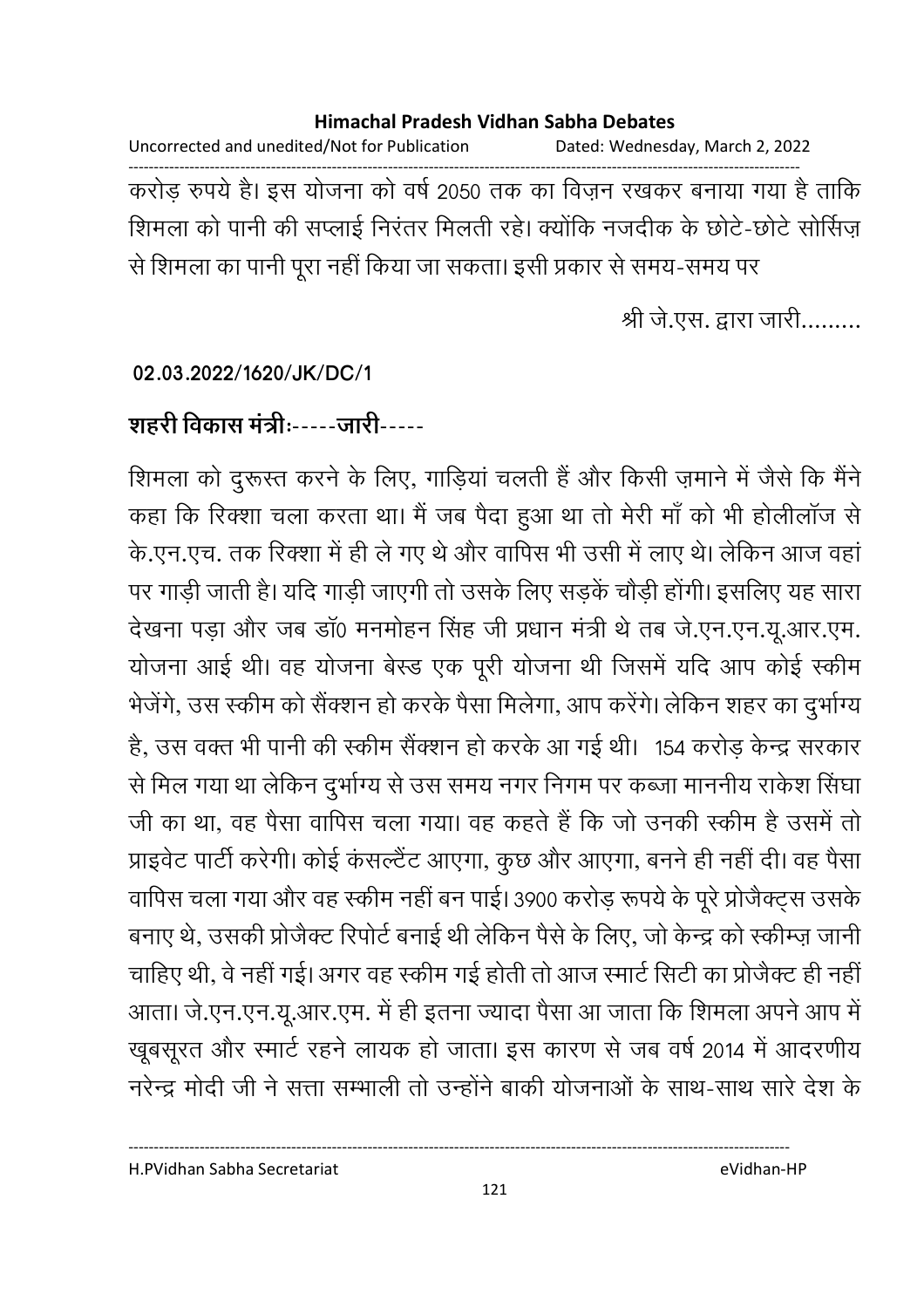Uncorrected and unedited/Not for Publication Dated: Wednesday, March 2, 2022

------------------------------------------------------------------------------------------------------------------------------------ 100 शहरों को स्मार्ट सिटी योजना के अन्तर्गत लाया और कहा कि उनको केन्द्र व प्रदेश सरकार मिल करके वित्त पोषित करके उन योजनाओं पर काम करें और शहरों को स्मार्ट सोल्युशन्ज़ दें, स्मार्ट बनाएं और वह स्थान रहने लायक बन सकें। यह कार्य वर्ष 2014 से शुरू हुआ। उसके फर्स्ट फेज़ में, श्री सिंघा जी की बात का मैं समर्थन करता हूं और आपको बताता हूं कि उसमें 37 नम्बर नहीं थे उसमें 87 शिमला के थे और 82 नम्बर धर्मशाला

### **02.03.2022/1620/JK/DC/2**

के थे। लेकिन इतना माइलेज मंत्री को देना ही पड़ेगा कि 4-5 नम्बर ऊपर-नीचे कर दें। इसलिए उस समय मंत्री धर्मशाला से थे और पहला नम्बर धर्मशाला का लग गया। उन्होंने ऊपर-नीचे कर दिया। यह रिकार्ड पर हैं। जब वह धर्मशाला में गया, हमारा धर्मशाला से कोई विरोध नहीं है। धर्मशाला भी होना चाहिए, शिमला भी होना चाहिए, मण्डी भी होना चाहिए, सोलन भी होना चाहिए, इसमें पालमपुर भी हो सकता है और बिलासपुर भी हो सकता है। मैं तो यह चाहता हूँ कि श्री जगत सिंह नेगी जी का रिकागपिओं को भी नगर बना दिया जाए लेकिन ये मानते नहीं हैं। लेकिन जब वह स्मार्ट सिटी में चला गया तो उसमें हमारे जो वर्तमान उप राष्ट्रपति हैं, आदरणीय वैकैया नायड़ू जी, उनसे हम मिले। मैंने कहा कि स्मार्ट सिटी का प्रजिक्ट हमारे शिमला को मिलना चाहिए था, धर्मशला को मिल गया है। उन्होंने कहा कि स्मार्ट सिटी तो कार्पिटिशन में मिलता है, जिसको मिल गया है उसको अब मिल गया है। हम तुम्हें AMRUT में दे देते हैं। शिमला और कुल्लू AMRUT योजना जो केन्द्र की वित्तपोषित योजना थी, उसमें प्रोजैक्ट यहां से भेजेंगे और हमने नालों की चैनेलाइजेशन का प्रोजैक्ट भेजा, उसका पैसा आ गया। लगभग 232 करोड़ रुपये के काम AMRUT योजना के तहत हुए हैं। सारे काम जो आज दिखाई दे रहे हैं वे सारे-के-सारे रमार्ट सिटी के नहीं है। कुछ उसमें AMRUT के हैं, जो नगर निगम ही कर रहा है। लेकिन उसके बाद नगर निगम ने, हिमाचल प्रदेश सरकार ने और हम सबने मिल कर अपना आभयान चलाया कि स्मार्ट सिटी प्रजिक्ट मिलना चाहिए, वह हमने जारी रखा। उसके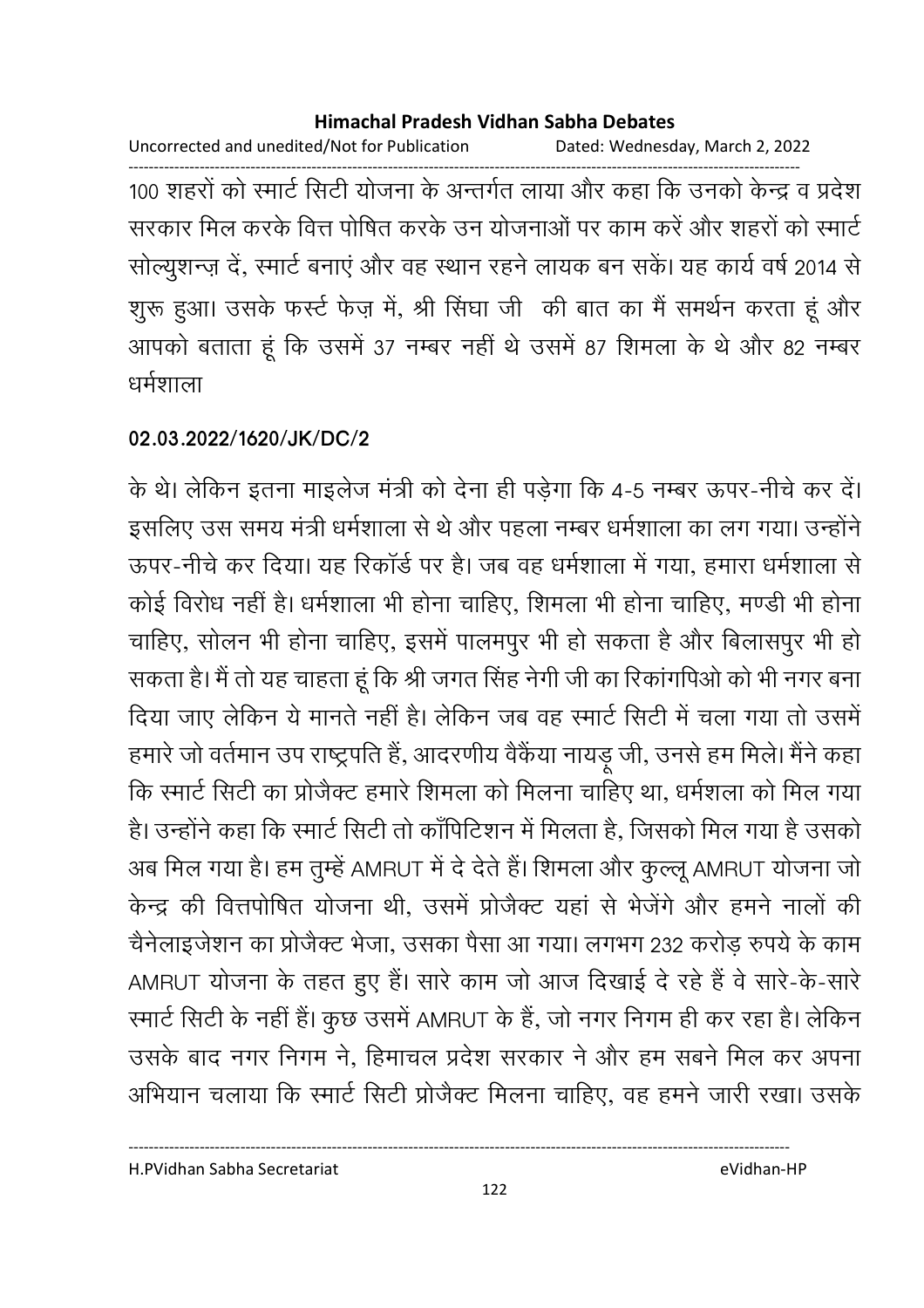Uncorrected and unedited/Not for Publication Dated: Wednesday, March 2, 2022

------------------------------------------------------------------------------------------------------------------------------------ अन्तर्गत पब्लिक पार्टिसिपेशन किया। पाब्लिक पार्टिसिपेशन डायरेक्ट अंगेजमेंट के द्वारा , `) ) ( , ह| i ) ( , i; ) ( 
 : # 8 द्वारा शिमला पाब्लिक को कांटैक्ट किया, जिसमें 1,01,561 लोगों ने पार्टिसिपेट किया कि कैसा होना चाहिए, शिमला की क्या प्रायोरिटी होनी चाहिए, स्मार्ट सिटी में क्या-क्या हो सकता है, इसमें हमने भी, उस समय में एम.एल.ए. था और मैंने भी पब्लिक मैंन की तरह पार्टिसिपेट किया.

श्री एस.एस. द्वारा जारी----

**02.03.2022/1625/SS-HK/1**

## शहरी विकास मंत्री क्रमांगत **:**

शिमला नगर-निगम के सभी पार्षदों ने भी पार्टिसिपेट किया। मेरे ख्याल में उस वक्त राजा साहब चीफ मिनिस्टर थे इसलिए उनसे तो एप्रूवल ही होनी थी। अनिरूद्ध सिंह जी का भी इसमें बहुत सहयोग रहा। सबने मिलकर प्रयत्न किया और उसका परिणाम यह हुआ कि शिमला को थर्ड राउंड में स्मार्ट सिटी प्रजिक्ट मिल गया। मिनिस्ट्री आफ हाउंसिंग और अबेन अर्फयजे को शिमला स्मार्ट सिटी की प्रपोजल 31.3.2018 को फाइनली सौपी गई थी | कि क्या-क्या इसमें होगा। पब्लिक पार्टिसिपेशन के द्वारा जो बताया गया था उसमें बहुत सारे कम्पोनेंट थे। मैं एक-एक कम्पोनेंट को बताता हूं। Traffic congestion, public transport, parking and pedestrian movement इस पर 27.97 परसैंट था। Availability of potable water supply के लिए 22.07 परसैंट था। Solid waste and sewerage management 13.13 percent. Safety of biddings and citizens 8.53 percent, open and recreational spaces इसके लिए -5.38 परसैंट; ये लोगों ने अपने सुझाव दिए। उसी के अनुरूप आज हम स्मार्ट सिटी में काम कर रहे हैं। नेगी जी ने शायद कहा कि कंसल्टैंट को पैसा देते हैं। Shimla Smart City is the only smart city project where no consultant has been appointed. बाकी सब जगह कसल्टैट एप्वाइट किए

H.PVidhan Sabha Secretariat eVidhan-HP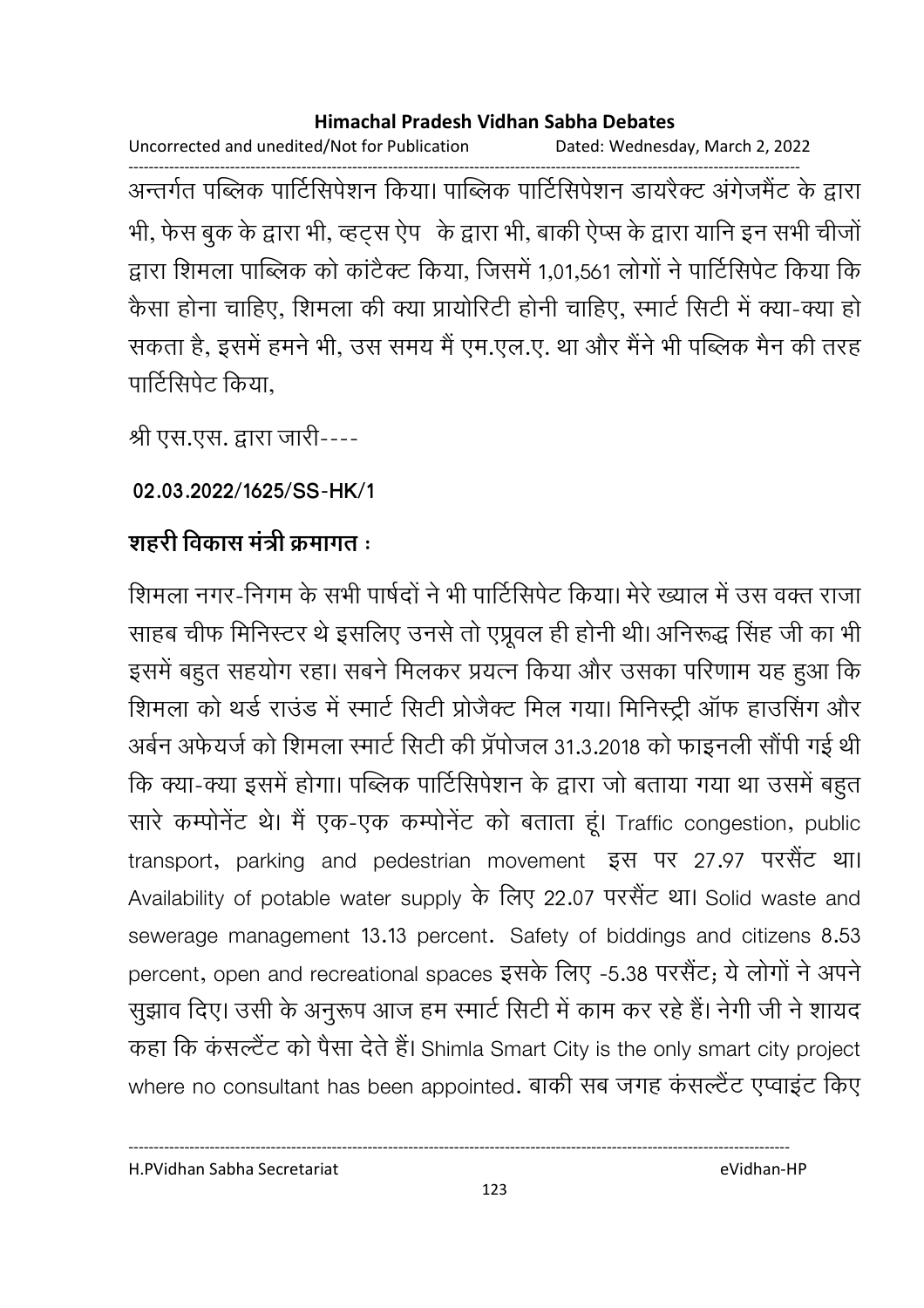Uncorrected and unedited/Not for Publication Dated: Wednesday, March 2, 2022

------------------------------------------------------------------------------------------------------------------------------------ हुए हैं। अगर किसी पटिकुलर प्रजिक्ट के लिए कसल्टेट की आवश्यकता हुई तो उसके लिए कंसल्टैंट करते हैं otherwise no consultant, क्योंकि हमने दफ्तर का काम नहीं किया, अपना स्मार्ट सिटी दफ्तर नहीं बनाया। उसमें बहुत ही कम स्टाफ हैं जो मोनिटरिंग करता है या पेमेंट करनी हैं, ऊपर से पैसा आना है, स्टेंट गवर्नमेंट से आना है; उतने काम के लिए स्टाफ रखा है बाकी कोई टेक्निकल स्टाफ नहीं है। केवल जनरल मैंनेजर था, वह भी डपुटेशन पर था और अब वह भी चला गया। स्मार्ट सिटी के बाकी सारे-के-सारे काम हिमाचल प्रदेश सरकार के जो विभिन्न डिपार्टमैंट्स हैं उनको सौंपे हुए हैं। सबको अलग-अलग काम सौंपे हुए हैं। इस काम को सिर्फ एक डिपार्टमैंट नहीं देख रहा है।

### **02.03.2022/1625/SS-HK/2**

में आपको बताता हूं कि लोक निर्माण विभाग का जो फोर्थ सकेल हैं इसके पास 64 स्कीम्स के डिफरेंट काम सौंपे हुए हैं। लोक निर्माण विभाग का राष्ट्रीय उच्च मार्ग वाला जो डिवीजन है उनके पास 8 काम है। लोक निर्माण विभाग का जो यात्रिक विग है उसके पास 4 काम हैं। रोपवे और रैपिड ट्रांसपोर्ट सिस्टम डवलमैंट कारपोरेशन के पास 22 काम हैं। आवास और शहरी विकास प्राधिकरण के पास 13 काम है। नगर-निगम शिमला के पास भी काम सौंपे हैं कि वे भी काम करके दें। उनके पास 20 काम है। शिमला जल प्रबंधन निगम लिमिटेंड के पास अभी तक स्मार्ट सिटी के अंतर्गत 7 काम है, आगे से उनकी जरूरत नहीं | पड़ेगी क्योंकि सीवरेज और पानी की हमारी अलग स्कीम बन गई है जिसका उनके पास 1813 करोड़ रुपये का प्रोजैक्ट है। अम्रुत मिशन फेंस-2 में सीवरेंज व पानी का ही काम होगा, वहीं काम उनको जाएगा। स्मार्ट सिटी से उनके पास आगे के लिए कोई काम नहीं होगा। ऊर्जा विकास एजेंसी है उसके पास तीन काम दिए हुए हैं। राज्य इलैक्ट्रोनिक विकास निगम के पास दो काम है। सूचना प्रौद्योगिकी विभाग के पास दो काम है। केन्द्रीय लोक निर्माण विभाग के पास भी 12 काम है क्योंकि शिमला में बहुत सारी प्राब्लम्स है। यहाँ पर बहुत सारी लैंड सी0पी0डब्ल्यू0डी0 की है। जब लोग विधायक निधि से भी छोटा पैडरिट्रियन पाथ मांगते हैं तो वे वहां पर पाथ नहीं बनाने देते। वे अपनी जमीन पर सुई भी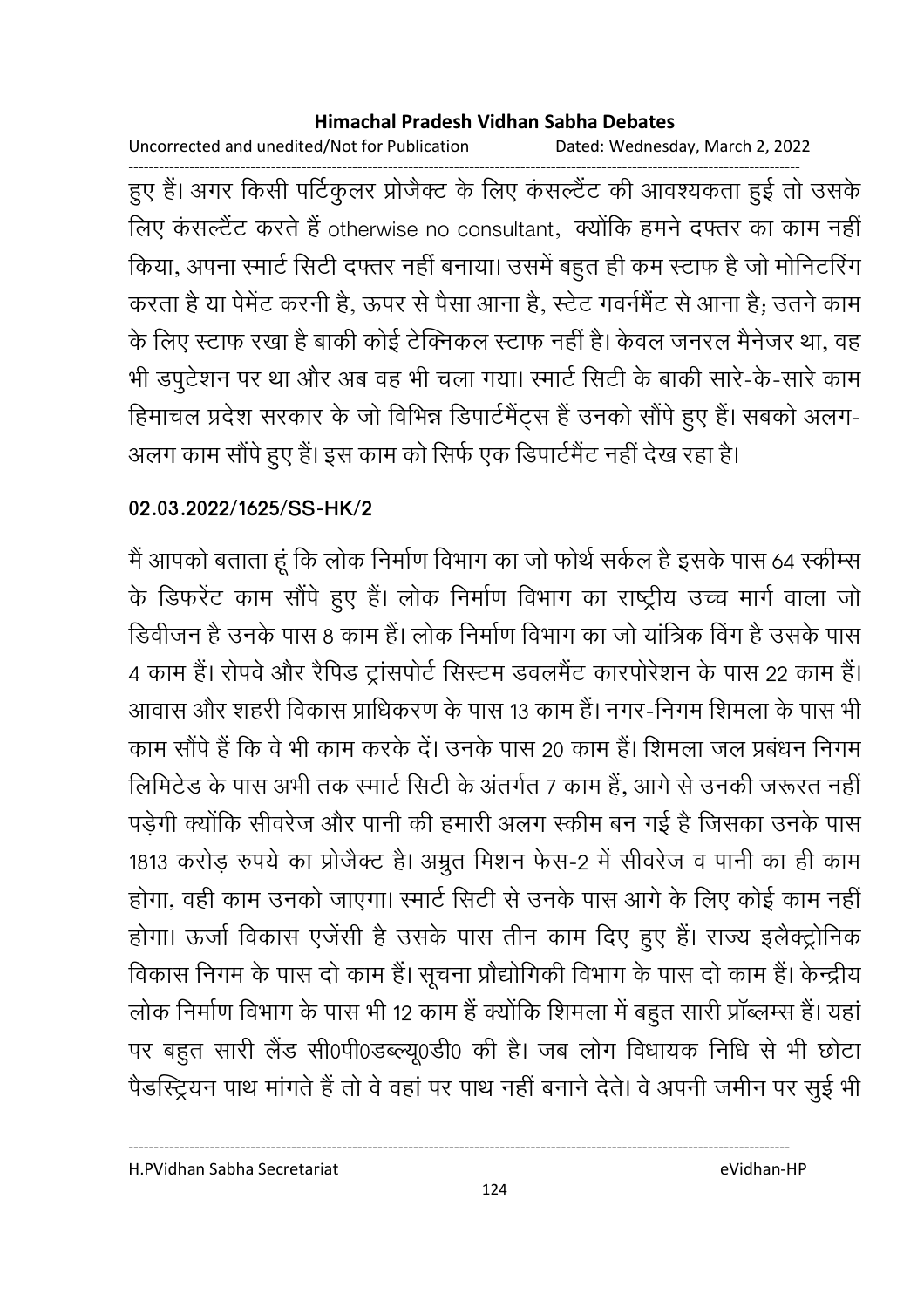Uncorrected and unedited/Not for Publication Dated: Wednesday, March 2, 2022 ------------------------------------------------------------------------------------------------------------------------------------

नहीं चुभोने देते। इसलिए हमने कहा कि जहां इनकी जमीन हैं वह काम ही हम सी0पी0डब्ल्यू0डी0 को सौंप दें। इसलिए इन्द्र दत्त लखनपाल जी आपने चक्कर जाते हुए देखा होगा कि जितना काम हो रहा है वह सारा सी0पी0डब्ल्यू0डी0 कर रहा है। नीचे खलीनी का काम वह ही कर रहा है। नीचे नाले की चैनेलाइजेशन का अब एफ0सी0ए0 केस हो गया है तो वह भी सी0पी0डब्ल्यू0डी0 को सौंप रखा है। इसलिए हमने सारे काम डिफरेंट डिपार्टमेंट्स को सौंप रखे हैं

जारी श्रीमती के0एस0

### 02.03.2022/1630/केएस/एचके/1

## शहरी विकास मंत्री जारी---

स्वास्थ्य विभाग के पास एक काम है। यूवा संवाएं एवं खेल विभाग के पास एक काम है। हिमाचल प्रदेश रोड एण्ड इन्फ्रास्ट्रक्चर डवलपमैंट कॉर्पोरेशन के पास 48 करोड़ रुपये का एक काम है। माननीय बलबीर सिंह वर्मा जी ने ठीक कहा कि शिमला में 170 साल पुरानी सजौली से ढली को मिलाने वाली सूरंग है जो शिमला को पूरे अप्पर शिमला और किन्नौर से जोड़ती हैं, वहां पानी का रिसाव शुरू हो गया है इसलिए वहां पर पेरलल सुरंग बनाई जा रही है ताकि सारा पहाड़ का एरिया शिमला के साथ जुड़ा रहे और उसका 48 करोड़ रुपये | का काम हम शुरू करने वाले हैं जो कि उपरोक्त कॉर्पोरेशन को सौंप रखा है और उसको हम स्मार्ट सिटी के अंतर्गत बनाएंगे। पहले वाली सुरंग भी रहेगी और नई उसके पैरलल बनेगी। …(व्यवधान)… मकानों को उससे कोई फर्क नहीं पड़ेगा। आप देखते जाइए। भूमि आंधेग्रहण का भी एक काम है। पुलिस विभाग को दो काम दे रखे हैं। पथ परिवहन निगम के पास एक काम है, राज्य विद्युत बोर्ड को भी काम दे रखा है। इसलिए शिमला स्मार्ट सिटी का एक न्यूक्लियस ऑफिस सिर्फ मॉनिटरिंग के लिए है। वह काम स्वयं नहीं कर रहा है जैसे बाकी स्मार्ट सिटीज़ में कन्सल्टैट अप्वाइट करके वे कर रहे हैं और सारा प्राइवेंटाइजेशन हो रहा है। हमने सारे के सारे जैसे बाकी गवर्नमेंट के काम होते हैं, उसी

H.PVidhan Sabha Secretariat eVidhan-HP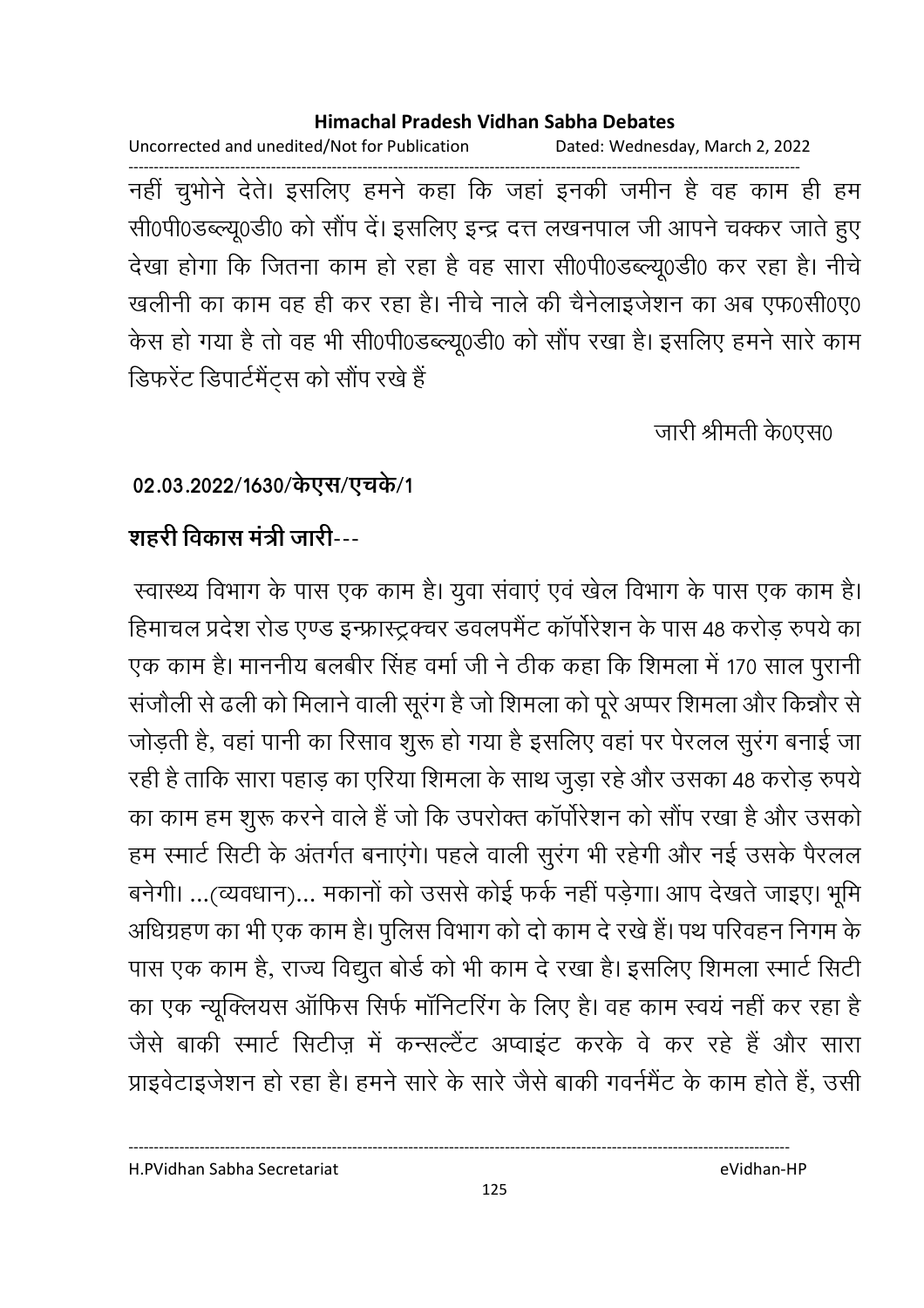Uncorrected and unedited/Not for Publication Dated: Wednesday, March 2, 2022

------------------------------------------------------------------------------------------------------------------------------------ तरह से दिए हैं। सवाल सिर्फ यह है कि इनको वहां से पैसा मिल जाता है इसलिए काम जल्दी हो जाता है। मोनिटरिंग सी.ई.ओ. भी करता है, हमारा प्रिसिपल सैक्रेटरी भी करता है और मैं स्वयं भी, क्योंकि मैं यहां से विधायक हूं, इसलिए मेरा इंट्रस्ट थोड़ा ज्यादा है इसलिए मैं भी इसकी मोनिटरिंग करता हूं। कार्पोरेशन के हमारे पार्षद भी अपने-अपने स्थानों पर मोनिटरिंग करते हैं। इसलिए सारे डिफरेट डिपार्टमैंट्स में स्मार्ट सिटी के काम हो रहे हैं।

सभापति महोदय, जैसे मैंने कहा कि लोगों की ज्यादा कन्जैशन हैं। शिमला में कन्जैशन सबसे बड़ी समस्या है। नेगी जी ने ठीक कहा, जो इनका प्वाइट है, मैं वहां 10 साल रहा

## 02.03.2022/1630/केएस/एच**के**/2

हूं, मुझे पता है वहां पर अगली और पिछली दोनों साइंडों से गाड़ियों के हाने की आवाज आती हैं, बीच में रहने वाला मुश्किल में होता है लेकिन वहां पर आगे की साइंड को रेलवें वालों की बिल्डिंग्ज़ हैं और पीछे की तरफ सी.पी.डब्ल्यू.डी. की बिल्डिंग और विधायक सदन है। आप सोसायटी के अध्यक्ष है, अगर आप कहीं नया विधायक सदन बनवा देंगे तो हम उस सदन को तोड़कर वहां पर सड़क को चौड़ा कर देंगे। लेकिन सवाल यह है कि पहले रेहिबिलिटेशन आपकी और मेरी करनी पड़ेगी। जब ऐसा हो जाएगा तभी वह चौड़ा हो पाएगा। बाकी उसके पेछि के लिए भी हमने एक प्रपोज़ल दे रखी है। अगर वह सेक्शन हो गई तो हम वहां से रेलवे की अगर हमें जमीन मिल गई तो हमने उस पर फ्लाई ओवर की प्रपोज़ल भेज रखी है और हमें एक्सपैक्टेशन्ज़ है कि रेलवे मिनिस्ट्री से हमें उसकी \*". . 8/< ह 2  7<) V 4 4 7 2 ^ ह) आलरेडी किया है। कोशिश है कि कर्जेशन को हटाया जाए। पेंडेस्ट्रियन पाथ की लोग मांग करते हैं इसलिए हम संकुलर रोड में सभी जगह पेडेस्ट्रियन पाथ बना रहे हैं। हमने तो आपके दफ्तर के पास भी सड़क चौड़ी कर दी है। साथ में सबसे पहले पेडीस्ट्रेयन पाथ भी हमने वहीं पर बनाया है। कहीं भी पिक एण्ड चूज़ नहीं किया है क्योंकि इसका कोई अर्थ भी नहीं बनता । सब जगह शिमला में जो एक स्थान पर जाएगा तो दूसरे स्थान पर भी जाएगा

H.PVidhan Sabha Secretariat eVidhan-HP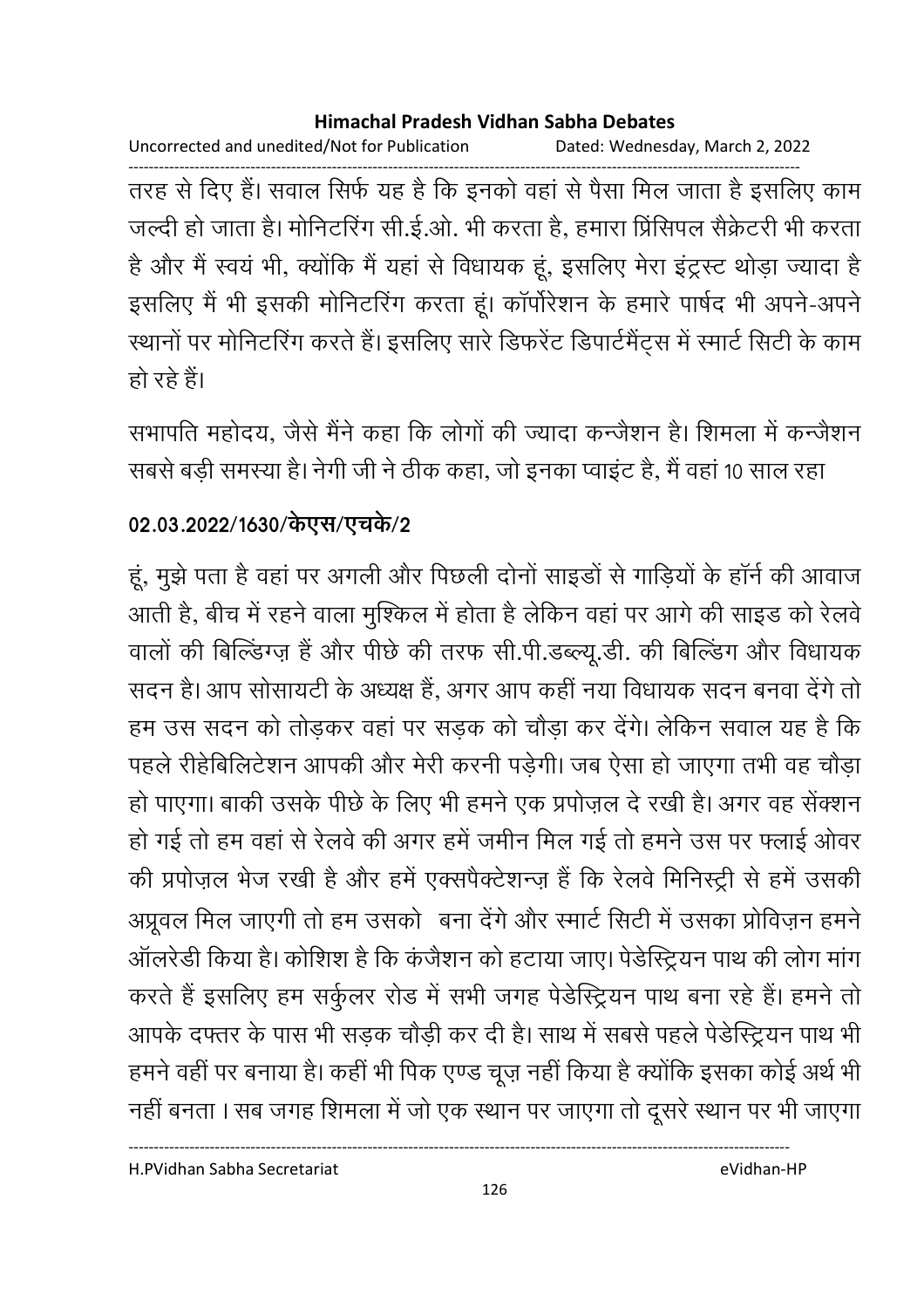Uncorrected and unedited/Not for Publication Dated: Wednesday, March 2, 2022

------------------------------------------------------------------------------------------------------------------------------------ और एक स्थान पर अगर उसको जगह चौड़ी मिल गई, दूसरी जगह नहीं मिली तो उसका कोई फायदा नहीं रहेगा। इसलिए जहा-जहां सम्भव है, आसानी से हो सकता है लेकिन जहाँ सम्भव नहीं होता वहां पर थोड़ा मुश्किल आती है। एफ.सी.ए. की एक मुश्किल है क्योंकि शिमला का दुर्भाग्य ही कहा जा सकता है, 74 अमैडमैंट की बात कर रहे थे तो उसमें अबेन फरिस्ट्री नगर निगम के पास आना चाहिए। शिमला का फरिस्ट नगर निगम के पास था वह कांग्रेस सरकार के समय शायद उस वक्त राम लाल ठाकुर साहब फोरैस्ट मिनिस्टर थे, तब यह नगर निगम से छिनकर सरकार में चला गया फिर दोबारा से अर्बन फरिस्ट्री

## 02.03.2022/1630/केएस/एचके/3

को वापिस ले आए थे लेकिन वर्ष 2013 में जब आपकी सरकार बनी तो फिर से वह वापिस चला गया। अब रिज का एरिया गिर रहा है। वहां पर पुराने जमाने की डेब्रिज हैं। उसके कारण पहले उसे सिकिंग जोन कहा जाता था । वास्तव में वह सिकिंग जोन नहीं है लेकिन डैब्रिज उसके नीचे बैठ जाती है और उसके कारण वह टिल्ट कर जाता है। हमने कई बार अनेक कोशिश करके देखीं

श्रीमती अ0व0 द्वारा जारी---

## **02.03.2022/1635/av/ag/1**

# शहरी विकास मंत्री ---------- जारी

फिर हमने उसको आई0आई0टी0 रुड़की को स्ट्रक्चरल डिज़ाइनिंग के लिए भेजा। वहां से पूरी-की-पूरी स्ट्रक्चरल डिजाइनिंग इत्यादि करके उसका टैंडर कर रहे थे परंतु वन विभाग ने रोक दिया। अब हमारा काम तो रुक गया परंतु वन विभाग की तो एफिशिएसी है। हालांकि वहां पर रुबिनिया के पेड़ थे और जाहिर सी बात है कि वह एफ0सी0ए0 में नहीं। जाता है। मगर वन विभाग ने अपनी कार्रवाई पूरी करनी हैं इसलिए उनके साथ भी बातचीत

H.PVidhan Sabha Secretariat eVidhan-HP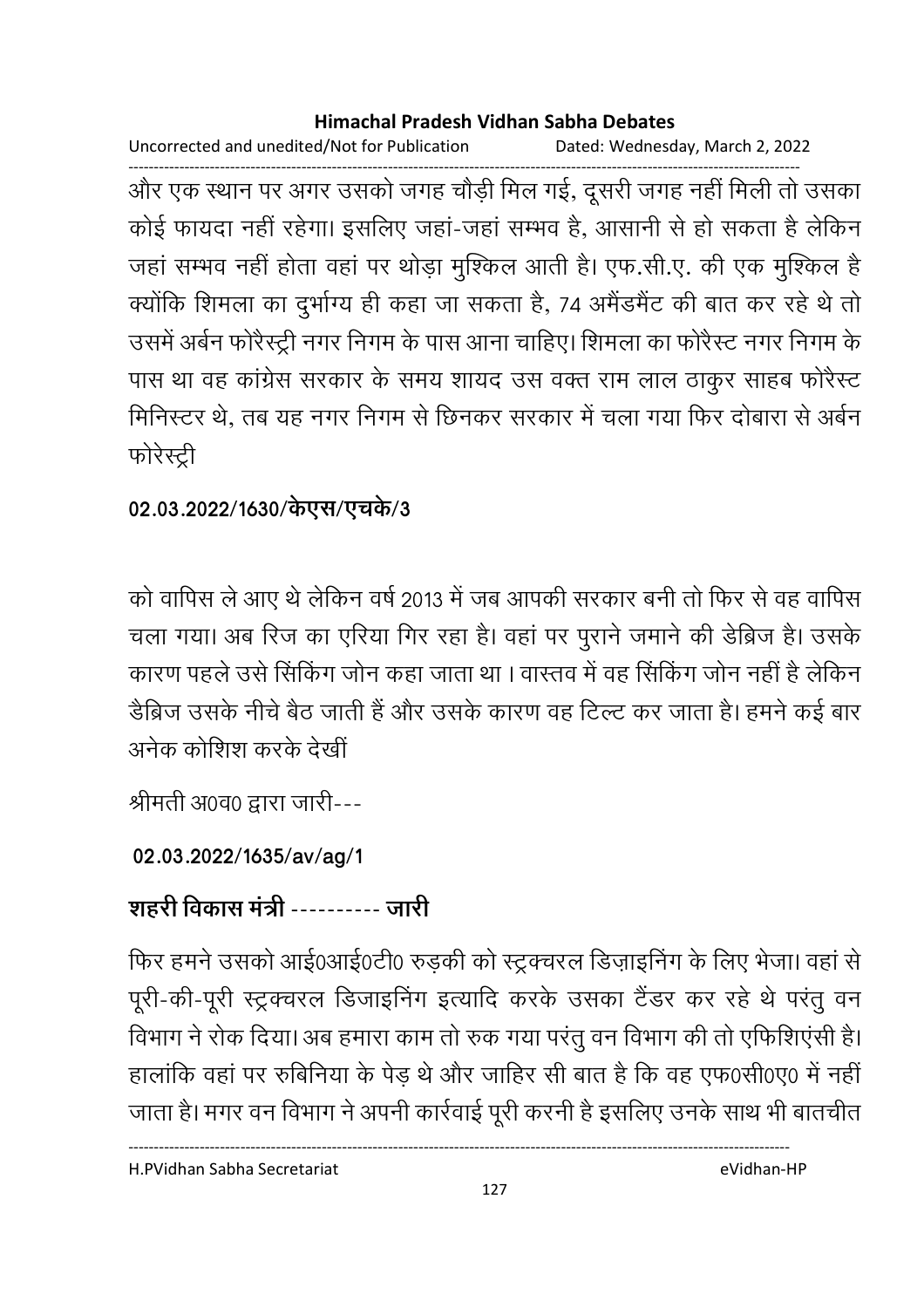Uncorrected and unedited/Not for Publication Dated: Wednesday, March 2, 2022

------------------------------------------------------------------------------------------------------------------------------------ चली हुई है। अगर उसमें कोई नतीजा निकलता है तो ठीक है वरना एफ0सी0ए0 की परमिशन लेनी पड़ेगी। हमने तो फरिस्ट वालों को भी कहा है कि पैसा ले लो और आप ही बना दो। अगर आपकी जमीन है तो इसको आप ही खड़ा कर दो क्योंकि यदि हमारा पानी का टैक डैमेज हो गया तो पूरे शिमला का नुकसान हो सकता है। इसलिए जिस भी एजेंसी का है हम कहते हैं कि आप ही कीजिए। हमारा प्रयत्न है कि यह भी हो जाएगा जैसे हमारे | यहाँ से बहुत सारी चीजों के लिए भेजे थे, उसमें हमारे सजाली से आई0जी0एम0सी0 वालें पाथ की भी रोकी थी परंतु अब वह परमिशन आ गई है। इसके अतिरिक्त जाखू में जो एसकेलेटर लगना था, उसकी परमिशन भी आ गई है। इसी प्रकार से लक्कड़ बाजार बस स्टैंड से लिफ्ट बन रही है। उसका काम चला हुआ है और अभी तक केवल 15 प्रतिशत काम ही हो पाया है । वहां पहले जमीन के नीचे खुदाई करने की जरूरत हैं बाकी ऊपर का काम ज्यादा दिक्कत वाला नहीं होता। इसी प्रकार से विकास नगर में आपने कभी देखा होगा, वहां पर पाकिंग की बहुत पहले एंडवटोइज की हुई थी। मगर वह काम नहीं हुआ और वह ठप हो गया। मगर अब स्मार्ट सिटी प्रजिक्ट के अंतर्गत वह पाकिंग भी बन रही हैं। और उसके साथ-साथ वहां पर लिफ्ट भी बन गई है। वहां लिफ्ट और ओवर ब्रिज तथा फिर लिफ्ट व ओवर ब्रिज के साथ वह सीधा ब्राकहास्ट के पास पहुंचेगा। वहां पर पहले से काम लगा हुआ है और उसको आप लोग जाकर कभी भी देख सकते हैं। इसी प्रकार से स्थान-स्थान पर स्मार्ट पाथ बन रहे हैं। इसके अतिरिक्त पूरे शिमला में बुक कैफेंज की आवश्यकता है। माननीय सदस्य श्री राम लाल ठाकुर

### **02.03.2022/1635/av/ag/2**

बिजली बोर्ड में रहे हैं और इनको मालूम है कि छोटा शिमला के बीच बाजार में एक बिल्डिंग थी जिसमें बोर्ड के एक इम्प्लाई रहते थे। उनसे वह बिल्डिंग खाली करवाकर उसको स्मार्ट सिटी के अंतर्गत लिया गया है। अब उस बिल्डिंग में शापिंग काम्पलैक्स के साथ-साथ बुक कैर्फ भी है। ऐसे बहुत सारे प्रजिक्ट्स है और मुझे लगता है कि मार्च माह के बाद आपको वे सारे काम दिखने शुरू हो जाएंगे। शिमला शहर की ट्रैफिक कर्जेशन खत्म

----------------------------------------------------------------------------------------------------------------------------------

H.PVidhan Sabha Secretariat eVidhan-HP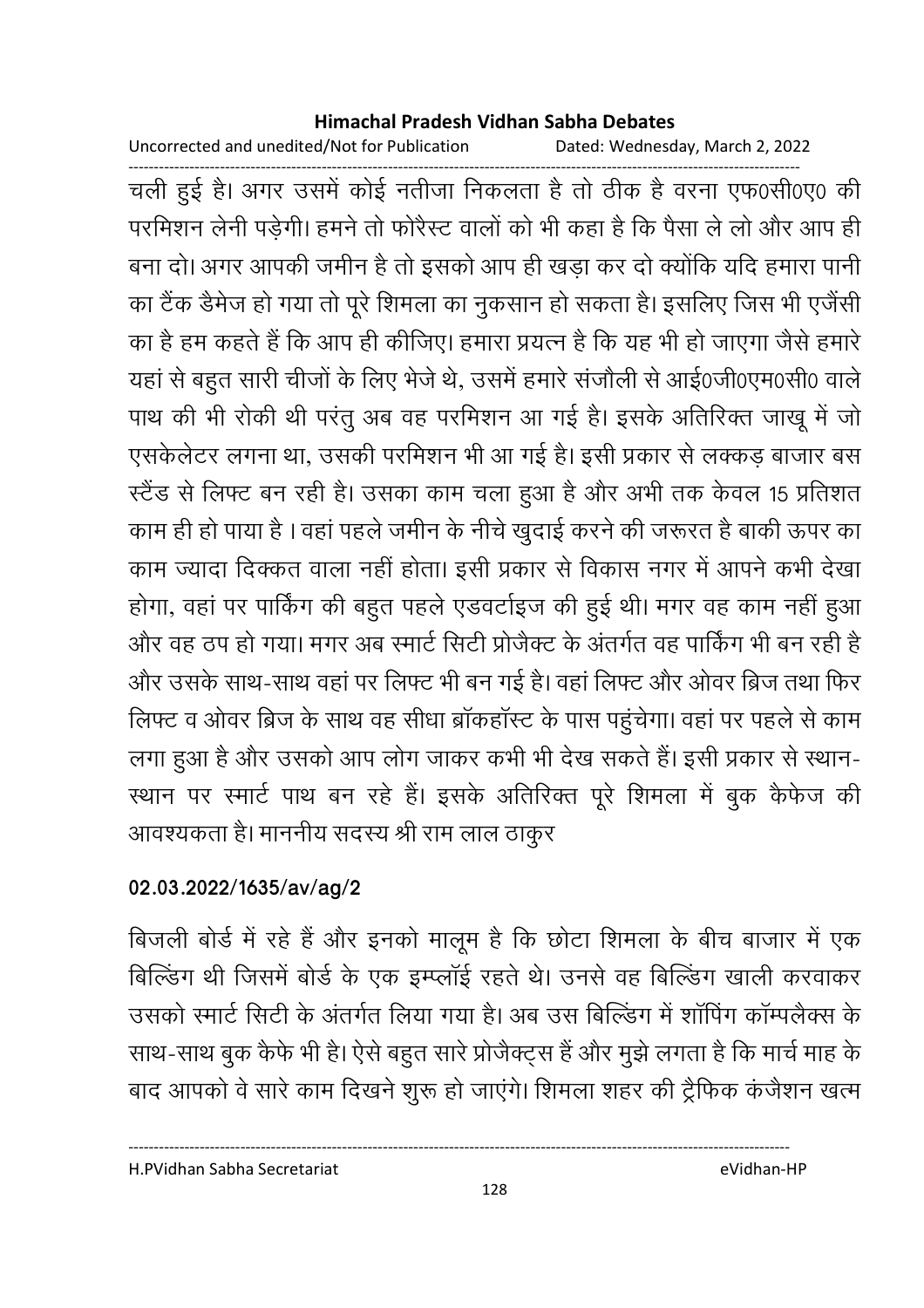Uncorrected and unedited/Not for Publication Dated: Wednesday, March 2, 2022

------------------------------------------------------------------------------------------------------------------------------------ करने के लिए रोड्ज की वाइंडनिंग बहुत जरूरी हैं। यहां पर सड़कों के किनारे पहले से लगे हुए पत्थरों की बात कहीं गई। मैं यहां यह कहना चाहता हूं कि पत्थर का जिस-जिस डिपार्टमेंट को काम दिया गया है उन्होंने उसकी पहले से प्रोविजनिंग की हैं। उन्होंने ठेकेदारों से 500रुपये प्रति स्कर्वयर मीट्रिक टन के हिसाब से पेमेंट ली हुई है तथा जिनसे नहीं ली गई है उनसे पत्थर रिकवर करते हैं। यह तो जिसका काम है उसको पता है। अब जितने भी प्रजिक्ट्स बन रहे हैं उनकी टैंडरिंग आनलाइन हुई हैं और कोई भी काम आफलाइन नहीं दिया गया है। किसी एक भी ठेकेदार को आफलाइन काम नहीं दिया गया है बल्कि विभाग ही डिफ्रेंट हैं। इसलिए सारे काम आनलाइन प्रसिस से दिए जाते हैं और मेरी जानकारी के मुताबिक आजकल के रेट्स से कम पर दिए हैं। मैं यह भी कहना चाहता | हूं कि सारे-के-सारे कार्य कपेटिट आर्थारिटी द्वारा सैक्शन किए जाते हैं। यहां पर माननीय सदस्य श्री इन्द्र दत्त लखनपाल और श्री राकेश सिंघा जी ने नगर निगम की वर्किंग के बारें . में बातें कहीं है तो मैं यह कहना चाहता हूं कि हमारा आई0जी0एम0सी0 से संजाैली का जो रमार्ट पाथ है उसका एक्सपैंडिचर केवल 8.62 करोड़ रुपये है जबकि यहां पर 25-30 करोड़ रुपये कहा गया है। वह रास्ता 50 प्रतिशत से ज्यादा बन गया है और वह प्रोजैक्ट टोटल 15-16 करोड़ रुपये का है। पहले मैं भी यही सोचता था कि इसमें बहुत ज्यादा पैसा लगा दिया है। इसके लिए एफ0सी0ए0 की परमिशन भी आ गई है।

# टी सी द्वारा जारी

# 02/03/2022/1640/टी0सी0वी0/वाई0क0/1

# शहरी विकास मंत्री .. जारी

आई0जी0एम0सी0 की पाकिंग 18.90 करोड़ रुपये में अवार्ड हुई है। यह आनलाइन प्रसिस से अवार्ड हुई है और शिमला के एक प्रमुख ठेकेदार को मिली हैं। इसमें अभी तक 20 प्रतिशत कार्य ही हुआ है क्योंकि इसके साथ ही ट्रामा सेंटर का काम भी चल रहा था। अब इसकी गति तेज हो जाएगी। अभी तक इसका जो मलबा है उसको फेंकने के लिए डर्पिंग साइट नहीं मिल रही थी। इसी तरह से Combermere और कृष्णा नगर के नाले का

H.PVidhan Sabha Secretariat eVidhan-HP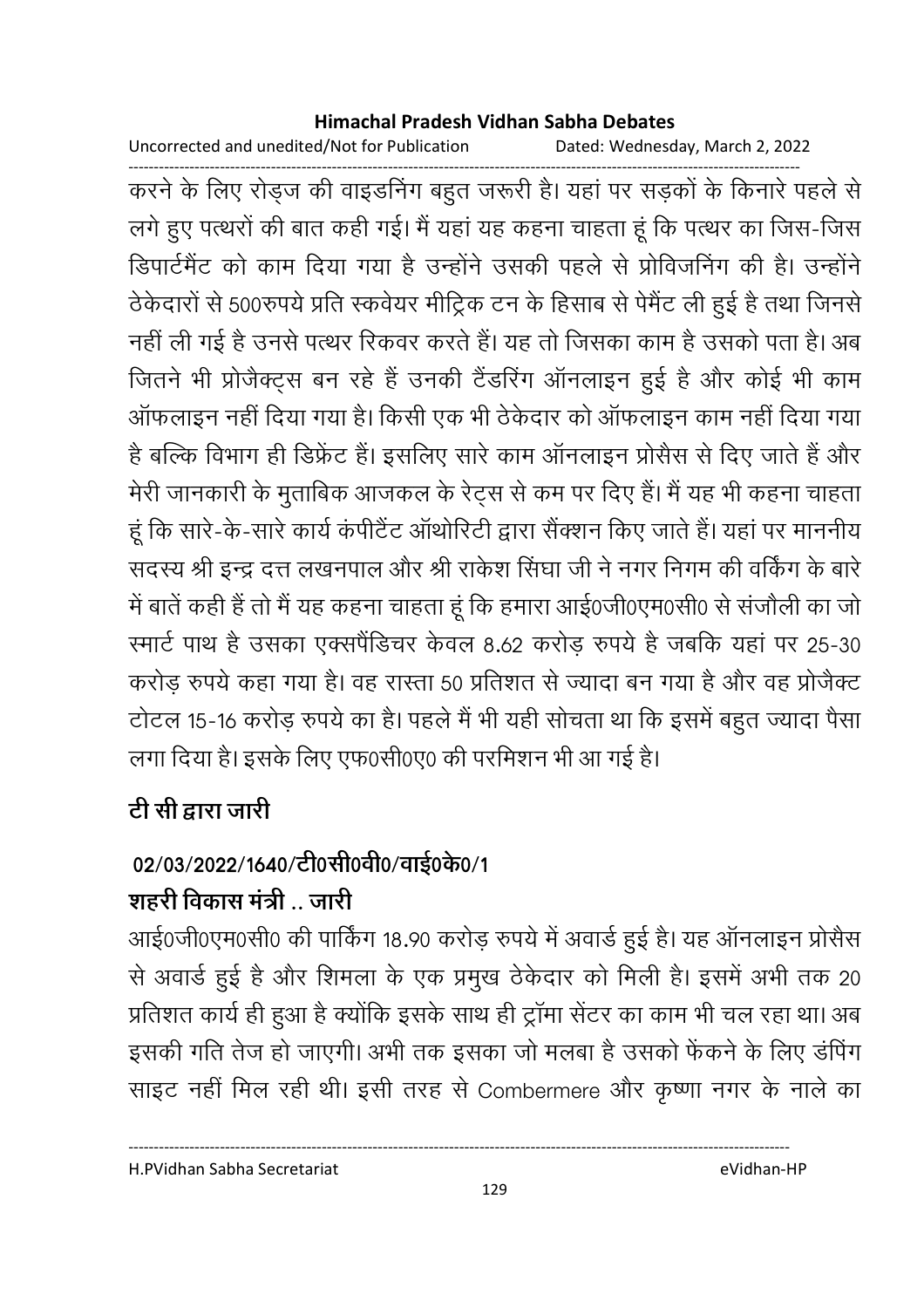Uncorrected and unedited/Not for Publication Dated: Wednesday, March 2, 2022

------------------------------------------------------------------------------------------------------------------------------------ चेनलाइजेशन भी की जा रही है। इसमें ऊपर से जो कूड़ा-कचरा आता है, वह कृष्णा नगर के पास इकट्ठा हो जाता है। इन नालों की चेनलाइजेशन का कार्य 10 करोड़ की लागत से किया जा रहा है। शिमला शहर की जो सड़के पहले से बनी हुई है वे रिक्शा चलाने या पैदल चलने के लिए बनी थी। यदि हम जोधा निवास से हाली लाज के लिए मोटरेबल रोड बनाएंगे तो उसमें पीछे की दीवारों को तोड़ना पड़ेगा वरना सड़क चौड़ी नहीं हो पाएगी। हम सड़के चौड़ी करते जा रहे हैं लेकिन वहां पर गाड़िया पार्क कर देते हैं और उनको रोकने में बहुत दिक्कत आ रही है। पुराने काम को दोबारा से करने में मुश्किल आती है जबकि नया कार्य करना आसान होता है। यहाँ सदन में कमांड सेंटर की जो बात की गई है, यह बहुत महत्वपूर्ण मांग है। इन्होंने सुझाव दिया है कि शिमला और धर्मशाला कमांड सेंटर को एक ही बनाया जाए। हालांकि, सचिवालय में जो बिल्डिंग बन रही है उसमें एक फ्लोर शिमला रमार्ट सिटी सेंटर के लिए हैं जिसमें सारे स्मार्ट सोल्यूशनज होंगे। इसके तहत स्मार्ट ट्रैफिक की व्यवस्था भी होगी और इसके लिए हमने पुलिस विभाग को भी धनराशि दें दी है। सारे शहर में कैमरे लगाए जाएंगे और सारे शहर की ट्रैफिक को एक जगह बैठकर देखा जा सकेगा। ये सारी चीजे उस कमांड सेंटर से होगी। धर्मशाला में अलग से बिल्डिंग बन रही है। इनके अंदर ट्रिपल आई0टी0 का सोल्यूशन अलग-अलग या इकट्ठा हो इस पर आपने सूझाव दिया है। मैं इस बारे में बोर्ड

## 02/03/2022/1640/टी0सी0वी0/वाई0के0/2

से बात करुंगा। Special Purpose Vehicle बनाया है वह भारत सरकार के प्रोजैक्ट के अंतर्गत ही आया है इसमें Special Purpose Vehicle बनेगी। इसमें उन्होंने इतना बदलाव किया है कि Special Purpose Vehicle डिविजनल कमीशनर की अध्यक्षता में न बनाकर मुख्य सचिव की अध्यक्षता में बनाया है। दोनों जगह की जो एस0पी0वी0 हैं उसका बोर्ड मुख्य सचिव की अध्यक्षता में बना है। उसमें हमारी नगर निगम के महापौर, उप महापौर

H.PVidhan Sabha Secretariat eVidhan-HP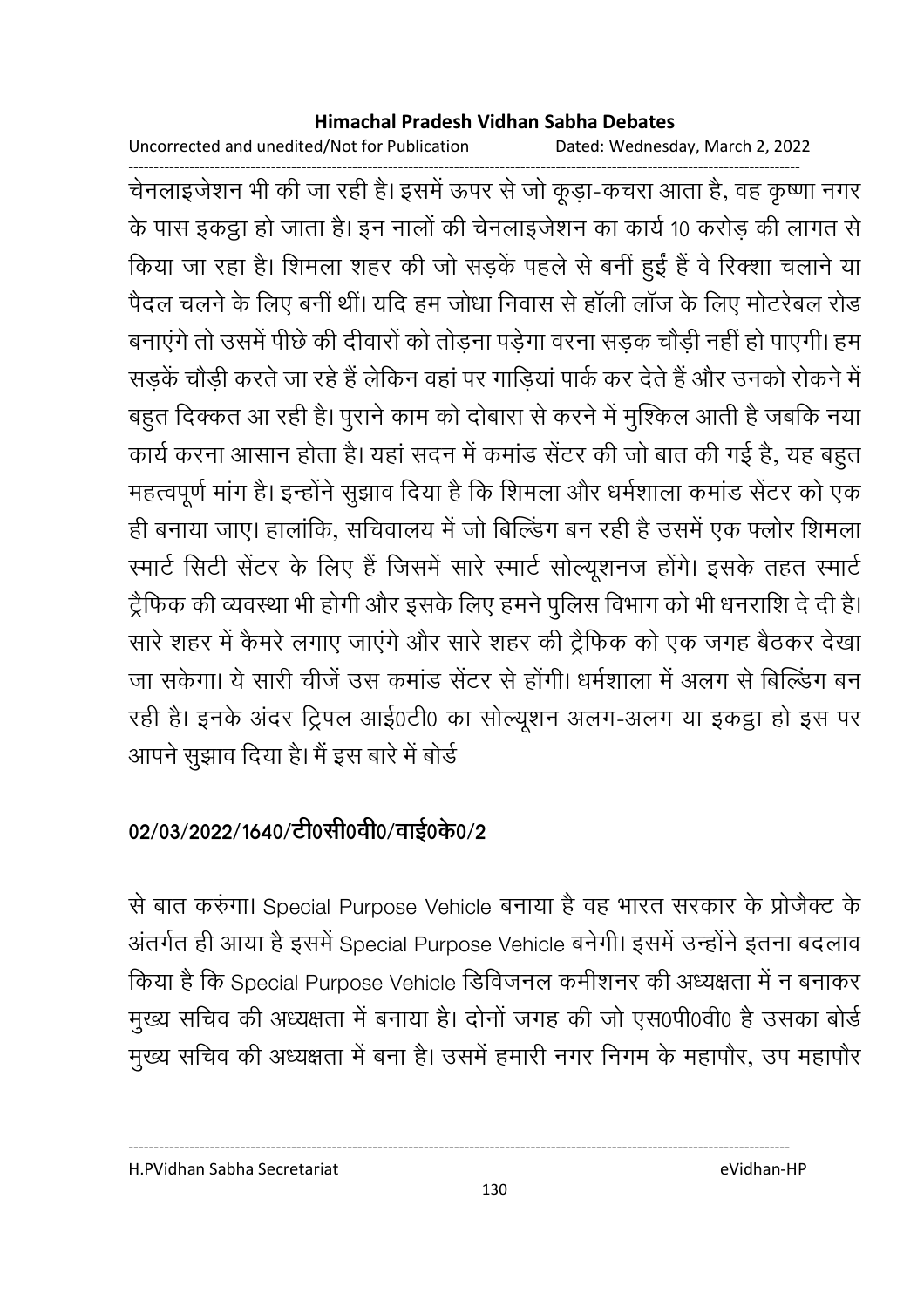Uncorrected and unedited/Not for Publication Dated: Wednesday, March 2, 2022

------------------------------------------------------------------------------------------------------------------------------------ और कमीशनर मैंबर है। मैं, श्री अनिरुद्ध सिंह और श्री विक्रमादित्य सिंह जी भी जनरल बार्डी के मैंबर है। ये सारे-के-सारे असैटस जिस-जिस के लिए भी होंगे, उनको मिलेंगे।

### एन0एस0 द्वारा ... जारी **।**

02-03-2022/1645/NS/AG/1

शहरी विकास मंत्री  $\ldots$  . जारी

ज्यादातर असैट्स नगर निगम को प्राप्त होंगे क्योंकि ये बनाने के बाद स्मार्ट सिटी में नहीं। रहेंगे। ये बनाने के बाद नगर निगम के अधिकार में आ जाएगा और उसके बाद की मेंटेनैस इनकी है और असैट भी इनका है। जो कुछ भी बन रहा है जैसे बुक कैफे आदि उसको नगर निगम चलाएगा। सारा काम बड़ी पारदर्शिता के साथ हो रहा है। आप सबका महत्वपूर्ण योगदान इसमें मिलता रहे क्योंकि शिमला किसी एक आदमी का नहीं बल्कि सबका है। मेरा यहां पर एक छोटा-सा फ्लैट है पर आप सब लोगों के बड़े-बड़े भवन हैं। इसलिए आप संबका भी इसमें उतना ही योगदान होना चाहिए जितना शिमला के बाकी नागरिकों का होता है। मैं आप सबका धन्यवाद करता हूं कि आप सबने इस महत्वपूर्ण विषय पर जहां कमिया है उनको इंगित किया और हमारे अधिकारी उन कमियों को नोट कर रहे हैं तथा इस पर विचार करेंगे। हम भी इस पर कार्रवाई करेंगे। <u>अगर कही पर कोई गलत पाया</u> <u>जाएगा तो निश्चित रूप से उसकी इन्कवायरी नहीं होगी बल्कि उस पर कार्रवाई होगी</u> <u>और सजा होगी।</u> मैं आपको यह categorically बता रहा हूं लेकिन इसके लिए अगर हम off hand बात करके कह दें कि यह हो गया तो वह सभव नहीं है। यहां पर माननीय सदस्यों द्वारा कुछ सुझाव दिए गए हैं। श्री सुखर्विन्द्र सिंह सुक्खु जी, श्री जगत सिंह नेगी जी ने अच्छे सुझाव दिए हैं क्योंकि इनको वास्तव में शहर की जानकारी हैं। इनके सुझावों ' को नोट कर लिया है और उनके ऊपर हम निश्चित रूप से कार्रवाई करेंगे। सभापति महोदय, आपने समय दिया आपका बहुत-बहुत धन्यवाद।

**सभापति** : श्री इन्द्र दत्त लखनपाल जी ऐसा कोई प्रोवीजन नहीं है। इसमें जवाब देने की जरूरत नहीं है। यह तो खत्म हो गया है। इसके लिए न तो को रूल है और न ही कोई प्रोवीजन है। हम ऐसे कैसे अलौ कर दें? अब आप क्या सुझाव देना चाहते हैं। चलों बोल लो, आप क्या बोलना चाहते हैं?

H.PVidhan Sabha Secretariat eVidhan-HP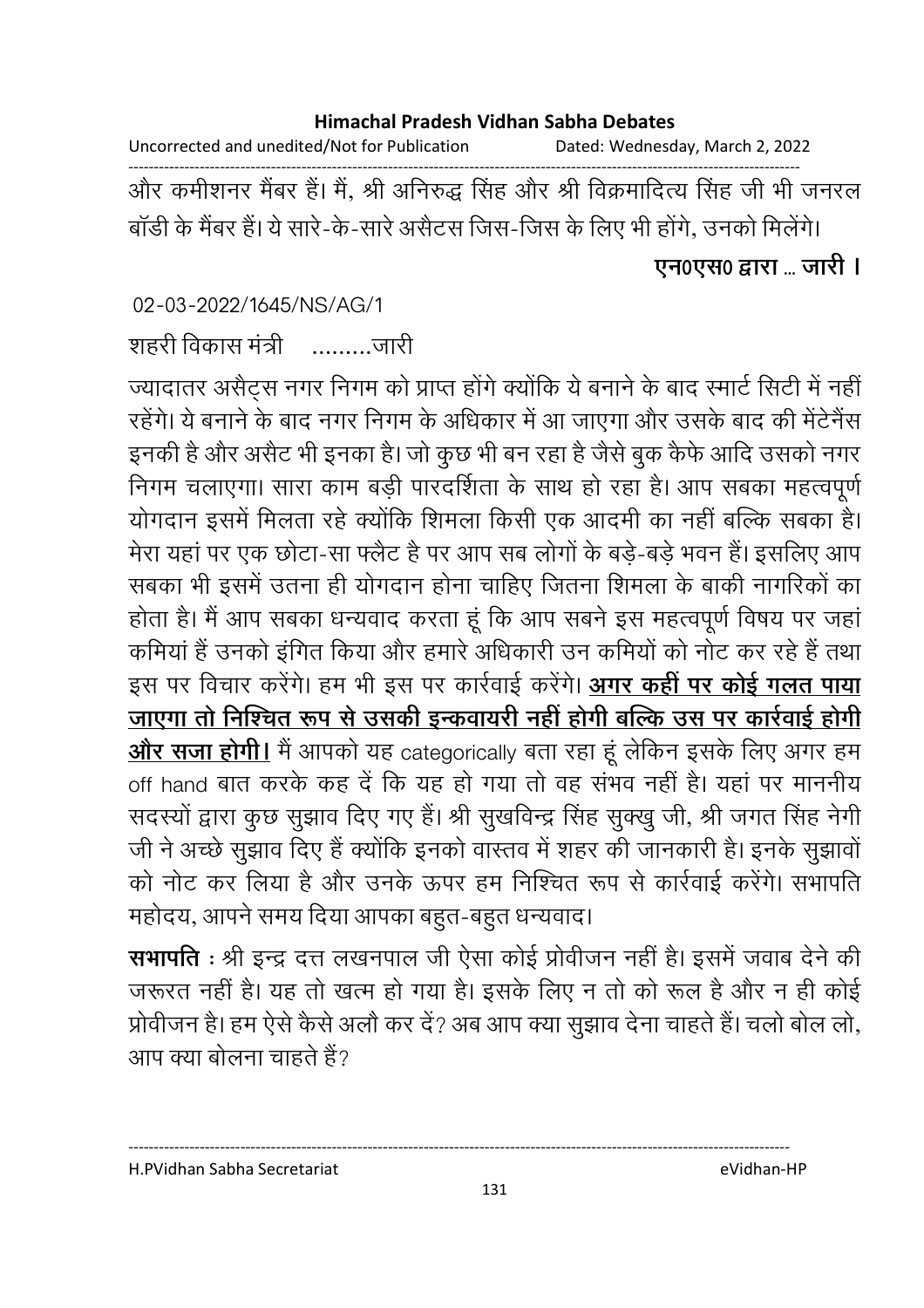Uncorrected and unedited/Not for Publication Dated: Wednesday, March 2, 2022

------------------------------------------------------------------------------------------------------------------------------------ **श्री इन्द्र दत्त लखनपाल** : सभापति महोदय, आपने समय दिया इसके लिए आपका धन्यवाद। मंत्री महोदय ने डांग हट के बारे में कुछ नहीं बोला और यह नगर निगम का हिस्सा है। सर, कच्ची घाटी से नीचे सीवरेज लाइन जा रही है और यह हर जगह से टूट जाती है तथा इससे ग्रामीण क्षेत्र के पेयजल स्रोत खराब हो रहे हैं। इसके बारे में थोड़ा तिचार करें।

02-03-2022/1645/NS/AG/2

**शहरी विकास मंत्री** : अब जो ठेकेदारी करते रहे हैं उनको ही इसके बारे में मालूम होगा। मुझे इसके बारे में जानकारी नहीं है कि कैसे पुल्लिंग होती है? आप लोगों को जानकारी होगी कि कैसे करते हैं? इसका कोई तरीका होगा कि कैसे रोकथाम की जा सकती है? इसके लिए आप मुझे अलग से सुझाव दें दें तो मैं विभाग से करवाने की कोशिश करूंगा । मैंने पहले भी कहा कि इससे संबंधित सारे-के-सारे डिपार्टमैंट्स मेरे पास नहीं हैं। ये अलग-अलग विभाग है जिनको हमने काम सौप रखा है। डांग हट, टूटीकडी के बारे में मैं बताना चाहूँगा कि इसके लिए माननीय उच्चतम न्यायालय और बहुत सारे उच्च न्यायालयों के जजमैट्स आए हैं और वे मोनिटरिंग भी करते हैं। किसी भी स्ट्रे डांग को आप जबरदस्ती नहीं उठा सकते हैं। पहले इनको उठाने के लिए गाड़ी जाती थी। मैं नगर निगम से इस डांग हट के बारे में जानकारी लूगा कि यह फक्शनल है या नहीं? अगर नहीं हैं तो क्यों नहीं हैं-और क्या इसको दोबारा बनाया जा सकता है? आपने सूझाव दिया है तो निश्चित रूप से नगर निगम से बात करके हल जरूर निकालेंगे। सीवरेज़ अगर कहीं पर लेफ्ट आउट हैं तो इसके लिए आप मुझे अलग से बता दे तो हम इसको कर देंगे क्योंकि सीवरेंज लाइन कपलीट हुई है और जहां पर लेफ्ट आउट पोशेन्ज़ है वहां पर अगर रहती है तो एस.जे.पी.एन.एल. को स्मार्ट सिटी के अंतर्गत ही काम करने के लिए पैसा दिया गया है और उसको हम करवा देंगे। आप इसके लिए मुझे अलग से लिख कर दें तो हम नगर निगम के अंतर्गत इसकी व्यवस्था कर देंगे।